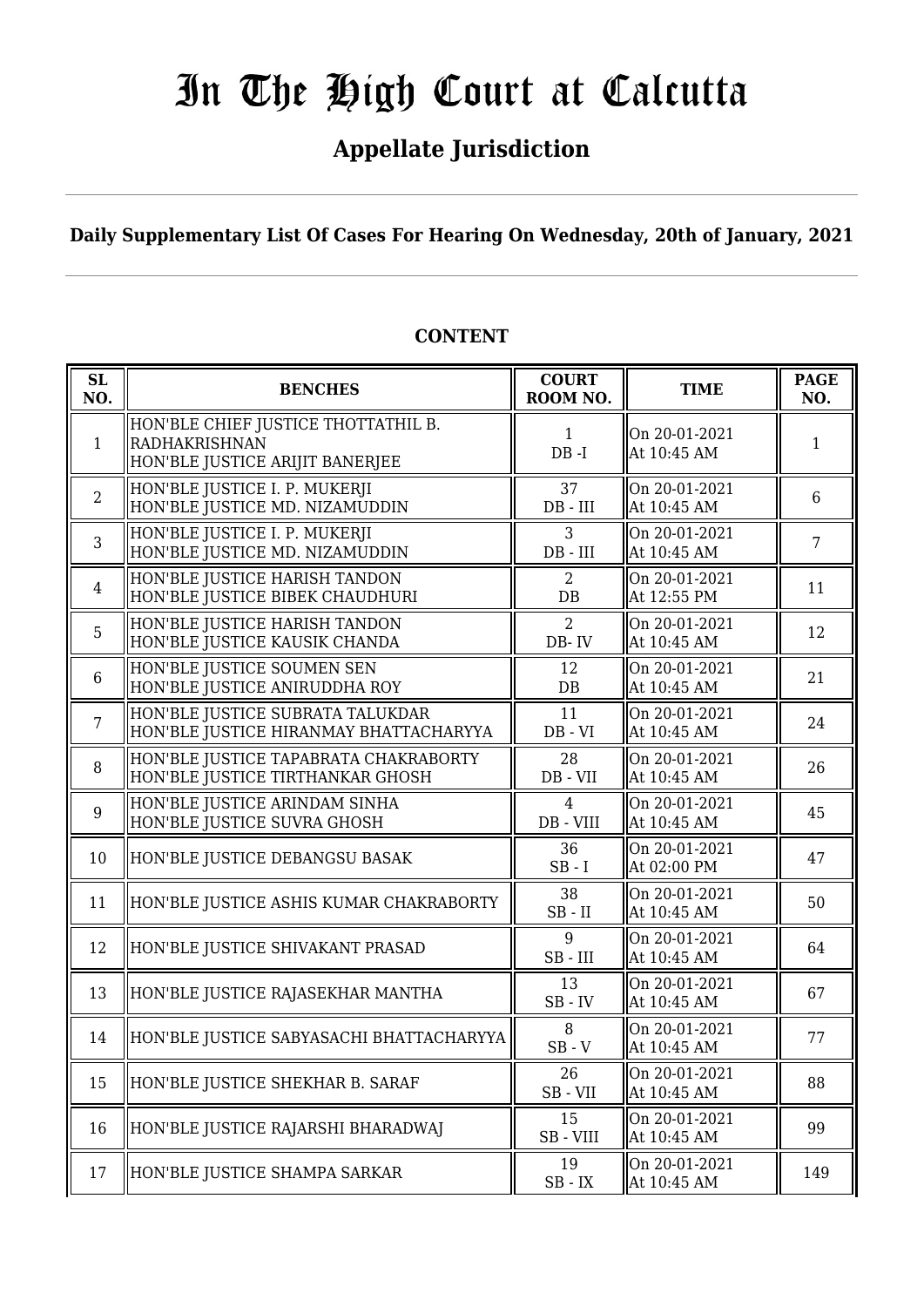| <b>SL NO.</b> | <b>BENCHES</b>                       | <b>COURT</b><br>ROOM NO. | <b>TIME</b>                  | <b>PAGE</b><br>NO. |
|---------------|--------------------------------------|--------------------------|------------------------------|--------------------|
| 18            | HON'BLE JUSTICE RAVI KRISHAN KAPUR   | 10<br>$SB - X$           | On 20-01-2021<br>At 10:45 AM | 153                |
| 19            | HON'BLE JUSTICE ARINDAM MUKHERJEE    | 23<br>$SB - XI$          | On 20-01-2021<br>At 10:45 AM | 158                |
| 20            | HON'BLE JUSTICE BISWAJIT BASU        | 18<br>$SB - XII$         | On 20-01-2021<br>At 10:45 AM | 164                |
| 21            | HON'BLE JUSTICE AMRITA SINHA         | 24<br>SB - XIII          | On 20-01-2021<br>At 10:45 AM | 166                |
| 22            | HON'BLE JUSTICE ABHIJIT GANGOPADHYAY | 22<br>SB-XIV             | On 20-01-2021<br>At 10:45 AM | 176                |
| 23            | HON'BLE JUSTICE JAY SENGUPTA         | 32<br>$SB$ - $XV$        | On 20-01-2021<br>At 10:45 AM | 179                |
| 24            | HON'BLE JUSTICE BIBEK CHAUDHURI      | 30<br>SB-XVI             | On 20-01-2021<br>At 10:45 AM | 188                |
| 25            | HON'BLE JUSTICE SUBHASIS DASGUPTA    | 42<br>SB-XVII            | On 20-01-2021<br>At 10:45 AM | 192                |
| 26            | HON'BLE JUSTICE SUVRA GHOSH          | 35<br><b>SB-XVIII</b>    | On 20-01-2021<br>At 03:00 PM | 197                |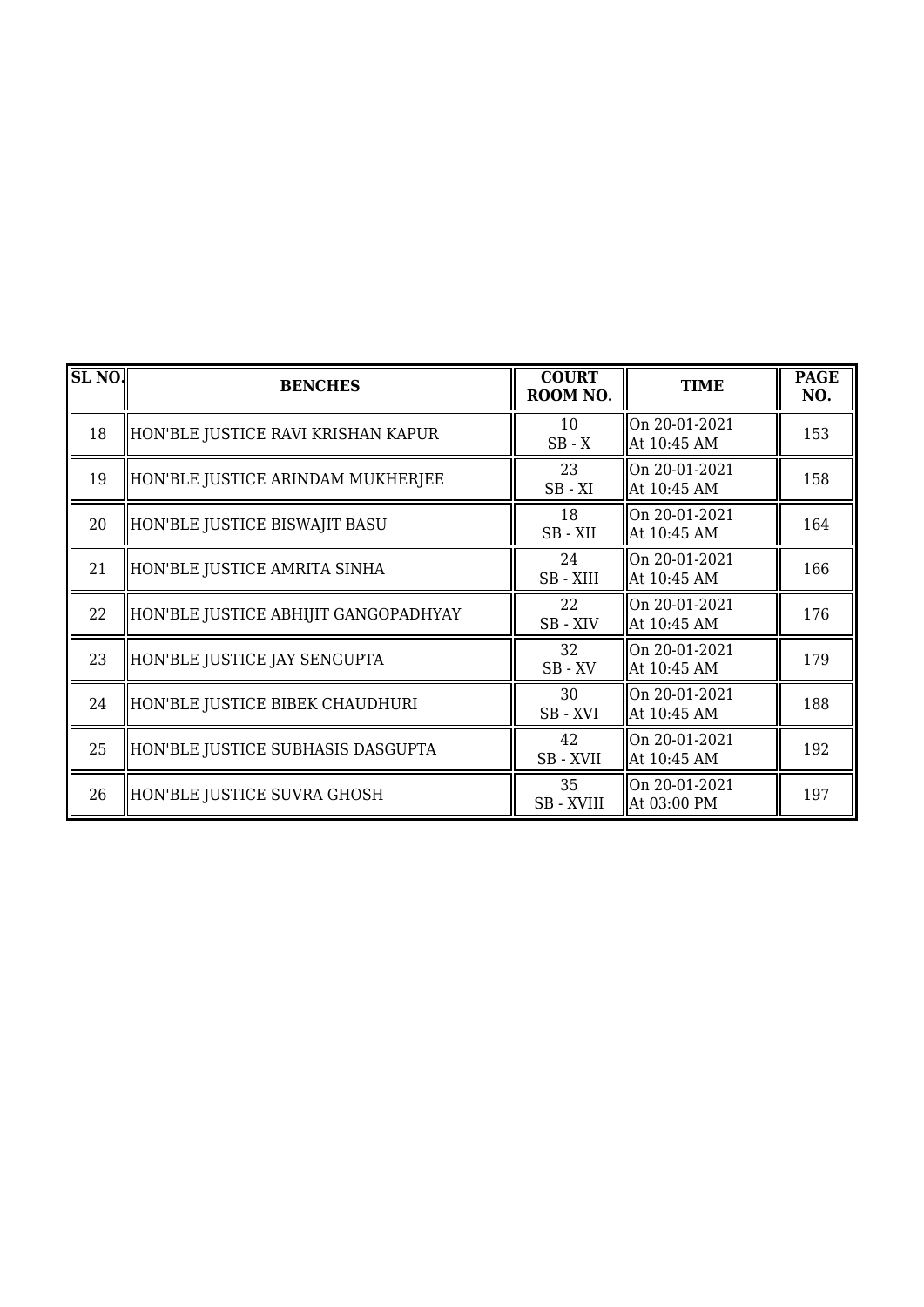

## **Appellate Side**

**DAILY CAUSELIST For Wednesday The 20th January 2021**

**COURT NO. 1**

**DIVISION BENCH (DB -I)**

**AT 10:45 AM**

**HON'BLE CHIEF JUSTICE THOTTATHIL B. RADHAKRISHNAN HON'BLE JUSTICE ARIJIT BANERJEE**

**( VIA VIDEO CONFERENCE ) ON AND FROM WEDNESDAY, THE 13TH JANUARY, 2021 - APPEALS FROM ORDERS RELATING TO RESIDUARY UNDER GROUP IX INCLUDING APPLICATIONS CONNECTED THERETO; PUBLIC INTEREST LITIGATION; CRIMINAL CONTEMPT MATTERS; APPEALS UNDER SECTION 19(1)(a) OF THE CONTEMPT OF COURT'S ACT; APPLICATIONS UNDER SECTION 27 OF THE ELECTRICITY REGULATORY COMMISSION ACT, 1998, INCLUDING APPLICATIONS CONNECTED THERETO; HABEAS CORPUS; DEATH REFERENCE CASES ( INCLUDING ADMISSION OF CRIMINAL APPEALS RELATING TO SUCH REFERENCE AGAINST THE SAME CONVICTION ORDER); ADMISSION OF CRIMINAL APPEALS; HEARING OF CRIMINAL APPEALS & APPLICATIONS CONNECTED THERETO INCLUDING APPLICATION FOR SUSPENSION OF SENTENCE IN PENDING APPEALS; CRIMINAL APPEALS RELATING TO CRIMES AGAINST WOMEN. ANY OTHER MATTER, IRRESPECTIVE OF CLASSIFICATION, AS DIRECTED BY THE HON'BLE CHIEF JUSTICE. SPL. NOTE : MONDAY : ADMISSION OF CRIMINAL APPEALS, HABEAS CORPUS, CRIMINAL CONTEMPT MATTERS, APPEALS UNDER SECTION 19(1)(a) OF THE CONTEMPT OF COURT'S ACT. APPLICATIONS UNDER SECTION 27 OF THE ELECTRICITY REGULATORY COMMISSION ACT 1998 INCLUDING APPLICATIONS CONNECTED THERETO. BAIL IN CONNECTION WITH APPEAL. TUESDAY : BAIL IN CONNECTION WITH APPEAL. WEDNESDAY : HEARING OF CRIMINAL APPEALS. THURSDAY : APPEALS FROM ORDERS RELATING TO RESIDUARY UNDER GROUP - IX INCLUDING APPLICATIONS CONNECTED THERETO. THEREAFTER PIL MATTERS WILL BE TAKEN UP. FRIDAY : PUBLIC INTEREST LITIGATION. NOTE: MATTERS WILL BE TAKEN UP THROUGH PHYSICAL HEARING ONLY WHEN BOTH THE PARTIES ARE AGREED.**

**NO MENTIONING IN COURT**

#### **FIXED MATTER**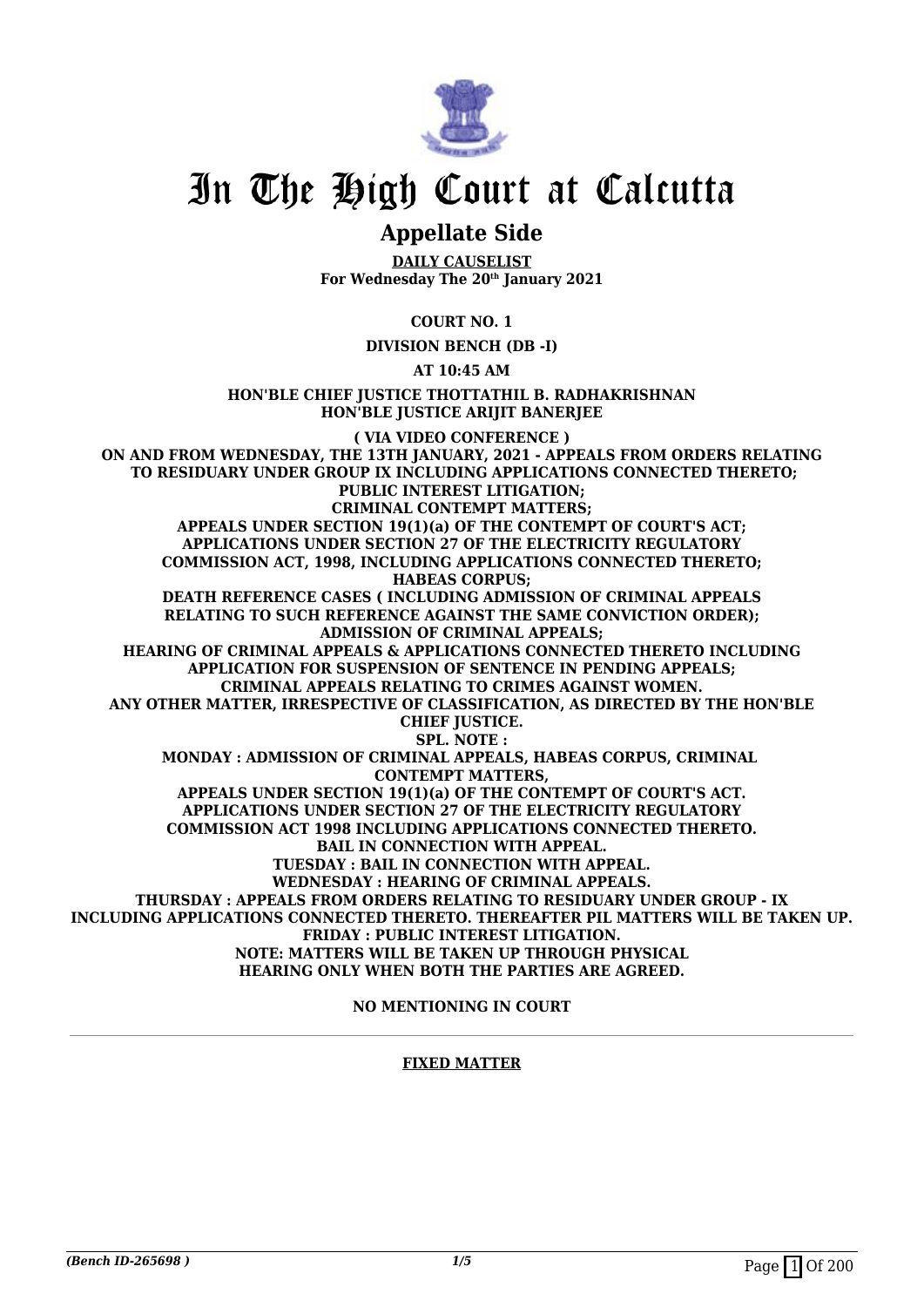| CRA/255/2020<br>$(Pt 1 + OS + 2ND J.$<br>COPY) | THE NATIONAL<br>VS                                                                                                                                     | SUNDEEP K.<br><b>SADAWARTE</b>                                                                                                                                                                                                                                                                                                                                                                               |
|------------------------------------------------|--------------------------------------------------------------------------------------------------------------------------------------------------------|--------------------------------------------------------------------------------------------------------------------------------------------------------------------------------------------------------------------------------------------------------------------------------------------------------------------------------------------------------------------------------------------------------------|
|                                                | CHHATRADHAR MAHATA                                                                                                                                     |                                                                                                                                                                                                                                                                                                                                                                                                              |
|                                                |                                                                                                                                                        |                                                                                                                                                                                                                                                                                                                                                                                                              |
|                                                |                                                                                                                                                        |                                                                                                                                                                                                                                                                                                                                                                                                              |
| $(Pt. 1 + OS + 2ND J.$                         | <b>VS</b>                                                                                                                                              | PURNASHA<br>CHATTERJEE                                                                                                                                                                                                                                                                                                                                                                                       |
|                                                |                                                                                                                                                        |                                                                                                                                                                                                                                                                                                                                                                                                              |
|                                                |                                                                                                                                                        | <b>AJAY DHAND</b>                                                                                                                                                                                                                                                                                                                                                                                            |
| $COPY + Pt$<br>$II+2PB+4LCR$                   |                                                                                                                                                        |                                                                                                                                                                                                                                                                                                                                                                                                              |
|                                                |                                                                                                                                                        |                                                                                                                                                                                                                                                                                                                                                                                                              |
|                                                | <b>HABEAS CORPUS</b>                                                                                                                                   |                                                                                                                                                                                                                                                                                                                                                                                                              |
|                                                | (FIXED HABEAS CORPUS MATTER)                                                                                                                           |                                                                                                                                                                                                                                                                                                                                                                                                              |
| WPA/247/2020                                   | AMBAR KUMAR CHAUHAN                                                                                                                                    | <b>NEIL BASU</b>                                                                                                                                                                                                                                                                                                                                                                                             |
|                                                | STATE OF WEST BENGAL &<br><b>ORS</b>                                                                                                                   |                                                                                                                                                                                                                                                                                                                                                                                                              |
|                                                |                                                                                                                                                        |                                                                                                                                                                                                                                                                                                                                                                                                              |
|                                                | <b>FIXED PIL MATTER</b>                                                                                                                                |                                                                                                                                                                                                                                                                                                                                                                                                              |
| WPA/25372/2017                                 | SIDDHARTHA BASU & ORS<br><b>VS</b>                                                                                                                     | AKBAR ALI                                                                                                                                                                                                                                                                                                                                                                                                    |
|                                                | <b>ORS</b>                                                                                                                                             |                                                                                                                                                                                                                                                                                                                                                                                                              |
| WPA/3419/2020                                  | RITESH YADAV & ORS                                                                                                                                     | <b>ARPAN GUHA</b>                                                                                                                                                                                                                                                                                                                                                                                            |
|                                                | STATE OF WEST BENGAL &<br><b>ORS</b>                                                                                                                   |                                                                                                                                                                                                                                                                                                                                                                                                              |
| WPA/5328/2020                                  | DR. FUAD HALIM                                                                                                                                         | <b>SAMIM AHMED</b>                                                                                                                                                                                                                                                                                                                                                                                           |
|                                                |                                                                                                                                                        |                                                                                                                                                                                                                                                                                                                                                                                                              |
|                                                |                                                                                                                                                        |                                                                                                                                                                                                                                                                                                                                                                                                              |
|                                                | IN RE: LETTER OF DR VIMAL                                                                                                                              |                                                                                                                                                                                                                                                                                                                                                                                                              |
|                                                | KHAWAS, PHD<br><b>VS</b>                                                                                                                               |                                                                                                                                                                                                                                                                                                                                                                                                              |
| WPA/5335/2020                                  | IN RE: LETTER OF MR<br><b>RITESH TIWARI</b><br><b>VS</b>                                                                                               |                                                                                                                                                                                                                                                                                                                                                                                                              |
|                                                | IN RE: LETTER OF RAJA<br>SATYAJIT BANERJEE<br><b>VS</b>                                                                                                |                                                                                                                                                                                                                                                                                                                                                                                                              |
|                                                | DEMOCRATIC YOUTH<br>FEDERATION OF INDIA<br>&ANR<br><b>VS</b><br>STATE OF WEST BENGAL<br>&ORS                                                           |                                                                                                                                                                                                                                                                                                                                                                                                              |
|                                                | IA NO: CRAN/1/2020<br>CRA/356/2019<br>$COPY+Pt.-II)$<br>CRA/498/2014<br>IA NO: CAN/1/2020<br>WPA/5334/2020<br>wt10 WPA/5336/2020<br>wt11 WPA/5359/2020 | INVESTIGATION AGENCY<br><b>TO BE MENTIONED</b><br>AHAMMAD ALI @ AHMED ALI<br>STATE OF WEST BENGAL<br>IA NO: CRAN/2/2020(Old No:CRAN/869/2020)<br>PIYARUL ISLAM<br>(CRAN 2591/2014) VS<br>(Pt-1 + OS + 2ND J. STATE OF WEST BENGAL<br>IA NO: CRAN/2/2014(Old No:CRAN/4491/2014)<br><b>VS</b><br>STATE OF WEST BENGAL &<br><b>VS</b><br>VS.<br>STATE OF WEST BENGAL<br>IA NO: CAN/1/2020(Old No:CAN/3088/2020) |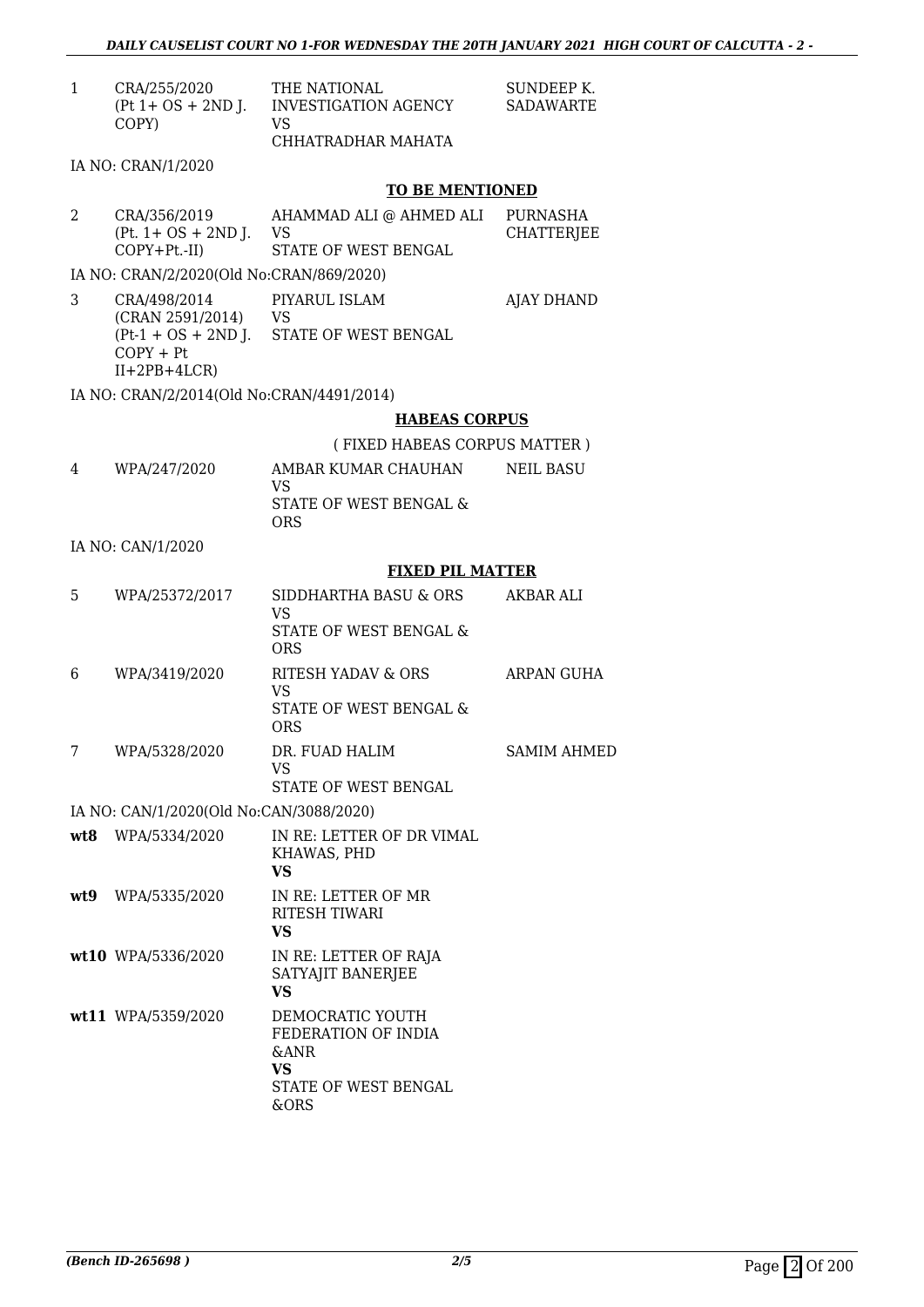|    | wt12 WPA/5397/2020                      | SRI DILIP GHOSH<br>VS<br>STATE OF WEST BENGAL &                                        | PARTHA GHOSH                  |
|----|-----------------------------------------|----------------------------------------------------------------------------------------|-------------------------------|
|    |                                         | ORS.                                                                                   |                               |
|    | IA NO: CAN/1/2020(Old No:CAN/3089/2020) |                                                                                        |                               |
|    | wt13 WPA/5489/2020                      | MOSTAFIJUR RAHAMAN<br><b>VS</b>                                                        | <b>MAIDUL ISLAM KAYAL</b>     |
|    |                                         | STATE OF WEST BENGAL &<br>ORS.                                                         |                               |
|    |                                         | <b>APPLICATION</b>                                                                     |                               |
| 14 | RVW/144/2018                            | <b>STATE OF WB</b><br><b>VS</b><br>BISWAJIT CHAKRABORTY &                              | SHUVRO PRAKASH<br>LAHIRI      |
|    |                                         | <b>ORS</b>                                                                             |                               |
|    | IA NO: CAN/4/2019(Old No:CAN/7075/2019) |                                                                                        |                               |
|    | wt15 WPA/4102/2018                      | BISWAJIT CHAKRABORTY<br><b>VS</b>                                                      | <b>SANJIB DUTTA</b>           |
|    |                                         | <b>STATE OF WEST BENGAL &amp;</b><br><b>ORS</b>                                        |                               |
|    | IA NO: CAN/2/2021                       |                                                                                        |                               |
|    | wt16 WPA/11848/2016                     | DEBASISH DEY & ORS<br><b>VS</b>                                                        | AMLAN KUMAR<br>MUKHERJEE      |
|    |                                         | STATE OF WEST BENGAL &<br><b>ORS</b>                                                   |                               |
|    | wt17 WPA/23291/2017                     | SURENDRA JENA                                                                          | S. ROY CHOUDHURY              |
|    |                                         | <b>VS</b><br>UNION OF INDIA & ORS                                                      |                               |
|    | wt18 WPA/25035/2014                     | ARJU CHOWDHURY & ORS                                                                   | A K MUKHERJEE                 |
|    |                                         | <b>VS</b><br>STATE OF WEST BENGAL &<br><b>ORS</b>                                      |                               |
|    | wt19 WPA/26933/2017                     | <b>RITA MITRA</b>                                                                      | SANJIB DUTTA                  |
|    |                                         | <b>VS</b><br><b>STATE OF WEST BENGAL &amp;</b>                                         |                               |
|    |                                         | ORS                                                                                    |                               |
|    | wt20 WPA/3930/2015                      | BURDWAN MINI BUS<br><b>OWNERS WELFARE</b><br><b>ASSOCIATION &amp; ANR</b><br><b>VS</b> | SAKTI PADA JANA               |
|    |                                         | STATE OF WEST BENGAL &<br><b>ORS</b>                                                   |                               |
|    | wt21 WPA/4446/2018                      | SK TUHRAB & ORS                                                                        | <b>AMLAN KUMAR</b>            |
|    |                                         | <b>VS</b><br><b>STATE OF WEST BENGAL &amp;</b><br><b>ORS</b>                           | MUKHERJEE                     |
|    | wt22 CPAN/1193/2019                     | RITA MITRA                                                                             | SANJIB DUTTA                  |
|    |                                         | <b>VS</b>                                                                              |                               |
|    |                                         | NARAYAN SWARUP NIGAM &<br><b>ORS</b>                                                   |                               |
|    | wt23 WPA/9831/2015                      | ABDUL AZIM & ORS.<br><b>VS</b>                                                         | AMLAN KR.<br><b>MUKHERJEE</b> |
|    |                                         | STATE OF WEST BENGAL &<br>ORS.                                                         |                               |
|    |                                         | <b>HEARING CRIMINAL APPEAL</b>                                                         |                               |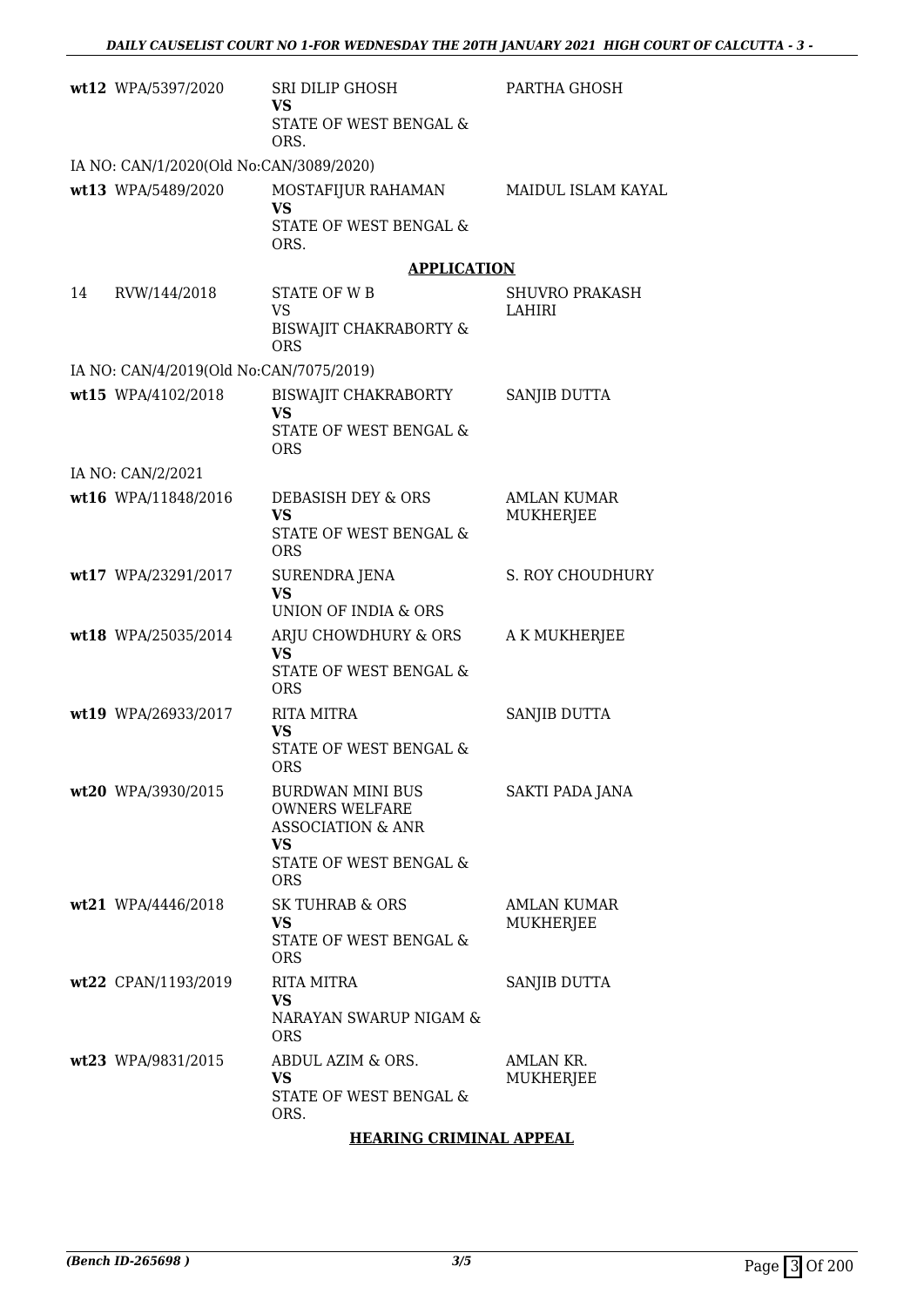| 24 | CRA/492/2005 SHYAMAL MAITRA<br>$(Pt - I + OS + Pt-II + VS)$<br>$2PB + 4LCR$ STATE                          |                                                                               | SUPARNA DUTTA                        |
|----|------------------------------------------------------------------------------------------------------------|-------------------------------------------------------------------------------|--------------------------------------|
| 25 | CRA/710/2005 JYOTSNA SHIT<br>$(Pt - I + OS + Pt-II + VS)$<br>$2$ PB + 5 LCR +<br>$Trans + Brief)$          | <b>STATE</b>                                                                  | <b>SOUMIK GANGULI</b>                |
|    | IA NO: CRAN/1/2016(Old No:CRAN/4699/2016)                                                                  |                                                                               |                                      |
| 26 | GA/7/2014<br>$(Pt - I + OS + Pt-II + VS)$<br>Trans)                                                        | <b>STATE</b><br>2 PB + 3 LCR + ABDUL JABBAR & ANR                             | TUSHAR KANTI<br><b>MUKHERJEE</b>     |
| 27 | CRA/162/2014 AMIRUL SHEIKH<br>$(Pt - I + OS + Pt-II + VS)$<br>$\mathcal{E}$                                | 2 PB + 5 LCR + Brief STATE OF WEST BENGAL                                     | F. RABI                              |
|    | IA NO: CRAN/2/2014(Old No:CRAN/1717/2014)                                                                  |                                                                               |                                      |
| 28 | CRA/136/2016 BISNU SHAW<br>$(Pt - I + OS + Pt-II + VS)$                                                    | 2 PB + 5 LCR ) STATE OF WEST BENGAL                                           | R K RAY                              |
| 29 | CRA/219/2016 GOPAL SAHA<br>$(Pt - I + OS + Pt-II + VS)$<br>Trans)                                          | 2 PB + 4 LCR + STATE OF WEST BENGAL                                           | SANANDA<br><b>BHATTACHARYYA</b>      |
| 30 | CRA/30/2017<br>$(Pt - I + OS + Pt-II + VS)$<br>$2PB + 4LCR$ )                                              | PIJUSH KANTI MISHRA<br>STATE OF WEST BENGAL                                   | <b>PRAVAS</b><br><b>BHATTACHARYA</b> |
| 31 | $(Pt - I + OS + Pt-II + VS)$<br>2 PB + 5 LCR +<br>$Trans + Brief)$                                         | CRA/251/2018 RAJU MITRA & ORS.<br>STATE OF WEST BENGAL                        | <b>SUKDEB CHATTERJEE</b>             |
| 32 | CRA/79/2018<br>$(Pt - I + OS + Pt-II + VS)$<br>$2PB + 4LCR$ )                                              | <b>LALTU BISWAS</b><br>STATE OF WEST BENGAL                                   |                                      |
| 33 | CRA/714/2019 SK SARAFAT<br>$(Pt - I + OS + Pt-II + VS)$<br>$2PB + 4LCR$ )                                  | STATE OF WEST BENGAL                                                          | <b>BANDANA MAITY</b>                 |
|    |                                                                                                            | IA NO: CRAN/2/2020(Old No:CRAN/1116/2020), CRAN/3/2020(Old No:CRAN/4270/2020) |                                      |
| 34 | CRA/125/2003<br>$(Pt - I + OS + 2ND J. VS$<br>$COPY + Pt-II + 2 PB$<br>$+5$ LCR $+$ Brief $+$<br>1GD Book) | KALYAN GHATAK & ORS.<br>THE STATE OF W.B.                                     | ABHIJIT KUMAR<br>ADHYA               |
| 35 | CRA/27/2004<br>$(Pt - I + OS + 2ND J. MANNA)$<br>$COPY + Pt-II + 2 PB$<br>$+6$ LCR $+$ Trans)              | SANAT KUMAR GHOSH @<br>VS<br><b>STATE</b>                                     | L. VISHAL KUMAR                      |
| 36 | CRA/106/2005<br>$(Pt - I + OS + 2ND J. VS$<br>$COPY + Pt-II + 2 PB$                                        | PADMOLOCHAN MAITY<br><b>STATE</b>                                             | TRIDIB KUMAR<br><b>SARKAR</b>        |

+ 5 LCR + Trans )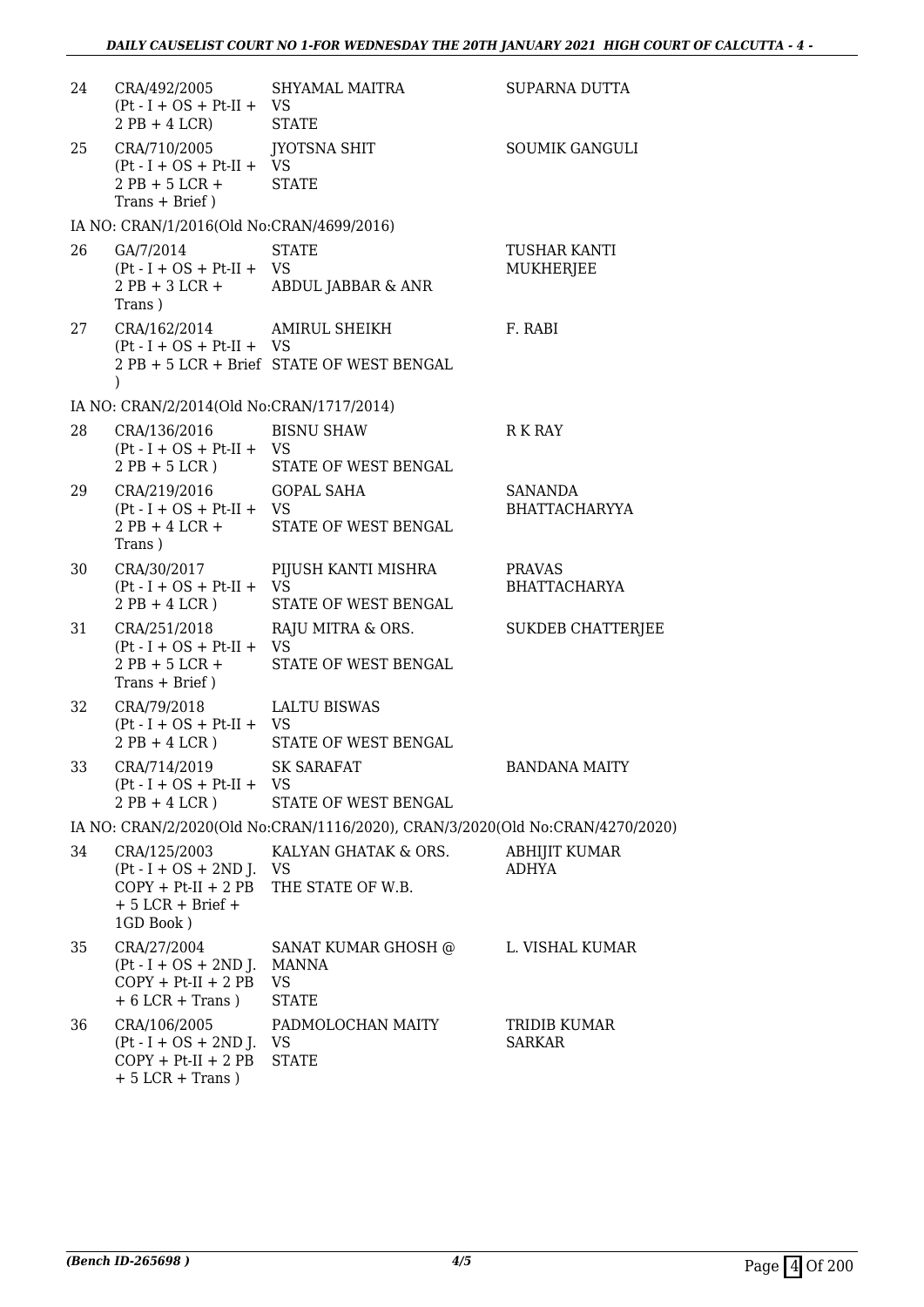| CRA/178/2009<br>+ Trans)            |                                                                                          | <b>MANAS KUMAR DAS</b>                                                                                                                                                                                                                                                                                                                                                                                                                                                                                                                                    |
|-------------------------------------|------------------------------------------------------------------------------------------|-----------------------------------------------------------------------------------------------------------------------------------------------------------------------------------------------------------------------------------------------------------------------------------------------------------------------------------------------------------------------------------------------------------------------------------------------------------------------------------------------------------------------------------------------------------|
|                                     |                                                                                          |                                                                                                                                                                                                                                                                                                                                                                                                                                                                                                                                                           |
| CRA/437/2010<br>+ Trans + Argument) | SK. AZIJUL @ SK. AJIJUL                                                                  | <b>GOURAV BANERJI</b>                                                                                                                                                                                                                                                                                                                                                                                                                                                                                                                                     |
| CRA/750/2012<br>$4 LCR + Trans)$    | DARNA LOHAR                                                                              | N Y R                                                                                                                                                                                                                                                                                                                                                                                                                                                                                                                                                     |
|                                     | <b>SPECIALLY FIXED MATTERS</b>                                                           |                                                                                                                                                                                                                                                                                                                                                                                                                                                                                                                                                           |
| CPAN/28/2021                        | <b>SANKAR RUIDAS</b><br><b>VS</b><br>H.K. DWIVEDI                                        | ANINDYA HALDER                                                                                                                                                                                                                                                                                                                                                                                                                                                                                                                                            |
| wt41 WPA/5882/2020                  | <b>SANKAR RUIDAS</b><br><b>VS</b><br>STATE OF WEST BENGAL&<br><b>ORS</b>                 | ANINDYA HALDER                                                                                                                                                                                                                                                                                                                                                                                                                                                                                                                                            |
|                                     |                                                                                          |                                                                                                                                                                                                                                                                                                                                                                                                                                                                                                                                                           |
| WPA/6139/2020                       | KHAYRUL ANAM SEIKH<br><b>VS</b><br>STATE OF WEST BENGAL &                                | <b>NOOR ISLAM SEIKH</b>                                                                                                                                                                                                                                                                                                                                                                                                                                                                                                                                   |
|                                     |                                                                                          |                                                                                                                                                                                                                                                                                                                                                                                                                                                                                                                                                           |
| wt43 WPA/5480/2020                  | <b>ARJUN SINGH</b><br><b>VS</b><br>STATE OF WEST BENGAL &<br><b>ORS</b>                  | <b>VIKASH SINGH</b>                                                                                                                                                                                                                                                                                                                                                                                                                                                                                                                                       |
|                                     |                                                                                          |                                                                                                                                                                                                                                                                                                                                                                                                                                                                                                                                                           |
| wt44 WPA/6426/2020                  | DAKSHIN 24 PARGANA JELA<br><b>KRISHAK SAMITY &amp; ORS</b><br>VS<br>STATE OF WEST BENGAL | <b>SALONI</b><br><b>BHATTACHARJEE</b>                                                                                                                                                                                                                                                                                                                                                                                                                                                                                                                     |
|                                     |                                                                                          |                                                                                                                                                                                                                                                                                                                                                                                                                                                                                                                                                           |
| wt45 WPA/7561/2020                  | MD MOHASIN HAQUE<br>VS<br>STATE OF WEST BENGAL                                           | ARINDAM JANA                                                                                                                                                                                                                                                                                                                                                                                                                                                                                                                                              |
|                                     |                                                                                          |                                                                                                                                                                                                                                                                                                                                                                                                                                                                                                                                                           |
| FMA/328/2020                        | PRANAB KUMAR NANDA &<br><b>ORS</b><br><b>VS</b><br>STATE OF WEST BENGAL &<br><b>ORS</b>  | AMIT BARAN DASH                                                                                                                                                                                                                                                                                                                                                                                                                                                                                                                                           |
|                                     |                                                                                          | HABIBUR MALLICK@HABI<br>$(Pt - I + OS + 2ND J. VS$<br>COPY + Pt-II + 4 LCR STATE OF WEST BENGAL<br>IA NO: CRAN/2/2009(Old No:CRAN/1463/2009)<br>$(Pt - I + OS + 2ND J. VS$<br>COPY + Pt-II + 4 LCR STATE OF WEST BENGAL<br>$(Pt - I + OS + 2ND J. VS$<br>COPY + Pt-II +2PB + STATE OF WEST BENGAL<br>IA NO: CAN/1/2020(Old No:CAN/3982/2020)<br>ORS<br>IA NO: CAN/1/2020(Old No:CAN/4415/2020), CAN/2/2020<br>IA NO: CAN/1/2020(Old No:CAN/3184/2020), CAN/2/2021<br>IA NO: CAN/1/2020(Old No:CAN/5051/2020), CAN/2/2020<br>IA NO: CAN/1/2020, CAN/2/2020 |

IA NO: CAN/1/2019(Old No:CAN/4975/2019)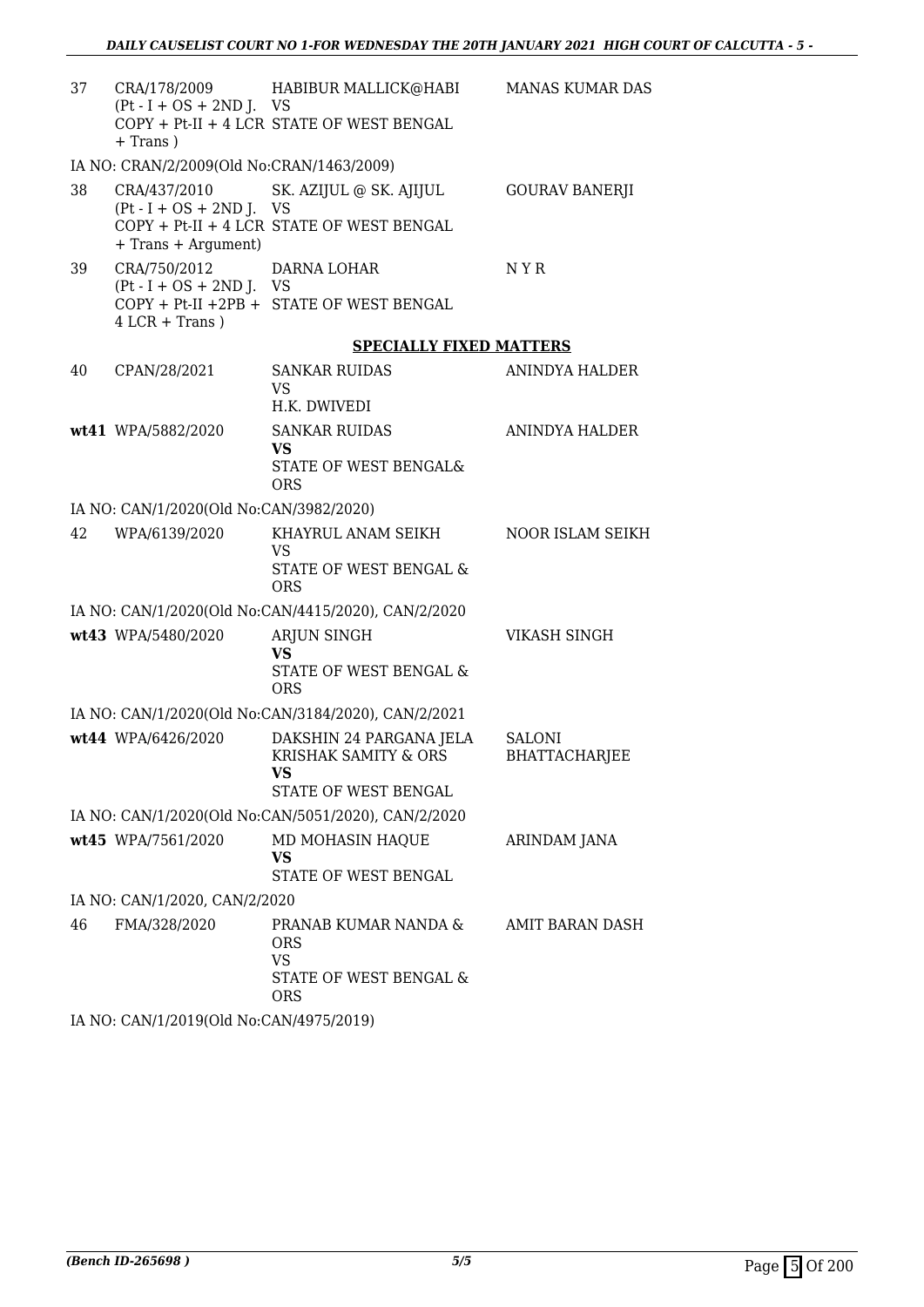

#### **Appellate Side**

**DAILY CAUSELIST For Wednesday The 20th January 2021**

**COURT NO. 37**

**DIVISION BENCH (DB - III)**

**AT 10:45 AM HON'BLE JUSTICE I. P. MUKERJI HON'BLE JUSTICE MD. NIZAMUDDIN (VIA VIDEO CONFERENCE)**

**ON AND FROM MONDAY, THE 11TH JANUARY, 2021 - WILL SIT TOGETHER TO TAKE UP ALL APPEALS UNDER COMMERCIAL COURTS, COMMERCIAL DIVISION AND COMMERCIAL APPELLATE DIVISION OF THE HIGH COURT'S ACT, 2015**

**NOTE: IMMEDIATELY AFTER EXHAUSTION OF ORIGINAL SIDE, APPELLATE SIDE MATTERS WILL BE TAKEN UP.**

**SPECIAL NOTE: (1) IF THERE IS NO COMMERCIAL COURT MATTER THEN MENTIONING OF COMMERCIAL COURT MATTERS WILL BE ENTERTAINED AT COURT NO. 3 ON REGULAR BASIS.**

**(2) COMMERCIAL COURT SHALL NOT SIT AT COURT NO. 37 IF THERE IS NO COMMERCIAL COURT MATTER IN THE LIST.** 

**COMMERCIAL COURT MATTER OF APPELLATE SIDE WILL BE TAKEN UP AFTER COMMERCIAL COURT MATTERS OF ORIGINAL SIDE**

**NOTE: MATTERS WILL BE TAKEN UP THROUGH PHYSICAL HEARING ONLY WHEN BOTH THE PARTIES ARE AGREED.**

**APPLICATION**

1 FMAT/40/2021 M/S ACE ENGINEERING

INFRATECH (I) PVT. LTD. VS BHARAT HEAVY ELECTRICALS LTD.

PAWAN KUMAR MAHESHWARI

IA NO: CAN/1/2021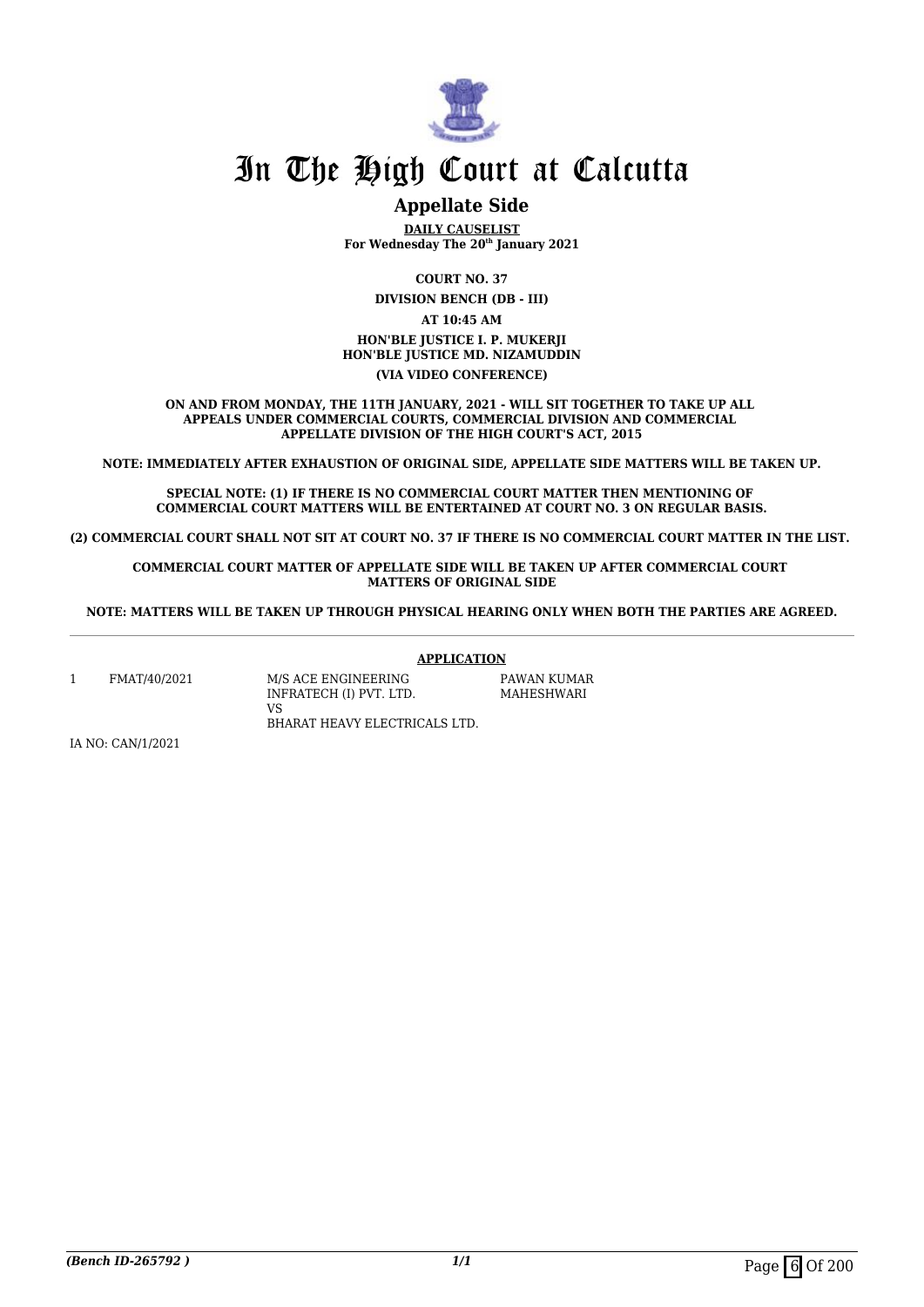

#### **Appellate Side**

**DAILY CAUSELIST For Wednesday The 20th January 2021**

**COURT NO. 3**

**DIVISION BENCH (DB - III)**

**AT 10:45 AM HON'BLE JUSTICE I. P. MUKERJI HON'BLE JUSTICE MD. NIZAMUDDIN (VIA VIDEO CONFERENCE)**

**ON AND FROM MONDAY, THE 11TH JANUARY 2021 - AFTER COMPLETION OF COMMERCIAL APPELLATE DIVISION BENCH – WILL TAKE UP APPEALS UNDER ARBITRATION ACT, 1940 AND ARBITRATION & CONCILIATION ACT, 1996, INCLUDING APPLICATIONS CONNECTED THERETO;**

**HEARING OF WRIT APPEALS IRRESPECTIVE OF CLASSIFICATION INCLUDING APPLICATIONS CONNECTED THERETO.**

**AND**

**ON AND FROM FRIDAY, 15TH JANUARY, 2021 TO FRIDAY, 29TH JANUARY, 2021 – WILL TAKE, IN ADDITION TO THEIR OWN LIST AND DETERMINATION, THE LIST AND DETERMINATION OF HON'BLE JUSTICE RAJESH BINDAL AND HON'BLE JUSTICE ANIRUDDHA ROY.** 

**NOTE : ON AND FROM MONDAY (11.01.2021) APPELLATE SIDE MATTERS WILL BE TAKEN UP FROM 3:00 P.M. OR IMMEDIATELY AFTER EXHAUSTION OF ORIGINAL SIDE MATTERS, WHICHEVER IS EARLIER.** 

**SPECIAL NOTE: (1) IF THERE IS NO COMMERCIAL COURT MATTER THEN MENTIONING OF COMMERCIAL COURT MATTERS WILL BE ENTERTAINED AT COURT NO. 3 ON REGULAR BASIS.**

**(2) COMMERCIAL COURT SHALL NOT SIT AT COURT NO. 37 IF THERE IS NO COMMERCIAL COURT MATTER IN THE LIST.** 

**(3) MENTIONING WILL BE ENTERTAINED ONLY ON MONDAYS.**

**NOTE: MATTERS WILL BE TAKEN UP THROUGH PHYSICAL HEARING ONLY WHEN BOTH THE PARTIES ARE AGREED.**

|              |                                         | <b>TO BE MENTIONED</b>                                                                             |                 |  |
|--------------|-----------------------------------------|----------------------------------------------------------------------------------------------------|-----------------|--|
| $\mathbf{1}$ | MAT/56/2019<br>(Assigned)               | DR TUSHAR KANTI KARMAKAR<br>VS<br>SHILABATI HOSPITAL LTD & ORS                                     | ROSHAN SENGUPTA |  |
|              | IA NO: CAN/6/2020, CAN/7/2020           |                                                                                                    |                 |  |
| wt2          | MAT/702/2020                            | DR TUSHAR KANTI KARMAKAR<br>VS.<br>SHILABATI HOSPITAL                                              | SUBHAJIT DAS    |  |
|              | IA NO: CAN/1/2020                       |                                                                                                    |                 |  |
| wt:3         | MAT/815/2020                            | DR TUSHAR KANTI KARMAKAR<br>VS.<br>SHILABATI HOSPITAL PVT LTD AND<br><b>ORS</b>                    | SUBHAJIT DAS    |  |
|              | IA NO: CAN/1/2020                       |                                                                                                    |                 |  |
| 4            | FMAT/313/2020<br>(Stay)                 | M/S S.B.I.W STEELS (PRIVATE)<br><b>LIMITED</b><br>VS<br>STEEL AUTHORITY OF INDIA<br>LIMITED (SAIL) | DIPAL DEY       |  |
|              | IA NO: CAN/1/2020(Old No:CAN/2795/2020) |                                                                                                    |                 |  |

**APPLICATION**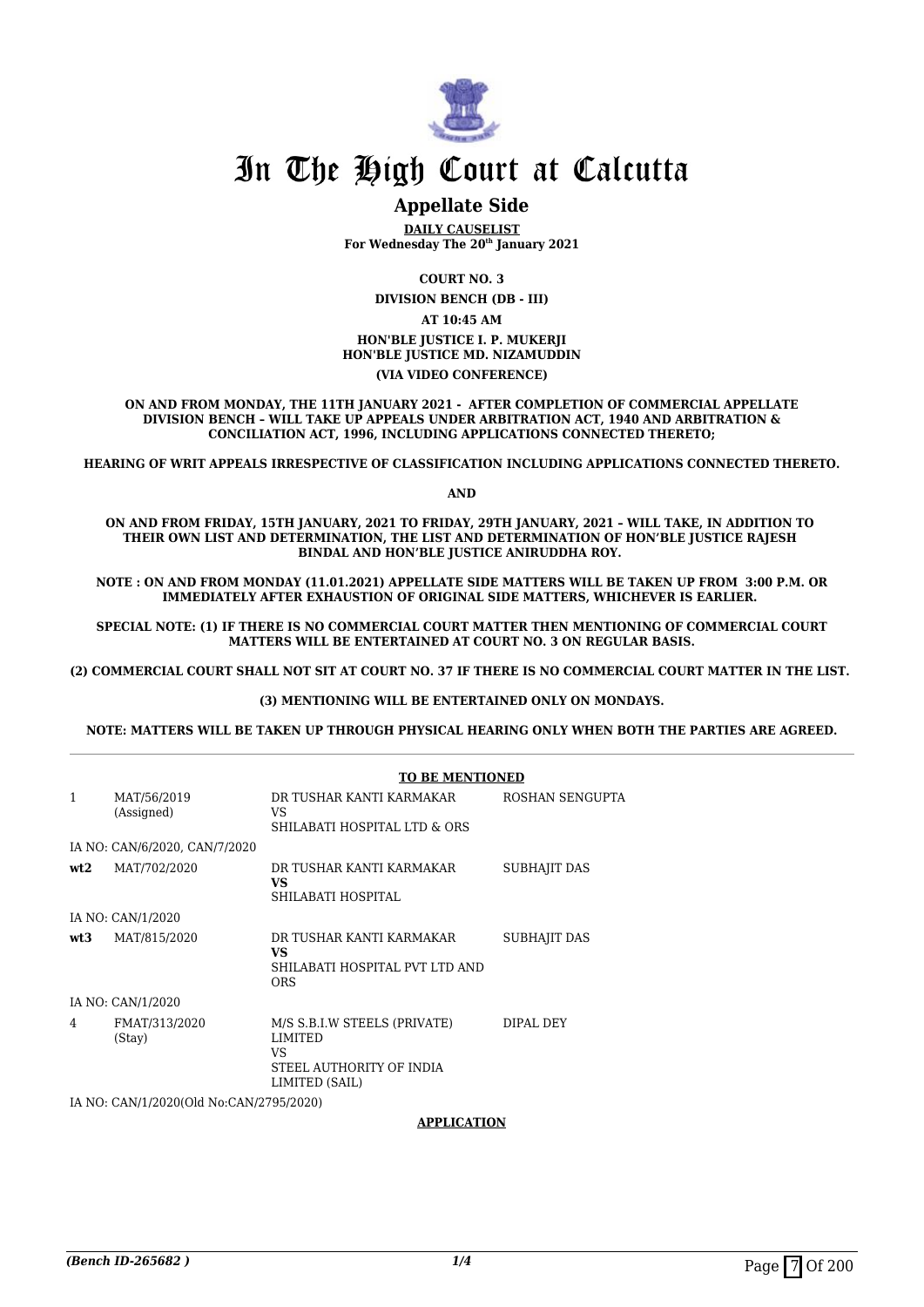| 5  | MAT/378/2020                                        | THE PEERLESS INN<br><b>VS</b>                                                                                                | RANANJAY DE           |
|----|-----------------------------------------------------|------------------------------------------------------------------------------------------------------------------------------|-----------------------|
|    |                                                     | FIRST LABOUR COURT, GOVT OF<br><b>WEST BENGAL &amp; ORS</b>                                                                  |                       |
|    | IA NO: CAN/1/2020(Old No:CAN/2615/2020)             |                                                                                                                              |                       |
| 6  | MAT/78/2021<br>(Stay)                               | M/S MURLIDHAR RATANLAL<br><b>EXPORTS LIMITED</b><br>VS<br>NETAI KHAN AND OTHERS                                              | AMRITA PANDEY         |
|    | IA NO: CAN/1/2021                                   |                                                                                                                              |                       |
|    |                                                     | <b>FOR HEARING I</b>                                                                                                         |                       |
| 7  | MAT/759/2014<br>$(P-I+OS+2PBs.)$ (Top)              | <b>MATIUR RAHAMAN</b><br>VS.<br>MD. ABDUL KHAYAR & ORS                                                                       | <b>GOLAM MASTAFA</b>  |
|    | IA NO: CAN/1/2014(Old No:CAN/5901/2014)             |                                                                                                                              |                       |
| 8  | FMA/1201/2009                                       | SWAPNA ATTA & ORS.<br>VS.<br>STATE OF WB & ORS.                                                                              | PRASUN GHOSH          |
|    |                                                     | <b>CONTEMPT APPLICATION</b>                                                                                                  |                       |
| 9  | CPAN/1108/2016                                      | PARIMAL MANDAL & ORS.                                                                                                        | SK. FARIDULLAH        |
|    |                                                     | VS<br>C.P TAYAL & ORS.                                                                                                       |                       |
|    |                                                     | IA NO: CAN/1/2020(Old No:CAN/4527/2020), CAN/2/2020(Old No:CAN/4528/2020)                                                    |                       |
|    | wt10 CPAN/1109/2016                                 | ZARRAR AHMED KHAN & ORS.<br>VS<br>C.P TAYAL & ORS.                                                                           | SK. FARIDULLAH        |
|    |                                                     | IA NO: CAN/1/2020(Old No:CAN/4521/2020), CAN/2/2020(Old No:CAN/4523/2020)                                                    |                       |
|    | wt11 WP.CT/218/2009                                 | PARIMAL MONDAL & ORS                                                                                                         | SIDDHARTHA RUJ        |
|    |                                                     | VS.<br>UNION OF INDIA & ORS                                                                                                  |                       |
|    | $wt12$ WP.CT/219/2009                               | ZARRAR AHMED KHAN & ORS                                                                                                      | SIDDHARTHA RUJ        |
|    |                                                     | VS<br>UNION OF INDIA & ORS                                                                                                   |                       |
| 13 | CPAN/582/2020                                       | SAI TO SANKAR NETRALAYA VIA<br>KARUNAMOYEE AUTORIKSHAW<br>UNION AND ANR<br>VS.<br>CHAITALI CHAKRABARTY                       | <b>BARNALI GUPTA</b>  |
|    | wt14 FMA/1684/2019                                  | SAI TO SANKAR NETRALAYA VIA<br>KARUNAMOYEE AUTO RICKSHAW<br>UN&ANR<br>VS<br>STATE OF WEST BENGAL & ORS<br><b>FOR HEARING</b> | <b>BARNALI GUPTA</b>  |
| 15 | MAT/759/2020                                        | RASHMI METALIKS LIMITED AND                                                                                                  | SHIVANGI THARD        |
|    | (Assign Matter) (Fairly<br>Top)                     | <b>ANOTHER</b><br>VS                                                                                                         |                       |
|    |                                                     | UNION OF INDIA AND ORS.                                                                                                      |                       |
| 16 | IA NO: CAN/1/2020<br>FMA/916/2012                   | SAFINNESSSA BEGUM ALIAS                                                                                                      | SHAMIN UL BARI        |
|    | $(P-I+OB+2nd$ J.<br>Copy+2PBs.)                     | <b>KHATUN</b><br>VS.                                                                                                         |                       |
|    |                                                     | FARHANA BEGUM & ORS                                                                                                          |                       |
| 17 | FMA/3534/2014<br>$(P-I+OB+2nd$ J.<br>$Copy+2PBs.$ ) | CHITTARANJAN BAIDYA<br>VS<br>DIPANKAR MANDAL & ORS                                                                           | <b>SOURAV MITRA</b>   |
|    |                                                     | IA NO: CAN/1/2014(Old No:CAN/2703/2014), CAN/3/2014(Old No:CAN/2711/2014)                                                    |                       |
| 18 | FMA/834/2015                                        | SUBHRA KETAN HALDER                                                                                                          | GAZI FARUQUE HOSSSAIN |
|    |                                                     | VS<br>STATE OF WEST BENGAL & ORS                                                                                             |                       |
| 19 | FMA/1281/2016                                       | ASHOK KR. MAHANTA                                                                                                            | SUPRIYO CHATTOPADHYAY |
|    | $(P-I+OB+2nd$ J.<br>$Copy+2PBs.$ )                  | VS<br>THE CENTRAL BANK OF INDIA &<br>ORS.                                                                                    |                       |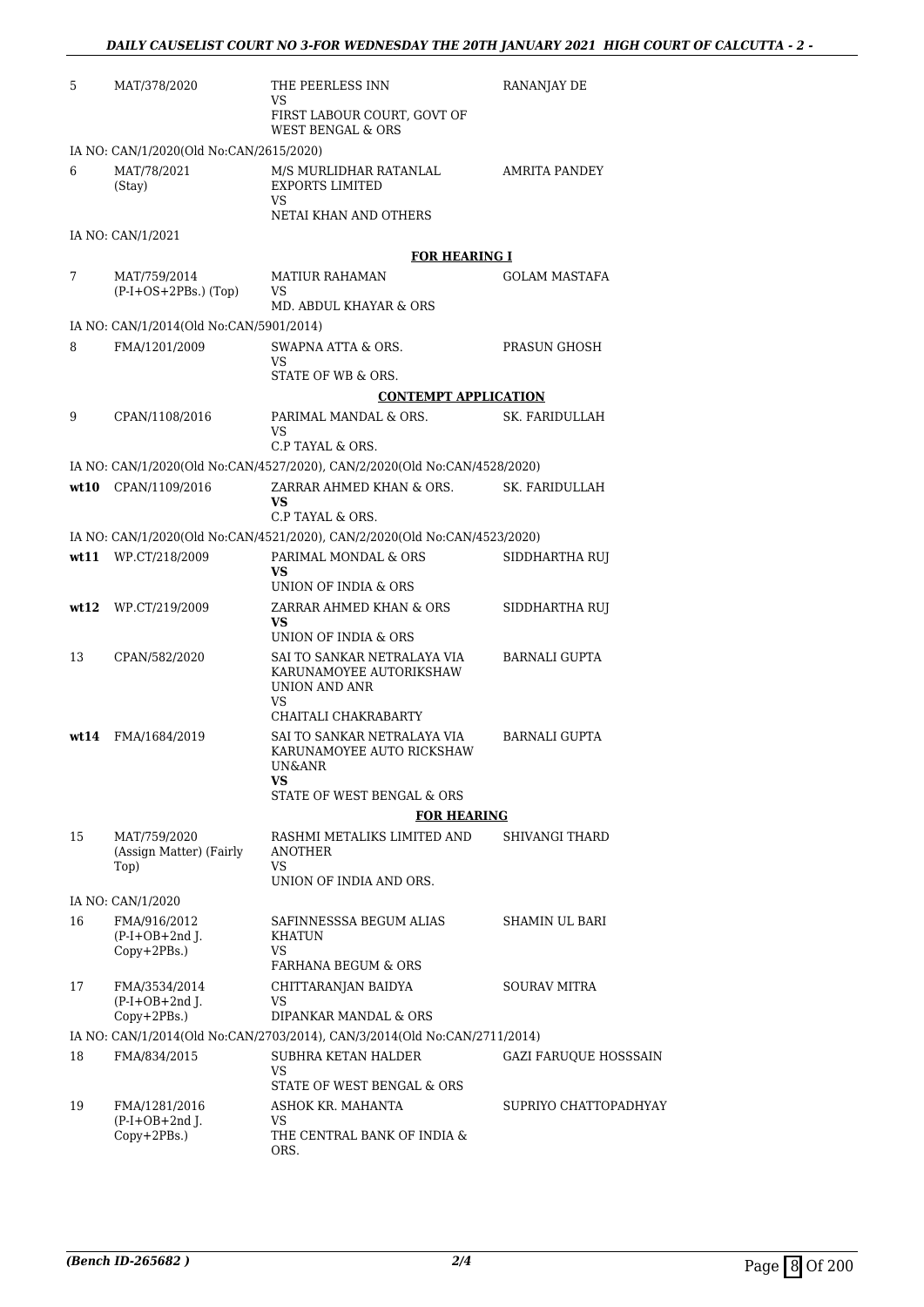| 20 | FMA/2274/2016<br>$(P-I+OB+2nd I.$<br>$Copy+2PBs.$ ) | UNION OF INDIA & ORS<br>VS<br><b>GOUTAM RAM</b>                                                            | APARNA BANERJEE       |
|----|-----------------------------------------------------|------------------------------------------------------------------------------------------------------------|-----------------------|
|    | IA NO: CAN/2/2016(Old No:CAN/1905/2016)             |                                                                                                            |                       |
| 21 | FMA/4416/2016                                       | THE STATE OF W.B. & ORS<br>VS                                                                              | SOMNATH NASKAR        |
|    |                                                     | KHABIRUDDIN AHMED & ORS                                                                                    |                       |
| 22 | FAT/378/2018                                        | IA NO: CAN/2/2016(Old No:CAN/602/2016), CAN/3/2018(Old No:CAN/10249/2018)<br>JHARNA ROY                    | SONI OJHA             |
|    |                                                     | VS<br><b>SUDIPTA ROY &amp; ANR</b>                                                                         |                       |
|    | IA NO: CAN/5/2020(Old No:CAN/2853/2020)             |                                                                                                            |                       |
| 23 | FMA/559/2018                                        | BONGAON CENTRAL COOPERATIVE<br>MARKETING SOCIETY LTD.<br>VS                                                | RAMESH DHARA          |
|    |                                                     | STATE OF WEST BENGAL & ORS.                                                                                |                       |
|    | IA NO: CAN/1/2017(Old No:CAN/11180/2017)            |                                                                                                            |                       |
| 24 | MAT/930/2018                                        | <b>ALI MAHAMMAD</b><br>VS<br>STATE OF WEST BENGAL & ORS                                                    | ANUSUYA BANERJEE      |
|    |                                                     | IA NO: CAN/6/2020(Old No:CAN/4829/2020), CAN/7/2020(Old No:CAN/4831/2020), CAN/8/2020                      |                       |
| 25 | MAT/1355/2018<br>$(P-I+OS+2nd J. Copy)$             | ARINDAM SAHA<br>VS.<br>INDIAN OIL CORP LTD & ORS                                                           | MAHABOOB AHMED        |
| 26 | MAT/1375/2018<br>$(P-I+OS+2nd J.Copy) + 2$<br>PBs.  | EASTERN COALFIELDS LTD<br>VS<br><b>GOURINATH BANERJEE &amp; ORS</b>                                        | SANCHITA BARMAN RAY   |
| 27 | FA/154/2019                                         | RAM CHANDRA PRASAD<br>VS                                                                                   | S C PRASAD            |
|    |                                                     | STATE OF BIHAR & ORS                                                                                       |                       |
|    | IA NO: CAN/2/2019(Old No:CAN/4529/2019)             |                                                                                                            |                       |
| 28 | MAT/508/2019                                        | THE STATE OF WEST BENGAL &<br>ORS<br>VS<br>SMT RAJ KISHORI RAO & ORS                                       | <b>TAPATI SAMANTA</b> |
| 29 | FMA/686/2019                                        | BINAY KUMAR                                                                                                | ARUNAVA GANGULY       |
|    | $(P-I+OB+2nd$ J.<br>Copy+2PBs.)                     | VS.<br>EASTERN COAL FIELDS LIMITED &<br>ORS                                                                |                       |
| 30 | MAT/715/2019<br>$P-I+OS+2P.B.)$                     | THE MANAGING COMMITTEE,<br>BASUDEBPUR HIGH SCHOOL &<br>ANR<br>VS.<br>STATE OF WEST BENGAL & ORS            | SUBHAS JANA           |
|    | IA NO: CAN/2/2020, CAN/3/2020                       |                                                                                                            |                       |
| 31 | FMA/718/2019<br>$+2$ PBs.                           | KUMAR MUKHOPADHYAY<br>VS.                                                                                  | K.P. MUHURI           |
|    |                                                     | STATE OF WEST BENGAL & ORS                                                                                 |                       |
|    | IA NO: CAN/1/2019(Old No:CAN/331/2019)              |                                                                                                            |                       |
|    | wt32 FMA/719/2019                                   | KUMAR MUKHOPADHYAY<br>VS<br>STATE OF WEST BENGAL & ORS                                                     | K.P. MUHURI           |
|    | IA NO: CAN/1/2019(Old No:CAN/332/2019)              |                                                                                                            |                       |
| 33 | FMA/845/2019                                        | KARTICK CHANDRA GHOSH                                                                                      | ASOK KUMAR JANA       |
|    | $(P-I+OS+2nd$ J.<br>Copy+2PBs.)                     | VS.<br>UNION OF INDIA & ORS                                                                                |                       |
| 34 | FMA/896/2019<br>$(Pt-I+OB+2nd$<br>J.Copy+2PBs.)     | MAHENDRA MISHRA<br>VS<br>THE MANAGING DIRECTOR, M/S<br><b>GLUCONATE HEALTH LIMITED &amp;</b><br><b>ORS</b> | MRINAL KANTI KUNDU    |
| 35 | FMA/985/2019<br>$(P-I+OS+2nd$ J.<br>Copy+2PBs.)     | SIPRA KHAN<br>VS<br>HPCL & ORS.                                                                            | <b>GOUTAM DEY</b>     |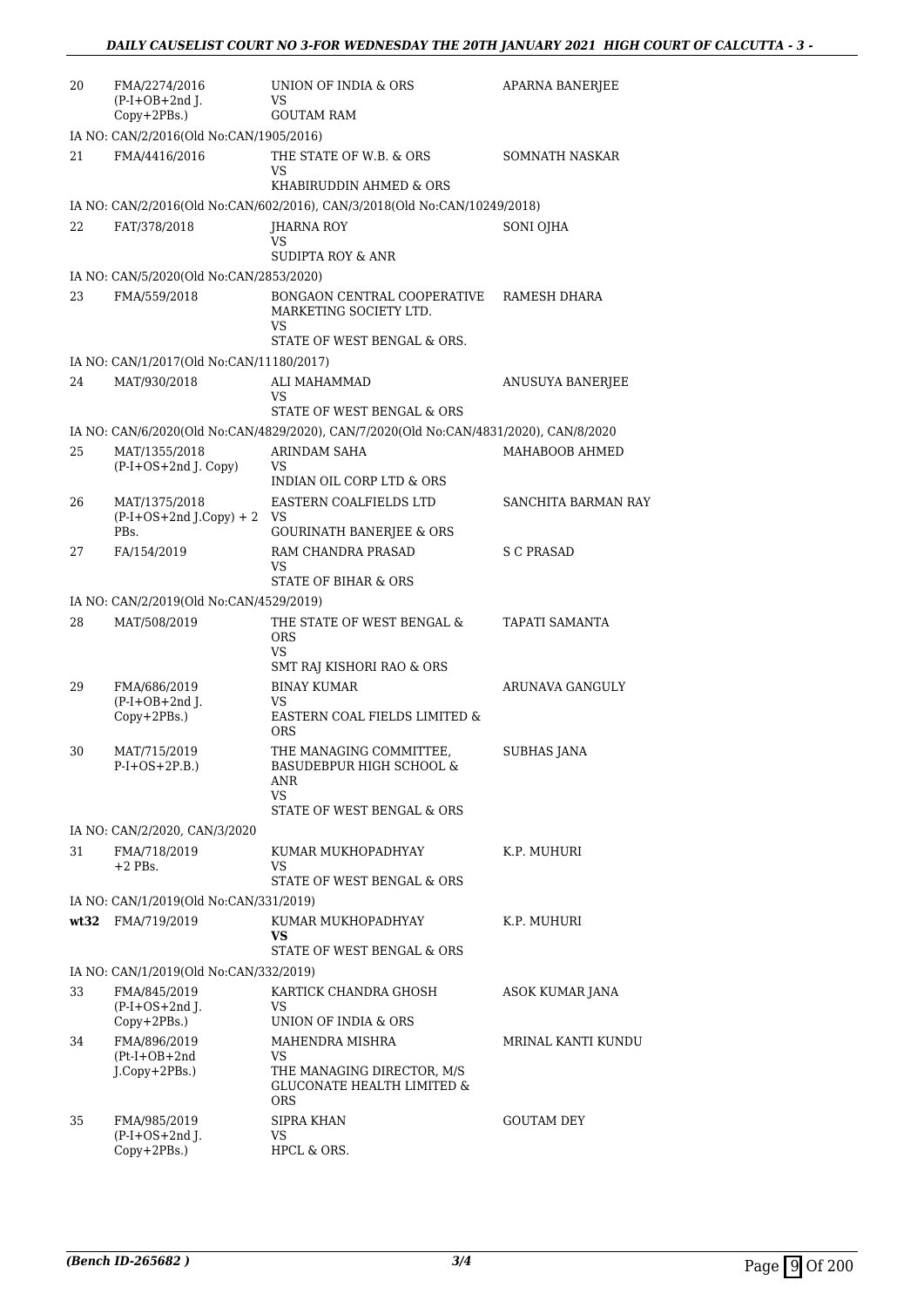#### *DAILY CAUSELIST COURT NO 3-FOR WEDNESDAY THE 20TH JANUARY 2021 HIGH COURT OF CALCUTTA - 4 -*

| 36 | FMA/1154/2019<br>$(P-I+OB+2nd$ J. Copy)             | <b>JATINDRA NATH DAS</b><br><b>VS</b><br>STATE OF WEST BENGAL & ORS                                  | KRISHNENDU BERA             |
|----|-----------------------------------------------------|------------------------------------------------------------------------------------------------------|-----------------------------|
| 37 | MAT/1185/2019<br>$(P-I+OS+4PBs.)$                   | S.B MODERN HIGH SCHOOL &<br>ANR.<br><b>VS</b><br>KAMALA KANT SINGH & ORS.                            | <b>BISWAJIT DAS</b>         |
| 38 | MAT/1213/2019                                       | <b>AVIJIT DAS</b><br><b>VS</b><br><b>W.B. SURFACE TRANSPORT</b><br><b>CORPORATION LTD. &amp; ORS</b> | PAPPU ADHIKARI              |
| 39 | MAT/1427/2019<br>$(Pt-I+O.S.+2nd I.$<br>Copy+4PBs.) | KHIZIR HAYAT<br>VS<br>STATE OF WEST BENGAL & ORS                                                     | <b>SK SAMIM AKHTER</b>      |
| 40 | FMA/1657/2019                                       | SRIJIB KUMAR PATRA<br><b>VS</b><br>UNION OF INDIA & ORS                                              | SUBHAS JANA                 |
| 41 | MAT/1918/2019                                       | <b>SUMON ROY</b><br><b>VS</b><br>STATE OF WEST BENGAL & ORS                                          | ANINDA BHATTACHARYA         |
|    | IA NO: CAN/1/2020                                   |                                                                                                      |                             |
| 42 | FMA/79/2020                                         | SREE SREE BANESWAR SHIB<br>THAKUR SHEBAIT ESTATE<br>VS<br>KMC & ORS.                                 | PARTHA CHAKRABORTY          |
|    | IA NO: CAN/3/2020(Old No:CAN/4137/2020)             |                                                                                                      |                             |
| 43 | MAT/139/2020                                        | MANOJ KUMAR CHOWDHURY<br><b>VS</b><br>STATE OF WEST BENGAL & ORS                                     | KARUNAMOYEE SAMANTA         |
| 44 | MAT/190/2020                                        | RAMANUJ MUKHOPADHYAY<br>VS<br>STATE OF WEST BENGAL                                                   | ANINDA BHATTACHARYA         |
| 45 | FMA/339/2020<br>$(P-I+OB+2nd I.$<br>$Copy+2PBs.$ )  | RAJU MISHRA & ORS.<br>VS<br>UNION OF INDIA & ORS.                                                    | <b>DURGA SANKAR MULLICK</b> |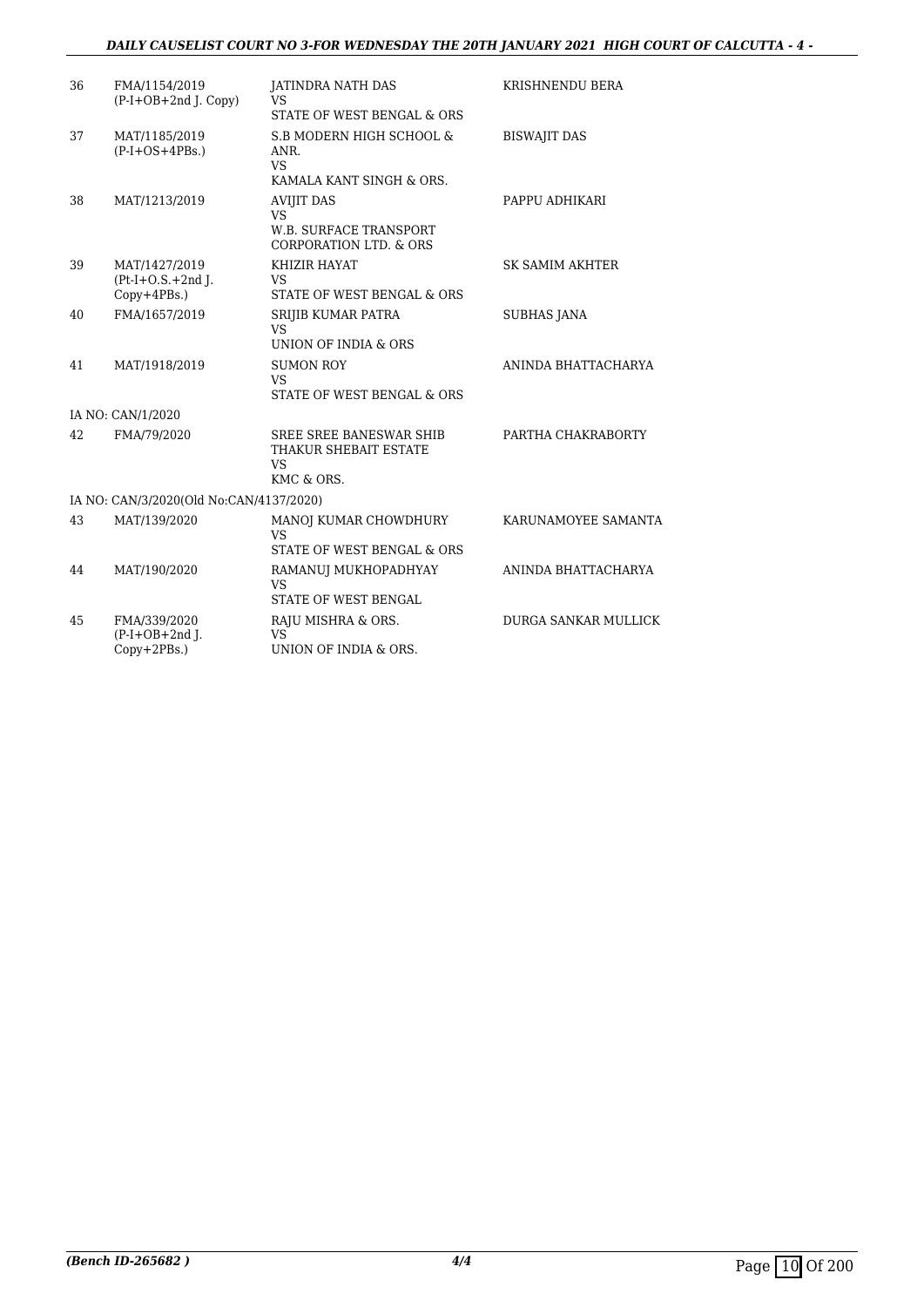

## **Appellate Side**

**DAILY CAUSELIST For Wednesday The 20th January 2021**

**COURT NO. 2**

#### **DIVISION BENCH (DB)**

**AT 12:55 PM**

**HON'BLE JUSTICE HARISH TANDON HON'BLE JUSTICE BIBEK CHAUDHURI**

**(VIA VIDEO CONFERENCE) FOR THURSDAY THE 21ST JANUARY 2021 AT 12.55 P.M.**

#### **CONTEMPT APPLICATION**

| 1 | CPAN/1235/2019<br>(Assigned) | KAZI EBADUL KARIM & ORS<br>VS<br>S. BHATTACHARYA & ANR                              | ALAUDDIN MANDAL                |
|---|------------------------------|-------------------------------------------------------------------------------------|--------------------------------|
|   | wt2 CPAN/1258/2019           | LAKSHMAN CHANDRA<br><b>BHANDARY &amp; ORS</b><br>VS<br>SUNIT SHARMA & ORS           | ARUNAVA MAITI                  |
|   | wt3 WP.CT/74/2019            | COUNCIL FOR SCIENTIFIC<br>AND INDUSTRIAL<br>RESEARCH & ORS<br>VS<br>G S REDDY & ORS | MANORANJAN<br>KUMAR CHATURVEDI |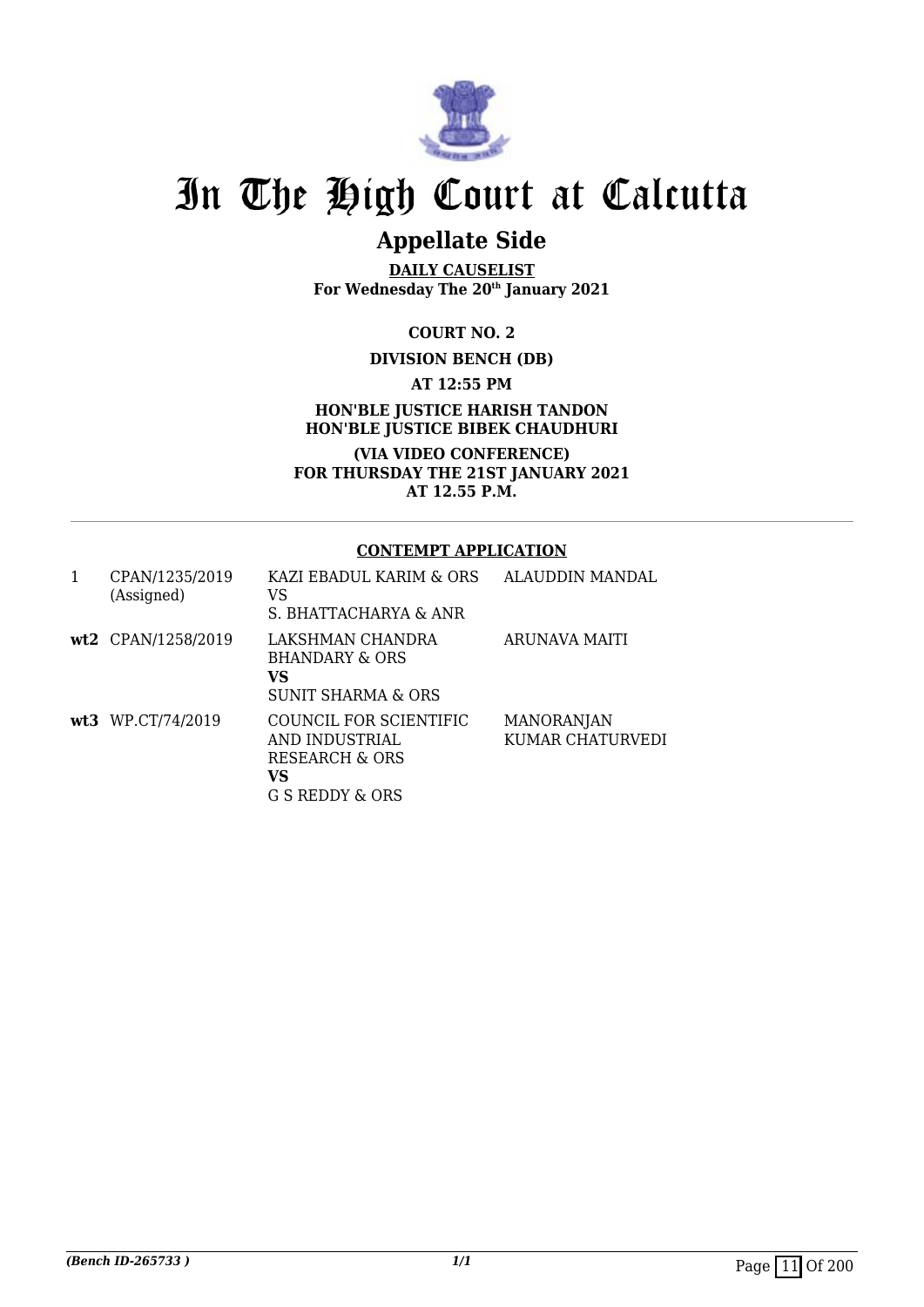

### **Appellate Side**

**DAILY CAUSELIST For Wednesday The 20th January 2021**

#### **COURT NO. 2**

**DIVISION BENCH (DB- IV)**

**AT 10:45 AM**

#### **HON'BLE JUSTICE HARISH TANDON HON'BLE JUSTICE KAUSIK CHANDA**

#### **(VIA VIDEO CONFERENCE)**

**ON AND FROM MONDAY, THE 11TH JANUARY, 2021 - ADMISSION OF APPEALS UNDER ORDER XLI OF THE CODE OF CIVIL PROCEDURE INCLUDING APPLICATIONS CONNECTED THERETO;** 

**ANY OTHER FIRST APPEALS & FIRST MISCELLANEOUS APPEALS NOT ASSIGNED TO ANY OTHER BENCH & APPLICATIONS CONNECTED THERETO,** 

**LAWAZIMA;** 

#### **APPEALS RELATING TO LAND UNDER GROUP I AND APPLICATIONS CONNECTED THERETO;**

#### **APPEALS RELATING TO TRANSPORT & TELECOMMUNICATION UNDER GROUP VII AND REGULATION OF INDUSTRIES & ESSENTIAL COMMODITIES & VARIOUS CENTRAL ORDERS UNDER GROUP VIII AND APPLICATIONS CONNECTED THERETO;**

#### **NOTE: MATTERS WILL BE TAKEN UP THROUGH PHYSICAL HEARING ONLY WHEN BOTH THE PARTIES ARE AGREED**

#### **LAWAZIMA**

1 SA/696/1988 ABDUL KARIM AND ORS VS

MR. ARUN KISHORE DASGUPTA

MR. AMIT KUMAR PAIN

DR. A.K.M. BASIRUDDIN IA NO: CAN/2/2018(Old No:CAN/612/2018), CAN/3/2018(Old No:CAN/614/2018), CAN/5/2020

#### **APPLICATION (ASSIGNED)**

2 MAT/429/2018 (Assigned)

THE ASSISTANT SECY., THE SCHOOL EDU DEPT, BIKASH BHAWAN &ORS VS SUDHIR KUMAR MALLICK & ANR SUMAN DEY

IA NO: CAN/1/2018(Old No:CAN/3857/2018), CAN/2/2018(Old No:CAN/3858/2018)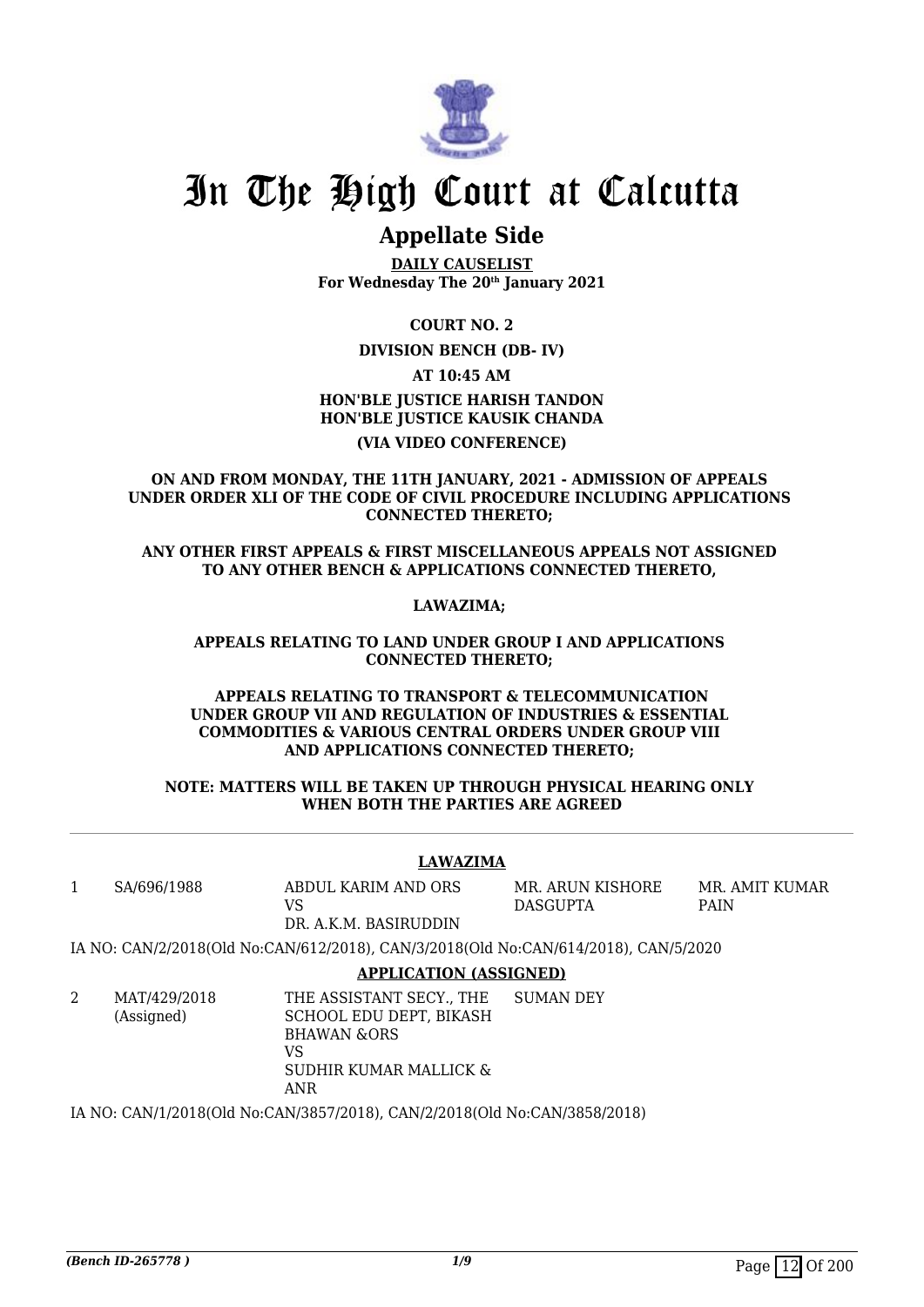| 3   | MAT/1533/2019<br>(Assigned)               | THE STATE OF W.B. & ORS<br>VS<br><b>OLIMA KHATUN &amp; ORS</b>              | <b>SUMON DEY</b>               |
|-----|-------------------------------------------|-----------------------------------------------------------------------------|--------------------------------|
|     |                                           | IA NO: CAN/1/2019(Old No:CAN/10509/2019), CAN/2/2019(Old No:CAN/10510/2019) |                                |
| 4   | MAT/608/2020<br>(Assigned)                | MEDICAL COUNCIL OF<br><b>INDIA</b>                                          | <b>SUNIT KUMAR ROY</b>         |
|     |                                           | <b>VS</b><br>ARGHYA DAS AND ORS                                             |                                |
|     | IA NO: CAN/1/2020                         |                                                                             |                                |
| wt5 | MAT/609/2020                              | MCI<br><b>VS</b>                                                            | <b>SUNIT KUMAR ROY</b>         |
|     |                                           | <b>DWAIPAYAN GUCHHAIT</b>                                                   |                                |
|     | IA NO: CAN/1/2020                         |                                                                             |                                |
|     |                                           | <b>FOR ORDERS</b>                                                           |                                |
| 6   | MAT/1104/2019<br>(Assigned)               | JOYDEEP GHOSH<br><b>VS</b>                                                  | PRASENJIT<br><b>MUKHERJEE</b>  |
|     | $(21.01.2021)$ (J)                        | STATE OF WEST BENGAL &<br><b>ORS</b>                                        |                                |
|     | IA NO: CAN/1/2019(Old No:CAN/7871/2019)   |                                                                             |                                |
|     |                                           | <b>ORDER XLI RULE II</b>                                                    |                                |
| 7   | SAT/280/2016<br>(21.01.2021)(J)           | SANJIT KR. DAS & ORS<br>VS                                                  | S. BANERJEE                    |
|     |                                           | KASHINATH GHOSH & ORS                                                       |                                |
|     | IA NO: CAN/1/2018(Old No:CAN/5485/2018)   |                                                                             |                                |
| 8   | SAT/134/2018<br>(Defective)               | MAJEDUR RAHAMAN DEAD<br>R/P BY FARUK HOSSAIN &<br><b>ORS</b><br><b>VS</b>   | <b>ASIF DEWAN</b>              |
|     |                                           | <b>SUNIRMAL SOREN &amp; ORS</b>                                             |                                |
| 9   | SAT/261/2018<br>(Defective)               | <b>GURUDAS</b><br><b>CHATTOPADHYAY</b><br><b>VS</b><br>JAGANNATH            | SHEBATEE DATTA                 |
|     |                                           | <b>CHATTOPADHYAY &amp; ORS</b>                                              |                                |
|     | IA NO: CAN/1/2018(Old No:CAN/4635/2018)   |                                                                             |                                |
| 10  | SAT/292/2018                              | JAYANTA MONDAL<br>VS<br>MOSAMMAT ZORINA                                     | <b>TULI SINHA</b>              |
|     |                                           | <b>BEGAM &amp; ANR</b>                                                      |                                |
|     |                                           | IA NO: CAN/1/2018(Old No:CAN/4942/2018), CAN/2/2020(Old No:CAN/1717/2020)   |                                |
| 11  | SAT/319/2018                              | <b>NURABANU BIBI &amp; ORS</b><br><b>VS</b><br>MD JABED                     | <b>BARUN CHATTERJEE</b>        |
| 12  | SAT/501/2018                              | ANIL KUMAR JANA<br><b>VS</b><br>ANIL KUMAR PATRA & ORS                      | PRIYABRATA GHOSH               |
| 13  | SAT/72/2019<br>(Defective)(21.01.2021) VS | SK FIROZ ALI & ANR<br><b>SK MANNAN</b>                                      | <b>CHANDRAYEE</b><br>MUKHERJEE |
| 14  | SAT/172/2019                              | <b>BANKIM BEHARI MAHATO</b><br>VS<br>RAJ KUMAR MAHATO & ORS                 | JAHAR LAL RAY                  |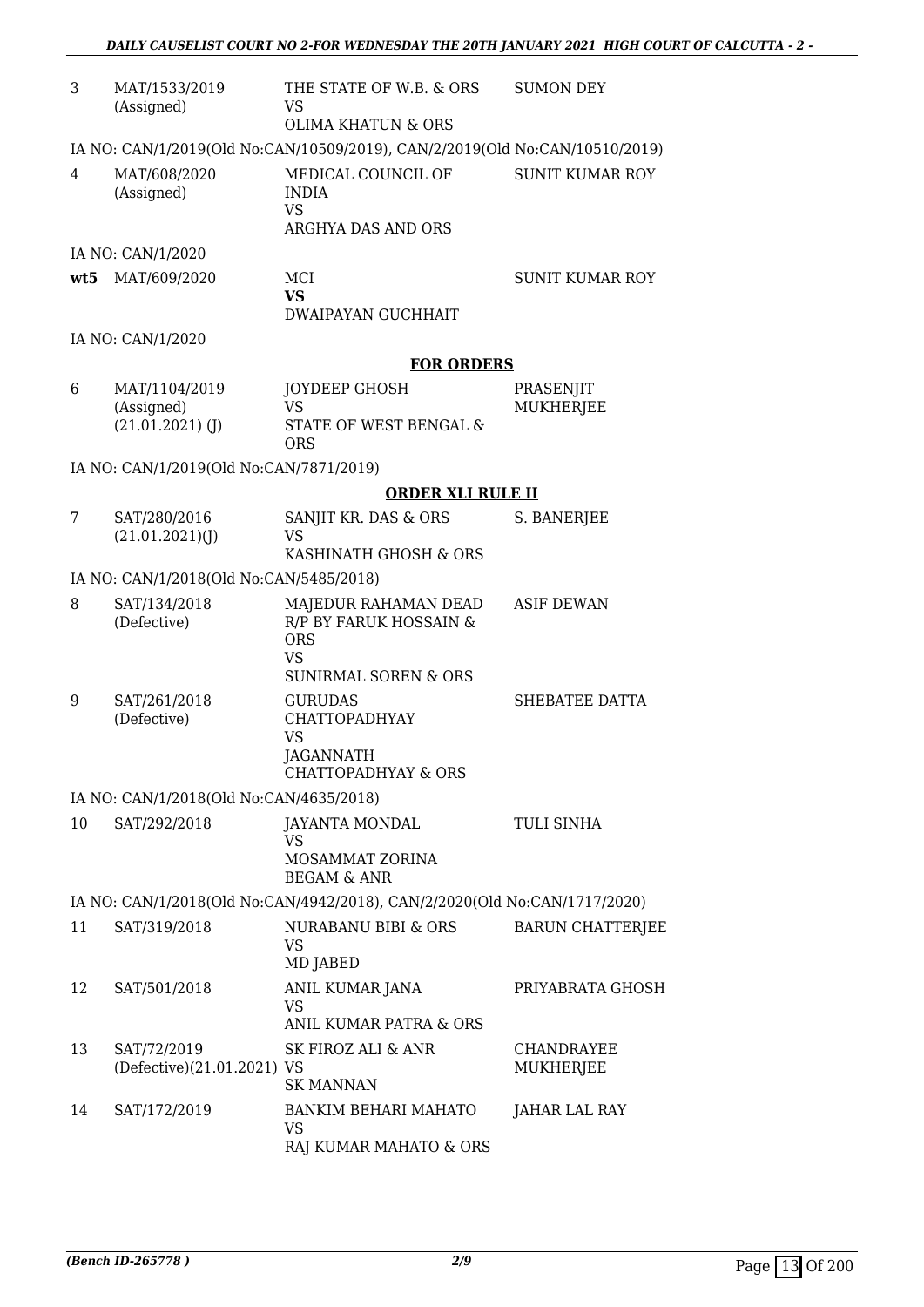| 15 | SA/172/2019                              | <b>BIMAL GHOSH &amp; ORS</b><br><b>VS</b><br>AJIT GHOSH & ORS                         | <b>BIDYUT BARAN</b><br><b>BISWAS</b> |
|----|------------------------------------------|---------------------------------------------------------------------------------------|--------------------------------------|
|    | IA NO: CAN/1/2018(Old No:CAN/7029/2018)  |                                                                                       |                                      |
| 16 | SAT/250/2019<br>[22.01.2021]             | MANIK LAL JAISWARA &<br><b>ORS</b><br><b>VS</b><br><b>SMT MANJU DEVI &amp; ANR</b>    | ABHIJIT LAIK                         |
|    |                                          | IA NO: CAN/2/2019(Old No:CAN/7602/2019), CAN/3/2020                                   |                                      |
| 17 | SAT/297/2019                             | PRAN KRISHNA BASAK<br>VS<br>TUSHAR KANTI MONDAL                                       | CHITTAPRIYA GHOSH                    |
|    | IA NO: CAN/2/2020                        |                                                                                       |                                      |
| 18 | SAT/319/2019<br>(Defective)              | MUKUL CHATTERJEE<br><b>VS</b><br><b>ANIUP KUMAR DEY</b>                               | ASIT KUMAR<br><b>BHATTACHARYA</b>    |
|    | IA NO: CAN/1/2019(Old No:CAN/11304/2019) |                                                                                       |                                      |
| 19 | SAT/321/2019                             | <b>APURBA GHOSH ROY</b><br><b>VS</b><br>SAMBHU ROY CHOWDHURY                          | <b>SAUNAK</b><br><b>BHATTACHARYA</b> |
|    | IA NO: CAN/1/2019(Old No:CAN/9584/2019)  |                                                                                       |                                      |
| 20 | SAT/332/2019                             | BIKASH CHANDRA GHOSH<br><b>VS</b><br><b>INDIAN IRON STEEL CO</b><br><b>LTD</b>        | DEBASHISH SUR                        |
|    | IA NO: CAN/1/2019(Old No:CAN/11305/2019) |                                                                                       |                                      |
| 21 | SAT/341/2019<br>(Defective)              | HRISHIKESH<br><b>CHATTOPADHYAY</b><br><b>VS</b><br>DHANANJOY BAUL DAS &<br>ANR.       | HIMADRI KR.<br>MAHATA                |
|    | IA NO: CAN/1/2019(Old No:CAN/10316/2019) |                                                                                       |                                      |
| 22 | SAT/344/2019                             | MOULANA ABDUL KASHEM<br>CHOWDHURY<br><b>VS</b><br>FIROZ ALI KHAN @ BOBI &<br>ORS.     | SANATAN MONDAL                       |
|    | IA NO: CAN/1/2020(Old No:CAN/497/2020)   |                                                                                       |                                      |
| 23 | SAT/355/2019                             | SUBIR KUMAR GHOSH<br>VS<br>SITANGSHU MALLICK &<br><b>ORS</b>                          | SK ABU ABBASUDDIN                    |
|    | IA NO: CAN/1/2019(Old No:CAN/10954/2019) |                                                                                       |                                      |
| 24 | SAT/378/2019                             | SWADHIN CHANDRA ROY &<br><b>ORS</b><br><b>VS</b><br>MUKUL CHANDRA ROY &<br><b>ORS</b> | DHANANJAY NAYAK                      |
|    | IA NO: CAN/1/2019(Old No:CAN/10624/2019) |                                                                                       |                                      |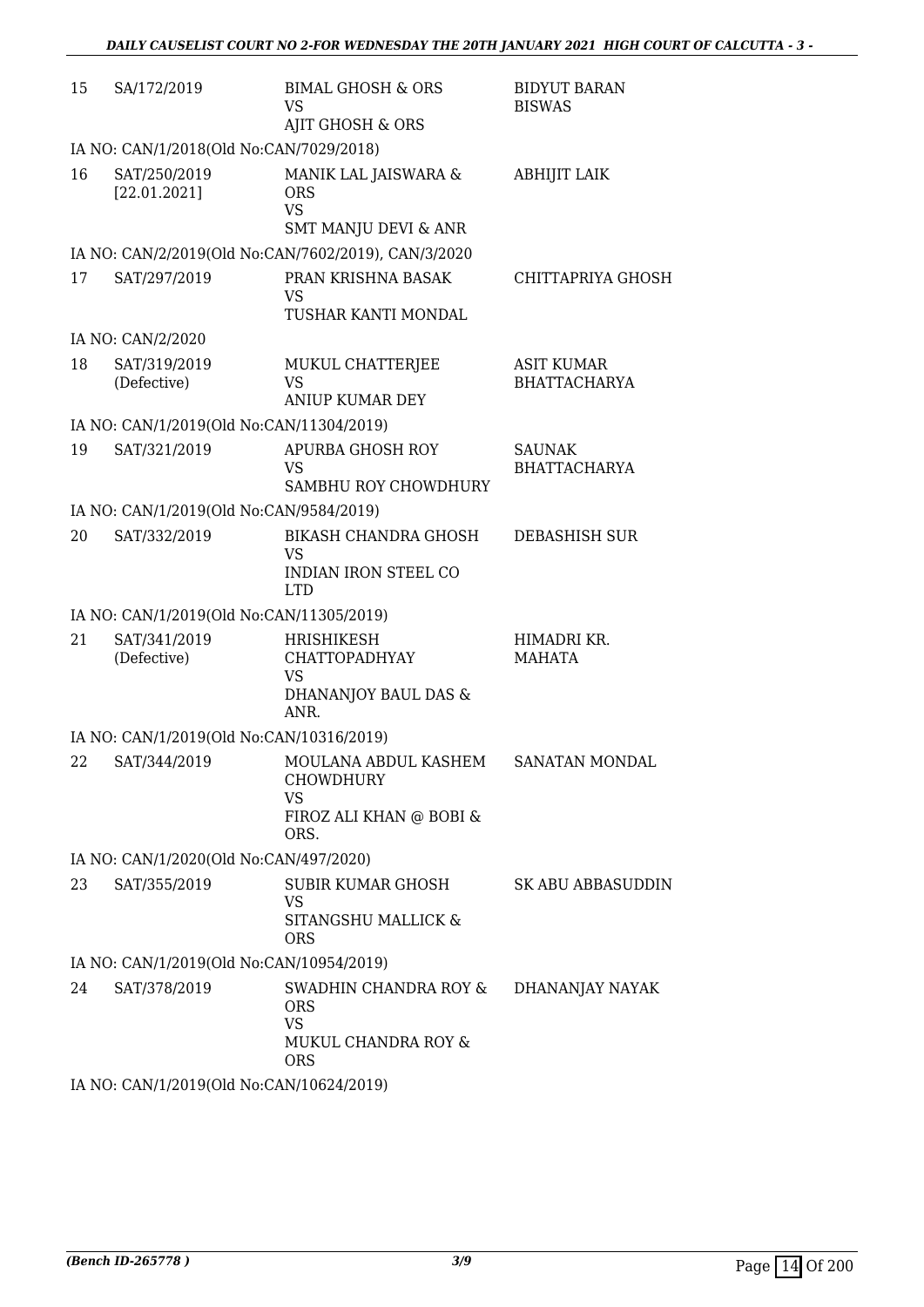| 25 | SAT/380/2019<br>(inj.)                                     | BAIDYANATH @ BAIJNATH<br><b>SINGH</b><br><b>VS</b><br><b>EASTERN COALFIELD'S</b> | <b>DEBASIS SUR</b>                     |
|----|------------------------------------------------------------|----------------------------------------------------------------------------------|----------------------------------------|
|    |                                                            | LTD. & ANR                                                                       |                                        |
| 26 | IA NO: CAN/1/2019(Old No:CAN/10843/2019)<br>FMAT/1320/2019 | TORQUE PHARMACEUTICAL<br><b>PVT LTD</b><br><b>VS</b><br><b>EMAMI LTD</b>         | <b>SUBHASISH</b><br><b>CHAKRABORTY</b> |
|    | IA NO: CAN/1/2019(Old No:CAN/12246/2019)                   |                                                                                  |                                        |
| 27 | FMAT/64/2020<br>(Defective)                                | RAGHUNATH SIKDER &<br><b>ANR</b><br><b>VS</b><br><b>TAPAS SAHA</b>               | DILIP KUMAT SAILA                      |
|    | IA NO: CAN/1/2020(Old No:CAN/716/2020)                     |                                                                                  |                                        |
| 28 | SAT/103/2020<br>(DEFECTIVE)(N.T.W)                         | ADHIR KUMAR BISWAS<br><b>VS</b><br><b>ARUNMAY BISWAS</b>                         | DEBOPRIYO KARAN                        |
|    | IA NO: CAN/1/2020, CAN/2/2020                              |                                                                                  |                                        |
| 29 | SAT/104/2020<br>(DEFECTIVE)(N.T.W.)                        | ADHIR KUMAR BISWAS AND<br><b>ORS</b><br><b>VS</b><br><b>BHOMBAL BISWAS</b>       | DEBOPRIYO KARAN                        |
|    | IA NO: CAN/1/2020, CAN/2/2020                              |                                                                                  |                                        |
| 30 | SAT/119/2020<br>(DEFECTIVE)                                | BISWANTH CHANDRA AND<br><b>ORS</b><br>VS.<br><b>SANKARNATH SHAW</b>              | <b>SUSMITA DEY BASU</b>                |
|    | IA NO: CAN/1/2020                                          |                                                                                  |                                        |
| 31 | FMAT/177/2020<br>[21.01.2021]                              | SAHIDUL ISLAM<br>VS<br>PAWANPUTRA SALES PVT.<br>LTD. & ORS                       | <b>DEBAPRATIM</b><br><b>BANERJEE</b>   |
|    | IA NO: CAN/1/2020                                          |                                                                                  |                                        |
| 32 | FMAT/391/2020                                              | CHINMOY GHOSH<br><b>VS</b><br>JAGABANDHU GHOSH                                   | <b>SUSMITA</b><br><b>CHATTERJEE</b>    |
|    | IA NO: CAN/1/2020                                          |                                                                                  |                                        |
| 33 | FMAT/444/2020                                              | KALIDAS GANGULY<br><b>VS</b><br><b>G.D POWER AND CONTROL</b><br>P. LTD.          | MITUL<br><b>CHAKRABORTY</b>            |
|    | IA NO: CAN/1/2020                                          |                                                                                  |                                        |
| 34 | FMAT/504/2020                                              | M/S S.S. ENTERPRISES<br><b>VS</b><br><b>KRISHNA RANJAN</b><br><b>CHAKRABORTY</b> | ARIF ALI                               |

IA NO: CAN/1/2020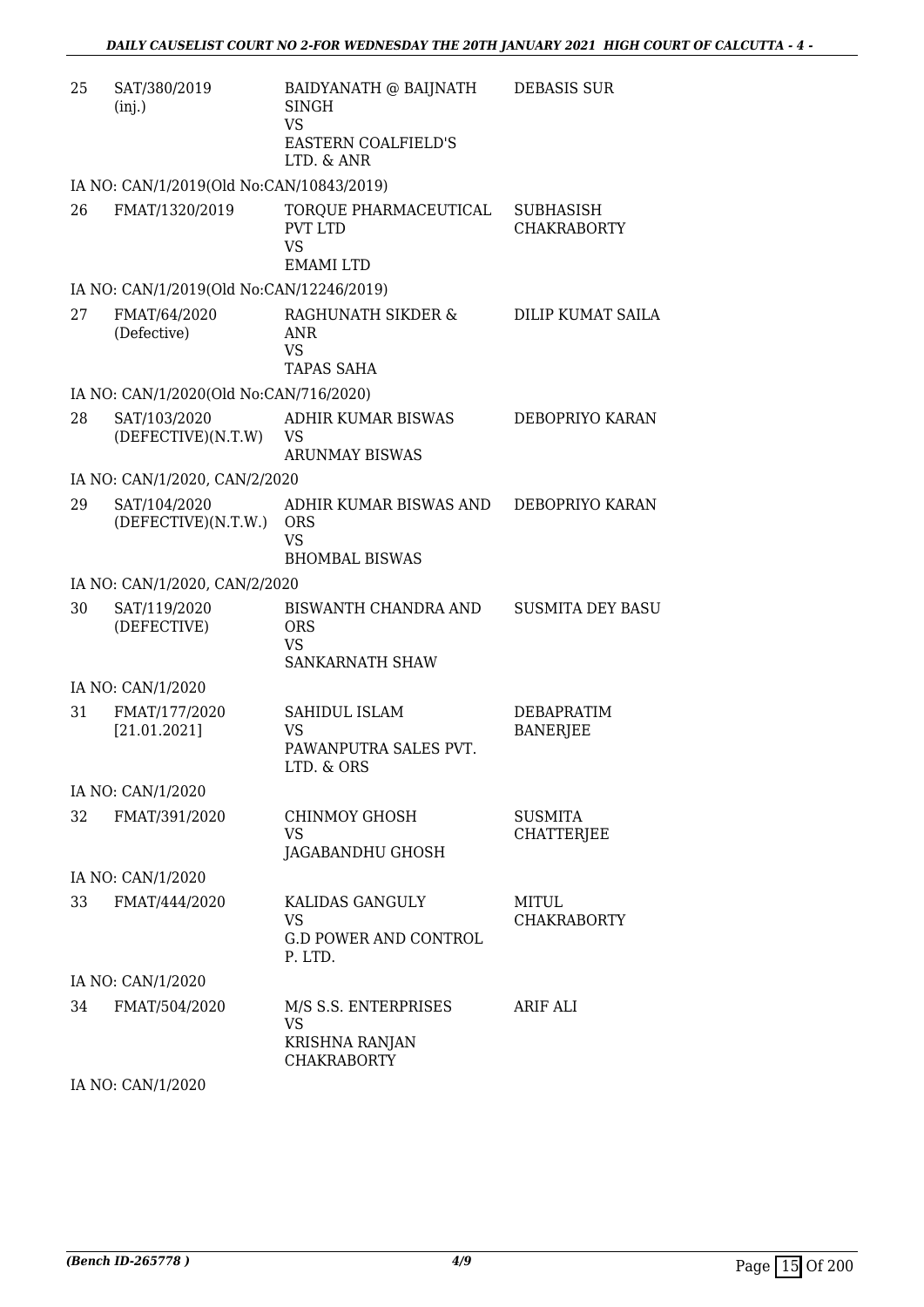| 35 | FMAT/550/2020                                 | LUFTA BEGUUM @<br>LUTFUNNESHA BIBI<br><b>VS</b><br>AFJAL HOSSAIN AND ORS                                 | <b>SHYAMAL</b><br>MUKHOPADHYAY  |
|----|-----------------------------------------------|----------------------------------------------------------------------------------------------------------|---------------------------------|
|    | IA NO: CAN/1/2020                             |                                                                                                          |                                 |
| 36 | FMAT/558/2020                                 | PRADIP KUMAR GHOSH<br><b>VS</b><br>ASHIM KUMAR GUPTA                                                     | ABHIRUP<br><b>CHAKRABORTY</b>   |
|    | IA NO: CAN/1/2020, CAN/2/2020                 |                                                                                                          |                                 |
| 37 | FMAT/560/2020<br>(DEFECTIVE)                  | <b>BENGAL AMATEUR BOXING</b><br>FEDERATION AND ANR<br><b>VS</b><br>BENGAL OLYMPIC ASSN<br><b>AND ORS</b> | SABYASACHI<br><b>CHATTERJEE</b> |
|    | IA NO: CAN/1/2020                             |                                                                                                          |                                 |
| 38 | FMAT/565/2020                                 | AMIT KUMAR SAMANTA<br><b>VS</b><br>KAJAL GHORUI AND ORS                                                  | Sobhan Majumder                 |
|    | IA NO: CAN/1/2020                             |                                                                                                          |                                 |
|    |                                               | <b>GROUP I - APPLICATION</b>                                                                             |                                 |
| 39 | MAT/296/2019<br>(Group-I)                     | <b>BANIBRATA KHAN &amp; ORS</b><br><b>VS</b><br>STATE OF WEST BENGAL &<br><b>ORS</b>                     | CHHANDAK DUTTA                  |
|    |                                               | IA NO: CAN/1/2019(Old No:CAN/2277/2019), CAN/2/2019(Old No:CAN/2278/2019)                                |                                 |
|    |                                               | <b>APPLICATION (GROUP - VIII)</b>                                                                        |                                 |
| 40 | MAT/786/2020<br>$(21.01.2021)$ (AT 3)<br>P.M. | <b>KUNTAL SINHA</b><br>VS<br>STATE OF WEST BENGAL<br>AND ORS.                                            | <b>NEIL BASU</b>                |
|    | IA NO: CAN/1/2020                             |                                                                                                          |                                 |
|    | wt41 MAT/788/2020                             | <b>GAUTAM SARKAR</b><br>VS<br>STATE OF WEST BENGAL<br>AND ORS.                                           | <b>NEIL BASU</b>                |
|    | IA NO: CAN/1/2020                             |                                                                                                          |                                 |
|    | wt42 MAT/789/2020                             | KOUSHIK DAS<br><b>VS</b><br>STATE OF WEST BENGAL<br>AND ORS.                                             | <b>NEIL BASU</b>                |
|    | IA NO: CAN/1/2020                             |                                                                                                          |                                 |
|    | wt43 MAT/790/2020                             | RAJU DATTA BANIK<br><b>VS</b><br>STATE OF WEST BENGAL<br>AND ORS.                                        | NEIL BASU                       |
|    | IA NO: CAN/1/2020                             |                                                                                                          |                                 |
|    | wt44 MAT/791/2020                             | <b>AMIT MONDAL</b><br><b>VS</b><br>STATE OF WEST BENGAL<br>AND ORS.                                      | <b>NEIL BASU</b>                |
|    | IA NO: CAN/1/2020                             |                                                                                                          |                                 |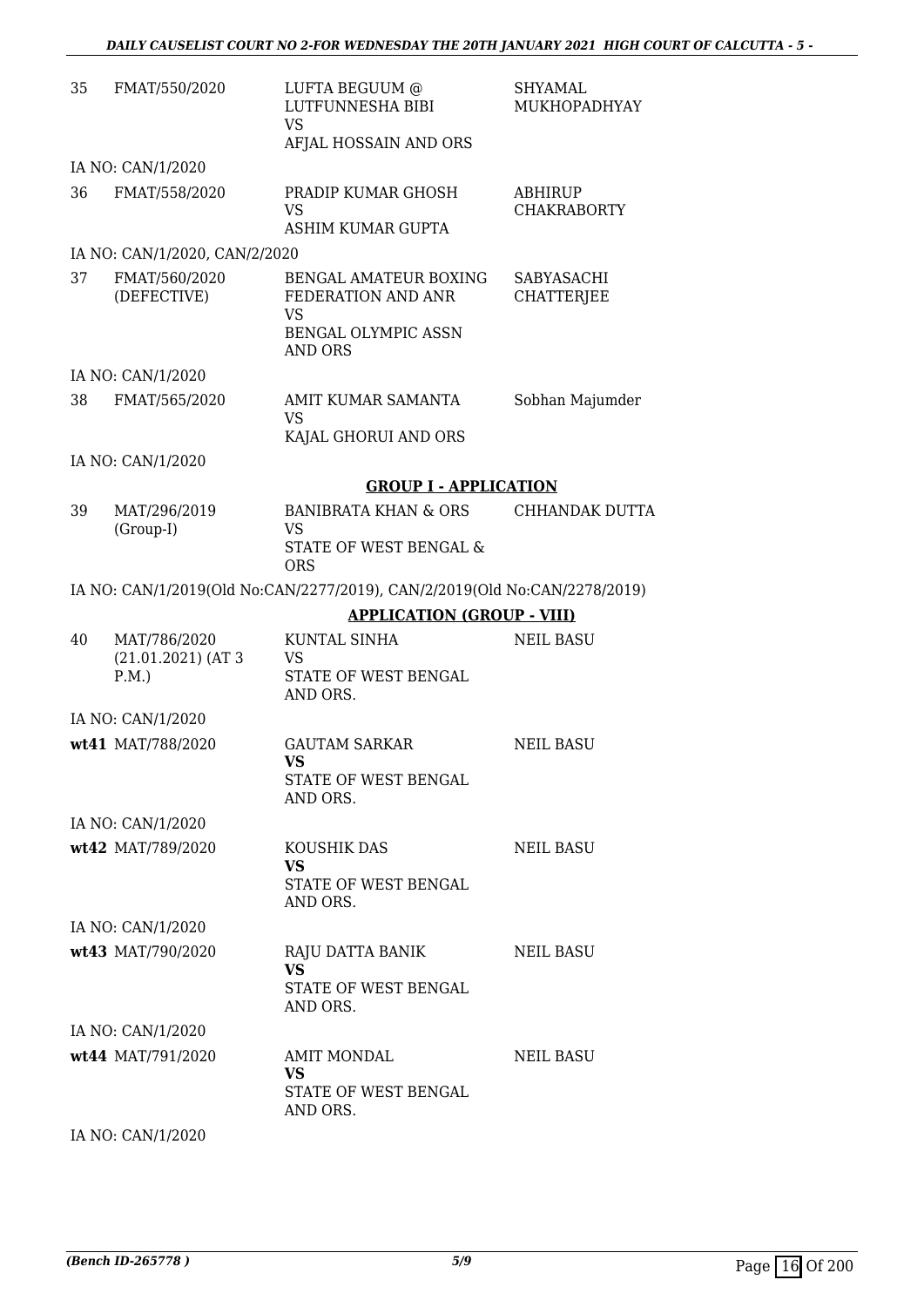|    | wt45 MAT/792/2020                       | KRISHNA GHOSH<br><b>VS</b><br>STATE OF WEST BENGAL<br>AND ORS.                                                                               | <b>NEIL BASU</b>                                                                                                                                                                   |
|----|-----------------------------------------|----------------------------------------------------------------------------------------------------------------------------------------------|------------------------------------------------------------------------------------------------------------------------------------------------------------------------------------|
|    | IA NO: CAN/1/2020                       |                                                                                                                                              |                                                                                                                                                                                    |
|    |                                         | <b>APPLICATION (FA AND FMA)</b>                                                                                                              |                                                                                                                                                                                    |
| 46 | FA/340/1991                             | ABDUL SOVAN MONDAL &<br>ORS.<br><b>VS</b><br><b>JOYNOB BIBI</b>                                                                              | N.Y.A.<br>J.BHATTACHARYA                                                                                                                                                           |
|    |                                         | CAN/6/2015(Old No:CAN/3182/2015), CAN/7/2019(Old No:CAN/10806/2019), CAN/8/2019(Old<br>No:CAN/10807/2019), CAN/9/2019(Old No:CAN/10808/2019) | IA NO: CAN/1/2002(Old No:CAN/745/2002), CAN/2/2002(Old No:CAN/746/2002), CAN/3/2002(Old<br>No:CAN/747/2002), CAN/4/2014(Old No:CAN/10170/2014), CAN/5/2014(Old No:CAN/10171/2014), |
| 47 | FAT/258/2015                            | <b>ABDUL RAUF &amp; ORS</b><br><b>VS</b><br>MD. ILLIAS & ORS                                                                                 | ANAJLI AGARWAL                                                                                                                                                                     |
|    |                                         | IA NO: CAN/1/2015(Old No:CAN/10357/2015), CAN/2/2016(Old No:CAN/2526/2016)                                                                   |                                                                                                                                                                                    |
| 48 | FMAT/1260/2015                          | SWAPAN KUMAR ROY<br><b>VS</b>                                                                                                                | <b>SHILA SARKAR</b>                                                                                                                                                                |
|    |                                         | <b>SULOCHONA SINGH &amp; ANR</b>                                                                                                             |                                                                                                                                                                                    |
|    |                                         | IA NO: CAN/1/2016(Old No:CAN/7864/2016), CAN/2/2021                                                                                          |                                                                                                                                                                                    |
| 49 | FA/62/2016                              | PIJUSH DEB<br><b>VS</b><br>PRANAB RANJAN DEB &                                                                                               | SARMISTHA GHOSH<br><b>SARMA</b>                                                                                                                                                    |
|    |                                         | <b>ORS</b>                                                                                                                                   |                                                                                                                                                                                    |
|    |                                         | IA NO: CAN/1/2019(Old No:CAN/6331/2019), CAN/2/2020(Old No:CAN/1234/2020)                                                                    |                                                                                                                                                                                    |
| 50 | FAT/290/2016                            | M/S SUDIP CONSTRUCTION<br>& ANR<br><b>VS</b><br>MANOJ CHATTERJEE & ORS                                                                       | PRANTICK GHOSH                                                                                                                                                                     |
|    | No:CAN/10218/2018)                      |                                                                                                                                              | IA NO: CAN/2/2016(Old No:CAN/6197/2016), CAN/3/2017(Old No:CAN/5648/2017), CAN/4/2018(Old                                                                                          |
|    | 51 SAT/564/2016                         | HARAMANI SAHA SARKAR & RAJU<br><b>ORS</b><br><b>VS</b><br>SRI SRI ISHWAR RADHA                                                               | <b>BHATTACHARYYA</b>                                                                                                                                                               |
|    |                                         | <b>BALLAV JIU THAKUR &amp; ORS</b>                                                                                                           |                                                                                                                                                                                    |
|    | IA NO: CAN/1/2020                       |                                                                                                                                              |                                                                                                                                                                                    |
| 52 | FAT/69/2018                             | THE STATE OF WB<br><b>VS</b><br>SUSAMA DAS & ORS.                                                                                            | RAM CH. GUCHAIIT                                                                                                                                                                   |
|    | IA NO: CAN/2/2018(Old No:CAN/2745/2018) |                                                                                                                                              |                                                                                                                                                                                    |
| 53 | FA/144/2018                             | SUBHASISH BAIDYA<br><b>VS</b><br>KABITA BISWAS & ORS                                                                                         | <b>SOUNAK</b><br><b>BHATTACHARYA</b>                                                                                                                                               |
|    | IA NO: CAN/1/2021                       |                                                                                                                                              |                                                                                                                                                                                    |
| 54 | FMAT/275/2018                           | PETRA STARKE<br>VS<br>BIKRAM YOGA COLLEGE OF<br><b>INDIA LP &amp; ORS</b>                                                                    | <b>V WADEHRA</b>                                                                                                                                                                   |
|    |                                         | IA NO: CAN/1/2018(Old No:CAN/3615/2018), CAN/3/2019(Old No:CAN/7223/2019)                                                                    |                                                                                                                                                                                    |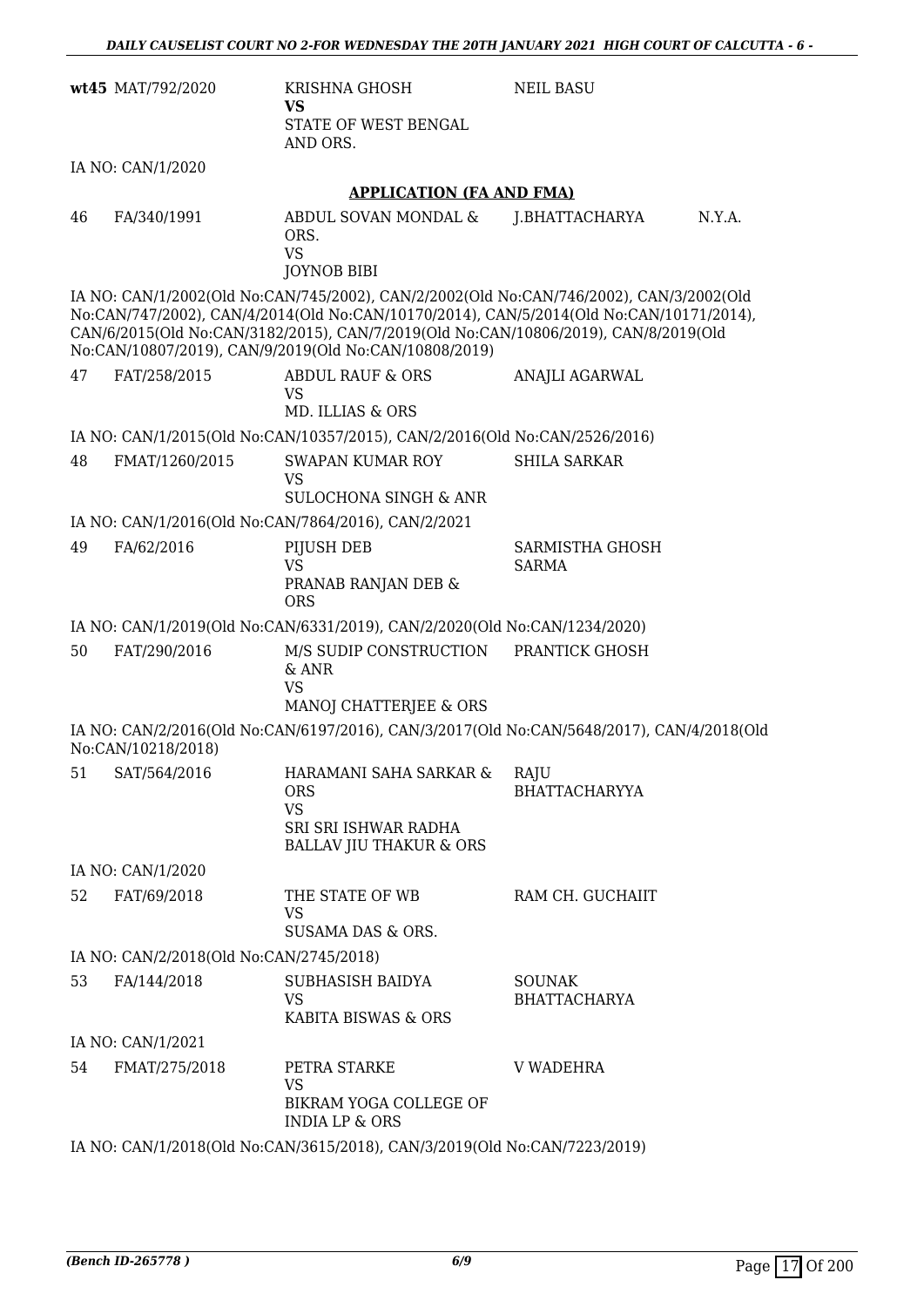| 55 | FAT/316/2018                             | LEGAL HEIRS OF LATE<br>KANU SHARMA ,ASHA<br><b>SHARMA &amp; ANR</b><br><b>VS</b><br>NAKUL SHARMA              | <b>SUBRATA GHOSH</b>                      |
|----|------------------------------------------|---------------------------------------------------------------------------------------------------------------|-------------------------------------------|
|    | IA NO: CAN/1/2019(Old No:CAN/9789/2019)  |                                                                                                               |                                           |
| 56 | FMAT/840/2018                            | <b>JYOTIRINDRA</b><br><b>CHATTOPADHYAY</b><br><b>VS</b><br>GYANENDRA CHANDRA<br><b>CHATTOPADHYAY&amp; ORS</b> | <b>AVIROOP</b><br><b>BHATTACHARYA</b>     |
|    | IA NO: CAN/1/2018(Old No:CAN/6829/2018)  |                                                                                                               |                                           |
| 57 | FAT/79/2019                              | KALABARAN SHIT & ORS<br><b>VS</b><br>NILANJAN KUNDU & ORS                                                     | <b>SOUNAK</b><br><b>BHATTACHARYA</b>      |
|    | IA NO: CAN/1/2019(Old No:CAN/1942/2019)  |                                                                                                               |                                           |
| 58 | FA/84/2019                               | <b>STATE OF WB</b><br><b>VS</b><br><b>RUBBER PRODUCTS AND</b><br>MOULDING COMPANY                             | CHANDI CHARAN DE                          |
|    | IA NO: CAN/3/2020                        |                                                                                                               |                                           |
| 59 | FA/133/2019                              | MITA RANI BASAK @ MITA<br><b>RANI BASAK &amp; ORS</b><br><b>VS</b><br>PRABHAT KUMAR BASAK                     | <b>BIBHASADITYA</b><br><b>CHAKRABARTY</b> |
|    | IA NO: CAN/1/2019(Old No:CAN/3961/2019)  |                                                                                                               |                                           |
| 60 | FAT/272/2019                             | PROTAP CHANDRA NATH @<br>PRATAP NATH & ORS<br><b>VS</b><br>SAMBHU CHOWDHURY&<br><b>ORS</b>                    | CHITTAPRIYA GHOSH                         |
|    |                                          | IA NO: CAN/1/2019(Old No:CAN/6388/2019), CAN/2/2019(Old No:CAN/6411/2019)                                     |                                           |
| 61 | FAT/448/2019                             | MADHAB KUMAR SAHA<br><b>VS</b><br>TARUN KUMAR SAHA &<br>ANR                                                   | SAPTARSHI DATT                            |
|    | IA NO: CAN/1/2019(Old No:CAN/10788/2019) |                                                                                                               |                                           |
| 62 | FAT/511/2019                             | THE ESTATE OFFICER<br>VS<br>DIPANKAR CHAKRABORTY                                                              | <b>MUKESH KUMAR</b><br><b>GUPTA</b>       |
|    | IA NO: CAN/1/2020, CAN/2/2020            |                                                                                                               |                                           |
| 63 | FAT/516/2019<br>(Defective)              | THE STATE OF WEST<br><b>BENGAL</b><br>VS<br><b>SRADDHANANDA BASU</b>                                          | ANIRUDDHA SEN                             |
|    |                                          | IA NO: CAN/1/2020(Old No:CAN/1434/2020), CAN/2/2020(Old No:CAN/1435/2020)                                     |                                           |
| 64 | FAT/597/2019                             | <b>SUJIT GHOSH</b><br><b>VS</b><br>PIJUSH KANTI GHOSH                                                         | <b>SOMESH KUMAR</b><br><b>GHOSH</b>       |
|    |                                          | IA NO: CAN/1/2019(Old No:CAN/12620/2019), CAN/2/2019(Old No:CAN/12621/2019)                                   |                                           |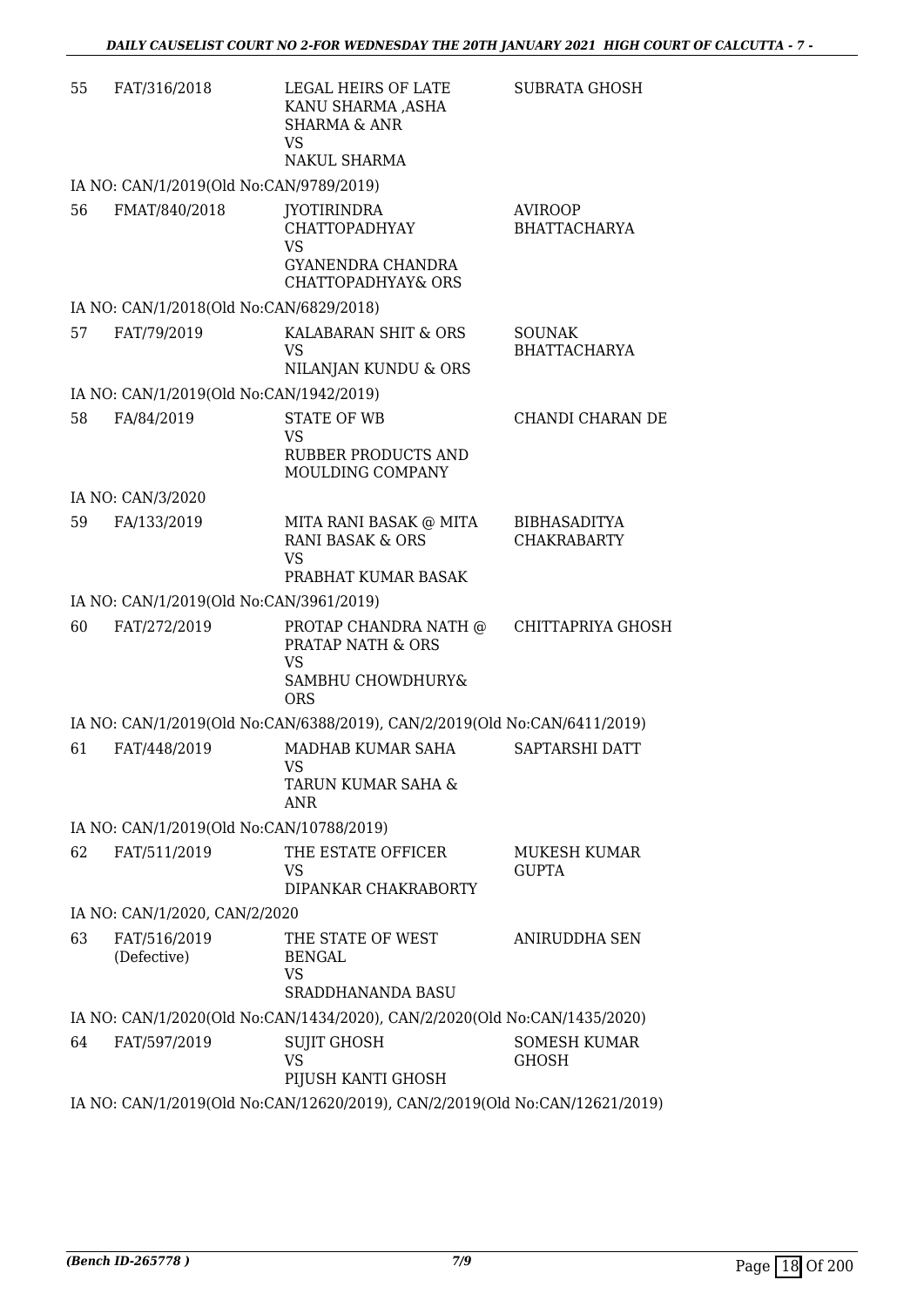| 65 | FAT/621/2019                                              | BIDIT KUMAR CHATTERJEE<br>VS<br>AMRIT MUKHOPADHYAY &                         | <b>JAYANTA BANERJEE</b>          |
|----|-----------------------------------------------------------|------------------------------------------------------------------------------|----------------------------------|
|    |                                                           | <b>ANR</b>                                                                   |                                  |
|    | IA NO: CAN/1/2020, CAN/2/2020                             |                                                                              |                                  |
| 66 | FA/7/2020<br>[22.01.2021]                                 | LA COLLECTOR , HOOGHLY<br>VS<br><b>SUJIT KUMAR MANNA</b>                     | R.N. DUTTA                       |
|    |                                                           |                                                                              |                                  |
|    |                                                           | IA NO: CAN/1/2018(Old No:CAN/7607/2018), CAN/2/2018(Old No:CAN/7621/2018)    |                                  |
| 67 | FAT/62/2020                                               | KANIZ FATIMA & ORS<br>VS<br><b>HAROON RASHID &amp; ORS</b>                   | ATREYEE DE<br><b>GANGULY</b>     |
|    | IA NO: CAN/1/2020(Old No:CAN/1438/2020)                   |                                                                              |                                  |
| 68 |                                                           |                                                                              |                                  |
|    | FMAT/113/2020                                             | <b>GOPAL MUKHERJEE</b><br>VS                                                 | <b>SANTIMAY</b><br>BHATTACHARYYA |
|    |                                                           | SITARAM MUKHERJEE &<br>ORS.                                                  |                                  |
|    | IA NO: CAN/1/2020(Old No:CAN/1091/2020)                   |                                                                              |                                  |
| 69 | FAT/132/2020<br>(DEFECTIVE)                               | MANJU BANDOPADHYAY &<br>ORS.<br><b>VS</b>                                    | <b>SUPRATIK SYAMAL</b>           |
|    |                                                           | PARUL CHAKRABORTY                                                            |                                  |
|    |                                                           | IA NO: CAN/1/2020(Old No:CAN/2827/2020), CAN/2/2020(Old No:CAN/2828/2020)    |                                  |
| 70 | FAT/140/2020<br>(Defective)                               | THE STATE OF WEST<br>BENGAL REP BY LAND<br><b>ACQUISTION COLLECTOR</b><br>VS | <b>ANIRUDDHA SEN</b>             |
|    |                                                           | ANIRUDDHA BANERJEE                                                           |                                  |
|    |                                                           | IA NO: CAN/1/2020(Old No:CAN/2944/2020), CAN/2/2020(Old No:CAN/2946/2020)    |                                  |
| 71 | FAT/317/2020                                              | <b>ICICI BANK LTD</b><br>VS                                                  | <b>AVISHEK GUHA</b>              |
|    |                                                           | AGASTYA AGARWAL AND<br><b>ORS</b>                                            |                                  |
|    | IA NO: CAN/1/2020, CAN/2/2020                             |                                                                              |                                  |
|    |                                                           | <b>CONTEMPT</b>                                                              |                                  |
| 72 | CPAN/312/2020                                             | <b>AVIJIT GHOSH</b>                                                          | <b>ARKADIPTA</b>                 |
|    |                                                           | VS.<br>AMITABHA SENGUPTA                                                     | <b>SENGUPTA</b>                  |
|    | wt73 MAT/1620/2017                                        | THE STATE OF W B & ORS<br><b>VS</b>                                          | <b>LAL MOHAN BASU</b>            |
|    |                                                           | <b>AVIJIT GHOSH &amp; ORS</b>                                                |                                  |
|    |                                                           | <b>FOR HEARING</b>                                                           |                                  |
| 74 | FAT/287/2015<br>$(6$ PB + 2 files of LCR)<br>(22.01.2021) | THE EXECUTIVE OFFICER,<br>BURDWAN DEV.<br><b>AUTHORITY</b><br>VS             | SANCHARI<br><b>CHAKRABORTY</b>   |
|    |                                                           | KHONDEKAR HEFAZUL<br>KARIM & ANR                                             |                                  |

IA NO: CAN/2/2015(Old No:CAN/6062/2015), CAN/3/2019(Old No:CAN/5106/2019)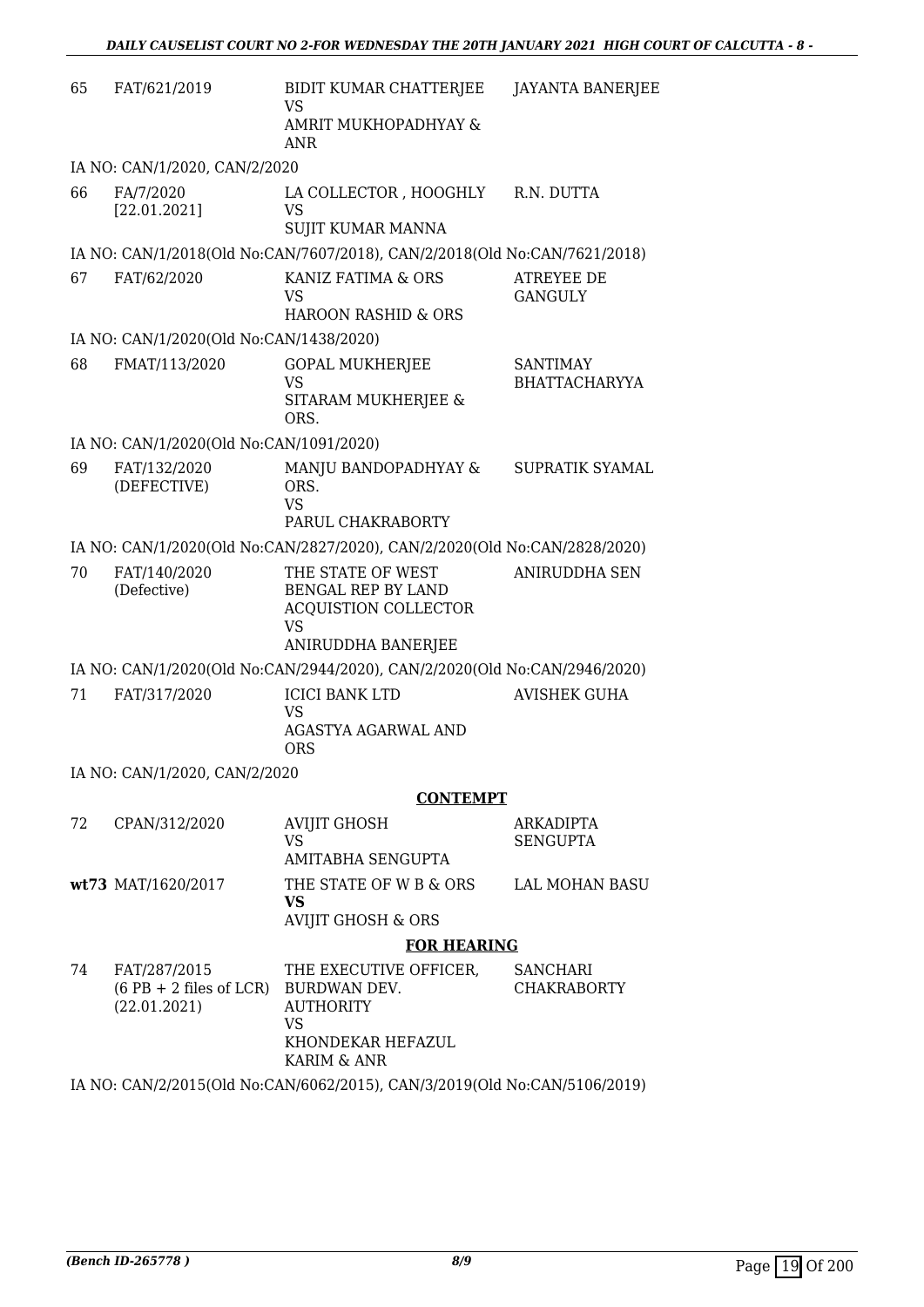|    | wt75 FAT/190/2015                                        | THE EXECUTIVE OFFICER,<br>BURDWAN DEVELOPMENT<br><b>AUTHORITY</b><br><b>VS</b><br><b>UDAY KUMAR SAIN &amp; ANR</b>               | <b>SANCHARI</b><br><b>CHAKRABORTY</b>                                                                                                                                                |  |
|----|----------------------------------------------------------|----------------------------------------------------------------------------------------------------------------------------------|--------------------------------------------------------------------------------------------------------------------------------------------------------------------------------------|--|
|    | No:CAN/8772/2019)                                        |                                                                                                                                  | IA NO: CAN/2/2015(Old No:CAN/4291/2015), CAN/6/2019(Old No:CAN/5110/2019), CAN/7/2019(Old                                                                                            |  |
|    | wt76 FAT/524/2012                                        | THE EX. OFFICER,<br><b>BURDWAN DEVP.</b><br><b>AUTHORITY</b><br><b>VS</b><br><b>ABDUL ALIM</b>                                   | <b>KBS MAHAPATRA</b>                                                                                                                                                                 |  |
|    | No:CAN/8306/2019)                                        |                                                                                                                                  | IA NO: CAN/1/2017(Old No:CAN/3193/2017), CAN/2/2019(Old No:CAN/4725/2019), CAN/3/2019(Old                                                                                            |  |
|    | wt77 FAT/587/2014                                        | BURDWAN DEVELOPMENT<br><b>AUTHORITY</b><br><b>VS</b><br><b>ANOWAR ALI &amp; ORS</b>                                              | <b>SANCHARI</b><br><b>CHAKRABORTY</b>                                                                                                                                                |  |
|    | CAN/8/2019(Old No:CAN/8307/2019)                         |                                                                                                                                  | IA NO: CAN/2/2014(Old No:CAN/12051/2014), CAN/3/2014(Old No:CAN/12476/2014), CAN/4/2015(Old<br>No:CAN/41/2015), CAN/5/2015(Old No:CAN/10469/2015), CAN/7/2019(Old No:CAN/4726/2019), |  |
| 78 | FAT/170/2019<br>$(4$ PBs + 4LCR+ One<br>Blue Cover File) | BIJOYA LAXMI PARUI &<br>ORS.<br><b>VS</b><br>DR.RAJENDRANATH PARUI<br>& ORS.                                                     | <b>SUKANTA DAS</b>                                                                                                                                                                   |  |
|    |                                                          | IA NO: CAN/3/2020(Old No:CAN/5267/2020), CAN/4/2020(Old No:CAN/5268/2020)                                                        |                                                                                                                                                                                      |  |
|    | wt79 FAT/44/2018                                         | A. NATH PARUI SINCE<br>DECEASD REP. BY BIJOYA<br><b>LAXMI PARUI &amp; ORS</b><br><b>VS</b><br>DE. RAJENDRA NATH PARUI<br>$&$ ORS | <b>ARUP KUMAR</b><br><b>CHATTERJEE</b>                                                                                                                                               |  |
|    | IA NO CANTA PO10(OLINE CANTA 227/2010)                   |                                                                                                                                  |                                                                                                                                                                                      |  |

IA NO: CAN/1/2018(Old No:CAN/1227/2018)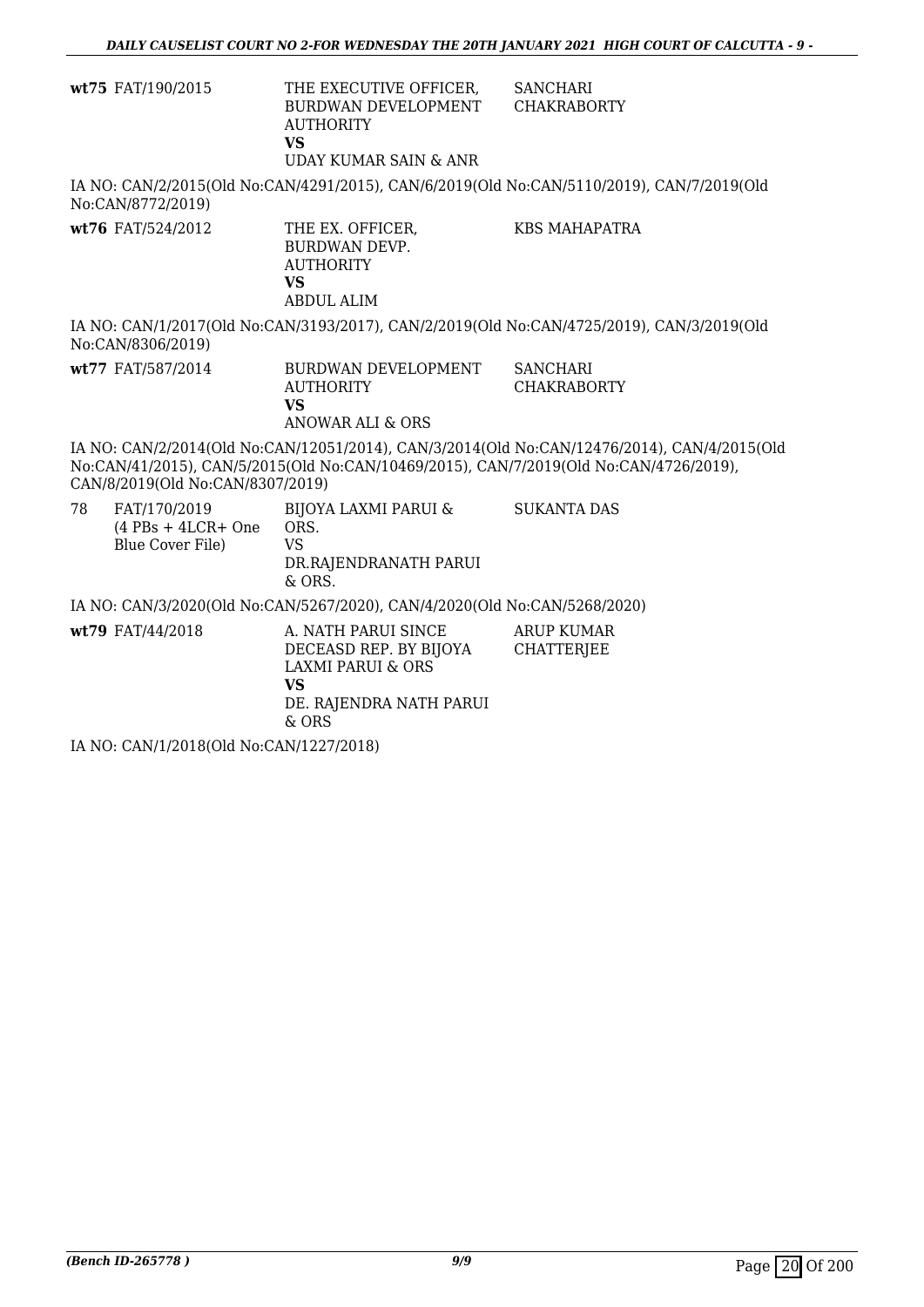

### **Appellate Side**

**DAILY CAUSELIST For Wednesday The 20th January 2021**

> **COURT NO. 12 DIVISION BENCH (DB)**

> > **AT 10:45 AM**

#### **HON'BLE JUSTICE SOUMEN SEN HON'BLE JUSTICE ANIRUDDHA ROY (VIA VIDEO CONFERENCE)**

**(ON AND FROM 18.01.2021 TO 29.01.2021) ON AND FROM MONDAY, THE 11TH JANUARY, 2021 - APPEALS RELATING TO EDUCATION UNDER GROUP - II AND APPLICATIONS CONNECTED THERETO;**

**HEARING OF CIVIL APPEALS, IRRESPECTIVE OF CLASSIFICATION, FILED TILL 2018.**

**ADMISSION OF APPEALS UNDER ORDER XLI OF CODE OF CIVIL PROCEDURE INCLUDING APPLICATIONS CONNECTED THERETO;**

**FIRST APPEALS RELATING TO EJECTMENT SUITS AND DECREES AND APPLICATIONS CONNECTED THERETO.**

**LAWAZIMA;**

**HEARING OF WRIT APPEALS IRRESPECTIVE OF CLASSIFICATION INCLUDING APPLICATIONS CONNECTED THERETO.**

**AND**

**ON AND FROM MONDAY, 18TH JANUARY, 2021 TO FRIDAY, 29TH JANUARY, 2021 - WILL SIT TOGETHER AND TAKE THE LIST AND DETERMINATION OF HON'BLE JUSTICE SOUMEN SEN AND HON'BLE JUSTICE SAUGATA BHATTACHARYYA.**

**NOTE: MATTERS WILL BE TAKEN UP THROUGH PHYSICAL HEARING ONLY WHEN BOTH THE PARTIES ARE AGREED.**

|              | <b>TO BE MENTIONED</b>                                                                                   |                                                                                      |                     |  |
|--------------|----------------------------------------------------------------------------------------------------------|--------------------------------------------------------------------------------------|---------------------|--|
| $\mathbf{1}$ | FMA/2640/2015                                                                                            | MD. MAHASIN ALI & ORS<br>VS<br>THE KOLKATA MUNICIPAL<br><b>CORPORATION &amp; ORS</b> | <b>TANUJA BASAK</b> |  |
|              | IA NO: CAN/1/2015(Old No:CAN/1265/2015)                                                                  |                                                                                      |                     |  |
|              |                                                                                                          | <b>APPLICATION</b>                                                                   |                     |  |
| 2            | MAT/1620/2019                                                                                            | THE STATE OF W.B. & ORS<br>VS.<br>UTTAM MANNA & ORS                                  | SUCHARITA PAUL      |  |
|              |                                                                                                          | IA NO: CAN/1/2020(Old No:CAN/1040/2020), CAN/2/2020(Old No:CAN/1041/2020)            |                     |  |
| 3            | MAT/322/2020                                                                                             | DIBAKAR KUMAR<br>VS.<br>STATE OF WEST BENGAL & ORS                                   | KASHISWAR GHOSAL    |  |
|              | IA NO: CAN/1/2020(Old No:CAN/2913/2020)                                                                  |                                                                                      |                     |  |
| 4            | MAT/346/2020                                                                                             | VISVA BHARATI<br>VS.<br>SANDEEP KUMAR BHAKAT & ORS                                   | VICTOR CHATTERJEE   |  |
|              | IA NO: CAN/1/2020(Old No:CAN/2384/2020), CAN/2/2020(Old No:CAN/2385/2020)<br><b>CONTEMPT APPLICATION</b> |                                                                                      |                     |  |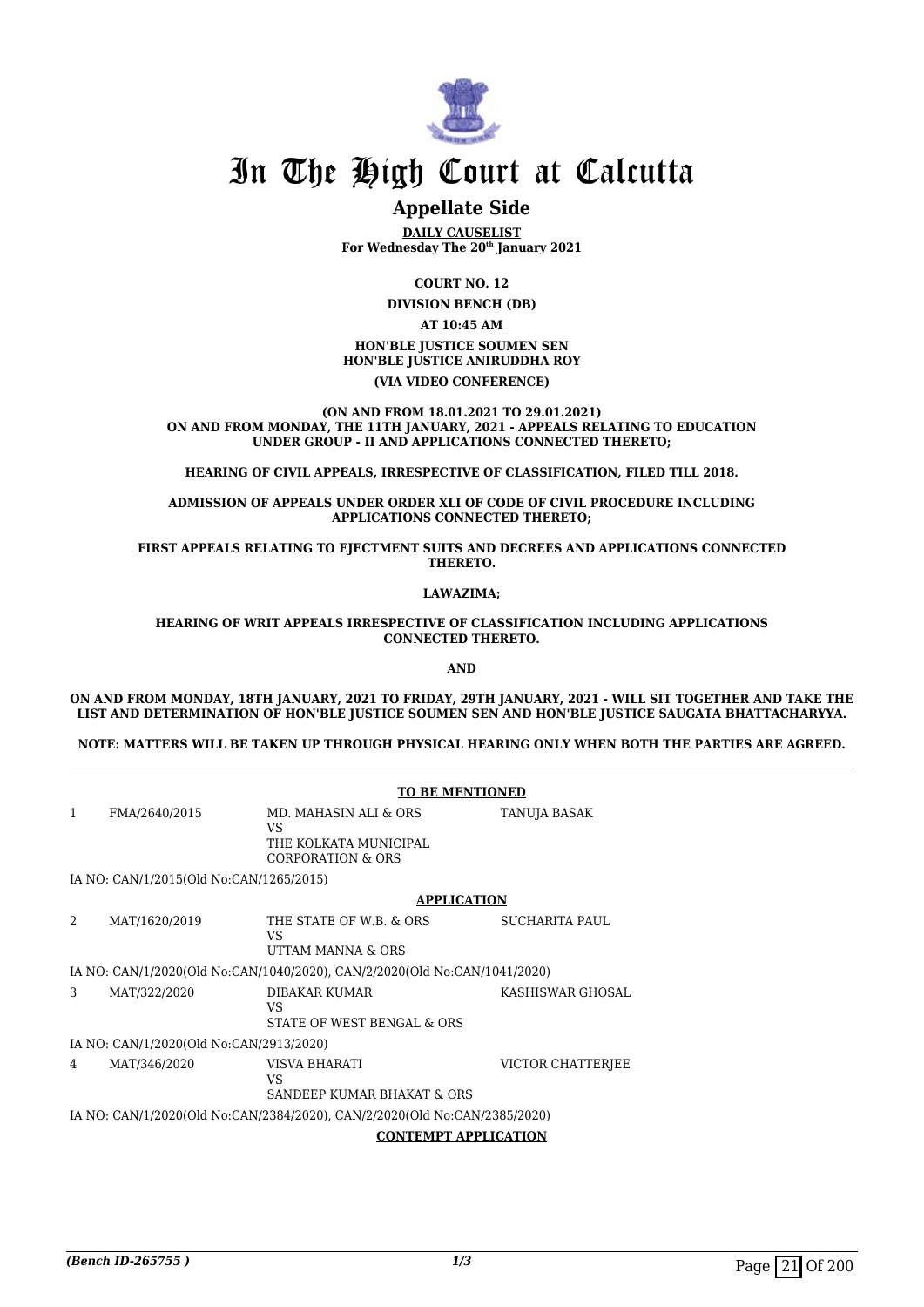| 5   | CPAN/10/2021                             | BISHNUPUR HIMGHAR PRIVATE<br><b>LIMITED</b><br>VS                                           | DEBAPRIYA SAMANTA       |
|-----|------------------------------------------|---------------------------------------------------------------------------------------------|-------------------------|
|     |                                          | AMBIKA NANDA JHA                                                                            |                         |
| wt6 | MAT/649/2020                             | BISHNUPUR HIMGHAR PVT LTD<br>VS<br>UNION OF INDIA AND ORS                                   | DEBAPRIYA SAMANTA       |
|     | IA NO: CAN/1/2020, CAN/2/2020            |                                                                                             |                         |
|     |                                          | <b>ORDER XLI RULE II</b>                                                                    |                         |
| 7   | FMAT/281/2019                            | SAIBAL MITRA & ORS                                                                          | MD HAFIZ ALI            |
|     |                                          | VS                                                                                          |                         |
|     |                                          | TARU BANIK & ANR                                                                            |                         |
|     |                                          | IA NO: CAN/1/2019(Old No:CAN/3874/2019), CAN/2/2019(Old No:CAN/3875/2019)                   |                         |
| 8   | FMAT/33/2019                             | SUNDAR KISKU<br>VS<br><b>ANJANA SOREN</b>                                                   | PALASH MUKHERJEE        |
|     | IA NO: CAN/1/2019(Old No:CAN/511/2019)   |                                                                                             |                         |
| 9   | FMAT/92/2018<br>(CAN 1295/2018)          | MADHUMALA SINGHA<br>VS                                                                      | PAMPA DEY (DHABAL)      |
|     |                                          | SWARUP CHAKRABORTY                                                                          |                         |
|     | IA NO: CAN/2/2019(Old No:CAN/4836/2019)  |                                                                                             |                         |
| 10  | FMAT/93/2019                             | SANTOSH SINGHI<br>VS<br>SANCHITA CHATTERJEE & ORS                                           | SWETA GANDHI MURGAI     |
|     |                                          | IA NO: CAN/1/2019(Old No:CAN/1185/2019), CAN/2/2019(Old No:CAN/1186/2019)                   |                         |
| 11  | FMAT/131/2019                            | SUBHRO BANERJEE & ANR<br>VS                                                                 | <b>BINAY KUMAR JAIN</b> |
|     |                                          | DILIGENT MEDIA CORPORATION<br>LIMITED & ANR                                                 |                         |
|     | IA NO: CAN/1/2019(Old No:CAN/1532/2019)  |                                                                                             |                         |
| 12  | FMAT/164/2019                            | M/S M.H. TRADING CO<br>VS<br>HALDIA DEVELOPMENT<br><b>AUTHORITY</b>                         | ARIJIT BHOWMICK         |
|     |                                          | IA NO: CAN/1/2019(Old No:CAN/1546/2019), CAN/2/2019(Old No:CAN/1547/2019)                   |                         |
| 13  | FMAT/691/2019<br>(CAN 8287/2019)         | TARUN MONDOL& ORS<br>VS                                                                     | SANDIP KUNDU            |
| 14  | FMAT/710/2019                            | ASIT KUMAR MONDOL & ORS<br>SK SUKOOR ALI                                                    | ASIT KUMAR              |
|     |                                          | VS.<br>INDUS IND BANK LTD                                                                   | BHATTACHARYA            |
|     |                                          | IA NO: CAN/1/2019(Old No:CAN/6827/2019), CAN/2/2019(Old No:CAN/6828/2019)                   |                         |
| 15  | FMAT/784/2019                            | RAJU MONDAL<br>VS                                                                           | SANDIP MONDAL           |
|     |                                          | BIMAL KUMAR HALDER & ORS                                                                    |                         |
| 16  | FMAT/887/2019                            | IA NO: CAN/1/2019(Old No:CAN/9805/2019), CAN/2/2019(Old No:CAN/9806/2019)<br>SAHADAT MONDAL | DYUTIMAN BANERJEE       |
|     |                                          | VS<br>ANWAR SARDAR & ORS                                                                    |                         |
|     | IA NO: CAN/1/2019(Old No:CAN/9305/2019)  |                                                                                             |                         |
| 17  | FMAT/1018/2019                           | PREM LAL SHARMA<br>VS<br>CHANDAN BHAGAT                                                     | ABHA TIWARI             |
|     | IA NO: CAN/1/2019(Old No:CAN/10757/2019) |                                                                                             |                         |
| 18  | FMA/1739/2019                            | TULSIDAS ROY & ORS.                                                                         | MARISHA MULLICK         |
|     |                                          | VS<br>BIMALA DEVI JAISWAL & ORS.                                                            |                         |
|     | IA NO: CAN/1/2019(Old No:CAN/10577/2019) |                                                                                             |                         |
| 19  | FMAT/1071/2019                           | MD. SALAHUDDIN<br>VS<br>MD. USMAN & ORS                                                     | SAMPA BHADRA            |
|     | IA NO: CAN/1/2020(Old No:CAN/1146/2020)  |                                                                                             |                         |
|     |                                          |                                                                                             |                         |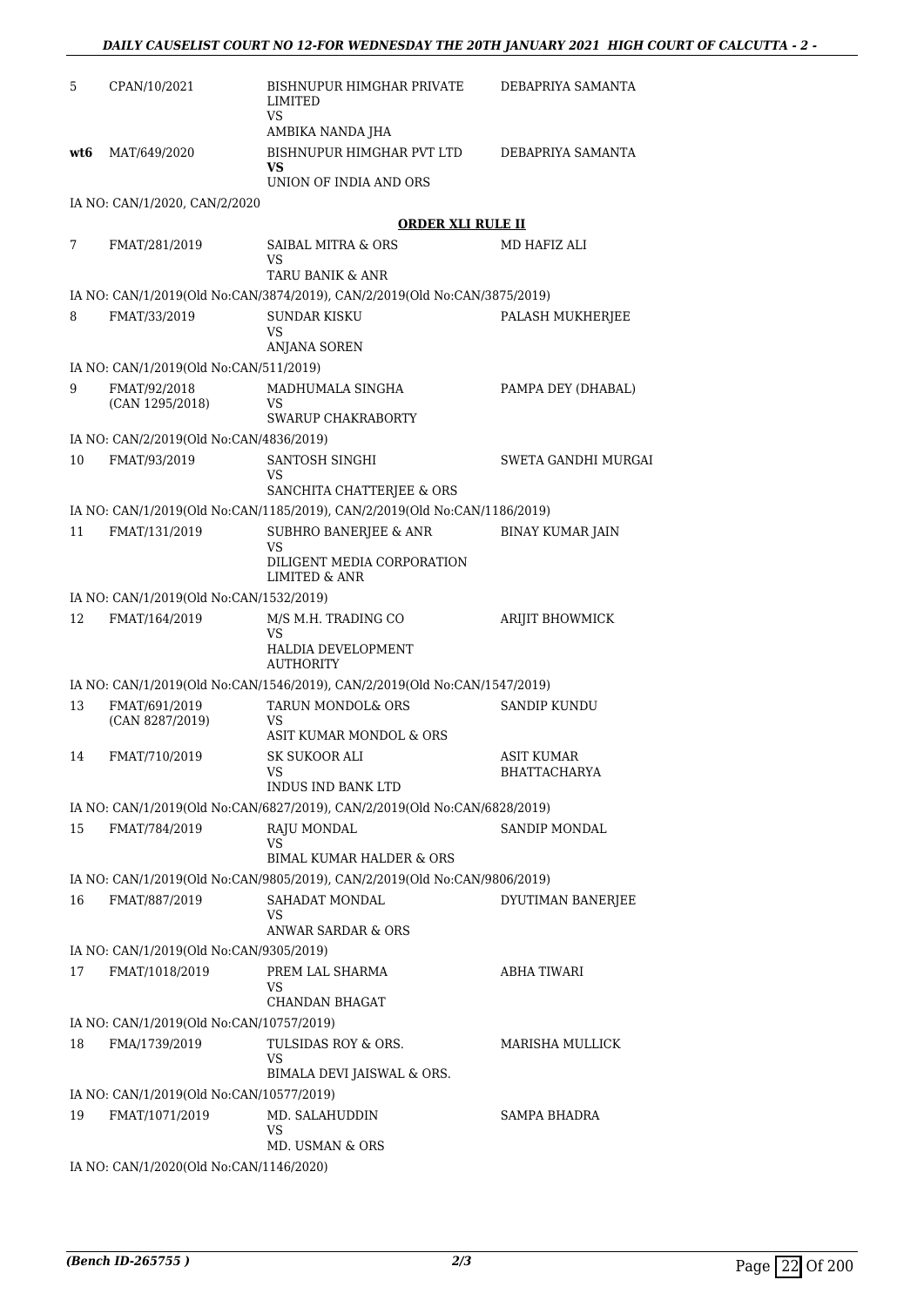| 20 | FMAT/1126/2019                                            | SOVA RANI CHANDRA<br>VS<br>MONICA GHOSH                                     | DR. RAJIB KUMAR KUNDU                                                                                         |
|----|-----------------------------------------------------------|-----------------------------------------------------------------------------|---------------------------------------------------------------------------------------------------------------|
|    |                                                           | IA NO: CAN/1/2019(Old No:CAN/10547/2019), CAN/2/2019(Old No:CAN/10548/2019) |                                                                                                               |
| 21 | FMAT/1156/2016                                            | M/S. MAZ DEVELOPERS<br><b>VS</b><br><b>MD MUSTAFA</b>                       | DONA NANDI                                                                                                    |
|    |                                                           |                                                                             |                                                                                                               |
| 22 | IA NO: CAN/1/2016(Old No:CAN/10952/2016)<br>FMAT/461/2020 | TRUST ESTATE OF SREE SREE                                                   | TUSHIN SUBHRA RAUT                                                                                            |
|    |                                                           | ISWAR LAKSHMI NARAYAN JEW<br>REP BY SMT PUNAM<br>CHAKRABORTY AND ORS<br>VS  |                                                                                                               |
|    |                                                           | RAM JIWAN KANORIA AND ORS                                                   |                                                                                                               |
|    | IA NO: CAN/1/2020                                         |                                                                             |                                                                                                               |
| 23 | FMAT/466/2020                                             | PAWAN KUMAR MISHRA AND ANR<br><b>VS</b>                                     | PRABHAT KUMAR PANDEY                                                                                          |
|    |                                                           | M/S. SHREE DURGA INDUSTRIES                                                 |                                                                                                               |
|    | IA NO: CAN/1/2021                                         |                                                                             |                                                                                                               |
| 24 | SAT/24/2019                                               | <b>SUBIR SAHA &amp; ANR.</b><br><b>VS</b>                                   | ALOKE CHATTERJEE                                                                                              |
|    |                                                           | EAST END HARDWARE P. LTD.                                                   |                                                                                                               |
|    |                                                           | <b>CIVIL APPLICATION</b>                                                    |                                                                                                               |
| 25 | FA/138/2008                                               | GOURKARAN NATH MISHRA<br>VS<br><b>GULAB DEVI JALAN</b>                      | PRABIR KR. BANERJEE                                                                                           |
|    |                                                           |                                                                             | IA NO: CAN/3/2008(Old No:CAN/5720/2008), CAN/7/2018(Old No:CAN/7906/2018), CAN/8/2018(Old No:CAN/10323/2018), |
|    | CAN/9/2018(Old No:CAN/10325/2018)                         |                                                                             |                                                                                                               |
| 26 | FAT/357/2019                                              | NIDHIR CHANDRA GHOSH<br>VS                                                  | MUKESH KUMAR GUPTA                                                                                            |
|    |                                                           | <b>SOURAV GHOSH &amp; ORS</b>                                               |                                                                                                               |
|    | IA NO: CAN/1/2020(Old No:CAN/1856/2020)                   |                                                                             |                                                                                                               |
| 27 | FAT/331/2020                                              | TAXATION SERVICE SYNDICATE<br>PVT LTD AND ORS<br><b>VS</b>                  | ANIRUDDHA AGARWALLA                                                                                           |
|    |                                                           | LAXMI HOUSING UDYOG PVT LTD                                                 |                                                                                                               |
|    | IA NO: CAN/1/2020                                         |                                                                             |                                                                                                               |
| 28 | FAT/332/2020                                              | SHARAD SUBRAMANYAN AND ORS<br>VS                                            | ANIRUDDHA AGARWALLA                                                                                           |
|    |                                                           | LAXMI HOUSING PVT LTD                                                       |                                                                                                               |

IA NO: CAN/1/2020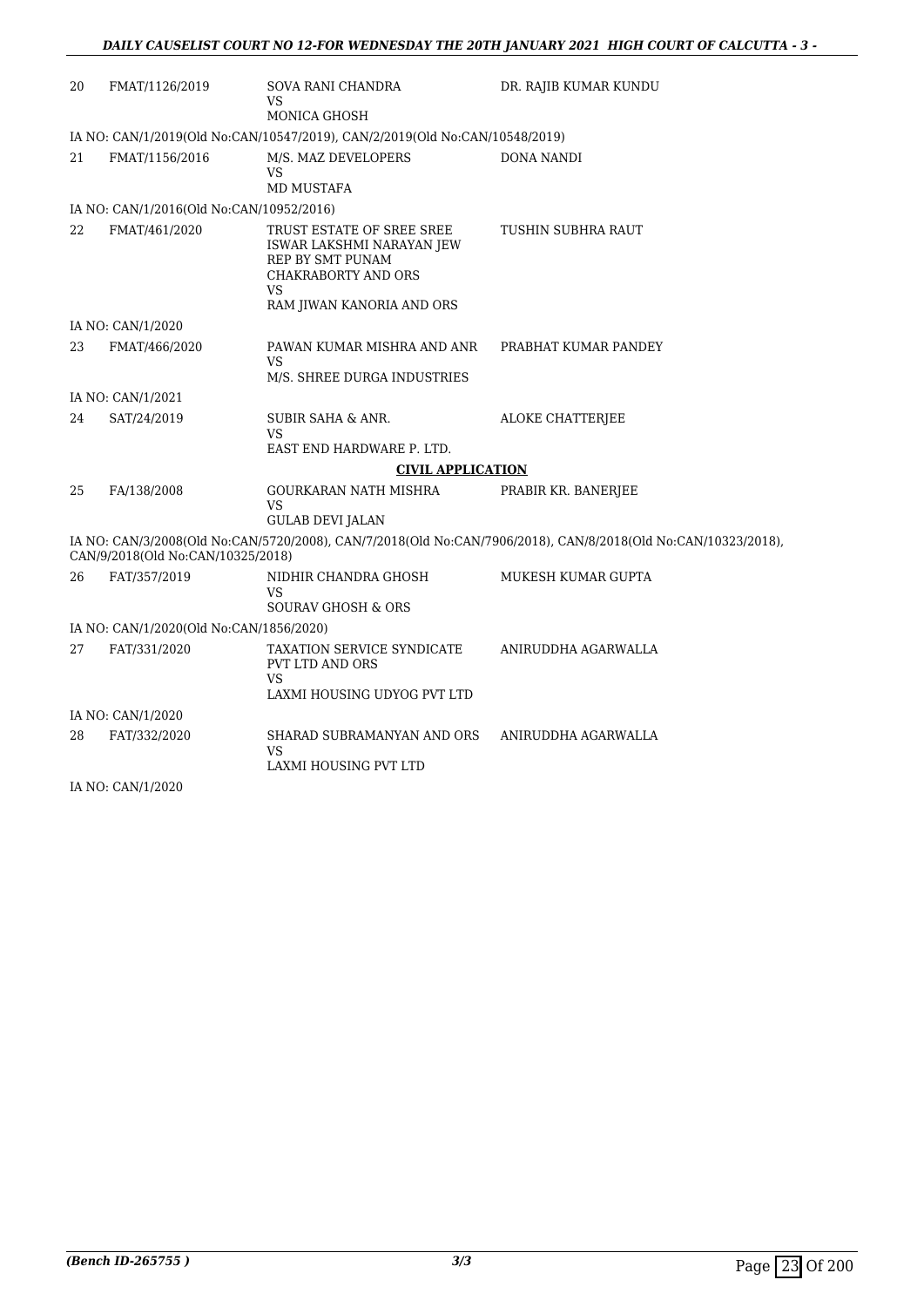

### **Appellate Side**

**DAILY CAUSELIST For Wednesday The 20th January 2021**

**COURT NO. 11**

**DIVISION BENCH (DB - VI) AT 10:45 AM**

#### **HON'BLE JUSTICE SUBRATA TALUKDAR HON'BLE JUSTICE HIRANMAY BHATTACHARYYA (VIA VIDEO CONFERENCE)**

**ON AND FROM MONDAY, THE 11TH JANUARY 2021 - APPEALS FROM ORDERS RELATING TO MUNICIPALITIES, CO-OPERATIVES & PANCHAYATS UNDER GROUP-V INCLUDING APPLICATIONS CONNECTED THERETO;**

**HEARING OF WRIT APPEALS IRRESPECTIVE OF CLASSIFICATION INCLUDING APPLICATIONS CONNECTED THERETO;**

**SPECIAL NOTE: 1.(A) MENTIONING OF REALLY URGENT MATTERS WILL BE ALLOWED ON EVERY MONDAY AND WEDNESDAY AT THE FIRST SITTING OF THE COURT.**

 **(B) MENTIONING SLIPS MUST BE FILED STATING THE GROUNDS OF URGENCY WITH SERVICE OF NOTICE ON THE OPPOSITE SIDE(S).**

**(C) FIXED MATTERS MARKED IN EACH GROUP WILL BE CALLED ON FIRST FROM THE GROUP.** 

 **2. APPELLATE SIDE MATTERS WILL BE TAKEN UP UPTO RECESS ON EVERY TUESDAY AND THURSDAY.** 

**NOTE: MATTERS WILL BE TAKEN UP THROUGH PHYSICAL HEARING ONLY WHEN BOTH THE PARTIES ARE AGREED.**

|                                                     |                                                     | <b>APPLICATIONS</b>                                                                                   |                      |  |
|-----------------------------------------------------|-----------------------------------------------------|-------------------------------------------------------------------------------------------------------|----------------------|--|
| 1                                                   | MAT/1069/2015<br>(Assigned) (Fixed)                 | BENGAL BRICK FIELD OWNERS'<br>ASSOCIATION & ORS<br>VS<br>WBHIDCORPLTD                                 | A LAHIRI             |  |
|                                                     | IA NO: CAN/1/2018(Old No:CAN/4370/2018), CAN/2/2020 |                                                                                                       |                      |  |
| wt2                                                 | WPA/9662/2014                                       | SUBHENDU CHAKRABORTY<br><b>VS</b><br>STATE OF WEST BENGAL & ORS                                       | PINGAL BHATTACHARYYA |  |
| 3                                                   | MAT/1129/2015<br>(Assigned) (Fixed)                 | HI-TECH HATCH FRESH PVT. LTD.<br>$&$ ORS<br><b>VS</b><br>W.B. HOUSING INFRA. DEV. CORP.<br>LTD. & ORS | ANINDYA LAHIRI       |  |
|                                                     | IA NO: CAN/1/2018(Old No:CAN/4817/2018), CAN/2/2020 |                                                                                                       |                      |  |
| wt4                                                 | WPA/4325/2014                                       | HITECH HATCH FRESH PVT LTD<br><b>VS</b><br>W.B.H.I.D.CO LTD & ORS                                     | ANINDYA LAHIRI       |  |
| 5                                                   | MAT/1309/2015<br>(Assigned) (Fixed)                 | PRABIR KUMAR TALUKDAR<br>VS<br>W.B. HOUSING INFRA DEV. CORP.<br>LTD. & ORS                            | ANINDYA LAHIRI       |  |
| IA NO: CAN/1/2018(Old No:CAN/4709/2018), CAN/2/2020 |                                                     |                                                                                                       |                      |  |
| wt <sub>6</sub>                                     | WPA/7468/2014                                       | PRABIR KR TALUKDAR<br><b>VS</b><br>THE WB HOSING INFRAST DEVEP<br>CORP LTD & OR                       | A LAHIRI             |  |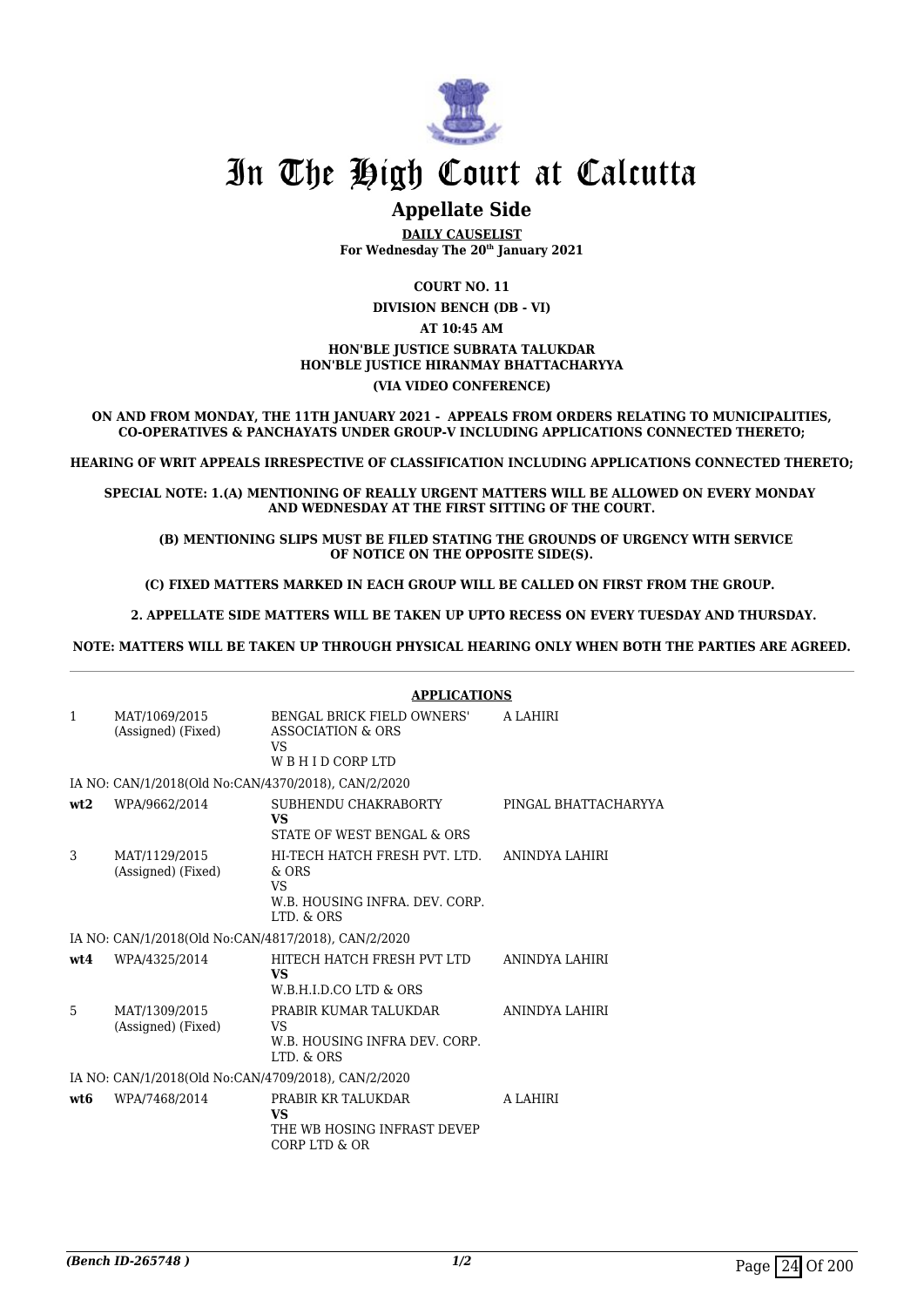| 7    | MAT/1607/2017                                            | SK KUTUBUDDIN<br>VS                                                                                           | KALLOL KUMAR MAITY                                                                                           |
|------|----------------------------------------------------------|---------------------------------------------------------------------------------------------------------------|--------------------------------------------------------------------------------------------------------------|
|      |                                                          | <b>ASHOK KAMILA &amp; ORS</b>                                                                                 |                                                                                                              |
|      | IA NO: CAN/1/2017(Old No:CAN/11774/2017)                 |                                                                                                               |                                                                                                              |
| 8    | MAT/1423/2018<br>(Defective)                             | SK. GOLAM KIBRIA<br>VS<br>STATE OF WEST BENGAL & ORS                                                          | JAHANGIR BADSHA                                                                                              |
|      |                                                          | IA NO: CAN/1/2019(Old No:CAN/10243/2019), CAN/2/2019(Old No:CAN/10244/2019)                                   |                                                                                                              |
| 9    | FMA/747/2019                                             | PRADIP SANYAL                                                                                                 | SREYASHI BHOWMICK                                                                                            |
|      |                                                          | VS<br>STATE OF WEST BENGAL & ORS                                                                              |                                                                                                              |
|      | IA NO: CAN/3/2019(Old No:CAN/5584/2019)                  |                                                                                                               |                                                                                                              |
| 10   | MAT/392/2020                                             | DILIP KR. GIRI & ORS.<br>VS<br>STATE OF WEST BENGAL & ORS.                                                    | <b>BISWAJIT SAU</b>                                                                                          |
|      | IA NO: CAN/1/2020(Old No:CAN/2608/2020)                  |                                                                                                               |                                                                                                              |
| 11   | MAT/581/2020                                             | THE HOOGHLY CHINSURAH<br>MUNICIPALITY AND ORS<br>VS<br>NARAYAN ADHIUKARI AND ORS                              | TANMOY CHOWDHURY                                                                                             |
|      | IA NO: CAN/1/2020, CAN/2/2020                            |                                                                                                               |                                                                                                              |
| 12   | MAT/699/2020                                             | UDAY KARMAKAR AND ANR.                                                                                        | <b>ASOK BANERJEE</b>                                                                                         |
|      |                                                          | VS<br>STATE OF WEST BENGAL AND<br>ORS.                                                                        |                                                                                                              |
|      | IA NO: CAN/1/2020                                        |                                                                                                               |                                                                                                              |
| 13   | MAT/736/2020                                             | <b>GOBINDA MAITI</b><br>VS<br>MIDNAPORE MUNICIPALITY AND                                                      | RAVI RANJAN KUMAR                                                                                            |
|      |                                                          | <b>ORS</b>                                                                                                    |                                                                                                              |
|      | IA NO: CAN/1/2020                                        |                                                                                                               |                                                                                                              |
|      |                                                          | <b>APPEALS FOR HEARING</b>                                                                                    |                                                                                                              |
| 14   | FMA/118/2012<br>(2 P.B.)                                 | <b>MANOSH KR GHOSH</b><br>VS<br>STATE OF W.B.                                                                 | RUDRA JYOTI<br><b>BHATTACHARJEE</b>                                                                          |
|      | CAN/4/2014(Old No:CAN/11688/2014)                        |                                                                                                               | IA NO: CAN/1/2011(Old No:CAN/9055/2011), CAN/2/2012(Old No:CAN/9408/2012), CAN/3/2014(Old No:CAN/8448/2014), |
| 15   | FMA/3538/2013<br>(2 P.B.)                                | RAJLAXMI PRADHAN(PAL)<br>VS                                                                                   | <b>GOURAV DAS</b>                                                                                            |
|      |                                                          | SUDESHNA MAITY(SASHMAL)                                                                                       |                                                                                                              |
| 16   | FMA/252/2014                                             | <b>AMAL KR SARKAR</b><br>VS                                                                                   | DEBABRATA GANGULY                                                                                            |
|      |                                                          | STATE OF WEST BENGAL & ORS                                                                                    |                                                                                                              |
| 17   | IA NO: CAN/1/2014(Old No:CAN/4739/2014)<br>FMA/2418/2014 | MADHUSUDAN DAS & ORS                                                                                          | A.K.JHA                                                                                                      |
|      | (2 P.B.)                                                 | VS<br>STATE OF WEST BENGAL & ORS                                                                              |                                                                                                              |
| 18   | FMA/3538/2014<br>(2 P.B.)                                | SURENDRA KUMAR GOENKA &<br>ORS<br><b>VS</b><br><b>BANGUR AVENUE RESIDENTS</b><br><b>ASSOCIATION &amp; ORS</b> | RAJSHREE KAJARIA                                                                                             |
| 19   | FMA/1251/2019<br>(2 P.B.)                                | RELIANCE JIO INFOCOM LTD &<br>ANR<br><b>VS</b>                                                                | DEB KUMAR SEN                                                                                                |
|      |                                                          | REJAUL LASKAR & ORS                                                                                           |                                                                                                              |
| wt20 | FMA/1228/2019                                            | RELIANCE JIO INFOCOM LTD &<br>ANR<br><b>VS</b>                                                                | DEB KUMAR SEN                                                                                                |
|      |                                                          | REJAUL LASKAR & ORS                                                                                           |                                                                                                              |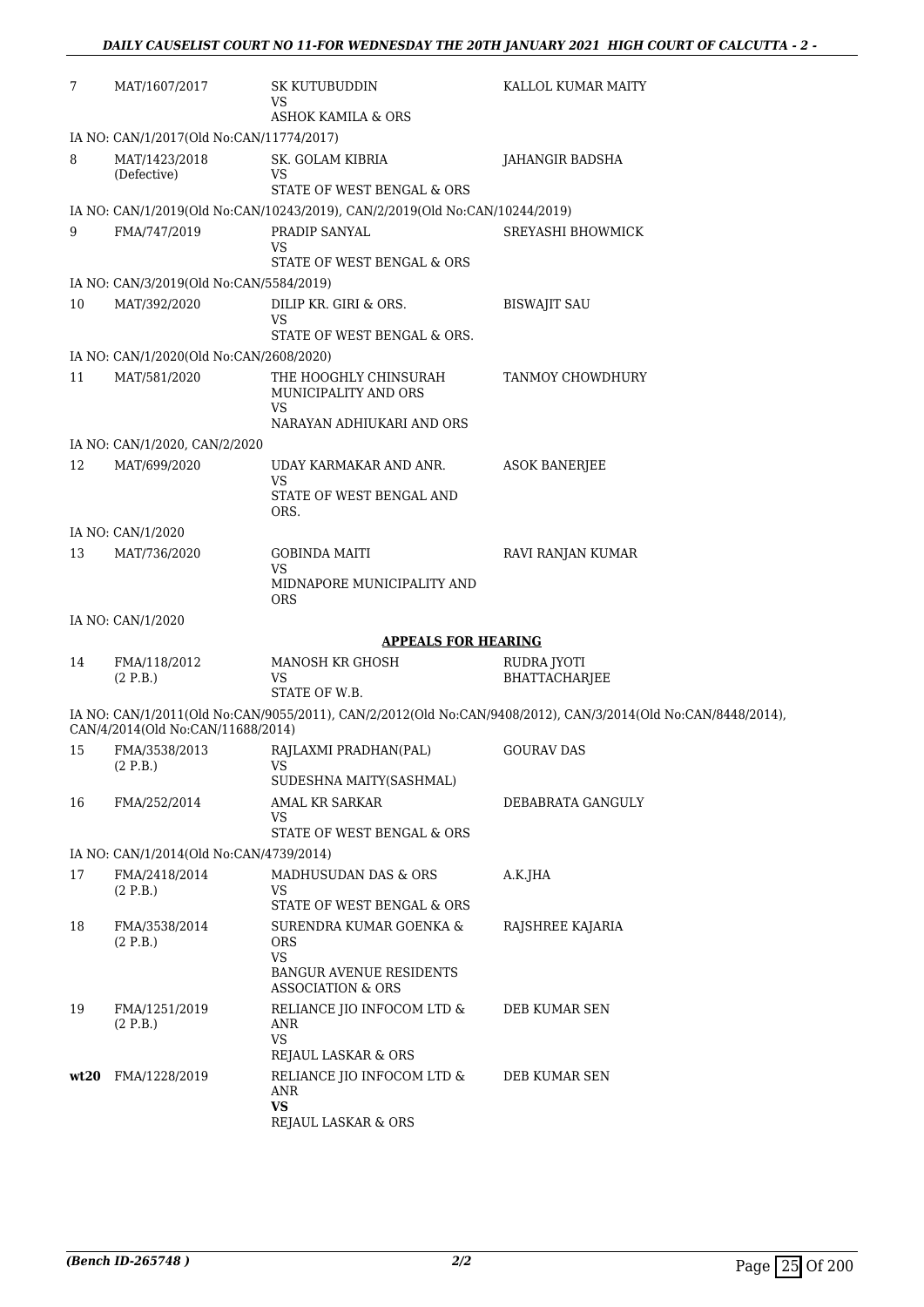

### **Appellate Side**

**DAILY CAUSELIST For Wednesday The 20th January 2021**

**COURT NO. 28**

**DIVISION BENCH (DB - VII)**

**AT 10:45 AM**

#### **HON'BLE JUSTICE TAPABRATA CHAKRABORTY HON'BLE JUSTICE TIRTHANKAR GHOSH**

**(VIA VIDEO CONFERENCE)**

#### **ON AND FROM WEDNESDAY, THE 13TH JANUARY, 2021 - ANTICIPATORY BAIL UNDER SECTION 438 OF THE CODE OF CRIMINAL PROCEDURE INCLUDING MODIFICATION/CANCELLATION AND RELAXATION OF THE SAME;**

**BAIL UNDER SECTION 439 OF THE CODE OF CRIMINAL PROCEDURE (PUNISHMENT ABOVE 7 YEARS) INCLUDING MODIFICATION/CANCELLATION AND RELAXATION OF THE SAME;**

#### **SPL. NOTE:**

#### **BAIL APPLICATIONS WILL BE TAKEN UP SERIALLY FROM THE FIRST SITTING OF THE COURT TILL RECESS.**

**FROM 2 P.M. ANTICIPARTORY BAIL APPLICATIONS WILL BE TAKEN UP SERIALLY.**

**ON WEDNESDAY & THURSDAY, APPLICATIONS, RELAXATIONS AND CANCELLATIOS OF BAILS/ANTI BAILS WOULD BE TAKEN UP FROM 3.45 P.M.**

**NOTE: MENTIONING WILL BE ALLOWED ONLY ON MONDAY & THURSDAY AT THE FIRST SITTING OF THE COURT.**

**NOTE: MATTERS WILL BE TAKEN UP THROUGH PHYSICAL HEARING ONLY WHEN BOTH THE PARTIES ARE AGREED**

|                |                                     | PERSONAL APPEARANCE                                                           |                        |
|----------------|-------------------------------------|-------------------------------------------------------------------------------|------------------------|
| 1              | CRM/141/2021<br>(25.01.2021)        | MUKLESUR RAHAMAN@MUKLASAR<br><b>RAHAMAN</b><br>VS<br>State of West Bengal     | <b>ASIF DEWAN</b>      |
|                |                                     | <b>TO BE MENTIONED</b>                                                        |                        |
| $\mathfrak{D}$ | CRM/9659/2020<br>(Non Prosecution)  | RAJATJYOTI BISWAS<br>VS<br>State of West Bengal                               | <b>ASRAF MONDAL</b>    |
| 3              | CRM/11192/2020<br>(Non Prosecution) | IIT SK@KALIMUDDIN SEIKH<br>VS<br>State of West Bengal                         | <b>MANAS KUMAR DAS</b> |
| $\overline{4}$ | CRM/127/2021<br>(20.01.2021)        | ROBI ROY<br>VS<br>State of West Bengal                                        | SANJITA MONDAL         |
| 5              | CRM/193/2021<br>(28.01.2021)        | SANJEET SINGH @ SANJIT SINGH @<br>PAPPU AND ANR<br>VS<br>State of West Bengal | KOUSTAV BAGCHI         |
|                |                                     | APPLICATION FOR BAIL                                                          |                        |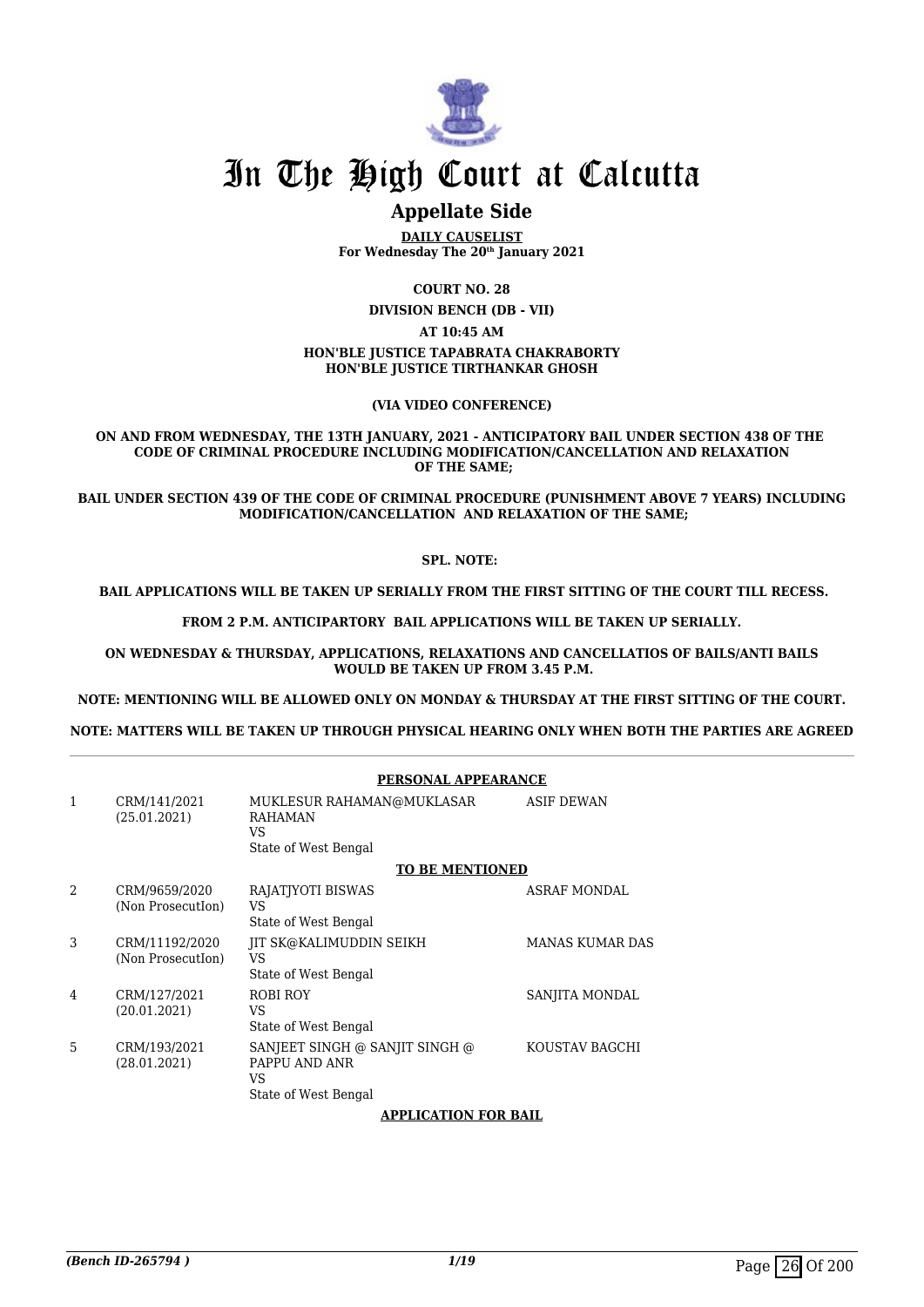| 6  | CRM/3874/2020<br>(25.01.2021)  | MAHITOSH GHOSH<br>VS<br>STATE OF WEST BENGAL                            | ATIS KUMAR BISWAS                      |
|----|--------------------------------|-------------------------------------------------------------------------|----------------------------------------|
|    |                                | IA NO: CRAN/1/2020(Old No:CRAN/2127/2020), CRAN/2/2020                  |                                        |
| 7  | CRM/8013/2020<br>(25.01.2021)  | ALTAF BAIDYA ALIAS ALTAB BAIDYA<br>VS<br>State of West Bengal           | MD ZEESHAN UDDIN                       |
| 8  | CRM/8163/2020<br>(25.01.2021)  | SUDIPTA MITRA<br>VS.<br>State of West Bengal                            | <b>SONALI DAS</b>                      |
| 9  | CRM/8172/2020<br>(25.01.2021)  | <b>FANI DAS</b><br>VS<br>State of West Bengal                           | DEEPAK PRAHLADKA                       |
|    | IA NO: CRAN/1/2020             |                                                                         |                                        |
| 10 | CRM/8181/2020<br>(N.T.W.)      | RANJIT POREL ALIAS SAHEB<br>VS<br>State of West Bengal                  | DEBAJYOTI DEB                          |
|    | IA NO: CRAN/1/2020             |                                                                         |                                        |
| 11 | CRM/8218/2020<br>(N.T.W.)      | UKBAR ALI AND ANR<br>VS                                                 | <b>ASHOK HALDER</b>                    |
| 12 | CRM/8239/2020<br>(N.T.W.)      | State of West Bengal<br><b>SANKAR PAL</b><br>VS<br>State of West Bengal | TIRTHANKAR ROY                         |
| 13 | CRM/8256/2020<br>(N.T.W.)      | TYADUL SK@ SEKH IYADUL<br><b>VS</b><br>STATE OF WEST BENGAL AND ORS.    | <b>BHASKAR CHATTERJEE</b>              |
| 14 | CRM/8267/2020<br>(N.T.W.)      | NANDURA BARMAN<br>VS<br>State of West Bengal                            | SUMAN<br>SEHANABIS(MANDAL)             |
| 15 | CRM/8279/2020<br>(N.T.W.)      | RATNA PRAMANIK<br>VS<br>State of West Bengal                            | DEEPAK KUMAR<br>PRAHLADKA              |
| 16 | CRM/8362/2020<br>(NTW)         | <b>SELIM ALIAS SALIM SK</b><br>VS<br>State of West Bengal AND ANR       | SWARNALI SAHA                          |
| 17 | CRM/10749/2020<br>(NTW)        | RAJDEEP ROY<br>VS<br>THE STATE OF WEST BENGAL                           | <b>JOY CHAKRABORTY</b>                 |
| 18 | CRM/10751/2020<br>(NTW)        | ABHISHEK KUMAR SINGH<br>VS<br>THE STATE OF WEST BENGAL                  | Deepak Prahladka                       |
| 19 | CRM/10754/2020<br>(27.01.2021) | ASHIKUR RAHAMAN HALDER<br>VS<br>State of West Bengal                    | SUDARSHAN GHOSH                        |
| 20 | CRM/10761/2020<br>(NTW)        | <b>GOPAL CHANDRA GHOSH</b><br>VS<br>THE STATE OF WEST BENGAL            | <b>SANANDA</b><br><b>BHATTACHARYYA</b> |
| 21 | CRM/10765/2020<br>(21.01.2021) | SAMIR DEY<br>VS<br>UNION OF INDIA                                       | KARAN DUDHWEWALA                       |
| 22 | CRM/10/2021<br>(21.01.2021)    | <b>HASAN GAZI</b><br>VS.<br>State of West Bengal                        | KAMALESH CHANDRA<br><b>SAHA</b>        |
| 23 | CRM/117/2021<br>(21.01.2021)   | MITHUN CHANDRA<br><b>VS</b><br>STATE OF WEST BENGAL AND ORS.            | AMRIN KHATOON                          |
| 24 | CRM/204/2021<br>(21.01.2021)   | PRASANTA MAITY@SINTU MAITY<br>VS<br>State of West Bengal                | Kunal Ganguly                          |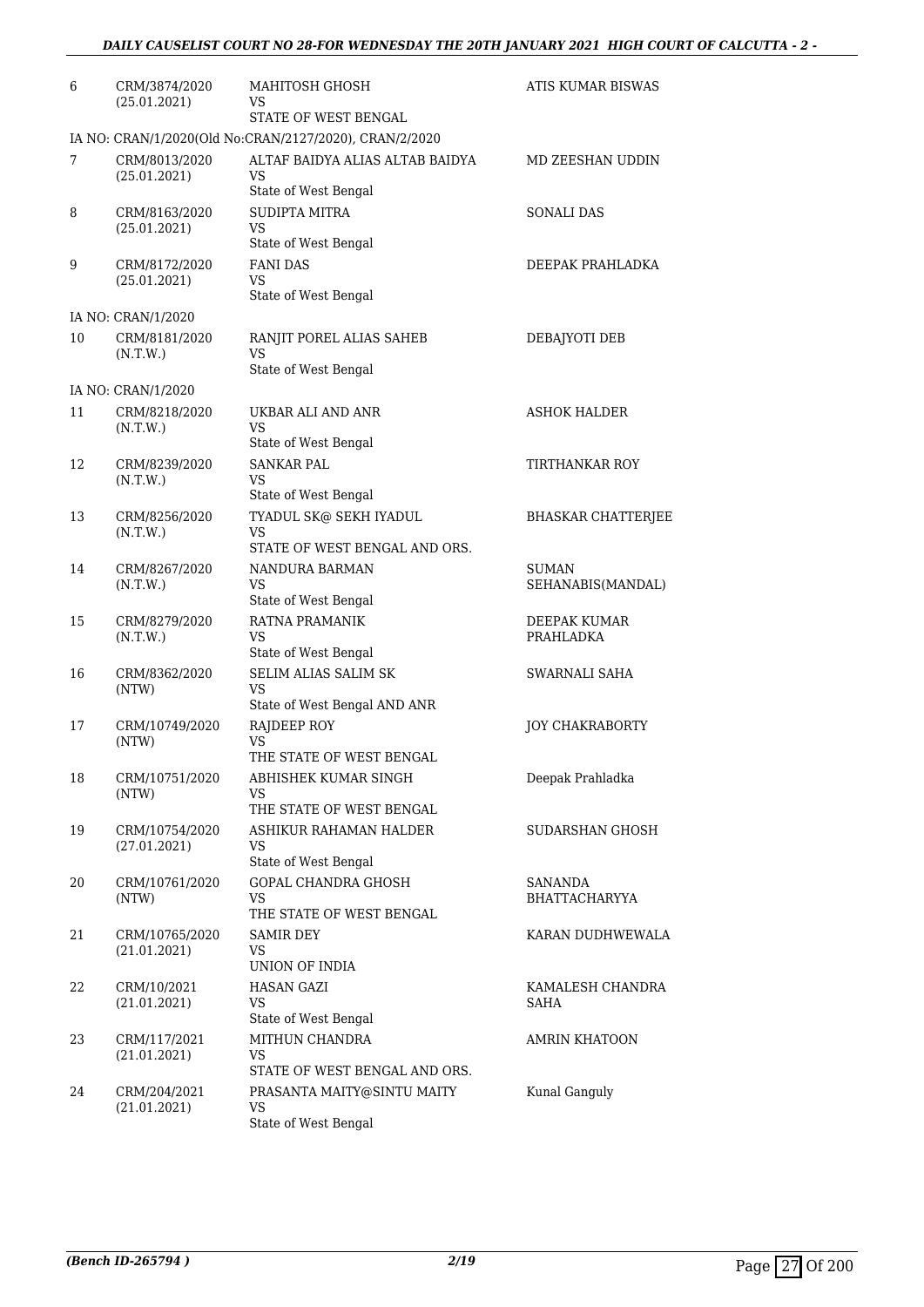#### *DAILY CAUSELIST COURT NO 28-FOR WEDNESDAY THE 20TH JANUARY 2021 HIGH COURT OF CALCUTTA - 3 -*

| 25   | CRM/211/2021<br>(27.01.2021) | JAKIR SK AND ANR<br>VS<br>State of West Bengal                                    | MUSHARRAF ALAM SK     |
|------|------------------------------|-----------------------------------------------------------------------------------|-----------------------|
| 26   | CRM/225/2021<br>(NTW)        | RAHUL KUMAR SINGH<br>VS                                                           | AMIT RANJAN PATI      |
| 27   | CRM/235/2021<br>(28.01.2021) | State of West Bengal<br>MONIRUL MISTRY @ KHOKAN MISTRY<br>VS                      | <b>AMRITA CHEL</b>    |
| 28   | CRM/245/2021<br>(04.02.2021) | State of West Bengal<br><b>BAZLUR RAHAMAN MOLLA</b><br>VS<br>State of West Bengal | MD. YOUNUSH MONDAL    |
| 29   | CRM/317/2021<br>(21.01.2021) | <b>DIPEN SK</b><br>VS                                                             | <b>SAMIRUL SARDAR</b> |
| 30   | CRM/341/2021<br>(21.01.2021) | State of West Bengal<br>MD SHAMI @ MOHAMMAD SHAMI<br>VS                           | NAZIR AHMED           |
| 31   | CRM/345/2021<br>(22.02.2021) | State of West Bengal<br><b>BHOLANATH MAJI</b><br><b>VS</b>                        | SOUMIK GANGULI        |
| 32   | CRM/445/2021<br>(FOR ORDERS) | State of West Bengal<br>SK. FARIDUL @ FARIDULSK AND<br><b>ANOTHER</b>             | RONI CHOWDHURY        |
|      |                              | <b>VS</b><br>State of West Bengal                                                 |                       |
| 33   | CRM/459/2021                 | ABDUL KHALIL DHATRI@LALTU AND<br>ANR<br>VS                                        | <b>AMIT SINGH</b>     |
|      |                              | State of West Bengal                                                              |                       |
| wt34 | CRM/8512/2020                | AJIJUL HAQUE BISWAS AND ANR<br>VS<br>STATE OF WEST BENGAL                         | ASRAF MANDAL          |
|      |                              | <b>BAIL APPLICATION</b>                                                           |                       |
| 35   | CRM/8374/2020                | <b>BIMAL SK AND ORS</b><br>VS<br>State of West Bengal                             | SAYAN MUKHERJE        |
| 36   | CRM/8603/2020                | <b>SOUMEN DEY ALIAS HABU</b><br>VS                                                | DEB KUMAR SHARMA      |
| 37   | CRM/10766/2020               | State of West Bengal<br>MD. JINNAT BABUL ISLAM<br>VS                              | ANTARIKSHA BASU       |
| 38   | CRM/10791/2020               | THE STATE OF WEST BENGAL<br><b>GOLDEN SINGH</b><br>VS                             | ABISHEK DUTT          |
| 39   | CRM/10793/2020               | STATE OF WEST BENGAL AND ORS.<br><b>ALIM SK</b><br>VS                             | MD.GOLAM NURE IMROHI  |
| 40   | CRM/10794/2020               | STATE OF WEST BENGAL AND ORS.<br>SOUMEN SARKAR@VICKY<br>VS                        | SANKHASUVRA ROY       |
| 41   | CRM/10795/2020               | State of West Bengal<br>PRABHU PANDIT<br>VS<br>STATE OF WEST BENGAL AND ORS.      | HUSEN MUSTAFI         |
| 42   | CRM/10796/2020               | ERSHAD ALAM @ ERSHAD @ ERSHAD<br>ALI<br><b>VS</b>                                 | Sujoy Sarkar          |
|      |                              | State of West Bengal                                                              |                       |
| 43   | CRM/10797/2020               | PATAI MALLICK<br>VS.<br>State of West Bengal                                      | AMANUL ISLAM          |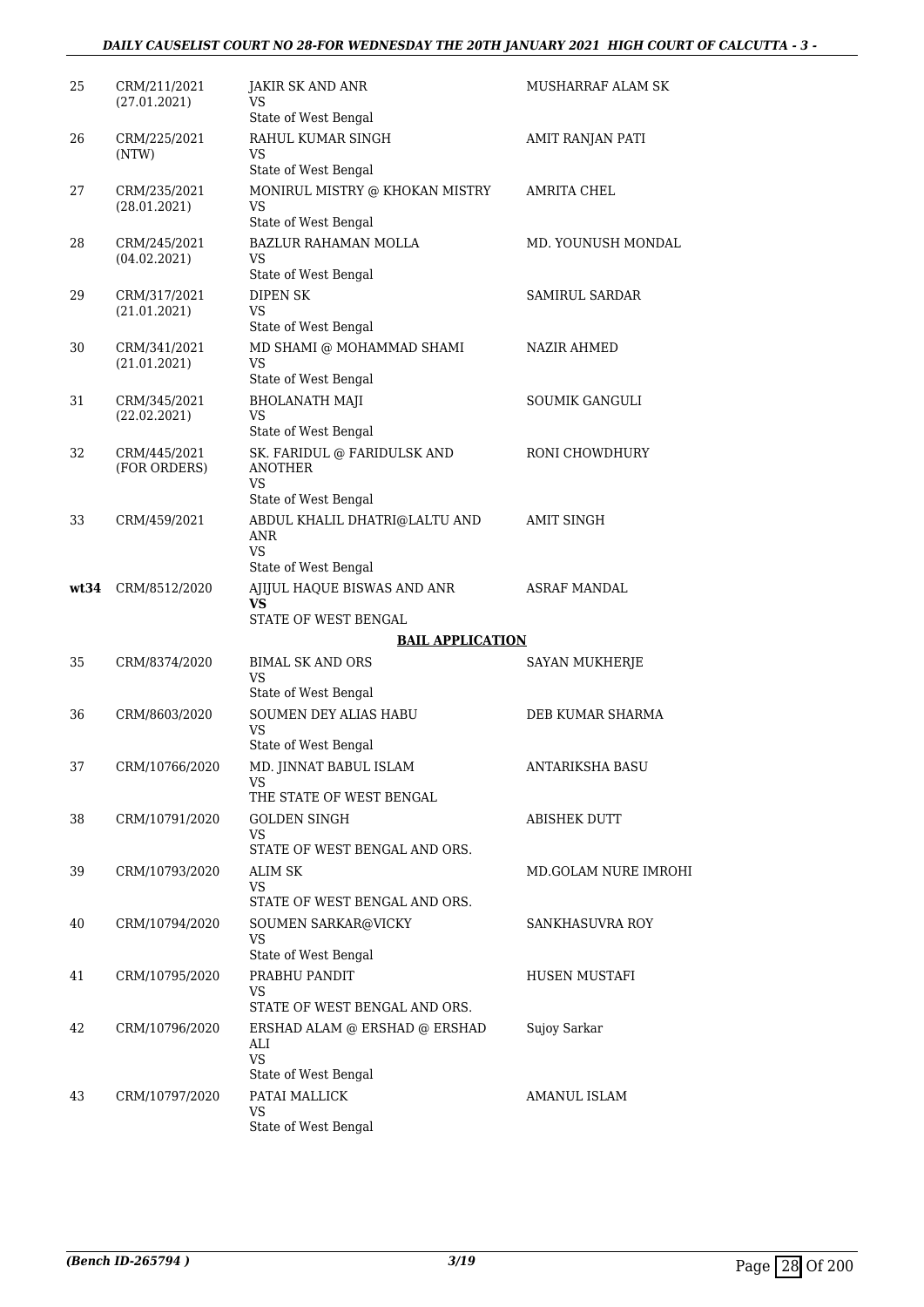#### *DAILY CAUSELIST COURT NO 28-FOR WEDNESDAY THE 20TH JANUARY 2021 HIGH COURT OF CALCUTTA - 4 -*

| 44 | CRM/10800/2020 | SANJAY AGARWAL<br>VS                                  | RAJEEV LOCHAN                           |
|----|----------------|-------------------------------------------------------|-----------------------------------------|
|    |                | State of West Bengal                                  |                                         |
| 45 | CRM/10801/2020 | SK SANOWAR ALI @ BADSAH<br>VS                         | SRIMOYEE MUKHERJEE                      |
|    |                | State of West Bengal                                  |                                         |
| 46 | CRM/10803/2020 | SAMIR MANDAL @ SATYAJIT MANDAL<br>VS                  | SHASHANKA SEKHAR<br><b>SAHA</b>         |
|    |                | UNION OF INDIA                                        |                                         |
| 47 | CRM/10804/2020 | <b>SABIR KHAN</b><br>VS                               | ANINDYA GHOSH                           |
|    |                | State of West Bengal                                  |                                         |
| 48 | CRM/10805/2020 | ATIYAR HALSANA<br>VS                                  | AMANUL ISLAM                            |
|    |                | STATE OF WEST BENGAL AND ORS.                         |                                         |
| 49 | CRM/10806/2020 | SULTANA BEGAM<br>VS                                   | Srimoyee Mukherjee                      |
|    |                | State of West Bengal                                  | SHASHNKA SHEKHAR                        |
| 50 | CRM/10808/2020 | <b>BIJAY DEY</b><br><b>VS</b><br>State of West Bengal | <b>SAHA</b>                             |
| 51 | CRM/10809/2020 | SUBHAM SHAW @ SAGAR                                   | SUBRATA GHOSH                           |
|    |                | VS<br>State of West Bengal                            |                                         |
| 52 | CRM/10810/2020 | MANEFA KHATUN @ MANU BIBI@ MANO                       | <b>SUJOY SARKAR</b>                     |
|    |                | @MANO BIBI AND ANOTHER<br>VS                          |                                         |
|    |                | State of West Bengal                                  |                                         |
| 53 | CRM/10814/2020 | SHYAMAL BISWAS<br>VS                                  | Sumanta Das                             |
|    |                | State of West Bengal                                  |                                         |
| 54 | CRM/10815/2020 | PREMJIT GOPE @ DILLI<br>VS                            | SOUMYAJIT DAS<br><b>MAHAPATRA</b>       |
| 55 | CRM/10818/2020 | State of West Bengal<br><b>SANTU SAHA</b>             | <b>ANKITA BOSE</b>                      |
|    |                | VS<br>UNION OF INDIA AND ORS.                         |                                         |
| 56 | CRM/10820/2020 | <b>SNEHASISH ROY</b>                                  | <b>AMIT SINGH</b>                       |
|    |                | VS<br>State of West Bengal                            |                                         |
| 57 | CRM/10823/2020 | SANDIP ROY @ CHOTU                                    | SONALI DAS                              |
|    |                | VS                                                    |                                         |
|    |                | State of West Bengal                                  |                                         |
| 58 | CRM/10828/2020 | LATIFUR RAHAMAN@BULLET<br>VS                          | <b>JUIN DUTTA</b><br><b>CHAKRABORTY</b> |
|    |                | State of West Bengal                                  |                                         |
| 59 | CRM/10832/2020 | <b>SAMAD SK</b><br>VS<br>State of West Bengal         | SANTANU MAJI                            |
| 60 | CRM/10835/2020 | DEBABRATA SEN @BABAI @KARTICK                         | SPUMYA BASU ROY                         |
|    |                | VS<br>State of West Bengal                            | CHOWDHURI                               |
| 61 | CRM/10836/2020 | RAHUL SINGH                                           | SUCHISMITA DUTTA                        |
|    |                | VS<br>State of West Bengal                            |                                         |
| 62 | CRM/10837/2020 | <b>SAMAD SK</b>                                       | SANTANU MAJI                            |
|    |                | VS<br>State of West Bengal                            |                                         |
| 63 | CRM/10838/2020 | SAIDUL ALI @ SAYED ALI AND ANR                        | MUSHARRAF ALAM SK                       |
|    |                | VS<br>State of West Bengal                            |                                         |
|    |                |                                                       |                                         |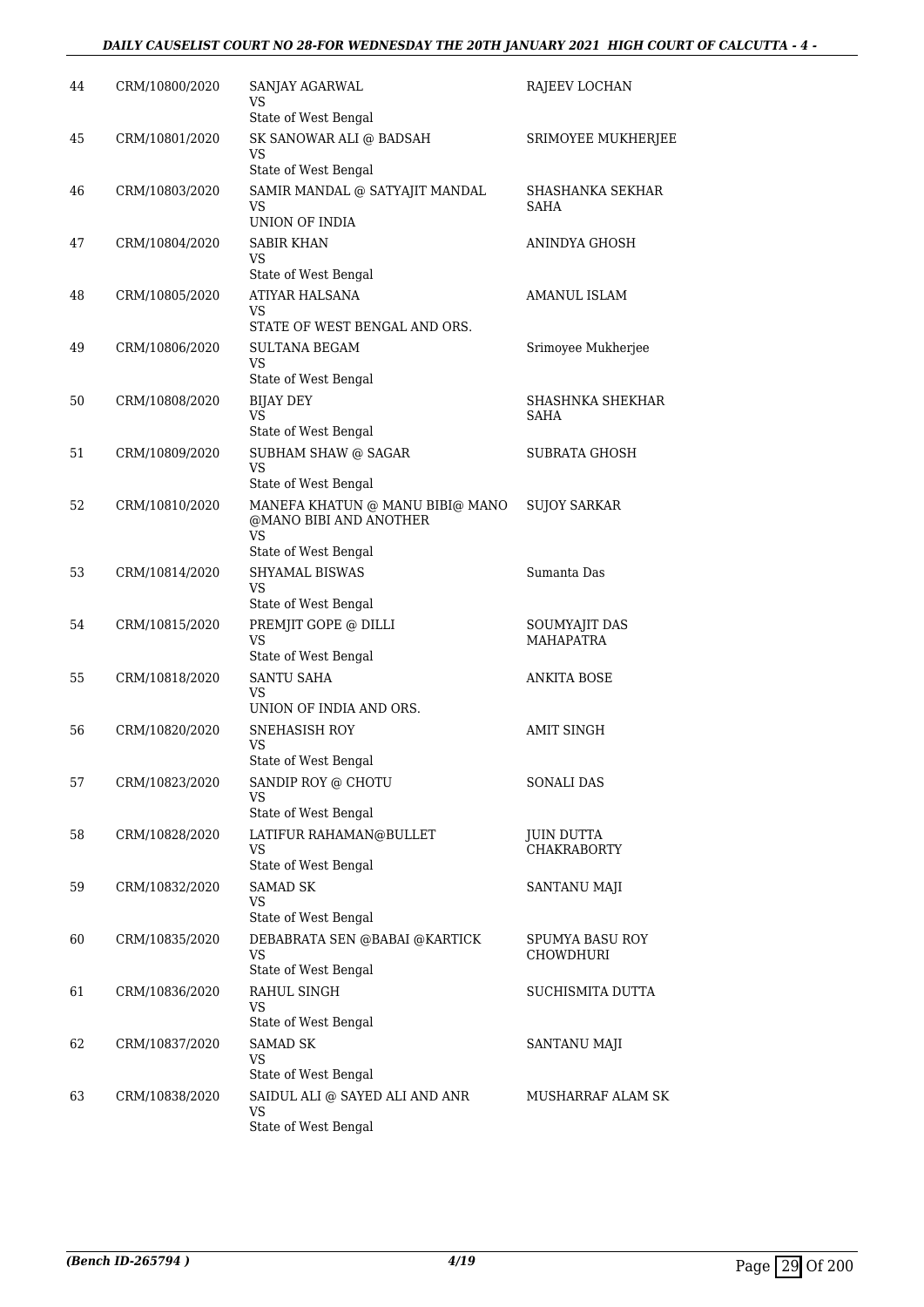#### *DAILY CAUSELIST COURT NO 28-FOR WEDNESDAY THE 20TH JANUARY 2021 HIGH COURT OF CALCUTTA - 5 -*

| 64 | CRM/10840/2020               | <b>SUBHASH NASKAR</b><br>VS                                                                         | ROBIUL ISLAM              |
|----|------------------------------|-----------------------------------------------------------------------------------------------------|---------------------------|
| 65 | CRM/10848/2020               | State of West Bengal<br>MUKESH THAKUR<br>VS                                                         | Puja Goswami              |
| 66 | CRM/10851/2020               | State of West Bengal<br>KASHI GHOSH @ KASHINATH GHOSH<br>VS                                         | <b>ROMA ROY</b>           |
| 67 | CRM/10852/2020               | State of West Bengal<br><b>DILIP BANIK</b><br>VS<br>State of West Bengal                            | Asraf Mandal              |
| 68 | CRM/10861/2020               | SARIYAT SK @ KALAM SK<br>VS<br>State of West Bengal                                                 | PRABIR MAJUMDER           |
| 69 | CRM/10863/2020               | <b>BISWAJIT DAS</b><br>VS<br>THE STATE OF WEST BENGAL                                               | TRIPTIMOY TALUKDER        |
| 70 | CRM/10864/2020               | <b>MAHADEB BERA</b><br>VS<br>State of West Bengal                                                   | Suvadip Bhattacharjee     |
| 71 | CRM/10868/2020               | <b>TAMAL SANTRA</b><br>VS<br>THE STATE OF WEST BENGAL                                               | <b>BHASKAR HUTAIT</b>     |
| 72 | CRM/10873/2020               | UJJAL BISWAS@UJJWAL BISWAS<br><b>VS</b><br>State of West Bengal                                     | SHASANKA SEKHAR SAHA      |
| 73 | CRM/10876/2020               | AMIN KISKU AND ANR<br>VS<br>State of West Bengal                                                    | Kalidas Saha              |
| 74 | CRM/10877/2020               | ASHADUL ISLAM @ MD. ASHADUL<br><b>ISLAM AND ANR</b><br><b>VS</b>                                    | Asraf Mandal              |
| 75 | CRM/10879/2020               | State of West Bengal<br>ALAUDDIN MALLICK<br>VS<br>State of West Bengal                              | SHASHANKA SHEKHAR<br>SAHA |
| 76 | CRM/10880/2020               | FATERUL HOQUE @MOZAMMEL HAQUE<br>@ M/S FATEJUL HAQUE @ FATEJUL<br><b>VS</b><br>State of West Bengal | MADHUSHRI DUTTA           |
| 77 | CRM/10881/2020               | <b>SANJAY THAKUR</b><br>VS<br>State of West Bengal                                                  | <b>SACHIT TALUKDAR</b>    |
| 78 | CRM/10905/2020               | <b>SAMIR MONDAL</b><br>VS<br>State of West Bengal                                                   | BIKRAM BANERJEE           |
| 79 | CRM/10947/2020               | SABIR MIYA @BHOLA<br><b>VS</b><br>State of West Bengal                                              | DEBPRIYA SAMANTA          |
| 80 | CRM/167/2021<br>20.01.2021   | JAVED AKTAR SK @ ROKI AND ORS<br>VS<br>State of West Bengal                                         | MANAS KUMAR DAS           |
| 81 | CRM/279/2021<br>(FOR ORDER)  | <b>SAMIM SK</b><br>VS<br>State of West Bengal                                                       | ARUP KUMAR BHOWMICK       |
| 82 | CRM/372/2021<br>(20.01.2021) | SK BADSHA HITLAR<br>VS<br>State of West Bengal                                                      | <b>BIKRAM BANERJEE</b>    |
|    |                              | <b>BAIL APPLICATION [NEW]</b>                                                                       |                           |
| 83 | CRM/4/2021                   | ADUT SK @ TUEL MISTRY<br>VS<br>State of West Bengal                                                 | SEKHAR MUKHERJE           |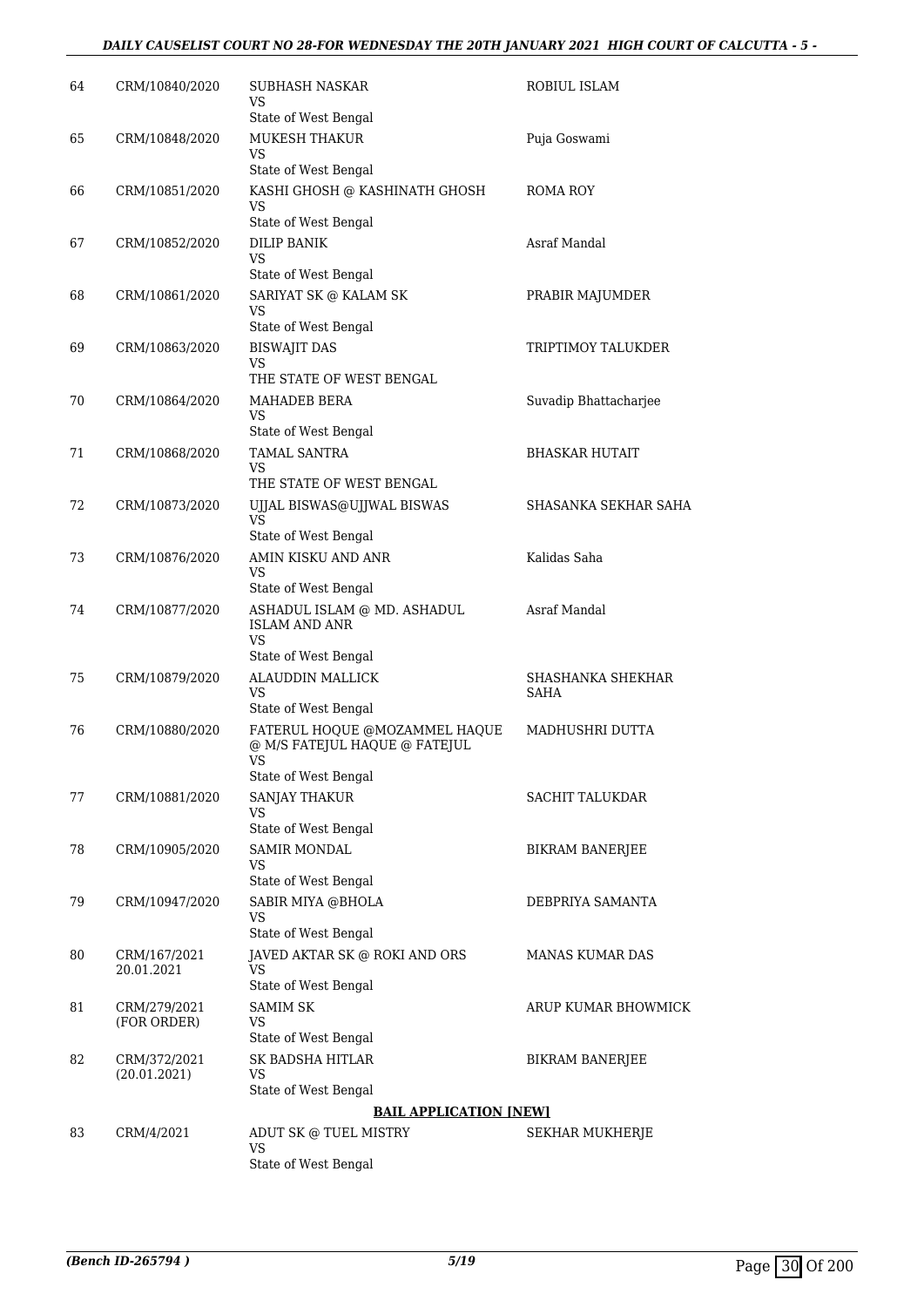| 84  | CRM/278/2021 | HAZI KETAB ALI SARDAR<br>VS<br>State of West Bengal                                             | SOMA<br>CHOWDHURY(BANDHU) |
|-----|--------------|-------------------------------------------------------------------------------------------------|---------------------------|
| 85  | CRM/294/2021 | MAHADEB MONDAL<br>VS<br>State of West Bengal                                                    | SHASHANKA SHEKHAR<br>SAHA |
| 86  | CRM/327/2021 | JAMSHE ALI<br><b>VS</b>                                                                         | ARUP KUMAR BHOWMICK       |
| 87  | CRM/330/2021 | State of West Bengal<br><b>BALARAM</b><br>CHATTERJEE@CHATTOPADHYAY@BALAI<br>VS                  | CHANDRA SEKHAR JHA        |
| 88  | CRM/349/2021 | State of West Bengal<br>SK HASIBUL ALI @ SK. HASIBUL @ ALO<br><b>VS</b><br>State of West Bengal | PRONOJIT ROY              |
| 89  | CRM/354/2021 | <b>BIKRAM MANDAL</b><br><b>VS</b><br>State of West Bengal                                       | <b>SAURAV ROY</b>         |
| 90  | CRM/357/2021 | MOHIBULLA SK. @ MOU SK.<br><b>VS</b>                                                            | OINDRILA GHOSH            |
| 91  | CRM/358/2021 | State of West Bengal<br>ILIYAS HOSSAIN @ILIYAS MIYA AND ORS<br><b>VS</b>                        | <b>BENAJIR HASNA</b>      |
| 92  | CRM/360/2021 | State of West Bengal<br>CHARAN SAREN @ MANA SAREN @<br><b>CHARAN SOREN</b><br><b>VS</b>         | RAJESWAR CHAKRABORTY      |
| 93  | CRM/362/2021 | State of West Bengal<br><b>SK HAMIDUL RAHAMAN</b><br><b>VS</b><br>State of West Bengal          | <b>SK SALIM</b>           |
| 94  | CRM/363/2021 | <b>DULAL CHANDRA SAHA</b><br><b>VS</b>                                                          | SAFDAR AZAM               |
| 95  | CRM/364/2021 | State of West Bengal<br>MD MURSHED ALAM<br>VS<br>State of West Bengal                           | BISWAJIT MANNA            |
| 96  | CRM/365/2021 | JAINUL MIA @ JAYNUL<br><b>VS</b><br>State of West Bengal                                        | <b>IMDADUL HOQUE</b>      |
| 97  | CRM/368/2021 | MD SHAHID @ MD SAHDID @ MANJUR<br>VS                                                            | IMDADUL HOQUE             |
| 98  | CRM/370/2021 | State of West Bengal<br>ANIRUDDHA GHOSH<br>VS                                                   | DATTATREYA DUTTA          |
| 99  | CRM/374/2021 | State of West Bengal<br>JADAV DOLAI @ JADAB DOLAI<br>VS                                         | AMAL KRISHNA SAMANTA      |
| 100 | CRM/376/2021 | State of West Bengal<br>SK. ISMAIL @ DULAL AND ORS.<br>VS                                       | SK. TOSLIM ALI            |
| 101 | CRM/379/2021 | State of West Bengal<br><b>BABU SK.</b><br>VS                                                   | DEBAPRIYA SAMANTA         |
| 102 | CRM/381/2021 | State of West Bengal<br><b>RAJA KHAN</b><br>VS                                                  | KOUSTAV BAGCHI            |
| 103 | CRM/383/2021 | State of West Bengal<br>MD SAHZADA @ MD SAHAJADA<br>VS<br>State of West Bengal                  | SWARNALI SAHA             |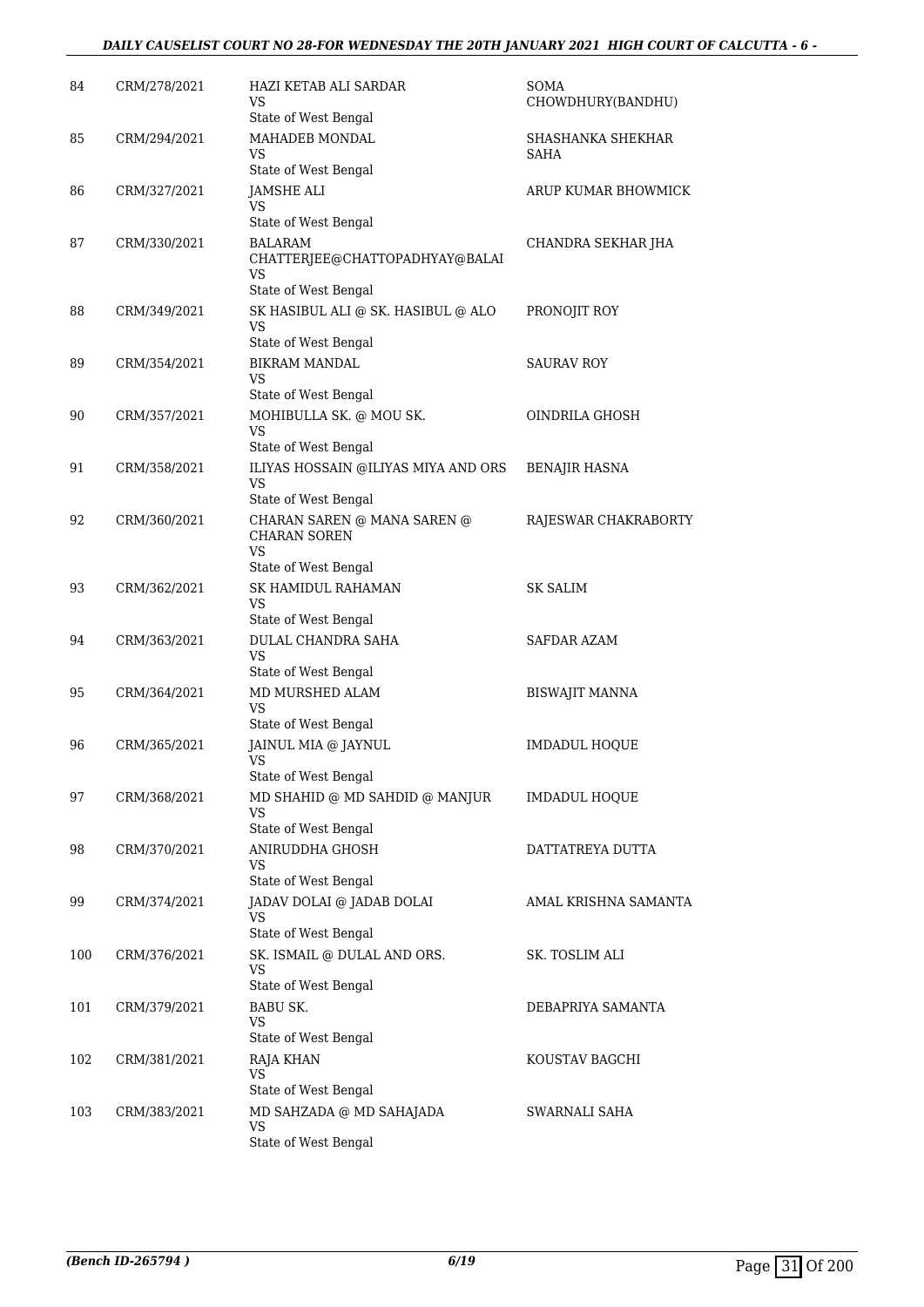#### *DAILY CAUSELIST COURT NO 28-FOR WEDNESDAY THE 20TH JANUARY 2021 HIGH COURT OF CALCUTTA - 7 -*

| 104 | CRM/384/2021 | SENTU SK<br>VS                                                                | SWARNALI SAHA          |
|-----|--------------|-------------------------------------------------------------------------------|------------------------|
| 105 | CRM/391/2021 | State of West Bengal<br>RAJU HOSSAIN PURKAIT                                  | PARTHA SARATHI MONDAL  |
|     |              | VS                                                                            |                        |
| 106 | CRM/395/2021 | State of West Bengal<br>MIR JUMAN ALI                                         | ARUP KUMAR BHOWMICK    |
|     |              | VS                                                                            |                        |
|     |              | State of West Bengal                                                          |                        |
| 107 | CRM/396/2021 | <b>SATADAL DAS</b><br>VS<br>State of West Bengal                              | ARUP KUMAR BHOWMICK    |
| 108 | CRM/398/2021 | MOTIUR SK @ JHALU @ MATIUR<br>RAHAMAN AND ANR<br>VS                           | JISAN IQUBAL HOSSAIN   |
|     |              | State of West Bengal                                                          |                        |
| 109 | CRM/402/2021 | KEDAR SINGH @ KEDAR SING<br>VS<br>State of West Bengal                        | SEKHAR MUKERJEE        |
| 110 | CRM/403/2021 | <b>SANJIB RANG</b>                                                            | SOUMYA BASU ROY        |
|     |              | VS                                                                            | <b>CHOWDHURY</b>       |
|     |              | State of West Bengal                                                          |                        |
| 111 | CRM/407/2021 | <b>MANTU MAHATO</b><br>VS<br>THE CENTRAL BUREAU<br><b>OFINVESIGATION</b>      | MUNMUN GANGOPADHYAY    |
| 112 | CRM/408/2021 | MD RAJA<br>VS                                                                 | MRITYUNJOY CHATTERJEE  |
|     |              | State of West Bengal                                                          |                        |
| 113 | CRM/409/2021 | HAFIJUL ALI<br>VS<br>State of West Bengal                                     | AMIT HALDER            |
| 114 | CRM/410/2021 | TOMIRUL SK                                                                    | SOURAV MUKHERJEE       |
|     |              | VS                                                                            |                        |
| 115 | CRM/411/2021 | State of West Bengal<br>RAJESH MONDAL                                         | SUBHAJIT CHATTERJEE    |
|     |              | VS<br>State of West Bengal                                                    |                        |
| 116 | CRM/415/2021 | <b>DINESH GUPTA</b>                                                           | <b>SOUMYA BASU ROY</b> |
|     |              | VS<br>State of West Bengal                                                    | CHOWDHURI              |
| 117 | CRM/416/2021 | HARISANKAR GHORUI@SHANKAR<br>GHORAI<br>VS                                     | PRONAY BASAK           |
|     |              | State of West Bengal                                                          |                        |
| 118 | CRM/418/2021 | BINDU SARKAR @ BINDHU SARKAR AND<br>ANR.<br><b>VS</b><br>State of West Bengal | <b>KARABI ROY</b>      |
| 119 | CRM/420/2021 | MUNTASIR RAHAMAN KHAN @ MARUF<br>KHAN<br><b>VS</b>                            | SNIGDHA SAHA           |
| 120 | CRM/423/2021 | State of West Bengal<br>TARIKUL MAHALAT @TARIQUL                              | <b>BUSRA KHATUN</b>    |
|     |              | MAHALAT@ TORIFUL<br>VS                                                        |                        |
| 121 | CRM/424/2021 | State of West Bengal<br>SAGAR DAS @ LAKHI AND ANR.                            | SUBHAJIT CHOWDHURY     |
|     |              | VS                                                                            |                        |
|     |              | State of West Bengal                                                          |                        |
| 122 | CRM/427/2021 | SUBRATA GUCHHAIT AND ANR<br>VS                                                | SK. SAHJAHAN ALI       |
|     |              | THE STATE OF WEST BENGAL                                                      |                        |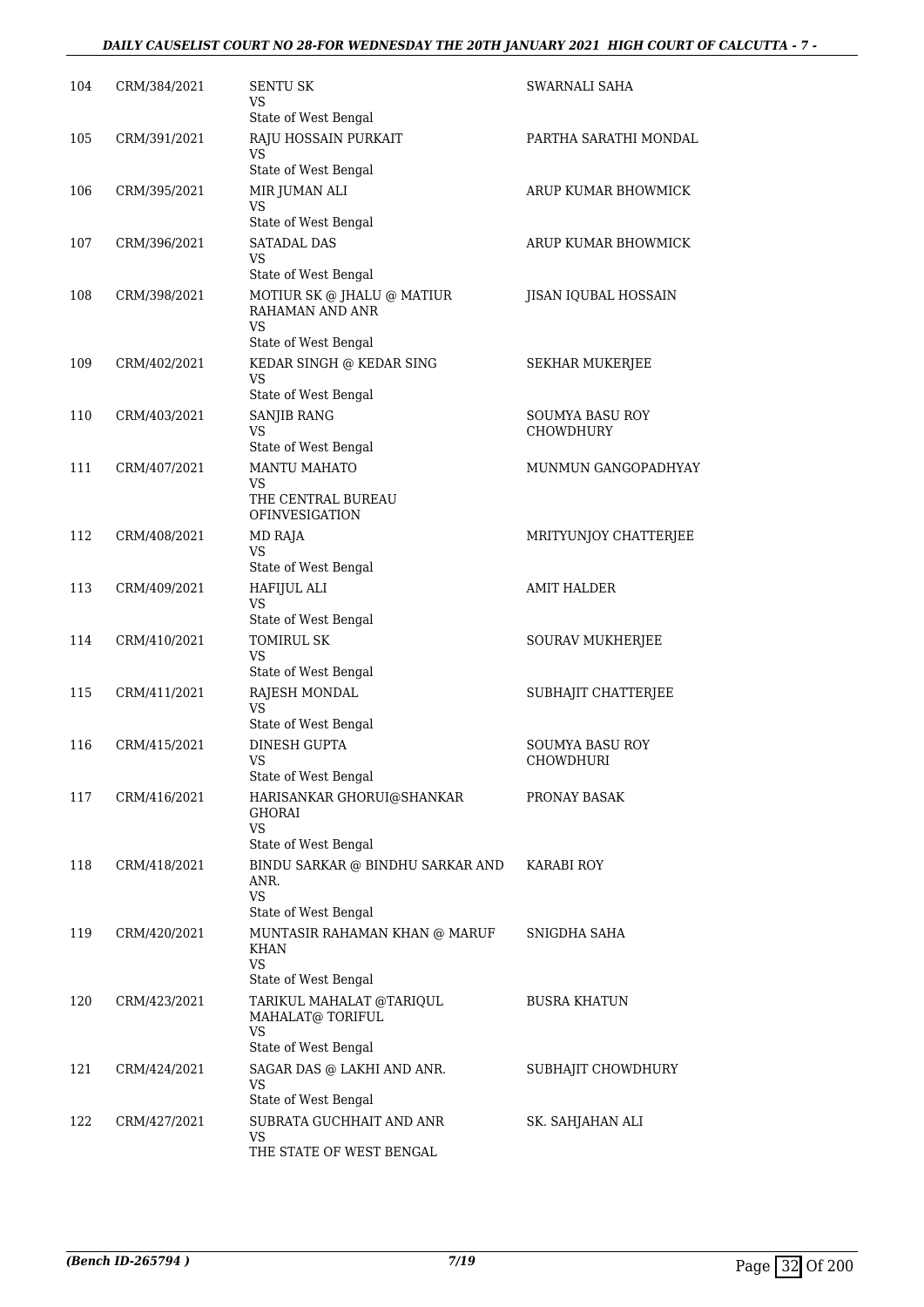#### *DAILY CAUSELIST COURT NO 28-FOR WEDNESDAY THE 20TH JANUARY 2021 HIGH COURT OF CALCUTTA - 8 -*

| 123 | CRM/429/2021 | SUKUMAR BISWAS<br>VS                                                                   | ANJAN BHATTACHARYA                  |
|-----|--------------|----------------------------------------------------------------------------------------|-------------------------------------|
|     |              | State of West Bengal                                                                   |                                     |
| 124 | CRM/433/2021 | <b>RAJU KHAN</b><br>VS                                                                 | DEBAPRIYA SAMANTA                   |
|     |              | State of West Bengal                                                                   |                                     |
| 125 | CRM/435/2021 | SAURAV KAYAL @SOURAV KAYAL<br>VS                                                       | ISHANI SINHA                        |
|     |              | State of West Bengal                                                                   |                                     |
| 126 | CRM/441/2021 | <b>SHANKAR LOHAR</b><br>VS                                                             | SK. SALIM                           |
|     |              | State of West Bengal                                                                   |                                     |
| 127 | CRM/443/2021 | <b>SAJDAR BISWAS</b><br>VS                                                             | TATHAGATA MAJUMDER                  |
|     |              | State of West Bengal                                                                   |                                     |
| 128 | CRM/447/2021 | SOUMITRA HALDAR AND ANOTHER<br>VS                                                      | SUBHAJIT CHOWDHURI                  |
|     |              | State of West Bengal                                                                   |                                     |
| 129 | CRM/449/2021 | SUBHASH SINGH<br>VS<br>State of West Bengal                                            | MOYUKH MUKHERJEE                    |
|     | CRM/451/2021 |                                                                                        | Anisur Rahaman                      |
| 130 |              | HAIDER SK@HAIDAR SEKH@HAYDAR<br><b>SEKH</b><br>VS                                      |                                     |
|     |              | State of West Bengal                                                                   |                                     |
| 131 | CRM/452/2021 | IDRISH SEIKH@KANARAJU@IDRISH<br>SHEK@IDRIS SK. @MD IDRISHSK @ RAJU<br>@ PRASANTA<br>VS | RAJESWHAR<br><b>CHAKRABORTY</b>     |
|     |              | State of West Bengal                                                                   |                                     |
| 132 | CRM/454/2021 | BAITUL SK@BAITULLA SK@BAIDUL SK<br>VS                                                  | ANISUR RAHAMAN                      |
|     |              | State of West Bengal                                                                   |                                     |
| 133 | CRM/457/2021 | SHAMBHU LAMA<br>VS<br>State of West Bengal                                             | SAFDAR AZAM                         |
| 134 | CRM/462/2021 | NIJAMUDDIN SK @NIJAM SK<br>@NIZAMUDDIN SHAIKH<br>VS                                    | TAPODIP GUPTA                       |
|     |              | State of West Bengal                                                                   |                                     |
| 135 | CRM/463/2021 | MUSTAK AHMED MALLIK @ BAPAN<br>VS                                                      | PAYEL SHOME                         |
|     |              | State of West Bengal                                                                   |                                     |
| 136 | CRM/464/2021 | <b>MD KALIM</b><br>VS                                                                  | <b>JYOTI PRAKASH</b><br>CHATTERJEE  |
|     |              | State of West Bengal                                                                   |                                     |
| 137 | CRM/466/2021 | <b>ALAMIN MALLICK</b><br>VS                                                            | SUBHOJIT CHOWDHURY                  |
|     |              | State of West Bengal                                                                   |                                     |
| 138 | CRM/468/2021 | BABY DAS @ GURIA AND ANR<br>VS<br>State of West Bengal                                 | <b>SOUMYA BASU ROY</b><br>CHOWDHURY |
| 139 | CRM/469/2021 | MD KALU @ ATAUR RAHAMAN                                                                | SOUMYA NAG                          |
|     |              | VS<br>Union of India                                                                   |                                     |
| 140 | CRM/471/2021 | ASHRAFUL SK.                                                                           | SOURAV MUKHERJEE                    |
|     |              | VS<br>State of West Bengal                                                             |                                     |
| 141 | CRM/475/2021 | SOURAV MALAKAR @ BANTI                                                                 | SHASHANKA SEKHAR                    |
|     |              | <b>VS</b><br>State of West Bengal                                                      | SAHA                                |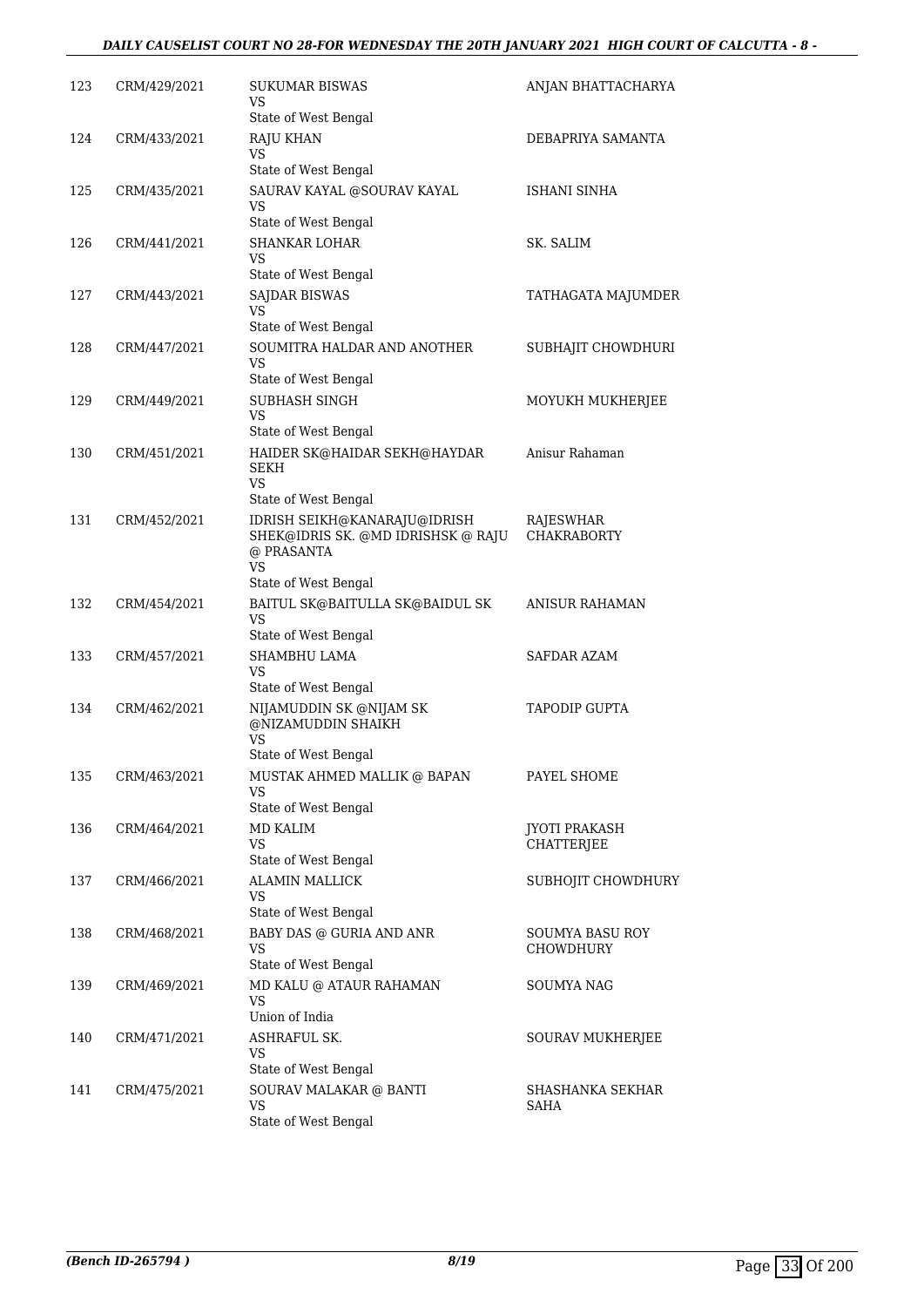| 142 | CRM/476/2021 | KAJAL MAHATO<br>VS<br>State of West Bengal                                | RATAN DAS              |
|-----|--------------|---------------------------------------------------------------------------|------------------------|
| 143 | CRM/477/2021 | SAJAHAN CHITRAKAR @ SAHAJAN<br>CHITRAKAR<br><b>VS</b>                     | ARUP KR. BHOWMICK      |
|     |              | State of West Bengal                                                      |                        |
| 144 | CRM/480/2021 | DURGAPRASAD TEWARI<br>VS                                                  | <b>SUMANTA DAS</b>     |
|     |              | State of West Bengal                                                      |                        |
| 145 | CRM/482/2021 | SANGITA SHAW@SAHU<br>VS<br>State of West Bengal                           | <b>SEKHAR MUKERJEE</b> |
| 146 | CRM/483/2021 | NAKSED SK @MOKSHED SK AND ANR                                             | JISAN IQBAL HOSSAIN    |
|     |              | VS<br>State of West Bengal                                                |                        |
| 147 | CRM/488/2021 | <b>SWARUP ROY</b>                                                         | S.G.CHOWDHURY          |
|     |              | VS                                                                        |                        |
|     |              | State of West Bengal                                                      |                        |
| 148 | CRM/489/2021 | <b>ARKA KHATAM</b><br>VS<br>State of West Bengal                          | <b>S G CHOWDHURY</b>   |
| 149 | CRM/491/2021 | MONOJIT MONDAL @ FOCHEN AND ANR                                           | <b>AMIT SINGH</b>      |
|     |              | VS                                                                        |                        |
|     |              | State of West Bengal                                                      |                        |
| 150 | CRM/492/2021 | RAJA SINGH @ MOTA RAJA @ SUMAN<br>SINGH<br><b>VS</b>                      | <b>SOUMYADEEP DAS</b>  |
|     |              | State of West Bengal                                                      |                        |
| 151 | CRM/493/2021 | SHILPA ACHARJEE NEE ADHIKARY @<br>SHILPA ADHIKARY @ SHILPI<br>VS          | Srimoyee Mukherjee     |
|     |              | State of West Bengal                                                      |                        |
| 152 | CRM/494/2021 | <b>ALAMGIR SARDAR</b><br>VS                                               | ASHOK DAS              |
|     |              | State of West Bengal                                                      |                        |
| 153 | CRM/496/2021 | ALAMGIR MALLIK@MD ALAMGIR<br><b>MULLICK</b><br>VS<br>State of West Bengal | <b>ASHOK DAS</b>       |
| 154 | CRM/511/2021 | MEHEBUB ALAM @ LITON SK                                                   | DIPAYAN KUNDU          |
|     |              | VS<br>State of West Bengal                                                |                        |
|     |              |                                                                           | SANANDA BHATTACHARYA   |
| 155 | CRM/520/2021 | NEWTON ROY<br>VS                                                          |                        |
|     |              | State of West Bengal                                                      |                        |
| 156 | CRM/524/2021 | UTPAL DUTTA AND ORS<br>VS                                                 | RAMESWAR SINHA         |
|     |              | State of West Bengal                                                      |                        |
| 157 | CRM/527/2021 | MD. MAHMOOD ALAM<br><b>VS</b><br>State of West Bengal                     | SANTANU DEB ROY        |
|     |              |                                                                           |                        |
| 158 | CRM/530/2021 | ALI HOSSAIN MALLICK<br>VS<br>State of West Bengal                         | Srimoyee Mukherjee     |
| 159 | CRM/531/2021 | DEBASHISH MAJUMDAR                                                        | MUKUNDALAL SARKAR      |
|     |              | VS                                                                        |                        |
|     |              | State of West Bengal                                                      |                        |
| 160 | CRM/535/2021 | <b>BRAJAGOPAL SENI</b><br>VS                                              | TRIPTI PANDEY          |
|     |              | State of West Bengal                                                      |                        |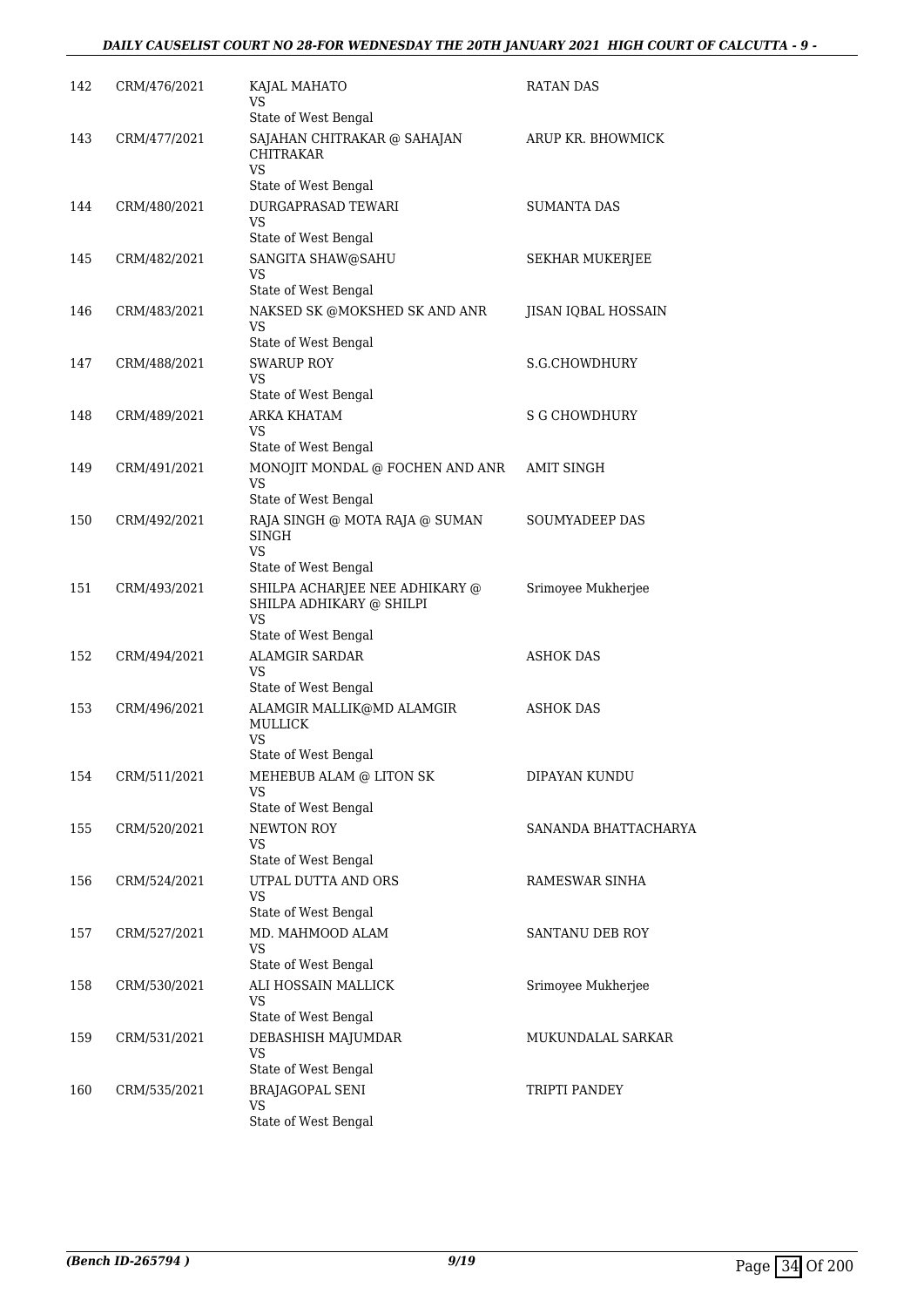### *DAILY CAUSELIST COURT NO 28-FOR WEDNESDAY THE 20TH JANUARY 2021 HIGH COURT OF CALCUTTA - 10 -*

| 161 | CRM/536/2021 | NABA BISWAS@LAB BISWAS<br>VS                                                                             | ABHIJIT KUMAR ADHYA                |
|-----|--------------|----------------------------------------------------------------------------------------------------------|------------------------------------|
| 162 | CRM/537/2021 | State of West Bengal<br>INDRAJIT MONDAL<br>VS                                                            | SANDIP KUMAR MONDAL                |
| 163 | CRM/541/2021 | THE STATE OF WEST BENGAL<br>HARAN BARAL @ HARUN BARAL<br>VS                                              | SANAT KUMAR DAS                    |
| 164 | CRM/545/2021 | State of West Bengal<br><b>BAPI DAS</b><br>VS                                                            | Jeenia Rudra                       |
| 165 | CRM/546/2021 | State of West Bengal<br><b>MD MANIRUL SK</b><br>VS                                                       | ARNAB SAHA                         |
| 166 | CRM/548/2021 | State of West Bengal<br>BISWAJIT MONDAL @ GADU @ ARIF<br>MONDAL                                          | PARTHA PRATIM DAS                  |
|     |              | VS<br>State of West Bengal                                                                               |                                    |
| 167 | CRM/550/2021 | LAXMAN BISWAS@BISNWAS AND ANR<br>VS<br>State of West Bengal                                              | SUSNIGDHO<br><b>BHATTACHARYA</b>   |
| 168 | CRM/553/2021 | LUTFAL HAQUE MANDAL AND ANR<br><b>VS</b><br>State of West Bengal                                         | PRAMITA BANETJEE                   |
| 169 | CRM/554/2021 | AYUSH @ GOVIND YADAV<br>VS<br>THE STATE OF WEST BENGAL                                                   | SNEHA SINGH                        |
| 170 | CRM/556/2021 | JAWAD ALAM@KAFAN<br>VS                                                                                   | PINTU KARAR                        |
| 171 | CRM/557/2021 | State of West Bengal<br><b>ALAMGIR MOLLA</b><br>VS                                                       | SONALI DAS                         |
| 172 | CRM/560/2021 | State of West Bengal<br>BIJOY CHOWDHURY @ BIJAY<br><b>CHOWDHURY</b><br><b>VS</b><br>State of West Bengal | ARNAB SAHA                         |
| 173 | CRM/565/2021 | NARAYAN PAUL<br>VS<br>State of West Bengal                                                               | AINDRILA DE                        |
| 174 | CRM/608/2021 | <b>GANI BISWAS @ GONI BISWAS</b><br>VS<br>State of West Bengal                                           | SOUMYAJIT BHATTA                   |
| 175 | CRM/611/2021 | RIJUL SK AND ORS<br><b>VS</b><br>State of West Bengal                                                    | MAZHAR HOSSAIN<br><b>CHOWDHURY</b> |
| 176 | CRM/612/2021 | SWAPAN MANDAL AND ORS<br>VS<br>State of West Bengal AND ANR                                              | MOUNICK GHOSH                      |
| 177 | CRM/614/2021 | MAJIBAR SK @ MOJU SK<br>VS<br>State of West Bengal                                                       | BENAJIR HASNA                      |
| 178 | CRM/615/2021 | SUROJIT BERA AND ANR<br>VS                                                                               | PARTHA SARKAR                      |
| 179 | CRM/618/2021 | State of West Bengal<br>AKSHAY SAHA AND ANR<br>VS                                                        | SUSNIGDHO<br><b>BHATTACHARYYA</b>  |
| 180 | CRM/619/2021 | State of West Bengal<br>BHOLA PASWAN @ BHOLA RAM<br>VS<br>State of West Bengal                           | <b>SUBHABRATA</b><br>BANDYOPADHYAY |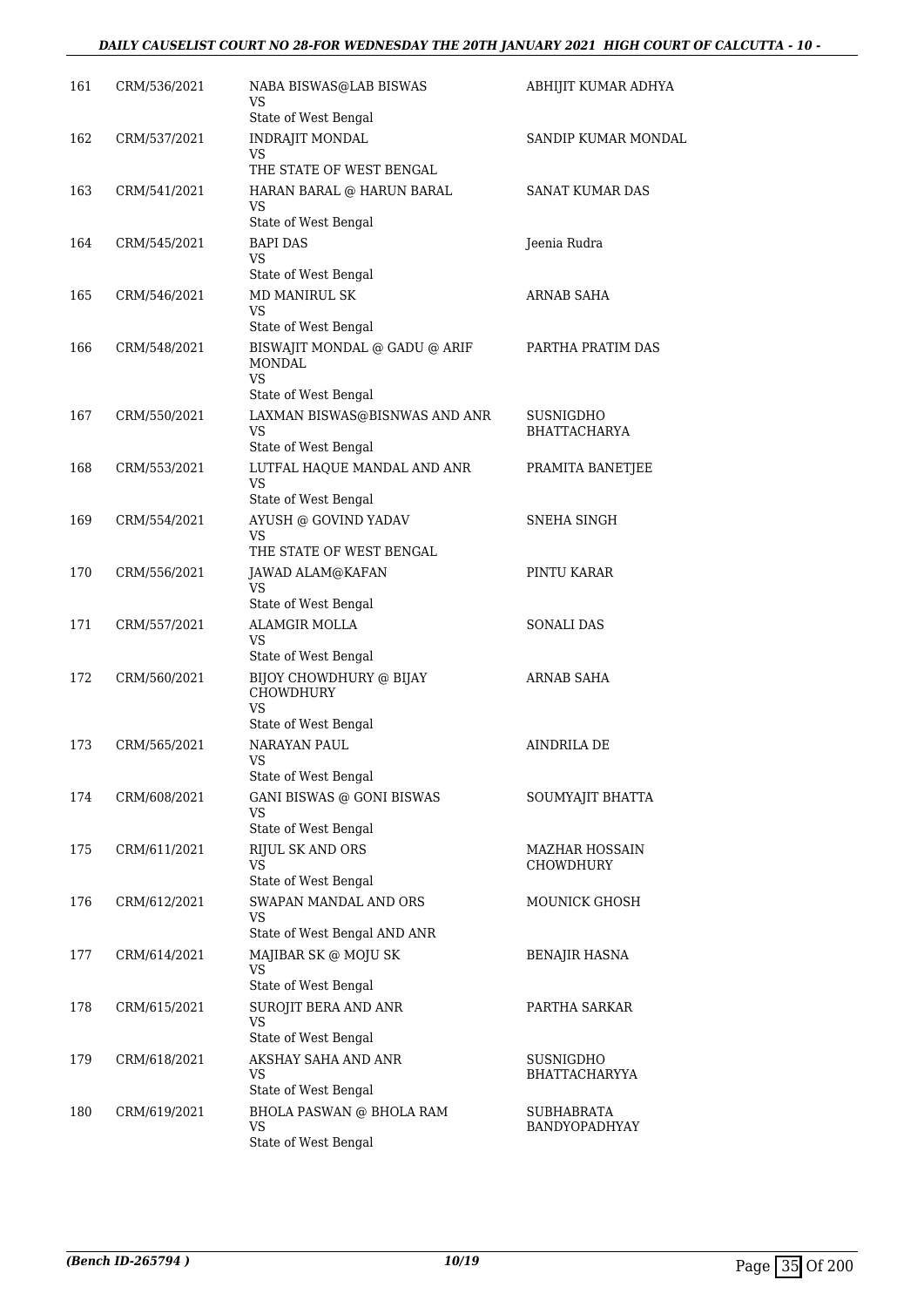### *DAILY CAUSELIST COURT NO 28-FOR WEDNESDAY THE 20TH JANUARY 2021 HIGH COURT OF CALCUTTA - 11 -*

| 181 | CRM/621/2021                   | <b>ISWAR MANDAL</b><br>VS<br>State of West Bengal                                 | <b>SAGAR SAHA</b>                   |
|-----|--------------------------------|-----------------------------------------------------------------------------------|-------------------------------------|
| 182 | CRM/626/2021                   | RAHUL MISRA AND ANR<br>VS                                                         | ARUNABHA JANA                       |
| 183 | CRM/628/2021                   | State of West Bengal<br>KALIDASI NASKAR<br>VS                                     | ABDUR RAKIB                         |
| 184 | CRM/629/2021                   | State of West Bengal<br>RAHUL MISRA AND ANR<br>VS                                 | ARUNABHA JANA                       |
| 185 | CRM/631/2021                   | State of West Bengal<br><b>RABIN MONDAL</b><br>VS                                 | SABYASACHI MUKHERJEE                |
| 186 | CRM/633/2021                   | State of West Bengal<br>BAPI SAMANTA @ NILMONI SAMANTA<br>VS                      | RAMASHIS MUKHERJEE                  |
| 187 | CRM/635/2021                   | State of West Bengal<br><b>BISHU HARIJAN</b><br><b>VS</b>                         | ARUP KUMAR BHOWMICK                 |
| 188 | CRM/641/2021                   | State of West Bengal<br>MASER ALI@MASER SEKH<br><b>VS</b><br>State of West Bengal | <b>ABDUS SALAM</b>                  |
| 189 | CRM/643/2021                   | SK. MOINUDDIN @ PATAL<br><b>VS</b><br>State of West Bengal                        | <b>MANASI ROY</b>                   |
| 190 | CRM/645/2021                   | MUSTAKIN MOLLA@SK<br>VS<br>State of West Bengal                                   | SOURAV MUKHERJEE                    |
| 191 | CRM/646/2021                   | <b>IYAR MONDAL</b><br>VS<br>State of West Bengal                                  | SOURAV MUKHERJEE                    |
| 192 | CRM/647/2021                   | ARIF ALI MOLLA<br>VS                                                              | SUMANTA CHAKRABORTY                 |
|     |                                | State of West Bengal<br><b>APPLICATION FOR ANTICIPATORY BAIL</b>                  |                                     |
| 193 | CRM/9227/2020                  | PAMPA NANDI AND ANR.<br>VS                                                        | PINAKI BHATTACHARYYA                |
| 194 | CRM/10684/2020<br>(20.01.2021) | State of West Bengal<br>SWAPAN KUMAR PAYRA @ SWAPAN<br>PAYRA AND ORS<br>VS.       | SOUMYA NAG                          |
|     | wt195 CRM/9901/2020            | THE STATE OF WEST BENGAL<br>SATYARANJAN GIRI AND ORS<br>VS                        | DATTATREYA DUTTA                    |
| 196 | CRM/19/2021                    | STATE OF WEST BENGAL<br>RATNADEEP DUTTA<br>VS<br>State of West Bengal             | SOUMYA BASU ROY<br><b>CHOWDHURY</b> |
| 197 | CRM/46/2021<br>(27.01.2021)    | <b>AMLAN BISWAS</b><br>VS<br>State of West Bengal                                 | SAYATI DATTA                        |
|     | wt198 CRM/147/2021             | PRADEEPTO MAZUMDER@PRADIPTA<br>MAJUMDER<br><b>VS</b><br>STATE OF WEST BENGAL      | ABHIJIT GANGULY                     |
| 199 | CRM/49/2021<br>(NTW)           | MD LITON@LITON SK<br>VS<br>State of West Bengal                                   | ARUSHI RATHORE                      |
|     | wt200 CRM/321/2021             | <b>ANARUL HOQUE</b><br>VS<br>STATE OF WEST BENGAL                                 | ARUSHI RATHORE                      |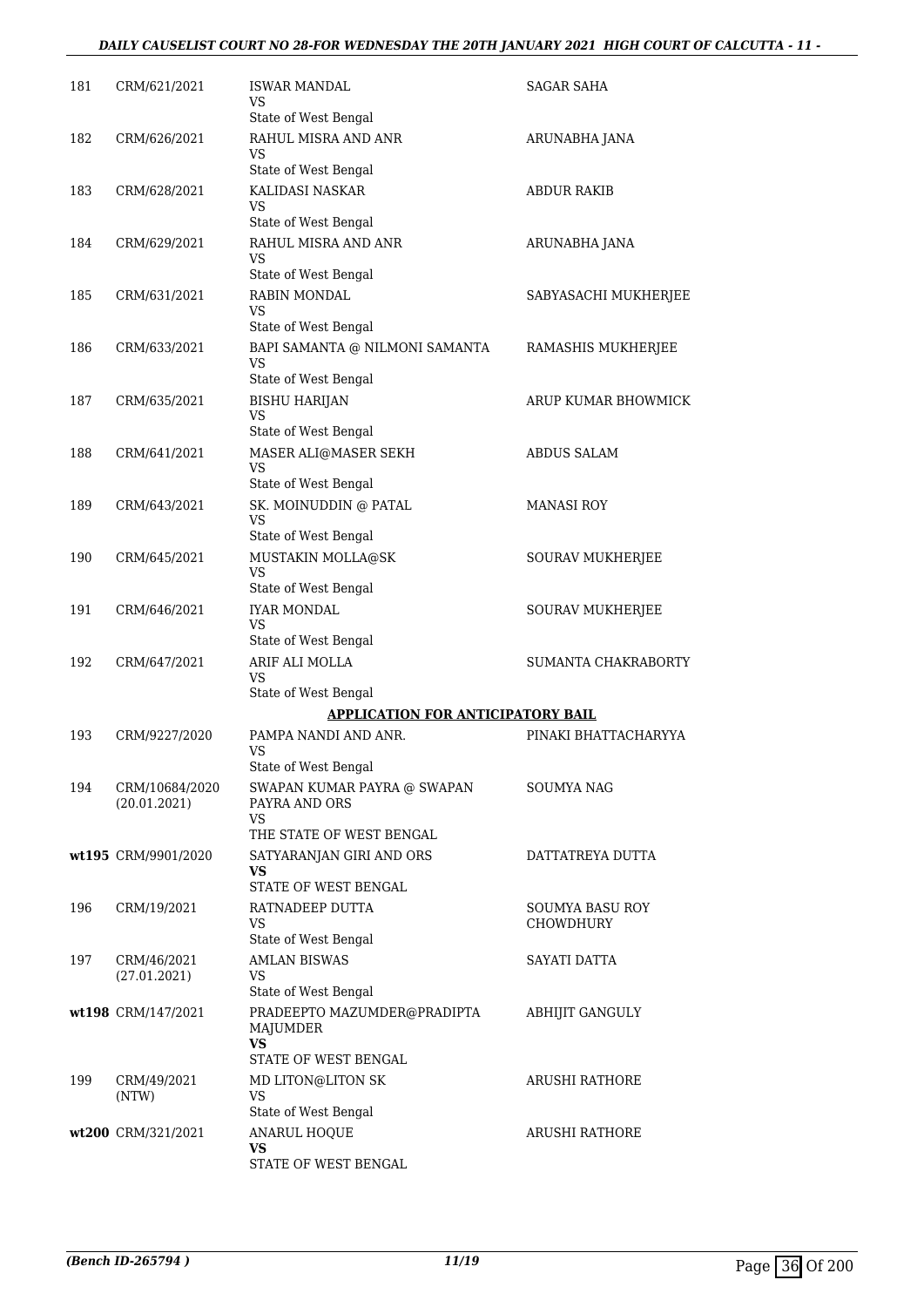### *DAILY CAUSELIST COURT NO 28-FOR WEDNESDAY THE 20TH JANUARY 2021 HIGH COURT OF CALCUTTA - 12 -*

| 201 | CRM/66/2021<br>(NTW)         | HAJA ALIAS HAJRAT ALI ALIAS HAJARAT<br>ALI<br>VS.<br>State of West Bengal              | <b>BUSRA KHATUN</b>        |
|-----|------------------------------|----------------------------------------------------------------------------------------|----------------------------|
| 202 | CRM/94/2021<br>(28.01.2021)  | DEEPAN MONDAL AND ORS<br>VS<br>State of West Bengal                                    | <b>SIRAJ GOOPTU</b>        |
| 203 | CRM/103/2021                 | SK ASFAR ALI<br>VS                                                                     | Deepak Prahladka           |
| 204 | CRM/143/2021<br>(25.01.2021) | State of West Bengal<br>PALASH MANDAL@PALASH BARMAN<br>AND ANR<br><b>VS</b>            | KAUSHIK CHOWDHURY          |
|     |                              | State of West Bengal                                                                   |                            |
| 205 | CRM/153/2021<br>(25.01.2021) | FITU MAHALDAR@FITU MAHALDER<br>VS<br>State of West Bengal                              | PRIYANKAR SHANKU           |
| 206 | CRM/171/2021<br>(NTW)        | SEKH JAHIDUL ISLAM@SK AALO AND<br>ANR<br><b>VS</b><br>State of West Bengal             | Srimoyee Mukherjee         |
| 207 | CRM/181/2021<br>(21.01.2021) | <b>GOPAL CHANDRA DAS AND ANR</b><br>VS<br>State of West Bengal                         | <b>S G GHOSH CHOWDHURY</b> |
| 208 | CRM/187/2021                 | MUJIBAR HALSANA<br><b>VS</b>                                                           | SUSHANTA CHAKRABORTY       |
|     |                              | State of West Bengal                                                                   |                            |
| 209 | CRM/200/2021<br>(28.01.2021) | IMNUL SK @ IMU<br>VS<br>State of West Bengal                                           | KAZI M. RAHMAN             |
| 210 | CRM/202/2021<br>(28.01.2021) | NIBARAN MANDAL AND ANR<br>VS<br>State of West Bengal                                   | KAZI M. RAHMAN             |
| 211 | CRM/209/2021<br>(02.02.2021) | RAKESH MONDAL@APURBA MONDAL<br>AND ANR<br>VS<br>State of West Bengal                   | SOURAV MUKHERJEE           |
| 212 | CRM/226/2021<br>(NTW)        | <b>BAPPADITYA BISWAS</b><br>VS                                                         | <b>SOHAM DE DHARA</b>      |
| 213 | CRM/241/2021                 | State of West Bengal<br>BISHU BAIRAGYA @ BISWAJIT DAS<br><b>BAIRAGYA AND ORS</b><br>VS | Asraf Mandal               |
|     |                              | State of West Bengal                                                                   |                            |
| 214 | CRM/242/2021                 | INDADUL SEKH AND OTHERS<br>VS<br>State of West Bengal                                  | ASRAF MONDAL               |
| 215 | CRM/244/2021                 | MITHUN SK AND ORS<br>VS<br>State of West Bengal                                        | SOUPAL CHATTERJEE          |
| 216 | CRM/246/2021                 | <b>BISWAJIT TIKADAR</b><br>VS                                                          | <b>ASRAF MANDAL</b>        |
| 217 | CRM/247/2021                 | State of West Bengal<br>ABHIJIT KATARI ALIAS BAPAN<br>VS                               | SUMAN CHAKRABORTY          |
| 218 | CRM/249/2021                 | State of West Bengal<br>REKHA BIBI AND ANOTHER<br>VS                                   | MUSHARRAF ALAM SK          |
| 219 | CRM/250/2021                 | State of West Bengal<br>SAYEB HOSSAIN @ SAHEB @ SOBUJ<br>VS<br>State of West Bengal    | DIPTENDU BANERJEE          |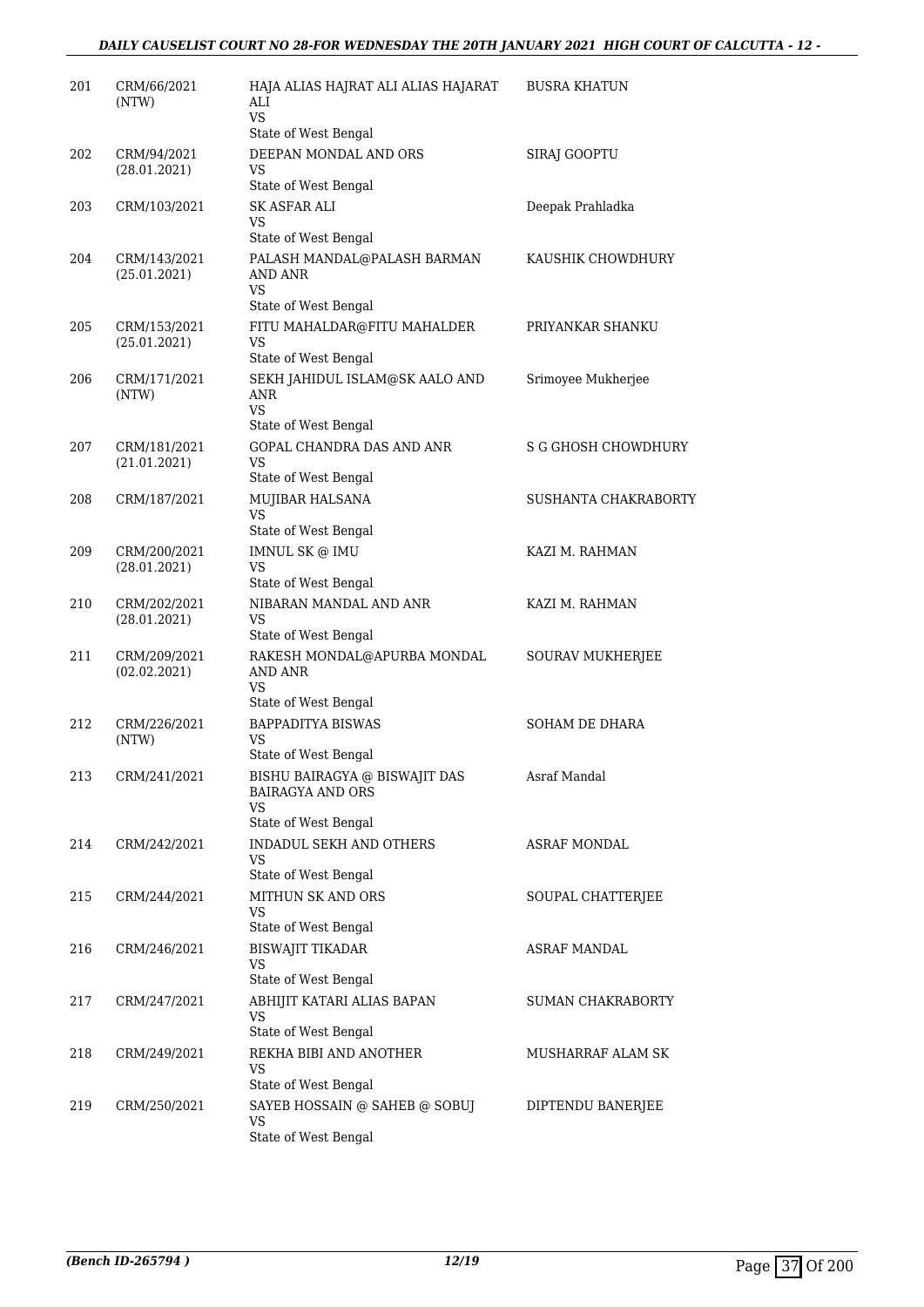### *DAILY CAUSELIST COURT NO 28-FOR WEDNESDAY THE 20TH JANUARY 2021 HIGH COURT OF CALCUTTA - 13 -*

| 220 | CRM/251/2021 | BALARAM MANDAL AND ANR<br>VS<br>State of West Bengal                                              | SUMAN CHAKRABORTY      |
|-----|--------------|---------------------------------------------------------------------------------------------------|------------------------|
| 221 | CRM/253/2021 | KALU SK<br>VS                                                                                     | DIPTENDU BANERJEE      |
| 222 | CRM/258/2021 | State of West Bengal<br>ACHHIA BIBI @ ACHIA BIBI AND ANR<br>VS.                                   | ARINDAM SEN            |
| 223 | CRM/259/2021 | State of West Bengal<br>DILIP KHILARI @ DILIP KUMAR KHILARI<br>@ DILIP KUMAR KHELARI<br><b>VS</b> | RAJDEEP BHATTACHARYA   |
| 224 | CRM/260/2021 | State of West Bengal<br>MURSED SK @ ATIFAR SK<br>VS                                               | <b>MANAS KUMAR DAS</b> |
| 225 | CRM/261/2021 | State of West Bengal<br>ANANDA KHANRA AND ORS                                                     | MOSTAFIJUR RAHAMAN     |
| 226 |              | VS.<br>State of West Bengal                                                                       |                        |
|     | CRM/264/2021 | <b>JAKIR HOSSAIN</b><br>VS<br>State of West Bengal                                                | <b>ARNAB SAHA</b>      |
| 227 | CRM/265/2021 | BAIDYANATH PATAR @ BAIDYA NATH<br><b>PATAR</b><br>VS<br>State of West Bengal                      | SUJAY BANDYOPADHYAY    |
| 228 | CRM/266/2021 | <b>GOUR HARI GARAI</b><br>VS                                                                      | PRABIR MAJUMDER        |
| 229 | CRM/268/2021 | State of West Bengal<br>ALAMGIR KHAN AND ORS<br>VS                                                | <b>AMIT SINGH</b>      |
| 230 | CRM/269/2021 | State of West Bengal<br><b>BUDDHADEB DAS</b><br>VS                                                | SAHELI MUKHERJEE       |
| 231 | CRM/270/2021 | State of West Bengal<br>PHAIJUDDIN SK @ PHAIJUDDIN SEIKH<br><b>AND ORS</b><br><b>VS</b>           | <b>MOUNICK GHOSH</b>   |
| 232 | CRM/271/2021 | State of West Bengal AND ANR<br>MAJIBUR RAHAMAN AND ORS<br>VS                                     | TAPODIP GUPTA          |
| 233 | CRM/272/2021 | State of West Bengal<br>DIPAK MAHATO<br>VS                                                        | TAPODIP GUPTA          |
| 234 | CRM/273/2021 | State of West Bengal<br>RATAN MANDAL<br>VS                                                        | MOUNICK GHOSH          |
| 235 | CRM/274/2021 | State of West Bengal<br>SAIFUDDIN SK @ SEIKH SAIPHUDDIN<br><b>AND ORS</b><br>VS                   | MOUNICK GHOSH          |
| 236 | CRM/275/2021 | State of West Bengal AND ANR<br><b>TARIK AKTAR</b><br>VS<br>State of West Bengal                  | SAGAR SAHA             |
| 237 | CRM/276/2021 | ANIRBAN LAHA<br>VS<br>State of West Bengal                                                        | DEBANSHU GHORAI        |
| 238 | CRM/277/2021 | <b>SWAPAN PAL</b><br>VS<br>State of West Bengal                                                   | DEBANSHU GHORAI        |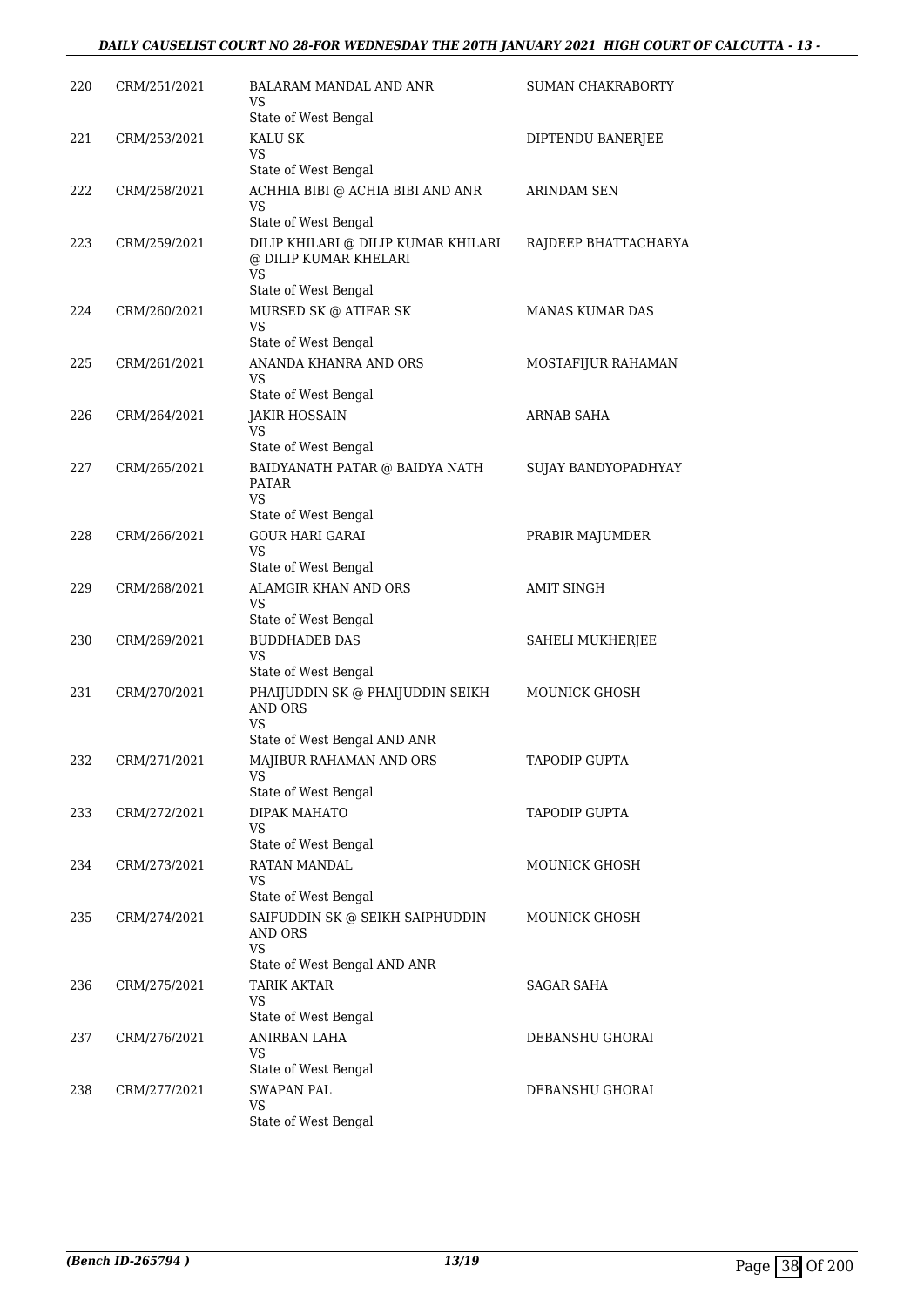| 239 | CRM/281/2021 | MOSLEM HOSSAIN @ MUSLIM SEKH<br><b>AND ORS</b><br>VS.                        | <b>MOUNICK GHOSH</b>  |
|-----|--------------|------------------------------------------------------------------------------|-----------------------|
| 240 | CRM/282/2021 | State of West Bengal AND ANR<br><b>ASHOKE MONDAL</b>                         | <b>SANANDA</b>        |
|     |              | VS                                                                           | <b>BHATTACHARYYA</b>  |
| 241 | CRM/283/2021 | State of West Bengal<br>JAGANNATH PRAMANIK AND ORS<br>VS                     | MOUNIK GHOSH          |
|     |              | State of West Bengal                                                         |                       |
| 242 | CRM/285/2021 | SMT ANJANA BHATTACHARYA AND ANR<br>VS<br>State of West Bengal                | MINOTI GOMES          |
| 243 | CRM/286/2021 | GAUTAM BHATTACHARYYA<br><b>VS</b><br>State of West Bengal                    | MINOTI GOMES          |
| 244 | CRM/287/2021 | DELAWAR FAKIR@DELOYAR AND ORS<br><b>VS</b>                                   | KAUSHIK CHAOIUDHURY   |
| 245 | CRM/288/2021 | State of West Bengal<br>MD. SAMSUL HAQUE AND ORS<br><b>VS</b>                | <b>SUMIT ROUTH</b>    |
|     |              | THE STATE OF WEST BENGAL                                                     |                       |
| 246 | CRM/289/2021 | ALEP SK AND ANR<br>VS                                                        | MD. HAFIZ ALI         |
|     |              | State of West Bengal                                                         |                       |
| 247 | CRM/290/2021 | SURAJIT KUNDU<br>VS                                                          | KAUSHIK CHOUDHURY     |
|     |              | State of West Bengal                                                         |                       |
| 248 | CRM/292/2021 | DILIP BISWAS AND ANR<br><b>VS</b><br>State of West Bengal                    | SHASANKA SEKHAR SAHA  |
| 249 | CRM/293/2021 | HIRONMOY GHOSH AND ANR<br>VS<br>State of West Bengal                         | <b>KHALID HASAN</b>   |
| 250 | CRM/296/2021 | SHABAJ ALAM@SK SHAHBAZ ANWAR<br>AND ORS<br><b>VS</b><br>State of West Bengal | PRIYANKA SAHA         |
| 251 | CRM/298/2021 | JOYDEEP CHOWDHURY<br><b>VS</b><br>CENTRAL BUREAU OF INVESTIGATION            | SHALINI1092@GMAIL.COM |
| 252 | CRM/303/2021 | SK BOSIR @ SK. BOSIRUDDIN<br>VS                                              | Kunal Ganguly         |
|     |              | State of West Bengal                                                         |                       |
| 253 | CRM/304/2021 | RAMNATH CHOWDHURY AND ORS<br>VS<br>State of West Bengal                      | <b>SUJATA DAS</b>     |
| 254 | CRM/305/2021 | <b>SUMITRA RAY</b><br>VS                                                     | Srimoyee Mukherjee    |
|     |              | State of West Bengal                                                         |                       |
| 255 | CRM/306/2021 | BAPPA HAZARI AND OTHERS<br>VS<br>State of West Bengal                        | SK TOSLIM ALI         |
| 256 | CRM/307/2021 | RAKHI CHAKRABORTY<br>VS                                                      | KAQUSHIK CHOUDHURY    |
|     |              | State of West Bengal                                                         |                       |
| 257 | CRM/308/2021 | SOMNATH BISWAS<br><b>VS</b><br>State of West Bengal                          | SITAL CHAKRABORTY     |
| 258 | CRM/311/2021 | <b>SOMNATH ROY</b>                                                           | Apan Saha             |
|     |              | VS<br>State of West Bengal                                                   |                       |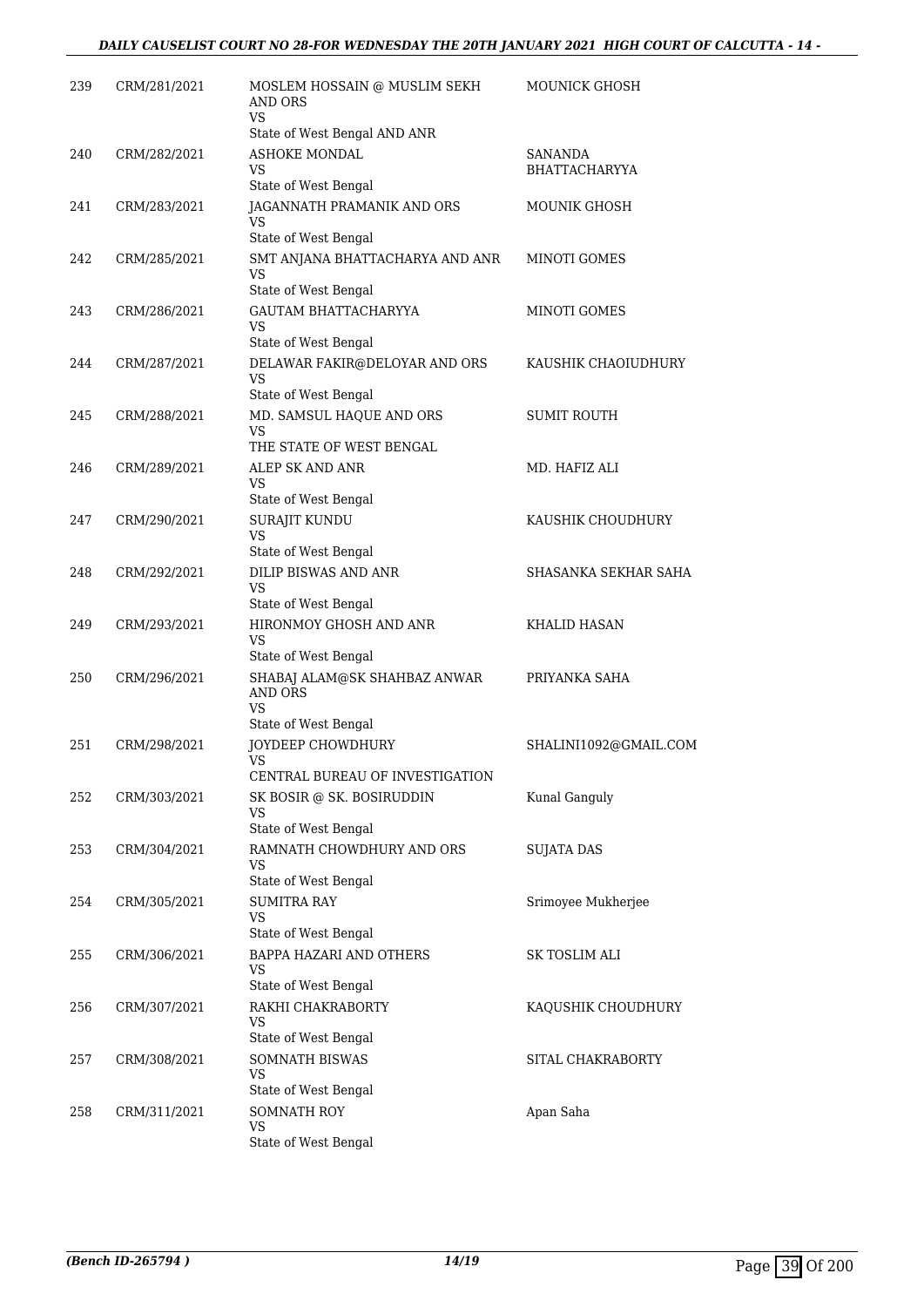### *DAILY CAUSELIST COURT NO 28-FOR WEDNESDAY THE 20TH JANUARY 2021 HIGH COURT OF CALCUTTA - 15 -*

| 259 | CRM/312/2021 | BABU CHANDRA GHOSH<br>VS                                     | Shraman Sarkar                     |
|-----|--------------|--------------------------------------------------------------|------------------------------------|
|     |              | State of West Bengal                                         |                                    |
| 260 | CRM/314/2021 | SK AISEN ALI@SEKH AISAN ALI ANR<br><b>ORS</b><br><b>VS</b>   | <b>UJJAL RAY</b>                   |
|     |              | State of West Bengal                                         |                                    |
| 261 | CRM/315/2021 | MAYNUDDIN SK. @ MEHERUL SK @<br>SADA SK<br>VS                | <b>GANGA SHANKAR</b><br>CHATTERJEE |
|     |              | State of West Bengal                                         |                                    |
| 262 | CRM/318/2021 | MOJJEM SEKH@SK@MENU SK AND ORS<br>VS<br>State of West Bengal | MRIYUNJOY CHATTERJEE               |
| 263 | CRM/319/2021 | MUSA SK@MUSHAFIR SK                                          | <b>SAMIRUL BISWAS</b>              |
|     |              | VS<br>State of West Bengal                                   |                                    |
| 264 | CRM/324/2021 | MD. MAIJUR SK @ PAGLA AND ANR<br>VS                          | ARUP KUMAR BHOWMICK                |
|     |              | State of West Bengal                                         |                                    |
| 265 | CRM/328/2021 | <b>SK MAINUDDIN</b><br>VS<br>State of West Bengal            | ARUP KUMAR BHOWMICK                |
| 266 | CRM/329/2021 | CHINMAY KUMAR PATRA                                          | <b>MUKTESWAR MAITY</b>             |
|     |              | VS<br>State of West Bengal                                   |                                    |
| 267 | CRM/331/2021 | BENJURA BIBI AND ANR                                         | <b>ASIF DEWAN</b>                  |
|     |              | VS                                                           |                                    |
|     |              | State of West Bengal                                         |                                    |
| 268 | CRM/333/2021 | JYOTSNA CHAKRABORTY@JOYTSNA<br><b>CHAKRABORTY</b><br>VS      | MAHFUZUS SALAM<br><b>MOLLAH</b>    |
|     |              | State of West Bengal                                         |                                    |
| 269 | CRM/334/2021 | <b>BIRESWAR SINGHA</b><br>VS                                 | SAIKAT CHATTERJEE                  |
|     |              | State of West Bengal                                         |                                    |
| 270 | CRM/335/2021 | <b>SMT SUCHITRA BISWAS</b><br>VS<br>State of West Bengal     | ARNAB CHATTERJEE                   |
| 271 | CRM/336/2021 | <b>ATANU PRAMANICK</b>                                       | SOUMEN PRADHAN                     |
|     |              | VS                                                           |                                    |
|     |              | State of West Bengal                                         |                                    |
| 272 | CRM/337/2021 | MONGAL HALDAR@MANGAL HALDER<br><b>AND ORS</b><br><b>VS</b>   | PRABIR KUMAR DAS                   |
|     |              | State of West Bengal                                         |                                    |
| 273 | CRM/338/2021 | NASIRUDDIN MONDAL@NASIR MONDAL<br>VS                         | MD GOLAM NURE IMROHI               |
|     |              | State of West Bengal                                         |                                    |
| 274 | CRM/340/2021 | SOHEB KAJI AND ORS<br><b>VS</b><br>State of West Bengal      | PARVEJ ANAM                        |
| 275 | CRM/343/2021 | MD RAZEL KHAYER@RAJEL KHAYER                                 | PRATIP KUMAR                       |
|     |              | VS<br>State of West Bengal                                   | CHATTERJEE                         |
| 276 | CRM/352/2021 | SABIR MIYAN@SABIR MIA                                        | MD NURE IMROHI                     |
|     |              | VS<br>State of West Bengal                                   |                                    |
|     |              |                                                              |                                    |
| 277 | CRM/353/2021 | <b>NANDA BAG</b><br>VS<br>State of West Bengal               | <b>RUPAYAN DEB</b>                 |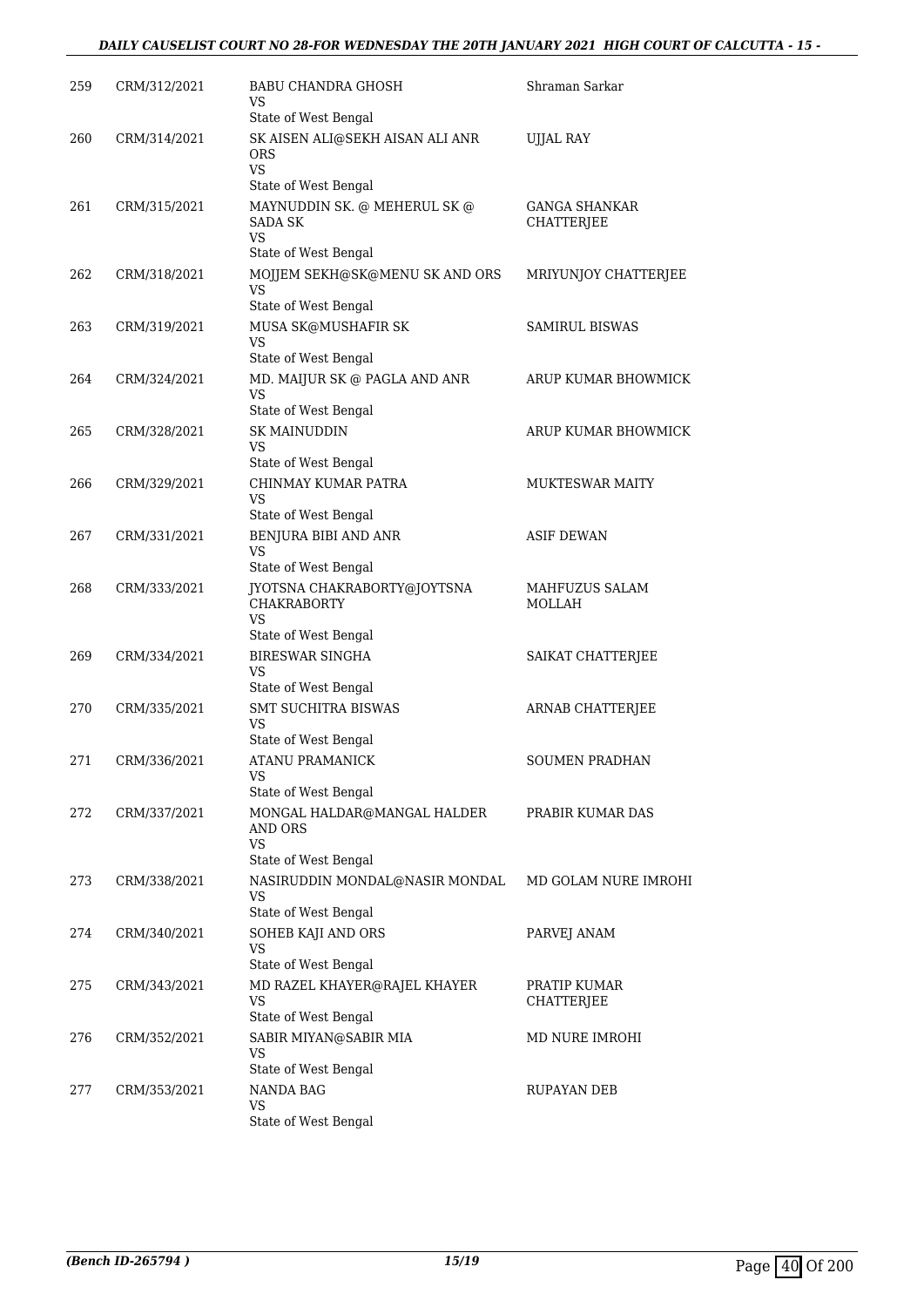### *DAILY CAUSELIST COURT NO 28-FOR WEDNESDAY THE 20TH JANUARY 2021 HIGH COURT OF CALCUTTA - 16 -*

| 278 | CRM/355/2021 | KORBAN SK. AND ORS.<br>VS                                         | MANAS KUMAR DAS       |
|-----|--------------|-------------------------------------------------------------------|-----------------------|
| 279 | CRM/356/2021 | State of West Bengal<br>MAJED SEKH AND ORS                        | SIDDHARTHA SARKAR     |
|     |              | VS<br>State of West Bengal                                        |                       |
| 280 | CRM/359/2021 | MANOJ MONDAL AND ORS<br>VS                                        | BENAJIR HASNA         |
|     |              | State of West Bengal                                              |                       |
| 281 | CRM/366/2021 | KAJAL CHAKRABORTY<br><b>VS</b><br>State of West Bengal            | ARITRA BHATTACHARYA   |
| 282 | CRM/367/2021 | amir hossain sardar                                               | SAFDAR AZAM           |
|     |              | VS<br>State of West Bengal                                        |                       |
| 283 | CRM/369/2021 | monoj kumar sau                                                   | DEBABRATA MONDAL      |
|     |              | <b>VS</b><br>State of West Bengal                                 |                       |
| 284 | CRM/371/2021 | SEIKH SADDIQUE AND ANR<br>VS                                      | DIPTANGSHU BASU       |
|     |              | State of West Bengal                                              |                       |
| 285 | CRM/373/2021 | APURBA NANDI @ APURBA KUMAR<br><b>NANDI</b><br>VS                 | PAULOMI BANERJEE      |
|     |              | State of West Bengal                                              |                       |
| 286 | CRM/377/2021 | <b>DILIP SAHA</b><br>VS<br>State of West Bengal                   | KUSHAL PAUL           |
| 287 | CRM/378/2021 | SAMSUL HUDA AND ORS                                               | Md. Habibur Rahaman   |
|     |              | VS<br>State of West Bengal                                        |                       |
| 288 | CRM/380/2021 | JAIDEB MANDAL AND ORS                                             | <b>ASIF DEWAN</b>     |
|     |              | VS<br>State of West Bengal                                        |                       |
| 289 | CRM/385/2021 | RAYCHARAN BISWAS @ RAICHARAN<br><b>BISWAS AND ORS.</b>            | PARTHA CHAKRABORTY    |
|     |              | VS<br>State of West Bengal                                        |                       |
| 290 | CRM/386/2021 | <b>SK AYUB ALI</b>                                                | <b>SOUMIK GANGULI</b> |
|     |              | VS<br>State of West Bengal                                        |                       |
| 291 | CRM/388/2021 | PRITI RANI ROY                                                    | SOUMIK GANGULI        |
|     |              | VS<br>State of West Bengal                                        |                       |
| 292 | CRM/389/2021 | PIAR BOX @ PIYARA BAKAS SEKH AND                                  | MD. GOLAM NURE IMROHI |
|     |              | <b>ORS</b><br><b>VS</b>                                           |                       |
|     |              | State of West Bengal                                              |                       |
| 293 | CRM/392/2021 | MISHUK SK @ NUR ALAM<br><b>VS</b>                                 | MD. GOLAM NURE IMROHI |
|     |              | State of West Bengal                                              |                       |
| 294 | CRM/394/2021 | SK IBKAR ALI @ SK EBKAR ALI AND ORS<br>VS<br>State of West Bengal | MD. JALALUDDIN        |
| 295 | CRM/400/2021 | MITHUN MONDAL AND ORS                                             | JISAN IQUBAL HOSSAIN  |
|     |              | VS<br>State of West Bengal                                        |                       |
| 296 | CRM/401/2021 | SANTOSH SARKAR @ BHOLA AND ANR                                    | JISAN IQUBAL HOSSAIN  |
|     |              | VS<br>State of West Bengal                                        |                       |
| 297 | CRM/404/2021 | ENTAJUL GHARAMI                                                   | MAIDUL ISLAM KAYAL    |
|     |              | VS<br>State of West Bengal                                        |                       |
|     |              |                                                                   |                       |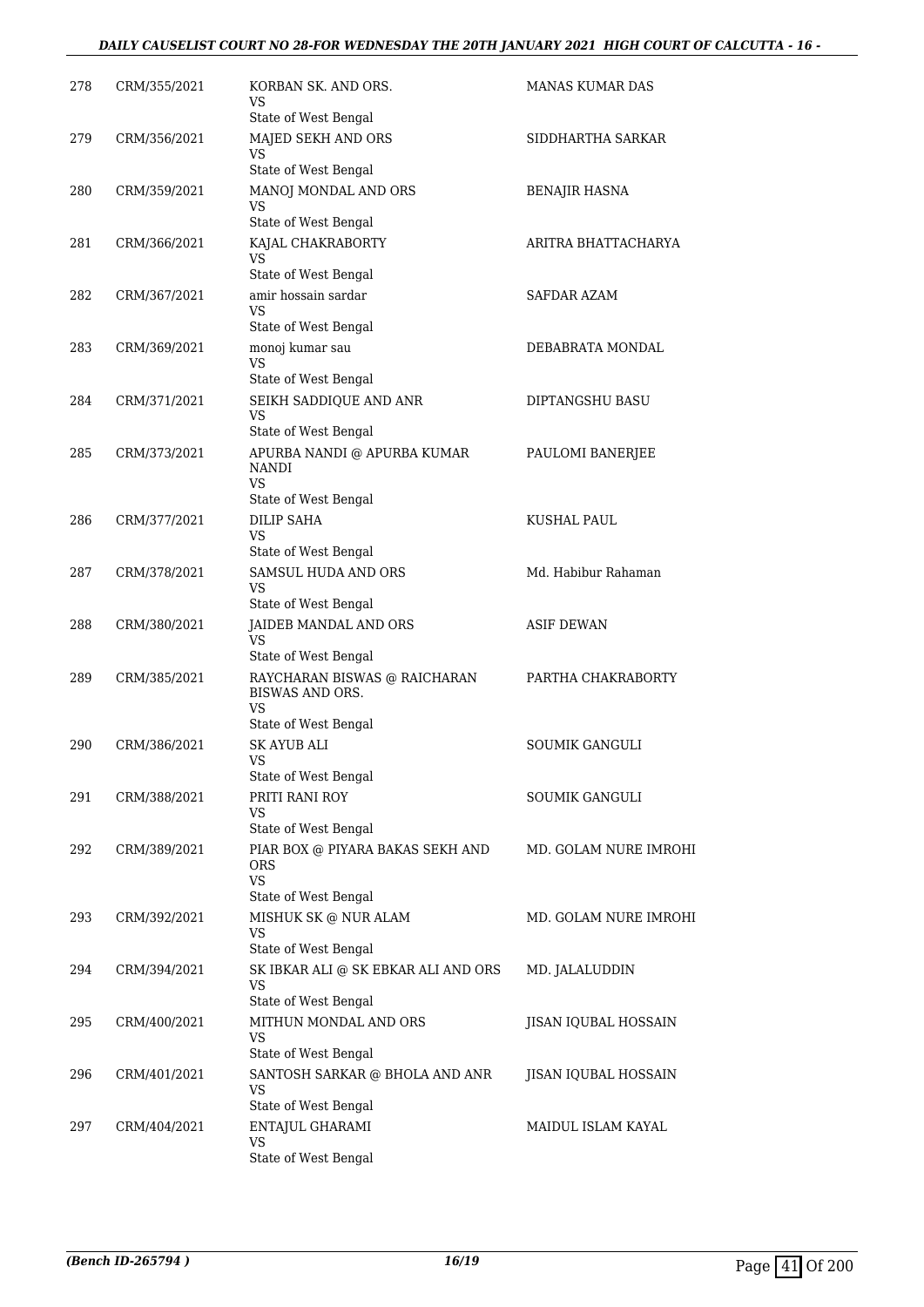### *DAILY CAUSELIST COURT NO 28-FOR WEDNESDAY THE 20TH JANUARY 2021 HIGH COURT OF CALCUTTA - 17 -*

| 298 | CRM/405/2021 | BAJRANGI SAROJ @ BAJRANGI<br>VS                                        | KUSHAL DAS                |
|-----|--------------|------------------------------------------------------------------------|---------------------------|
| 299 | CRM/406/2021 | State of West Bengal<br><b>UZZAL SAHA</b>                              | DIPANKAR PARAMANICK       |
|     |              | VS<br>State of West Bengal                                             |                           |
| 300 | CRM/412/2021 | BISHNU SARKAR AND ANR<br>VS                                            | HIRONMAY GHOSH            |
|     |              | State of West Bengal                                                   |                           |
| 301 | CRM/413/2021 | <b>BADAL PASI AND ANR</b><br>VS<br>State of West Bengal AND ANR        | SUBHAJIT CHOWDHURY        |
| 302 | CRM/414/2021 | PRASENJIT DALAI<br>VS                                                  | <b>ARNAB SAHA</b>         |
|     |              | State of West Bengal                                                   |                           |
| 303 | CRM/419/2021 | MOTOHAR MONDAL AND ANR.<br>VS<br>State of West Bengal                  | KARABI ROY                |
| 304 | CRM/421/2021 | SAHABUDDIN @MD. SAHABUDDIN<br>VS<br>State of West Bengal               | <b>BUSRA KHATUN</b>       |
| 305 | CRM/422/2021 | SANJAY CH. SARKAR<br>VS                                                | DEBASISH ROY<br>CHOWDHURY |
|     |              | State of West Bengal                                                   |                           |
| 306 | CRM/425/2021 | ABDUL JABBAR<br><b>VS</b><br>State of West Bengal                      | <b>ARUP SARKAR</b>        |
| 307 | CRM/426/2021 | SK. NURNIHAL @ GUDDU SK. AND ORS.<br><b>VS</b><br>State of West Bengal | <b>ARUP SARKAR</b>        |
| 308 | CRM/428/2021 | MITHUN@MUTHU DULEY<br>VS                                               | <b>SUDIP KUSHARI</b>      |
|     |              | State of West Bengal                                                   |                           |
| 309 | CRM/430/2021 | NOORUL HASAN @NOOR HUSAIN<br>VS<br>State of West Bengal                | Md. Habibur Rahaman       |
| 310 | CRM/431/2021 | MAIRUL HAQUE @SK AND OTHERS<br>VS                                      | DEBAPRIYA SAMANTA         |
|     |              | State of West Bengal                                                   |                           |
| 311 | CRM/432/2021 | HAZRU@HAJRUDDIN BISWAS<br>VS<br>State of West Bengal                   | <b>IMDADUL HOQUE</b>      |
| 312 | CRM/434/2021 | HAFIJUR RAHAMAN<br>VS                                                  | ARNAB SAHA                |
|     |              | State of West Bengal                                                   |                           |
| 313 | CRM/436/2021 | CHANDRA BHUSAN SHAW@RAJA SHAW<br>AND ANR<br><b>VS</b>                  | MRITYUNJOY CHATTERJEE     |
|     |              | State of West Bengal                                                   |                           |
| 314 | CRM/437/2021 | <b>BIBI MABIYA AND ANR</b><br>VS<br>State of West Bengal               | PRIYANKA GANGULY          |
| 315 | CRM/438/2021 | AMIT KUMAR MANDAL                                                      | SOMNATH ADHIKARY          |
|     |              | VS<br>State of West Bengal                                             |                           |
| 316 | CRM/439/2021 | <b>BAPI SK AND ORS</b><br>VS                                           | SOMNATH ADHIKARY          |
|     |              | State of West Bengal                                                   |                           |
| 317 | CRM/440/2021 | MOSAREF MONDAL@MSAREF HOSSEIN<br>MONDAL<br>VS.                         | PRABIR MAJUMDER           |
|     |              | State of West Bengal                                                   |                           |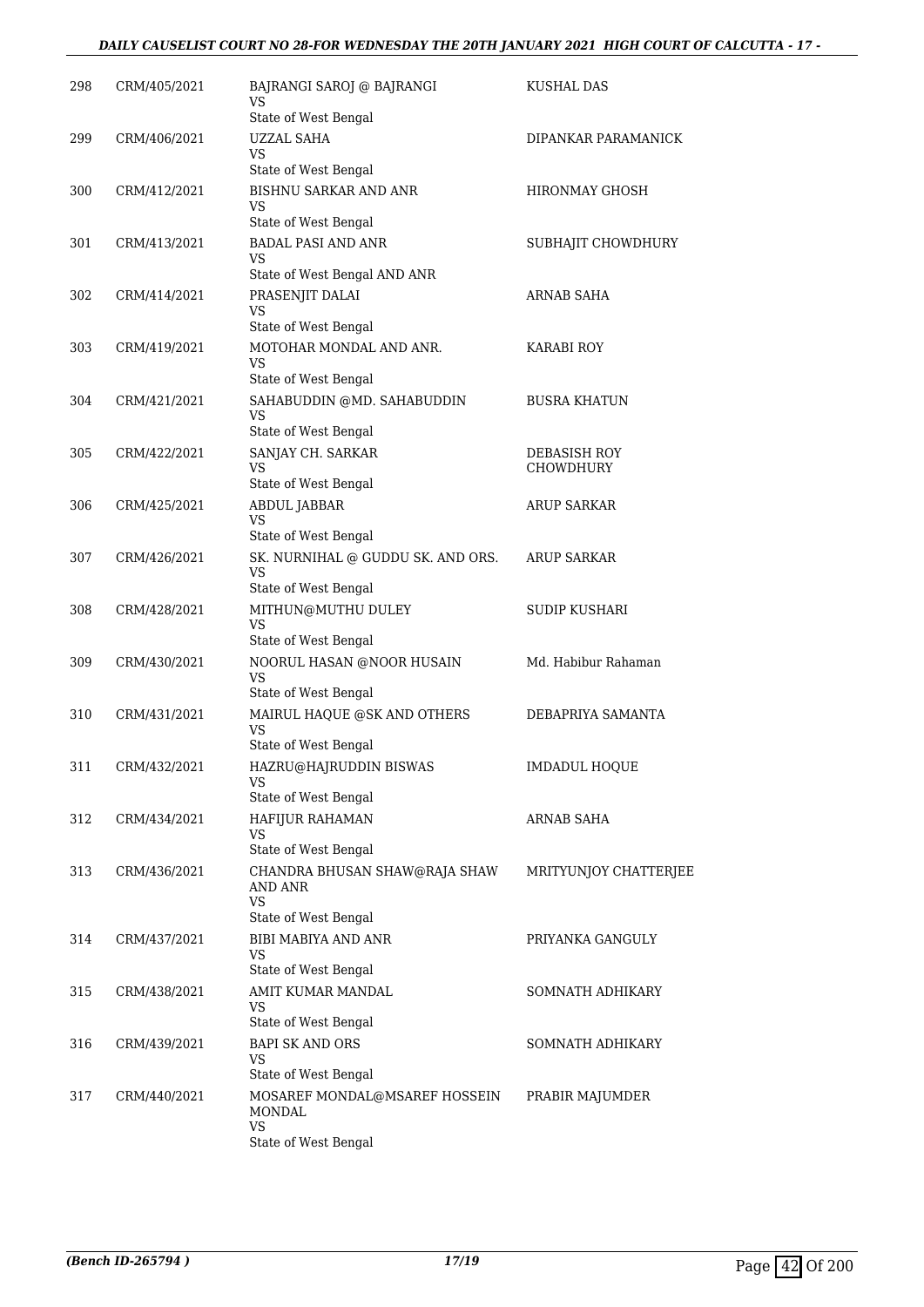### *DAILY CAUSELIST COURT NO 28-FOR WEDNESDAY THE 20TH JANUARY 2021 HIGH COURT OF CALCUTTA - 18 -*

| 318 | CRM/442/2021  | GOURANGA MANDAL<br>VS                                       | ABHINABA DAN          |
|-----|---------------|-------------------------------------------------------------|-----------------------|
| 319 | CRM/444/2021  | State of West Bengal<br><b>WAKAR SK</b><br>VS               | SOUMIK GANGULI        |
|     |               | State of West Bengal                                        |                       |
| 320 | CRM/446/2021  | MONOJ PAL@MONOJ KUMAR PAL<br>VS                             | SOURAV MUKHERJEE      |
|     |               | State of West Bengal                                        |                       |
| 321 | CRM/448/2021  | RUBEL SK AND ORS<br>VS<br>State of West Bengal              | <b>TAPODIP GUPTA</b>  |
| 322 | CRM/450/2021  | ASIT KUMAR DAS AND ORS<br>VS                                | Anisur Rahaman        |
|     |               | State of West Bengal                                        |                       |
| 323 | CRM/453/2021  | JAYANTI BALA AND ANR<br>VS                                  | SUMANTA CHAKRABORTY   |
|     |               | State of West Bengal                                        |                       |
| 324 | CRM/455/2021  | AKBAR HOSSAIN AND ANR<br>VS<br>State of West Bengal         | <b>ANISUR RAHAMAN</b> |
| 325 | CRM/456/2021  | ISHRAT JAHAN AND OTHERS                                     | Puja Goswami          |
|     |               | VS<br>State of West Bengal                                  |                       |
| 326 | CRM/458/2021  | MD. SAHANAWAZ ALAM $\circledcirc$ VICKY $\circledcirc$      | Puja Goswami          |
|     |               | <b>BICKY</b><br>VS                                          |                       |
|     |               | State of West Bengal                                        |                       |
| 327 | CRM/460/2021  | DIPU NAYAK @NAYEK<br>VS                                     | SHIBAJI KUMAR DAS     |
| 328 | CRM/461/2021  | State of West Bengal<br>SAMIRAN KARMAKAR@CHEPU AND ORS      | TAPODIP GUPTA         |
|     |               | VS<br>State of West Bengal                                  |                       |
|     |               | <b>CANCELLATION OF BAIL</b>                                 |                       |
| 329 | CRM/156/2020  | RAKESH ROY & ANR<br>VS                                      | RANJAN CHAKRABARTI    |
|     |               | STATE OF WEST BENGAL                                        |                       |
| 330 | CRM/8303/2020 | AKLIMA BEGUM<br>vs<br>State of West Bengal                  | <b>SOURAV DHARA</b>   |
| 331 | CRM/24/2021   | ICHINI SOMNATH SHYAM                                        | PIYALI PAUL           |
|     |               | VS                                                          |                       |
|     |               | STATE OF WEST BENGAL AND ORS.                               | PIYALI PAUL           |
| 332 | CRM/25/2021   | ICHINI SOMNATH SHYAM<br>VS<br>STATE OF WEST BENGAL AND ORS. |                       |
| 333 | CRM/39/2021   | MALLIKA DAS                                                 | SAURADEEP DUTTA       |
|     |               | VS<br>STATE OF WEST BENGAL AND ORS.                         |                       |
| 334 | CRM/44/2021   | NURJAHAN ABEGAM                                             | DEBAJUYOTI DEB        |
|     |               | VS<br>STATE OF WEST BENGAL AND ORS.                         |                       |
|     | CRM/72/2021   | <b>NETAI DAS</b>                                            |                       |
| 335 |               | <b>VS</b>                                                   | shibaji kr. das       |
| 336 | CRM/382/2021  | State of West Bengal<br>FARIDA BIBI @ BEGUM                 | ALOKE CHATTERJEE      |
|     |               | VS<br>State of West Bengal AND ANR.                         |                       |
| 337 | CRM/683/2021  | MUKUND MOHAN                                                | AMRIN KHATOON         |
|     |               | <b>VS</b><br>STATE OF WEST BENGAL AND ANR                   |                       |
|     |               |                                                             |                       |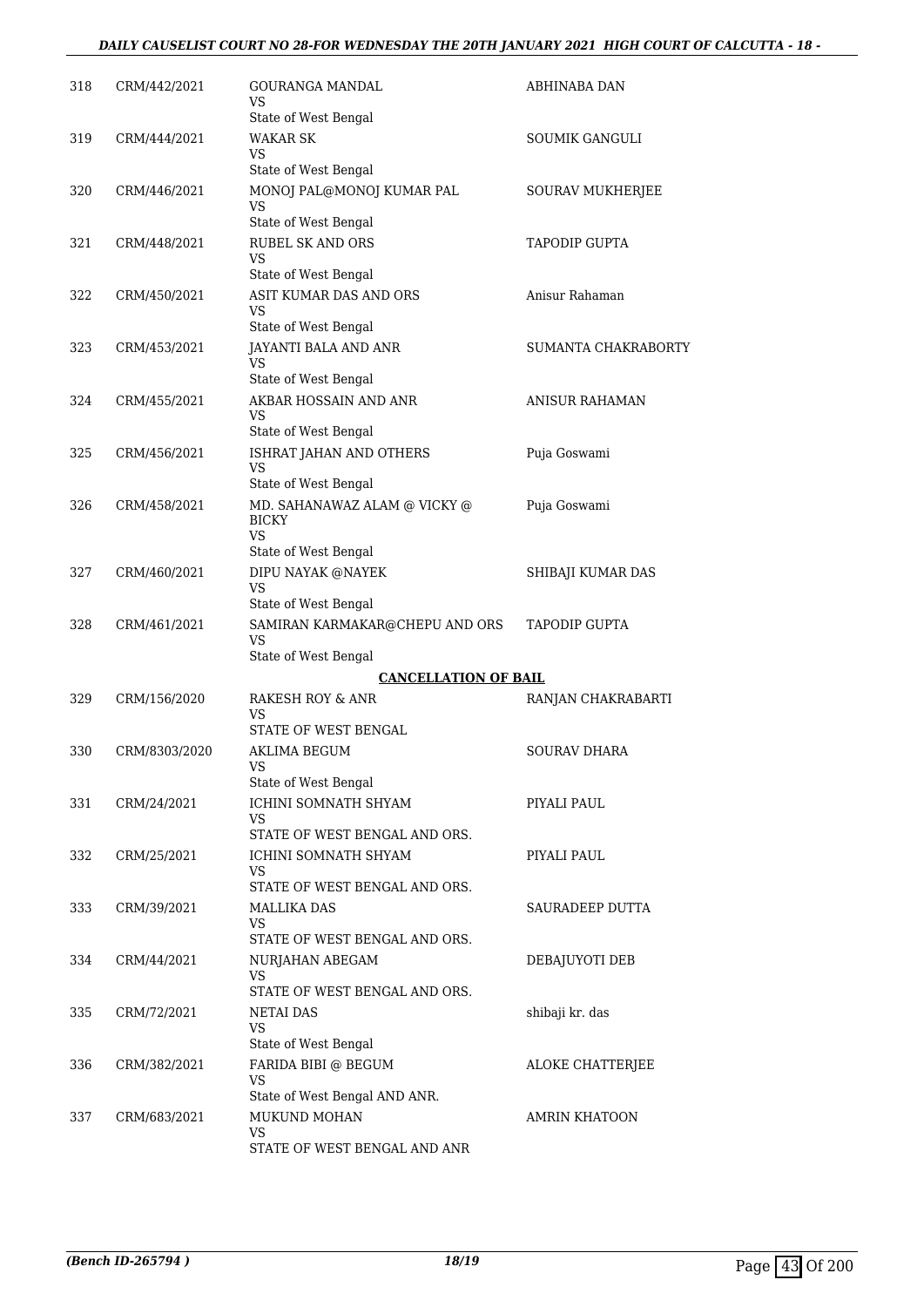### *DAILY CAUSELIST COURT NO 28-FOR WEDNESDAY THE 20TH JANUARY 2021 HIGH COURT OF CALCUTTA - 19 -*

| 338 | CRM/743/2021 | THE STATE OF WEST BENGAL<br>VS<br>MD REZA SK @BUDHA                 | <b>BITASHOK BANERJEE</b> |
|-----|--------------|---------------------------------------------------------------------|--------------------------|
| 339 | CRM/745/2021 | NIBEDITA NATTA(NEE PAUL)<br>VS<br>State of West Bengal AND ANR      | KUSHAL PAUL              |
| 340 | CRM/776/2021 | KAUSHANI BHATTACHARJEE NANDI<br>VS<br>STATE OF WEST BENGAL AND ORS. | PAMPA DEY(DHABAL)        |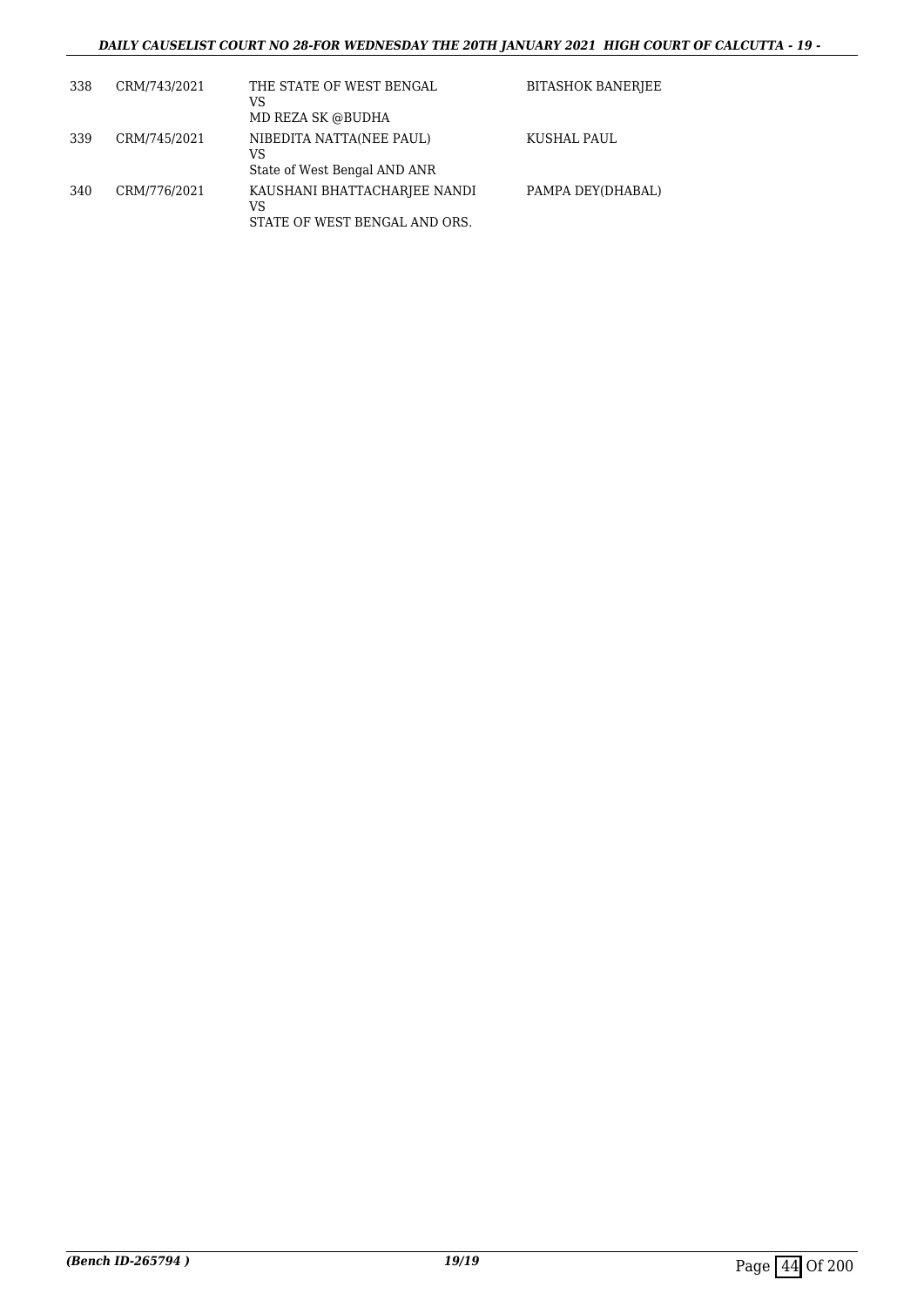

### **Appellate Side**

**DAILY CAUSELIST For Wednesday The 20th January 2021**

**COURT NO. 4**

**DIVISION BENCH (DB - VIII) AT 10:45 AM HON'BLE JUSTICE ARINDAM SINHA**

**HON'BLE JUSTICE SUVRA GHOSH**

**(VIA VIDEO CONFERENCE)**

**ON AND FROM MONDAY, THE 11TH JANUARY , 2021 – APPEALS RELATING TO SERVICE UNDER GROUP VI AND APPLICATIONS CONNECTED THERETO;**

**MATRIMONIAL & FAMILY COURT APPEALS & MATTERS RELATING TO GUARDIANSHIP INCLUDING APPLICATIONS CONNECTED THERETO;**

**ADMISSION OF APPEALS UNDER SECTION 30 OF THE EMPLOYEES' COMPENSATION ACT, 1923;**

**HEARING OF WRIT APPEALS IRRESPECTIVE OF CLASSIFICATION INCLUDING APPLICATIONS CONNECTED THERETO.**

**NOTE: MATTERS WILL BE TAKEN UP THROUGH PHYSICAL HEARING ONLY WHEN BOTH THE PARTIES ARE AGREED.**

|    | <b>FOR JUDGMENT</b>                     |                                                                                                                    |                                         |  |  |
|----|-----------------------------------------|--------------------------------------------------------------------------------------------------------------------|-----------------------------------------|--|--|
| 1  | FMAT/131/2020<br>(20.01.2021)           | <b>SUMAN MONDAL</b><br>VS<br>PRIYANKA MONDAL                                                                       | <b>DEBASIS SUR</b>                      |  |  |
|    | IA NO: CAN/1/2020(Old No:CAN/1744/2020) |                                                                                                                    |                                         |  |  |
|    |                                         | <b>APPLICATION</b>                                                                                                 |                                         |  |  |
| 2  | FMA/3517/2015                           | THE CHAIRMAN, SELTCTION<br>COMMITTEE & CHIF EXECU,<br><b>OFFICER &amp; AN</b><br><b>VS</b><br><b>GAYATRI DALAI</b> | <b>SALIL KUMAR MAITI</b>                |  |  |
|    |                                         | IA NO: CAN/2/2016(Old No:CAN/5716/2016), CAN/3/2016(Old No:CAN/5926/2016)                                          |                                         |  |  |
| 3  | MAT/154/2020<br>(21.01.2021)            | KALPANA MONDAL<br><b>VS</b><br>KOL. PORT TRUST & ORS.                                                              | <b>MASTA FIZUR RAHAMAN</b>              |  |  |
|    |                                         | IA NO: CAN/1/2020(Old No:CAN/1406/2020), CAN/2/2020(Old No:CAN/1407/2020)                                          |                                         |  |  |
|    |                                         | <b>APPEALS FOR HEARING</b>                                                                                         |                                         |  |  |
| 4  | FMA/4415/2016                           | PRANAB KUMAR LAYEK<br><b>VS</b><br>EASTERN COALFIELDS LIMITED &<br><b>ORS</b>                                      | A GANGULY                               |  |  |
|    | IA NO: CAN/1/2016(Old No:CAN/4319/2016) |                                                                                                                    |                                         |  |  |
| 5. | FMA/868/2017<br>$(4$ PBS $)$            | JNAN RANAJAN DAS & ORS<br><b>VS</b><br><b>SBSTC &amp; ORS</b>                                                      | <b>MRINAL RANJAN</b><br><b>PRAMANIK</b> |  |  |
|    | IA NO: CAN/3/2019(Old No:CAN/6479/2019) |                                                                                                                    |                                         |  |  |
| 6  | MAT/1016/2017                           | THE EXECUTIVE DIRECTOR &<br>APPE. AUTHO., BANK OF BARODA<br>$&$ ORS<br><b>VS</b><br><b>CHANDRA SHEKHAR</b>         | <b>MOUMITA GHOSH</b>                    |  |  |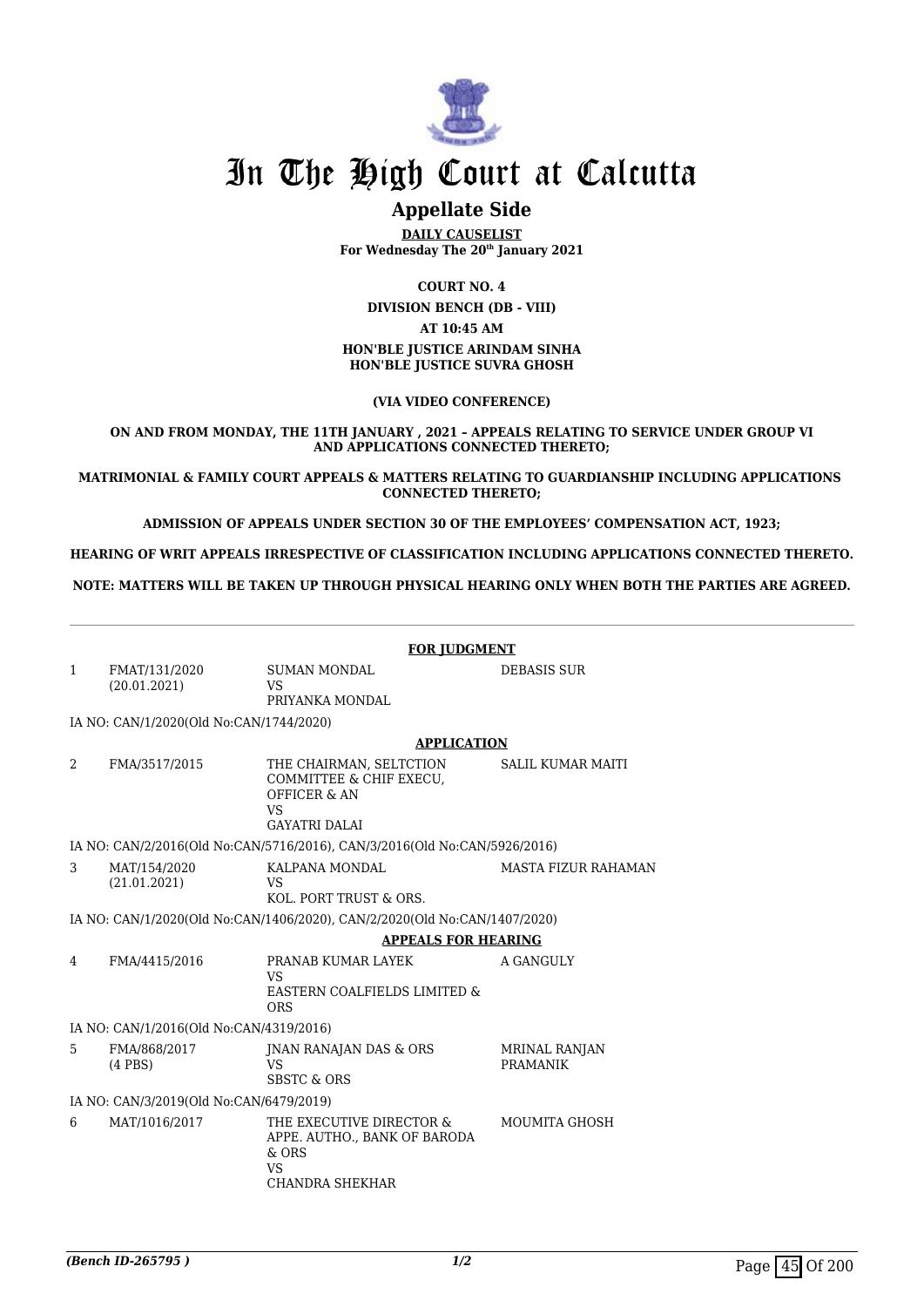### *DAILY CAUSELIST COURT NO 4-FOR WEDNESDAY THE 20TH JANUARY 2021 HIGH COURT OF CALCUTTA - 2 -*

|    | FMA/1175/2019                | SHAHLA KHOKHAR<br>VS<br>THE STATE BANK OF MYSORE &<br><b>ORS</b> | ZIAUL ISLAM       |
|----|------------------------------|------------------------------------------------------------------|-------------------|
| 8  | MAT/577/2020<br>(N.T.W.)     | JAYANTA SARKAR<br>VS<br>NATIONAL JUTE BOARD                      | VICTOR CHATTERIEE |
|    | IA NO: CAN/1/2020            |                                                                  |                   |
| 9  | FMA/657/2020<br>$(2$ PBS $)$ | PASCHIM BANGA GRAMIN BANK<br>VS<br>CHINMAY MAJUMDAR              | SURASRI BAIDYA    |
| 10 | FMA/920/2020<br>$(6$ PBS $)$ | SANTANA DAS<br>VS<br>UNION OF INDIA & ORS                        | ABHIJIT PAL       |

IA NO: CAN/3/2020(Old No:CAN/3502/2020), CAN/4/2020(Old No:CAN/3503/2020)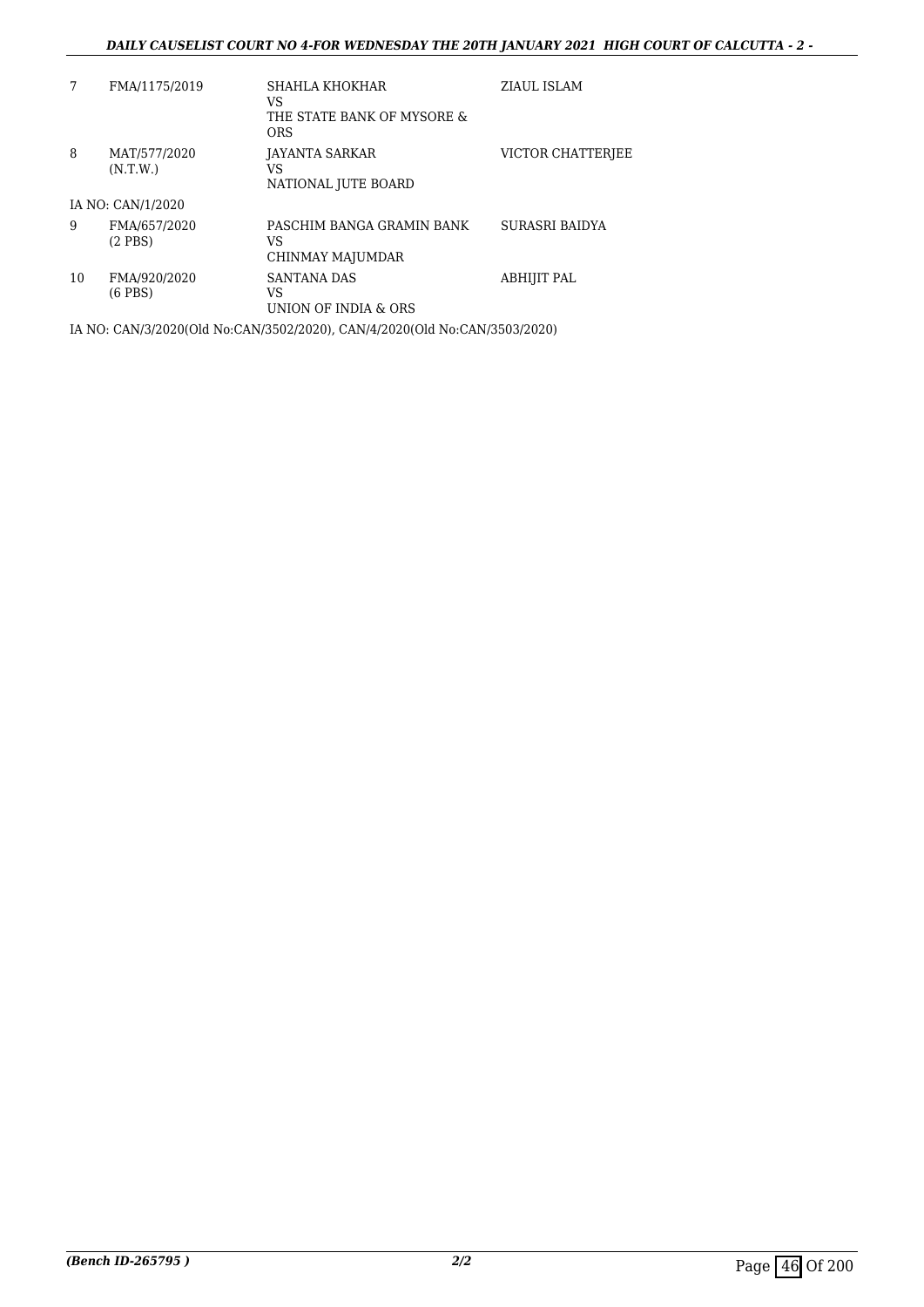

## **Appellate Side**

**DAILY CAUSELIST For Wednesday The 20th January 2021**

### **COURT NO. 36**

### **SINGLE BENCH () AT 2:00 PM HON'BLE JUSTICE DEBANGSU BASAK (VIA VIDEO CONFERENCE)**

### **(FOR THURSDAY THE 21ST JANUARY 2021)**

### **ON THURSDAY, 21ST JANUARY 2021 AT 2.00 P.M. – WILL SIT SINGLY AND TAKE UP SOME CONTEMPT, ASSIGNED, REVIEW, MODIFICATION/CLARIFICATION MATTERS.**

### **NOTE: MATTERS WILL BE TAKEN UP THROUGH PHYSICAL HEARING ONLY WHEN BOTH THE PARTIES ARE AGREED.**

### **TO BE MENTIONED**

| $\mathbf{1}$                             | WPA/9366/2020<br>(Correction)                                              | ASISH GIRI<br>VS<br>THE STATE OF WEST<br><b>BENGAL AND ORS</b>         | RAJESH NASKAR                          |  |  |
|------------------------------------------|----------------------------------------------------------------------------|------------------------------------------------------------------------|----------------------------------------|--|--|
|                                          |                                                                            | <b>APPLICATION</b>                                                     |                                        |  |  |
| 2                                        | WPA/8456/2015                                                              | RANJIT KUMAR SAPUI<br>V <sub>S</sub><br>STATE OF WEST BENGAL &<br>ORS. | MADHURIMA SARKAR                       |  |  |
|                                          | IA NO: CAN/5/2020, CAN/6/2021                                              |                                                                        |                                        |  |  |
| 3                                        | WPCRC/66/2019                                                              | BUDDHA PRASAD PAL<br>VS<br><b>GOUTAM CHATTOPADHYAY</b><br>& ORS        | SMITA PAL                              |  |  |
|                                          | $wt4$ WPA/11308/2010                                                       | BUDDHA PRASAD PAL<br>VS.<br>MECON LTD. & ORS                           | <b>BINEETA</b><br><b>BHATTACHARJEE</b> |  |  |
|                                          | IA NO: CAN/1/2014(Old No:CAN/12015/2014), CAN/2/2017(Old No:CAN/2306/2017) |                                                                        |                                        |  |  |
| 5.                                       | RVW/233/2019                                                               | HARIDAS CHAKRABORTY TANUKA BASU<br>VS<br>SUNIL CH. SENGUPTA            |                                        |  |  |
| IA NO: CAN/1/2019(Old No:CAN/10530/2019) |                                                                            |                                                                        |                                        |  |  |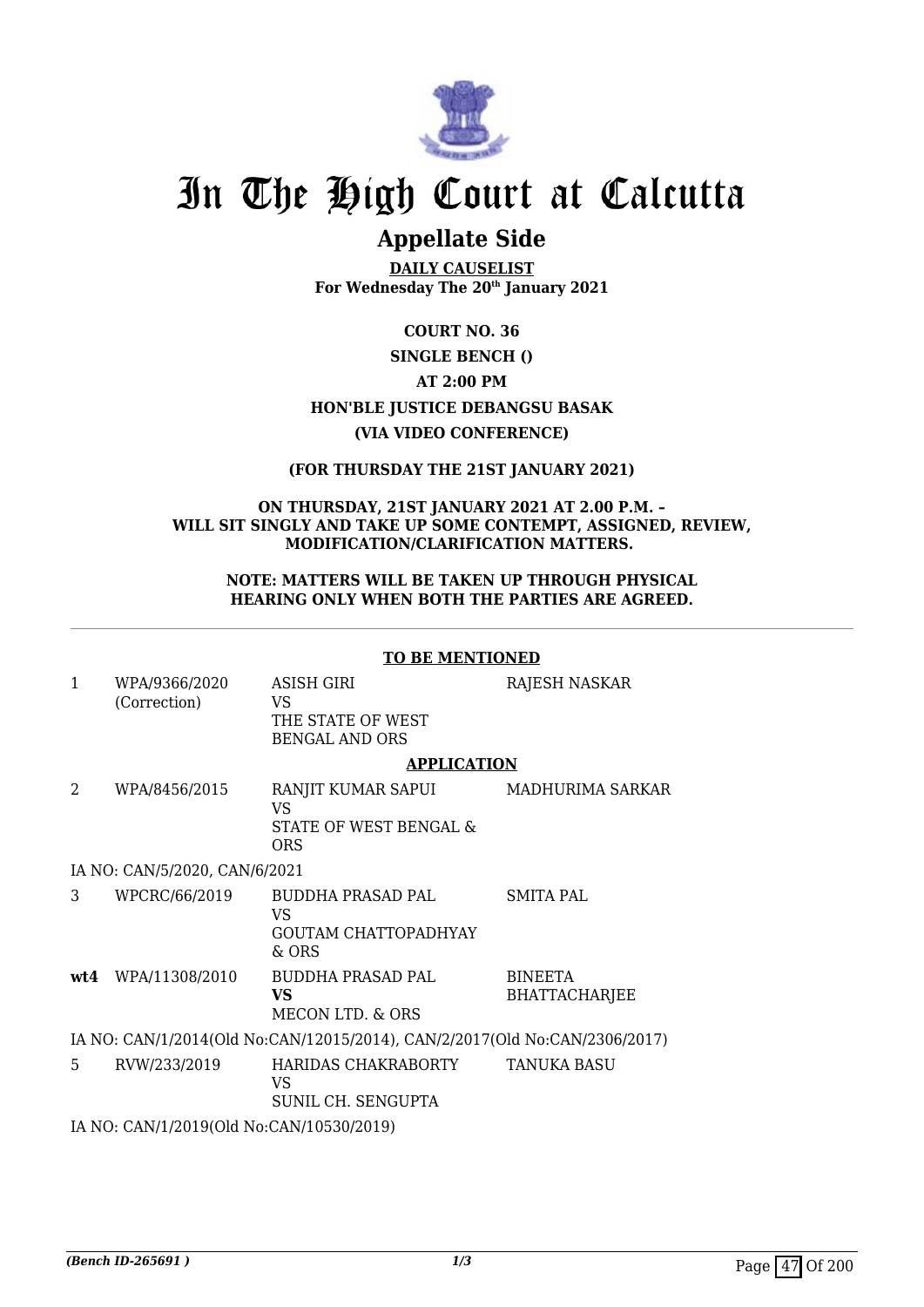|     | wt6 WPA/22498/2000                      | HARIDAS CHAKRABORTY<br><b>VS</b><br>UNION OF INDIA                                     | KANA CHAKRABORTY                                                                          |
|-----|-----------------------------------------|----------------------------------------------------------------------------------------|-------------------------------------------------------------------------------------------|
| wt7 |                                         | WPCRC/18950/2003 HARIDAS CHAKRABORTY<br>VS<br><b>SUNIL CHANDRA</b><br><b>SENGUPTA</b>  | KANA CHAKRABORTI                                                                          |
|     | No:CAN/8181/2016)                       |                                                                                        | IA NO: CAN/1/2004(Old No:CAN/1787/2004), CAN/2/2005(Old No:CAN/6042/2005), CAN/3/2016(Old |
| 8   | CPAN/32/2020                            | CHANDAN MANDAL & ORS<br><b>VS</b><br>RAJARSHI MITRA                                    | PRIYANKA MONDAL                                                                           |
| wt9 | WPA/14475/2019                          | <b>CHANDAN MANDAL &amp; ORS</b><br><b>VS</b><br>STATE OF WEST BENGAL &<br><b>ORS</b>   | PRIYANKA MONDAL                                                                           |
| 10  | CPAN/664/2020                           | PURABI SARDAR (MONDAL<br>$\Omega$<br><b>VS</b><br>DR. ANINDYA NARAYAN<br><b>BISWAS</b> | ASHOK KUMAR JHA                                                                           |
|     | wt11 WPA/5974/2020                      | PURABI SARDAR (MONDAL)<br><b>VS</b><br>STATE OF WEST BENGAL &<br><b>ORS</b>            | ASHOK KUMAR JHA                                                                           |
|     | IA NO: CAN/1/2020(Old No:CAN/4139/2020) |                                                                                        |                                                                                           |
| 12  | CPAN/697/2020                           | RAHILA BIBI AND ORS<br><b>VS</b><br>PARTHA GHOSH                                       | <b>SK REJAUL ALAM</b>                                                                     |
|     | wt13 WPA/19915/2019                     | MRS. RAHILA BIBI & ORS<br><b>VS</b><br>STATE OF WEST BENGAL &<br><b>ORS</b>            | <b>SK REJAUL ALAM</b>                                                                     |
|     | 14 CPAN/711/2020                        | PROBODH KUMAR<br><b>PRAMANIK</b><br><b>VS</b><br>RASHMI KAMAL                          | SHAMIK CHATTERJEE                                                                         |
|     | wt15 WPA/25920/2018                     | PROBODH KUMAR<br>PRAMANIK & ORS<br><b>VS</b><br>STATE OF WEST BENGAL &<br><b>ORS</b>   | SHAMIK CHATTERJEE                                                                         |
| 16  | CPAN/763/2020                           | PRADIP GANGULY<br><b>VS</b><br>DEBOBRATA RANU                                          | <b>BINAY KUMAR JAIN</b>                                                                   |
|     | wt17 WPA/21069/2018                     | PRADIP GANGULY<br><b>VS</b><br>STATE OF WEST BENGAL &<br><b>ORS</b>                    | <b>BINAY KUMAR JAIN</b>                                                                   |
| 18  | CPAN/35/2021                            | <b>SUSMA MAJI</b><br>VS<br>RAJDEEP CHANDRA                                             | <b>GOLAM MOHAMMAD</b>                                                                     |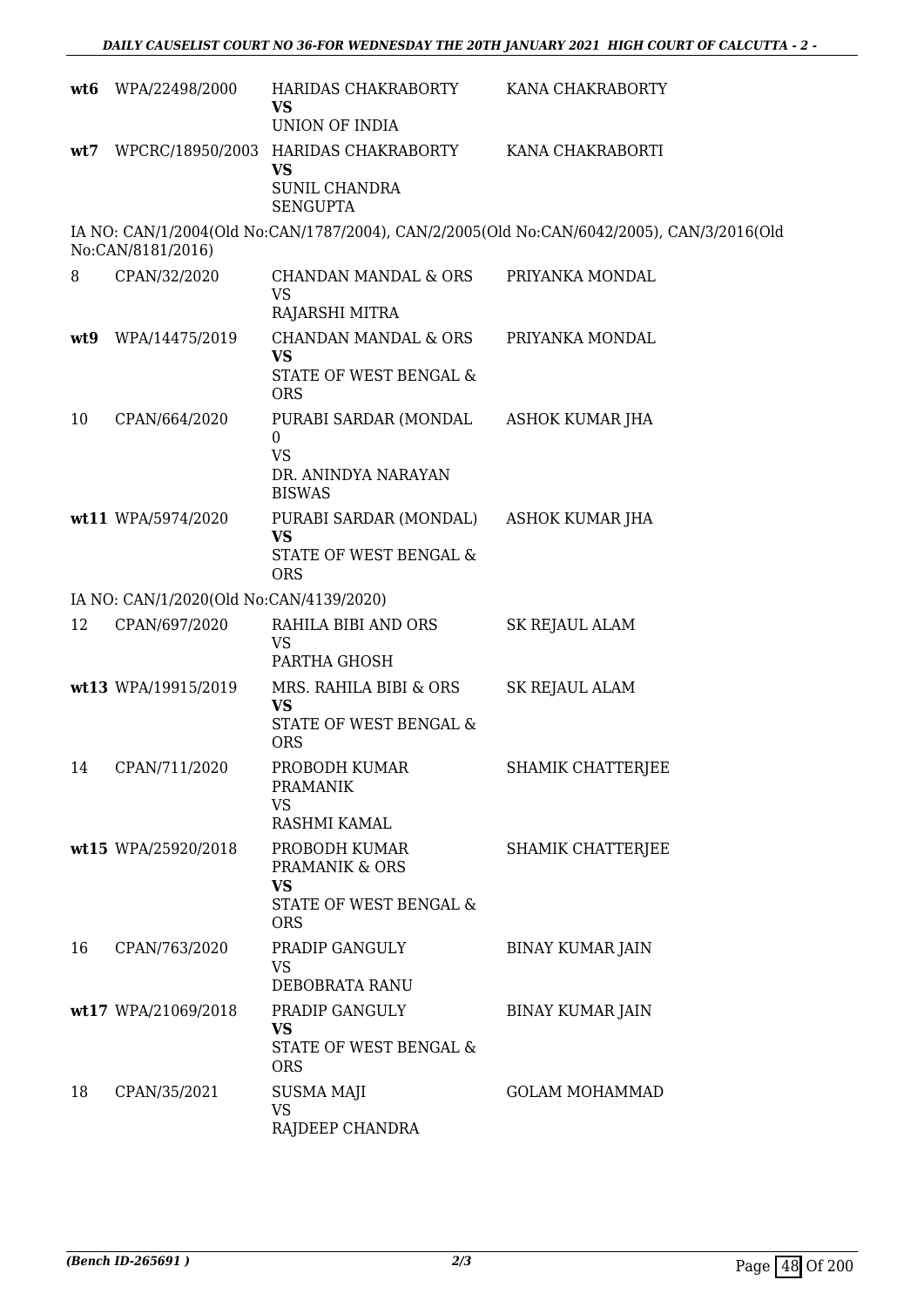|    | wt19 WPA/6673/2020                      | <b>SUSAMA MAJI</b><br>VS<br>THE CHAIRMAN, CESC LTD.<br>& ANR. | GOLAM MD.                      |
|----|-----------------------------------------|---------------------------------------------------------------|--------------------------------|
|    | IA NO: CAN/1/2020(Old No:CAN/5539/2020) |                                                               |                                |
| 20 | CPAN/65/2021                            | <b>SATTAR MALLICK</b><br>VS<br>PARTHAPRATIM ROY               | MD. YOUNUSH<br><b>MONDAL</b>   |
|    | wt21 WPA/6477/2020                      | <b>SATTAR MALLICK</b><br>VS<br>STATE OF WEST BENGAL           | MD YOUNUSH<br><b>MONDAL</b>    |
|    | IA NO: CAN/1/2020(Old No:CAN/5139/2020) |                                                               |                                |
|    |                                         | <b>ASSIGNED MATTERS</b>                                       |                                |
| 22 | WPA/23530/2019                          | M/S EXCLUSIVE HOMES<br>PVT. LTD. & ANR<br>VS                  | ABIR LAL<br><b>CHAKRAVORTI</b> |

VS STATE OF WEST BENGAL & ORS

IA NO: CAN/1/2020(Old No:CAN/4589/2020), CAN/2/2020(Old No:CAN/4590/2020)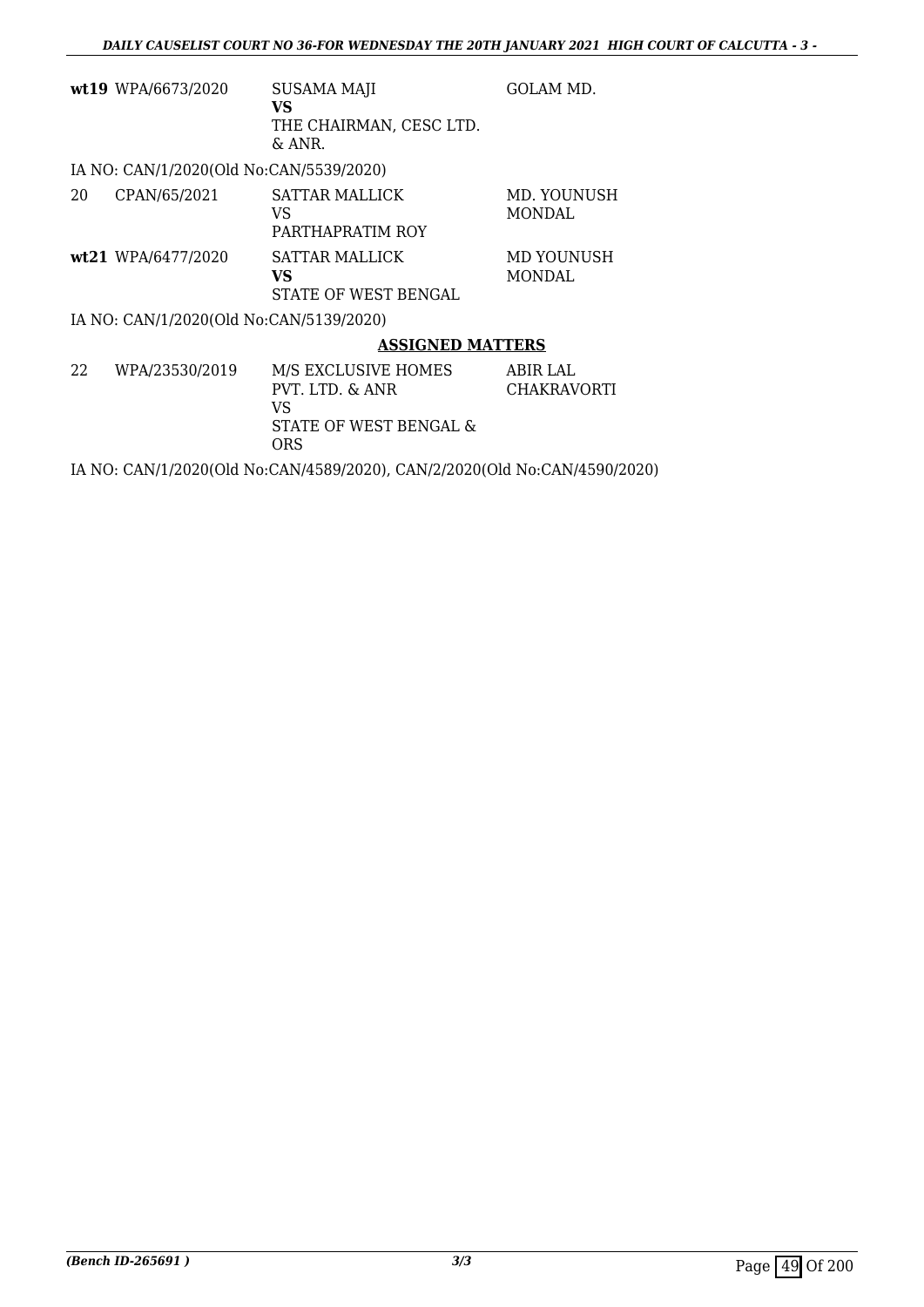

## **Appellate Side**

**DAILY CAUSELIST For Wednesday The 20th January 2021**

**COURT NO. 38**

**SINGLE BENCH (SB - II)**

**AT 10:45 AM HON'BLE JUSTICE ASHIS KUMAR CHAKRABORTY**

**(VIA VIDEO CONFERENCE)**

**ON AND FROM MONDAY THE 11TH JANUARY, 2021 - MATTERS ( MOTION & HEARNG) UNDER ARTICLE 226 OF THE CONSTITUTION OF INDIA RELATING TO LAND UNDER GROUP I INCLUDING APPLICATIONS CONNECTED THERETO.**

**NOTE: MATTERS WILL BE TAKEN UP THROUGH PHYSICAL HEARING ONLY WHEN BOTH THE PAR.TIES ARE AGREED**

**MENTIONING WILL BE PERMITTED ONLY ON THE VIRTUAL MODE INDICATING GROUP(S) OR SECTION(S) ALONG WITH GROUND OF URGENCY.**

|    |                   | <b>TO BE MENTIONED</b>                                           |                        |
|----|-------------------|------------------------------------------------------------------|------------------------|
| 1  | WPA/12253/2018    | RAKIB SEKH @ RAKIB SEIKH<br>VS<br>STATE OF WEST BENGAL & ORS.    | <b>BISWARUP BISWAS</b> |
|    | IA NO: CAN/1/2020 |                                                                  |                        |
|    |                   |                                                                  |                        |
| 2  | WPA/1364/2020     | <b>BIKASH KUNDU &amp; ORS</b><br>VS                              | PANCHANAN HAJRA        |
|    |                   | STATE OF WEST BENGAL & ORS                                       |                        |
| 3  | WPA/1366/2020     | DEBABRATA MAJI & ANR<br>VS                                       | PANCHANAN HAJRA        |
|    |                   | STATE OF WEST BENGAL & ORS                                       |                        |
| 4  | WPA/1372/2020     | KUBJA NANDI & ORS<br>VS                                          | PANCHANAN HAZRA        |
|    |                   | STATE OF WEST BENGAL & ORS                                       |                        |
| 5  | WPA/1391/2020     | REKHA MAJI<br><b>VS</b><br>STATE OF WEST BENGAL & ORS            | PANCHANAN HAJRA        |
|    |                   |                                                                  |                        |
| 6  | WPA/1395/2020     | SUBRATA MAJI & ANR<br><b>VS</b>                                  | PANCHANAN HAJRA        |
|    |                   | STATE OF WEST BENGAL & ORS                                       |                        |
| 7  | WPA/1398/2020     | RATIRANJAN KUNDU<br><b>VS</b><br>STATE OF WEST BENGAL & ORS      | PANCHANAN HAJRA        |
|    |                   |                                                                  |                        |
| 8  | WPA/1412/2020     | GITA NANDI @ GITARANI NANDI<br>$&$ ORS<br><b>VS</b>              | PANCHANAN HAJRA        |
|    |                   | STATE OF WEST BENGAL & ORS                                       |                        |
| 9  | WPA/1415/2020     | SWAPAN KUMAR MAJI<br><b>VS</b>                                   | PANCHANAN HAJRA        |
|    |                   | STATE OF WEST BENGAL & ORS                                       |                        |
| 10 | WPA/1473/2020     | NEPAL CHANDRA GHOSH & ORS<br>VS                                  | PANCHANAN HAJRA        |
|    |                   | STATE OF WEST BENGAL & ORS                                       |                        |
| 11 | WPA/1475/2020     | KRISHNAPADA DEY & ORS<br><b>VS</b><br>STATE OF WEST BENGAL & ORS | PANCHANAN HAJRA        |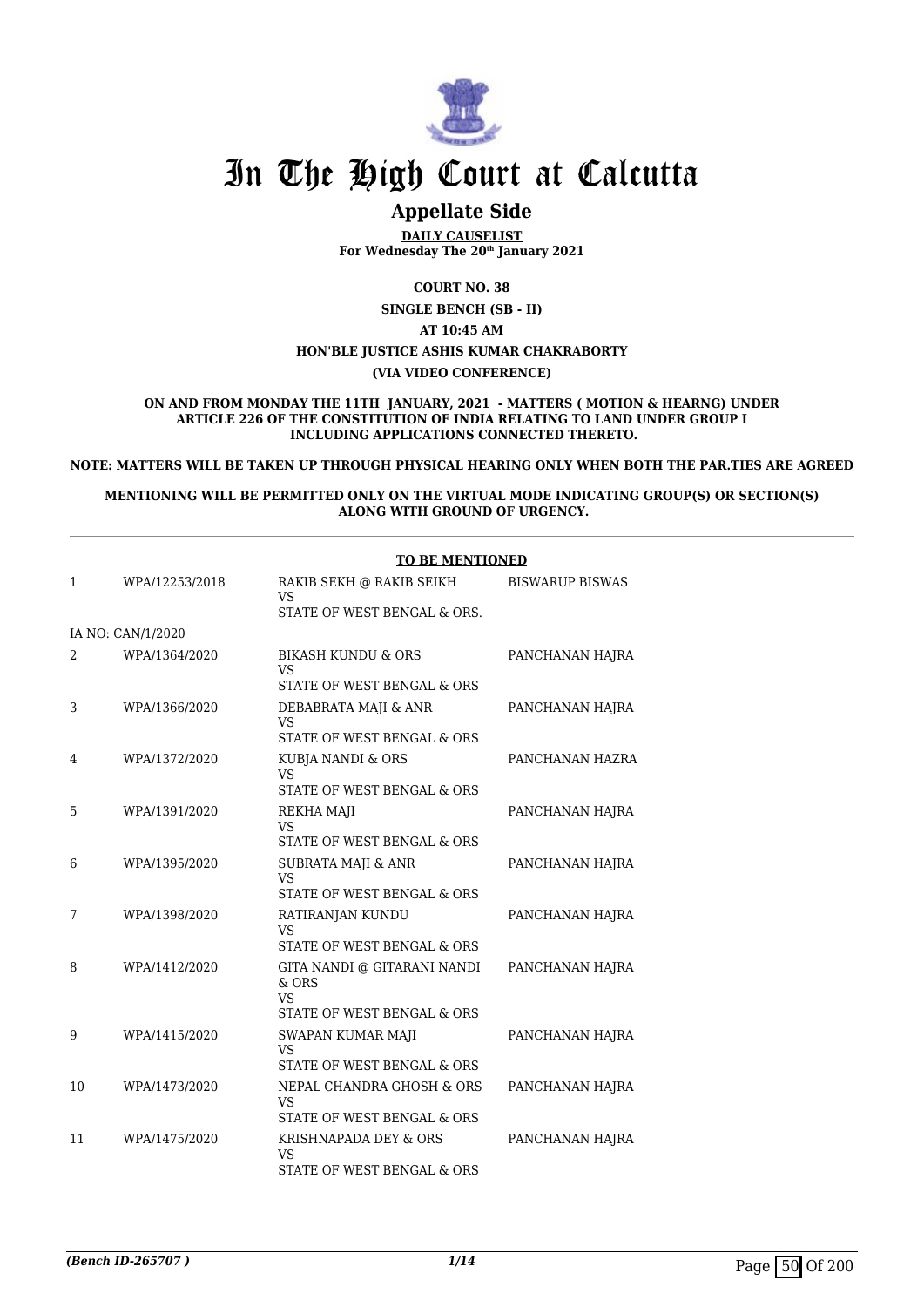| 12   | WPA/1481/2020  | DEBIPRASAD DEY & ORS<br>VS                                   | PANCHANAN HAJRA       |
|------|----------------|--------------------------------------------------------------|-----------------------|
|      |                | STATE OF WEST BENGAL & ORS                                   |                       |
| 13   | WPA/1483/2020  | PRAVAT MONDAL & ORS<br>VS                                    | PANCHANAN HAJRA       |
|      |                | STATE OF WEST BENGAL & ORS                                   |                       |
| 14   | WPA/193/2021   | JADUNATH DUTTA<br>VS                                         | DEBORSHI DHAR         |
|      |                | UNION OF INDIA AND ORS.                                      |                       |
|      |                | TOP                                                          |                       |
| 15   | WPA/21624/2019 | BRAJESHWARI NASKAR<br>VS                                     | MD HASANUZZAMAN       |
|      |                | STATE OF WEST BENGAL & ORS                                   |                       |
| 16   | WPA/9831/2020  | KRISHNA GUHA                                                 | ARGHA CHOWDHURY       |
|      |                | VS<br>STATE OF WEST BENGAL AND<br>ORS.                       |                       |
| 17   | WPA/10416/2020 | DEBASHIS CHAKRABORTY<br>VS                                   | TANUSRI SANTRA        |
|      |                | UNION OF INDIA AND OTHERS                                    |                       |
|      |                | <b>MOTION</b>                                                |                       |
| 18   | WPA/26013/2018 | SAKTI RANI PRADHAN & ANR<br>VS                               | SABANANDA SANYAL      |
|      |                | STATE OF WEST BENGAL& ORS                                    |                       |
| 19   | WPA/3014/2019  | <b>BAGALAPRASAD PRODHAN &amp;</b><br>ORS                     | SARBANANDA SANNYAL    |
|      |                | VS.<br>STATE OF WEST BENGAL & ORS                            |                       |
| 20   | WPA/18266/2019 | <b>SUKUMAR SINHA RAY</b>                                     | A. K. UPADHYAY        |
|      |                | VS<br>STATE OF WEST BENGAL & ORS                             |                       |
| 21   | WPA/24035/2019 | ANADI JANA & ORS                                             | KARTICK CHANDRA KAPAS |
|      |                | VS                                                           |                       |
| 22   |                | STATE OF WEST BENGAL & ORS<br><b>ARCHANA GHOSH &amp; ORS</b> |                       |
|      | WPA/1562/2020  | VS                                                           | SATAM MUKHERJEE       |
|      |                | STATE OF WEST BENGAL & ORS                                   |                       |
| 23   | WPA/1654/2020  | MONGAL CHANDRA DAS & ORS<br>VS                               | <b>RINA BANERJEE</b>  |
|      |                | STATE OF WEST BENGAL & ORS                                   |                       |
| wt24 | WPA/8750/2020  | MANGAL CHANDRA DAS<br>VS.                                    | SUSMITA CHOWDHURY     |
|      |                | STATE OF WEST BENGAL AND<br>ORS.                             |                       |
| 25   | WPA/2534/2020  | DIBYENDU DEY ALIAS DIBYENDU<br>SARKAR                        | SABYASACHI HAZRA      |
|      |                | VS<br>STATE OF WEST BENGAL & ORS                             |                       |
| 26   | WPA/2607/2020  | JAGABANDHU BISWAS                                            | <b>ABHIJIT SARKAR</b> |
|      |                | VS.<br>UNION OF INDIA & ORS                                  |                       |
| 27   | WPA/3643/2020  | NIRMAL DOLUI                                                 | SATYAM MUKHERJEE      |
|      |                | VS<br>STATE OF WEST BENGAL & ORS.                            |                       |
| 28   | WPA/3711/2020  | ARUP DAS ADHIKARI & ORS                                      | SANTI PADA PAHARI     |
|      |                | VS                                                           |                       |
|      |                | STATE OF WEST BENGAL & ORS                                   |                       |
| 29   | WPA/3929/2020  | FAZLUR RAHAMAN MONDAL &<br><b>ORS</b><br><b>VS</b>           | AVISHEK PRASAD        |
|      |                | STATE OF WEST BENGAL & ORS                                   |                       |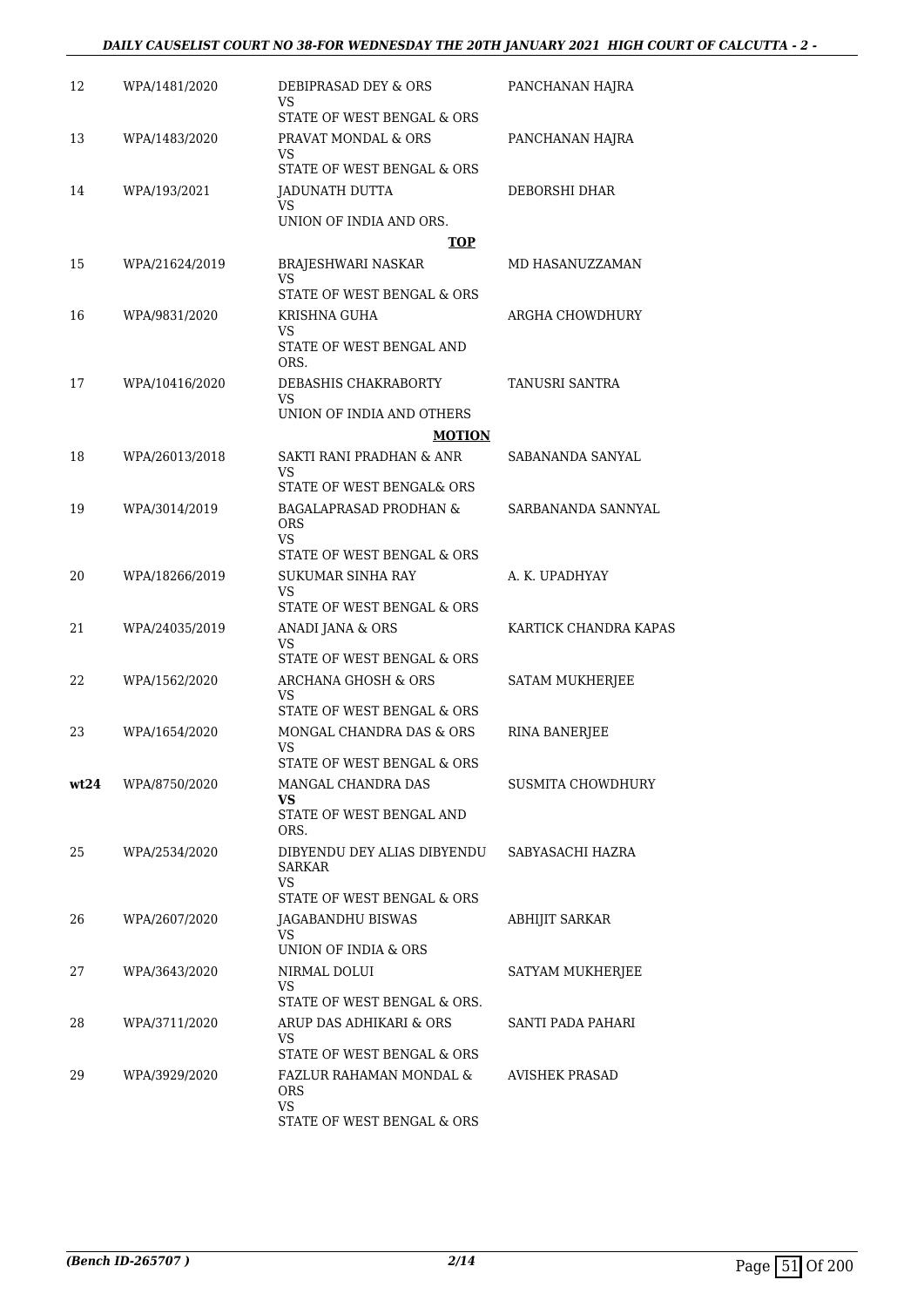| 30 | WPA/3983/2020 | PARASURAM ADAK @ KHOKAN<br><b>ADAK</b><br><b>VS</b>        | <b>GAUTAM GURIA</b>      |
|----|---------------|------------------------------------------------------------|--------------------------|
|    |               | STATE OF WEST BENGAL & ORS                                 |                          |
| 31 | WPA/4058/2020 | HARAN ALI MOLLA<br>VS                                      | GURUPADA DAS             |
|    |               | STATE OF WEST BENGAL & ORS.                                |                          |
| 32 | WPA/4134/2020 | SANAT KUMAR HALDER @ SANAT<br>HALDER<br>VS                 | <b>SWAPAN KUMAR KAR</b>  |
|    |               | STATE OF WEST BENGAL &ORS                                  |                          |
| 33 | WPA/4273/2020 | PULIN BEHARI ROY & ORS<br>VS<br>STATE OF WEST BENGAL & ORS | <b>SWAPAN KUMAR KAR</b>  |
| 34 | WPA/4289/2020 | ANOYARA & ORS                                              | DONA GHOSH               |
|    |               | VS<br>UNION OF INDIA & ORS                                 |                          |
| 35 | WPA/4337/2020 | LIPIKA MUKHERJEE & ANR.                                    | ABHIJIT CHAKRABARTI      |
|    |               | VS<br>NHAI & ANR.                                          |                          |
| 36 | WPA/4488/2020 | TODI MINERALS PRIVATE                                      | PINAKI RANJAN            |
|    |               | <b>LIMITED &amp; ANR</b><br>VS                             | <b>CHAKRABORTI</b>       |
|    |               | STATE OF WEST BENGAL & ORS                                 |                          |
| 37 | WPA/4542/2020 | <b>CHANDAN MUKHERJEE</b><br>VS                             | S.G. CHOWDHURY           |
|    |               | STATE OF WEST BENGAL & ORS                                 |                          |
| 38 | WPA/4565/2020 | PUSHPENDU MONDAL                                           | GIASUDDIN MULLA          |
|    |               | VS<br>STATE OF WEST BENGAL & ORS                           |                          |
| 39 | WPA/4593/2020 | SANJOY BHATTACHARYA                                        | DILIP KUMAR SHYAMAL      |
|    |               | VS<br>STATE OF WEST BENGAL & ORS                           |                          |
| 40 | WPA/4646/2020 | SETARA BIBI                                                | PRADIP PAUL              |
|    |               | VS<br>STATE OF WEST BENGAL & ORS                           |                          |
| 41 | WPA/4695/2020 | ABDUL SUKUR GODER & ANR                                    | MD. YOUNUSH MONDAL       |
|    |               | VS                                                         |                          |
|    |               | STATE OF WEST BENGAL & ORS                                 |                          |
| 42 | WPA/4810/2020 | <b>SUKLA BHOWMICK</b>                                      | <b>MARY DATTA</b>        |
|    |               | STATE OF WEST BENGAL & ORS                                 |                          |
| 43 | WPA/4907/2020 | KESHAB CHANDRA GIRI                                        | BHASKAR CHANDRA          |
|    |               | VS<br>STATE OF WEST BENGAL & ORS                           | MANNA                    |
| 44 | WPA/4936/2020 | TUSHAR KANTI BISWAS                                        | PANCHANAN HAJRA          |
|    |               | VS<br>STATE OF WEST BENGAL & ORS                           |                          |
| 45 | WPA/4937/2020 | NIMAI CHANDRA BERA                                         | PANCHANAN HAJRA          |
|    |               | VS                                                         |                          |
|    |               | STATE OF WEST BENGAL &<br>ORS10                            |                          |
| 46 | WPA/4938/2020 | NIRUP KR GHOSH                                             | PANCHANAN HAJRA          |
|    |               | VS<br>STATE OF WEST BENGAL & ORS                           |                          |
| 47 | WPA/4939/2020 | SHUBHAJIT MANDAL & ANR                                     | DYUTIMAN BANERJEE        |
|    |               | VS                                                         |                          |
|    |               | STATE OF WEST BENGAL & ORS                                 |                          |
| 48 | WPA/4943/2020 | PRATAP GHOSH<br>VS                                         | KAMAL KANTA KAR          |
|    |               | STATE OF WEST BENGAL & ORS                                 |                          |
| 49 | WPA/4970/2020 | DHANANJAY TAPADAR<br>VS                                    | HEMANTA COOMER<br>MITTER |
|    |               | STATE OF WEST BENGAL & ORS                                 |                          |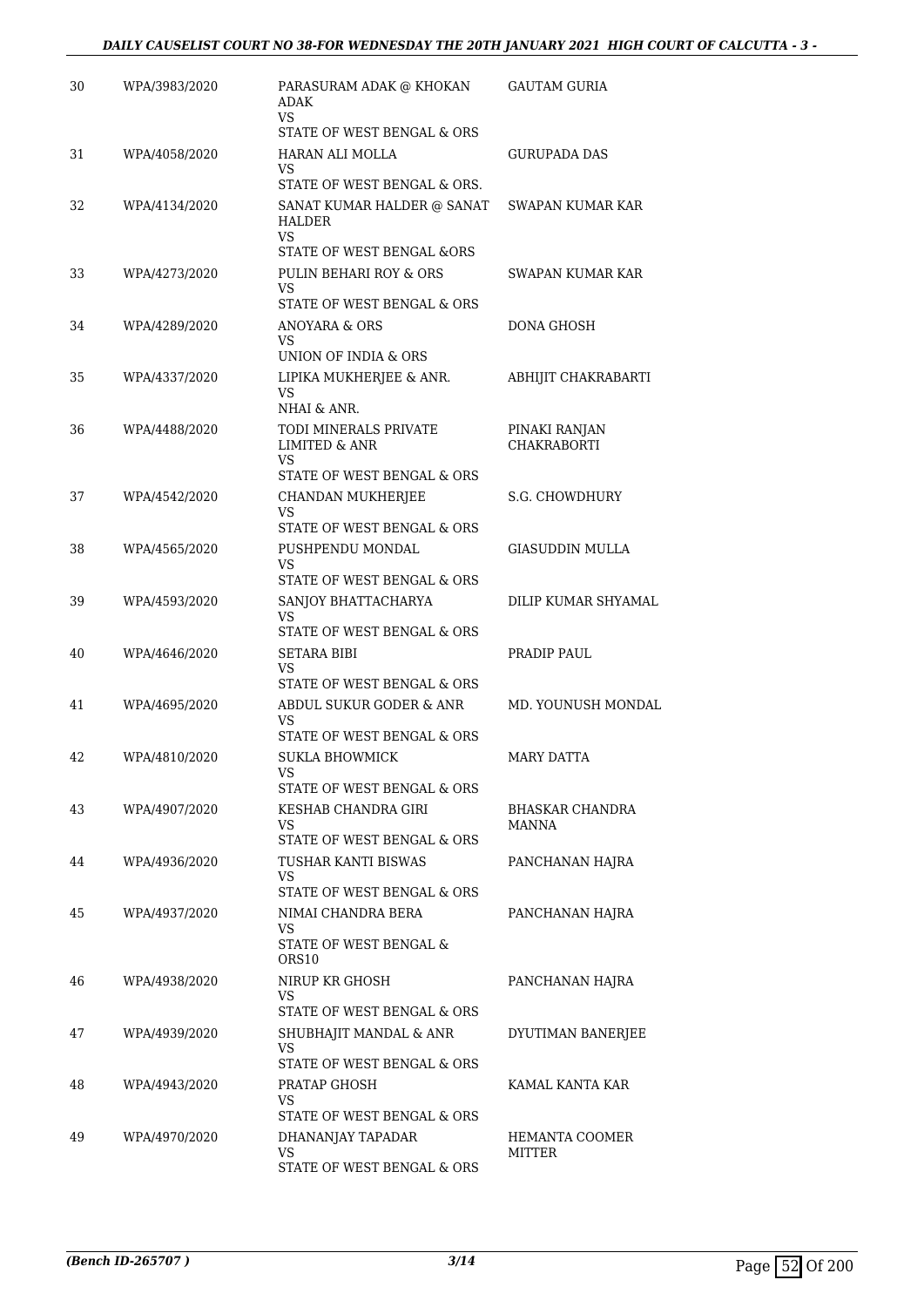| 50 | WPA/4990/2020     | PATELNAGAR MINERALS &<br><b>INDUSTRIES PRIVATE LIMITED &amp;</b><br><b>ANR</b><br>VS    | PINAKI RANJAN<br><b>CHAKRABARTI</b> |
|----|-------------------|-----------------------------------------------------------------------------------------|-------------------------------------|
|    |                   | STATE OF WEST BENGAL & ORS                                                              |                                     |
| 51 | WPA/5027/2020     | RATNA GUHA                                                                              | PARTHA PRATIM KANJILAL              |
|    |                   | VS.<br>STATE OF WEST BENGAL & ORS                                                       |                                     |
| 52 | WPA/5049/2020     | AMIYA KR. MONDAL & ANR.<br>VS                                                           | KAMAL KANTA KAR                     |
|    |                   | STATE OF WEST BENGAL & ORS.                                                             |                                     |
| 53 | WPA/5051/2020     | KANU PAUL CHOWDHURY<br>VS.<br>UNION OF INDIA & ORS                                      | MAYUKH MAITRA                       |
| 54 | WPA/5052/2020     | JHUNU PAUL CHOWDHURY &<br><b>ORS</b><br><b>VS</b><br>UNION OF INDIA & ORS               | <b>MAYUKH MAITRA</b>                |
| 55 | WPA/5059/2020     | ADARSHA PRATIBANDHI SAMITY<br>& ANR<br>VS.<br>STATE OF WEST BENGAL & ORS                | SUBRATA SAHA                        |
| 56 | WPA/5103/2020     | SHYAMAPRASAD HAZRA & ANR                                                                | MALAY BHATTACHARYYA                 |
|    |                   | <b>VS</b><br>STATE OF WEST BENGAL & ORS                                                 |                                     |
| 57 | WPA/5140/2020     | MD. ABDUR RAJJAK                                                                        | DONA GHOSH                          |
|    |                   | <b>VS</b><br>UNION OF INDIA & ORS                                                       |                                     |
| 58 | WPA/5198/2020     | NIJAM ALI MONDAL                                                                        | <b>ABDUR RAHAMAN</b>                |
|    |                   | <b>VS</b><br>STATE OF WEST BENGAL & ORS                                                 |                                     |
| 59 | WPA/5258/2020     | HIMANGSHU SEKHAR TAH<br>VS                                                              | GOURAV BANERJI                      |
|    |                   | STATE OF WEST BENGAL & ORS                                                              |                                     |
| 60 | WPA/5542/2020     | RAMANUJ SINGH<br>VS                                                                     | AMRITO GOURAV KAR                   |
|    |                   | STATE OF WEST BENGAL& ORS                                                               |                                     |
| 61 | WPA/7277/2020     | HARIPADA MONDAL AND<br><b>OTHERS</b><br><b>VS</b>                                       | <b>MUKTESWAR MAITY</b>              |
|    |                   | STATE OF WEST BENGAL AND<br>ORS.                                                        |                                     |
|    | IA NO: CAN/1/2020 |                                                                                         |                                     |
| 62 | WPA/7471/2020     | SMT SATWANTI DEVI<br>VS                                                                 | <b>ANJALI NAG</b>                   |
|    |                   | THE CHAIRMAN, SUB DIV<br>MAGISTRATE, SR CITIZEN<br>WELFARE AND MAIN TRIBUNAL<br>AND ANR |                                     |
|    | IA NO: CAN/1/2020 |                                                                                         |                                     |
| 63 | WPA/7492/2020     | M/S DHANWANTARI TIE UP P.<br><b>LTD</b><br>VS.<br>State of West Bengal                  | SIDDHARTHA PAUL                     |
|    | IA NO: CAN/1/2020 |                                                                                         |                                     |
| 64 | WPA/7505/2020     | SUDHIR KUMAR UDGIRKKAR                                                                  | ANAND JHA                           |
|    |                   | VS<br>State of West Bengal                                                              |                                     |
|    | IA NO: CAN/1/2020 |                                                                                         |                                     |
| 65 | WPA/7569/2020     | ABANI ROY<br>VS                                                                         | TARUN DAS SARMA                     |
|    |                   | State of West Bengal                                                                    |                                     |
|    | IA NO: CAN/1/2020 |                                                                                         |                                     |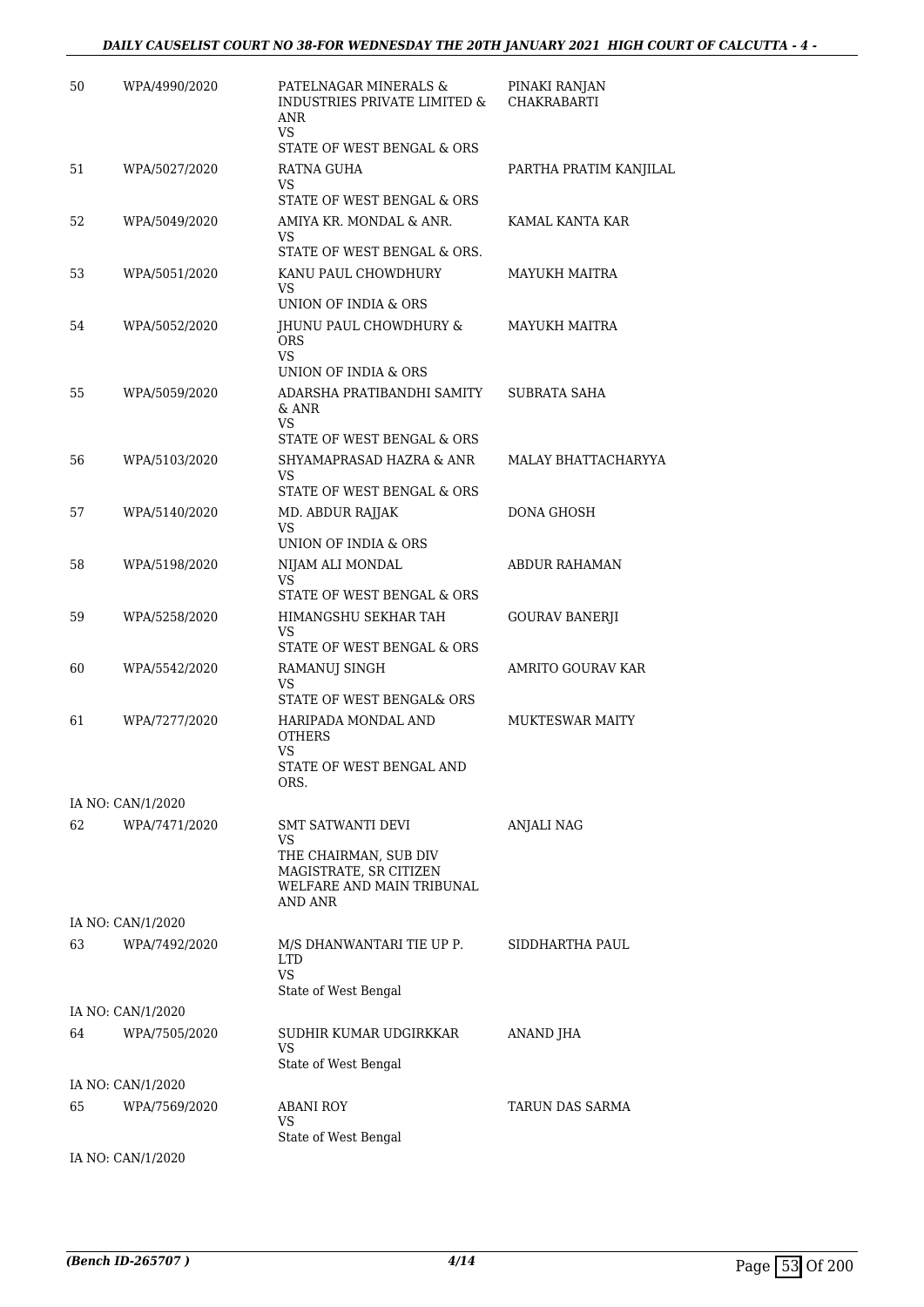### *DAILY CAUSELIST COURT NO 38-FOR WEDNESDAY THE 20TH JANUARY 2021 HIGH COURT OF CALCUTTA - 5 -*

| 66 | WPA/7924/2020 | PRADIP MAITY                                                                                             | SANTI PADA PAHARI                        |
|----|---------------|----------------------------------------------------------------------------------------------------------|------------------------------------------|
|    |               | VS<br>STATE OF WEST BENGAL AND<br>ORS.                                                                   |                                          |
| 67 | WPA/8254/2020 | <b>BHOLANATH HALDEWR AND ORS</b><br>VS<br>STATE OF WEST BENGAL AND<br>ORS.                               | LAKSHMINATH<br><b>BHATTACHARYYA</b>      |
| 68 | WPA/8369/2020 | SUDIPTO ADHIKARI<br>VS<br>UNION OF INDIA AND OTHERS                                                      | <b>DEBASIS SUR</b>                       |
| 69 | WPA/8473/2020 | MD ANAMUL SHEK<br>VS<br>STATE OF WEST BENGAL AND<br>ORS.                                                 | MANIKA SARKAR                            |
| 70 | WPA/8613/2020 | JITENDRANATH MAHANTY AND<br><b>ORS</b><br>VS.<br>STATE OF WEST BENGAL AND<br>ORS.                        | FALGUNI<br><b>BANDYOPADHYAY</b>          |
| 71 | WPA/8617/2020 | PREMI ARORA<br>VS<br>STATE OF WEST BENGAL AND<br>ORS.                                                    | SOMNATH ROY<br><b>CHOWDHURY</b>          |
| 72 | WPA/8628/2020 | RAJESH DUTTA<br>VS<br>UNION OF INDIA AND ORS                                                             | <b>SOUMYAJIT DAS</b><br><b>MAHAPATRA</b> |
| 73 | WPA/8629/2020 | ORTHO PHARMA PVT LTD AND<br>ANR<br>VS<br>WEST BENGAL SMALL<br>INDUSTRIES DEV. CORP LTD AND<br><b>ORS</b> | SREETAMA BISWAS                          |
| 74 | WPA/8719/2020 | MEGHNAD RANA @ MEGNAD<br>RANA<br>VS.<br>STATE OF WEST BENGAL AND<br>ORS.                                 | SHAMIK CHATTERJEE                        |
| 75 | WPA/8812/2020 | PRADIP KUMAR ADHIKARI @<br>ADHIKARY AND ANR<br>VS<br>THE STATE OF WEST BENGAL<br>AND ORS                 | PINAKI RANJAN<br><b>CHAKRABORTI</b>      |
| 76 | WPA/8837/2020 | PALCON ABASAN PRIVATE<br>LIMITED<br>VS.<br>THE STATE OF WEST BENGAL                                      | SOMNATH ROY<br>CHOWDHURY                 |
| 77 | WPA/8905/2020 | AND ORS<br>SUPENDRA NATH BASAK AND<br><b>ORS</b><br><b>VS</b><br>STATE OF WEST BENGAL AND<br>ORS         | SARBANANDA SANYAL                        |
| 78 | WPA/8906/2020 | SUSHIL CHANDRA BISWAS AND<br><b>ORS</b><br><b>VS</b><br>STATE OF WEST BENGAL AND<br><b>ORS</b>           | SARBANANDA SANYAL                        |
| 79 | WPA/8932/2020 | SIKIMUDDIN SK AND ANOTHER<br>VS.<br>STATE OF WEST BENGAL AND<br>ORS.                                     | SUFI KAMAL                               |
| 80 | WPA/9202/2020 | JHARNA DAS<br>VS.<br>State of West Bengal                                                                | MONIKA SARKAR                            |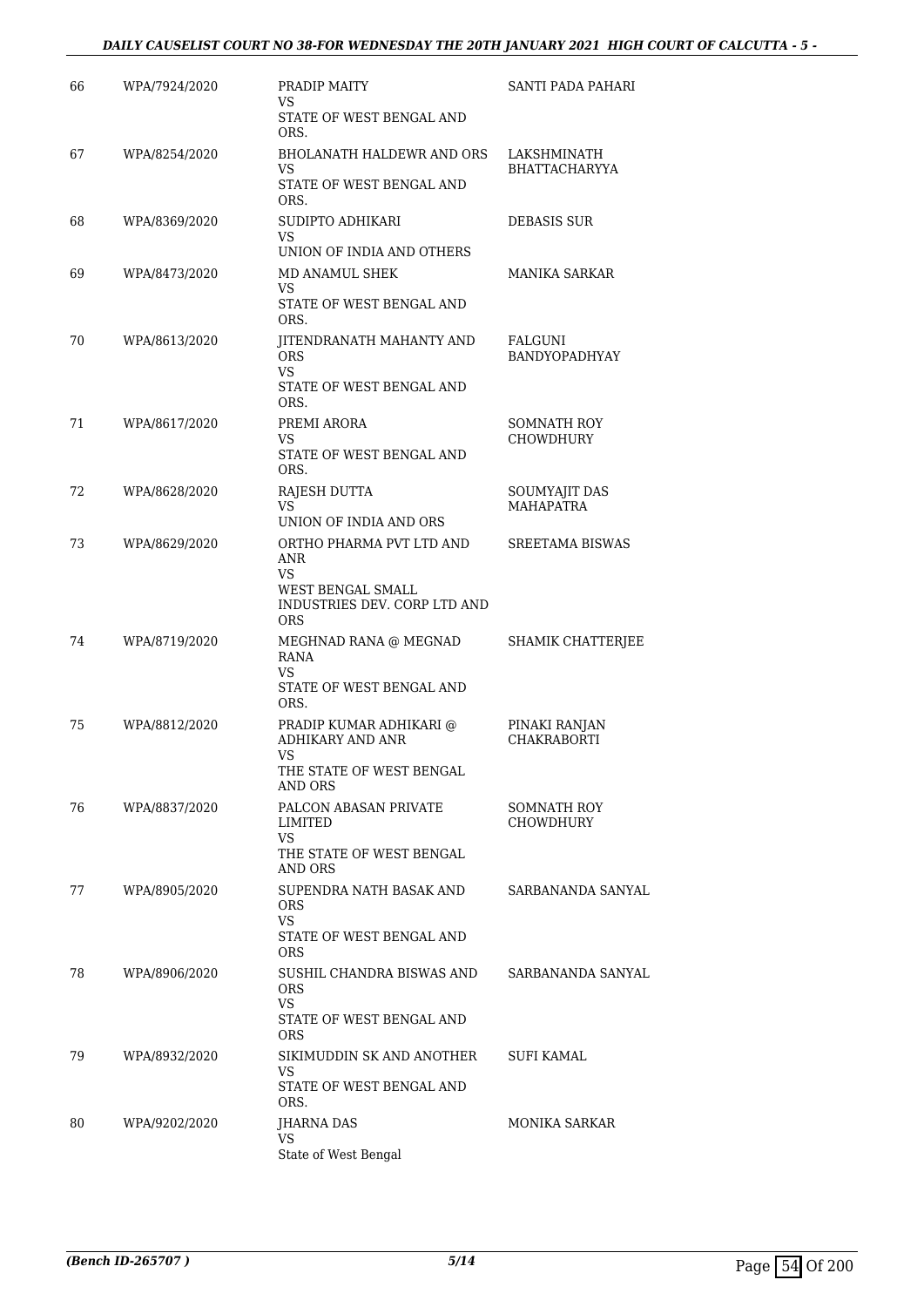### *DAILY CAUSELIST COURT NO 38-FOR WEDNESDAY THE 20TH JANUARY 2021 HIGH COURT OF CALCUTTA - 6 -*

| 81 | WPA/9459/2020 | KRISHNA KINKAR GHOSH<br>VS.<br>STATE OF WEST BENGAL AND<br>ORS.                                           | <b>SUMAN BASU</b>     |
|----|---------------|-----------------------------------------------------------------------------------------------------------|-----------------------|
| 82 | WPA/9478/2020 | MANJU RANI MONDAL<br>VS<br>STATE OF WEST BENGAL AND<br>ORS.                                               | <b>MANIKA SARKAR</b>  |
| 83 | WPA/9520/2020 | PRAMITA GAYEN<br>VS<br>STATE OF WEST BENGAL AND<br>ORS.                                                   | DILIP KUMAR SHYAMAL   |
| 84 | WPA/9521/2020 | <b>GANESH CHAKRABORTY</b><br>VS.<br>STATE OF WEST BENGAL AND<br>ORS.                                      | DILIP KUMAR SHYAMAL   |
| 85 | WPA/9523/2020 | MAA SHITALA BISHALAXMI<br>SANGHA REPD BY SUKHEN<br>MITRA<br>VS<br>STATE OF WEST BENGAL AND<br>ORS.        | DILIP KUMAR SHYAMAL   |
| 86 | WPA/9524/2020 | <b>SWAPAN KUMAR PAG</b><br>VS<br>STATE OF WEST BENGAL AND<br>ORS.                                         | DILIP KUMAR SHYAMAL   |
| 87 | WPA/9525/2020 | DEBABRATA GURIA<br>VS<br>STATE OF WEST BENGAL AND<br>ORS.                                                 | DILIP KUMAR SHYAMAL   |
| 88 | WPA/9528/2020 | UTTAM ROUTH<br>VS<br>STATE OF WEST BENGAL AND<br>ORS.                                                     | DILIP KUMAR SHYAMAL   |
| 89 | WPA/9529/2020 | NAMKHANA GRAMBARI<br>REPRESENTED BY AJOY KHATUA<br>VS<br>STATE OF WEST BENGAL AND<br>ORS.                 | DILIP KUMAR SHYAMAL   |
| 90 | WPA/9560/2020 | FABWORTH PROMOTERS PVT<br>LTD AND ANR<br>VS<br>KOLKATA METROPOLITAN DEV.<br><b>AUTHORITY AND ORS</b>      | ALAKNANDA DAS         |
| 91 | WPA/9681/2020 | PRABHA SINGH AND OTHERS<br>VS.<br>STATE OF WEST BENGAL AND<br>ORS.                                        | <b>SUMAN BANERJEE</b> |
| 92 | WPA/9722/2020 | DINESH KUMAR AGARWALA<br>VS<br>State of West Bengal                                                       | JAMIRUDDIN KHAN       |
| 93 | WPA/9837/2020 | KHEYA ABASAN SAMABAY<br>SAMITY REPRESENTED BY ITS<br>SECRETARY<br>VS.<br>STATE OF WEST BENGAL AND<br>ORS. | NEIL BASU             |
| 94 | WPA/9880/2020 | RAMA PRASAD SARKAR<br>VS.<br>STATE OF WEST BENGAL AND<br>ORS.                                             |                       |
| 95 | WPA/9938/2020 | RAFIKUL LASKAR<br>VS.<br>THE STATE OF WEST BENGAL<br>AND ANR                                              | MANABENDRA THAKUR     |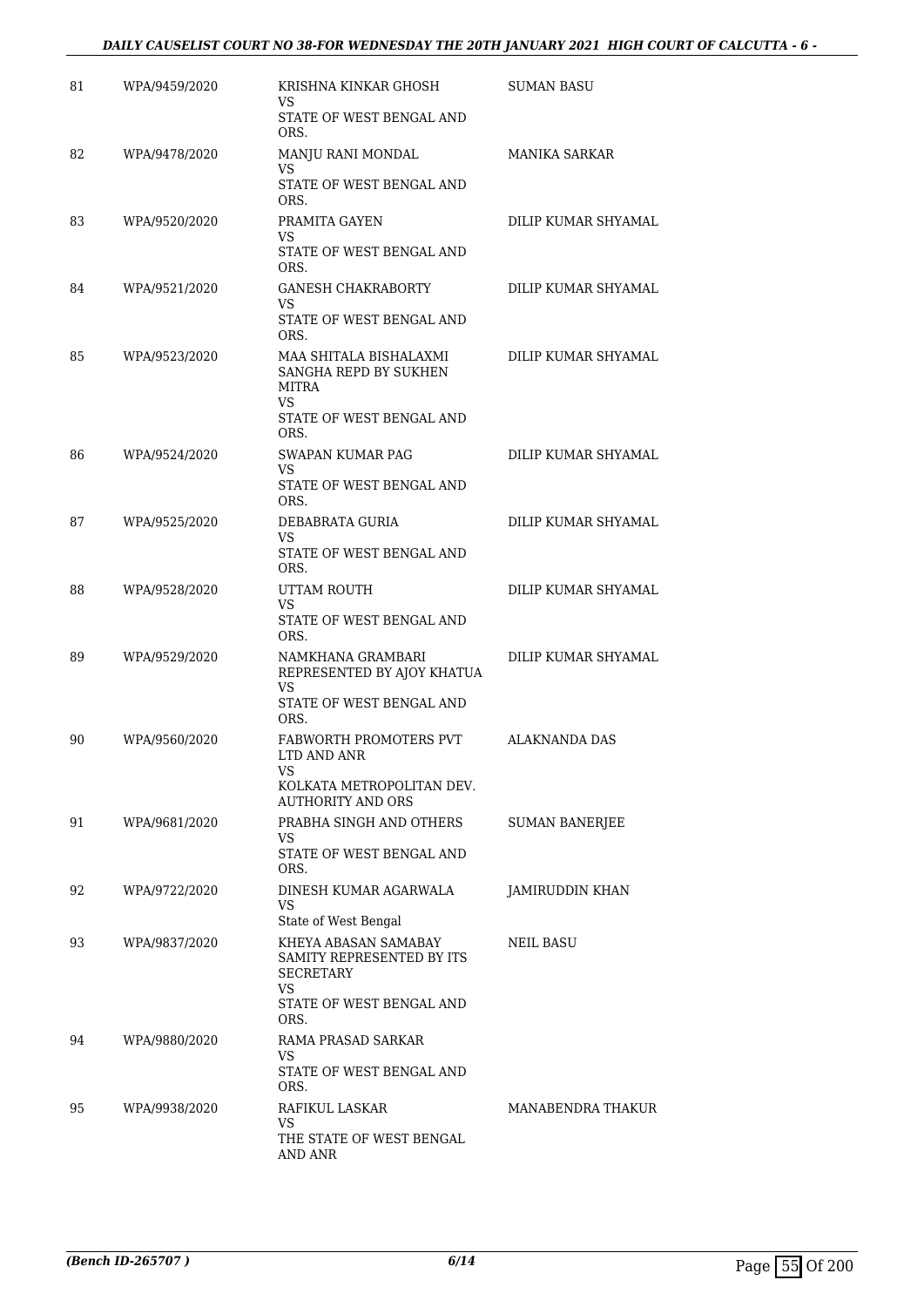| 96  | WPA/9972/2020  | BIDYUT KUMAR BISWAS<br>VS<br>UNION OF INDIA AND ORS.                                  | <b>GIASUDDIN MOLLA</b> |
|-----|----------------|---------------------------------------------------------------------------------------|------------------------|
| 97  | WPA/10141/2020 | AKASHTORI CO-OPERATIVE<br>HOUSING SOCIETY LIMITED AND<br>ANOTHER                      | SANJAY SAHA            |
|     |                | VS<br>STATE OF WEST BENGAL AND<br>ORS.                                                |                        |
| 98  | WPA/10142/2020 | AINUDDIN SEK<br>VS                                                                    | ARITRA SANKAR RAY      |
|     |                | STATE OF WEST BENGAL AND<br>ORS.                                                      |                        |
| 99  | WPA/10143/2020 | KALPANA PAL<br>VS                                                                     | ARITRA SHANKAR RAY     |
| 100 | WPA/10151/2020 | State of West Bengal<br><b>TAIMINA BIBI</b><br>VS<br>STATE OF WEST BENGAL AND<br>ORS. | ARITRA SHANKAR RAY     |
| 101 | WPA/10168/2020 | <b>MAJET MONDAL</b><br><b>VS</b><br>State of West Bengal                              | ABDUL MURSHID          |
| 102 | WPA/10170/2020 | ABDUL RASHED MONDAL AND<br><b>OTHERS</b><br>VS.<br>STATE OF WEST BENGAL AND<br>ORS.   | <b>ABDUL MURSHID</b>   |
| 103 | WPA/10199/2020 | NIRMAL KUMAR CHATTERJEE<br><b>VS</b><br>STATE OF WEST BENGAL AND<br>ORS.              | DYUTIMAN BANERJEE      |
| 104 | WPA/10430/2020 | <b>SMTI LAXMI</b><br>VS<br>THE ANDAMAN AND NICOBAR<br>ADMINISTRATION AND ORS          | K VIJAY KUMAR          |
| 105 | WPA/10432/2020 | SMTI AMDAMMAL<br><b>VS</b><br>THE ANDAMAN AND NICOBAR<br>ADMINISTRATION AND ORS       | K. VIJAY KUMAR         |
| 106 | WPA/10568/2020 | SANTANU MONDAL<br>VS<br>THE ADDITIONAL LAND<br>ACQUISITION OFFICER                    | NITAI CHANDRA SAHA     |
| 107 | WPA/10579/2020 | MD.MAJEDAR RAHAMAN<br>VS<br>STATE OF WEST BENGAL AND<br>ORS.                          | BISWAJIT SAMANTA       |
| 108 | WPA/10762/2020 | RAJENDRA KUMAR BIDASARIA<br>VS<br>STATE OF WEST BENGAL AND<br>ORS.                    | SURANJAN SAHA          |
| 109 | WPA/10808/2020 | TAPAN KUMAR MANNA<br>VS<br>STATE OF WEST BENGAL AND<br>ORS.                           | GOURAB GHOSH           |
| 110 | WPA/10869/2020 | SHANKAR PRAMANICK<br>VS<br>STATE OF WEST BENGAL AND<br>ORS.                           | SARBANANDA SANYAL      |
| 111 | WPA/10874/2020 | PRADIP MONDAL<br>VS<br>STATE OF WEST BENGAL AND<br>ORS.                               | SARBANANDA SANYAL      |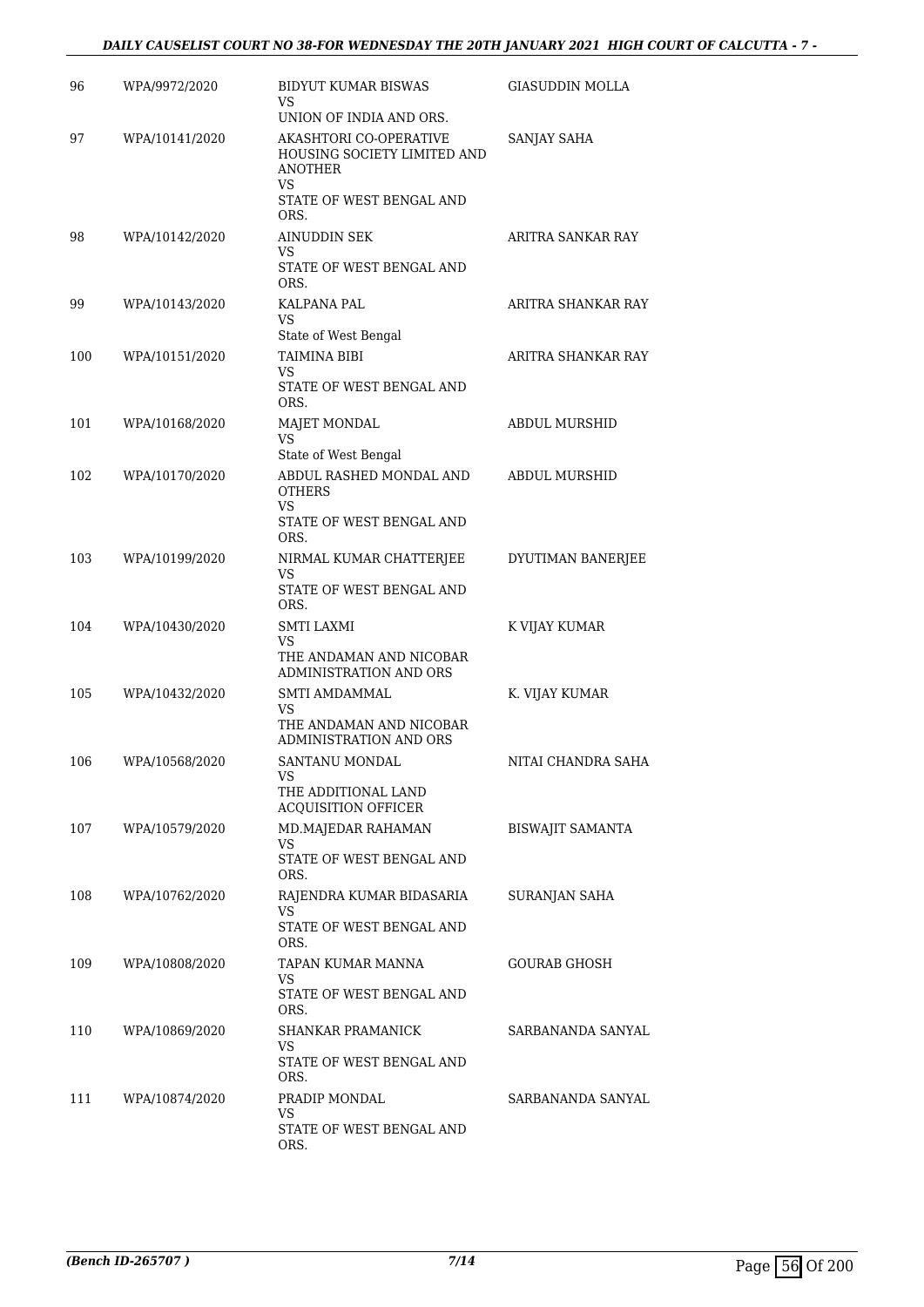| 112 | WPA/10936/2020 | <b>CHANDRANI BISWAS</b><br>VS<br>STATE OF WEST BENGAL AND<br>ANR.                                                           | DEBASISH<br><b>CHATTOPADHYAY</b> |
|-----|----------------|-----------------------------------------------------------------------------------------------------------------------------|----------------------------------|
| 113 | WPA/11005/2020 | AMIT GHOSH<br>VS<br>UNION OF INDIA AND ORS.                                                                                 | SOMESH KUMAR GHOSH               |
| 114 | WPA/11055/2020 | BISWANATH PRASAD AND<br>OTHERS<br><b>VS</b><br>GENERAL MANAGER(HR/ADMIN-<br>1) AND NODAL OFFICER AND<br><b>OTHERS</b>       | KOUSHIKEE BANERJEE               |
| 115 | WPA/11139/2020 | KRISHNANAGAR ANATH SISHU<br>ASHRAM AND ANR<br>VS<br>STATE OF WEST BENGAL AND<br>ORS.                                        | DEB NARAYAN PATRA                |
| 116 | WPA/11148/2020 | JAYANTA PROSAD ROY<br>VS.<br>STATE OF WEST BENGAL AND<br>ORS.                                                               | <b>SAMRAT DEY PAUL</b>           |
| 117 | WPA/11154/2020 | RATAN MANJURI MANDAL<br><b>VS</b><br>STATE OF WEST BENGAL AND<br>ORS.                                                       | <b>SRIKUMAR MANDAL</b>           |
| 118 | WPA/11156/2020 | UTTAM KUMAR MAITY<br>VS<br>STATE OF WEST BENGAL AND<br>ORS.                                                                 | ABHILASH SINHA ROY               |
| 119 | WPA/11224/2020 | GOPAL MUKHERJEE<br>VS<br>UNION OF INDIA AND ORS.                                                                            | K.M. HOSSAIN                     |
| 120 | WPA/11229/2020 | BIMAL PAL AND ANR<br><b>VS</b><br>THE STATE OF WEST BENGAL<br>AND ORS                                                       | ABHIJIT SARKAR                   |
| 121 | WPA/11329/2020 | JAITA DAS (NEE ROY)<br>VS.<br>WEST BENGAL HOUSING<br><b>INFRASTRUCTURE</b><br>DEVELOPMENT CORPORATION<br>LIMITED AND OTHERS | PRANATI DAS                      |
| 122 | WPA/11391/2020 | HRISIKESH MAITY AND ORS<br>VS.<br>STATE OF WEST BENGAL AND<br>ORS.                                                          | SATYAJIT MANDAL                  |
| 123 | WPA/11444/2020 | BISHAN M. AGARWAL<br>VS.<br>UNION OF INDIA AND ORS.                                                                         | SAYAK RANJAN GANGULY             |
| 124 | WPA/11447/2020 | <b>B.M.DEALERS LLP</b><br>VS<br>UNION OF INDIA AND ORS.                                                                     | SAYAK RANJAN GANGULY             |
| 125 | WPA/11453/2020 | B.K. MARCHANTILE LLP<br>VS<br>UNION OF INDIA AND ORS.                                                                       | SAYAK RANJAN GANGULY             |
| 126 | WPA/11477/2020 | KISHAN M. AGARWAL<br>VS.<br>UNION OF INDIA AND ORS.                                                                         | SAYAN RANJAN GANGULY             |
| 127 | WPA/11480/2020 | K.K. COMMODITIES LLP<br>(FORMERLY KNOWN AS K.K.<br>COMMODITIES PVT. LTD)<br>VS.<br>UNION OF INDIA AND ORS.                  | SAYAK RANJAM GANGULY             |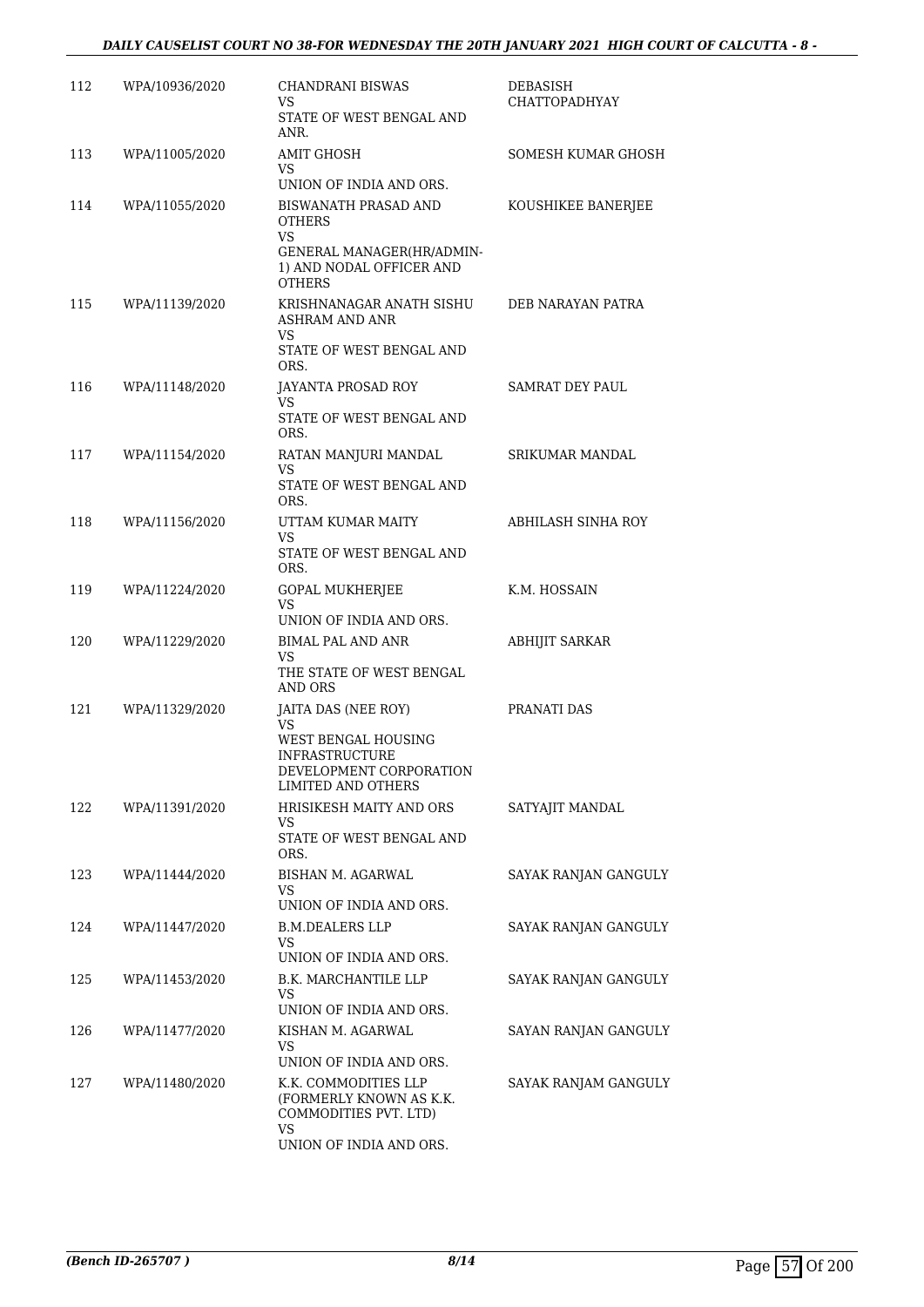### *DAILY CAUSELIST COURT NO 38-FOR WEDNESDAY THE 20TH JANUARY 2021 HIGH COURT OF CALCUTTA - 9 -*

| 128 | WPA/11483/2020 | <b>B.M.A MERCHANDISE LLP</b><br>VS<br>UNION OF INDIA AND ORS.                                                  | SAYAK RANJAN GANGULY        |
|-----|----------------|----------------------------------------------------------------------------------------------------------------|-----------------------------|
| 129 | WPA/11487/2020 | <b>B.K. MERCHANTILE LLP</b><br>VS.<br>STATE OF WEST BENGAL AND<br>ORS.                                         | SAYAK RANJAN GANGULY        |
| 130 | WPA/11490/2020 | MANNALAL SUREKA TRUST<br>VS<br>UNION OF INDIA AND ORS.                                                         | SAYAK RANJAN GANGULY        |
| 131 | WPA/11493/2020 | <b>BISHAN M. AGARWAL</b><br>VS<br>UNION OF INDIA AND ORS.                                                      | SAYAK RANJAN GANGULY        |
| 132 | WPA/11538/2020 | SATYEN KUAMR THAKUR AND<br><b>ORS</b><br><b>VS</b><br>UNION OF INDIA AND ORS.                                  | NILADRI SAHA                |
| 133 | WPA/11540/2020 | SWAPAN SAMANTA AND ORS<br>VS<br>STATE OF WEST BENGAL AND<br>ORS.                                               | SARBANANDA SANYAL           |
| 134 | WPA/11541/2020 | RAHUL AMIN MALLICK<br>VS<br>STATE OF WEST BENGAL AND<br>ORS.                                                   | LAKSHMINATH<br>BHATTACHARYA |
| 135 | WPA/11611/2020 | <b>SWAGATA BOSE</b><br>VS<br>STATE OF WEST BENGAL AND<br>ORS.                                                  | PRASANTA KUMAR<br>PAKRASHI  |
| 136 | WPA/11662/2020 | SANJIB KUNDU<br>VS<br>STATE OF WEST BENGAL AND<br>ORS.                                                         | SIDHANT CHOWDHURY           |
| 137 | WPA/11670/2020 | BIBHU BHUSON CHAKRABORTY<br>AND ORS<br>VS<br>THE STATE OF WEST BENGAL<br>AND ORS                               | <b>BHASKAR HUTAIT</b>       |
| 138 | WPA/11694/2020 | PALSON DERMA PVT LTD AND<br>ANR<br>VS<br>THE COMPENTENT<br>AUTHORITY, URBAN LAND<br>CEILING DEPT , SDO AND ORS | <b>ABHIJIT BISWAS</b>       |
| 139 | WPA/11707/2020 | <b>GANGADHAR SAKHA</b><br>VS.<br>STATE OF WEST BENGAL AND<br>ORS.                                              | SANJIB KUMAR GHOSH          |
| 140 | WPA/11742/2020 | TAPAN KUMAR GHOSH<br>VS<br>THE STATE OF WEST BENGAL<br>AND ORS                                                 | SARBANANDA SANYAL           |
| 141 | WPA/11746/2020 | NURUL ISLAM AND ANR<br>VS.<br>THE STATE OF WEST BENGAL<br>AND ORS                                              | SARBANANDA SANYAL           |
| 142 | WPA/11750/2020 | MD. LOKMAL HAQUE AND ANR<br>VS<br>STATE OF WEST BENGAL AND<br>ORS.                                             | DYUTIMAN BANERJEE           |
| 143 | WPA/11775/2020 | BHAKTIPADA GHOSH<br>VS<br>STATE OF WEST BENGAL AND<br>ORS.                                                     | SASTHI CHARAN DHARA         |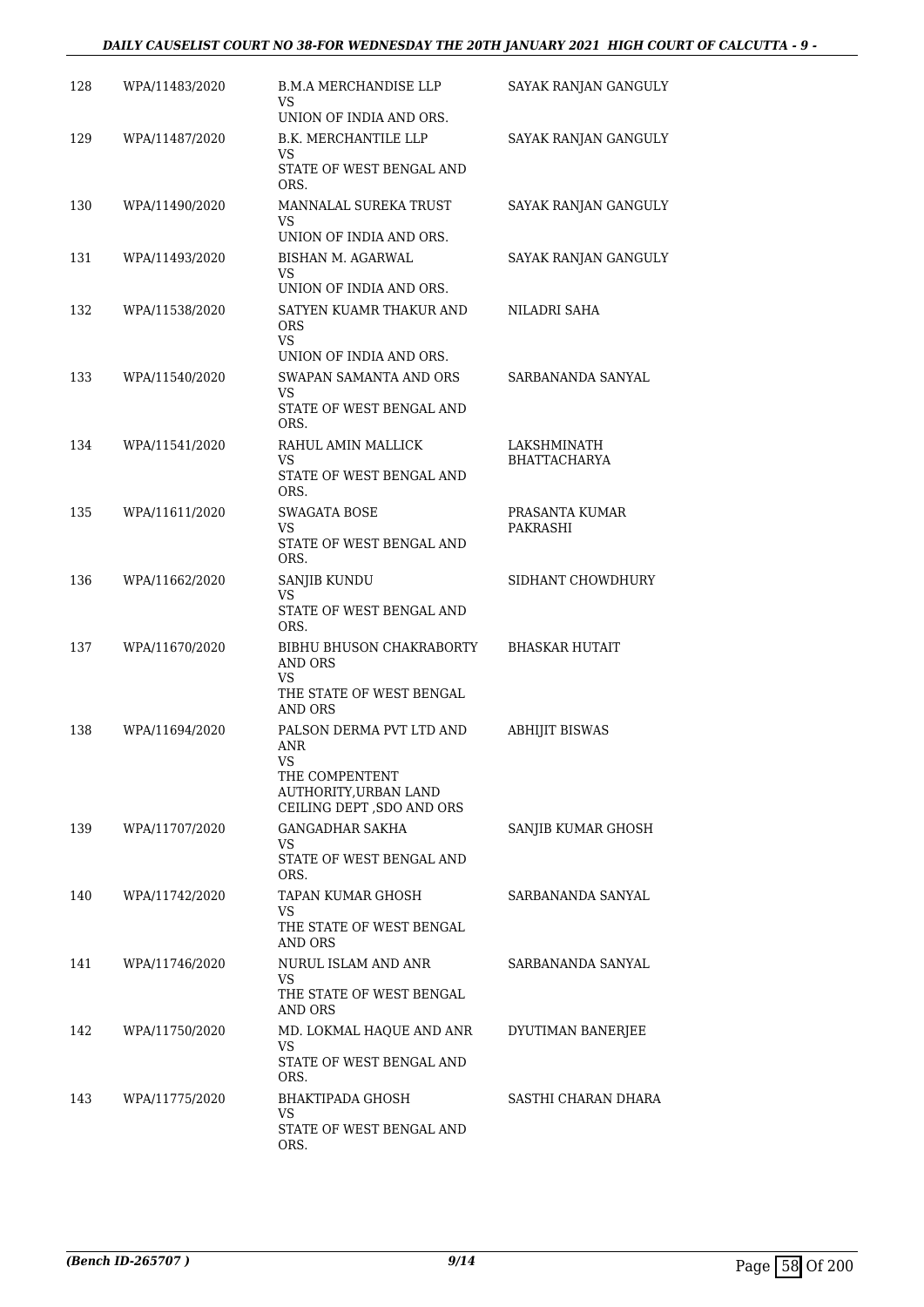| 144 | WPA/11788/2020   | MD SIRAJUDDIN@MD<br>SIRAJUDDIN AND ORS<br><b>VS</b>                                     | ARITRA SHANKAR RAY   |
|-----|------------------|-----------------------------------------------------------------------------------------|----------------------|
|     |                  | STATE OF WEST BENGAL AND<br>ORS.                                                        |                      |
| 145 | WPA/11833/2020   | GOUTAM JANA                                                                             | KRISHNENDU BERA      |
|     |                  | VS<br>STATE OF WEST BENGAL AND<br>ORS.                                                  |                      |
| 146 | WPA/11837/2020   | M/S SEWANARAYAN<br>KHUBCHAND AND ANR<br>VS<br>STATE OF WEST BENGAL AND<br>ORS.          | PRANGOPAL DAS        |
| 147 | WPA/11886/2020   | SUPRIYO GANGULY<br>VS<br>STATE OF WEST BENGAL AND<br>ORS.                               | JAYASRI BHATTACHARYA |
| 148 | WPA/11900/2020   | PRABIR GHOSHAL<br>VS<br>STATE OF WEST BENGAL AND<br>ORS.                                | JAYASRI BHATTACHARYA |
| 149 | WPA/11906/2020   | MD. ARIFUL ISLAM ALIAS MINTU<br><b>GOLDER</b><br>VS<br>STATE OF WEST BENGAL AND<br>ORS. | MD. YOUNUS MONDAL    |
| 150 | WPA/11919/2020   | MD. MUCHA MONDAL                                                                        | MD. YOUNUS MONDAL    |
|     |                  | VS.<br>STATE OF WEST BENGAL AND<br>ORS.                                                 |                      |
| 151 | WPA/11931/2020   | RABIUL RAHAMAN<br>VS<br>STATE OF WEST BENGAL AND                                        | SK. NIZAMUDDIN       |
|     |                  | ORS.                                                                                    |                      |
| 152 | WPA/11943/2020   | VIDYANANDA CHAKRABORTY<br>VS<br>STATE OF WEST BENGAL AND                                | BISWAJIT CHOWDHURY   |
| 153 | WPA/91/2021      | ORS.<br>SANJAY SAHA AND ANR<br>VS                                                       | PRASENJIT SAHA       |
|     |                  | THE STATE OF WEST BENGAL<br>AND ORS                                                     |                      |
|     | 154 WPA/119/2021 | NARAYAN MOSKARA<br><b>VS</b>                                                            | MANIKA SARKAR        |
|     |                  | STATE OF WEST BENGAL AND<br>ORS.                                                        |                      |
| 155 | WPA/126/2021     | ARDHENDU SEKHAR RANA<br>VS.<br>UNION OF INDIA AND ORS.                                  | PRIYANKA SAHA        |
| 156 | WPA/218/2021     | SHAMBHU CHANDRA DAS AND                                                                 | AJAY DEBNATH         |
|     |                  | ANR<br>VS<br>THE BOARD OF TRUSTEES FOR<br>THE PORT OF CALCUTTA AND<br><b>ORS</b>        |                      |
| 157 | WPA/255/2021     | MANWAR ALI MOLLA<br>VS.<br>STATE OF WEST BENGAL AND                                     | SOUNAK BHATTACHARYA  |
| 158 | WPA/296/2021     | ORS.<br>STATE BANK OF INDIA                                                             | OM NARAYAN RAI       |
|     |                  | VS.<br>STATE OF WEST BENGAL AND<br>ORS.                                                 |                      |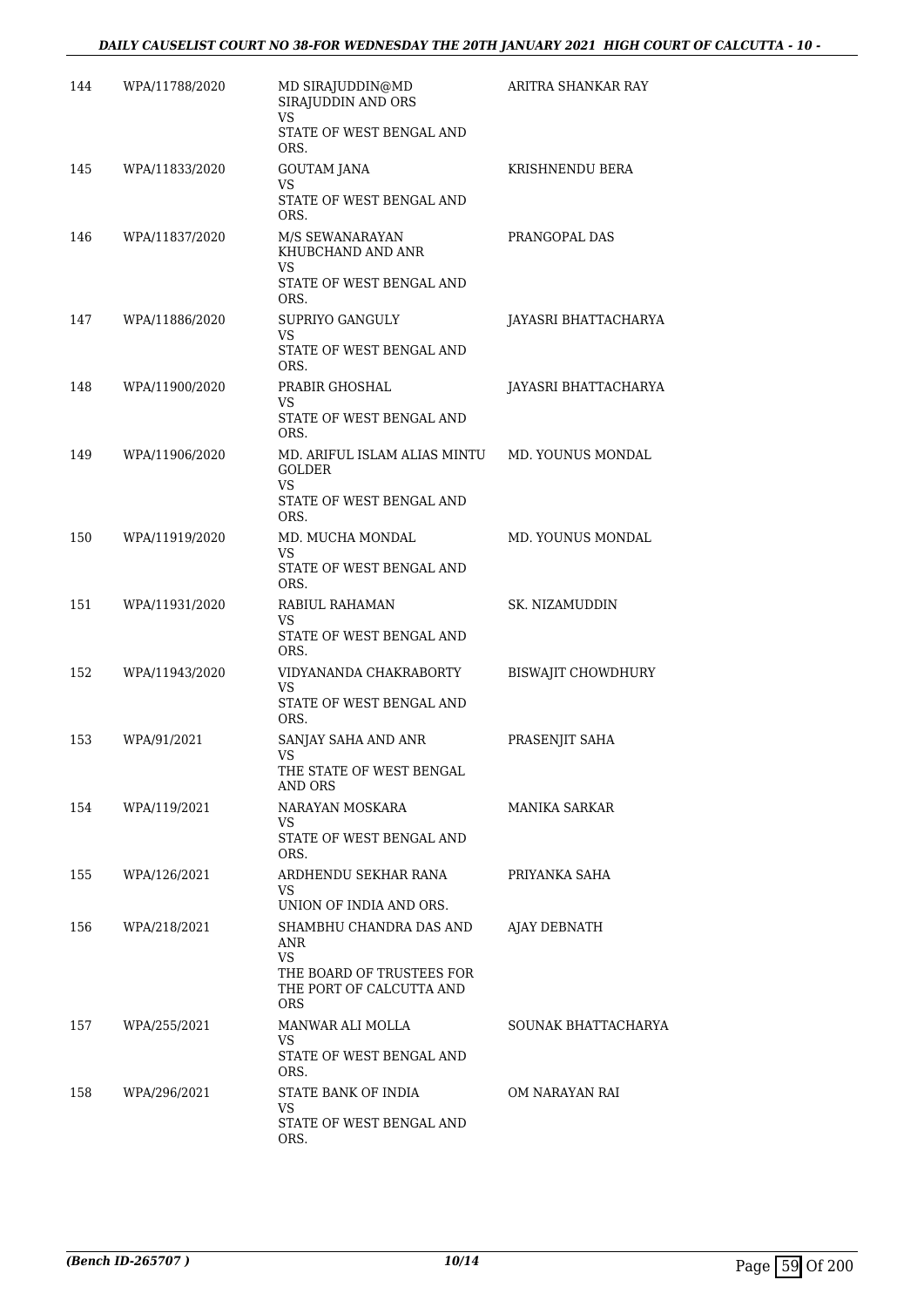### *DAILY CAUSELIST COURT NO 38-FOR WEDNESDAY THE 20TH JANUARY 2021 HIGH COURT OF CALCUTTA - 11 -*

| 159 | WPA/600/2021                             | DWARIKA NATH MONDAL<br>VS.                                                          | SANDIPAN PAL                       |
|-----|------------------------------------------|-------------------------------------------------------------------------------------|------------------------------------|
|     |                                          | STATE OF WEST BENGAL AND<br>ORS.                                                    |                                    |
| 160 | WPA/689/2021                             | KRISHNA DAS AND OTHERS<br>VS                                                        | DYUTIMAN BANERJEE                  |
|     |                                          | STATE OF WEST BENGAL AND<br>ORS.                                                    |                                    |
| 161 | WPA/706/2021                             | RANJIT KUMAR BISWAS ALIAS<br><b>RANJIT BISWAS</b><br>VS<br>STATE OF WEST BENGAL AND | TIMIR BARAN SAHA                   |
|     |                                          | ORS                                                                                 |                                    |
| 162 | WPA/761/2021                             | FANIBHUSAN HALDER AND ORS<br>VS<br>STATE OF WEST BENGAL AND<br>ORS.                 | LAKSHMINATH<br><b>BHATTACHARYA</b> |
| 163 | WPA/788/2021                             | NIKHILESH BHOWMICK                                                                  | <b>SOURAV MONDAL</b>               |
|     |                                          | VS.<br>STATE OF WEST BENGAL AND<br>ORS.                                             |                                    |
| 164 | WPA/958/2021                             | BLUECHIP PROJECTS PVT. LTD.                                                         | REKHA GHOSH                        |
|     |                                          | VS<br>STATE OF WEST BENGAL AND<br>ORS.                                              |                                    |
| 165 | WPA/1214/2021                            | <b>EMAMUDDIN MOMIN</b>                                                              | TANUSRI SANTRA                     |
|     |                                          | VS.<br>STATE OF WEST BENGAL AND<br>ORS.                                             |                                    |
| 166 | WPA/1242/2021                            | M/S CORONA STEEL INDUSTRY<br>PVT. LTD<br>VS                                         | PAWAN KUMAR JAJODIA                |
|     |                                          | STATE OF WEST BENGAL AND<br>ORS.                                                    |                                    |
| 167 | WPA/1585/2021                            | A.RAMASWAMY<br>VS.                                                                  | <b>ANJILI NAG</b>                  |
| 168 | WPA/1783/2021                            | THE TEHSILDAR<br>PANCHANAN MUKHOPADHYAY                                             | SUPREEM NASKAR                     |
|     |                                          | @MUKHERJEE AND ANR<br>VS                                                            |                                    |
|     |                                          | STATE OF WEST BENGAL AND<br>ORS.                                                    |                                    |
|     |                                          | <b>ADJOURNED MOTIONS</b>                                                            |                                    |
| 169 | WPA/2260/2014                            | KASHINATH ROY<br>VS.                                                                | <b>ARUN NASKAR</b>                 |
|     | IA NO: CAN/1/2019(Old No:CAN/10015/2019) | STATE OF WEST BENGAL & ORS.                                                         |                                    |
| 170 | WPA/31112/2014                           | USMAN GHANI                                                                         | TANUSRI SANTRA                     |
|     |                                          | VS.<br>STATE OF WEST BENGAL & ORS                                                   |                                    |
| 171 | WPA/31113/2014                           | HAZI JAAN MOHAMMAD                                                                  | TANUSRI SANTRA                     |
|     |                                          | VS.<br>STATE OF WEST BENGAL & ORS                                                   |                                    |
| 172 | WPA/16787/2015                           | NAJRUL ISLAM<br>VS                                                                  | TANUSRI SANTRA                     |
| 173 | WPA/11596/2016                           | STATE OF WEST BENGAL & ORS                                                          | TANUSRI SANTRA                     |
|     |                                          | RABINDRA NATH MAJUMDER &<br><b>ORS</b><br><b>VS</b>                                 |                                    |
| 174 | WPA/20259/2017                           | STATE OF WEST BENGAL & ORS<br>PANCHANAN DAS & ORS                                   | TANUSRI SANTRA                     |
|     |                                          | VS.<br>STATE OF WEST BENGAL & ORS                                                   |                                    |
|     |                                          |                                                                                     |                                    |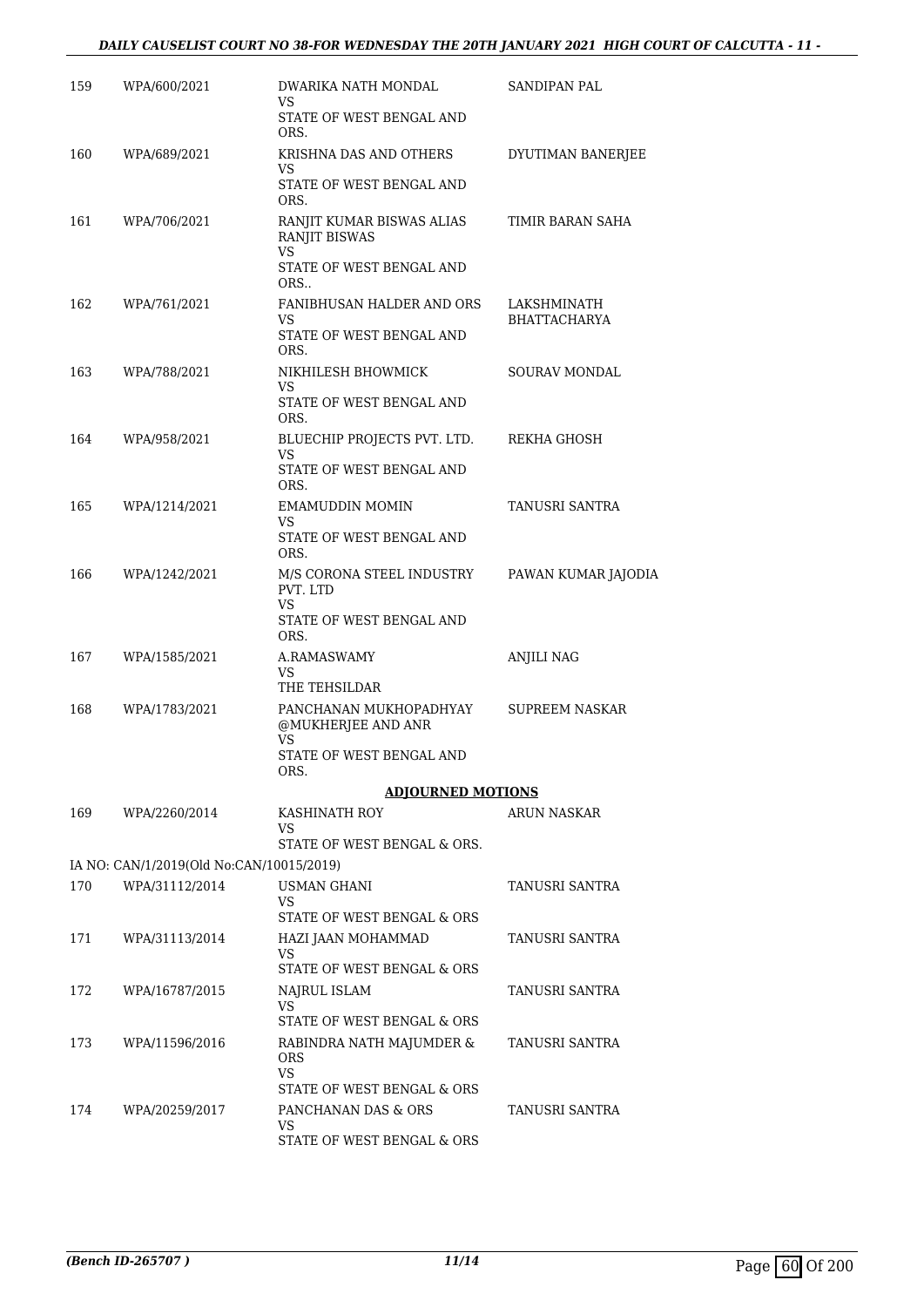#### *DAILY CAUSELIST COURT NO 38-FOR WEDNESDAY THE 20TH JANUARY 2021 HIGH COURT OF CALCUTTA - 12 -*

| 175 | WPA/20262/2017                          | NIMAI DAS & ANR<br>VS                                                                  | TANUSRI SANTRA             |
|-----|-----------------------------------------|----------------------------------------------------------------------------------------|----------------------------|
| 176 | WPA/26347/2017                          | STATE OF WEST BENGAL & ORS<br>SUBHAS CHANDRA DEY<br>VS                                 | S DEY                      |
| 177 | WPA/26350/2017                          | STATE OF WEST BENGAL & ORS<br>SUBHAS CHANDRA NAG<br>VS                                 | SUBINAY DEY                |
| 178 | WPA/26352/2017                          | STATE OF WEST BENGAL & ORS<br><b>ASHUDEB ROY</b><br>VS                                 | SUBINAY DEY                |
| 179 | WPA/26476/2017                          | STATE OF WEST BENGAL & ORS<br>ZARINA RESHMA & ORS<br>VS                                | NILOFER SIDDIOUE ALAM      |
| 180 | WPA/1162/2018                           | STATE OF WEST BENGAL & ORS<br>KAMALA KANTA BARMAN<br>VS                                | SUBINAY DEY                |
| 181 | WPA/1164/2018                           | STATE OF WEST BENGAL & ORS<br>ENESH CHANDRA BARMAN<br>VS                               | S. DEY                     |
| 182 | WPA/1185/2018                           | STATE OF WEST BENGAL & ORS<br>SHIBANI GHOSH<br>VS                                      | PRATIP KUMAR<br>CHATTERJEE |
| 183 | WPA/8008/2018                           | STATE OF WEST BENGAL &ORS<br>BHARAT CHANDRA BARMAN<br>VS<br>STATE OF WEST BENGAL & ORS | SUBINAY DEY                |
| 184 | WPA/8009/2018                           | NIKHIL SARKAR<br>VS<br>STATE OF WEST BENGAL & ORS                                      | SUBINAY DEY                |
| 185 | WPA/9307/2018                           | KAMAL CHANDRA ROY<br>VS<br>STATE OF WEST BENGAL & ORS                                  | SUBINAY DEY                |
| 186 | WPA/3457/2019                           | GOPAL JHUNJHUNWALA & ORS<br>VS<br>STATE OF WEST BENGAL & ORS                           | ARINDAM DAS                |
|     | IA NO: CAN/1/2020(Old No:CAN/3850/2020) |                                                                                        |                            |
| 187 | WPA/4336/2019                           | UTPAL MONDAL & ORS                                                                     | TANUSRI SANTRA             |
|     |                                         | VS<br>STATE OF WEST BENGAL & ORS                                                       |                            |
| 188 | WPA/10503/2019                          | PORTSIDE ESTATES LTD. & ANR<br>VS                                                      | SAPTARSHI MUKHERJEE        |
|     | wt189 WPA/7168/2020                     | UNION OF INDIA & ORS<br>PORTSIDE ESTATES LIMITED<br>AND ANOTHER<br>VS.                 | SAPTARSHI MUKHERJEE        |
|     |                                         | UNION OF INDIA AND OTHERS                                                              |                            |
|     | IA NO: CAN/1/2020                       |                                                                                        |                            |
| 190 | WPA/16818/2019                          | R.B.DEALERS PVT. LTD. &<br>INCORPORATED COMPANY<br>VS<br>UNION OF INDIA & ORS          | <b>TANUSRI SANTRA</b>      |
| 191 | WPA/3176/2020                           | HIMANGSHU DUTTA & ORS<br>VS<br>STATE OF WEST BENGAL & ORS                              | TARA PADA DAS              |
| 192 | WPA/3193/2020                           | SUVENDU BIKASH MONDAL @<br>SUVENDU MONDAL<br>VS.                                       | TIRTHANKAR ROY             |
| 193 | WPA/7207/2020                           | STATE OF WEST BENGAL & ORS<br>DILIP KUMAR KUILA<br>VS                                  | PRIYANKA JANA              |
|     | IA NO: CAN/1/2020, CAN/2/2020           | State of West Bengal                                                                   |                            |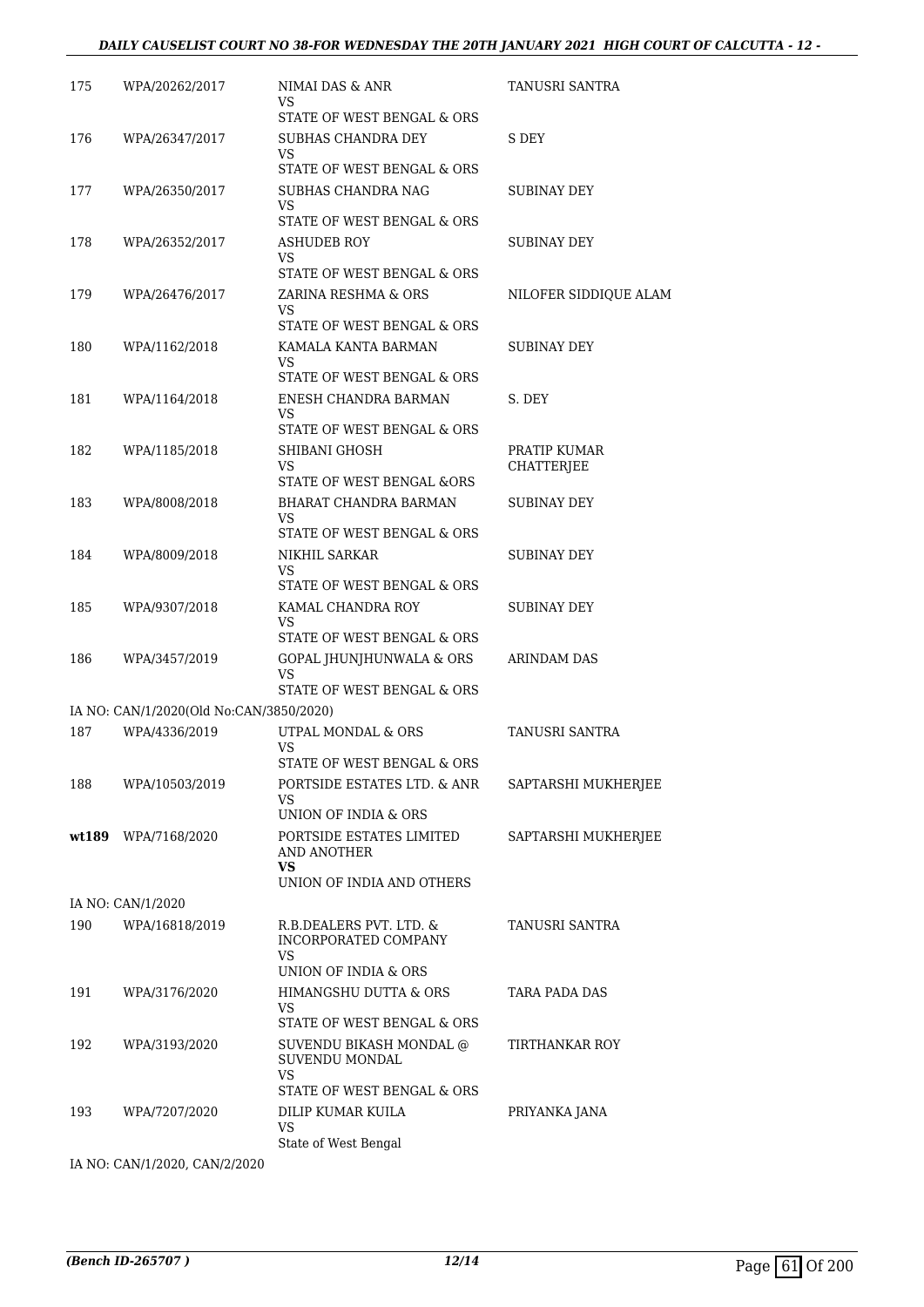### *DAILY CAUSELIST COURT NO 38-FOR WEDNESDAY THE 20TH JANUARY 2021 HIGH COURT OF CALCUTTA - 13 -*

| 194 | WPA/8385/2020                            | KASHI NATH BERA<br>VS<br>STATE OF WEST BENGAL AND<br><b>ANR</b>                                 | PRASANTA KUMAR<br>PAKRASHI |
|-----|------------------------------------------|-------------------------------------------------------------------------------------------------|----------------------------|
| 195 | WPA/8664/2020                            | ANUKUL MAJHI @ MURMU AND<br><b>ORS</b><br>VS<br>STATE OF WEST BENGAL AND<br>ORS.                | <b>MUKTESWAR MAITY</b>     |
| 196 | WPA/8666/2020                            | BADAL MAJHI @TUDU AND ORS<br>VS<br>STATE OF WEST BENGAL AND<br>ORS.                             | <b>MUKTESWAR MAITY</b>     |
| 197 | WPA/8669/2020                            | BIJOY KRISHNA KHATUA AND<br><b>ANR</b><br><b>VS</b><br>STATE OF WEST BENGAL AND<br>ORS.         | <b>MUKTESWAR MAITY</b>     |
| 198 | WPA/8670/2020                            | BYOMKESH SAHOO AND ORS<br>VS<br>STATE OF WEST BENGAL AND<br>ORS.                                | <b>MUKTESWAR MAITY</b>     |
| 199 | WPA/8674/2020                            | DULALI MAJHI @ BESARI @JABA<br>MAJHI @BESARI AND ANR<br>VS.<br>STATE OF WEST BENGAL AND<br>ORS. | <b>MUKTESWAR MAITY</b>     |
| 200 | WPA/8675/2020                            | PRABODH CHANDRA MONDAL<br>AND ORS<br>VS<br>STATE OF WEST BENGAL AND<br>ORS.                     | <b>MUKTESWAR MAITY</b>     |
| 201 | WPA/8676/2020                            | BADAL MAJHI @ TUDU AND ANR<br><b>VS</b><br>STATE OF WEST BENGAL AND<br>ORS.                     | <b>MUKTESWAR MAITY</b>     |
| 202 | WPA/8677/2020                            | BHAGABAN MAJHI @ HEMBRAM<br><b>AND ORS</b><br>VS<br>STATE OF WEST BENGAL AND<br>ORS.            | <b>MUKTESWAR MAITY</b>     |
| 203 | WPA/9456/2020                            | MUKUNDA MOHAN KHAN AND<br><b>ORS</b><br>VS.<br>THE STATE OF WEST BENGAL                         | BARUN CHATTERJEE           |
| 204 | WPA/9554/2020                            | AND ORS<br><b>DIPAK BISWAS</b><br>VS<br>STATE OF WEST BENGAL AND<br>ORS.                        | ANINDA BHATTACHARYA        |
|     |                                          | <b>CONTEMPT APPLICATION</b>                                                                     |                            |
| 205 | CPAN/322/2017                            | SACHINDRA NATH GHOSH &<br>ORS.<br><b>VS</b><br>ANTARA ACHARYA & ORS.                            | TANUSRI SANTRA             |
|     | wt206 WPA/10639/2016                     | SACHINDRANATH GHOSH & ORS<br>VS.<br>THE STATE OF WEST BENGAL &<br><b>ORS</b>                    | TANUSRI SANTRA             |
|     | IA NO: CAN/1/2017(Old No:CAN/10000/2017) |                                                                                                 |                            |
| 207 | CRC/10/2019                              | NAOSAD ALI SEIKH<br>VS.<br>DILIP HALDER                                                         | S BHATTACHARYA             |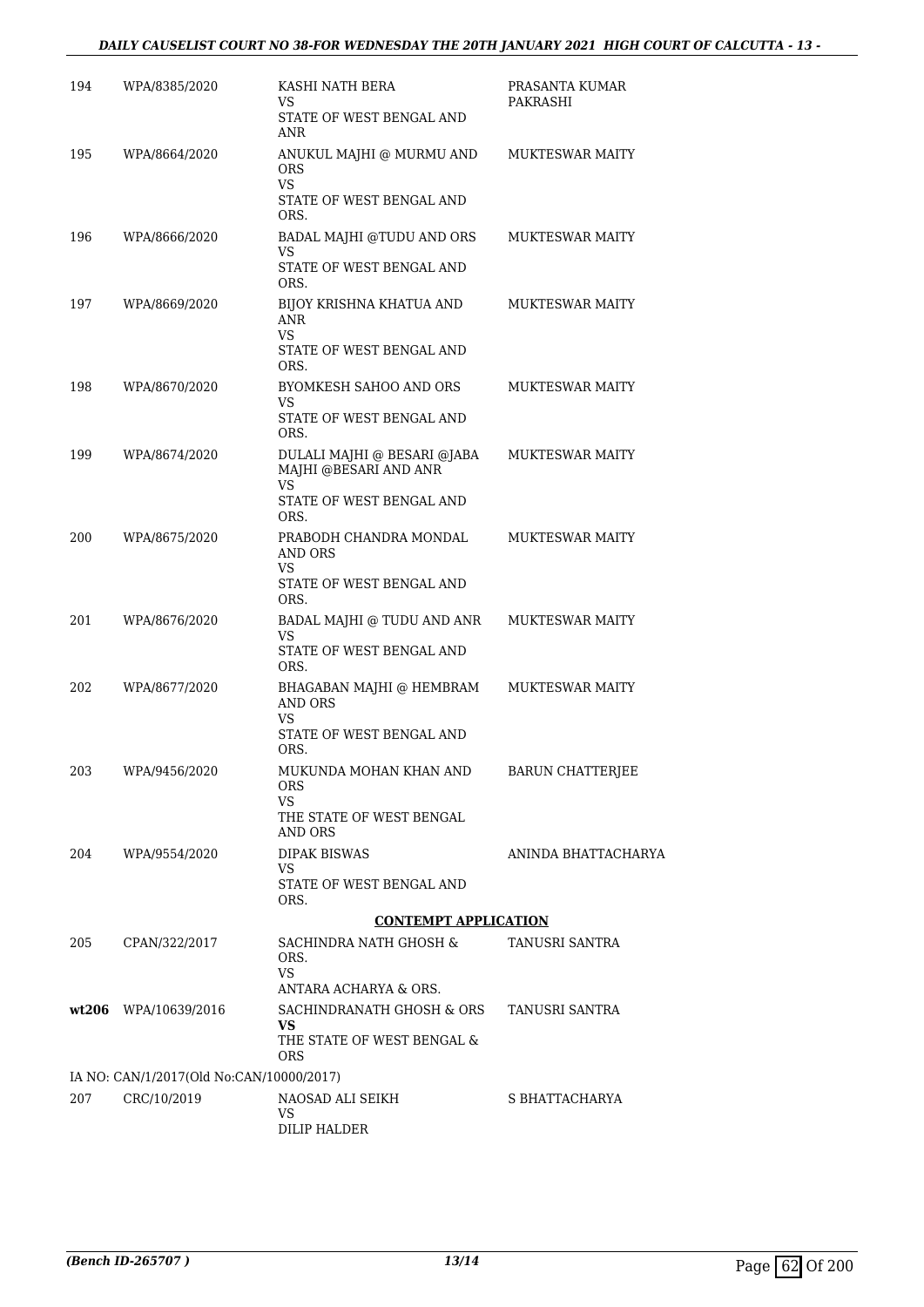### *DAILY CAUSELIST COURT NO 38-FOR WEDNESDAY THE 20TH JANUARY 2021 HIGH COURT OF CALCUTTA - 14 -*

| wt208 | SA/24/2009                               | NAOSAD ALI SHEIKH<br>VS<br>DILIP HALDER & ORS                                              | <b>HIRANMOY</b><br><b>BHATTACHARYA</b> |
|-------|------------------------------------------|--------------------------------------------------------------------------------------------|----------------------------------------|
|       | IA NO: CAN/1/2008(Old No:CAN/10717/2008) |                                                                                            |                                        |
| 209   | CPAN/238/2019                            | SANTOSH KUMAR BHUINYA<br>VS<br>PARTHA GHOSH & ORS                                          | SUBHOJIT SAHA                          |
|       | IA NO: CAN/1/2020                        |                                                                                            |                                        |
|       | wt210 WPA/23441/2015                     | SANTOSH KUMAR BHUINYA<br>VS<br>STATE OF WEST BENGAL & ORS                                  | <b>GAUTAM GURIA</b>                    |
| 211   | CPAN/392/2020                            | CHARAN KR CHABRIA & ORS<br>VS<br>DR. P. ULAGANATHAN, THE LAND<br>ACO COLLECTOR ,24 PARG(S) | ANINDITA AUDDY DAS                     |

IA NO: CAN/1/2020(Old No:CAN/5176/2020)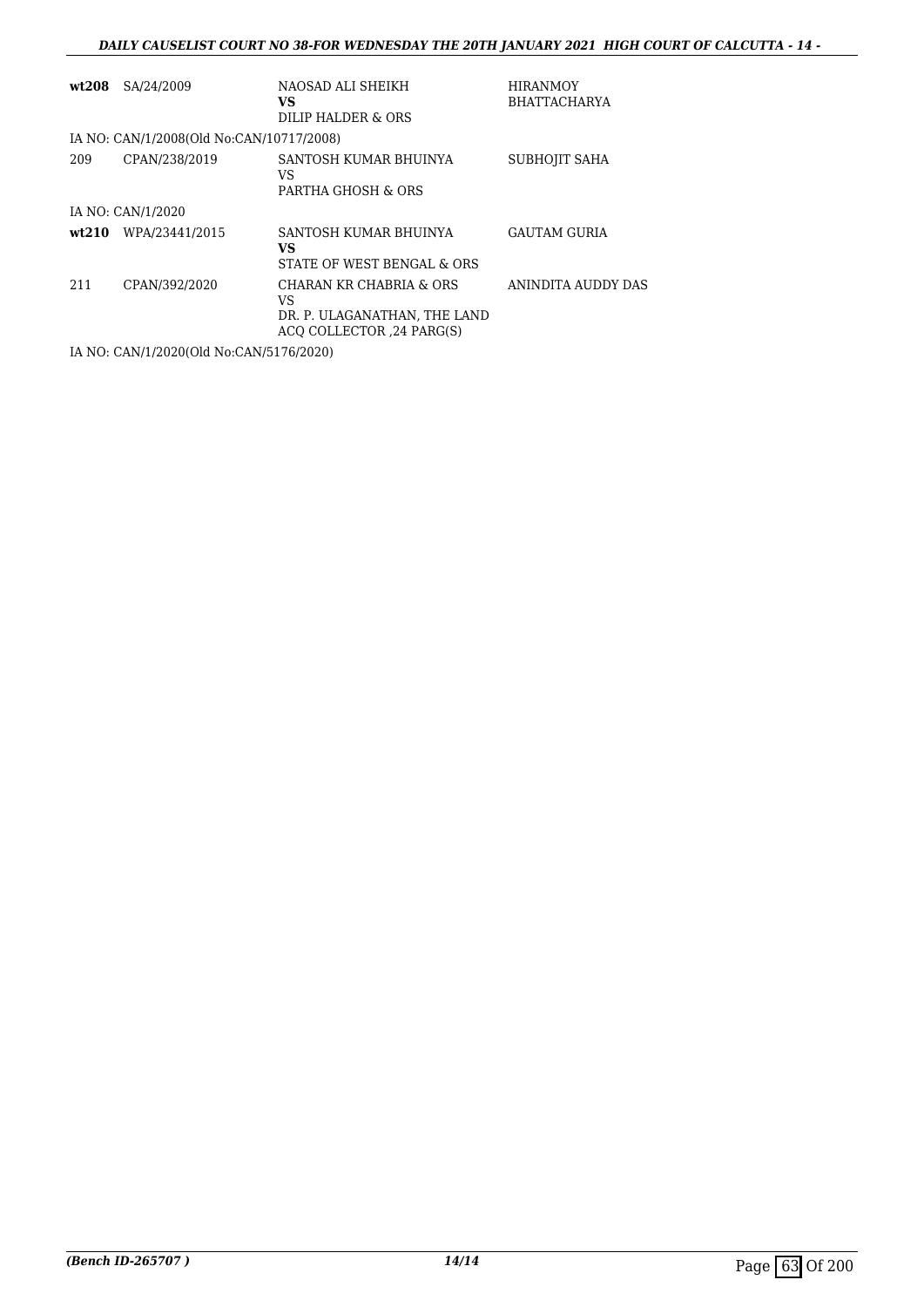

## **Appellate Side**

**DAILY CAUSELIST For Wednesday The 20th January 2021**

**COURT NO. 9**

**SINGLE BENCH (SB - III) AT 10:45 AM HON'BLE JUSTICE SHIVAKANT PRASAD**

#### **(VIA VIDEO CONFERENCE)**

**ON AND FROM MONDAY, THE 11TH JANUARY, 2021 – APPLICATIONS UNDER SECTION 24 OF THE CODE OF CIVIL PROCEDURE, SECOND APPEAL, FIRST MISCELLANEOUS APPEAL, SECOND MISCELLANEOUS APPEAL IRRESPECTIVE OF YEARS INCLUDING APPLICATIONS CONNECT THERETO;**

**MATTERS RELATING TO CONTEMPT (CIVIL) OF SUB-ORDINATE COURTS TO BE HEARD BY A JUDGE SITTING SINGLY.**

**NOTE: MATTERS WILL BE TAKEN UP THROUGH PHYSICAL HEARING ONLY WHEN BOTH THE PARTIES ARE AGREED.**

|                | <b>TO BE MENTIONED</b>                                                                                                                           |                                                                                                                                                                                       |                    |                  |  |
|----------------|--------------------------------------------------------------------------------------------------------------------------------------------------|---------------------------------------------------------------------------------------------------------------------------------------------------------------------------------------|--------------------|------------------|--|
| $\mathbf{1}$   | CRR/194/2019<br>(ASSIGNED)                                                                                                                       | <b>REKHA SHAW</b><br>VS                                                                                                                                                               | <b>SAURISH RAY</b> |                  |  |
|                |                                                                                                                                                  | <b>SHIV KUMR SHAW &amp; ANR</b>                                                                                                                                                       |                    |                  |  |
|                | IA NO: CRAN/1/2019(Old No:CRAN/5022/2019)                                                                                                        |                                                                                                                                                                                       |                    |                  |  |
|                |                                                                                                                                                  | <b>APPLICATION</b>                                                                                                                                                                    |                    |                  |  |
| 2              | SA/222/1978                                                                                                                                      | SMT. JYOTSNA MONDAL & ORS<br><b>VS</b><br><b>STATE OF WEST BENGAL</b>                                                                                                                 | D.K. BANERJEE      | N.Y.A            |  |
|                |                                                                                                                                                  | IA NO: CAN/5/2017(Old No:CAN/8672/2017), CAN/6/2018(Old No:CAN/9631/2018)                                                                                                             |                    |                  |  |
| 3              | SA/717/1979<br>$(PB+II+OB+1PB+6LCRs+RI$<br>CARD)                                                                                                 | <b>GOBINDA CH.NASKAR &amp; ANR</b><br><b>VS</b><br><b>SIBANI GAYEN</b>                                                                                                                |                    |                  |  |
|                |                                                                                                                                                  | IA NO: CAN/4/2012(Old No:CAN/4121/2012), CAN/5/2017(Old No:CAN/6110/2017), CAN/6/2017(Old No:CAN/6575/2017)                                                                           |                    |                  |  |
| $\overline{4}$ | SA/551/1983                                                                                                                                      | SARJU PROSAD DAS @ SURAJ<br><b>DAS</b><br><b>VS</b><br><b>SM.DURGAMOYEE GHOSH</b>                                                                                                     | K.K.BHATTACHARYA   | N.Y.A            |  |
| 5              | SA/769/1990                                                                                                                                      | <b>SARMILA DAS</b><br><b>VS</b><br><b>MRINALINI DAS</b>                                                                                                                               | MR.S.PANDA         | MR. T.K.SENGUPTA |  |
|                |                                                                                                                                                  | IA NO: CAN/8/2014(Old No:CAN/11086/2014), CAN/11/2017(Old No:CAN/5209/2017), CAN/9/2015(Old No:CAN/9394/2015),<br>CAN/6/2013(Old No:CAN/10020/2013), CAN/3/2011(Old No:CAN/3154/2011) |                    |                  |  |
| 6              | SA/23/1991<br>$(PT I+PT II+1 PB)$                                                                                                                | SHIBNATH BHATTACHARJEE<br><b>VS</b><br><b>SUDHANSHU SEKHAR</b><br>MAJUMDAR                                                                                                            |                    |                  |  |
|                | IA NO: CAN/3/2008(Old No:CAN/7105/2008), CAN/6/2013(Old No:CAN/11449/2013)                                                                       |                                                                                                                                                                                       |                    |                  |  |
| 7              | SA/489/1992                                                                                                                                      | <b>BIBI KULTAMNESSA &amp; ORS</b><br><b>VS</b><br><b>BIBI HADISANNESSA</b>                                                                                                            |                    |                  |  |
|                | IA NO: CAN/2/2007(Old No:CAN/5787/2007), CAN/5/2007(Old No:CAN/9897/2007), CAN/6/2007(Old No:CAN/9898/2007),<br>CAN/8/2009(Old No:CAN/4739/2009) |                                                                                                                                                                                       |                    |                  |  |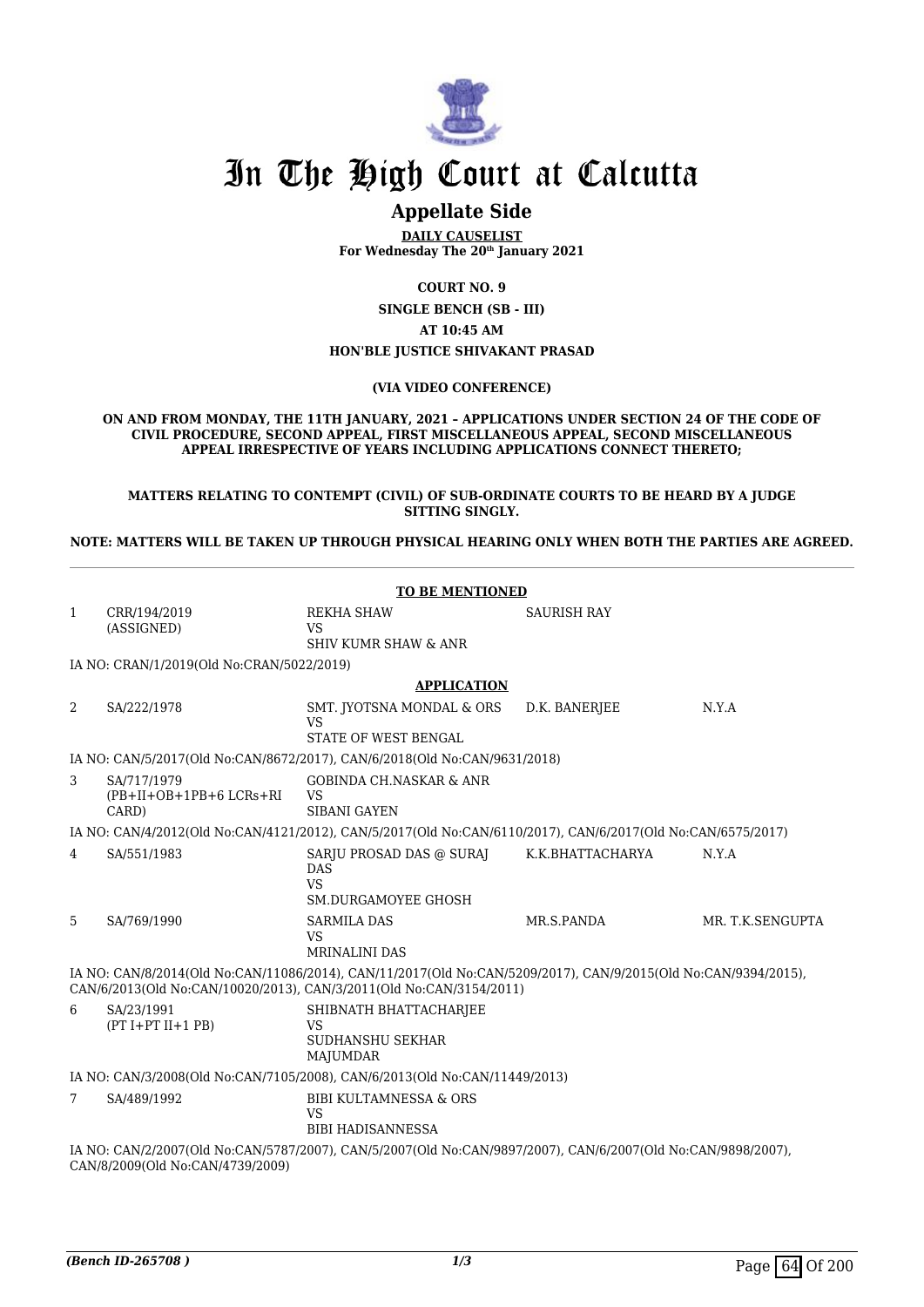| wt8 | CPAN/60/2016                                       | MD. ANISUR RAHAMAN & ORS<br>VS<br>AMANULLAH @ MD.<br><b>AMANULLAH HAQUE</b>                        | <b>SHARDA PARMAR</b>                                                                                                                                                                                                 |
|-----|----------------------------------------------------|----------------------------------------------------------------------------------------------------|----------------------------------------------------------------------------------------------------------------------------------------------------------------------------------------------------------------------|
| 9   | SA/304/2000                                        | <b>SK.KOHINOOR &amp; ORS</b><br>VS                                                                 |                                                                                                                                                                                                                      |
|     |                                                    | MUSSTT.AMINA BIBI                                                                                  |                                                                                                                                                                                                                      |
|     |                                                    |                                                                                                    | IA NO: CAN/1/1999(Old No:CAN/3438/1999), CAN/2/2002(Old No:CAN/9814/2002), CAN/3/2016(Old No:CAN/990/2016)                                                                                                           |
| 10  | SA/431/2001                                        | CHAPALA SUNDARI DE<br>VS<br>SMT. HANSI RANI SARKAR                                                 | <b>MADHUMITA ROY</b>                                                                                                                                                                                                 |
|     | CAN/4/2005(Old No:CAN/9377/2005)                   |                                                                                                    | IA NO: CAN/1/2001(Old No:CAN/2542/2001), CAN/2/2002(Old No:CAN/7659/2002), CAN/3/2005(Old No:CAN/7290/2005),                                                                                                         |
| 11  | SAT/2634/2007                                      | DAMODAR JEW THAKUR REP.<br>BY AJIT KR. SAMUI & ORS<br><b>VS</b>                                    | <b>BIVASH BANERJEE</b>                                                                                                                                                                                               |
|     |                                                    | TAPAN KR. MUKHOPADHYAY &<br><b>ORS</b>                                                             |                                                                                                                                                                                                                      |
|     | CAN/5/2017(Old No:CAN/4596/2017)                   |                                                                                                    | IA NO: CAN/2/2013(Old No:CAN/6922/2013), CAN/3/2016(Old No:CAN/5564/2016), CAN/4/2017(Old No:CAN/2731/2017),                                                                                                         |
| 12  | SAT/285/2008                                       | AMINA BIBI & ORS.<br>VS<br>AHADALI MONDAL & ORS.                                                   | <b>SADHAN KUMAR</b><br><b>HALDAR</b>                                                                                                                                                                                 |
|     |                                                    |                                                                                                    | IA NO: CAN/1/2008(Old No:CAN/5171/2008), CAN/2/2008(Old No:CAN/9585/2008), CAN/3/2009(Old No:CAN/5696/2009),<br>CAN/4/2016(Old No:CAN/1450/2016), CAN/5/2016(Old No:CAN/1451/2016), CAN/6/2018(Old No:CAN/1124/2018) |
| 13  | SA/636/2008                                        | SATYA BALA BHAUMIK<br>VS<br><b>RIKTA RANI MONDAL</b>                                               | <b>BISWAJIT DE</b>                                                                                                                                                                                                   |
|     |                                                    |                                                                                                    | IA NO: CAN/1/2008(Old No:CAN/8646/2008), CAN/2/2016(Old No:CAN/6541/2016), CAN/3/2016(Old No:CAN/11263/2016)                                                                                                         |
| 14  | SAT/298/2009                                       | DAYAL NATH DHOLEY                                                                                  | <b>JYOTI SINGH</b>                                                                                                                                                                                                   |
|     |                                                    | VS<br>SUNIL DHOLEY & ORS.                                                                          |                                                                                                                                                                                                                      |
|     |                                                    | IA NO: CAN/1/2011(Old No:CAN/2755/2011), CAN/2/2011(Old No:CAN/2756/2011)                          |                                                                                                                                                                                                                      |
| 15  | SA/26/2011                                         | LAXMAN CHAKROBORTY &<br>ORS.<br>VS                                                                 | ANIL KUMAR<br>CHATTOPADHYAYA                                                                                                                                                                                         |
|     |                                                    | AKSHAY MUKHERJEE                                                                                   |                                                                                                                                                                                                                      |
|     |                                                    | IA NO: CAN/1/2004(Old No:CAN/10127/2004), CAN/2/2019(Old No:CAN/6403/2019)                         |                                                                                                                                                                                                                      |
| 16  | SAT/236/2016                                       | SANTI BHATTACHARJEE<br>vs                                                                          | <b>SAUNAK</b><br><b>BHATTACHARYA</b>                                                                                                                                                                                 |
|     |                                                    | <b>BISWANATH GHOSH &amp; ORS</b>                                                                   |                                                                                                                                                                                                                      |
|     | IA NO: CAN/1/2016(Old No:CAN/8273/2016)            |                                                                                                    |                                                                                                                                                                                                                      |
| 17  | SAT/260/2016<br>$(PT1+II+OS+1PB+6LCR+RI)$<br>CARD) | MASHIYATULLAH<br>VS<br>MARJINA KHATOON & ORS.                                                      | ANIT KR. RAKSHIT                                                                                                                                                                                                     |
|     | IA NO: CAN/1/2016(Old No:CAN/6159/2016)            |                                                                                                    |                                                                                                                                                                                                                      |
| 18  | SA/165/2017                                        | RAJ KUMARI DEVI<br>VS                                                                              | AVIRUP CHATTERJEE                                                                                                                                                                                                    |
|     |                                                    | PHULMANI DEVI & ANR                                                                                |                                                                                                                                                                                                                      |
|     | IA NO: CAN/1/2017(Old No:CAN/4706/2017)            |                                                                                                    |                                                                                                                                                                                                                      |
| 19  | SMA/2/2018                                         | MANAS KUMAR PANDA & ORS<br>VS<br>SAKTI PADA SAHOO                                                  | D. BISWAS                                                                                                                                                                                                            |
|     |                                                    | IA NO: CAN/1/2017(Old No:CAN/4514/2017), CAN/2/2018(Old No:CAN/1034/2018)                          |                                                                                                                                                                                                                      |
| 20  | SAT/268/2019                                       | <b>GOPINATH DALUI</b><br><b>VS</b>                                                                 | SOUNAK<br>BHATTACHARYA                                                                                                                                                                                               |
|     |                                                    | SUKUMAR BHUSHAN NANDY<br>IA NO: CAN/1/2019(Old No:CAN/8270/2019), CAN/2/2019(Old No:CAN/8271/2019) |                                                                                                                                                                                                                      |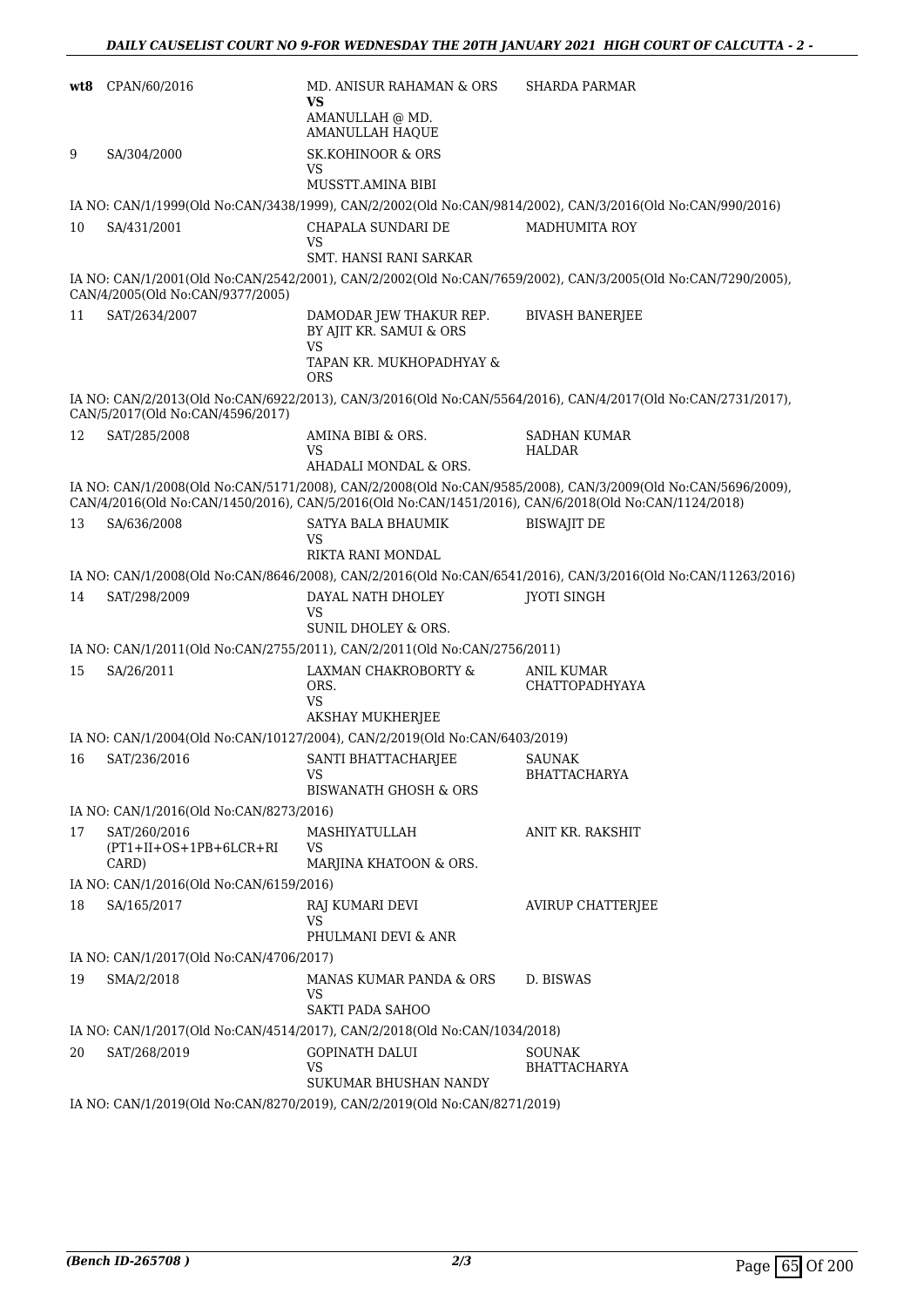| 21 | SAT/436/2019                                                                                | RAMESH KUMAR KEJRIWAL LALRATAN MONDAL<br>VS                                 |                                                                                                              |
|----|---------------------------------------------------------------------------------------------|-----------------------------------------------------------------------------|--------------------------------------------------------------------------------------------------------------|
|    |                                                                                             | ARINDAM CHANDA & ORS                                                        |                                                                                                              |
|    |                                                                                             | IA NO: CAN/1/2019(Old No:CAN/12466/2019), CAN/2/2019(Old No:CAN/12468/2019) |                                                                                                              |
|    |                                                                                             | <b>MOTION</b>                                                               |                                                                                                              |
| 22 | CO/4212/2019<br>(21.01.2021)                                                                | DIPAK MAITY<br><b>VS</b><br>RANENDRA NATH MAILTY                            | <b>SOUMYA BANERJEE</b>                                                                                       |
|    | IA NO: CAN/1/2020(Old No:CAN/1756/2020)                                                     |                                                                             |                                                                                                              |
| 23 | CO/1541/2020                                                                                | MOUMITA PRAMANICK<br><b>CHOWDHURY</b><br>VS<br>SOMENATH PRAMANICK           | PINAKI RANJAN MITRA                                                                                          |
|    |                                                                                             | <b>FINAL HEARING</b>                                                        |                                                                                                              |
| 24 | SA/770/1991<br>$(PT I+II+OB+1 PB+7$<br>LCR+ONE TIN BOX+ R1 CARD) MEMUNNESSA<br>(21.01.2021) | MD. SAHID & ORS<br><b>VS</b>                                                |                                                                                                              |
|    | IA NO: CAN/4/2017(Old No:CAN/8000/2017)                                                     |                                                                             |                                                                                                              |
| 25 | SA/79/2008<br>$(PT I+II+OB+1 PB)$<br>(21.01.2021)                                           | SANDHYA GHOSH<br><b>VS</b><br><b>SMT. SOVA RANI GHOSH &amp;</b><br>ORS.     | KEYA BHATTACHARYYA                                                                                           |
|    | CAN/4/2015(Old No:CAN/4768/2015)                                                            |                                                                             | IA NO: CAN/1/2007(Old No:CAN/8392/2007), CAN/2/2007(Old No:CAN/9178/2007), CAN/3/2014(Old No:CAN/4778/2014), |
|    |                                                                                             | <b>PART HEARD MATTERS</b>                                                   |                                                                                                              |
| 26 | CRR/1323/2019<br>CRAN/1/2019(Old No:                                                        | DR ARCHANA<br>VS                                                            | <b>TANUSREE DAS</b>                                                                                          |

CRAN/2269/2019) (2 P.M.) STATE OF WEST BENGAL & ANR

IA NO: CRAN/2/2020(Old No:CRAN/793/2020)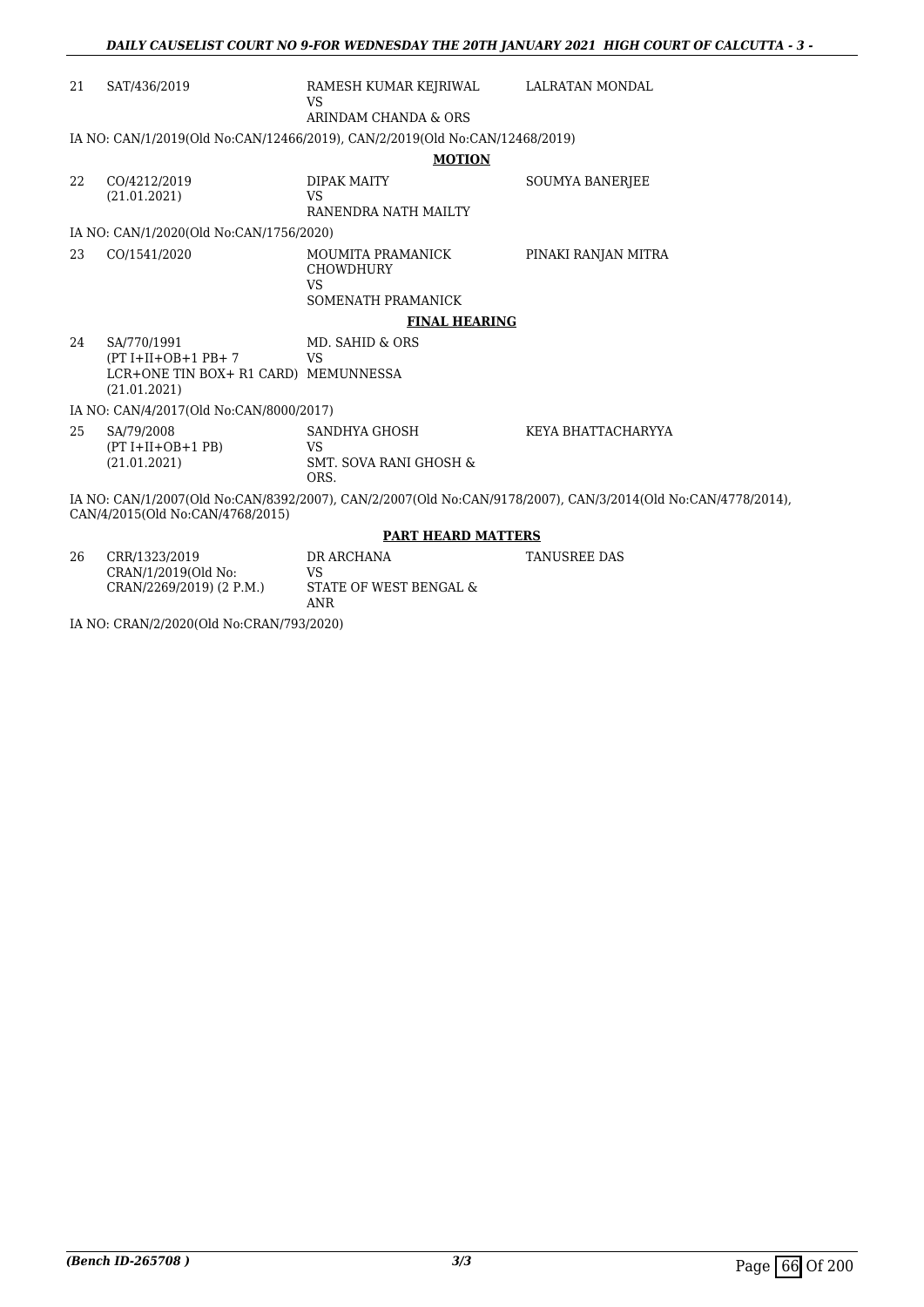

## **Appellate Side**

**DAILY CAUSELIST For Wednesday The 20th January 2021**

### **COURT NO. 13**

**SINGLE BENCH (SB - IV)**

**AT 10:45 AM**

**HON'BLE JUSTICE RAJASEKHAR MANTHA**

**(VIA VIDEO CONFERENCE)**

**ON AND FROM MONDAY, THE 11TH JANUARY, 2021- ROSTER NOTIFIED ON 8TH JANUARY, 2021 IS MODIFIED TO THE FOLLOWING EXTENT :- MATTERS (MOTIONS & HEARING) UNDER ARTICLE 226 OF THE CONSTITUTION RELATING TO SERVICE UNDER GROUP VI AND APPLICATIONS CONNECTED THERETO; MATTERS (MOTIONS & HEARING) UNDER ARTICLE 226 OF THE CONSTITUTION RELATING TO ALL SERVICE MATTERS RELATING TO PANCHAYATS AND CO-OPERATIVE SOCIETIES UNDER GROUP V AND APPLICATIONS CONNECTED THERETO; HEARING OF WRIT PETITIONS IRRESPECTIVE OF CLASSIFICATIONS AND APPLICATIONS CONNECTED THERETO**

**NOTE :**

**1. MENTIONING WILL BE ALLOWED, AT THE FIRST SITTING OF THE COURT, UPON BEING LISTED AS "TO BE MENTIONED" ONLY IN THE VIRTUAL MODE AS PER NOTIFICATION NO. 4286-RG DATED 27.11.2020 FOLLOWING THE PRESCRIBED PROCEDURE. 2. ALL THE LISTED MATTERS WILL BE TAKEN UP SERIALLY, UNLESS OTHERWISE FIXED. 3. APPELLATE SIDE MATTERS WILL CONTINUE AFTER COMPLETION OF ORIGINAL SIDE.**

### **TO BE MENTIONED**

| WPA/24009/2019<br>(For Release) | DR. TAPAS KUMAR MANDAL<br>VS.<br>UNION OF INDIA & ORS | TAPAS KUMAR<br>MANDAL (IN<br>PERSON) |
|---------------------------------|-------------------------------------------------------|--------------------------------------|
|                                 |                                                       |                                      |

IA NO: CAN/1/2020(Old No:CAN/1577/2020), CAN/2/2020(Old No:CAN/2808/2020)

2 CRR/1593/2020 (21.01.2021) POOJA BHATTACHARYA VS State of West Bengal AND ANR **wt3** CRR/1592/2020 POOJA BHATTACHARYA **VS** STATE OF WEST BENGAL AND ANR **wt4** CRR/1594/2020 POOJA BHATTACHARYA **VS** STATE OF WEST BENGAL AND ANR

IA NO: CRAN/1/2020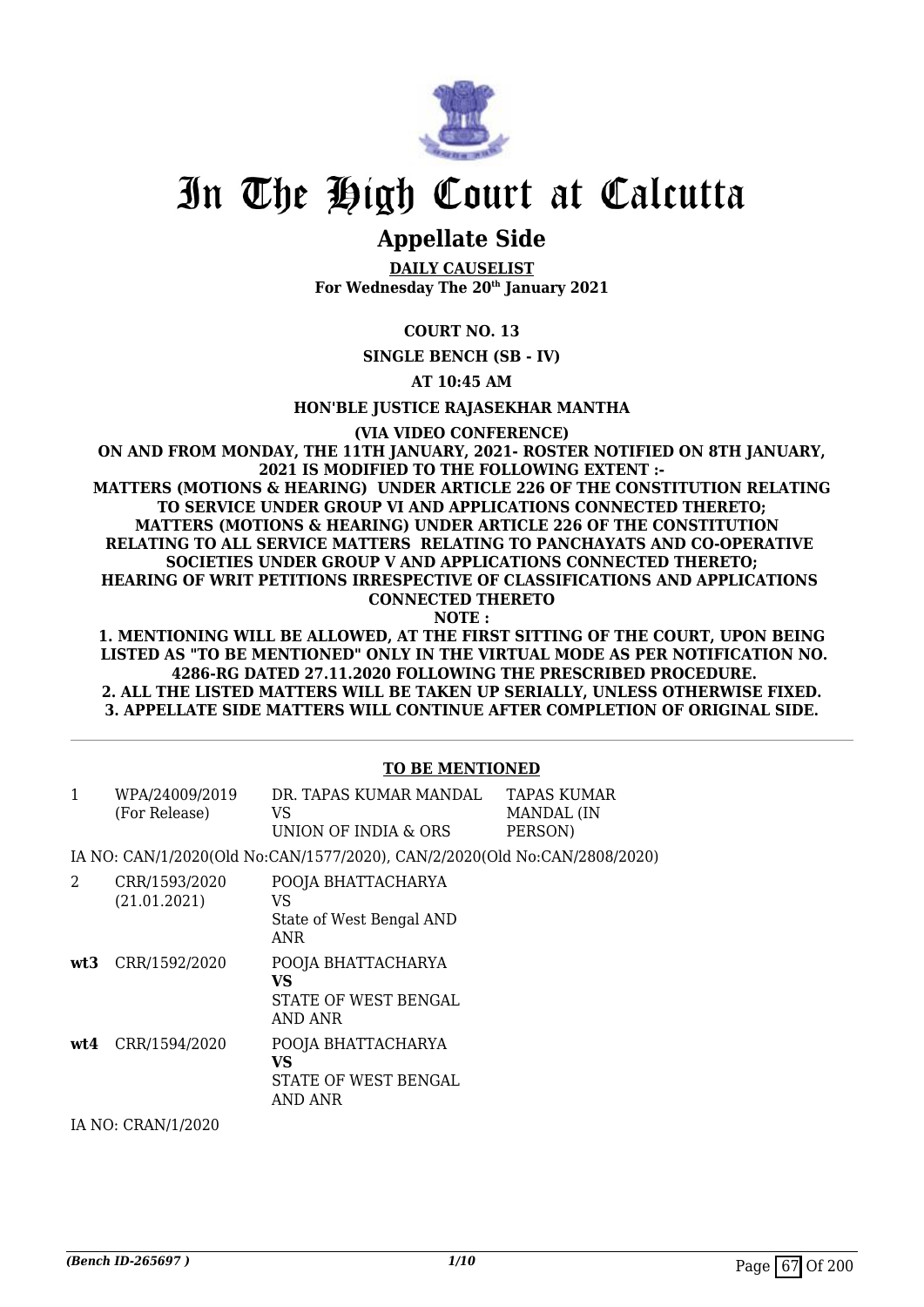| wt5 | CRR/1595/2020                           | POOJA BHATTACHARYA<br><b>VS</b><br>STATE OF WEST BENGAL<br><b>AND ANR</b>                                                     |                                       |
|-----|-----------------------------------------|-------------------------------------------------------------------------------------------------------------------------------|---------------------------------------|
| wt6 | CRR/1819/2020                           | POOJA BHATTACHARYA<br><b>VS</b><br>STATE OF WEST BENGAL                                                                       | POOJA<br><b>BHATTACHARYYA</b>         |
| wt7 | CRR/1820/2020                           | POOJA BHATTACHARYA<br><b>VS</b><br>STATE OF WEST BENGAL                                                                       | POOJA<br><b>BHATTACHARYA</b>          |
| wt8 | CRR/1821/2020                           | POOJA BHATTACHARYA<br>VS<br>STATE OF WEST BENGAL                                                                              | POOJA<br><b>BHATTACHARYA</b>          |
|     |                                         | <b>CONTEMPT APPLICATION</b>                                                                                                   |                                       |
| 9   | WPA/5728/2019                           | PARESH KUMAR<br><b>MUKHERJEE</b><br><b>VS</b><br><b>BIRBHUM DISTRICT</b><br>CENTRAL COOPERATIVE<br><b>BANK LTD. &amp; ORS</b> | SANKHA SUBHRA RAY                     |
|     | IA NO: CAN/1/2019(Old No:CAN/8698/2019) |                                                                                                                               |                                       |
|     | wt10 CPAN/1344/2019                     | PARESH KUMAR<br>MUKHERJEE<br><b>VS</b><br>P MOHAN GANDHI & ORS                                                                | SANKHA SUBHRA RAY                     |
| 11  | WPA/21574/2019                          | <b>GOLAM HYDER</b><br><b>VS</b><br>STATE OF WEST BENGAL &<br><b>ORS</b>                                                       | NITYA GOPAL<br>MUKHERJEE              |
|     | wt12 CPAN/727/2020                      | <b>GOLAM HYDER</b><br><b>VS</b><br>ABID HOSSAIN AND<br><b>ANOTHER</b>                                                         | NITYA GOPAL<br>MUKHERJEE              |
|     |                                         | <b>MOTION (GROUP VI)</b>                                                                                                      |                                       |
| 13  | WPA/27909/2017                          | <b>RAVI KUMAR</b><br><b>VS</b><br>UNION OF INDIA & ORS                                                                        | SAMRAT DEY PAUL                       |
| 14  | WPA/4532/2020<br>(25.01.2021)           | PRASANTA KUMAR DE &<br><b>ORS</b><br><b>VS</b><br>STATE OF WEST BENGAL &<br><b>ORS</b>                                        | <b>JAYANTA MITRA</b>                  |
| 15  | WPA/4740/2020<br>(27.01.2021)           | <b>BEAUTY MONDAL</b><br>VS<br>STATE OF WEST BENGAL &<br><b>ORS</b>                                                            | SUMALYA<br><b>CHAKRABORTY</b>         |
| 16  | WPA/5029/2020                           | MUKUL ROY<br><b>VS</b><br>UNION OF INDIA & ORS                                                                                | KANAI LAL DUTTA                       |
| 17  | WPA/8216/2020                           | <b>SMT SUMITRA HEMBRAM</b><br>AND ORS<br><b>VS</b><br>Union of India AND ORS                                                  | <b>SAMIR KUMAR</b><br><b>ADHIKARI</b> |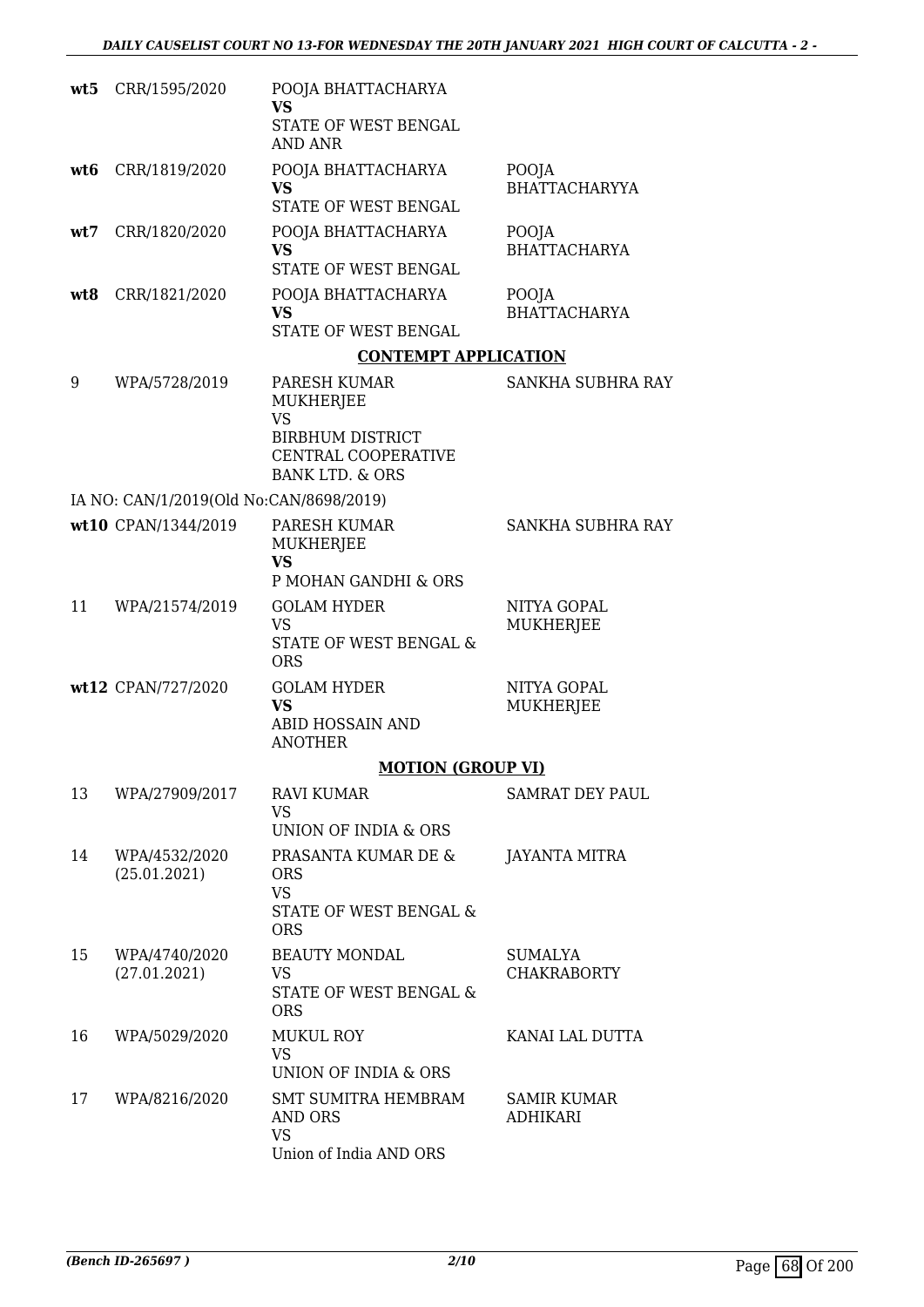### *DAILY CAUSELIST COURT NO 13-FOR WEDNESDAY THE 20TH JANUARY 2021 HIGH COURT OF CALCUTTA - 3 -*

| 18 | WPA/8926/2020<br>(25.01.2021)  | SUBRATA BHATTACHARYYA<br><b>VS</b><br>Union of India AND ORS                                               | <b>MOYUKH</b><br>MUKHERJEE         |
|----|--------------------------------|------------------------------------------------------------------------------------------------------------|------------------------------------|
| 19 | WPA/9949/2020                  | <b>RITU KUMARI</b><br><b>VS</b><br>UNION OF INDIA AND ORS.                                                 | <b>INDRADEEP PAL</b>               |
| 20 | WPA/10117/2020                 | <b>SUCHITRA BISWAS</b><br><b>VS</b><br>STATE OF WEST BENGAL<br>AND ORS.                                    | <b>SUVOM DUTTA</b>                 |
| 21 | WPA/10172/2020<br>(21.01.2021) | <b>BISWAJIT CHAKRABORTY</b><br><b>VS</b><br>STATE OF WEST BENGAL<br>AND ORS.                               | KANAKENDU<br><b>CHAKRABORTY</b>    |
| 22 | WPA/10237/2020<br>(21.01.2021) | ARUP KUMAR BOSE<br><b>VS</b><br>STATE OF WEST BENGAL<br>AND ORS.                                           | DIP JYOTI<br><b>CHAKRABORTY</b>    |
| 23 | WPA/10298/2020                 | RAJU KUMAR SAH<br><b>VS</b><br>THE DIRECTOR GEN., CRPF<br><b>AND ORS</b>                                   | <b>SANKHA SUBHRA</b><br><b>ROY</b> |
| 24 | WPA/10398/2020<br>(22.01.2021) | <b>ASIM PATUA</b><br><b>VS</b><br>UNION OF INDIA AND ORS.                                                  | PROSENJIT<br>MUKHERJEE             |
| 25 | WPA/10405/2020<br>(21.01.2021) | SUPARNA SADHUKHAN<br><b>VS</b><br>UNION OF INDIA AND ORS.                                                  | RAJIB GHOSH                        |
| 26 | WPA/10441/2020<br>(21.01.2021) | <b>SMT RASHMONI HELA</b><br><b>VS</b><br>STATE BANK OF INDIA AND<br><b>ORS</b>                             | DYUTIMAN BANERJEE                  |
| 27 | WPA/10524/2020<br>(21.01.2021) | MOHIDUL ISLAM<br><b>VS</b><br>STATE OF WEST BENGAL<br>AND ORS.                                             | ARGHYA<br><b>CHAKRABARTI</b>       |
| 28 | WPA/10530/2020<br>(27.01.2021) | KAUSHIK BHATTACHARYA<br>VS<br>PUBLIC SERVICE<br><b>COMMISSION AND OTHERS</b>                               | <b>UIJAL RAY</b>                   |
| 29 | WPA/10681/2020                 | KESHAB CHANDRA SARKAR<br>AND ORS<br><b>VS</b><br>THE STATE OF WEST<br><b>BENGAL AND ORS</b>                | TANUJA BASAK                       |
| 30 | WPA/10687/2020<br>(27.01.2021) | <b>BOARD OF TRUSTEES FOR</b><br><b>SHYAMA PRASAD</b><br>MOOKERJEE PORT, KOL AND<br><b>ANR</b><br><b>VS</b> | <b>SOUMEN GHOHS</b>                |
| 31 | WPA/10728/2020<br>(21.01.2021) | UNION OF INDIA AND ORS.<br>RAJENDRA PRASAD YADAV<br><b>VS</b><br>UNION OF INDIA AND ORS.                   | PRATIK MAJUMDER                    |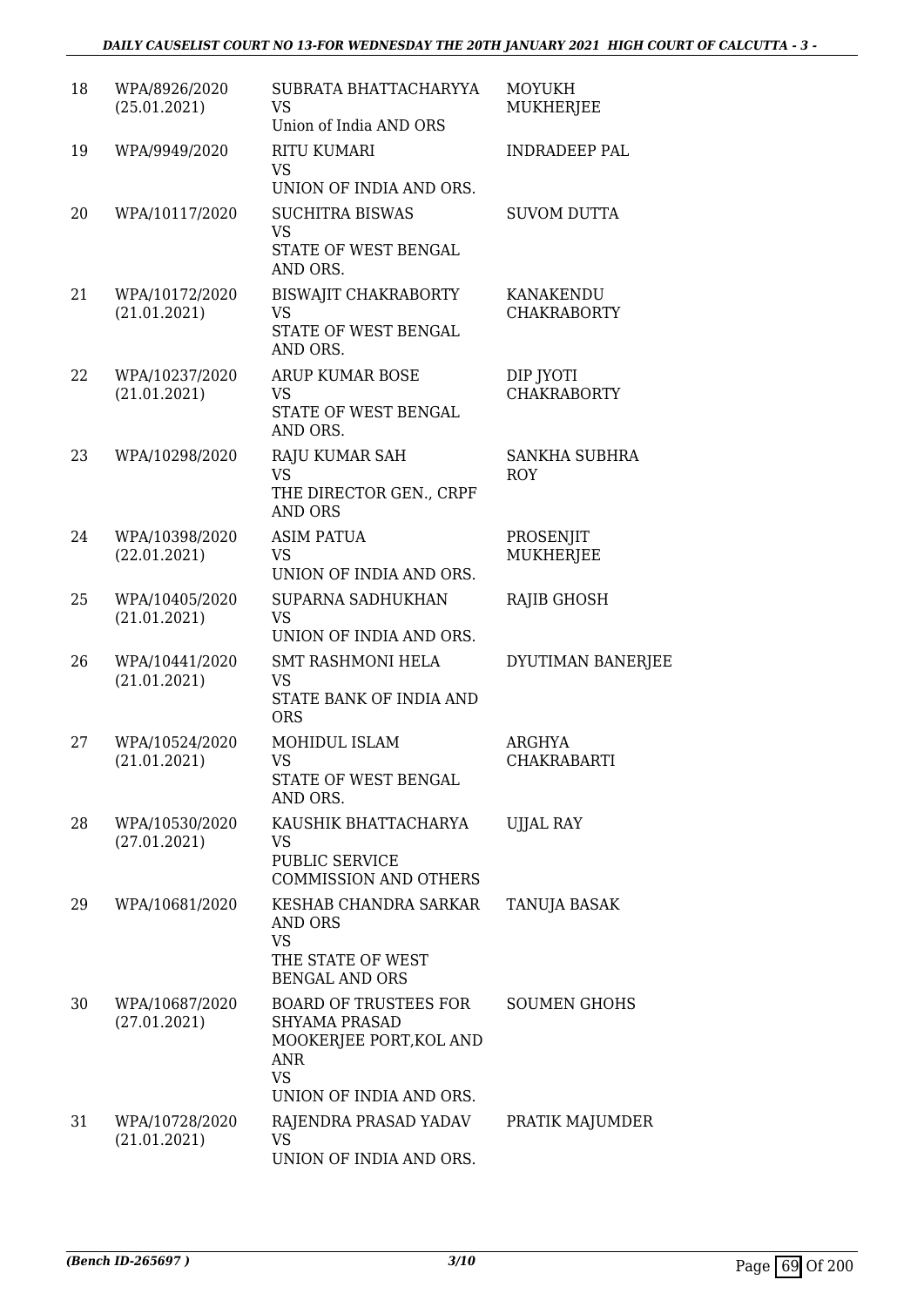| 32 | WPA/10780/2020<br>27.01.2021)  | <b>ASIT KUMAR ROY</b><br><b>VS</b><br>THE BANGIYA GRAMIN<br>BIKASH BANK AND ORS.                                               | PARTHA SARKAR                      |
|----|--------------------------------|--------------------------------------------------------------------------------------------------------------------------------|------------------------------------|
| 33 | WPA/10817/2020                 | <b>BAHARI BARUI</b><br>VS<br><b>EASTERN COALFIELDS</b><br><b>LIMITED</b>                                                       | <b>U.S.AGARWAL</b>                 |
| 34 | WPA/10820/2020                 | DUKHINI BHUIYA<br><b>VS</b><br>EASTERN COALFIELDS<br><b>LIMITED</b>                                                            | <b>U.S. AGARWAL</b>                |
| 35 | WPA/10822/2020                 | <b>BALIKA HARI</b><br><b>VS</b><br><b>EASTERN COALFIELDS</b><br>LIMITED                                                        | U.S. AGARWAL                       |
| 36 | WPA/10992/2020<br>(21.01.2021) | <b>DHANI TUDU</b><br><b>VS</b><br>STATE OF WEST BENGAL<br>AND ORS.                                                             | Malay Bhattacharyya                |
| 37 | WPA/11016/2020<br>(28.01.2021) | NAZMA KHATUN<br><b>VS</b><br>STATE OF WEST BENGAL<br>AND ORS.                                                                  | <b>SAMIRAN MANDAL</b>              |
| 38 | WPA/11056/2020                 | RITA ROY (MAITY)<br><b>VS</b><br>STATE OF WEST BENGAL<br>AND ORS.                                                              | <b>DILIP KUMAR SADHU</b>           |
| 39 | WPA/11077/2020                 | MD. PIYARU<br><b>VS</b><br>STATE OF WEST BENGAL<br>AND ORS.                                                                    | <b>JOY CHAKRABORTY</b>             |
| 40 | WPA/11081/2020<br>(21.01.2021) | DOYEL MUKHERJEE<br><b>VS</b><br>THE MANAGER, UNITED<br><b>INDIAN INSURANCE</b><br><b>COMPANY LIMITED AND</b><br><b>ANOTHER</b> | PALLAB MOHAN<br><b>CHAKRABORTI</b> |
| 41 | WPA/11104/2020                 | SHIBPADA MONDAL<br>VS<br>STATE OF WEST BENGAL<br>AND ORS.                                                                      | <b>SK SAMSUL AREFIN</b>            |
| 42 | WPA/11121/2020<br>(29.01.2021) | <b>GOUTAM SARKAR</b><br><b>VS</b><br>STATE OF WEST BENGAL<br>AND ORS.                                                          | MD HAFIJ ALI                       |
| 43 | WPA/11163/2020<br>(25.01.2021) | <b>BIPLAB PRASAD MALI</b><br>VS<br>STATE OF WEST BENGAL<br>AND ORS.                                                            | RATUL GHOSH                        |
| 44 | WPA/11245/2020<br>(25.01.2021) | MUKUL CHANDRA BERA<br><b>VS</b><br>UNION OF INDIA AND ORS.                                                                     | MISTHI SAHA                        |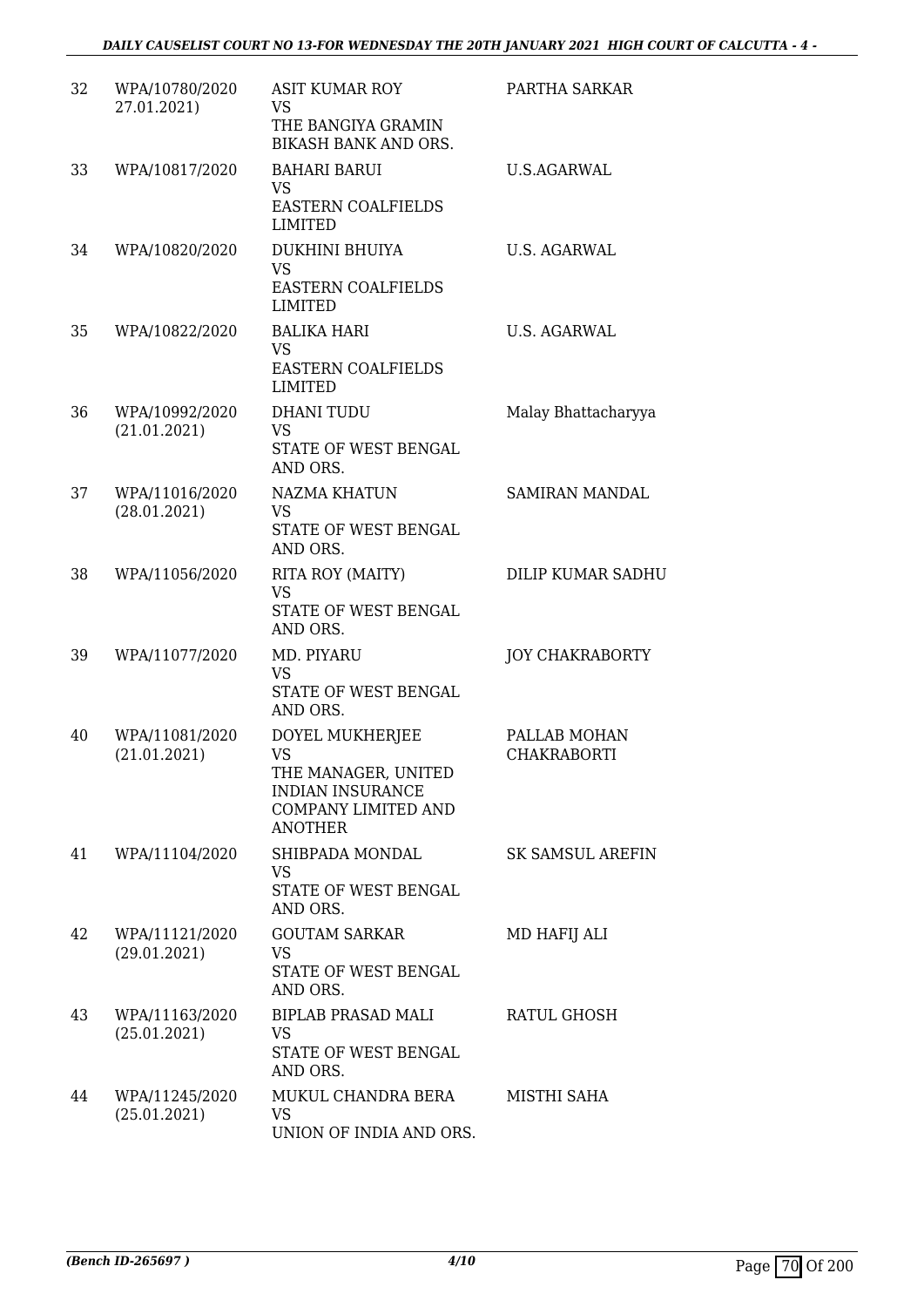| 45 | WPA/11280/2020<br>(25.01.2021) | NAZMA SARDAR<br>VS<br>STATE OF WEST BENGAL<br>AND ORS.                                      | ANJAN DUTTA                           |
|----|--------------------------------|---------------------------------------------------------------------------------------------|---------------------------------------|
| 46 | WPA/11318/2020<br>(27.01.2021) | DR. TAPAS KUMAR<br>MUKHERJEE<br><b>VS</b>                                                   | <b>DEBISREE ADHIKARY</b>              |
| 47 | WPA/11420/2020<br>(25.01.2021) | UNION OF INDIA AND ORS.<br><b>UDAY CHAND GHOSH</b><br><b>VS</b><br>UNION OF INDIA AND ORS.  | ARPAN SINHA                           |
| 48 | WPA/11471/2020<br>(25.01.2021) | <b>MAMATA DAS</b><br>VS<br>STATE OF WEST BENGAL<br>AND ORS.                                 | MD.HAFIZ ALI                          |
| 49 | WPA/11473/2020<br>(27.01.2021) | <b>JAGADISH PRADHAN</b><br>VS<br>STATE OF WEST BENGAL<br>AND ORS.                           | MD. HAFIZ ALI                         |
| 50 | WPA/11574/2020<br>(27.01.2021) | ANANDAMOY CHATTERJEE<br><b>VS</b><br>UNION OF INDIA AND ORS.                                | ARUN KUMAR<br><b>CHAKRABORTY</b>      |
| 51 | WPA/11599/2020                 | <b>GANESH JANA</b><br><b>VS</b><br>State of West Bengal                                     | <b>BHASKAR SETH</b>                   |
| 52 | WPA/11612/2020                 | PRASANTA HALDER<br><b>VS</b><br>STATE OF WEST BENGAL<br>AND ORS.                            | <b>ROMA ROY</b>                       |
| 53 | WPA/11648/2020<br>(21.01.2021) | APURBA CHAKRABORTY<br>VS<br>STATE OF WEST BENGAL<br>AND ORS.                                | NARAYAN DEBNATH                       |
| 54 | WPA/11680/2020                 | SAJAL KUMAR BANERJEE<br><b>VS</b><br>UNION OF INDIA AND ORS.                                | <b>SUTIRTHA DAS</b>                   |
| 55 | WPA/11725/2020<br>(25.01.2021) | <b>HARU DAS AND ORS</b><br>VS<br>STATE OF WEST BENGAL<br>AND ORS.                           | SAGAR SINGH                           |
| 56 | WPA/11731/2020<br>(21.01.2021) | HIMADRI SEKHAR DUTTA<br>VS<br>UNION OF INDIA AND ORS.                                       | Shahan Shah                           |
| 57 | WPA/11754/2020<br>(25.01.2021) | <b>BANGIYA GRAMIN VIKASH</b><br><b>BANK AND ANR</b><br><b>VS</b><br>UNION OF INDIA AND ORS. | MD MOKARAM<br><b>HOSSAIN</b>          |
| 58 | WPA/11763/2020<br>(25.01.2021) | <b>BADAL CHANDRA MAITI</b><br>VS<br>STATE OF WEST BENGAL<br>AND ORS.                        | <b>DIPJYOTI</b><br><b>CHAKRABORTY</b> |
| 59 | WPA/11811/2020<br>(25.01.2021) | SANCHITA DOLAI<br>VS<br>UNION OF INDIA AND ORS.                                             | ARPA CHAKRABORTY                      |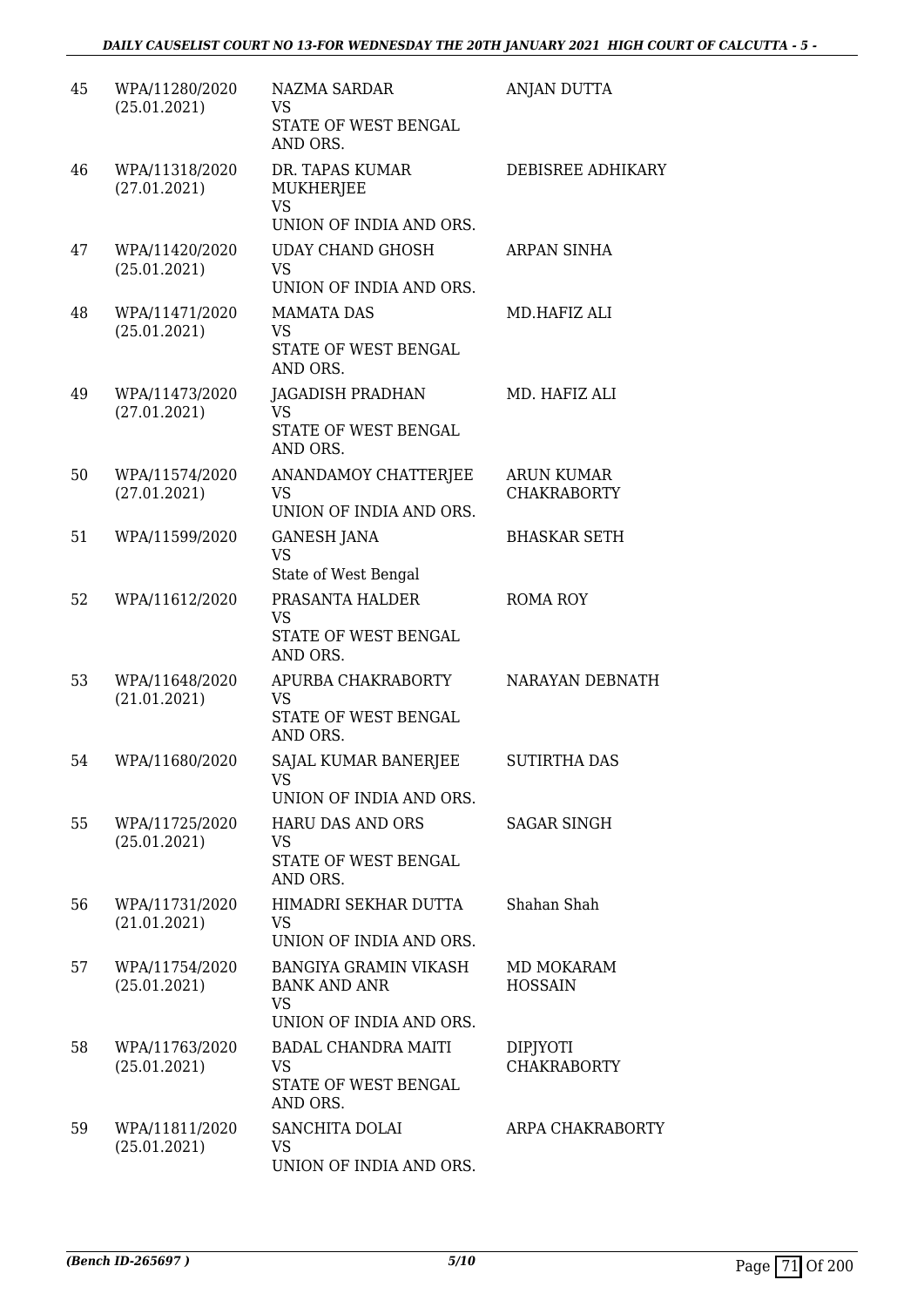| 60 | WPA/11814/2020<br>(25.01.2021) | KARTIK SINGH<br><b>VS</b><br>UNION OF INDIA AND ORS.                                                                        | ARPA CHAKRABORTY                    |
|----|--------------------------------|-----------------------------------------------------------------------------------------------------------------------------|-------------------------------------|
| 61 | WPA/11826/2020<br>(27.01.2021) | PRADIP KUMAR BASU @<br>PRADIP BASU<br><b>VS</b><br>UNION OF INDIA AND ORS.                                                  | PARIKSHIT GOSWAMI                   |
| 62 | WPA/11827/2020<br>(27.01.2021) | PRADIP KUMAR BASU<br><b>VS</b><br>UNION OF INDIA AND ORS.                                                                   | PARIKSHIT GOSWAMI                   |
| 63 | WPA/11855/2020<br>(21.01.2021) | <b>BANIBRATA BASU</b><br>VS<br>UNION OF INDIA AND ORS.                                                                      | AHANA GHOSH                         |
| 64 | WPA/11894/2020                 | SUSHOVAN PAUL AND ORS<br><b>VS</b><br>STATE OF WEST BENGAL<br>AND ORS.                                                      | KINJAL KUMAR<br><b>BARAL</b>        |
| 65 | AST/1/2021<br>(25.01.2021)     | <b>SOURAV BISWAS</b><br><b>VS</b><br>STATE OF WEST BENGAL<br>AND ORS.                                                       | ARNAB SAHA                          |
| 66 | WPA/10/2021                    | SIMA KHUNTIA(GIRI)<br><b>VS</b><br><b>WEST BENGAL STATE</b><br><b>ELECTRICITY</b><br>DISTRIBUTION COMPANY<br><b>LIMITED</b> | <b>ABHIJIT BASU</b>                 |
| 67 | WPA/40/2021                    | <b>RAJU DAS AND ORS</b><br><b>VS</b><br>STATE OF WEST BENGAL<br>AND ORS.                                                    | <b>SUSANTA PAUL</b>                 |
| 68 | WPA/43/2021                    | DEBASISH SINHA<br><b>CHOWDHURY</b><br>VS<br>THE PRINCIPAL CHIEF<br><b>COMMISSIONER OF</b><br><b>INCOME TAX</b>              | TAPAN KUMAR JANA                    |
| 69 | WPA/46/2021                    | <b>SUBIR KUMAR MONDAL</b><br><b>VS</b><br>THE PUNJAB NATIONAL<br><b>BANK</b>                                                | ANIL KUMAR<br><b>CHATTOPADHYAYA</b> |
| 70 | WPA/101/2021                   | PURNIMA PAL<br><b>VS</b><br>STATE OF WEST BENGAL<br>AND ORS.                                                                | PRASANTA KUMAR<br>PAKRASHI          |
| 71 | WPA/139/2021                   | <b>SK. SAIP RAHAMAN</b><br><b>VS</b><br>STATE OF WEST BENGAL<br>AND ORS.                                                    | PRASENJIT DEBNATH                   |
| 72 | WPA/157/2021                   | <b>KARTICK KUMAR</b><br><b>CHATTERJEE</b><br><b>VS</b><br>UNION OF INDIA AND ORS.                                           | PRATIK MAJUMDER                     |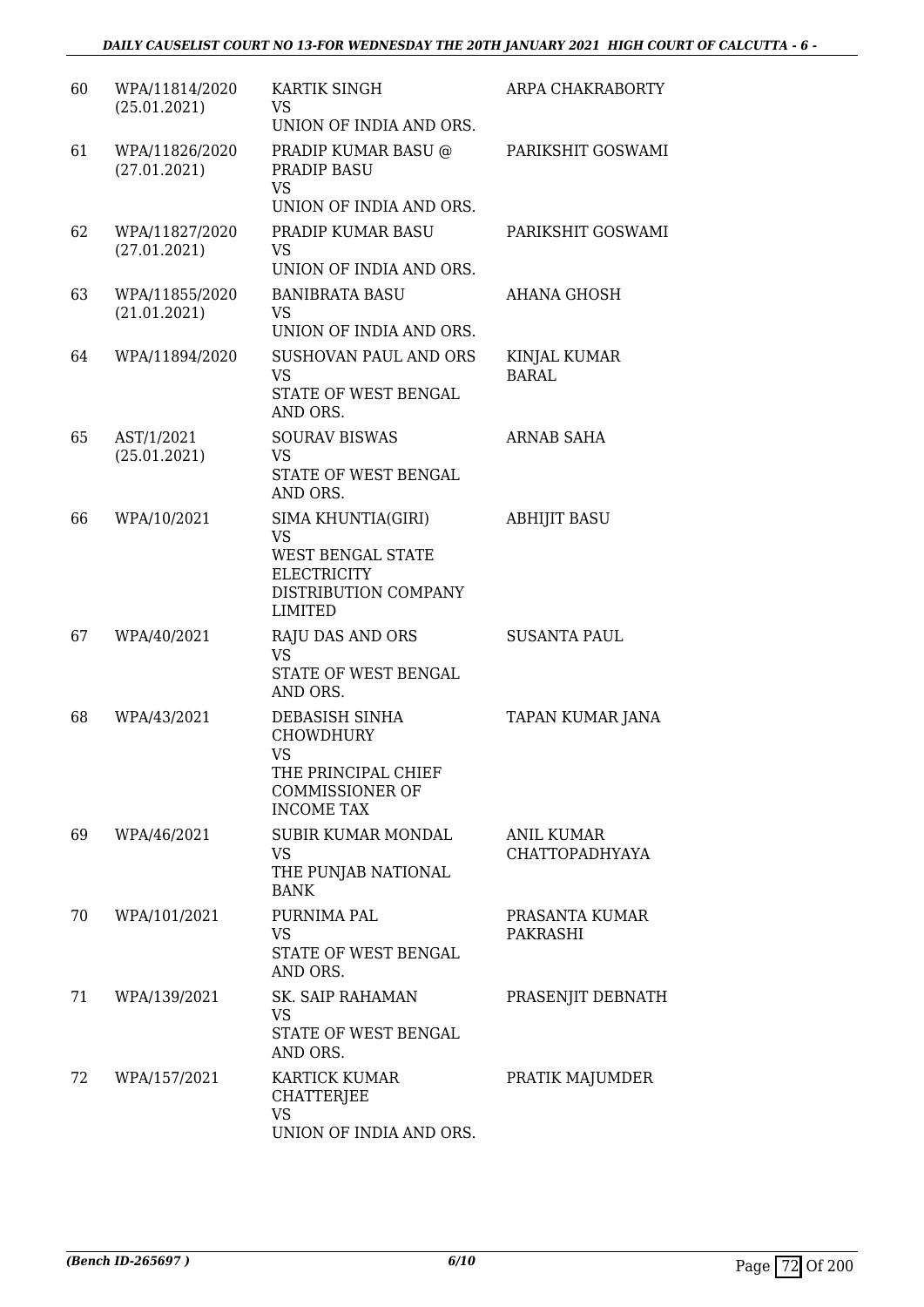| 73 | WPA/220/2021                 | <b>AMRITA BISWAS</b><br><b>VS</b><br>STATE OF WEST BENGAL<br>AND ORS.        | <b>ASRAF MONDAL</b>     |
|----|------------------------------|------------------------------------------------------------------------------|-------------------------|
| 74 | WPA/238/2021                 | KAJALI MEJHAIN<br><b>VS</b><br>EASTERN COALFIELD LTD.<br><b>AND ORS</b>      | <b>U.S. AGARWAL</b>     |
| 75 | WPA/240/2021                 | <b>JIBAN DOME</b><br><b>VS</b><br>EASTER COALFIELD LTD.<br><b>AND ORS</b>    | <b>U.S. AGARWAL</b>     |
| 76 | WPA/243/2021                 | <b>BODI MEJHAIN</b><br><b>VS</b><br>EASTERN COALFIELD LTD.<br><b>AND ORS</b> | U.S. AGARWAL            |
| 77 | WPA/249/2021                 | SHYAM SUNDAR KUITY<br><b>VS</b><br>STATE OF WEST BENGAL<br>AND ORS.          | <b>ARINDAM SEN</b>      |
| 78 | WPA/312/2021                 | <b>MAMATA BANERJEE</b><br><b>VS</b><br>STATE OF WEST BENGAL<br>AND ORS.      | NIRUPAM DUTTA           |
| 79 | WPA/362/2021                 | MALLIKA SAHA DAS<br>VS<br>STATE OF WEST BENGAL<br>AND ORS.                   | TAPODIP GUPTA           |
| 80 | WPA/382/2021                 | <b>SUKLA MOHANTA</b><br><b>VS</b><br>UNION OF INDIA AND ORS.                 | <b>GOLAM MOHAMMAD</b>   |
| 81 | WPA/404/2021                 | SIPRA GHOSH<br>VS<br>STATE OF WEST BENGAL<br>AND ORS.                        | KAUSTUV MISHRA          |
| 82 | WPA/406/2021                 | TAPAL PAUL<br><b>VS</b><br><b>CESC AND ORS</b>                               | <b>SUSMITA DEY BASU</b> |
| 83 | WPA/493/2021                 | JHUMUR DEBNATH<br><b>VS</b><br>STATE OF WEST BENGAL<br>AND ORS.              | <b>SANGEETA ROY</b>     |
| 84 | WPA/496/2021                 | <b>FORIDA KHATUN</b><br><b>VS</b><br>STATE OF WEST BENGAL<br>AND ORS.        | <b>SAMIRUL SARDAR</b>   |
| 85 | WPA/534/2021                 | NABENDU SENGUPTA<br><b>VS</b><br>NATIONAL JUTE BOARD<br><b>AND OTHERS</b>    | VICTOR CHATTERJEE       |
| 86 | WPA/594/2021<br>(27.01.2021) | RANJIT CHANDRA MANDAL<br>VS<br>UNION OF INDIA AND ORS.                       | DEBANJAN DAS            |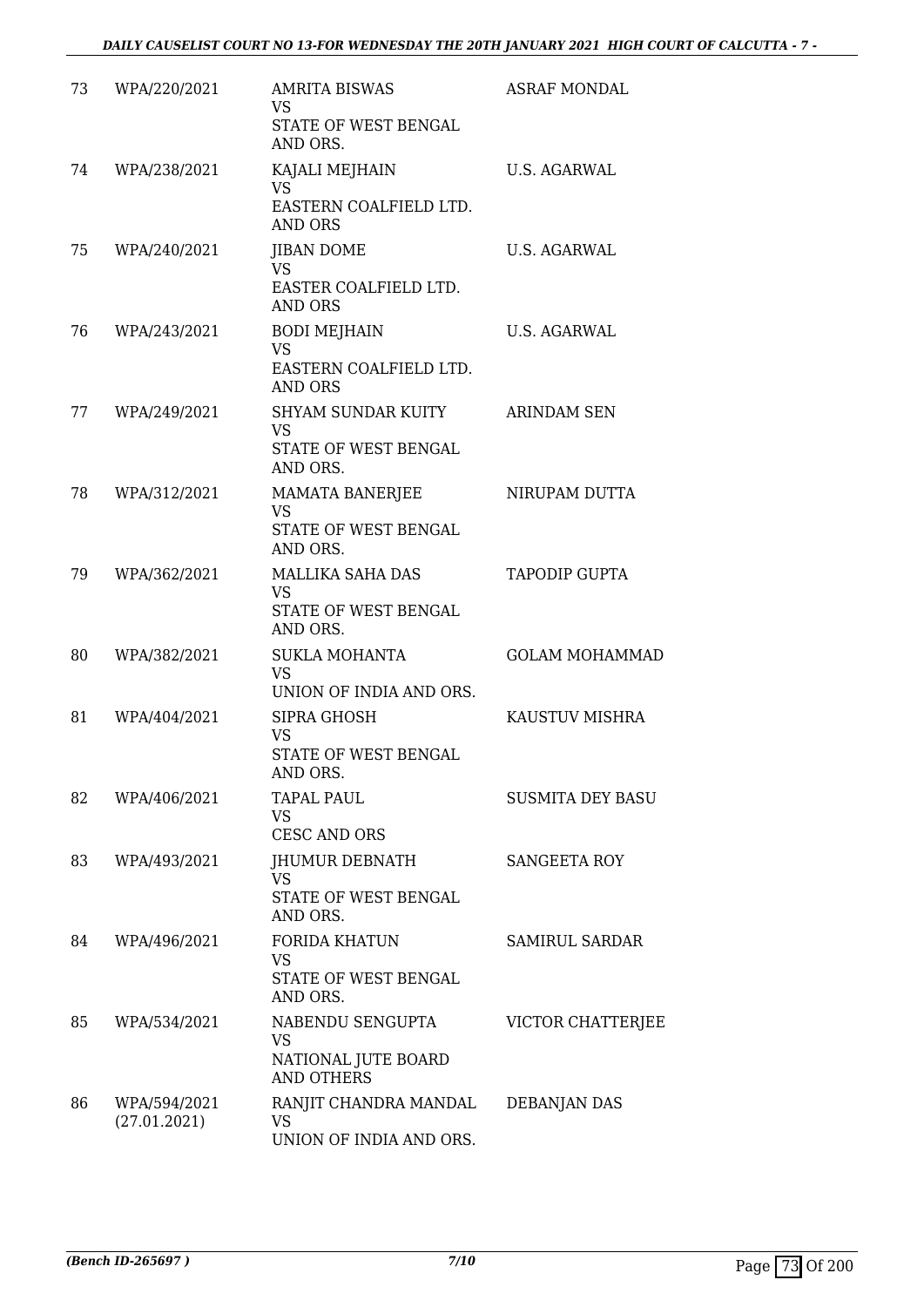| 87 | WPA/615/2021                 | <b>GOPA BISWAS ALIAS</b><br><b>MONDAL</b><br><b>VS</b><br>UNION OF INDIA AND ORS.                                                                     | Rituparna Ghosh                       |
|----|------------------------------|-------------------------------------------------------------------------------------------------------------------------------------------------------|---------------------------------------|
| 88 | WPA/858/2021<br>(21.01.2021) | <b>AMAR CHANDRA DAS</b><br>VS.<br>UNION OF INDIA AND ORS.                                                                                             | <b>BISWAJIT SAMANTA</b>               |
| 89 | WPA/883/2021                 | SARASWATI SAHA<br>VS<br>W.B.S.E.D.C.L AND ORS                                                                                                         | RAHUL GUPTA                           |
| 90 | WPA/929/2021                 | HABIBUR RAHAMAN AND<br><b>OTHERS</b><br><b>VS</b><br>STATE OF WEST BENGAL<br>AND ORS.                                                                 | CHAITALI<br>MUKHOPADHYAY              |
| 91 | WPA/950/2021                 | <b>SOMANGSU BHUSAN</b><br><b>SARKAR</b><br><b>VS</b><br>PUNJAB NATIONAL BANK<br><b>AND OTHERS</b>                                                     | Sobhan Majumder                       |
| 92 | WPA/1053/2021                | TARUN KUMAR MAITY AND<br><b>ORS</b><br><b>VS</b><br>STATE OF WEST BENGAL<br>AND ORS.                                                                  | SANDIP KUMAR<br>MANDAL                |
| 93 | WPA/1056/2021                | <b>AMIT DAS</b><br><b>VS</b><br>WEST BENGAL STATE<br><b>COOPERATIVE</b><br><b>AGRICULTURE AND RURAL</b><br>DEVELOPMENT BANK LTD.<br><b>AND OTHERS</b> | <b>ANKITA DEY</b>                     |
| 94 | WPA/1063/2021                | ASHALATA MAHATA<br><b>VS</b><br>UNION OF INDIA AND ORS.                                                                                               | NONIGOPAL<br><b>CHAKRABORTY</b>       |
| 95 | WPA/1116/2021                | <b>SURAJ RAJAK</b><br><b>VS</b><br>STATE OF WEST BENGAL<br>AND ORS.                                                                                   | VICTOR CHATTERJEE                     |
| 96 | WPA/1133/2021                | PINAKI ROY MAJUMDER<br><b>VS</b><br>STATE OF WEST BENGAL<br>AND ORS.                                                                                  | <b>VICTOR CHATTERJEE</b>              |
| 97 | WPA/1196/2021                | SWAPAN KUMAR PANDA<br><b>VS</b><br>LIFE INSURANCE<br>CORPORATION OF INDIA<br><b>AND OTHERS</b>                                                        | <b>ARUN KUMAR</b><br><b>CHOWDHURY</b> |
| 98 | WPA/1202/2021                | SAMARENDRA NATH SINHA<br><b>VS</b><br>LIFE INSURANCE<br>CORPORATION OF INDIA<br><b>AND OTHERS</b>                                                     | <b>ARUN KUMAR</b><br><b>CHOWDHURY</b> |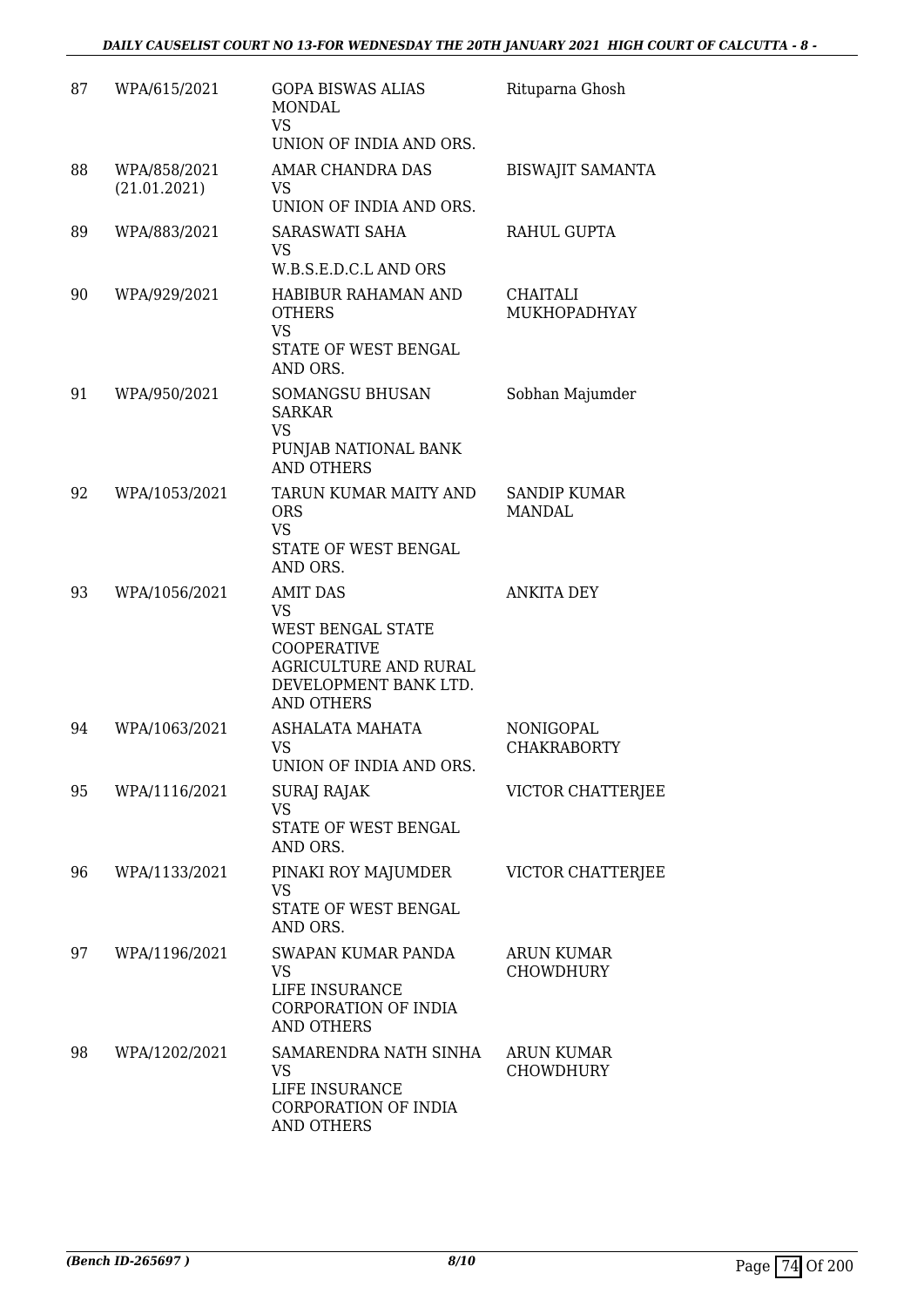| 99  | WPA/1236/2021     | PROSENJIT DAS<br><b>VS</b><br>STATE OF WEST BENGAL<br>AND ORS.                                 | <b>SAGNIK MUKHERJEE</b>      |
|-----|-------------------|------------------------------------------------------------------------------------------------|------------------------------|
| 100 | WPA/1301/2021     | <b>SOMEN DAS</b><br>VS<br>UNION OF INDIA AND ORS.                                              | <b>BARUN CHATTERJEE</b>      |
| 101 | WPA/1436/2021     | DR. SUBHRA JANA<br>VS<br>UNION OF INDIA AND ORS.                                               | <b>SYED NURUL AREFIN</b>     |
| 102 | WPA/1674/2021     | JEBUNNESSA MUNSHI<br>VS<br><b>WEST BENGAL</b><br>LEGISLATIVE ASSEMBLY<br>SECFRETARIAT AND ANR. | <b>SUMAN BANERJEE</b>        |
| 103 | WPA/1789/2021     | PRADIP KR. YADAV<br><b>VS</b><br>UNION OF INDIA AND ORS                                        | KOMAL SINGH                  |
|     | 104 WPA/1871/2021 | TINA MAJUMDER<br>VS<br>AIR INDIA AIRPORT<br><b>SERVICES LIMITED AND</b><br><b>OTHERS</b>       | SANJUKTA DUTTA               |
|     |                   | <b>MOTION GROUP - V</b>                                                                        |                              |
| 105 | WPA/3823/2020     | <b>SUMITA DAS KARAN</b><br><b>VS</b><br>STATE OF WEST BENGAL 7<br><b>ORS</b>                   | <b>SAURAV ROY</b>            |
| 106 | WPA/4609/2020     | MOTAJ BIBI<br><b>VS</b><br>STATE OF WEST BENGAL &                                              | <b>BIPUL KUMAR</b><br>MANDAL |
|     |                   | <b>ORS</b>                                                                                     |                              |
| 107 | WPA/4964/2020     | <b>DIPAK MALIK</b><br>VS<br>STATE OF WEST BENGAL &<br><b>ORS</b>                               | SK ABU JAFAR                 |
|     | 108 WPA/5091/2020 | SANJOY KUMAR ADAK<br>VS<br>STATE OF WEST BENGAL &<br><b>ORS</b>                                | PARAMITA MAITY               |
| 109 | WPA/5100/2020     | BRIHASPATI HALDER<br>(KAYAL)<br><b>VS</b><br>STATE OF WEST BENGAL &<br><b>ORS</b>              | SUDARSHAN GHOSH              |

IA NO: CAN/1/2020(Old No:CAN/5759/2020)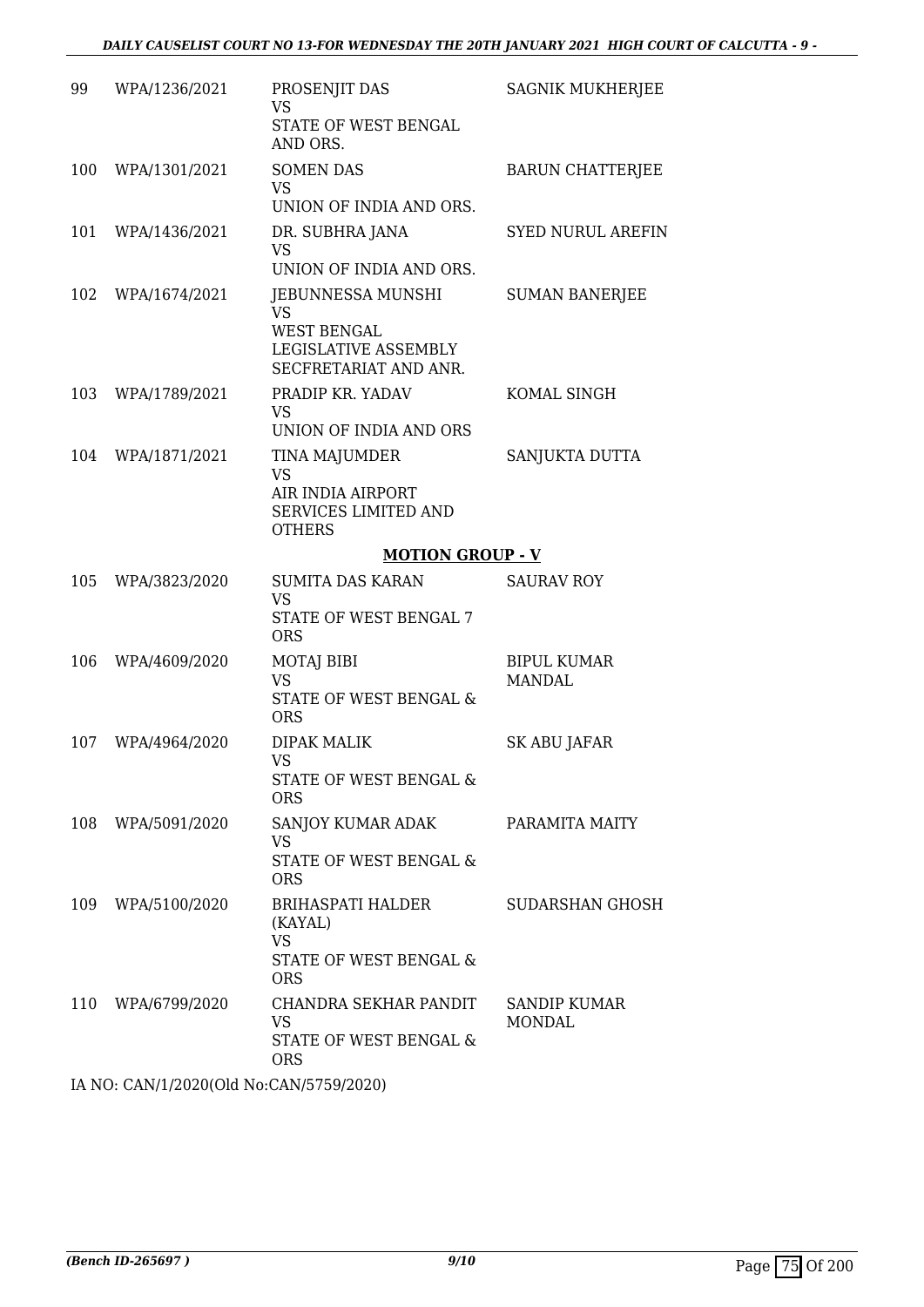| 111 | WPA/9427/2020               | MAHABIR SWANIRVAR DAL<br>(MAJHPARA)(SELF HELP<br><b>GROUP) AND ANOTHER</b><br>VS | SHUVRO PROKASH<br>LAHIRI            |
|-----|-----------------------------|----------------------------------------------------------------------------------|-------------------------------------|
|     |                             | STATE OF WEST BENGAL<br>AND ORS.                                                 |                                     |
| 112 | WPA/10009/2020              | SAMIMA AKHTAR MIRJA<br><b>VS</b>                                                 | <b>KARTIK DAS</b>                   |
|     |                             | STATE OF WEST BENGAL<br>AND ORS.                                                 |                                     |
| 113 | WPA/817/2021                | ANUPANA BOSE PAUL<br><b>VS</b><br>THE STATE OF WEST<br><b>BENGAL AND ORS</b>     | PROBAL SARKAR                       |
| 114 | WPA/977/2021                | <b>SAMAR DAS</b>                                                                 | <b>BISWAPRIYA</b>                   |
|     |                             | VS<br>State of West Bengal                                                       | <b>SAMANTA</b>                      |
| 115 | WPA/984/2021                | MADHUSUDAN DOLAI<br><b>VS</b><br>State of West Bengal                            | <b>BISWAPRIYA</b><br><b>SAMANTA</b> |
| 116 | WPA/1005/2021               | <b>NUPUR DAS PODDAR</b><br><b>VS</b><br>THE BARRACKPORE<br>MUNICIPALITY          | SAPTARSHI KUMAR<br>MAL              |
| 117 | WPA/1010/2021               | <b>SUKUMAR BOSE</b><br><b>VS</b><br>State of West Bengal                         | <b>BISWAJIT RAY</b>                 |
| 118 | WPA/1192/2021               | <b>ASHOK SARKAR</b><br><b>VS</b><br>STATE OF WEST BENGAL<br>AND ORS.             | <b>AVISHEK PRASAD</b>               |
| 119 | WPA/1624/2021               | <b>ASIM BANIK</b><br>VS                                                          | ARIF MAHAMMAD<br><b>KHAN</b>        |
|     |                             | STATE OF WEST BENGAL<br>AND ORS.                                                 |                                     |
|     |                             | <b>HEARING ASSIGNED</b>                                                          |                                     |
| 120 | WPA/13095/2018<br>(GR. III) | C.D. EQUIFINANCE PRIVATE AJAY GAGGAR<br><b>LIMITED</b><br><b>VS</b>              |                                     |
|     |                             | STATE OF WEST BENGAL &<br><b>ORS</b>                                             |                                     |
|     |                             | IA NO: CAN/1/2018(Old No:CAN/5793/2018), CAN/3/2020(Old No:CAN/708/2020)         |                                     |
|     |                             | <b>HEARING</b>                                                                   |                                     |
| 121 | WPA/21485/2019              | PARTHA SAKHA ROY<br>VS                                                           | <b>GOUTAM DINDA</b>                 |
|     |                             | STATE OF WEST BENGAL &                                                           |                                     |

ORS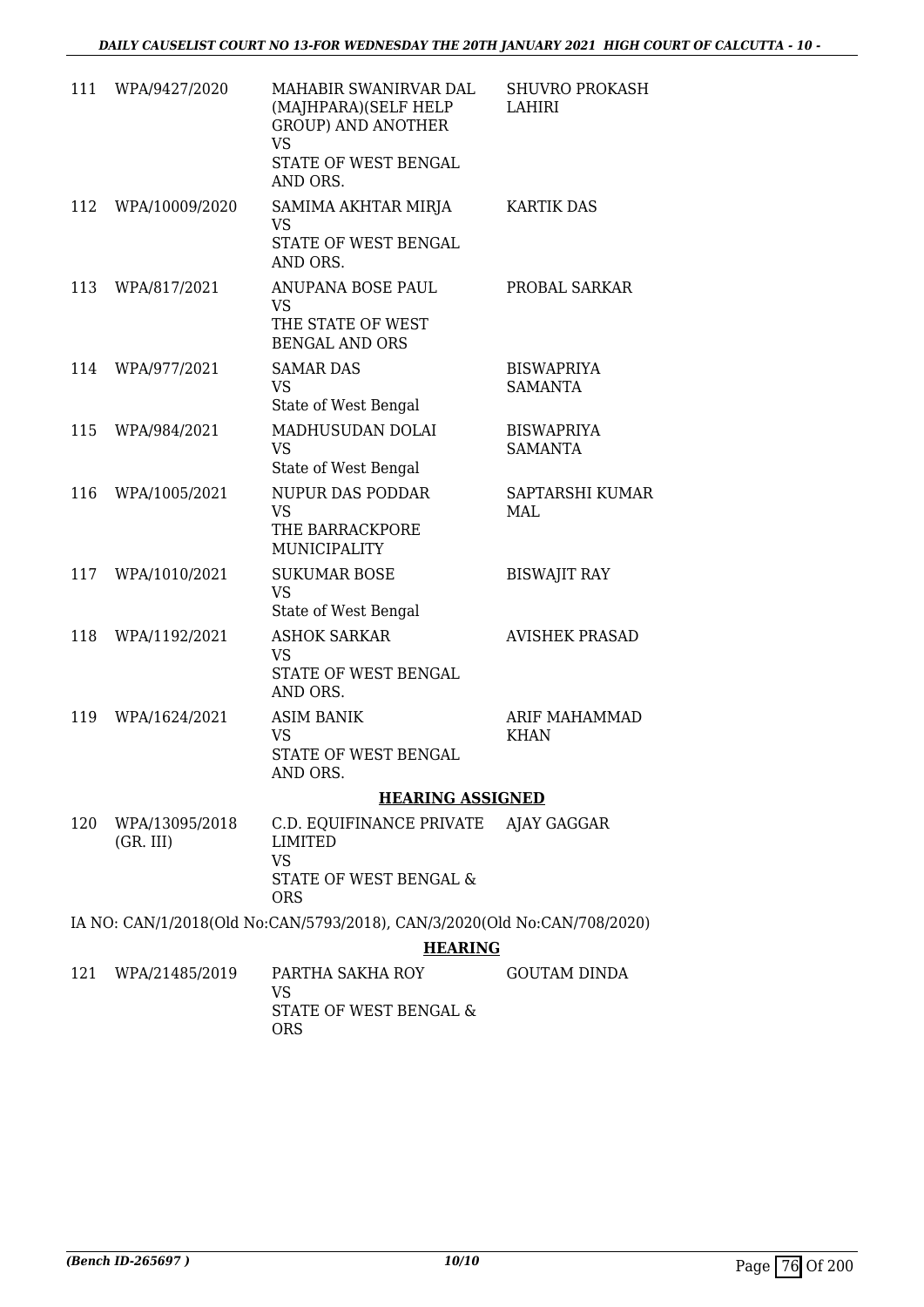

# In The High Court at Calcutta

## **Appellate Side**

**DAILY CAUSELIST For Wednesday The 20th January 2021**

## **COURT NO. 8**

**SINGLE BENCH (SB - V)**

## **AT 10:45 AM**

## **HON'BLE JUSTICE SABYASACHI BHATTACHARYYA**

**(VIA VIDEO CONFERENCE) ON AND FROM MONDAY, THE 11TH JANUARY, 2021 – MATTERS (MOTION & HEARING ) UNDER ARTICLE 226 OF THE CONSTITUTION RELATING TO RESIDUARY UNDER GROUP IX [EXCLUDING ELECTRICITY MATTERS AND MATTERS UNDER PUBLIC PREMISES (UNAUTHORISED OCCUPANTS) ACT, 1971] INCLUDING APPLICATIONS CONNECTED THERETO.**

**NOTE (1) : ORIGINAL SIDE MATTERS WILL BE TAKEN UP FROM 10:45 A.M. UPTO 12:00 NOON ONLY ON TUESDAYS AND THURSDAYS.**

**NOTE ( 2) : APPELLATE SIDE MATTERS WILL BE TAKEN UP FROM 12:00 NOON ONWARDS OR IMMEDIATELY AFTER COMPLETION OF ORIGINAL SIDE MATTERS, WHICHEVER IS EARLIER, ON TUESDAY AND THURSDAYS:**

**NOTE (3) : ON MONDAYS, WEDNESDAYS AND FRIDAYS, APPELLATE SIDE MATTERS WILL BE TAKEN THROUGHOUT THE DAY**

**NOTE (4) : LEARNED ADVOCATES APPEARING IN MATTERS PERTAINING TO**

**----------------------------------------------------------------------------------------------- DIN (COMPANIES ACT, 2013) ARE REQUESTED TO HAND OVER**

**--------------------------------------------------------------------------------------------**

**THE DETAILS (NUMBER/ITEM NO. .... ETC.) TO THE COURT OFFICER ---------------------------------------------------------------------------------------------------**

**FOR BEING CLUBBED TOGETHER FOR HEARING.**

**----------------------------------------------------------------------- NOTE (5) : MENTIONING WILL BE ALLOWED ONLY AT THE FIRST SITTING OF COURT ON THE FIRST WORKING DAY OF EVERY WEEK.**

**MATTERS WILL BE TAKEN UP THROUGH PHYSICAL HEARING ONLY WHEN BOTH THE PARTIES ARE AGREED.**

## **URGENT MOTION**

1 WPA/3571/2020 (TOP 8)

GOPAL SARKAR VS STATE OF WEST BENGAL & ORS

MANOJIT BHATTACHARYYA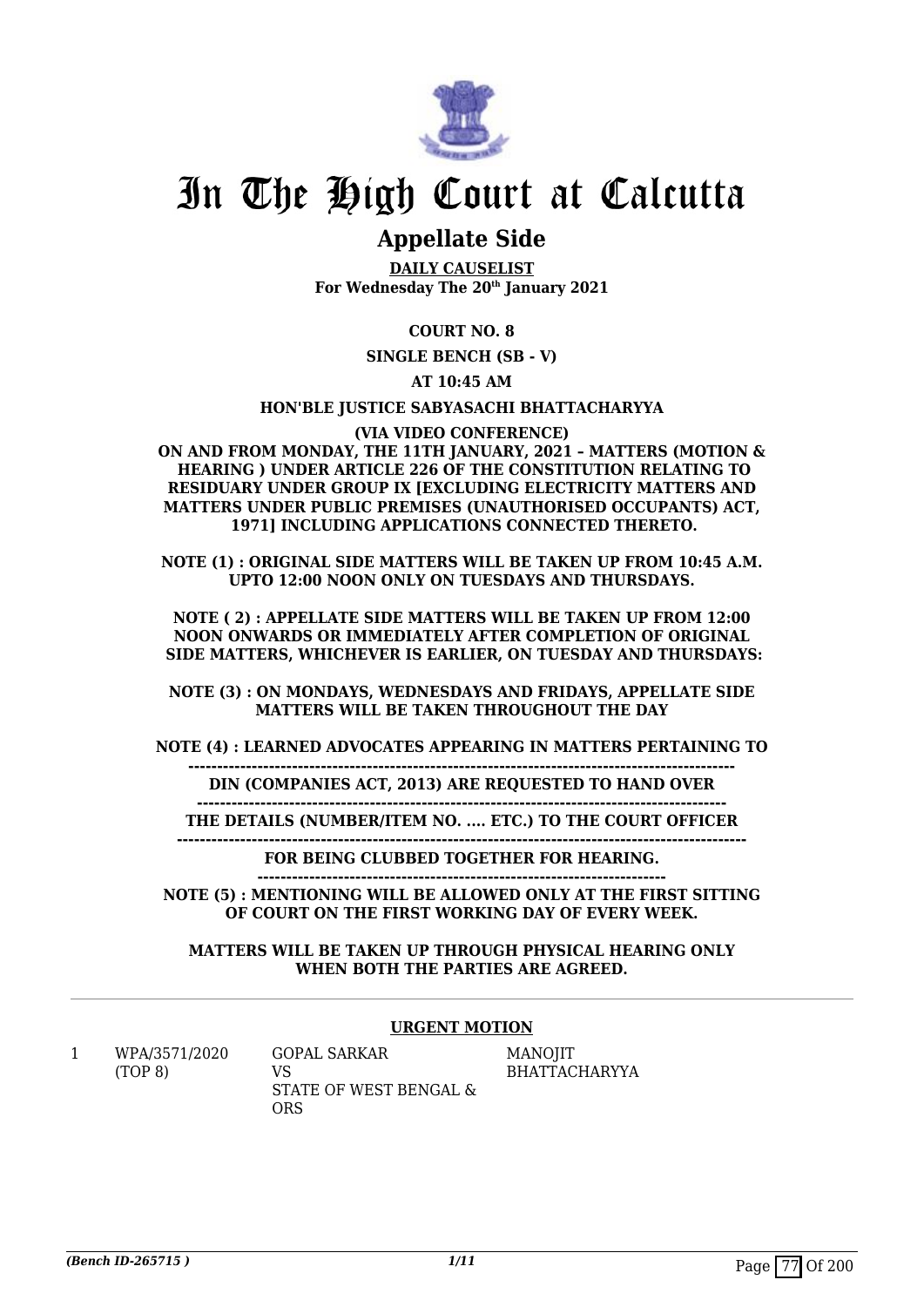PARTHA PRATIM MUKHOPADHYAY

2 WPA/4795/2020 (TOP 1) HINDUSTAN STEEL WORKS CONSTRUCTION LIMITED VS BOARD OF TRUSTEES FOR THE PORT OF KOLKATA & ORS

IA NO: CAN/3/2020(Old No:CAN/3106/2020), CAN/4/2020(Old No:CAN/3107/2020), CAN/5/2020(Old No:CAN/4563/2020), CAN/6/2020(Old No:CAN/4564/2020)

| 3 | WPA/7578/2020<br>(TOP7)             | <b>ASSOCIATION OF</b><br>DIPLOMAT OF NATIONAL<br><b>BOARD OF DOCTORS</b><br><b>VS</b><br><b>GOVT OF WEST BENGAL</b> | <b>SAKET CHAUDHARY</b> |
|---|-------------------------------------|---------------------------------------------------------------------------------------------------------------------|------------------------|
|   | IA NO: CAN/1/2020                   |                                                                                                                     |                        |
| 4 | WPA/8149/2020<br>(TOP 2)            | <b>TAPAS SAMANTA</b><br><b>VS</b><br>STATE OF WEST BENGAL<br>AND ORS.                                               | RAFIKUL ISLAM          |
|   | IA NO: CAN/1/2020                   |                                                                                                                     |                        |
| 5 | WPA/10327/2020<br>(TOP 3)           | ANJALI DAS AND ORS<br><b>VS</b><br>STATE OF WEST BENGAL<br>AND ORS.                                                 | <b>SOMA MAL</b>        |
| 6 | WPA/10487/2020<br>(TOP 6)           | <b>BAGRAJSINI KRISHI</b><br><b>BHANDAR PVT LTD AND</b><br><b>ORS</b><br><b>VS</b><br><b>BANK OF BARODA AND ORS</b>  | <b>ABHISHEK DUTTA</b>  |
| 7 | WPA/10636/2020<br>(TOP 4)           | SHIB SANKAR GHOSH<br>VS.<br>STATE OF WEST BENGAL<br>AND ORS.                                                        | PRONAY BASAK           |
| 8 | WPA/866/2021<br>(TOP <sub>5</sub> ) | SANDHYA DE<br><b>VS</b><br>STATE OF WEST BENGAL<br>AND ORS.                                                         | <b>NEIL BASU</b>       |
|   | IA NO: CAN/1/2021                   |                                                                                                                     |                        |

#### **LISTED MOTION**

9 WPA/5495/2020 SHEORAPHULI KANCHA SABZEE BABSAYEE SAMITY & ANR VS STATE OF WEST BENGAL &ORS SUMAN SANKAR **CHATTERJEE** 

IA NO: CAN/1/2020(Old No:CAN/3882/2020), CAN/2/2020(Old No:CAN/3883/2020), CAN/3/2020(Old No:CAN/3892/2020), CAN/4/2020(Old No:CAN/3893/2020), CAN/5/2020(Old No:CAN/4489/2020), CAN/6/2020(Old No:CAN/4490/2020)

10 WPA/6334/2020 M/S SRISHAILA CONSTRUCTIONS PVT LTD VS UNION OF INDIA & ORS ANJILI NAG

IA NO: CAN/1/2020(Old No:CAN/4877/2020)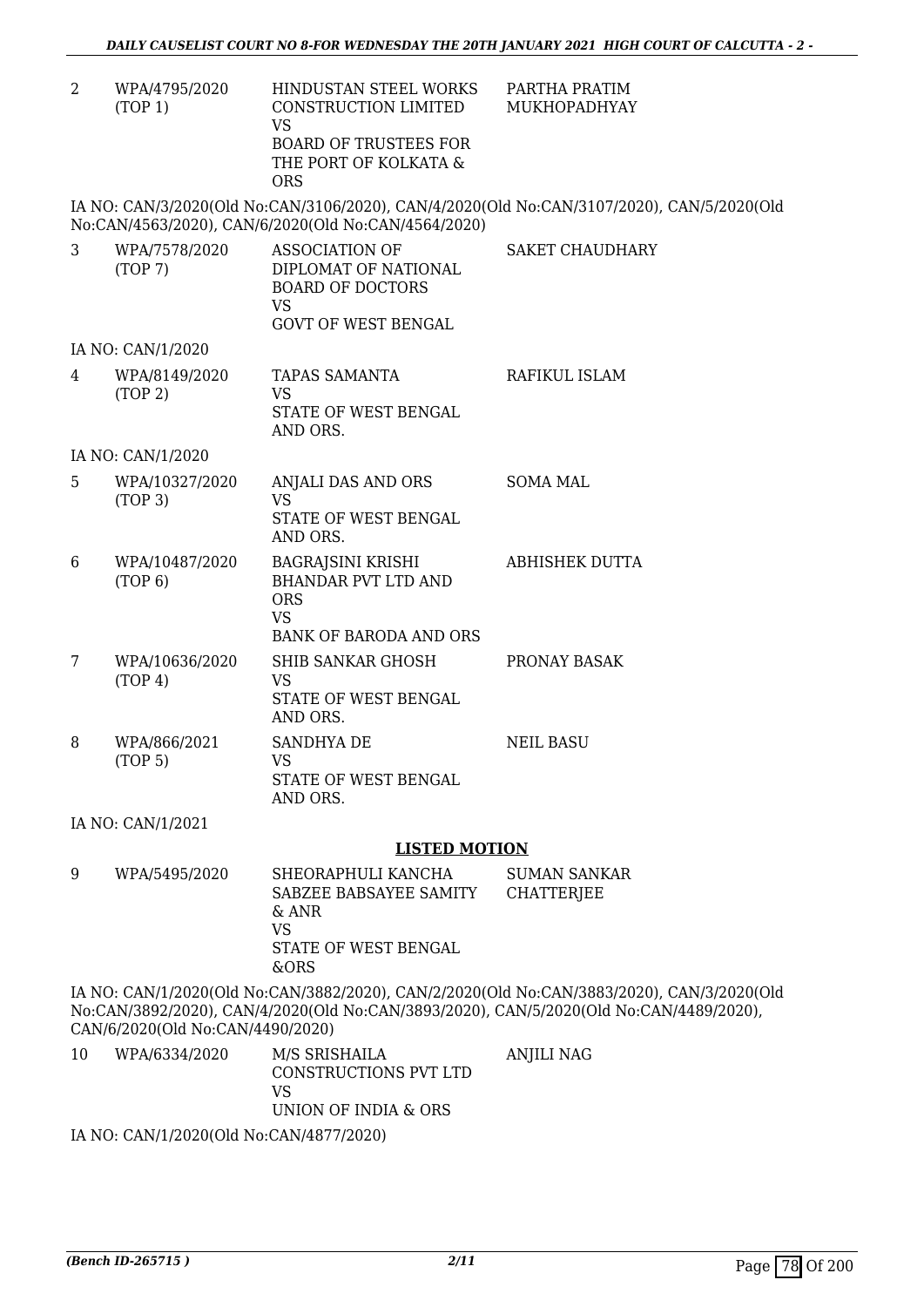## *DAILY CAUSELIST COURT NO 8-FOR WEDNESDAY THE 20TH JANUARY 2021 HIGH COURT OF CALCUTTA - 3 -*

| 11 | WPA/7006/2020     | <b>BALLYFABS</b><br><b>INTERNATIONAL LTD</b><br><b>VS</b><br>State of West Bengal     | PRADIP KUMAR<br><b>SARAWGI</b>      |                     |
|----|-------------------|---------------------------------------------------------------------------------------|-------------------------------------|---------------------|
|    | IA NO: CAN/1/2020 |                                                                                       |                                     |                     |
| 12 | WPA/7011/2020     | SRIKUMAR GIRI<br><b>VS</b><br>STATE OF WEST BENGAL<br>AND ORS.                        | <b>GAUTAM GURIA</b>                 |                     |
|    | IA NO: CAN/1/2020 |                                                                                       |                                     |                     |
| 13 | WPA/7071/2020     | MADAN MOHAN KHANRA<br><b>VS</b><br>THE STATE OF WEST<br><b>BENGAL</b>                 | <b>GAUTAM GURIA</b>                 | <b>GAUTAM GURIA</b> |
|    | IA NO: CAN/1/2020 |                                                                                       |                                     |                     |
| 14 | WPA/7350/2020     | NEPAL DAS<br><b>VS</b><br>Union of India                                              | <b>JOY CHAKRABORTY</b>              |                     |
|    | IA NO: CAN/1/2020 |                                                                                       |                                     |                     |
| 15 | WPA/7656/2020     | A.J. SARKAR AND CO AND<br><b>ORS</b><br><b>VS</b><br>STATE OF WEST BENGAL<br>AND ORS. | PRATIP KUMAR<br><b>CHATTERJEE</b>   |                     |
|    | IA NO: CAN/1/2020 |                                                                                       |                                     |                     |
| 16 | WPA/7864/2020     | CYGNUS EQUIPMENTS AND<br>RENTALS PRIVATE LIMITED<br><b>VS</b><br>Union of India       | RAJESH UPADHYAY                     |                     |
| 17 | WPA/8220/2020     | LAKSHMI NASAKAR<br><b>VS</b><br>STATE OF WEST BENGAL<br>AND ORS.                      | <b>MANOJ KUMAR</b><br><b>MONDAL</b> |                     |
| 18 | WPA/9255/2020     | HIRE PURCHASE AND<br><b>LEASE ASSOCIATION</b><br><b>VS</b><br>RESERVE BANK OF INDIA   | <b>SHOUNAK MITRA</b>                |                     |
| 19 | WPA/9614/2020     | MOHANA GHOSH<br><b>VS</b><br>STATE OF WEST BENGAL<br>AND ORS.                         | Madhurima Sarkar                    |                     |
| 20 | WPA/9677/2020     | SHEO CHARAN AGARWAL<br><b>VS</b><br>Union of India                                    | PRABHAT KUMAR<br><b>SINGH</b>       |                     |
| 21 | WPA/9713/2020     | PRATIMA DEVI MEHTA<br><b>VS</b><br>STATE OF WEST BENGAL<br>AND ORS.                   | <b>GOUTAM MISRA</b>                 |                     |
| 22 | WPA/9828/2020     | HABUL MONDAL AND ORS<br><b>VS</b><br>STATE OF WEST BENGAL<br>AND ORS.                 | SUDARSHAN GHOSH                     |                     |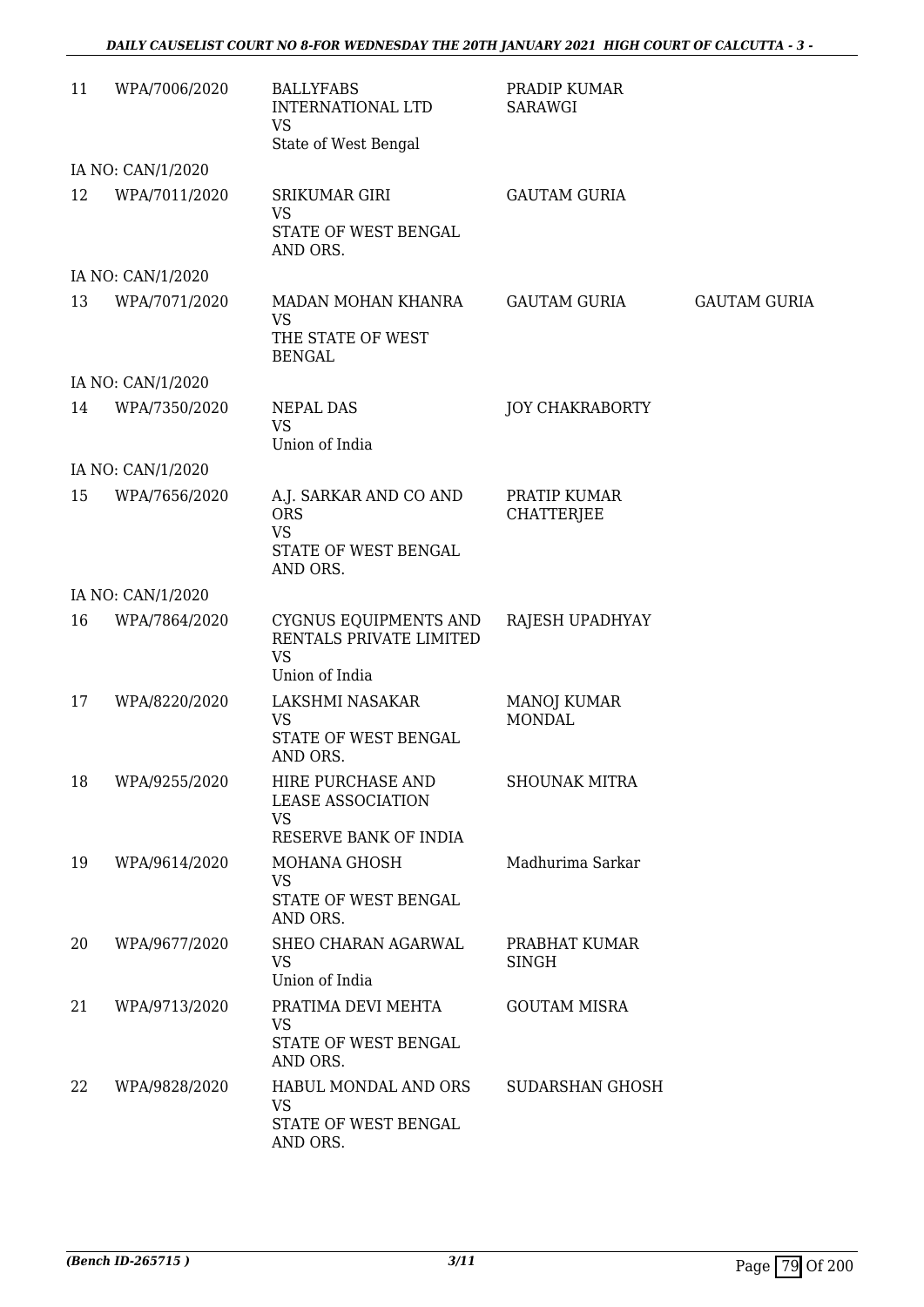| 23 | WPA/10086/2020                            | MAULISWAR MITRA<br><b>VS</b>                                              | MAHABOOB AHMED                                                                         |
|----|-------------------------------------------|---------------------------------------------------------------------------|----------------------------------------------------------------------------------------|
|    |                                           | STATE OF WEST BENGAL<br>AND ORS.                                          |                                                                                        |
|    | wt24 WPA/1090/2020                        | <b>BARUN MALAKAR &amp; ORS</b><br><b>VS</b><br>STATE OF WEST BENGAL &     | SAMBUDDHA DUTTA                                                                        |
|    |                                           | <b>ORS</b>                                                                |                                                                                        |
|    | IA NO: CAN/1/2020, CAN/2/2020, CAN/3/2020 |                                                                           |                                                                                        |
| 25 | WPA/10315/2020                            | KSHETRIYA SHERI GANDHI<br><b>ASHRAM AND ANR</b><br>VS                     | <b>SUJIT SAHA</b>                                                                      |
|    |                                           | STATE OF WEST BENGAL<br>AND ORS.                                          |                                                                                        |
| 26 | WPA/10501/2020                            | SHEILA BINANI<br><b>VS</b>                                                | <b>SUBHASIS DEY</b>                                                                    |
|    |                                           | UNION OF INDIA AND<br><b>ANOTHERS</b>                                     |                                                                                        |
| 27 | WPA/11114/2020                            | <b>BISWANATH PAL</b><br><b>VS</b>                                         | RAFIKUL ISLAM<br><b>SARDAR</b>                                                         |
|    |                                           | STATE OF WEST BENGAL<br>AND ORS.                                          |                                                                                        |
| 28 | WPA/11286/2020                            | ASHOK GHORAI AND ANR<br><b>VS</b>                                         | <b>MAINAK SWARNOKAR</b>                                                                |
|    |                                           | STATE OF WEST BENGAL<br>AND ORS.                                          |                                                                                        |
| 29 | WPA/11385/2020                            | ASLAM ALI MOLLA<br><b>VS</b>                                              | ASIT KR<br><b>BHATTACHARYA</b>                                                         |
|    |                                           | STATE OF WEST BENGAL<br>AND ORS.                                          |                                                                                        |
| 30 | WPA/11406/2020                            | JYOTI SANKAR BERA<br><b>VS</b>                                            | SABYASACHI<br><b>BHATTACHARYA</b>                                                      |
|    |                                           | STATE OF WEST BENGAL<br>AND ORS.                                          |                                                                                        |
|    |                                           | <b>APPLICATION</b>                                                        |                                                                                        |
| 31 | WPA/23011/2006                            | PRIYA BANERJEE<br>VS<br>STATE OF W.B.                                     | MANISHA<br><b>CHATTERJEE</b>                                                           |
|    |                                           | IA NO: CAN/1/2008(Old No:CAN/1397/2008), CAN/2/2020(Old No:CAN/2093/2020) |                                                                                        |
| 32 | WPA/326/2014                              | HARAN CH. DAS & ORS                                                       | SANKHA PRASAD RAY                                                                      |
|    |                                           | <b>VS</b><br>STATE OF WEST BENGAL &<br><b>ORS</b>                         |                                                                                        |
|    |                                           |                                                                           | IA NO: CAN/3/2015(Old No:CAN/10943/2015), CAN/4/2019(Old No:CAN/4863/2019), CAN/5/2020 |
|    |                                           | <b>NEW MOTION</b>                                                         |                                                                                        |
| 33 | WPA/475/2021                              | BHAOLANATH MAHAJAN<br><b>VS</b>                                           | <b>DILIP KUMAR</b>                                                                     |
|    |                                           | STATE OF WEST BENGAL<br>AND ORS.                                          | <b>SHYAMAL</b>                                                                         |
| 34 | WPA/522/2021                              | RAM CHANDRA PANDIT<br><b>VS</b>                                           | <b>SUKUMAR MANDAL</b>                                                                  |

UNION OF INDIA AND ORS.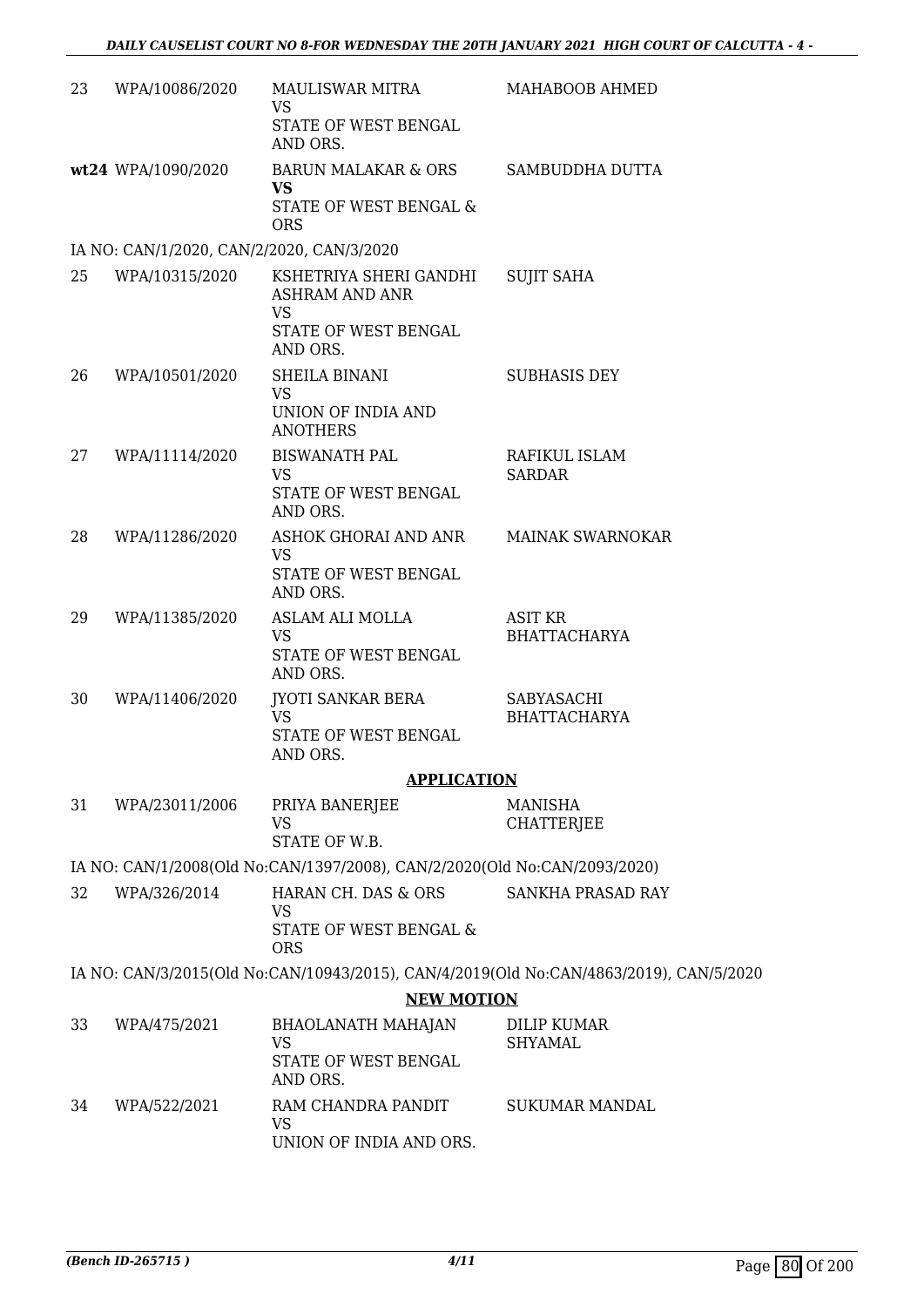| 35 | WPA/598/2021  | <b>MALA NATH</b><br><b>VS</b><br>STATE OF WEST BENGAL<br>AND ORS.           | <b>AMLAN BISWAS</b>           |
|----|---------------|-----------------------------------------------------------------------------|-------------------------------|
| 36 | WPA/612/2021  | M/S. MUSLIM SAIKH<br><b>VS</b><br>STATE OF WEST BENGAL<br>AND ORS.          | Sandip Kundu                  |
| 37 | WPA/655/2021  | <b>AJOY SARDAR</b><br><b>VS</b><br>STATE OF WEST BENGAL<br>AND ORS.         | <b>ASOK BANERJEE</b>          |
| 38 | WPA/703/2021  | <b>BAPI BISWAS AND ORS</b><br><b>VS</b><br>STATE OF WEST BENGAL<br>AND ORS. | <b>SANDIP SARKAR</b>          |
| 39 | WPA/900/2021  | <b>SABITA BARMAN</b><br><b>VS</b><br>STATE OF WEST BENGAL<br>AND ORS.       | <b>BISWAJIT DE</b>            |
| 40 | WPA/942/2021  | HEMANTA SAMANTA<br><b>VS</b><br>STATE OF WEST BENGAL<br>AND ORS.            | RAVI RANJAN KUMAR             |
| 41 | WPA/1000/2021 | <b>SIKHA GAN</b><br><b>VS</b><br>STATE OF WEST BENGAL<br>AND ORS.           | SIDDHARTHA DEB<br><b>ROY</b>  |
| 42 | WPA/1007/2021 | SK. SAIFUDDIN<br><b>VS</b><br>STATE OF WEST BENGAL<br>AND ORS.              | <b>SK.SALIM</b>               |
| 43 | WPA/1046/2021 | NIRMAL KUMAR DAS<br>VS<br>UNION OF INDIA AND ORS.                           | <b>PUNAM BASU</b>             |
| 44 | WPA/1047/2021 | <b>TANMAY MAITY</b><br><b>VS</b><br>STATE OF WEST BENGAL<br>AND ORS.        | <b>PUNAM BASU</b>             |
| 45 | WPA/1071/2021 | SHEFALI BIBI<br><b>VS</b><br>STATE OF WEST BENGAL<br>AND ORS.               | ANISURA RAHAMAN               |
| 46 | WPA/1075/2021 | <b>MIRA KUNDU</b><br>VS<br>STATE OF WEST BENGAL<br>AND ORS.                 | <b>KAMAL DAS</b>              |
| 47 | WPA/1130/2021 | TABREJ ALI SAHA<br><b>VS</b><br>THE SECY., STATE OF WEST<br>BENGAL AND ORS. | RAM KRISHNA<br><b>CHANDRA</b> |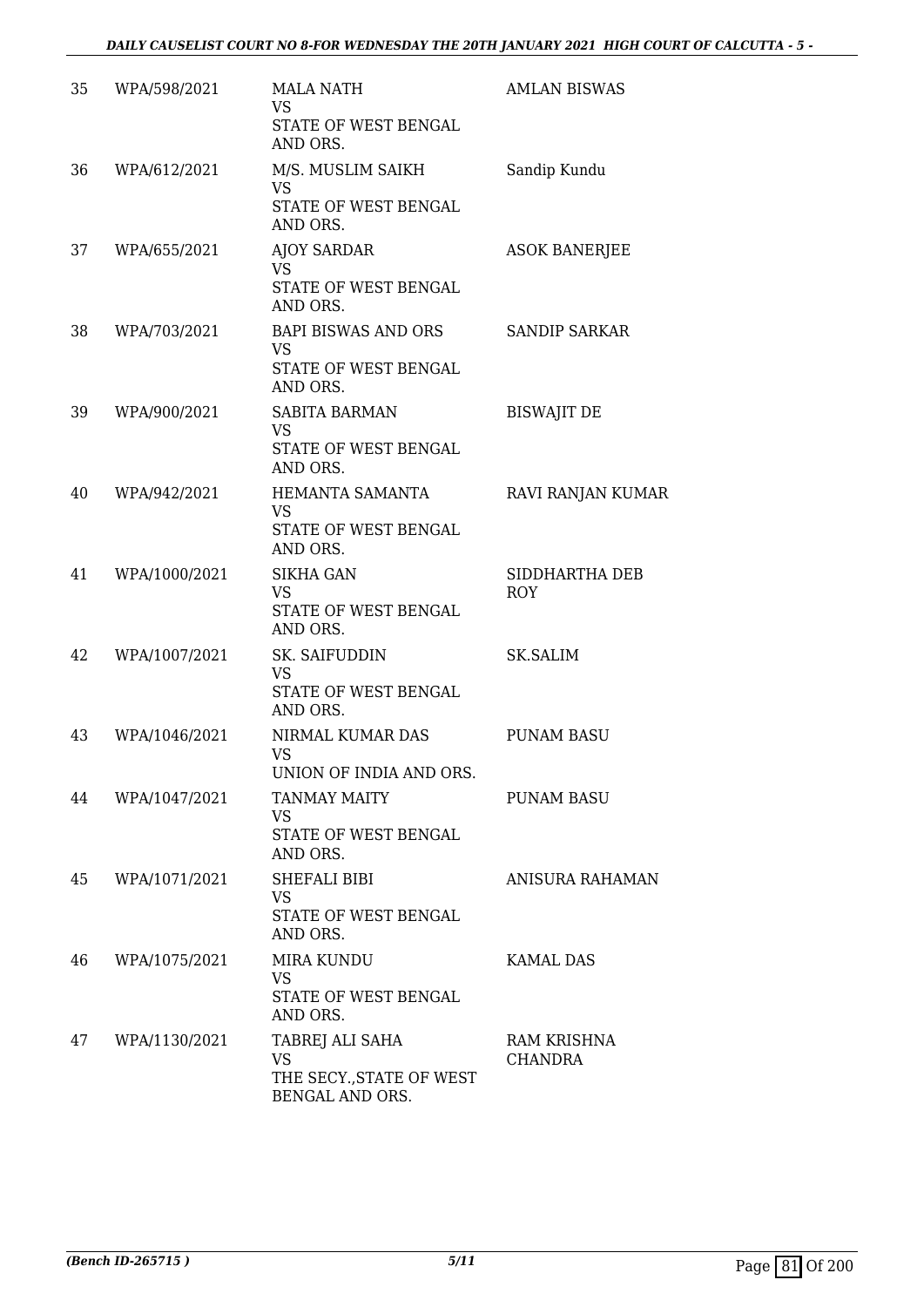| 48 | WPA/1160/2021 | <b>SARBANI DAS</b><br><b>VS</b><br>STATE OF WEST BENGAL<br>AND ORS.                                     | RAJIB GHOSH                             |
|----|---------------|---------------------------------------------------------------------------------------------------------|-----------------------------------------|
| 49 | WPA/1258/2021 | MADHABI SENAPATI AND<br><b>ANOTHER</b><br><b>VS</b><br>STATE OF WEST BENGAL<br>AND ORS.                 | SOUJANYA<br>BANDYOPADHYAY               |
| 50 | WPA/1287/2021 | <b>ASISH GHOSH</b><br><b>VS</b><br>STATE OF WEST BENGAL<br>AND ORS.                                     | Kunal Ganguly                           |
| 51 | WPA/1315/2021 | <b>TAPAS GHOSH</b><br>VS<br>STATE OF WEST BENGAL<br>AND ORS.                                            | SAILEN NASKAR                           |
| 52 | WPA/1370/2021 | <b>KALYAN NAYAK</b><br><b>VS</b><br>STATE OF WEST BENGAL<br><b>AND ANR</b>                              | <b>SOURAV PRASANNA</b><br>MUKHERJEE     |
| 53 | WPA/1434/2021 | PRONOBESH PAKHIRA<br><b>VS</b><br>STATE OF WEST BENGAL<br>AND ORS.                                      | LAKSHMINATH<br><b>BHATTACHARYA</b>      |
| 54 | WPA/1491/2021 | <b>BASUDEB GHOSH AND</b><br><b>ANOTHER</b><br>VS<br>STATE BANK OF INDIA AND<br><b>ANOTHER</b>           | <b>SWETA GANDHI</b>                     |
| 55 | WPA/1530/2021 | SRABANI BANERJEE<br><b>VS</b><br>UNION OF INDIA AND ORS.                                                | <b>AVIJIT GHOSHAL</b>                   |
| 56 | WPA/1534/2021 | SUDIPTA BANERJEE<br>VS<br>UNION OF INDIA AND ORS.                                                       | <b>AVIJIT GHOSHAL</b>                   |
| 57 | WPA/1573/2021 | LIYAKAT ALI<br><b>VS</b><br>UNION OF INDIA AND ANR.                                                     | KAZI SAFIULLAH                          |
| 58 | WPA/1605/2021 | ARATI HAZRA<br><b>VS</b><br>STATE OF WEST BENGAL<br>AND ORS.                                            | <b>JUIN DUTTA</b><br><b>CHAKRABORTY</b> |
| 59 | WPA/1608/2021 | M/S KALPATARU ADDITIVES<br>PRIVATE LIMITED AND<br><b>OTHERS</b><br><b>VS</b><br>UNION OF INDIA AND ORS. | MITUL<br><b>CHAKRABORTY</b>             |
| 60 | WPA/1807/2021 | KUNDU AGRO CHEM PVT.<br>LTD. AND ORS<br><b>VS</b><br>UNION OF INDIA AND ORS.                            | MITUL<br><b>CHAKRABORTY</b>             |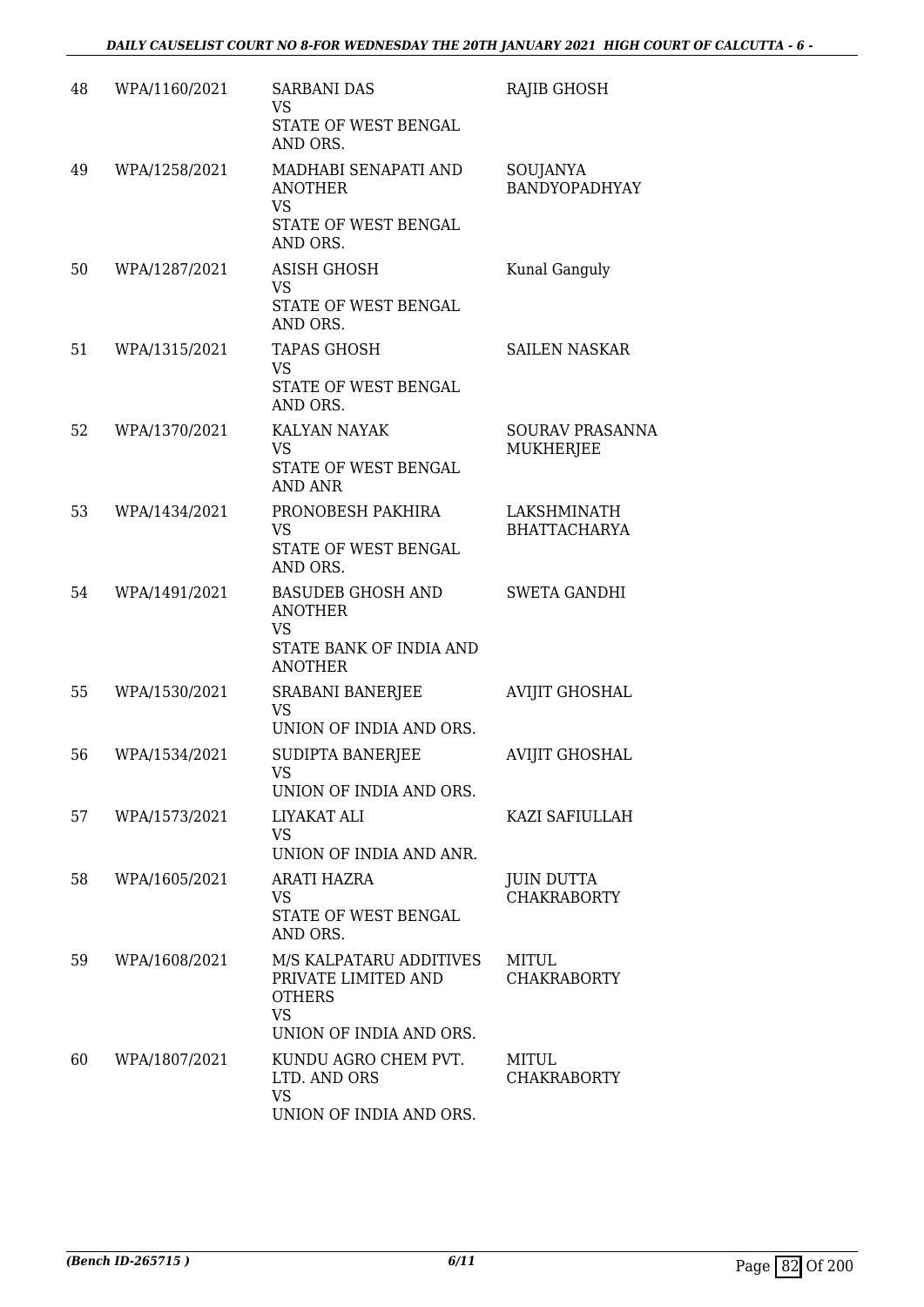| 61 | WPA/1816/2021 | HU MIAO<br><b>VS</b><br>UNION OF INDIA AND ORS.                                                                                                                         | KANISHK SINHA(IN<br>PERSON PETITIONER<br>NO.2) |
|----|---------------|-------------------------------------------------------------------------------------------------------------------------------------------------------------------------|------------------------------------------------|
| 62 | WPA/1873/2021 | DURGA BHATTACHARYYA<br><b>VS</b><br>KOLKATA METROPOLITAN<br>DEVELOPMENT AUTHORITY<br><b>AND OTHERS</b>                                                                  | SANJUKTA DUTTA                                 |
| 63 | WPA/1941/2021 | NATIONAL PROJECTS<br><b>CONSTRUCTION</b><br><b>CORPORATION LTD</b><br><b>VS</b><br>WEST BENGAL MICRO AND<br><b>SMALL ENTERPRISES</b><br>FACILITATION COUNCIL<br>AND ORS | RESHMI MUKHERJEE                               |
|    |               | <b>NEW MOTION - 1</b>                                                                                                                                                   |                                                |
| 64 | WPA/184/2020  | SHYAMSUNDAR SINGH<br><b>VS</b><br>STATE OF WEST BENGAL &<br><b>ORS</b>                                                                                                  | <b>SUBRATA</b><br>BHATTACHARJYA                |
| 65 | WPA/1375/2020 | MD. RUHUL AMIN<br>VS.<br>STATE OF WEST BENGAL &<br><b>ORS</b>                                                                                                           | <b>BANSHI BADAH</b><br><b>MAITY</b>            |
| 66 | WPA/12/2021   | <b>BANK OF INDIA</b><br><b>VS</b><br>STATE OF WEST BENGAL<br>AND ORS.                                                                                                   | <b>ANINDITA DAS</b>                            |
| 67 | WPA/16/2021   | <b>BANK OF INDIA</b><br><b>VS</b><br>STATE OF WEST BENGAL<br>AND ORS.                                                                                                   | <b>ANINDITA DAS</b>                            |
| 68 | WPA/610/2021  | <b>DULAL MAITY</b><br>VS<br>STATE OF WEST BENGAL<br>AND ORS.                                                                                                            | ZIAUL HAQUE                                    |
| 69 | WPA/982/2021  | GITIKA SARKAR AND<br><b>ANOTHER</b><br><b>VS</b><br>STATE OF WEST BENGAL<br>AND ORS.                                                                                    | ABIR LAL<br><b>CHAKRABORTI</b>                 |
| 70 | WPA/1109/2021 | <b>ANANTA</b><br>KHETRAPAL@ANANTA<br>KSHETRAPAL<br><b>VS</b><br>STATE OF WEST BENGAL<br>AND ORS.                                                                        | SUMAN<br><b>CHAKRABORTY</b>                    |
| 71 | WPA/1131/2021 | MAYA SARKAR<br><b>VS</b><br>STATE OF WEST BENGAL<br>AND ORS.                                                                                                            | <b>ABDUR RAKIB</b>                             |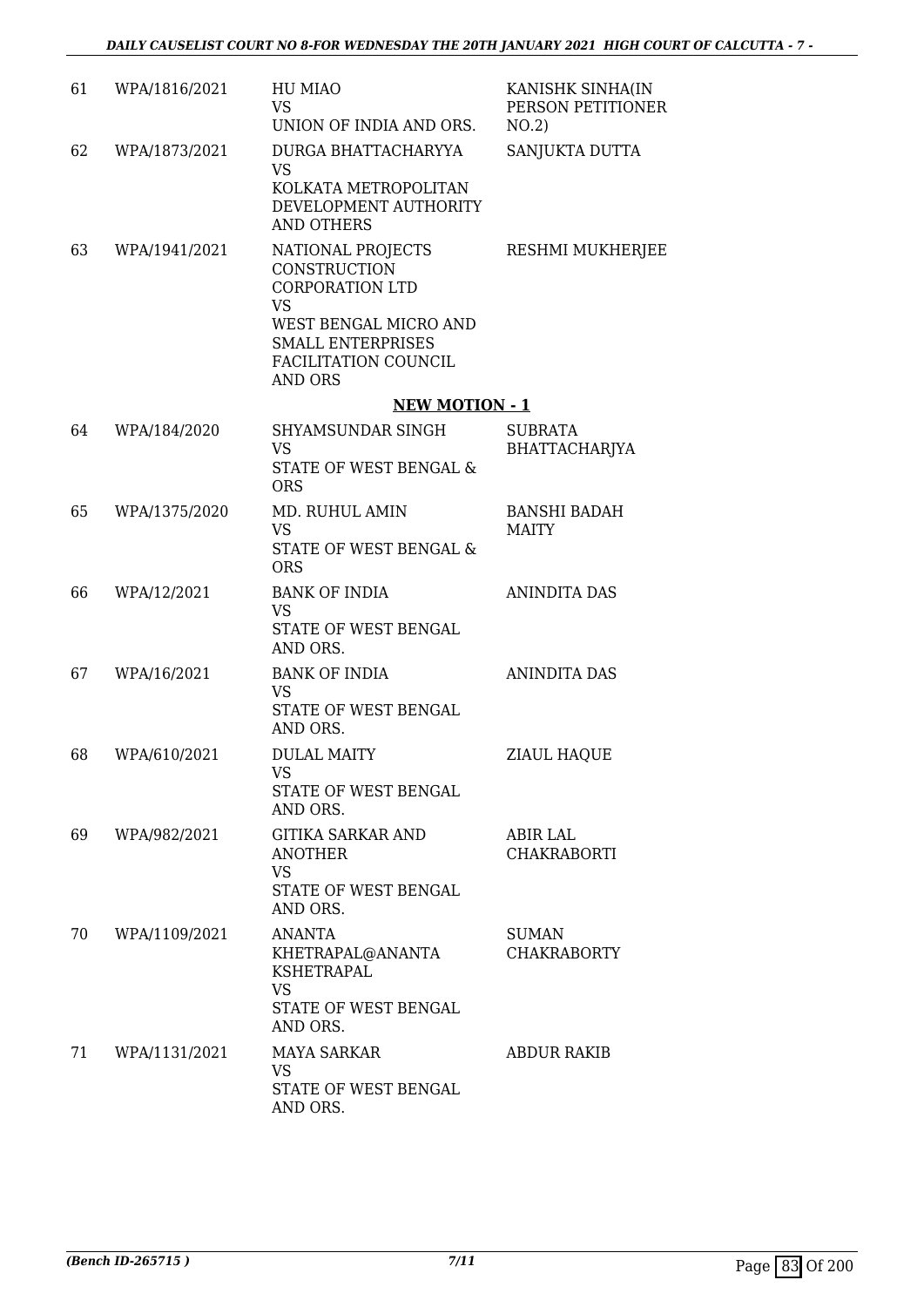| 72 | WPA/1137/2021 | MANNAN ALI KHAN<br>VS<br>STATE OF WEST BENGAL<br>AND ORS.                                    | PINAK KUMAR MITRA                    |
|----|---------------|----------------------------------------------------------------------------------------------|--------------------------------------|
| 73 | WPA/1142/2021 | DALI DAS @DOLI<br><b>VS</b><br>STATE OF WEST BENGAL<br>AND ORS.                              | PINAK KUMAR MITRA                    |
| 74 | WPA/1144/2021 | <b>MD SARIF NEWAJ</b><br><b>VS</b><br>STATE OF WEST BENGAL<br>AND ORS.                       | PINAK KUMAR MITRA                    |
| 75 | WPA/1343/2021 | SUDIP KUMAR<br><b>BHATTACHARYA</b><br><b>VS</b><br>State of West Bengal                      | <b>GOPAL MONDAL</b>                  |
| 76 | WPA/1400/2021 | SANTU DAS ALIAS SANTU<br><b>CHANDRA DAS</b><br><b>VS</b><br>STATE OF WEST BENGAL<br>AND ORS. | <b>SHETPARNA RAY</b>                 |
| 77 | WPA/1440/2021 | PALASH DUTTA<br><b>VS</b><br>STATE OF WEST BENGAL<br>AND ORS.                                | RUPSA SREEMANI                       |
| 78 | WPA/1443/2021 | TIRRIHANNAH COMPANY<br><b>LIMITED</b><br><b>VS</b><br>TEA BOARD OF INDIA AND<br><b>ANR</b>   | <b>SURYANEEL DAS</b>                 |
| 79 | WPA/1646/2021 | <b>RINA TEWARI</b><br><b>VS</b><br><b>BANGIYA GRAMIN VIKASH</b><br><b>BANK</b>               | <b>MUNMUN TEWARY</b>                 |
| 80 | WPA/1727/2021 | <b>HOSSAIN MALLICK</b><br><b>VS</b><br>STATE OF WEST BENGAL<br>AND ORS.                      | RAMESWAR SINHA                       |
| 81 | WPA/1729/2021 | MONIRUL ZAMADAR<br><b>VS</b><br>THE SATE OF WEST<br><b>BENGAL AND ANR</b>                    | SANANDA<br><b>BHATTACHARYYA</b>      |
| 82 | WPA/1796/2021 | MOUMITA GHOSH<br><b>VS</b><br>STATE OF WEST BENGAL<br>AND ORS.                               | DEBASISH BANERJEE                    |
| 83 | WPA/1876/2021 | ALOK KR CHAKRABORTY<br>AND ANR<br><b>VS</b><br>STATE OF WEST BENGAL<br>AND ORS.              | <b>SALONI</b><br><b>BHATTACHARYA</b> |

## **UPGRADED MATTERS**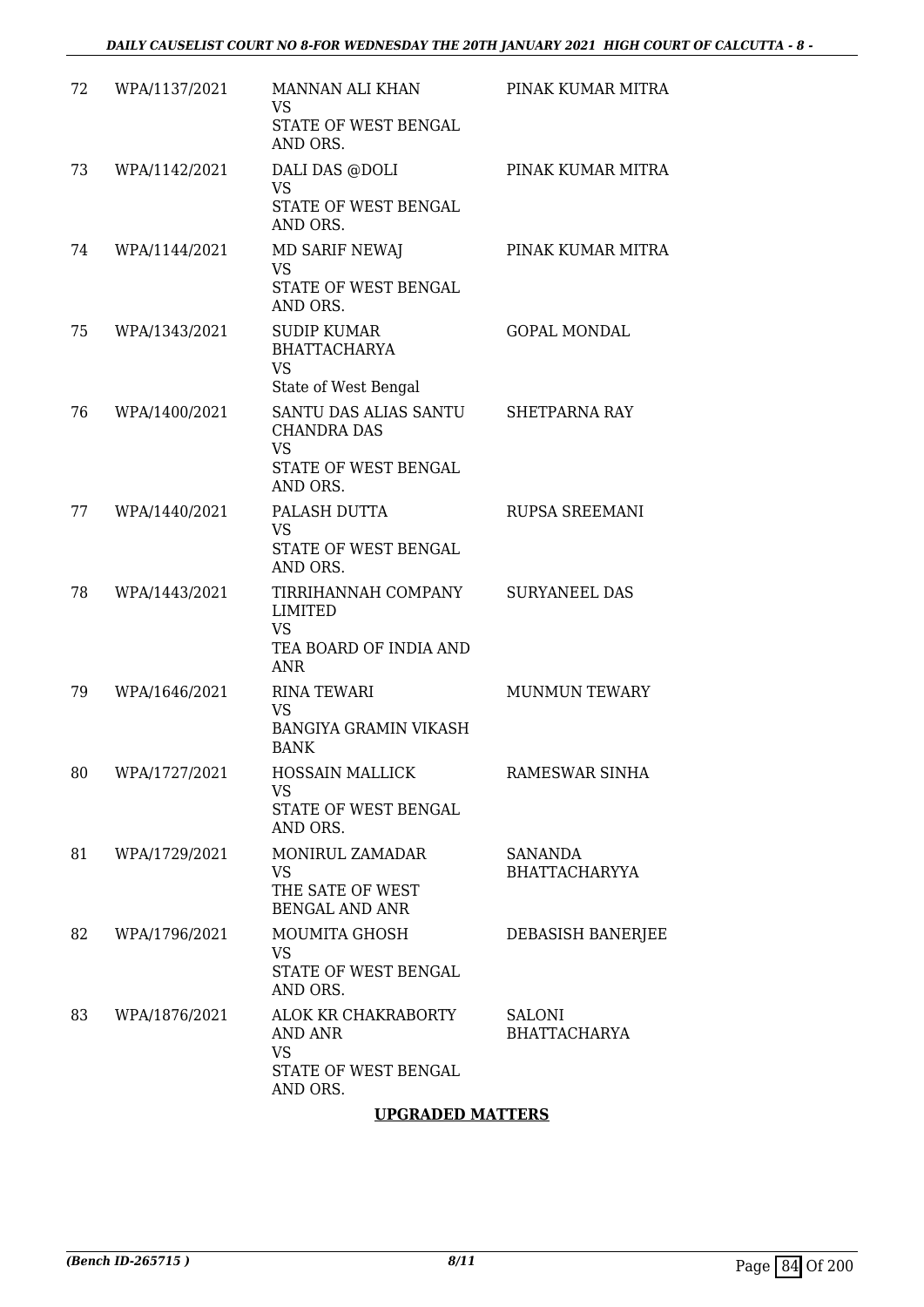| 84 | WPA/21791/2019    | MIR ZULFIKER ALI<br><b>VS</b><br>STATE OF WEST BENGAL &<br><b>ORS</b>                                                               | <b>SANTANU MAJI</b>                     |
|----|-------------------|-------------------------------------------------------------------------------------------------------------------------------------|-----------------------------------------|
| 85 | WPA/2181/2020     | KAUSALYA MONDAL @<br>KAUSALLY MONDAL<br><b>VS</b><br>STATE OF WEST BENGAL &<br><b>ORS</b>                                           | ARUNIMA DAS<br><b>SHARMA</b>            |
| 86 | WPA/2638/2020     | <b>MANIK DUTTA</b><br>VS<br>STATE OF WEST BENGAL &<br><b>ORS</b>                                                                    | PRADYOT MALAKAR                         |
| 87 | WPA/2931/2020     | CONTAI CO-OPERATIVE<br><b>BANK LTD &amp; ANR</b><br><b>VS</b><br>NATIONAL HIGHWAYS<br><b>AUTHORITY OF INDIA &amp;</b><br><b>ORS</b> | RITWIK PATTANAYAK                       |
| 88 | WPA/3132/2020     | BLUE CHIP NIRMIT (PVT)<br><b>LTD &amp; ANR</b><br><b>VS</b><br>RESERVE BANK OF INDIA &<br><b>ORS</b>                                | SANWAL TIBREWAL                         |
| 89 | WPA/3291/2020     | <b>GOBRA ORAW</b><br><b>VS</b><br>STATE OF WEST BENGAL &<br><b>ORS</b>                                                              | <b>AVISHEK PRASAD</b>                   |
| 90 | WPA/4098/2020     | <b>RENUKA SARDAR</b><br><b>VS</b><br>STATE OF WEST BENGAL &<br><b>ORS</b>                                                           | SONAK<br><b>BHATTACHARYA</b>            |
| 91 | WPA/4887/2020     | DEBAPAM GHOSH & ANR<br><b>VS</b><br>UNION OF INDIA & ORS                                                                            | <b>RAMJI MUNSI</b>                      |
| 92 | WPA/5090/2020     | <b>ASOKE KUMAR AGASTI</b><br>VS<br>STATE OF WEST BENGAL &<br><b>ORS</b>                                                             | <b>SOURAV DUTTA</b>                     |
| 93 | WPA/7632/2020     | TAHER ALI LASKAR<br><b>VS</b><br>STATE OF WEST BENGAL<br>AND ORS.                                                                   | PRONAY BASAK                            |
|    | IA NO: CAN/1/2020 |                                                                                                                                     |                                         |
| 94 | WPA/7639/2020     | SAMIUL SK.<br><b>VS</b><br>State of West Bengal                                                                                     | RAMDULAL MANNA                          |
|    | IA NO: CAN/1/2020 |                                                                                                                                     |                                         |
| 95 | WPA/8104/2020     | RENUKA MONDAL<br><b>VS</b><br>State of West Bengal                                                                                  | <b>SUPRABHAT</b><br><b>BHATTACHARYA</b> |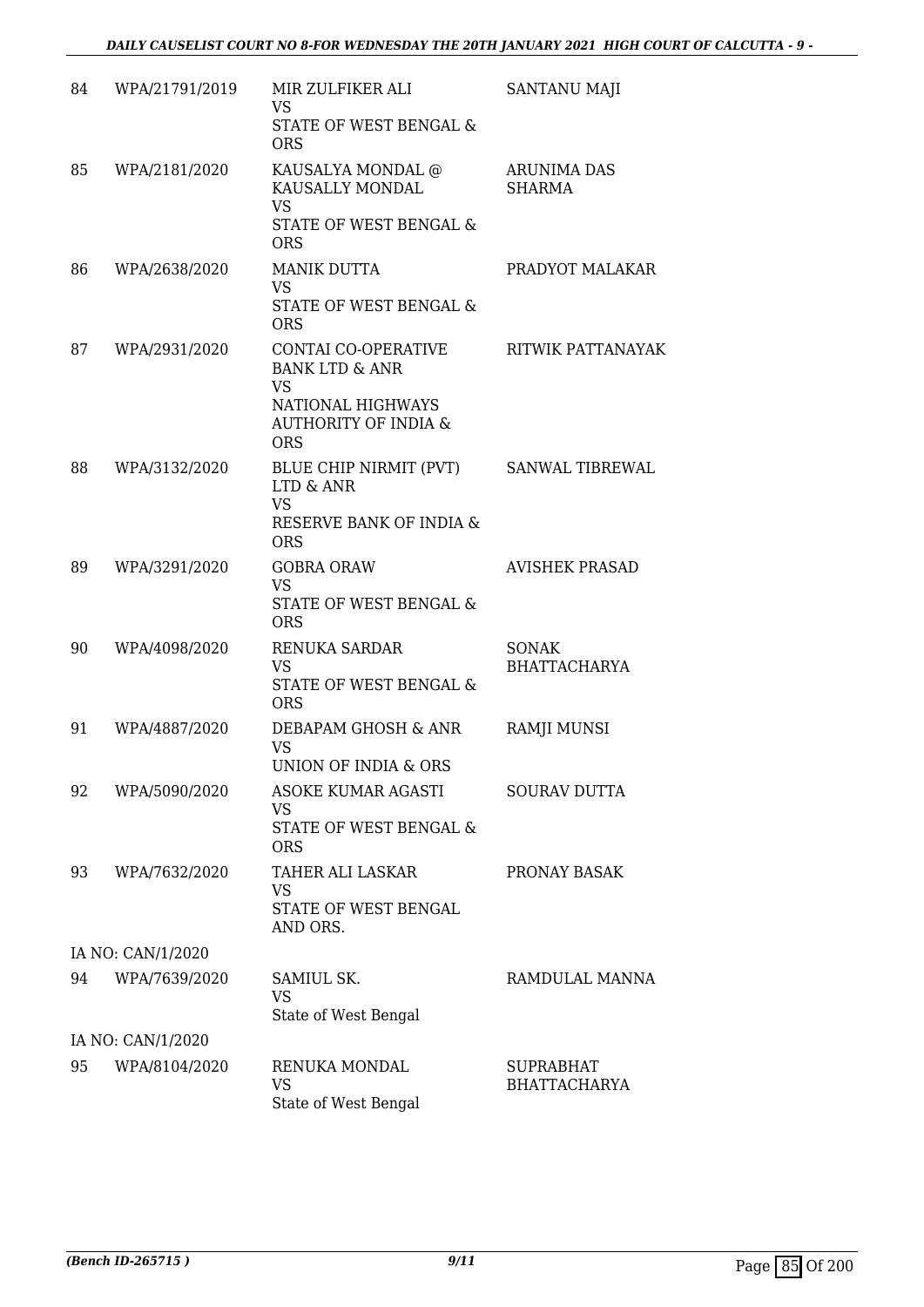| 96  | WPA/8109/2020     | HIRENDRA NATH PODDAR<br><b>VS</b><br>THE STATE OF WEST<br><b>BENGAL AND ORS</b>                  | <b>SOMNATH SAHA</b>                 |
|-----|-------------------|--------------------------------------------------------------------------------------------------|-------------------------------------|
| 97  | WPA/8200/2020     | ARJUN CHANDA<br><b>VS</b><br>STATE OF WEST BENGAL<br>AND ORS.                                    | <b>SUBHADEEP GHOSH</b>              |
| 98  | WPA/8209/2020     | M/S. AATRYEE NIRMAN P.<br>LTD. AND ORS.<br><b>VS</b><br>STATE OF WEST BENGAL<br>AND ORS.         | <b>SUVAM SINHA</b>                  |
| 99  | WPA/8293/2020     | UTTAM KUMAR JANA<br>VS<br>State of West Bengal                                                   | <b>GAUTAM GURIA</b>                 |
| 100 | WPA/8522/2020     | AJIT KUMAR AGARWAL<br><b>VS</b><br>STATE OF WEST BENGAL<br>AND ORS.                              | SOUMYAJIT NANDY                     |
| 101 | WPA/8546/2020     | NIRMAL BAHALIA AND ORS.<br><b>VS</b><br>STATE OF WEST BENGAL<br>AND ORS.                         | PINAKI RANJAN<br><b>CHAKRABORTY</b> |
|     | IA NO: CAN/1/2020 |                                                                                                  |                                     |
|     | 102 WPA/8795/2020 | RATHINDAR MAJUMDAR<br><b>AND ANR</b><br><b>VS</b><br>STATE OF WEST BENGAL<br>AND ORS.            | ANUJ KUMAR<br><b>MISHRA</b>         |
| 103 | WPA/8820/2020     | KRISHNAPADA GORAIN<br><b>VS</b><br>STATE OF WEST BENGAL<br>AND ORS.                              | <b>MADHUSUDAN</b><br><b>MANDAL</b>  |
| 104 | WPA/8903/2020     | K K INFRAPROMOTERS<br>PRIVATE LIMITED<br><b>VS</b><br>STATE OF WEST BENGAL<br><b>AND ANOTHER</b> | ABANTIKA GARAI                      |
| 105 | WPA/9185/2020     | KAKALI DAS KAPAS<br>VS<br>State of West Bengal                                                   | <b>BIBEK DEY</b>                    |
| 106 | WPA/9187/2020     | <b>MX SUMANA</b><br>PRAMANIK@SUMAN<br><b>PRAMANIK</b><br><b>VS</b><br>Union of India             | INDRAJEET DEY                       |
| 107 | WPA/9246/2020     | REBA ROY<br><b>VS</b><br>STATE OF WEST BENGAL<br>AND ORS.                                        | MANISHA DEBDAS                      |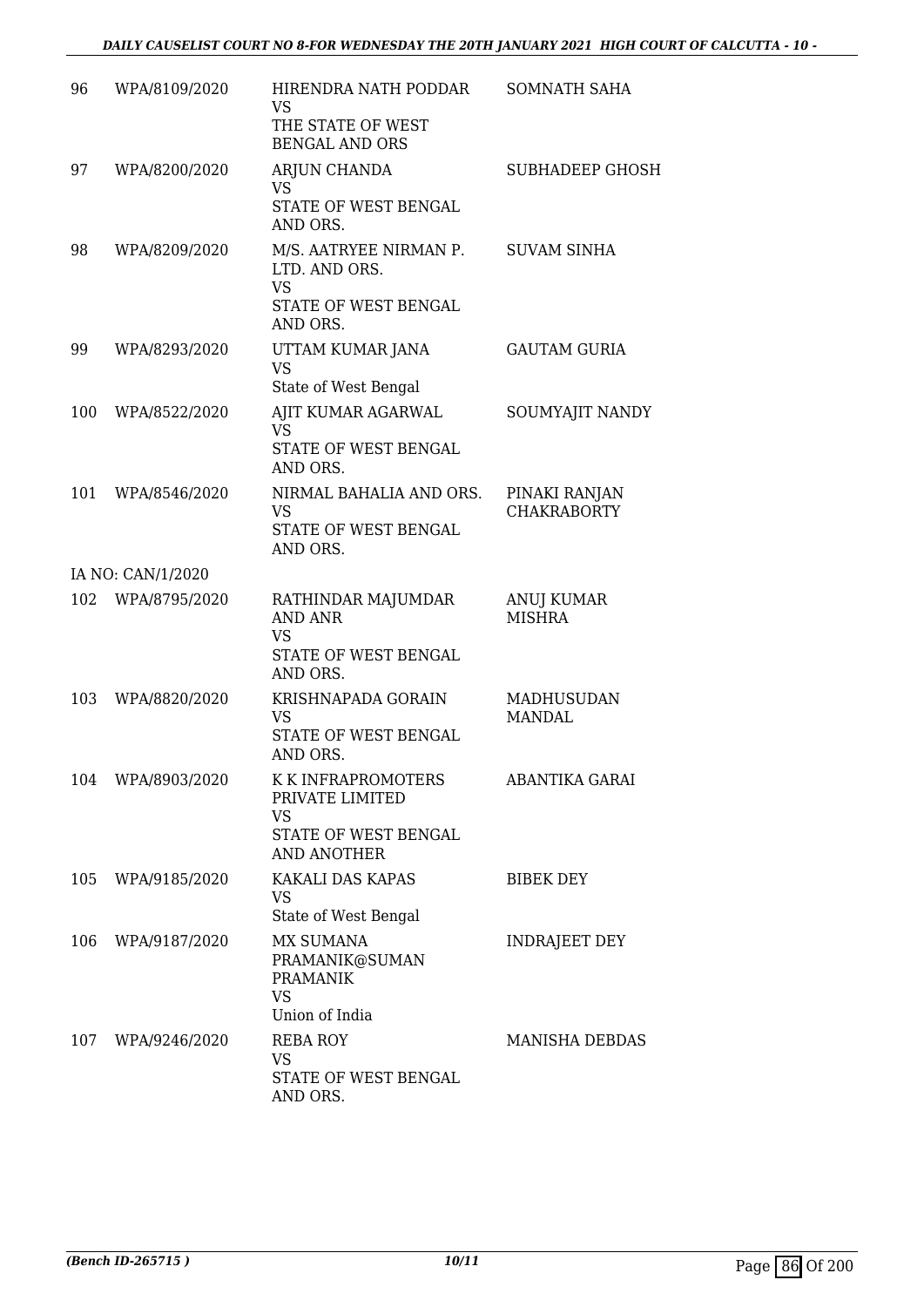| 108 | WPA/9910/2020      | PRABIR KUNDU<br>VS<br>STATE OF WEST BENGAL<br>AND ORS.                                                                               | <b>JOYITA RAY</b>        |
|-----|--------------------|--------------------------------------------------------------------------------------------------------------------------------------|--------------------------|
| 109 | WPA/10337/2020     | <b>RUNU BHOWMICK</b><br><b>VS</b><br>STATE OF WEST BENGAL<br>AND ORS.                                                                | <b>JUIN CHAKRABORTY</b>  |
| 110 | WPA/10338/2020     | <b>GOURSHANKAR MAITY</b><br><b>VS</b><br>STATE OF WEST BENGAL<br>AND ORS.                                                            | <b>SOUMIK GANGULI</b>    |
| 111 | WPA/10516/2020     | SWARUPAM KANTI DAS<br><b>VS</b><br>STATE OF WEST BENGAL<br>AND ORS.                                                                  | SARBANANDA<br>SANYAL     |
| 112 | WPA/10545/2020     | RENUKA SARKAR<br><b>VS</b><br>STATE OF WEST BENGAL<br>AND ORS.                                                                       | <b>SHAMIK CHATTERJEE</b> |
| 113 | WPA/10858/2020     | <b>DINESH AGARWAL</b><br><b>VS</b><br>STATE OF WEST BENGAL<br>AND ORS.                                                               |                          |
| 114 | WPA/10870/2020     | NILOY SAHA<br><b>VS</b><br>UNION OF INDIA AND ORS.                                                                                   | TRIPTIMOY<br>TALUKDER    |
| 115 | WPA/11510/2020     | MORJINA BIBI<br><b>VS</b><br>STATE OF WEST BENGAL<br>AND ORS.                                                                        | <b>RENUKA ROY</b>        |
| 116 | WPA/11909/2020     | <b>ISLAM ALI KHAN</b><br><b>VS</b><br>STATE OF WEST BENGAL<br>AND ORS.                                                               | ASHIS KUMAR DUTTA        |
|     | 117 WPA/11924/2020 | <b>DIPTI KHANRA</b><br><b>VS</b><br>STATE OF WEST BENGAL<br>AND ORS.                                                                 | Shahan Shah              |
| 118 | WPA/328/2021       | SANJOY SAHA<br>VS<br>STATE OF WEST BENGAL<br>AND ORS.                                                                                | <b>ABHIJIT MANDAL</b>    |
| 119 | WPA/1198/2021      | DR MALABIKA<br><b>BHATTACHARJEE</b><br><b>VS</b><br><b>INTENAL COMPLAINTS</b><br>COMMITTEE, VIVEKANANDA<br><b>COLLEGE AND OTHERS</b> | DEBASHIS BANERJEE        |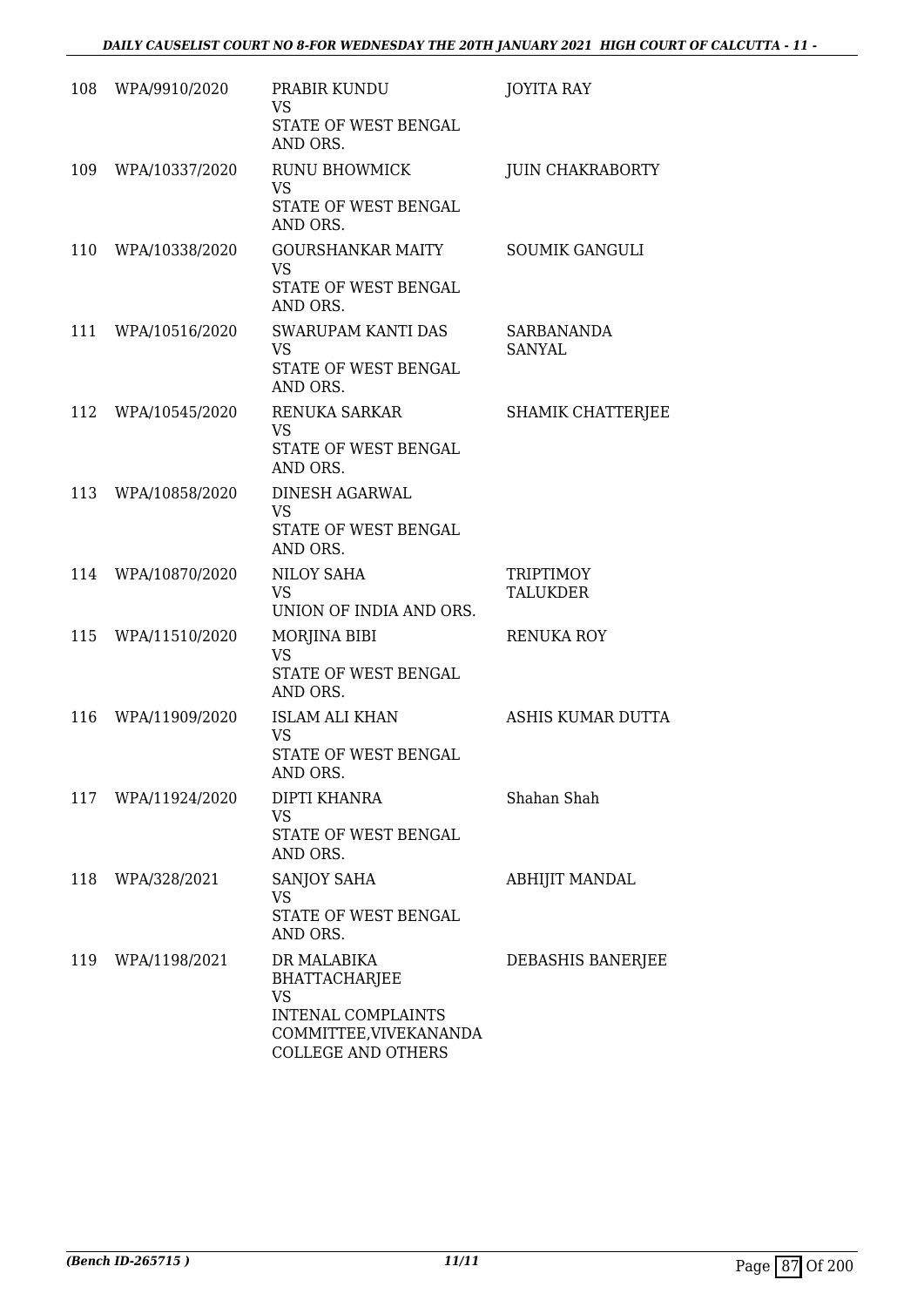

# In The High Court at Calcutta

## **Appellate Side**

**DAILY CAUSELIST For Wednesday The 20th January 2021**

**COURT NO. 26 SINGLE BENCH (SB - VII) AT 10:45 AM HON'BLE JUSTICE SHEKHAR B. SARAF (VIA VIDEO CONFERENCE)**

## **ON AND FROM MONDAY, THE 11TH JANUARY, 2021 – MATTERS (MOTION & HEARING) UNDER ARTICLE 226 OF THE CONSTITUTION RELATING TO SECONDARY AND HIGHER SECONDARY EDUCATION UNDER GROUP II INCLUDING SERVICES AND APPLICATIONS CONNECTED THERETO AND EDUCATIONAL MATTERS NOT ASSIGNED TO ANY OTHER BENCH.**

**HEARING OF WRIT PETITIONS IRRESPECTIVE OF CLASSIFICATION AND APPLICATIONS CONNECTED THERETO. NOTE : MATTERS WILL BE TAKEN UP THROUGH PHYSICAL HEARING WHEN BOTH THE PARTIES ARE AGREED.**

**SPL.NOTE : I) 'HEARING' AND 'ASSIGNED' MATTERS WILL BE TAKEN UP ON FRIDAY OF EACH WEEK AFTER RECESS.**

**II) CONTEMPT MATTERS WILL BE TAKEN UP ON THURSDAY AFTER RECESS.**

## **III) ORIGINAL SIDE MATTERS WILL NORMALLY BE TAKEN UP AT 3.00 P.M.OR EXHAUSTION OF THE APPELLATE SIDE LIST WHICHEVER IS EARLIER.**

|   | <b>TO BE MENTIONED</b>           |                                                                   |                                     |  |
|---|----------------------------------|-------------------------------------------------------------------|-------------------------------------|--|
| 1 | WPA/21468/2019                   | SUNITI KUNDU<br>VS<br>STATE OF WEST BENGAL &<br><b>ORS</b>        | <b>SUBIR SABUD</b>                  |  |
| 2 | WPA/2267/2020                    | MINATI DOLAI<br>VS<br>STATE OF WEST BENGAL &<br><b>ORS</b>        | <b>GOUTAM KUMAR</b><br><b>MAITY</b> |  |
|   | <b>FIXED MATTER</b>              |                                                                   |                                     |  |
| 3 | WPA/18614/2019<br>(AT 2.00 P.M.) | HRIDAY NARAYAN SINGH<br>VS<br>STATE BANK OF INDIA &<br><b>ORS</b> | RESHMI GHOSH                        |  |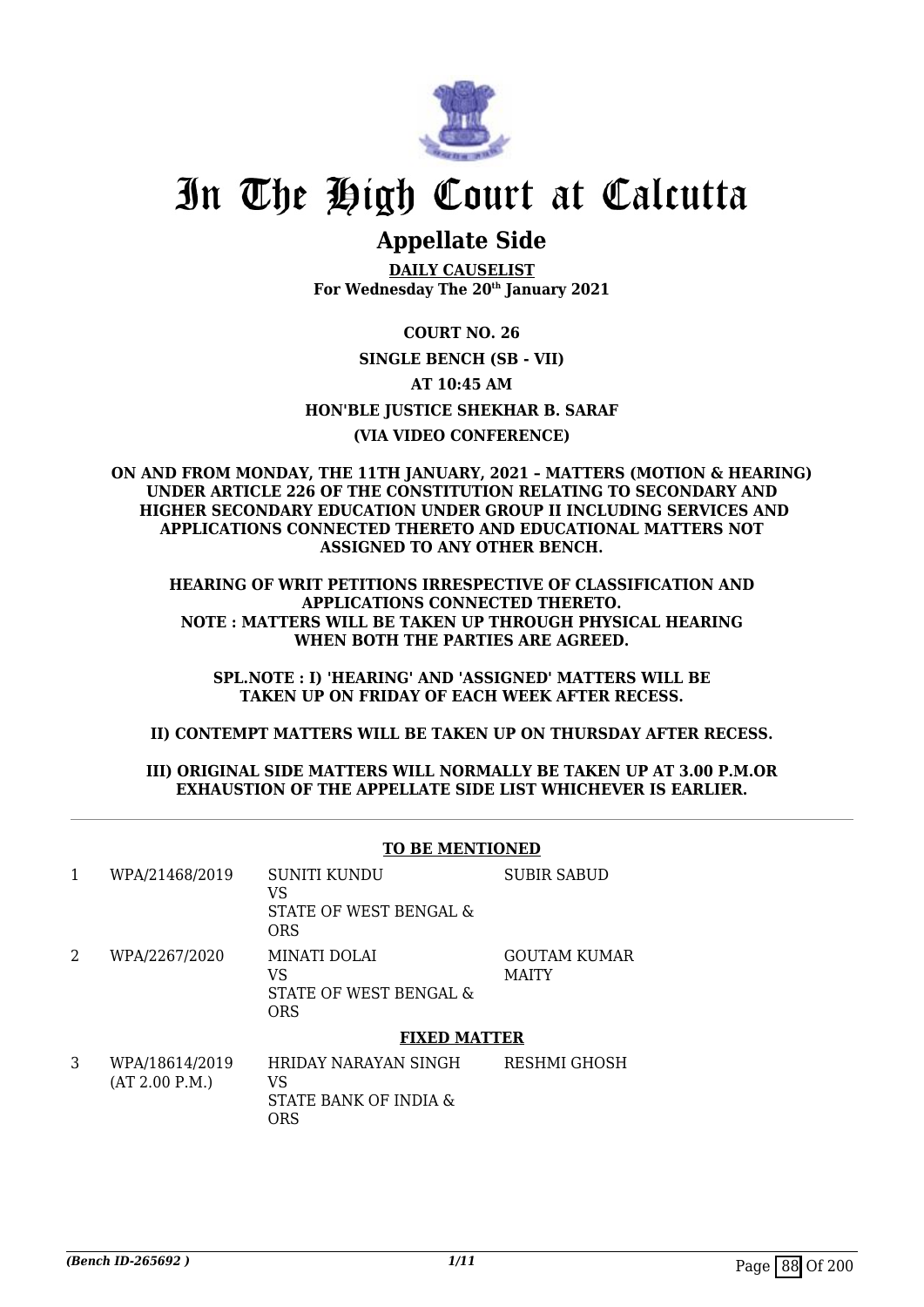| 4  | WPA/23986/2019     | NANDITA MUKHERJEE &<br><b>ORS</b><br><b>VS</b><br>STATE OF WEST BENGAL &<br><b>ORS</b>                                       | RAJIB MULLICK               |
|----|--------------------|------------------------------------------------------------------------------------------------------------------------------|-----------------------------|
|    | IA NO: CAN/1/2020  |                                                                                                                              |                             |
|    | wt5 WPA/18279/2019 | <b>HOLY CHILD INSTITUTE</b><br><b>GIRLS' HS SCHOOL &amp; ORS</b><br><b>VS</b><br>STATE OF WEST BENGAL &                      | <b>AMIT CHAUDHURY</b>       |
| 6  | WPA/11818/2020     | <b>ORS</b><br>SANCHAYEETA SAHA AND                                                                                           | KAUSHIK                     |
|    |                    | <b>ANOTHER</b><br><b>VS</b><br>STATE OF WEST BENGAL<br>AND ORS.                                                              | <b>CHOWDHURY</b>            |
| 7  | WPA/11824/2020     | ASHIS MONDAL AND<br><b>ANOTHER</b><br><b>VS</b><br><b>STATE OF WEST BENGAL</b>                                               | KAUSHIK<br><b>CHOWDHURY</b> |
|    |                    | AND ORS.                                                                                                                     |                             |
| 8  | WPA/1755/2021      | NILADRI SEKHAR DAS<br><b>VS</b><br>STATE OF WEST BENGAL                                                                      | MONIRUZZAMANNA              |
|    |                    | AND ORS.                                                                                                                     |                             |
| 9  | WPA/1870/2021      | MOMTAJ KHATUN<br><b>VS</b><br>WEST BENGAL CENTRAL<br><b>SCHOOL SERVICE</b><br><b>COMMISSION AND OTHERS</b>                   | <b>TARUN KUMAR DAS</b>      |
|    |                    | <b>NEW MOTION</b>                                                                                                            |                             |
| 10 | WPA/233/2021       | <b>ABHIJIT SARKAR</b><br><b>VS</b><br>STATE OF WEST BENGAL<br>AND ORS.                                                       | ARINDAM MITRA               |
| 11 | WPA/1078/2021      | SMT SHIPI BISWAS<br><b>VS</b><br>STATE OF WEST BENGAL<br>AND ORS.                                                            | DEBJANI GHOSAL              |
| 12 | WPA/1088/2021      | PRAHLAD SANKI<br><b>VS</b><br>STATE OF WEST BENGAL<br>AND ORS.                                                               | DEBJANI GHOSAL              |
| 13 | WPA/1691/2021      | DINESH CHANDRA HALDER DIPTENDU MONDAL<br><b>VS</b><br>THE WEST BENGAL<br>CENTRAL SCHOOL SERVICE<br><b>COMMISSION AND ORS</b> |                             |
|    |                    | <b>MOTION</b>                                                                                                                |                             |
| 14 | WPA/23877/2017     | <b>ABDUR RASHID</b><br><b>VS</b><br>STATE OF WEST BENGAL &<br><b>ORS</b>                                                     | S S MONDAL                  |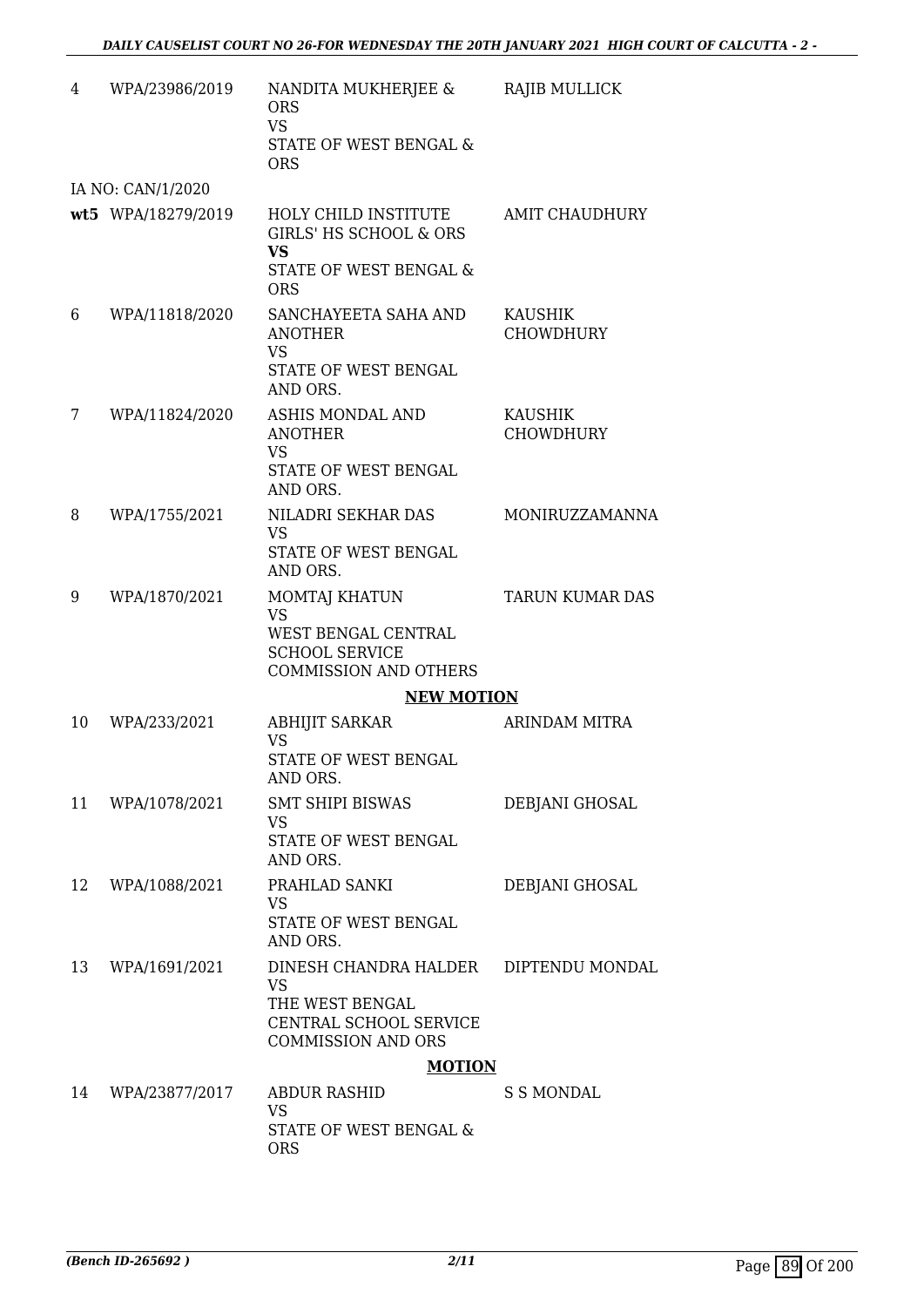| 15 | WPA/27646/2017                          | PRITAM SAMANTA(MINOR)<br>REPRESENTED BY FATHER<br>PARIMAL SAMANTA<br><b>VS</b><br>STATE OF WEST BENGAL &<br><b>ORS</b> | <b>SUBIR SABUD</b>     |
|----|-----------------------------------------|------------------------------------------------------------------------------------------------------------------------|------------------------|
| 16 | WPA/2862/2019                           | <b>GOURIS PANDA</b><br><b>VS</b><br>STATE OF WEST BENGAL &<br><b>ORS</b>                                               | <b>ABHISHEK BISWAS</b> |
| 17 | WPA/2979/2019                           | NUPUR SEN( MITRA)<br><b>VS</b><br>STATE OF WEST BENGAL &<br><b>ORS</b>                                                 | <b>SAFIK DEWAN</b>     |
| 18 | WPA/3312/2019                           | JAYASREE SHAW<br><b>VS</b><br>STATE OF WEST BENGAL &<br><b>ORS</b>                                                     | ARNAB SAHA             |
| 19 | WPA/17203/2019                          | SHARMILA GUHA NEOGI<br>(DAS)<br><b>VS</b><br>STATE OF WEST BENGAL &                                                    | DILIP KR SADHU         |
| 20 | WPA/17210/2019                          | <b>ORS</b><br>SHASHI SINHA @ SHASHI<br><b>KIRAN</b><br><b>VS</b><br>STATE OF WEST BENGAL &<br><b>ORS</b>               | CHANDAN DUTTA          |
| 21 | WPA/17567/2019                          | <b>BISWANATH BASAK</b><br><b>VS</b><br>STATE OF WEST BENGAL &<br><b>ORS</b>                                            | <b>RAJA BISWAS</b>     |
| 22 | WPA/17960/2019                          | ASHIS KUMAR SARKAR &<br><b>ORS</b><br><b>VS</b><br>STATE OF WEST BENGAL &<br><b>ORS</b>                                | <b>TANUJA BASAK</b>    |
| 23 | WPA/18437/2019                          | POLI ROY<br><b>VS</b><br><b>STATE OF WEST BENGAL &amp;</b><br><b>ORS</b>                                               | DIPTENDU MANDAL        |
|    | IA NO: CAN/1/2020(Old No:CAN/5806/2020) |                                                                                                                        |                        |
| 24 | WPA/20034/2019                          | MAHADEB DULEY & ORS<br><b>VS</b><br>STATE OF WEST BENGAL &<br><b>ORS</b>                                               | SUDIPTA DASGUPTA       |
| 25 | WPA/21509/2019                          | <b>SUBRATA MANDAL</b><br><b>VS</b><br>STATE OF WEST BENGAL &<br><b>ORS</b>                                             | <b>SAKTI PADA JANA</b> |
| 26 | WPA/22710/2019                          | ASIF IKBAL MONDAL<br><b>VS</b><br>STATE OF WEST BENGAL &<br><b>ORS</b>                                                 | DILIP KUMAR MAITI      |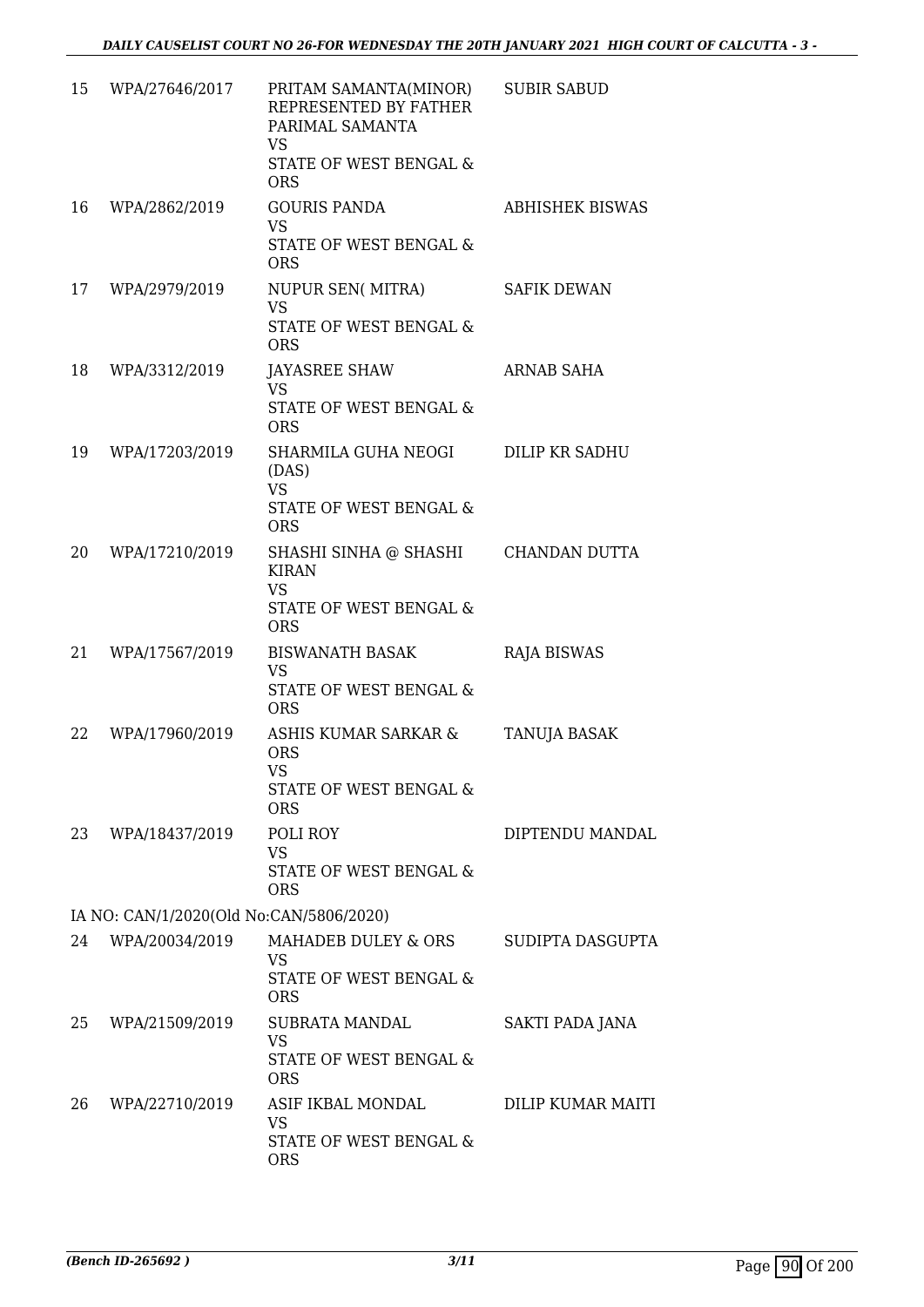| 27 | WPA/22723/2019    | LIPIKA KARMAKAR<br><b>VS</b><br>STATE OF WEST BENGAL &<br><b>ORS</b>                                     | <b>UJJAL RAY</b>                      |
|----|-------------------|----------------------------------------------------------------------------------------------------------|---------------------------------------|
| 28 | WPA/22896/2019    | <b>MITHUN DE</b><br><b>VS</b><br>W.B. CENTRAL SCHOOL<br><b>SERVICE COMMISSION &amp;</b><br><b>ANR</b>    | PRADIP PAUL                           |
| 29 | WPA/22899/2019    | <b>RAJESH NAYAK</b><br><b>VS</b><br>W.B. CENTRAL SCHOOL<br><b>SERVICE COMMISSION &amp;</b><br><b>ANR</b> | PRADIP PAUL                           |
| 30 | WPA/23052/2019    | <b>SUJATA JANA</b><br><b>VS</b><br>STATE OF WEST BENGAL &<br><b>ORS</b>                                  | <b>GOUTAM ACHARYA</b>                 |
| 31 | WPA/23111/2019    | AMIT KUMAR MAHAPATRA<br><b>VS</b><br><b>STATE OF WEST BENGAL &amp;</b><br><b>ORS</b>                     | SANTI PADA PAHARI                     |
| 32 | WPA/23218/2019    | SHIBDAS MONDAL<br><b>VS</b><br><b>STATE OF WEST BENGAL &amp;</b><br><b>ORS</b>                           | MD. MANUWAR ALI                       |
| 33 | WPA/23245/2019    | <b>CHINMOY DEY</b><br><b>VS</b><br>STATE OF WEST BENGAL &<br>ORS.                                        | SAKTI PADA JANA                       |
| 34 | WPA/23399/2019    | RANJIT KUMAR SASMAL &<br><b>ORS</b><br><b>VS</b><br><b>STATE OF WEST BENGAL &amp;</b><br><b>ORS</b>      | <b>BIBEKANANDA</b><br><b>TRIPATHY</b> |
| 35 | WPA/23589/2019    | SANTANU GHOSH<br><b>VS</b><br>STATE OF WEST BENGAL &<br><b>ORS</b>                                       | SANCHAYITA DE                         |
| 36 | AST/7/2020        | ABDUL KALAM SHEIKH<br><b>VS</b><br>STATE OF WEST BENGAL &<br><b>ORS</b>                                  | <b>SK JAYED HOSSAIN</b>               |
|    | IA NO: CAN/1/2020 |                                                                                                          |                                       |
| 37 | WPA/170/2020      | KRISHANAPRASAD MAITY &<br><b>ORS</b><br><b>VS</b><br>STATE OF WEST BENGAL &<br><b>ORS</b>                | SATYAM MUKHERJEE                      |
| 38 | WPA/954/2020      | DR. DEBASIS<br><b>CHATTOPADHYAY</b><br><b>VS</b><br>STATE OF WEST BENGAL &<br><b>ORS</b>                 | SUBHRANGSU PANDA                      |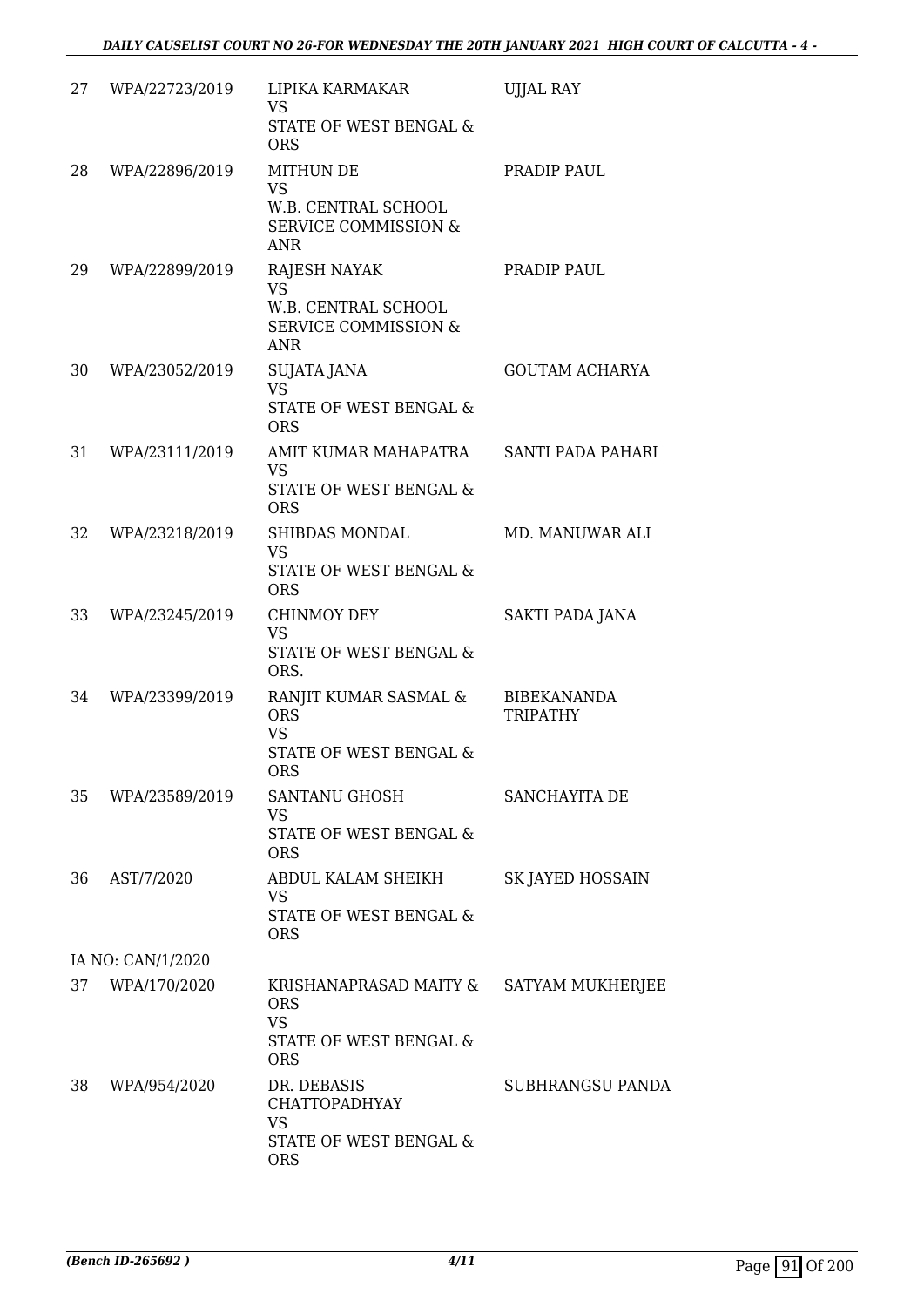| 39 | WPA/1782/2020                           | MRS. MAHUWA MONDAL<br>(DAS)<br><b>VS</b><br>STATE OF WEST BENGAL &<br><b>ORS</b>                                                      | <b>SOURAV DUTTA</b>                       |
|----|-----------------------------------------|---------------------------------------------------------------------------------------------------------------------------------------|-------------------------------------------|
| 40 | WPA/2410/2020                           | SAHID MONDAL & ORS<br><b>VS</b><br>STATE OF WEST BENGAL &                                                                             | <b>SHUVRO PROKASH</b><br>LAHIRI           |
| 41 | WPA/2411/2020                           | <b>ORS</b><br>DEBASISH BAG<br><b>VS</b><br>STATE OF WEST BENGAL &<br><b>ORS</b>                                                       | <b>SHUVRO PROKASH</b><br>LAHIRI           |
| 42 | WPA/3178/2020                           | MOUMITA GHOSH<br><b>VS</b><br><b>STATE OF WEST BENGAL &amp;</b><br><b>ORS</b>                                                         | <b>MIR ANOWAR</b>                         |
| 43 | WPA/4555/2020                           | <b>RIYA BEGUM</b><br><b>VS</b><br>STATE OF WEST BENGAL &<br><b>ORS</b>                                                                | <b>SHUVRO PROKASH</b><br><b>LAHIRI</b>    |
| 44 | WPA/5197/2020                           | <b>TIYASA HALDER</b><br><b>VS</b><br>STATE OF WEST BENGAL &<br><b>ORS</b>                                                             | MISTHI SAHA                               |
| 45 | WPA/6146/2020                           | RUDRA NARAYAN MISRA<br><b>VS</b><br>WBBSE&ORS                                                                                         | NIBEDITA PAL                              |
|    | IA NO: CAN/1/2020(Old No:CAN/4429/2020) |                                                                                                                                       |                                           |
| 46 | WPA/8046/2020                           | ALL POST GRADUATE<br><b>TEACHERS WELFARE</b><br><b>ASSOCIATION AND ANR</b><br><b>VS</b><br>THE STATE OF WEST<br><b>BENGAL AND ORS</b> | <b>SIDDHARTHA</b><br><b>SANKAR MANDAL</b> |
| 47 | WPA/8078/2020                           | NADIA PARVIN MOU<br><b>VS</b><br>THE WEST BENGAL<br>CENTRAL SCHOOL SERVICE<br><b>COMMISSION AND ORS</b>                               | <b>GOLAM MOHIUDDIN</b>                    |
| 48 | WPA/8095/2020                           | SUDIPTA MANDAL<br><b>VS</b><br>STATE OF WEST BENGAL<br><b>AND ORS</b>                                                                 | <b>SOMNATH</b><br><b>GANGOPADHYAY</b>     |
| 49 | WPA/8398/2020                           | PUNAM CHOUBEY<br><b>VS</b><br>STATE OF WEST BENGAL<br>AND ORS.                                                                        | SAKTI PADA JANA                           |
| 50 | WPA/8567/2020                           | PRADIP KUMAR BHATTA<br>AND ANR<br><b>VS</b><br>STATE OF WEST BENGAL<br>AND ORS.                                                       | SK SAHAJAHAN ALI                          |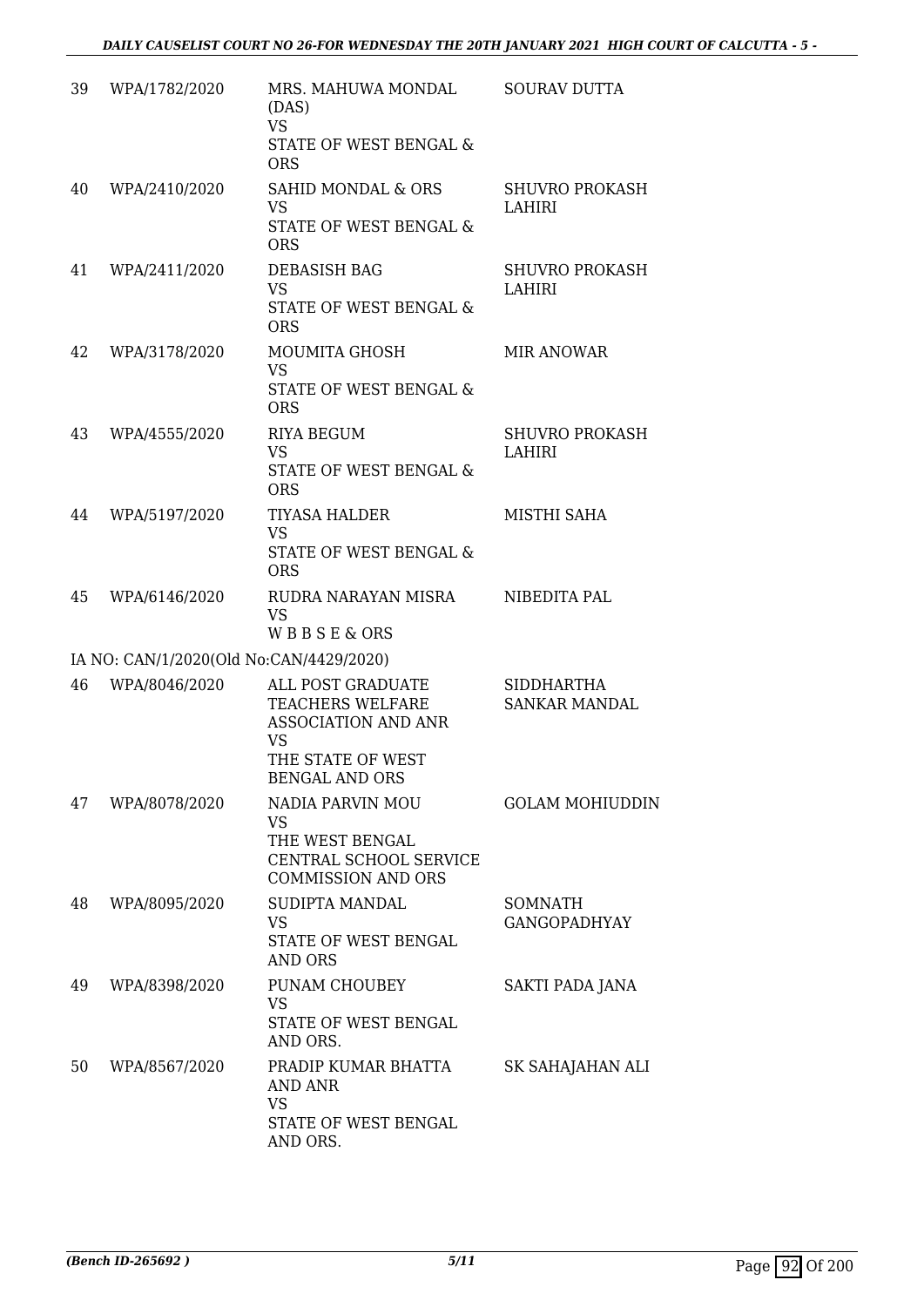| 51 | WPA/8588/2020     | SISIR KUMAR SENAPATI<br>VS                              | <b>SUBIR SABUD</b>                 |
|----|-------------------|---------------------------------------------------------|------------------------------------|
|    |                   | STATE OF WEST BENGAL<br>AND ORS.                        |                                    |
| 52 | WPA/8953/2020     | NIHAR RANJAN NASKAR<br><b>VS</b>                        | <b>ANUPAM DAS</b>                  |
|    |                   | STATE OF WEST BENGAL<br>AND ORS.                        |                                    |
| 53 | WPA/9439/2020     | RAJ KUMARI SRIVASTAVA<br>AND ORS<br><b>VS</b>           | SAKTI PADA JANA                    |
|    |                   | STATE OF WEST BENGAL<br>AND ORS.                        |                                    |
| 54 | WPA/9442/2020     | KALPANA BHAKTA<br>VS                                    | SAKTI PADA JANA                    |
|    |                   | STATE OF WEST BENGAL<br>AND ORS.                        |                                    |
| 55 | WPA/9673/2020     | <b>SK.SAMSUL HUDA</b><br>VS                             | Anisur Rahaman                     |
|    |                   | <b>STATE OF WEST BENGAL</b><br>AND ORS.                 |                                    |
| 56 | WPA/9850/2020     | <b>RINKI DEY SARKAR</b><br>VS                           | <b>ABHIJIT SARKAR</b>              |
|    |                   | STATE OF WEST BENGAL<br>AND ORS.                        |                                    |
| 57 | WPA/10104/2020    | PARTHASARATHI DAS AND<br><b>ORS</b>                     | <b>SOUGATA MITRA</b>               |
|    |                   | <b>VS</b><br>THE STATE OF WEST<br><b>BENGAL AND ORS</b> |                                    |
| 58 | WPA/10670/2020    | MOUSUMI CHATTERJEE<br>VS                                | <b>SOUGATA MITRA</b>               |
|    |                   | THE STATE OF WEST<br><b>BENGAL AND ORS</b>              |                                    |
| 59 | WPA/10747/2020    | MD ASHIQUE IKBAL<br><b>MANDAL</b>                       | SUDIPTA DASGUPTA                   |
|    |                   | <b>VS</b><br>STATE OF WEST BENGAL<br>AND ORS.           |                                    |
|    | IA NO: CAN/1/2021 |                                                         |                                    |
| 60 | WPA/10795/2020    | MD EHIYA BISWAS<br><b>VS</b>                            | <b>SK NAYEEMUL</b><br><b>HOQUE</b> |
|    |                   | <b>STATE OF WEST BENGAL</b><br>AND ORS.                 |                                    |
| 61 | WPA/10819/2020    | PURNENDU SHAW<br><b>VS</b>                              | <b>SOURAV MONDAL</b>               |
|    |                   | STATE OF WEST BENGAL<br>AND ORS.                        |                                    |
| 62 | WPA/10877/2020    | <b>ARUN KR</b><br><b>SINHAMAHAPATRA</b>                 | <b>ARUNAVA PATI</b>                |
|    |                   | <b>VS</b><br>STATE OF WEST BENGAL<br>AND ORS.           |                                    |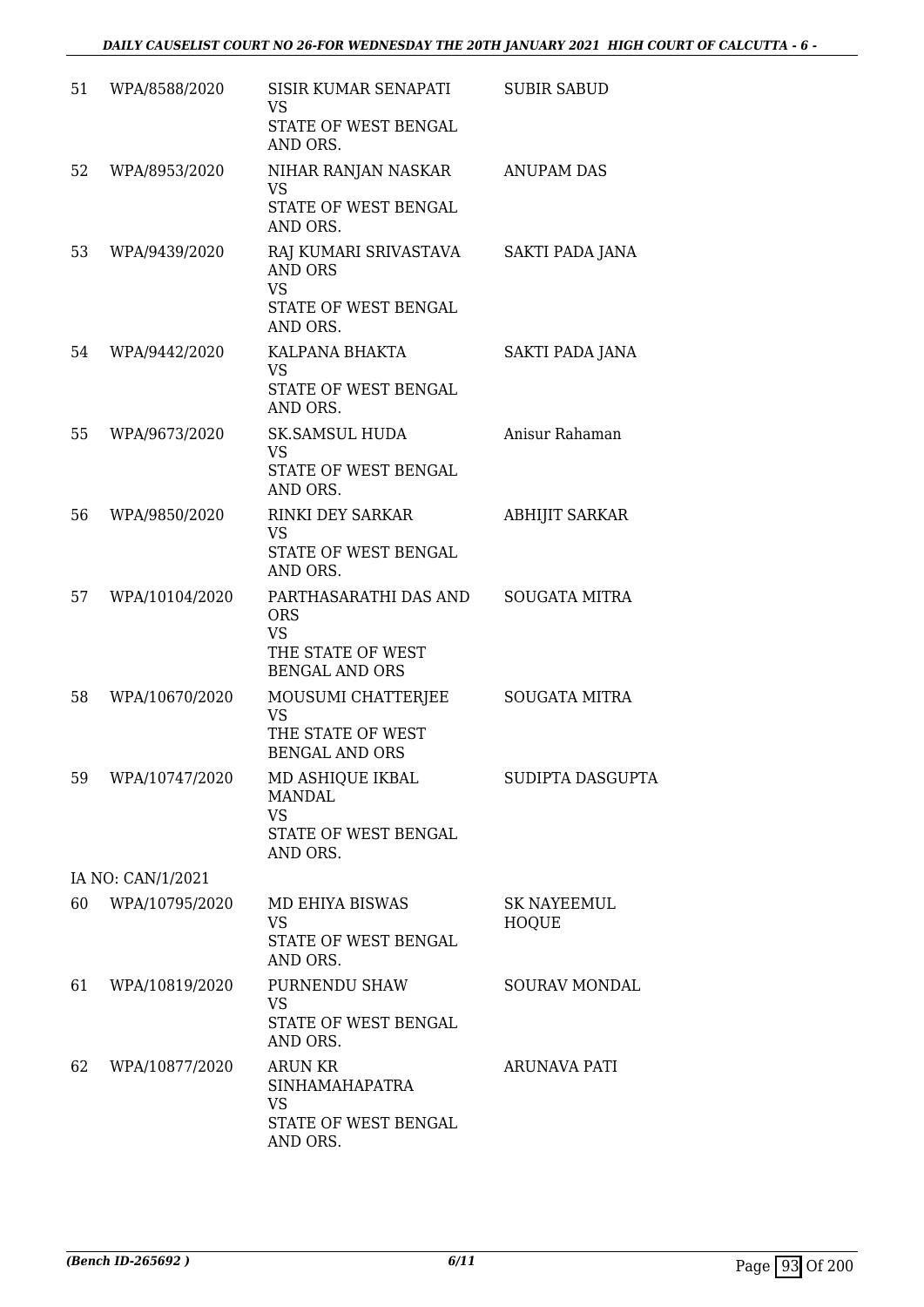| 63 | WPA/11232/2020 | <b>SANDIPAN MITRA</b><br><b>VS</b><br>STATE OF WEST BENGAL<br>AND ORS.                                           | <b>SUNIT KUMAR ROY</b>               |
|----|----------------|------------------------------------------------------------------------------------------------------------------|--------------------------------------|
| 64 | WPA/11324/2020 | <b>AVIJIT DAS</b><br><b>VS</b><br>STATE OF WEST BENGAL<br>AND ORS.                                               | RIMPY MUKHERJEE                      |
| 65 | WPA/11390/2020 | <b>BHASKAR ROY</b><br><b>CHOUDHURY</b><br><b>VS</b><br>STATE OF WEST BENGAL<br>AND ORS.                          | TANUJA BASAK                         |
| 66 | WPA/11442/2020 | GOPAL CHANDRA KUILA<br>VS<br>STATE OF WEST BENGAL<br>AND ORS.                                                    | <b>SAKYA MAITY</b>                   |
| 67 | WPA/11497/2020 | <b>SOMA MAITI AND ORS</b><br><b>VS</b><br>THE WEST BENGAL<br>CENTRAL SCHOOL SERVICE<br><b>COMMISSION AND ORS</b> | TIRTHANKAR DEY                       |
| 68 | WPA/11516/2020 | <b>SMRITIKANA ROY</b><br><b>SENGUPTA</b><br><b>VS</b><br>STATE OF WEST BENGAL<br>AND ORS.                        | <b>BISWAJIT MAL</b>                  |
| 69 | WPA/11626/2020 | PRASANTA SUTRADHAR<br>VS<br>THE STATE OF WEST<br><b>BENGAL AND ORS</b>                                           | <b>TARUN KUMAR DAS</b>               |
| 70 | WPA/11737/2020 | NAFISA PARVIN KHAN<br>VS<br>STATE OF WEST BENGAL<br>AND ORS.                                                     | SARIFUL ISLAM<br><b>MALLICK</b>      |
| 71 | WPA/11848/2020 | APARNA GHOSH<br>VS<br>STATE OF WEST BENGAL<br>AND ORS.                                                           | SWAPAN KUAMR<br><b>CHATTERJEE</b>    |
| 72 | WPA/11862/2020 | <b>GOUTAM RAKSHIT</b><br><b>VS</b><br>STATE OF WEST BENGAL<br>AND ORS.                                           | <b>ARUNDHUTI</b><br><b>BANERJEE</b>  |
| 73 | WPA/11877/2020 | SRIKANTA KOLEY<br>VS<br>STATE OF WEST BENGAL<br>AND ORS.                                                         | <b>SYED SHAMSUL</b><br><b>AREFIN</b> |
| 74 | WPA/11897/2020 | WASIM FIROZ KHAN<br><b>VS</b><br>STATE OF WEST BENGAL<br>AND ORS.                                                | YOUNUSMONDAL                         |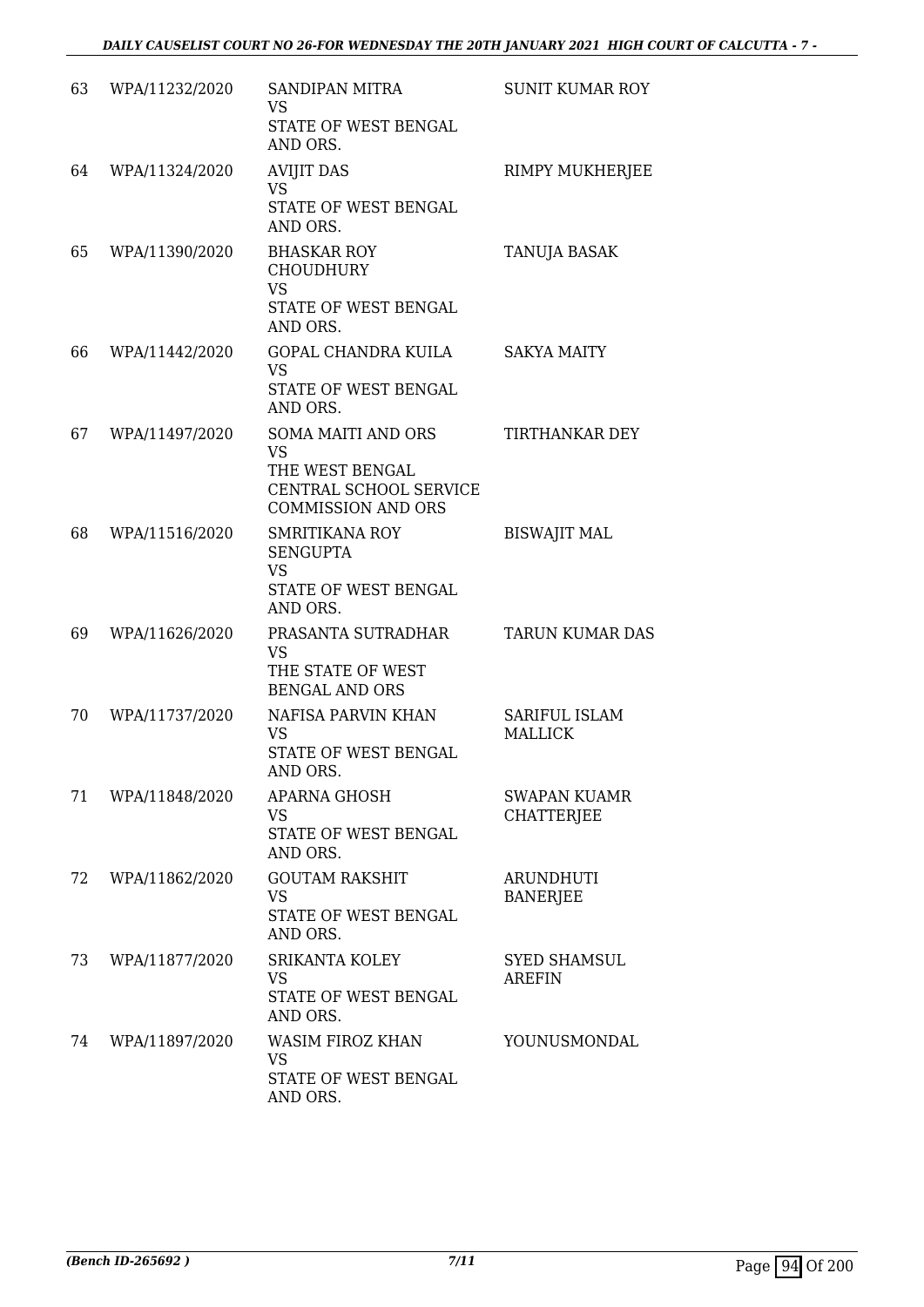| 75 | WPA/11911/2020 | SK AFSAR ALI<br><b>VS</b><br>STATE OF WEST BENGAL<br>AND ORS.                | Raju Bhattacharyya       |
|----|----------------|------------------------------------------------------------------------------|--------------------------|
| 76 | WPA/11936/2020 | UMA DAS<br><b>VS</b><br>STATE OF WEST BENGAL<br>AND ORS.                     | <b>SALIL KANTI MAITI</b> |
|    |                | <b>MOTION 1</b>                                                              |                          |
|    |                | (FOLLOWING MATTERS TO BE TAKEN UP AT 2.45 P.M.)                              |                          |
| 77 | WPA/6377/2019  | RABIUL HAQUE<br><b>VS</b><br>STATE OF WEST BENGAL &<br><b>ORS</b>            | DILIP KUMAR SADHU        |
| 78 | WPA/6378/2019  | MD NURUL HUDA<br><b>VS</b><br>STATE OF WEST BENGAL<br>&ORS                   | DILIP KUMAR SADHU        |
| 79 | WPA/8579/2019  | BARNALI MITRA PALIT<br>VS<br><b>STATE OF WEST BENGAL &amp;</b><br><b>ORS</b> | <b>GUDDU SINGH</b>       |
| 80 | WPA/12403/2019 | KAMALESH GHOSH<br><b>VS</b><br>STATE OF WEST BENGAL &<br><b>ORS</b>          | APURBA GHOSH             |
| 81 | WPA/12509/2019 | <b>RUMA MISHRA</b><br><b>VS</b><br>STATE OF WEST BENGAL &<br><b>ORS</b>      | <b>ARUNAVA PATI</b>      |
| 82 | WPA/12613/2019 | BANI GHOSH & ORS<br><b>VS</b><br>STATE OF WEST BENGAL &<br><b>ORS</b>        | <b>SARTHAK BARMAN</b>    |
| 83 | WPA/12615/2019 | POLI GORAI PATRA<br>VS<br><b>STATE OF WEST BENGAL &amp;</b><br><b>ORS</b>    | <b>SANKAR HALDER</b>     |
| 84 | WPA/12616/2019 | NIRMAL MAHANTA<br><b>VS</b><br>STATE OF WEST BENGAL &<br><b>ORS</b>          | <b>SANKAR HALDER</b>     |
| 85 | WPA/12617/2019 | <b>BIKASH KUNDU</b><br>VS.<br>STATE OF WEST BENGAL &<br><b>ORS</b>           | <b>SANKAR HALDER</b>     |
| 86 | WPA/12619/2019 | <b>BISEAJIT RUIDAS</b><br>VS<br>STATE OF WEST BENGAL &<br><b>ORS</b>         | SANKAR HALDER            |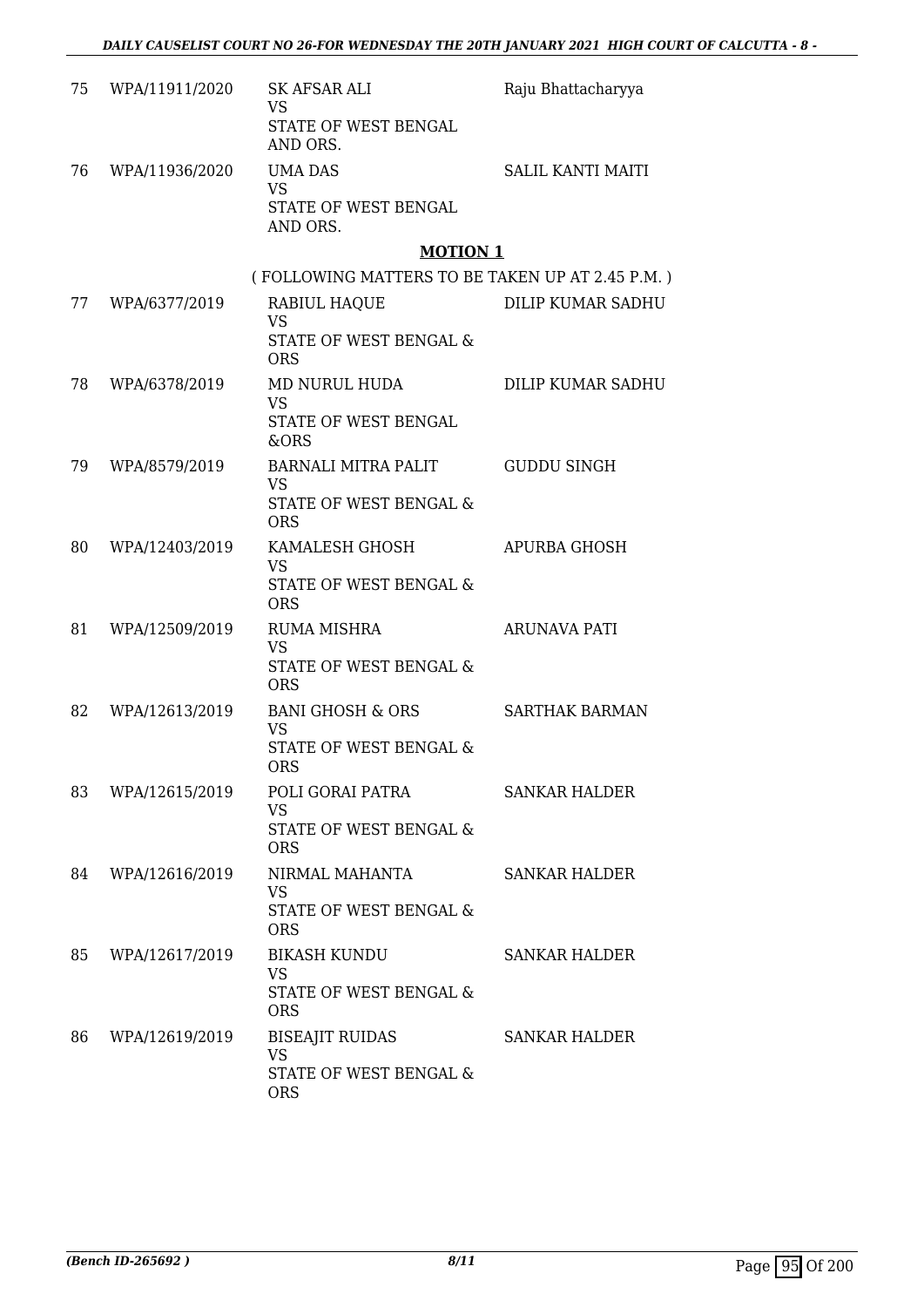| 87 | WPA/12620/2019 | MILAN KUMAR MONDAL &<br><b>ANR</b><br><b>VS</b><br>STATE OF WEST BENGAL &<br><b>ORS</b>            | <b>SANKAR HALDER</b>                |
|----|----------------|----------------------------------------------------------------------------------------------------|-------------------------------------|
| 88 | WPA/12621/2019 | <b>CHANDAN DEY &amp; ORS</b><br><b>VS</b><br>STATE OF WEST BENGAL &<br><b>ORS</b>                  | <b>SANKAR HALDER</b>                |
| 89 | WPA/12640/2019 | <b>MUNMUN GHOSH</b><br><b>VS</b><br>STATE OF WEST BENGAL &<br>ORS.                                 | <b>KM HOSSAIN</b>                   |
| 90 | WPA/12643/2019 | ANIMA DAS SINGHA<br>VS.<br>STATE OF WEST BENGAL &<br>ORS.                                          | <b>KM HOSSAIN</b>                   |
| 91 | WPA/12652/2019 | MUKUL KR DOLUI & ORS.<br><b>VS</b><br><b>STATE OF WEST BENGAL &amp;</b><br>ORS.                    | <b>TAPASI SINHA PALIT</b>           |
| 92 | WPA/12653/2019 | SANTI RANJAN MANDAL<br><b>VS</b><br>STATE OF WEST BENGAL &<br>ORS.                                 | <b>MOLLY SAHA</b>                   |
| 93 | WPA/12659/2019 | HARAPRASAD GAYEN<br><b>VS</b><br>STATE OF WEST BENGAL &<br>ORS.                                    | <b>MOLLY SAHA</b>                   |
| 94 | WPA/12661/2019 | <b>BAKIBILLA MOLLA</b><br><b>VS</b><br>STATE OF WEST BENGAL &<br>ORS.                              | MOLLY SAHA                          |
| 95 | WPA/12677/2019 | ARJUN KUMAR YADAV<br>VS<br>STATE OF WEST BENGAL &<br><b>ORS</b>                                    | <b>KHANDEKAR</b><br>MOAZZEM HOSSAIN |
| 96 | WPA/12681/2019 | <b>MINA NAYAK</b><br><b>VS</b><br>STATE OF WEST BENGAL &<br><b>ORS</b>                             | SK JAYED HOSSAIN                    |
| 97 | WPA/12684/2019 | TAHIR HASAN MOHAMMAD<br><b>SAFI &amp; ORS</b><br><b>VS</b><br>STATE OF WEST BENGAL &<br><b>ORS</b> | ALI AHSAN ALAMGIR                   |
| 98 | WPA/12723/2019 | <b>GOUTAM MONDAL</b><br><b>VS</b><br>STATE OF WEST BENGAL &<br><b>ORS</b>                          | DIPTENDU MONDAL                     |
| 99 | WPA/12724/2019 | ARPITA NAHA & ORS<br><b>VS</b><br>STATE OF WEST BENGAL &<br><b>ORS</b>                             | DIPTENDU MANDAL                     |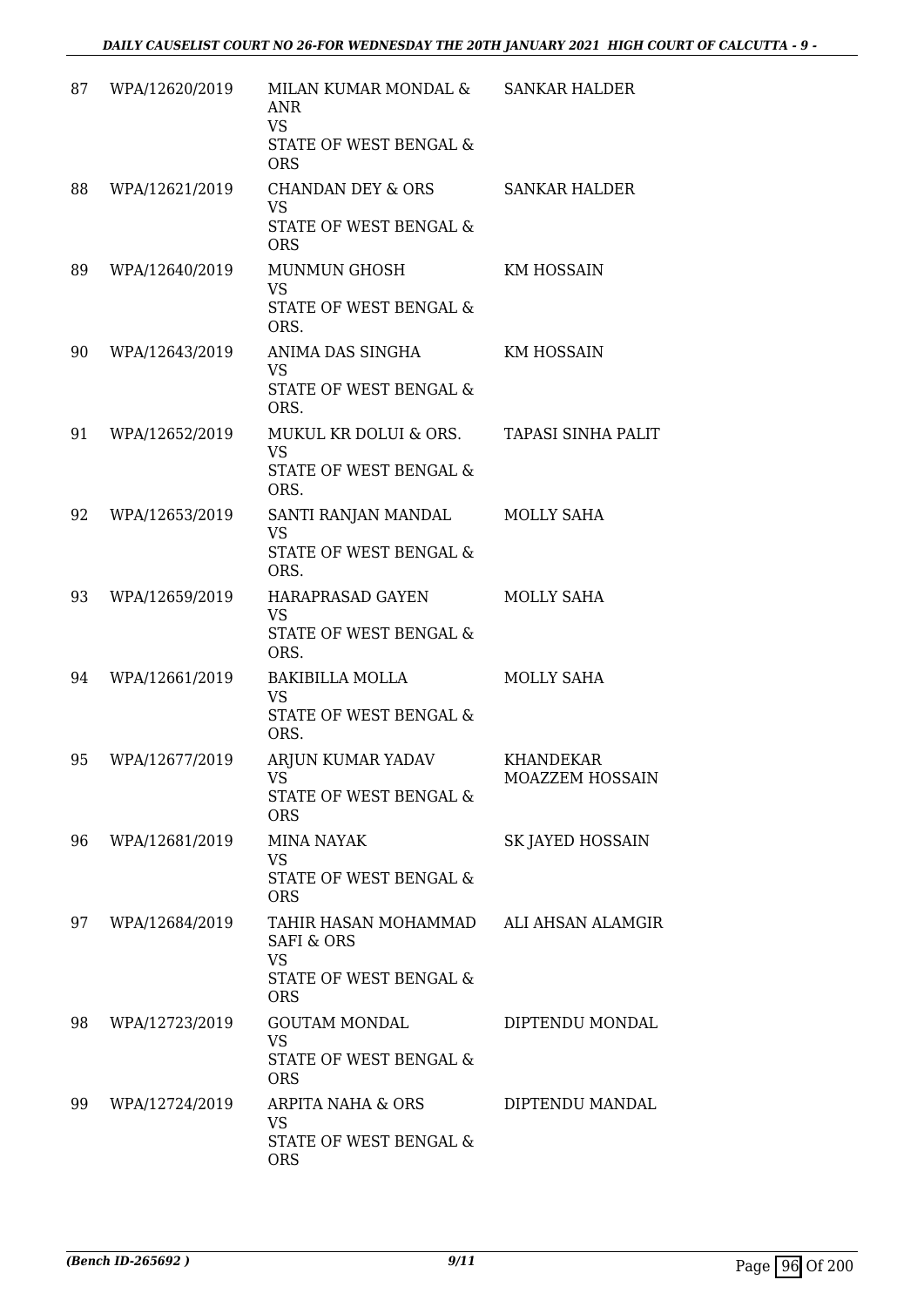| 100 WPA/12757/2019 | <b>RINA DEY</b><br>VS.<br>STATE OF WEST BENGAL &<br><b>ORS</b>                                                            | <b>SUBHAS CHANDRA</b><br><b>DUTTA</b> |
|--------------------|---------------------------------------------------------------------------------------------------------------------------|---------------------------------------|
| 101 WPA/12783/2019 | APARNA DAS & ORS<br><b>VS</b><br>STATE OF WEST BENGAL &<br><b>ORS</b>                                                     | MD KUTUBUDDIN                         |
| 102 WPA/13292/2019 | SATABDI CHOWDHURY<br><b>VS</b><br>STATE OF WEST BENGAL &<br><b>ORS</b>                                                    | DILIP KUMAR SADHU                     |
| 103 WPA/13293/2019 | <b>SUTAPA DAS</b><br><b>VS</b><br>STATE OF WEST BENGAL &<br><b>ORS</b>                                                    | DILIP KUMAR SADHU                     |
| 104 WPA/13545/2019 | SUBHRA PRAKASH BHUNIA SAYANTAN HAZRA<br>$&$ ANR<br><b>VS</b><br>STATE OF WEST BENGAL &<br><b>ORS</b>                      |                                       |
| 105 WPA/13651/2019 | MINAKSHI MIDDEY<br><b>VS</b><br>STATE OF WEST BENGAL &<br><b>ORS</b>                                                      | <b>GORA CHAND</b><br><b>SAMANTA</b>   |
| 106 WPA/13820/2019 | <b>BISWAJIT SINGHA</b><br><b>VS</b><br>STATE OF WEST BENGAL &<br><b>ORS</b>                                               | <b>ANJAN</b><br><b>BHATTACHARYA</b>   |
| 107 WPA/13821/2019 | MOUSUMI SARKAR<br><b>VS</b><br>STATE OF WEST BENGAL &<br><b>ORS</b>                                                       | ANJAN<br><b>BHATTACHARYA</b>          |
| 108 WPA/14087/2019 | NANNUR ISLAM<br><b>VS</b><br>STATE OF WEST BENGAL &<br><b>ORS</b>                                                         | <b>MOLLY SAHA</b>                     |
| 109 WPA/14152/2019 | MD MANOWAR SADAT &<br><b>ORS</b><br><b>VS</b><br>THE WEST BENGAL<br>CENTRAL SCHOOL SERVICE<br><b>COMMISSION &amp; ORS</b> | <b>GOLAM MAHIUDDIN</b>                |
| 110 WPA/14154/2019 | MD RABIUL ALAM & ORS<br><b>VS</b><br>THE WEST BENGAL C.S.S.C.<br>& ORS                                                    | <b>GOLAM MOHIUDDIN</b>                |
| 111 WPA/14156/2019 | SUCHHANDA CHAND & ORS<br><b>VS</b><br>THE WEST BENGAL<br>CENTRAL SCHOOL SERVICE<br>COMM. & ORS                            | SHAKHAWAT<br><b>KHANDAKAR</b>         |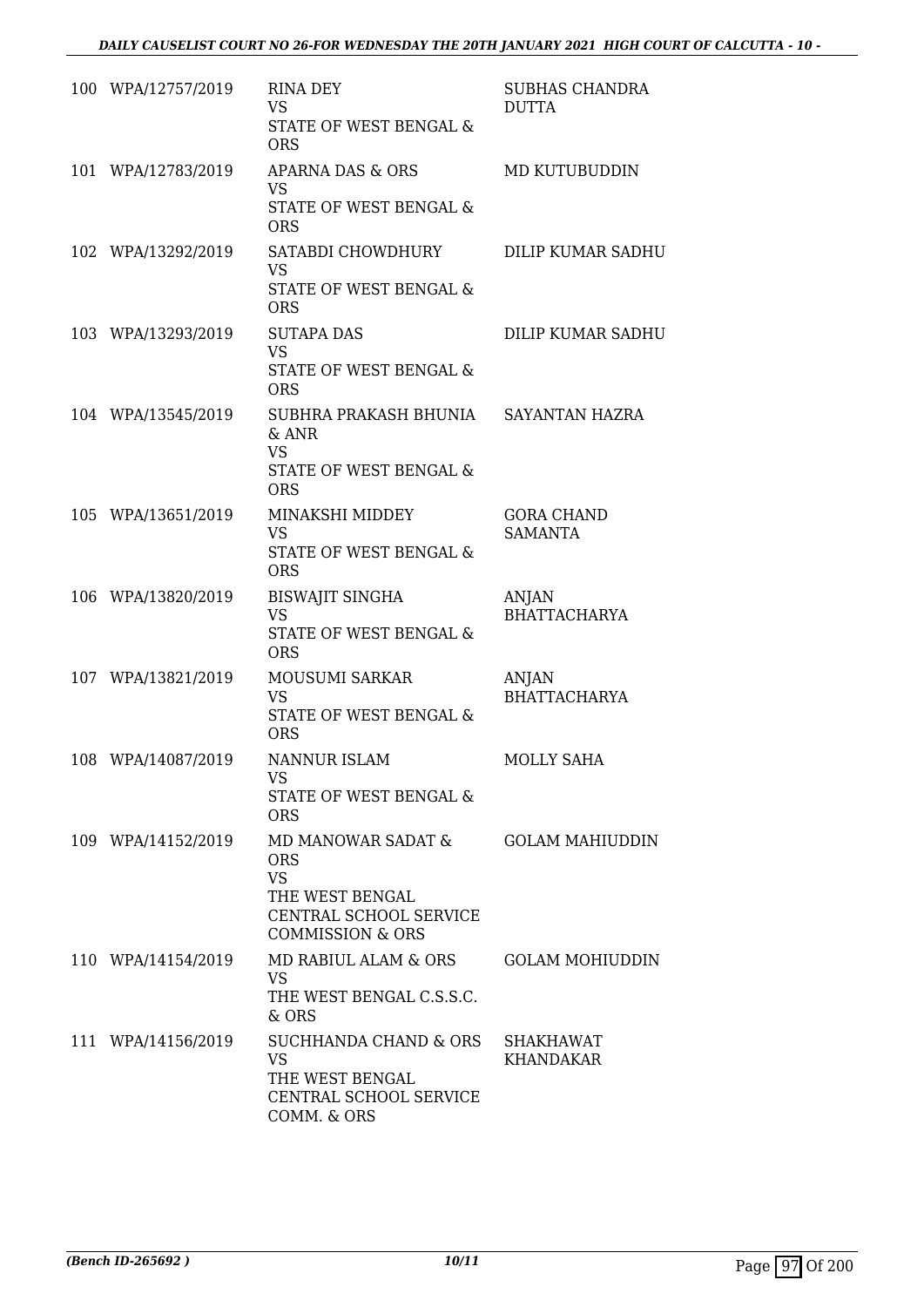|     | 112 WPA/14158/2019 | <b>SUJATA BARMAN &amp; ORS</b><br><b>VS</b><br>THE WEST BENGAL<br>CENTRAL SCHOOL SERVICE<br><b>COMMISSION &amp; ORS</b> | <b>SAKHAWAT</b><br><b>KHANDAKAR</b>  |
|-----|--------------------|-------------------------------------------------------------------------------------------------------------------------|--------------------------------------|
| 113 | WPA/14160/2019     | <b>HARI GHOSH &amp; ORS</b><br><b>VS</b><br>THE W.B.C.S.S.C & ORS                                                       | SAKHAWAT<br><b>KHANDAKAR</b>         |
|     | 114 WPA/14161/2019 | TAPI PAUL & ORS<br><b>VS</b><br>STATE OF WEST BENGAL &<br><b>ORS</b>                                                    | <b>DIBYENDU</b><br><b>CHATTERJEE</b> |
|     | 115 WPA/14162/2019 | MRITYUNJAY SUTRADHAR<br>& ORS<br><b>VS</b><br>THE W.B.C.S.S.C & ORS                                                     | <b>SAKHAWAT</b><br><b>KHANDAKAR</b>  |
| 116 | WPA/14164/2019     | DEBNATH GHOSH<br><b>VS</b><br><b>STATE OF WEST BENGAL &amp;</b><br><b>ORS</b>                                           | <b>DIBYENDU</b><br><b>CHATTRJEE</b>  |
| 117 | WPA/14165/2019     | TUTUN JANA & ORS<br><b>VS</b><br>THE W.B.C.S.S.C. & ORS                                                                 | <b>SAKHAWAT</b><br><b>KHANDAKAR</b>  |
| 118 | WPA/14166/2019     | <b>MITHUN PYNE &amp; ORS</b><br><b>VS</b><br>STATE OF WEST BENGAL &<br><b>ORS</b>                                       | <b>DIBYENDU</b><br><b>CHATTERJEE</b> |
|     | 119 WPA/14169/2019 | <b>MASUD KARIM &amp; ORS</b><br><b>VS</b><br>STATE OF WEST BENGAL &<br><b>ORS</b>                                       | <b>DIBYENDU</b><br><b>CHATTERJEE</b> |
|     | 120 WPA/14171/2019 | <b>BISWAJIT ROY &amp; ORS</b><br><b>VS</b><br>STATE OF WEST BENGAL &<br><b>ORS</b>                                      | <b>DIBYENDU</b><br><b>CHATTERJEE</b> |
|     | 121 WPA/14173/2019 | DIPIKA CHAKARABORTY<br><b>VS</b><br>STATE OF WEST BENGAL &<br><b>ORS</b>                                                | <b>DIBYENDU</b><br><b>CHATTERJEE</b> |
|     | 122 WPA/14174/2019 | SARIFUL MONDAL & ORS<br><b>VS</b><br>STATE OF WEST BENGAL &<br><b>ORS</b>                                               | <b>DIBYENDU</b><br><b>CHATTERJEE</b> |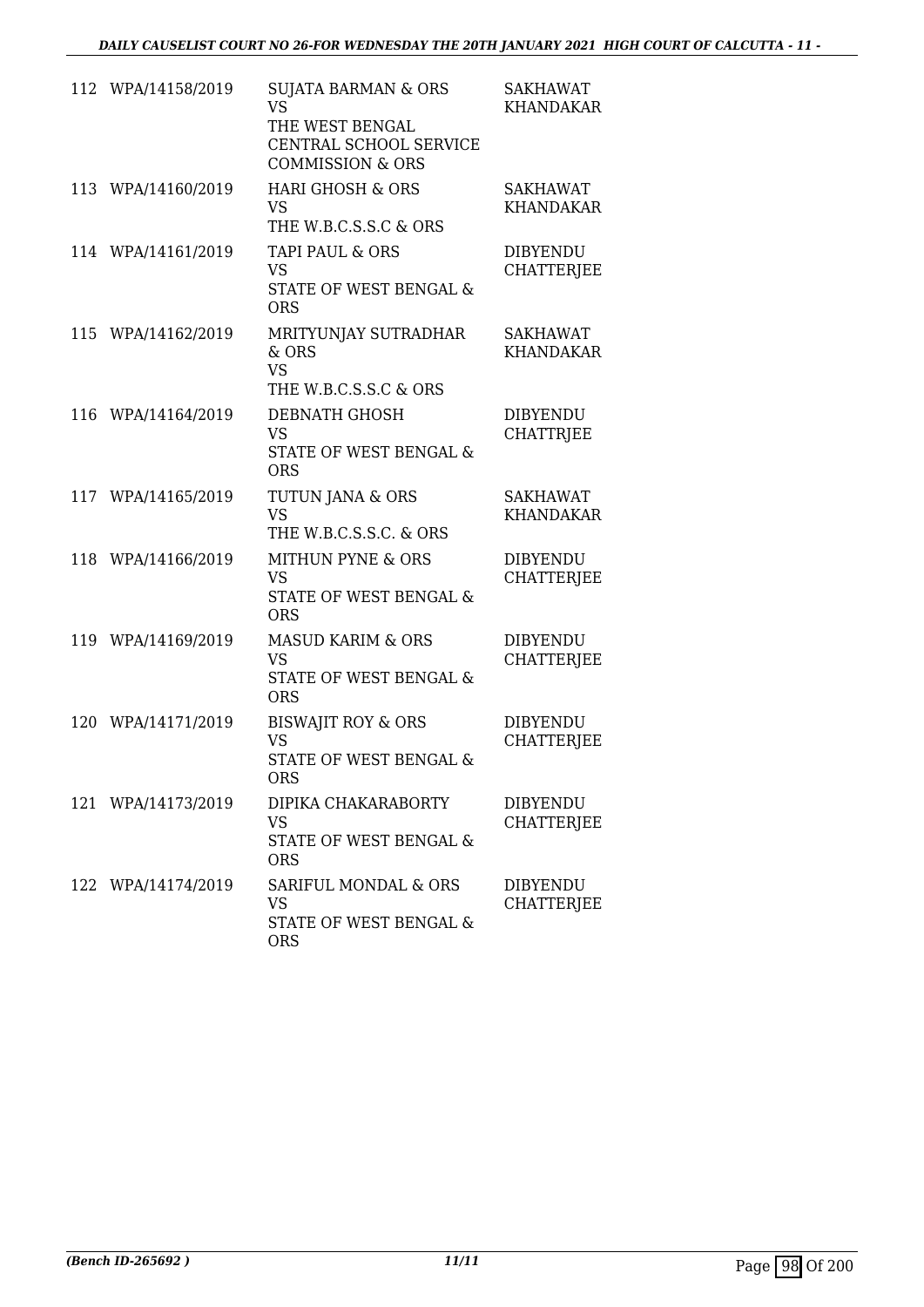

# In The High Court at Calcutta

## **Appellate Side**

**DAILY CAUSELIST For Wednesday The 20th January 2021**

**COURT NO. 15**

**SINGLE BENCH (SB - VIII)**

**AT 10:45 AM**

## **HON'BLE JUSTICE RAJARSHI BHARADWAJ**

**(VIA VIDEO CONFERENCE)**

#### **ON AND FROM MONDAY, THE 11TH JANUARY, 2021 - MATTERS (MOTION & HEARING) UNDER ARTICLE 226 OF THE CONSTITUTION RELATING TO PRIMARY EDUCATION UNDER GROUP-II INCLUDING SERVICES AND APPLICATIONS CONNECTED THERETO;**

**MATTERS (MOTION & HEARING) UNDER ARTICLE 226 OF THE CONSTITUTION RELATING TO COLLEGES, UNIVERSITIES AND LIBRARIES UNDER GROUP - II INCLUDING SERVICES AND APPLICATIONS CONNECTED THERETO.**

 **HEARING OF WRIT PETITIONS IRRESPECTIVE OF CLASSIFICATION AND APPLICATIONS CONNECTED THERETO.**

**NOTE : EVERY MONDAY TO THURSDAY NEW MOTION, URGENT MOTION AND MOTION WILL BE TAKEN UP SERIALLY.**

**NOTE : EVERY FRIDAY APPLICATION, URGENT MOTION AND MOTION WILL BE TAKEN UP SERIALLY.**

**NOTE : MENTIONING WILL BE ALLOWED ONLY ON VIRTUAL MODE AND ON MONDAY & WEDNESDAY.**

## **NOTE : NO UPGRADATION WILL BE ALLOWED.**

**NOTE : MATTERS WILL BE TAKEN UP THROUGH PHYSICAL HEARING WHEN BOTH THE PARTIES ARE AGREED.**

**TO BE MENTIONED**

|                |                | TO BE MENTIONED                                                        |                        |
|----------------|----------------|------------------------------------------------------------------------|------------------------|
| 1              | WPA/197/2021   | SONALI MONDAL<br>VS<br>THE STATE OF WEST<br><b>BENGAL AND ORS</b>      | PUSPITA BHOWMICK       |
|                |                | <b>NEW MOTION</b>                                                      |                        |
| $\overline{a}$ | WPA/10436/2020 | <b>SAFIA KHATUN</b><br>VS<br>THE STATE OF WEST<br><b>BENGAL ANDORS</b> | NABANKUR PAUL          |
| 3              | WPA/10642/2020 | <b>SALEHA BEGAM</b><br>VS<br>STATE OF WEST BENGAL<br>AND ORS.          | <b>BIKRAM BANERJEE</b> |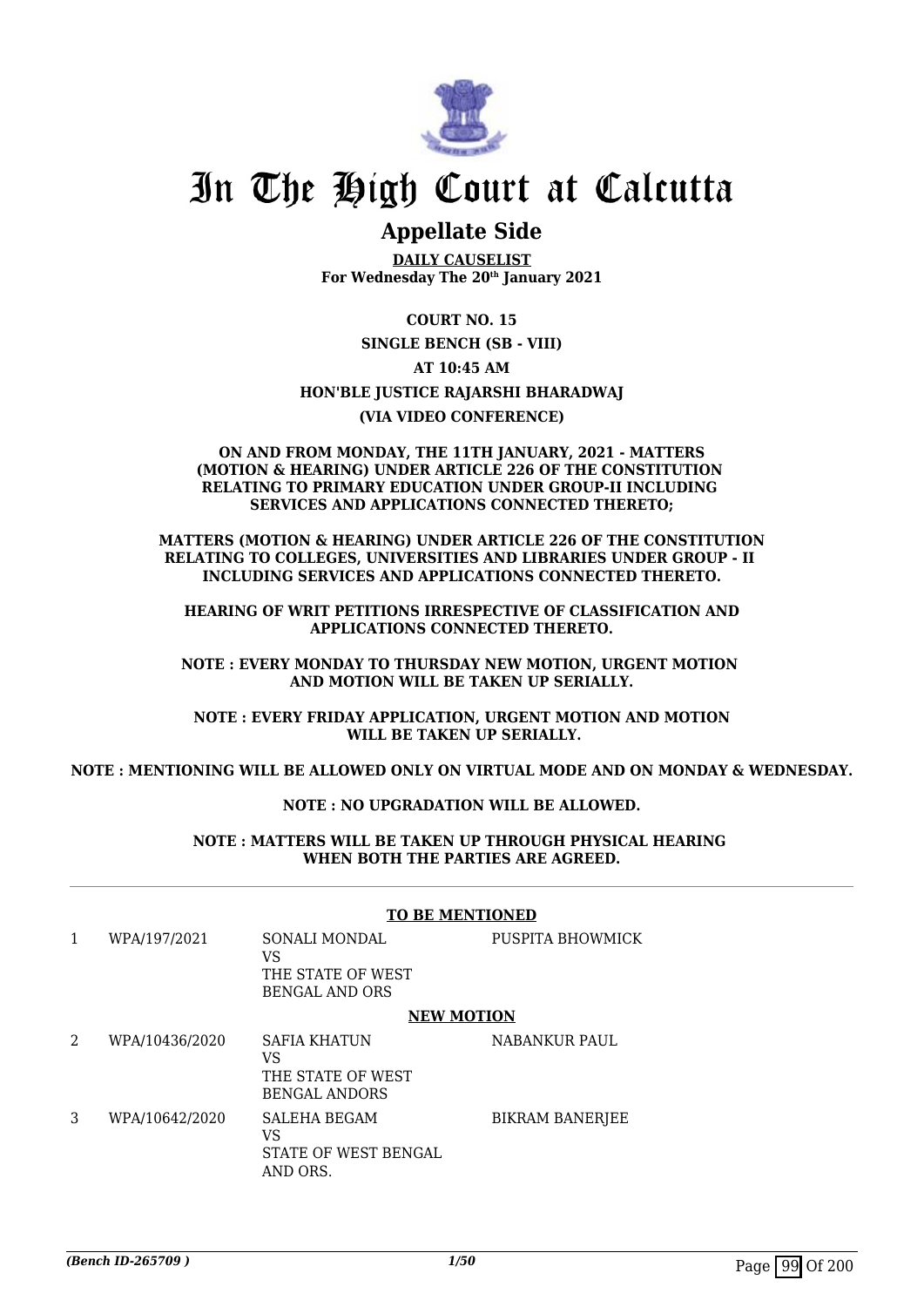| 4  | WPA/10910/2020 | SIMA BAG(DAS)<br><b>VS</b><br>STATE OF WEST BENGAL                                                   | KANAI LAL SAMANTA                       |
|----|----------------|------------------------------------------------------------------------------------------------------|-----------------------------------------|
| 5  | WPA/11060/2020 | AND ORS.<br><b>SAYAK GHOSH</b><br>VS                                                                 | ARITRA SHANKAR RAY                      |
|    |                | STATE OF WEST BENGAL<br>AND ORS.                                                                     |                                         |
| 6  | WPA/11299/2020 | DR SATRUGHNA SINGH<br><b>VS</b><br>STATE OF WEST BENGAL<br>AND ORS.                                  | <b>SUBRATA GHOSH</b>                    |
| 7  | WPA/11377/2020 | <b>SUBHENDU ADAK</b><br><b>VS</b><br>STATE OF WEST BENGAL<br>AND ORS.                                | <b>AMBU BINDU</b><br><b>CHAKRABORTY</b> |
| 8  | WPA/11498/2020 | NILABJA SIKDAR<br><b>VS</b><br>UNION OF INDIA AND ORS.                                               | <b>SUSMITA DEY(BASU)</b>                |
| 9  | WPA/11503/2020 | <b>BIPLAB SEKHAR DEO</b><br>VS<br>STATE OF WEST BENGAL<br>AND ORS.                                   | SUBHRAJYOTI GHOSH                       |
| 10 | WPA/11525/2020 | BANDANA ROYCHOUDHURY<br><b>VS</b><br>State of West Bengal                                            | SATTWIK MAJUMDER                        |
| 11 | WPA/11532/2020 | <b>ANJUSHRI HAIDER</b><br>VS<br>STATE OF WEST BENGAL<br>AND ORS.                                     | PANKAJ HALDER                           |
| 12 | WPA/11542/2020 | SOMNATH GHOSH<br><b>VS</b><br>STATE OF WEST BENGAL<br>AND ORS.                                       | SIDDHARTHA RUJ                          |
| 13 | WPA/11554/2020 | <b>SISIR KUMAR MONDAL</b><br>VS<br>CHAIRMAN BURDWAN DIST<br>PRIMARY SCHOOL COUNCIL<br><b>AND ORS</b> | <b>ANKITA DEY</b>                       |
| 14 | WPA/11560/2020 | <b>DILIP DAS</b><br>VS<br>STATE OF WEST BENGAL<br>AND ORS.                                           | DILIP KUMAR SADHU                       |
| 15 | WPA/11565/2020 | LAL MOHAMMAD SAIKH<br>AND ANR<br>VS<br>STATE OF WEST BENGAL<br>AND ORS.                              | PRADYOT<br><b>BHATTACHARYA</b>          |
| 16 | WPA/11570/2020 | CHAYAN MAJUMDER<br><b>VS</b><br>STATE OF WEST BENGAL<br>AND ORS.                                     | PRALOY BHATTACHARYA                     |
| 17 | WPA/11576/2020 | HIMADRI MANDAL AND ORS PROLOY BHATTACHARYA<br><b>VS</b><br>STATE OF WEST BENGAL<br>AND ORS.          |                                         |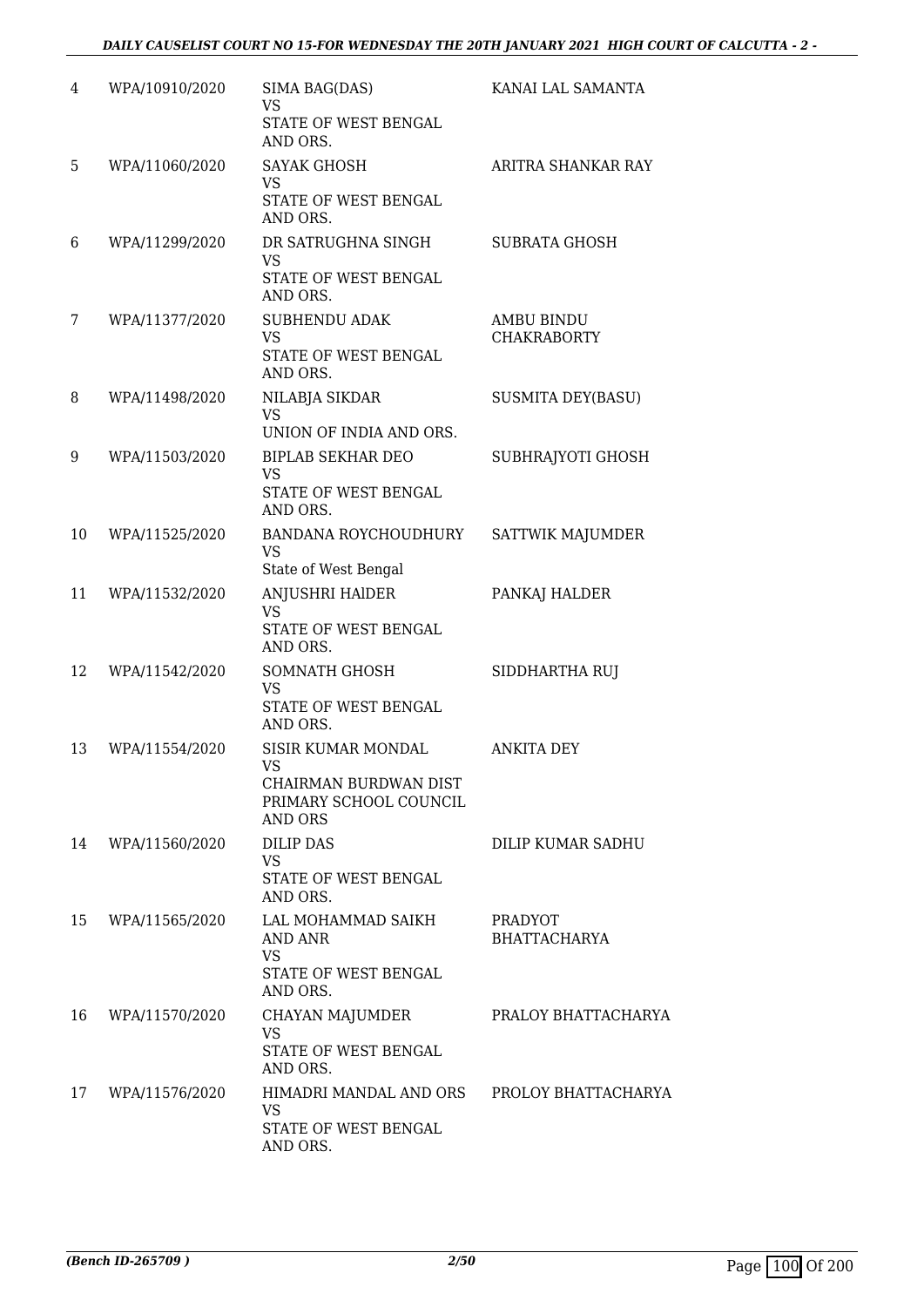| 18 | WPA/11578/2020 | <b>SAMIR MANDAL</b><br><b>VS</b><br>STATE OF WEST BENGAL<br>AND ORS.                      | PRALOY BHATTACHARJEE                |
|----|----------------|-------------------------------------------------------------------------------------------|-------------------------------------|
| 19 | WPA/11582/2020 | ESMORTARA KHATUN AND<br>ANR<br><b>VS</b><br>STATE OF WEST BENGAL<br>AND ORS.              | PRALOY BHATTACHARYA                 |
| 20 | WPA/11584/2020 | <b>SABIR AHMED AND</b><br><b>ANOTHER</b><br><b>VS</b><br>STATE OF WEST BENGAL<br>AND ORS. | PRALOY BHATTACHARJEE                |
| 21 | WPA/11588/2020 | RAJESH BISWAS AND<br><b>OTHERS</b><br><b>VS</b><br>STATE OF WEST BENGAL<br>AND ORS.       | PRALOY BHATTACHARJEE                |
| 22 | WPA/11589/2020 | PRANAB KUAMR ROY AND<br><b>ORS</b><br><b>VS</b><br>STATE OF WEST BENGAL<br>AND ORS.       | PRALOY KUMAR<br><b>BHATTACHARYA</b> |
| 23 | WPA/11591/2020 | <b>DEBASIS BHUNIA</b><br><b>VS</b><br>STATE OF WEST BENGAL<br>AND ORS.                    | PRALOY BHATTACHARJEE                |
| 24 | WPA/11595/2020 | ANUP MONDAL AND ORS<br>VS<br>STATE OF WEST BENGAL<br>AND ORS.                             | PROLOY BHATTACHARYA                 |
| 25 | WPA/11604/2020 | DR SUMANA GHOSAL<br><b>VS</b><br>STATE OF WEST BENGAL<br>AND ORS.                         | <b>SAGNIK ROY CHOWDURY</b>          |
| 26 | WPA/11619/2020 | SYED HASIBUL ISLAM<br>VS<br>STATE OF WEST BENGAL<br>AND ORS.                              | <b>ABDUS RAKIB</b>                  |
| 27 | WPA/11634/2020 | PINTU BISWAS AND ORS<br>VS.<br>THE STATE OF WEST<br><b>BENGAL AND ORS</b>                 | <b>GOLAM MOHIUDDIN</b>              |
| 28 | WPA/11644/2020 | NIBEDITA SADHU AND<br><b>OTHERS</b><br><b>VS</b><br>STATE OF WEST BENGAL<br>AND ORS.      | TANUJA BASAK                        |
| 29 | WPA/11661/2020 | SIPRA DAS<br>VS.<br>STATE OF WEST BENGAL<br>AND ORS.                                      | BHARAT CHANDRA SIMAI                |
| 30 | WPA/11673/2020 | SOUTRIK SARANGI<br>VS<br>IIT KHARAGPUR AND ORS                                            | SMITA PAL                           |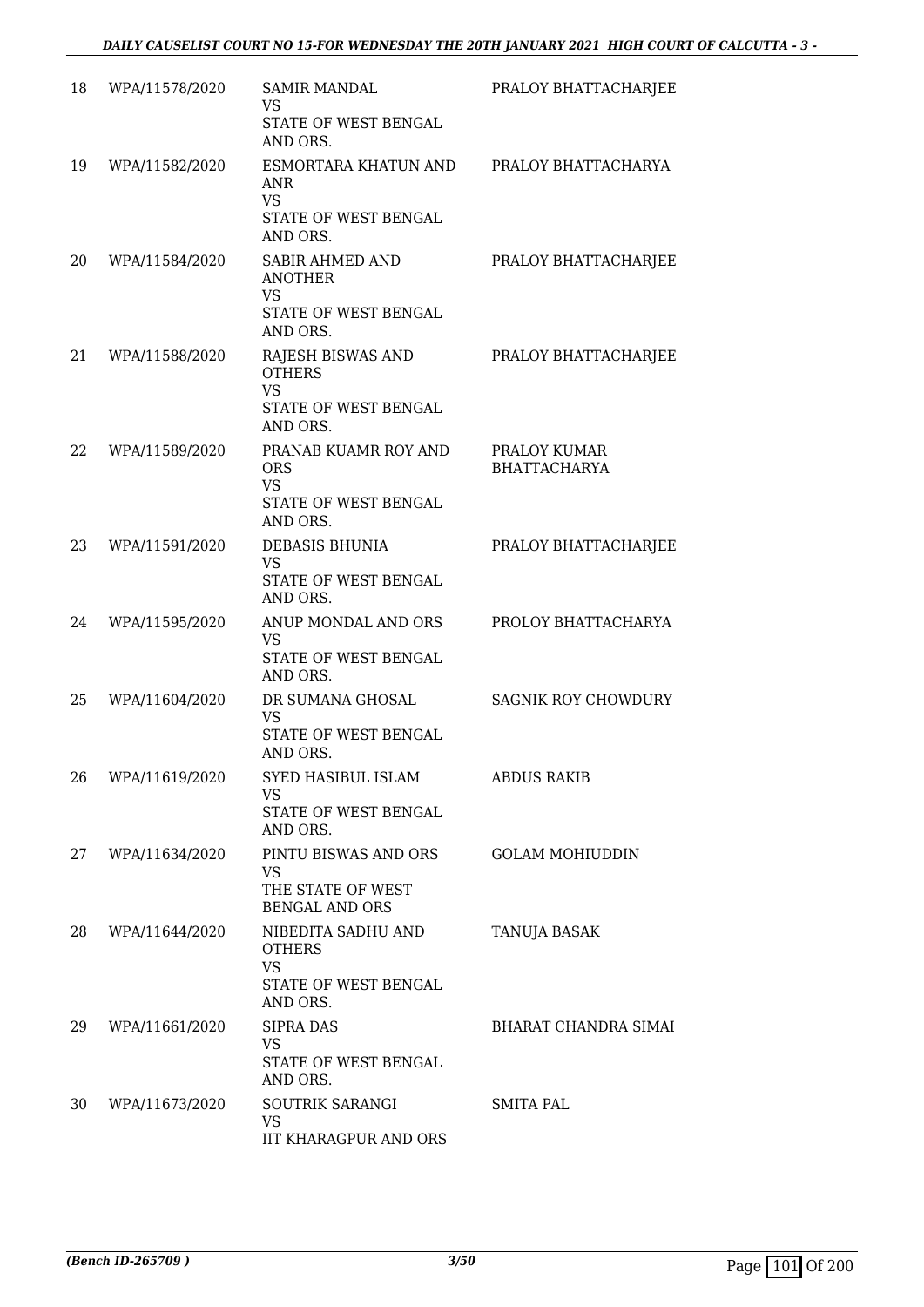| 31 | WPA/11676/2020    | MILAN KUMAR JANA AND<br><b>OTHERS</b><br><b>VS</b><br>STATE OF WEST BENGAL<br>AND ORS.    | MISTHI SAHA               |
|----|-------------------|-------------------------------------------------------------------------------------------|---------------------------|
| 32 | WPA/11685/2020    | PRASENJIT MAITY AND<br><b>OTHERS</b><br><b>VS</b><br>STATE OF WEST BENGAL<br>AND ORS.     | <b>GORA CHAND SAMANTA</b> |
|    | IA NO: CAN/1/2021 |                                                                                           |                           |
| 33 | WPA/11719/2020    | RAJ KUMAR GHOSH AND<br><b>ORS</b><br><b>VS</b><br>STATE OF WEST BENGAL<br>AND ORS.        | SAGAR SINGH               |
| 34 | WPA/11721/2020    | NAYAN SINGHA AND ORS<br><b>VS</b><br>STATE OF WEST BENGAL<br>AND ORS.                     | <b>SAGAR SINGH</b>        |
| 35 | WPA/11730/2020    | SWARNALATA SAMANTA<br><b>AND ANOTHER</b><br><b>VS</b><br>STATE OF WEST BENGAL<br>AND ORS. | TIMIR KANTI BISWAS        |
| 36 | WPA/11749/2020    | JYOSTNA MANNA (MAITY)<br><b>VS</b><br>STATE OF WEST BENGAL<br>AND ORS.                    | SIDDHARTHA ROY            |
| 37 | WPA/11752/2020    | POLI KARAN AND ORS<br>VS<br>STATE OF WEST BENGAL<br>AND ORS.                              | <b>RAJESH NASKAR</b>      |
| 38 | WPA/11757/2020    | SUBHAJIT JANA<br><b>VS</b><br>STATE OF WEST BENGAL<br>AND ORS.                            | TIMIR KANTI BISWAS        |
| 39 | WPA/11765/2020    | SUMANTA KUMAR MANDAL<br><b>AND ANR</b><br>VS<br>STATE OF WEST BENGAL<br>AND ORS.          | <b>BIKRAM BANERJEE</b>    |
| 40 | WPA/11787/2020    | SANJOY BARIK AND ANR<br>VS<br>STATE OF WEST BENGAL<br>AND ORS.                            | Anupam Das                |
| 41 | WPA/11792/2020    | <b>BIDISHA DAS</b><br>VS.<br>STATE OF WEST BENGAL<br>AND ORS.                             | KHANDAKAR M HOSSAIN       |
| 42 | WPA/11801/2020    | SUPRABHA BHAUMIK<br>VS<br>STATE OF WEST BENGAL<br>AND ORS.                                | SANJIB BANDYOPADHYAY      |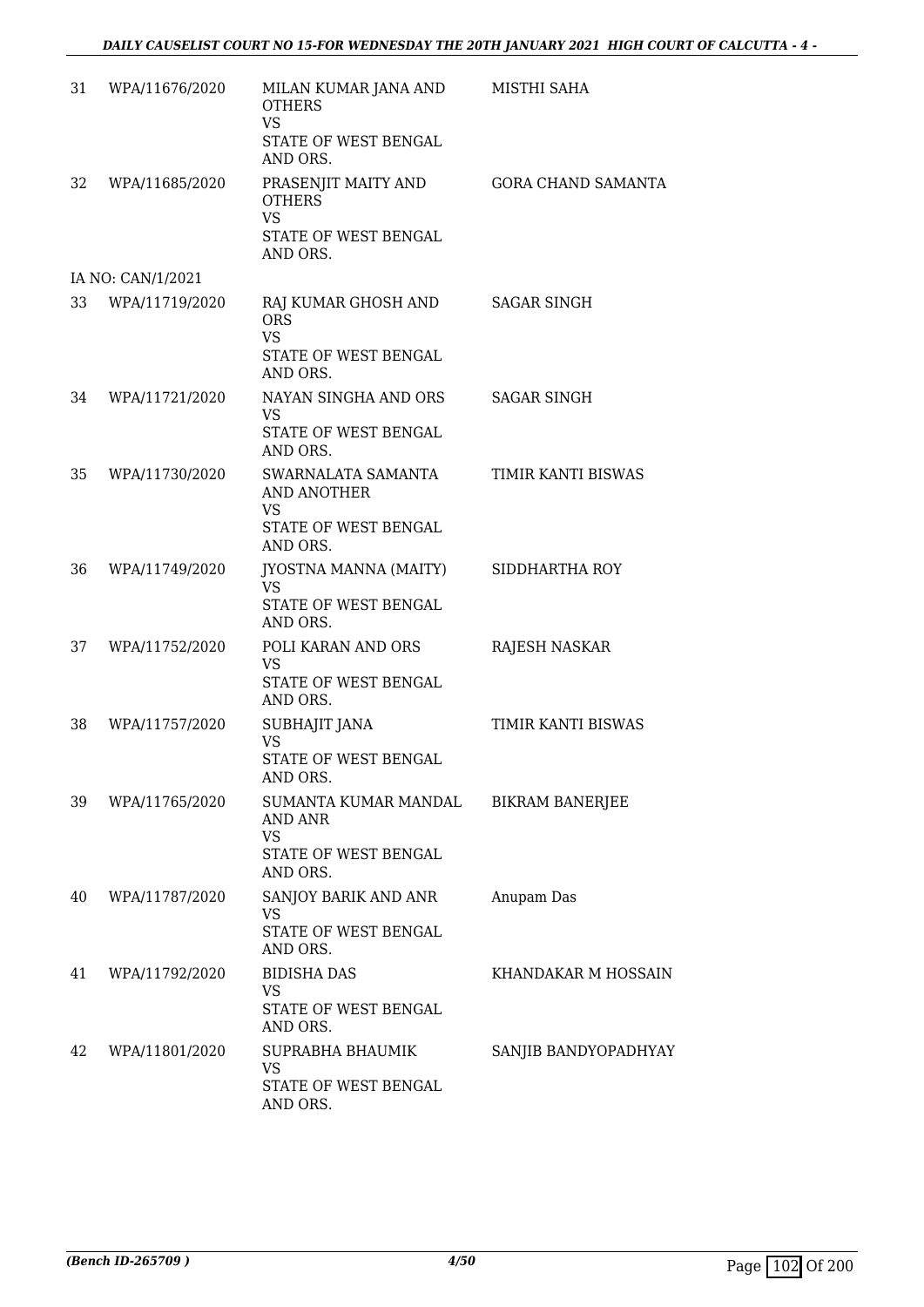| 43 | WPA/11808/2020 | SK MUSTAK HOSSAIN AND<br><b>ORS</b><br><b>VS</b><br>STATE OF WEST BENGAL<br>AND ORS.                                       | <b>GOPA BISWAS</b>    |
|----|----------------|----------------------------------------------------------------------------------------------------------------------------|-----------------------|
| 44 | WPA/11820/2020 | PRAVAS CHANDRA BISWAS<br><b>AND OTHERS</b><br><b>VS</b><br>STATE OF WEST BENGAL<br>AND ORS.                                | MRINAL KANTI SARDAR   |
| 45 | WPA/11858/2020 | <b>BANDAN MAHATA</b><br>VS.<br>STATE OF WEST BENGAL<br>AND ORS.                                                            | SASTHI CHARAN DHARA   |
| 46 | WPA/11870/2020 | TARIT BHATTACHARYA<br><b>VS</b><br><b>JADAVPUR UNIVERSITY</b>                                                              | ARUN BANDYOPADHYAY    |
| 47 | WPA/11876/2020 | SYAMAPADA MAHATA AND<br><b>ORS</b><br><b>VS</b><br>UNION OF INDIA AND ORS.                                                 | <b>UTTAM BANERJEE</b> |
| 48 | WPA/11889/2020 | ARDHENDU MANDAL<br><b>VS</b><br>STATE OF WEST BENGAL<br>AND ORS.                                                           | SHIBAJI KUMAR DAS     |
| 49 | WPA/11898/2020 | INDRAJIT DUTTA<br>VS<br>STATE OF WEST BENGAL<br>AND ORS.                                                                   | TIMIR KANTI BISWAS    |
| 50 | WPA/11901/2020 | <b>SEWLI BARMAN</b><br><b>VS</b><br>STATE OF WEST BENGAL<br>AND ORS.                                                       | TIMIR KANTI BISWAS    |
| 51 | WPA/11938/2020 | <b>RUMA BHUNIA</b><br><b>VS</b><br>STATE OF WEST BENGAL<br>AND ORS.                                                        | TANUJA BASAK          |
| 52 | WPA/11942/2020 | <b>JYOTSNA DAS</b><br><b>VS</b><br>STATE OF WEST BENGAL<br>AND ORS.                                                        | <b>TANUJA BASAK</b>   |
| 53 | WPA/11944/2020 | ARUP KUMAR ADHIKARY<br><b>VS</b><br>STATE OF WEST BENGAL<br>AND ORS.                                                       | TANUJA BASAK          |
| 54 | WPA/93/2021    | <b>BIBHISAN MAHATO AND</b><br>ANR<br><b>VS</b><br>STATE OF WEST BENGAL<br>AND ORS.                                         | SUBHRAJYOTI GHOSH     |
| 55 | WPA/106/2021   | ARYAN EDUCATION AND<br>RESEARCH INSTITUTE AND<br><b>ANOTHER</b><br><b>VS</b><br><b>GOVERNMENT OF TRIPURA</b><br>AND OTHERS | AVIJIT CHAKRABORTY    |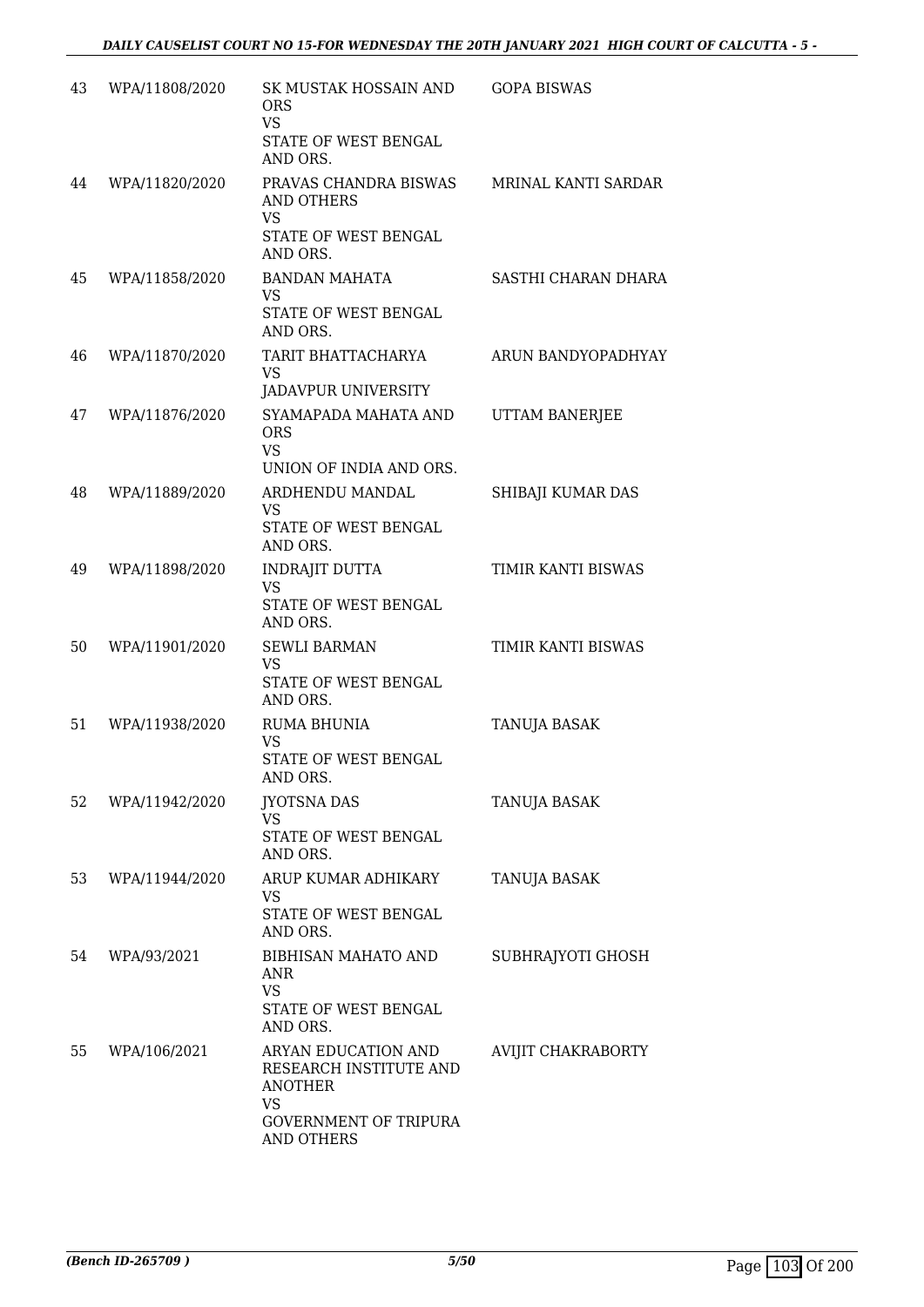| 56 | WPA/121/2021 | <b>SUVAJIT GAYEN</b><br><b>VS</b><br>STATE OF WEST BENGAL<br>AND ORS.                                                | <b>IBRAHIM SARDAR</b>            |
|----|--------------|----------------------------------------------------------------------------------------------------------------------|----------------------------------|
| 57 | WPA/123/2021 | <b>BABLU ROY</b><br><b>VS</b><br>STATE OF WEST BENGAL                                                                | K.M. HOSSAIN                     |
| 58 | WPA/146/2021 | AND ORS.<br>PURNENDU KHEARU<br><b>VS</b><br>STATE OF WEST BENGAL<br>AND ORS.                                         | PRABIR KUMAR<br><b>CHAUDHURI</b> |
| 59 | WPA/153/2021 | MANISH KUMAR RANJAN<br><b>VS</b><br>NATIONAL MEDICAL<br>COMMISSION                                                   | <b>GOPALA BINNU KUMAR</b>        |
| 60 | WPA/180/2021 | BISWANATH HALDER AND<br>ANR<br><b>VS</b><br>STATE OF WEST BENGAL<br>AND ORS.                                         | TARUN KANTI HALDER               |
| 61 | WPA/210/2021 | <b>AIJUL MALLICK</b><br><b>VS</b><br>STATE OF WEST BENGAL<br>AND ORS.                                                | DIBYENDU CHATTERJEE              |
| 62 | WPA/219/2021 | <b>BEAUTY GHOSH</b><br><b>VS</b><br>STATE OF WEST BENGAL<br>AND ORS.                                                 | Ali Ahsan Alamgir                |
| 63 | WPA/265/2021 | SIJIB KUMAR MAJUMDAR<br><b>VS</b><br>STATE OF WEST BENGAL<br>AND ORS.                                                | <b>SUPARNO GHOSH</b>             |
| 64 | WPA/306/2021 | NISHIKANTA BAG AND ANR<br><b>VS</b><br>STATE OF WEST BENGAL<br>AND ORS.                                              | SUBHRANGSHU PANDA                |
| 65 | WPA/338/2021 | DR UJJWAL KUAMR HALDER<br>VS<br>UNIVERSITY OF GOUR<br><b>BANGA AND ORS</b>                                           | NIRMALYA ROY                     |
| 66 | WPA/611/2021 | CHANDAN MAITY AND<br><b>OTHERS</b><br><b>VS</b><br><b>STATE OF WEST BENGAL</b><br>AND ORS.                           | PALASH MUKHERJEE                 |
| 67 | WPA/628/2021 | SWARUPA NANDA<br>MAHAPATRA AND OTHERS<br><b>VS</b><br>WEST BENGAL BOARD OF<br>PRIMARY EDUCATION AND<br><b>OTHERS</b> | UTTAM BANERJEE                   |
| 68 | WPA/629/2021 | ALOK DAS AND ANR<br><b>VS</b><br>THE STATE OF WEST<br><b>BENGAL AND ORS</b>                                          | ARUNAVA GANGULY                  |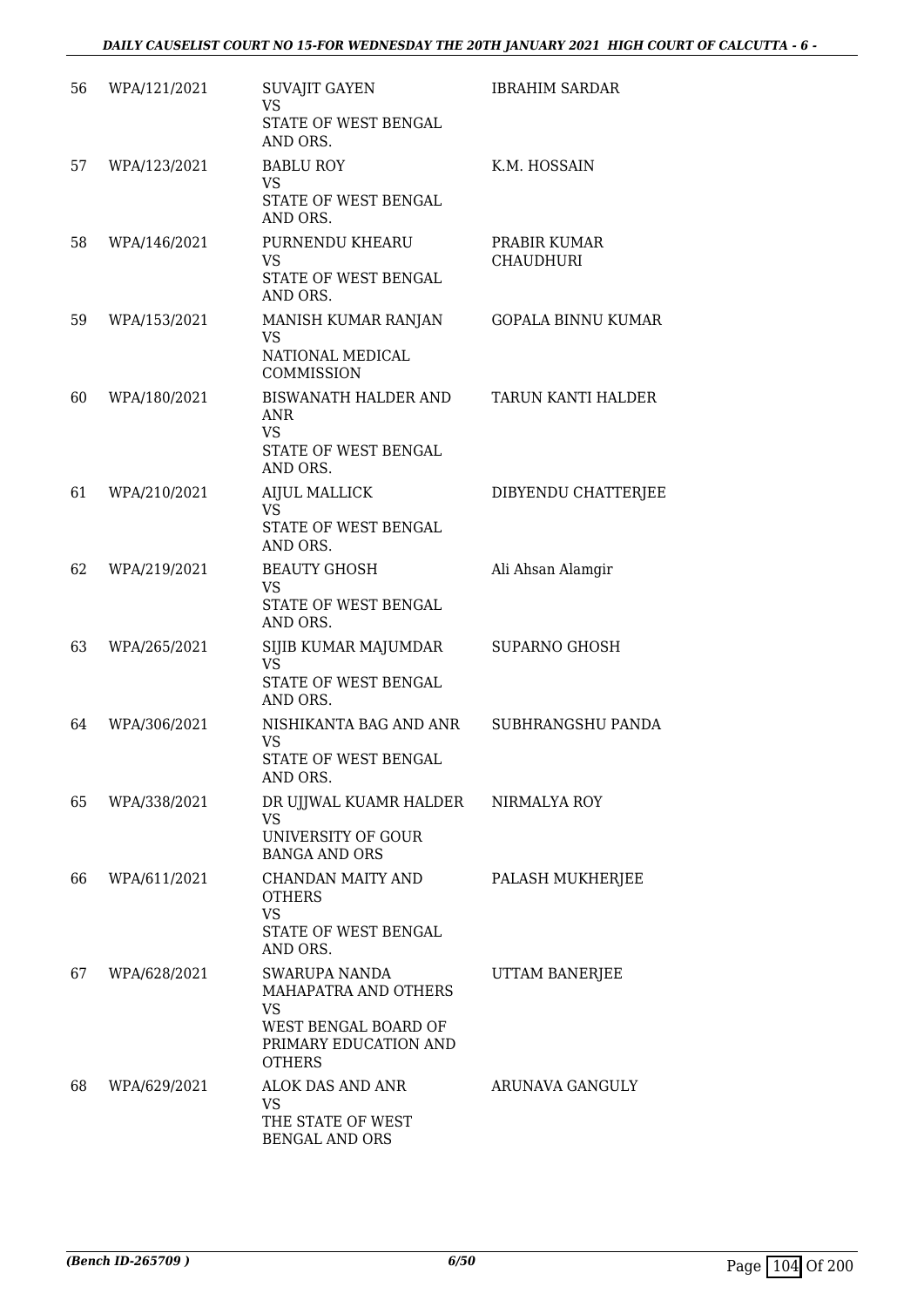| 69 | WPA/632/2021 | KRISHNENDU SHIT<br>VS.<br>STATE OF WEST BENGAL<br>AND ORS.                                 | KAMAL KANTA KAR        |
|----|--------------|--------------------------------------------------------------------------------------------|------------------------|
| 70 | WPA/647/2021 | ANUSHREE MONDAL AND<br><b>ORS</b><br><b>VS</b><br>STATE OF WEST BENGAL<br>AND ORS.         | K.M. HOSSAIN           |
| 71 | WPA/652/2021 | MASURA KHATUN AND<br><b>OTHERS</b><br><b>VS</b><br>STATE OF WEST BENGAL<br>AND ORS.        | M CHATTERJEE           |
| 72 | WPA/654/2021 | SURJA SEKHAR MAITY<br><b>VS</b><br>STATE OF WEST BENGAL<br>AND ORS.                        | KAMAL KANTA KAR        |
| 73 | WPA/657/2021 | <b>AMIT KUMAR</b><br>CHAKRABORTY AND ORS<br>VS.<br>STATE OF WEST BENGAL<br>AND ORS.        | ANJAN BHATTACHARYA     |
| 74 | WPA/662/2021 | JAYA DHIBAR<br><b>VS</b><br>STATE OF WEST BENGAL<br>AND ORS.                               | ANWASHA HALDER         |
| 75 | WPA/663/2021 | NANDITA MAHATO<br>VS<br>STATE OF WEST BENGAL<br>AND ORS.                                   | <b>SUDARSHAN GHOSH</b> |
| 76 | WPA/666/2021 | SAMPA DOLAI AND ANR<br>VS<br>STATE OF WEST BENGAL<br>AND ORS.                              | SAMBHUNATH DE          |
| 77 | WPA/669/2021 | KOUSHIK GHOSH AND ORS<br>VS<br>STATE OF WEST BENGAL<br>AND ORS.                            | SAMBHUNATH DE          |
| 78 | WPA/676/2021 | <b>BIDISHA PAHARI AND ORS</b><br><b>VS</b><br>STATE OF WEST BENGAL<br>AND ORS.             | RAJESH NASKAR          |
| 79 | WPA/680/2021 | SREEPARNA MONDAL AND<br><b>ORS</b><br><b>VS</b><br>STATE OF WEST BENGAL<br>AND ORS.        | TIRTHANKAR GHOSH       |
| 80 | WPA/682/2021 | MADHAB CHNADRA DUTTA<br><b>AND OTHERS</b><br><b>VS</b><br>STATE OF WEST BENGAL<br>AND ORS. | MADHUSHRI DUTTA        |
| 81 | WPA/683/2021 | PRASENJIT GHOSH<br><b>VS</b><br>STATE OF WEST BENGAL<br>AND ORS.                           | ASISH DUTTA            |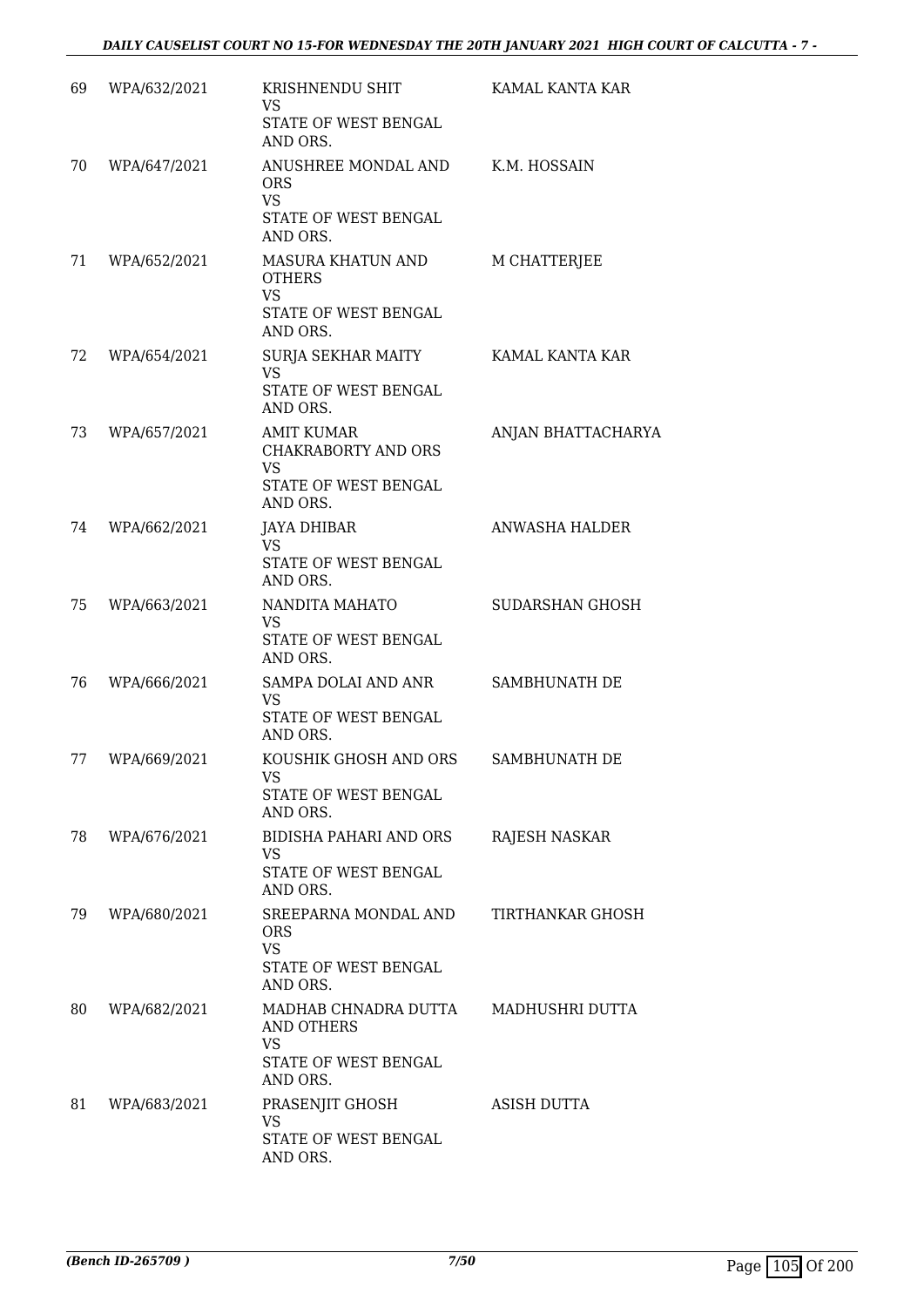| 82 | WPA/684/2021 | MOUMITA MANDAL AND<br><b>OTHERS</b><br><b>VS</b><br>STATE OF WEST BENGAL<br>AND ORS.            | MRITYUNJAY<br><b>CHATTERJEE</b> |
|----|--------------|-------------------------------------------------------------------------------------------------|---------------------------------|
| 83 | WPA/688/2021 | ASMA BIBI<br><b>VS</b><br>STATE OF WEST BENGAL<br>AND ORS.                                      | ASHIM KUMAR HALDER              |
| 84 | WPA/717/2021 | PRIYANKA GIRI<br><b>VS</b><br>STATE OF WEST BENGAL<br>AND ORS.                                  | Sobhan Majumder                 |
| 85 | WPA/725/2021 | SAURAV KANTI DHARA<br><b>VS</b><br>STATE OF WEST BENGAL<br>AND ORS.                             | SK JAYED HOSSAIN                |
| 86 | WPA/734/2021 | KAKOLI SARKAR(DAS) AND<br><b>ORS</b><br><b>VS</b><br>W.B.BOARD OF PRIMARY<br><b>EDU AND ORS</b> | <b>ARUNESH PATHAK</b>           |
| 87 | WPA/739/2021 | SHRABANI SAMANTA<br><b>VS</b><br>STATE OF WEST BENGAL<br>AND ORS.                               | <b>AMIT SINGH</b>               |
| 88 | WPA/744/2021 | PRABIR JANA AND ORS<br><b>VS</b><br>UNION OF INDIA AND ORS.                                     | <b>SOMESH KUMAR GHOSH</b>       |
| 89 | WPA/745/2021 | <b>BRATATI MAJI AND ORS</b><br><b>VS</b><br>STATE OF WEST BENGAL<br>AND ORS.                    | K M HOSSAIN                     |
| 90 | WPA/747/2021 | MANIK CHANDRA DAS<br><b>VS</b><br>STATE OF WEST BENGAL<br>AND ORS.                              | <b>SOURAV MITRA</b>             |
| 91 | WPA/749/2021 | SATYABRATA CHAKRABORTY SOURAV MITRA<br>VS.<br>STATE OF WEST BENGAL<br>AND ORS.                  |                                 |
| 92 | WPA/750/2021 | SANJALI KERKETTA<br>VS<br>STATE OF WEST BENGAL<br>AND ORS.                                      | <b>JAKIR HUSSAIN</b>            |
| 93 | WPA/751/2021 | SUTAPA MAHATO AND ORS<br><b>VS</b><br>STATE OF WEST BENGAL<br>AND ORS.                          | SATYAJIT MAHATA                 |
| 94 | WPA/752/2021 | PRALAY KANTI MONDAL<br>VS.<br>STATE OF WEST BENGAL<br>AND ORS.                                  | <b>SOURAV MITRA</b>             |
| 95 | WPA/762/2021 | MIR MONIRUL AND ANR<br><b>VS</b><br>STATE OF WEST BENGAL<br>AND ORS.                            | PRIYANKA MONDAL                 |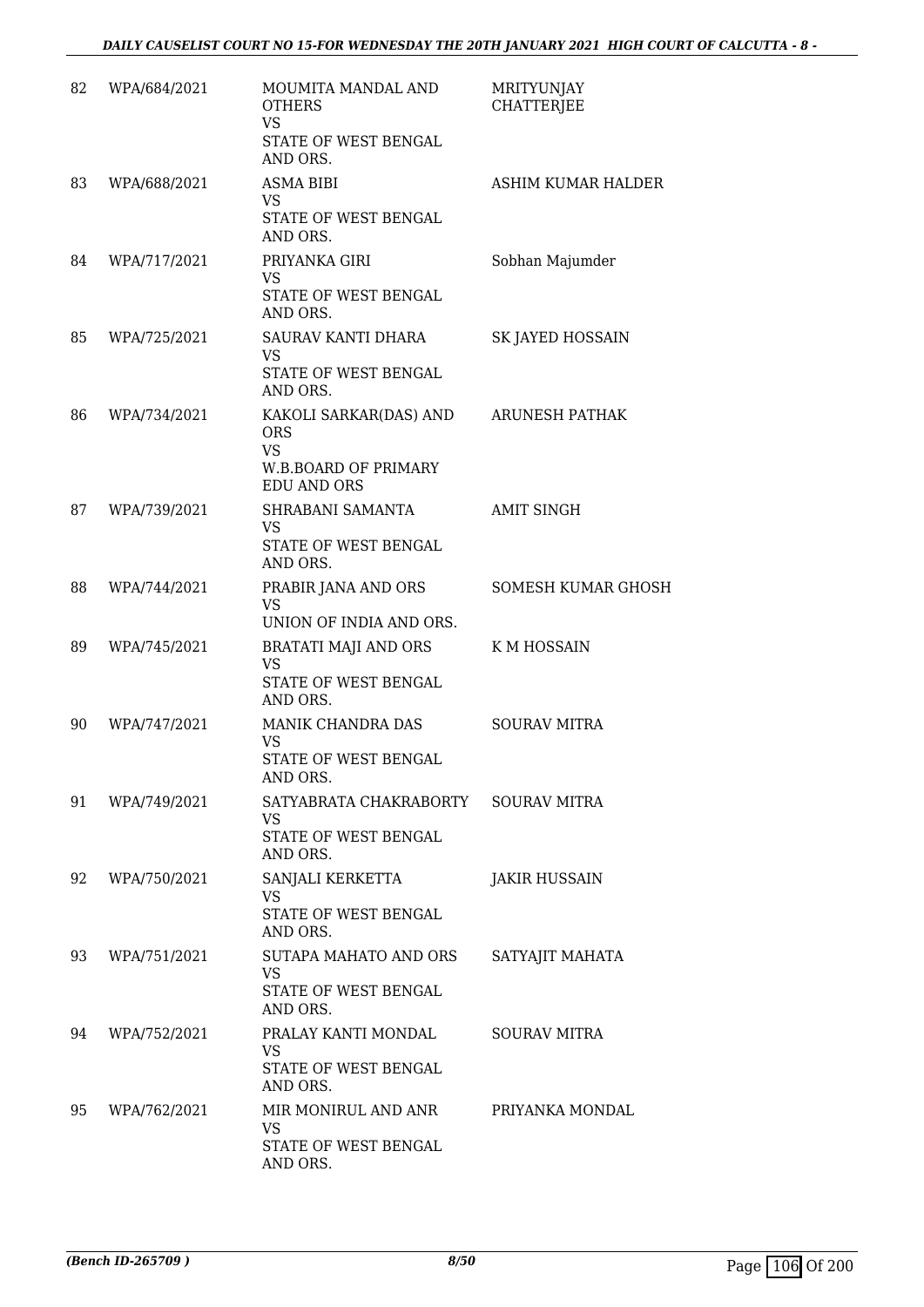| 96 | WPA/763/2021     | MALLIKA MONDAL<br><b>VS</b><br>STATE OF WEST BENGAL<br>AND ORS.                                                     | SARTHAK BURMAN                        |
|----|------------------|---------------------------------------------------------------------------------------------------------------------|---------------------------------------|
| 97 | WPA/771/2021     | GANESH DAS AND ORS<br><b>VS</b><br>STATE OF WEST BENGAL                                                             | PAMPA DEY (DHABAL)                    |
| 98 | WPA/777/2021     | AND ORS.<br>KAHANDAKAR HUMAID AND KAMAL KANTA KAR<br><b>OTHERS</b><br><b>VS</b><br>STATE OF WEST BENGAL<br>AND ORS. |                                       |
| 99 | WPA/780/2021     | DIPAK KUMAR DINDA AND<br>ANR<br><b>VS</b><br>STATE OF WEST BENGAL<br>AND ORS.                                       | ANANYA CHAKRABORTY                    |
|    | 100 WPA/793/2021 | JAKIUL ISLAM AND<br><b>ANOTEHR</b><br><b>VS</b><br>STATE OF WEST BENGAL<br>AND ORS.                                 | <b>KAKALI NASKAR</b>                  |
|    | 101 WPA/796/2021 | SANTANU KHAN AND ORS<br><b>VS</b><br>STATE OF WEST BENGAL<br>AND ORS.                                               | <b>JAYANTA SAMANTA</b>                |
|    | 102 WPA/800/2021 | CHINMOY MAHATA AND ORS<br><b>VS</b><br>STATE OF WEST BENGAL<br>AND ORS.                                             | SATYAJIT NASKAR                       |
|    | 103 WPA/802/2021 | <b>SAGNIK DAS</b><br><b>VS</b><br>STATE OF WEST BENGAL<br>AND ORS.                                                  | SUROJIT DUTTA                         |
|    | 104 WPA/807/2021 | <b>ABHIRUP BHOWMIK AND</b><br><b>ORS</b><br>VS.<br>STATE OF WEST BENGAL<br>AND ORS.                                 | ANANYA CHAKRABORTY                    |
|    | 105 WPA/808/2021 | AZIZUR RAHAMAN AND ORS HEMANAT KUMAR DAS<br>VS.<br>STATE OF WEST BENGAL<br>AND ORS.                                 |                                       |
|    | 106 WPA/811/2021 | SUMAN SEAL AND ORS<br><b>VS</b><br>STATE OF WEST BENGAL<br>AND ORS.                                                 | ALI AHSAN ALAMGIR                     |
|    | 107 WPA/819/2021 | ARINDAM MANDAL AND ORS ANINDA BHATTACHARYA<br><b>VS</b><br>THE STATE OF WEST<br><b>BENGAL AND ORS</b>               |                                       |
|    | 108 WPA/826/2021 | SUBARNA SAHA<br>VS<br>STATE OF WEST BENGAL<br>AND ORS.                                                              | <b>SALONI</b><br><b>BHATTACHARYEE</b> |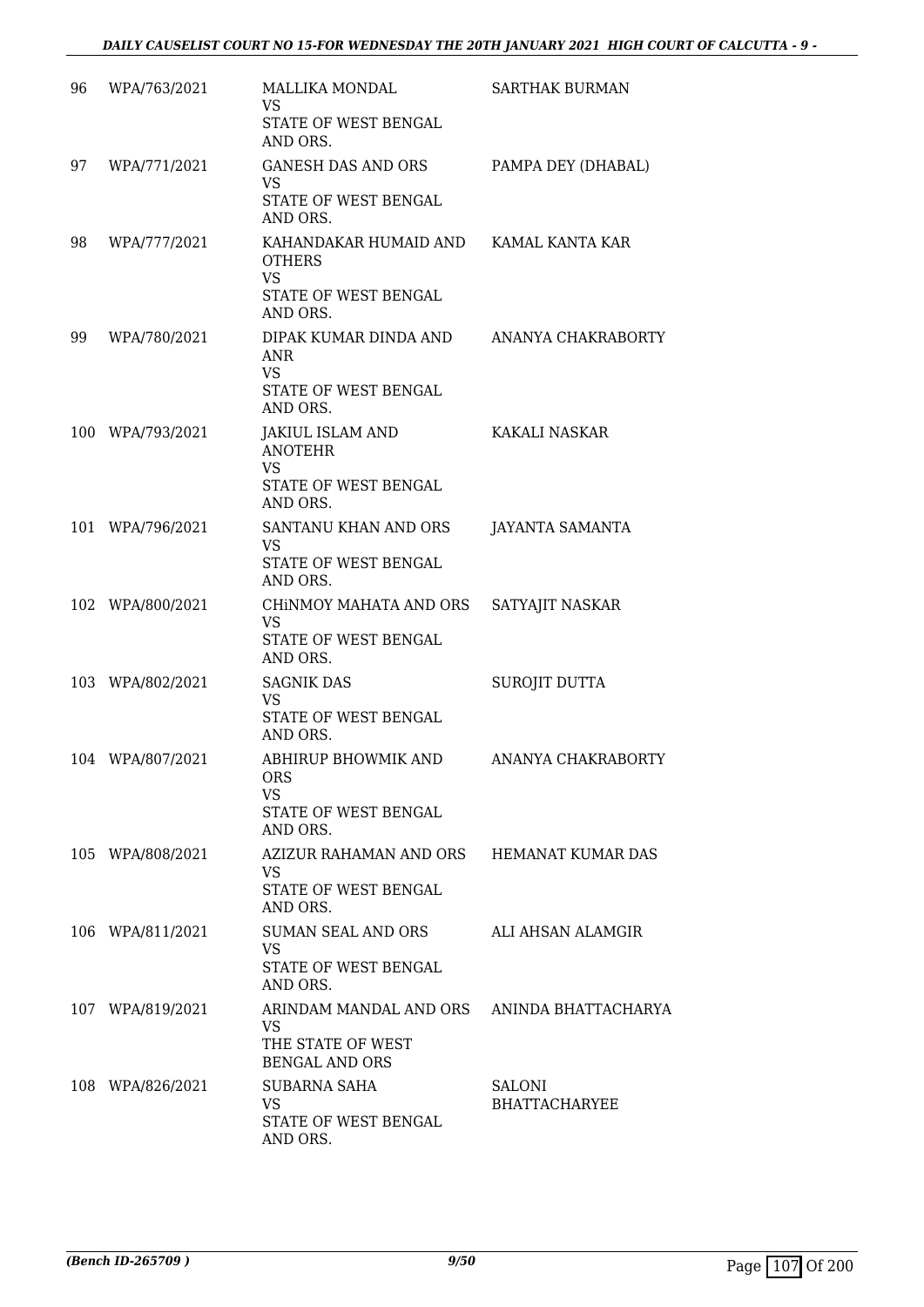| 109 WPA/827/2021 | PRANAY SARKAR AND ORS<br>VS<br>STATE OF WEST BENGAL                                                      | SALONI BHATTACHARJEE                    |
|------------------|----------------------------------------------------------------------------------------------------------|-----------------------------------------|
| 110 WPA/850/2021 | AND ORS.<br>SAJAL PALMAL<br>VS.<br>STATE OF WEST BENGAL                                                  | PRADIP KUMAR GHOSH                      |
| 111 WPA/853/2021 | AND ORS.<br>HARAPRASAD KUNDU<br>VS.<br>STATE OF WEST BENGAL<br>AND ORS.                                  | <b>SAILENDU SEKHAR</b><br><b>BAYERD</b> |
| 112 WPA/855/2021 | MONJURUL SARKAR<br><b>VS</b><br>STATE OF WEST BENGAL<br>AND ORS.                                         | <b>BIKASH CHANDRA DAS</b>               |
| 113 WPA/915/2021 | SUKHENDU SARDAR<br><b>VS</b><br>STATE OF WEST BENGAL<br>AND ORS.                                         | <b>BAPIN BAIDYA</b>                     |
| 114 WPA/916/2021 | PARIMAL SHIT<br>VS.<br>STATE OF WEST BENGAL<br>AND ORS.                                                  | <b>BAPIN BAIDYA</b>                     |
| 115 WPA/923/2021 | <b>KRISHNAPADA</b><br>CHAKRABORTY AND<br><b>ANOTHER</b><br><b>VS</b><br>STATE OF WEST BENGAL<br>AND ORS. | <b>SUKUMAR SARKAR</b>                   |
| 116 WPA/941/2021 | <b>BISWAJIT BOSE</b><br><b>VS</b><br>State of West Bengal                                                | K.M. HOSSAIN                            |
| 117 WPA/943/2021 | <b>BASUDEB BISWAS</b><br><b>VS</b><br>STATE OF WEST BENGAL<br>AND ORS.                                   | SABITA KHUTIA BHUNYA                    |
| 118 WPA/944/2021 | TANUSREE NASKAR<br>VS.<br>STATE OF WEST BENGAL<br>AND ORS.                                               | KAKALI NASKAR                           |
| 119 WPA/946/2021 | SOPIHA NAHID<br><b>VS</b><br>STATE OF WEST BENGAL<br>AND ORS.                                            | SABITA KHUTIA BHUNYA                    |
| 120 WPA/948/2021 | KARUNAMAY MISTRI<br>VS.<br>STATE OF WEST BENGAL<br>AND ORS.                                              | ARPITA SAHA                             |
| 121 WPA/949/2021 | SUBHANKAR MONDAL<br>VS<br>STATE OF WEST BENGAL<br>AND ORS.                                               | SAKTI PADA JANA                         |
| 122 WPA/951/2021 | <b>JAMILA KHATUN</b><br><b>VS</b><br>STATE OF WEST BENGAL<br>AND ORS.                                    | <b>SUDIP SARKAR</b>                     |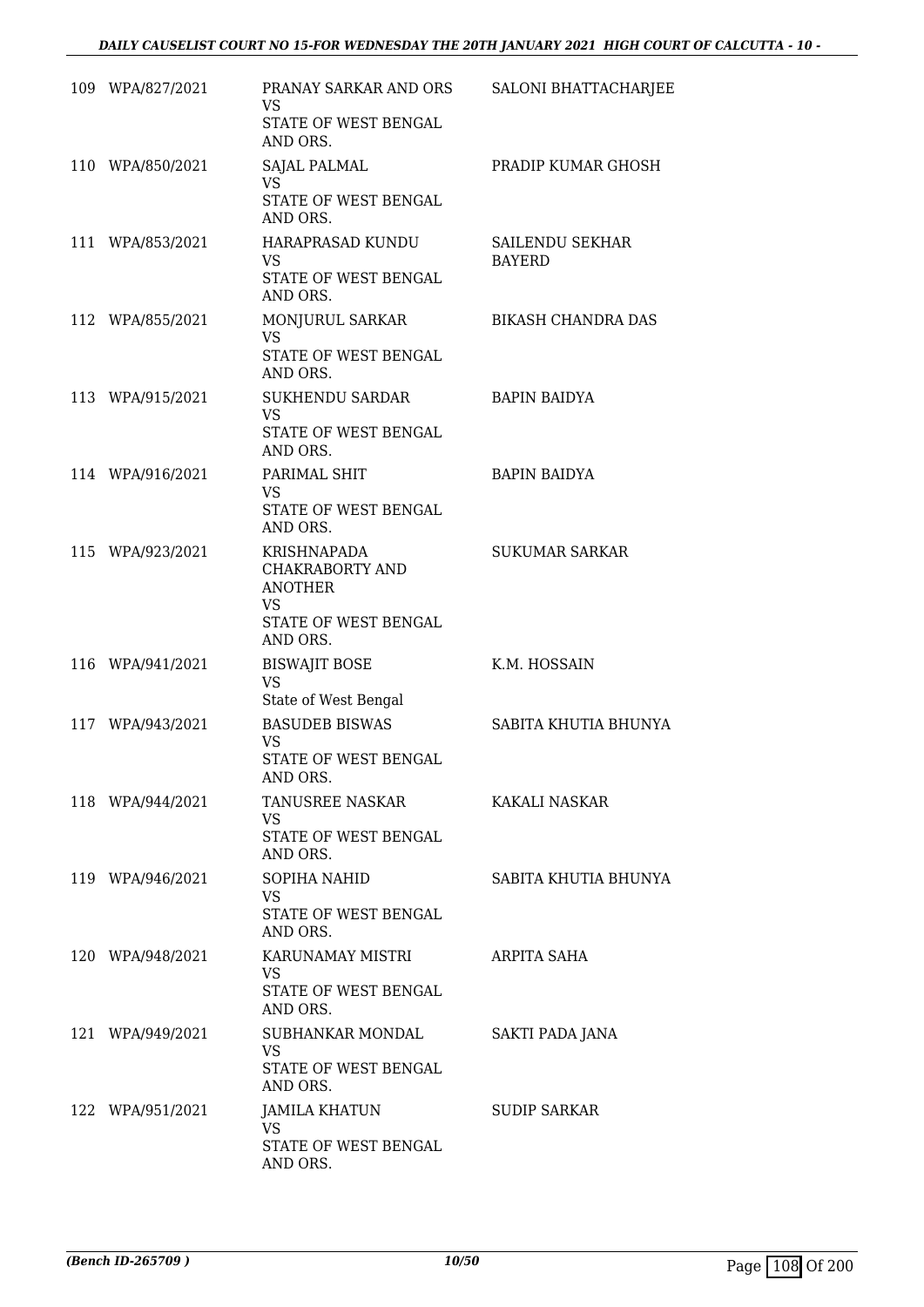| 123 WPA/954/2021  | AMIYA KR JANA<br><b>VS</b>                                                         | SABITA KHUTIA BHUNYA |
|-------------------|------------------------------------------------------------------------------------|----------------------|
|                   | STATE OF WEST BENGAL<br>AND ORS.                                                   |                      |
| 124 WPA/970/2021  | <b>TOUFIK ANOWAR</b><br><b>VS</b>                                                  | <b>RIMA DAS</b>      |
|                   | State of West Bengal                                                               |                      |
| 125 WPA/971/2021  | MD SHARIF BISWAS<br><b>VS</b><br>STATE OF WEST BENGAL<br>AND ORS.                  | SALONI BHATTACHARJEE |
| 126 WPA/975/2021  | SUKANYA SENGUPTA                                                                   | APURBA KRISHNA DAS   |
|                   | <b>VS</b><br>STATE OF WEST BENGAL<br>AND ORS.                                      |                      |
| 127 WPA/983/2021  | UNNATI BISWAS<br><b>VS</b>                                                         | ARPITA SAHA          |
|                   | <b>STATE OF WEST BENGAL</b><br>AND ORS.                                            |                      |
| 128 WPA/999/2021  | SANATAN MONDAL AND<br><b>ORS</b><br>VS.                                            | JAYANTA BHATTACHARYA |
|                   | STATE OF WEST BENGAL<br>AND ORS.                                                   |                      |
| 129 WPA/1020/2021 | BIDYUT MAJHI<br><b>VS</b>                                                          | <b>JAYANTA MITRA</b> |
|                   | STATE OF WEST BENGAL<br>AND ORS.                                                   |                      |
| 130 WPA/1022/2021 | NABIN MAHATO AND<br><b>OTHERS</b><br><b>VS</b><br>STATE OF WEST BENGAL<br>AND ORS. | RAMEEZ ALAM          |
| 131 WPA/1023/2021 | PRATAP CHANDRA CHANDA RAMEEZ ALAM                                                  |                      |
|                   | <b>VS</b><br>STATE OF WEST BENGAL<br>AND ORS.                                      |                      |
| 132 WPA/1048/2021 | RAGHUNATH PAUL<br>VS.                                                              | <b>BISWAJIT MAL</b>  |
|                   | STATE OF WEST BENGAL<br>AND ORS.                                                   |                      |
| 133 WPA/1054/2021 | LAKSHMAN CHANDRA<br>MONDAL<br><b>VS</b><br>STATE OF WEST BENGAL<br>AND ORS.        | <b>BISWAJIT MAL</b>  |
| 134 WPA/1055/2021 | MD. TUHIN BASKAR AND<br><b>ORS</b>                                                 | TIRTHANKAR DEY       |
|                   | <b>VS</b><br>THE WEST BENGAL BOARD<br>OF PRIMARY EDUCATION<br><b>AND ORS</b>       |                      |
| 135 WPA/1058/2021 | RABI LOCHAN GHOSH<br>VS                                                            | <b>BISWAJIT MAL</b>  |
|                   | STATE OF WEST BENGAL<br>AND ORS.                                                   |                      |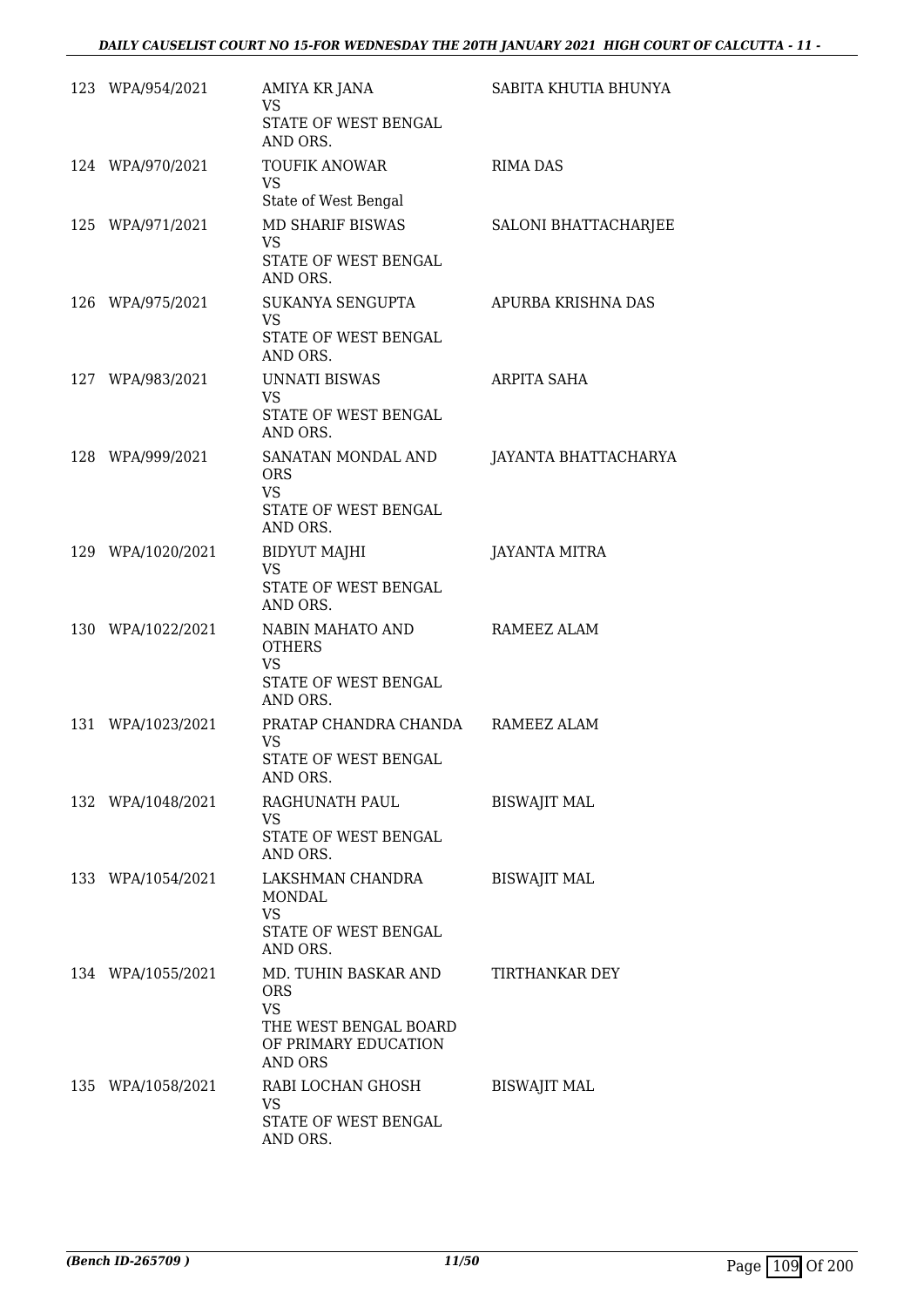| 136 WPA/1059/2021 | CHIRASREE SADHU<br>VS<br>THE WEST BENGAL BOARD<br>OF PRIMARY EDUCATION<br><b>AND ORS</b>              | <b>TIRTHANKAR DEY</b>     |
|-------------------|-------------------------------------------------------------------------------------------------------|---------------------------|
| 137 WPA/1065/2021 | RANI BALA PATRA<br><b>VS</b><br>STATE OF WEST BENGAL<br>AND ORS.                                      | <b>BISWAJIT MAL</b>       |
| 138 WPA/1067/2021 | <b>SUTANU BHARATI AND</b><br><b>OTHERS</b><br><b>VS</b><br>STATE OF WEST BENGAL<br>AND ORS.           | AONOJ KUMAR MONDAL        |
| 139 WPA/1072/2021 | RAMKRISHNA MONDAL<br><b>VS</b><br>STATE OF WEST BENGAL<br>AND ORS.                                    | <b>BANSHI BADAN MAITY</b> |
| 140 WPA/1073/2021 | AMIT KR SINHA AND ORS<br><b>VS</b><br>THE WEST BENGAL BOARD<br>OF PRIMARY EDUCATION<br><b>AND ORS</b> | <b>TIRTHANKAR DEY</b>     |
| 141 WPA/1081/2021 | <b>SIPRA BISWAS</b><br>VS<br>STATE OF WEST BENGAL<br>AND ORS.                                         | SANDIP GHOSH              |
| 142 WPA/1089/2021 | ANKAJINI SAPUI<br><b>VS</b><br>STATE OF WEST BENGAL<br>AND ORS.                                       | <b>BANSHI BADAN MAITY</b> |
| 143 WPA/1097/2021 | MUKUL ADHIKARY<br><b>VS</b><br>STATE OF WEST BENGAL<br>AND ORS.                                       | <b>AMITABRATA ROY</b>     |
| 144 WPA/1098/2021 | <b>SUSIL KUMAR BAG</b><br>VS<br>STATE OF WEST BENGAL<br>AND ORS.                                      | <b>BANSHI BADAN MAITY</b> |
| 145 WPA/1112/2021 | SHEPHALI MANDAL<br><b>VS</b><br>STATE OF WEST BENGAL<br>AND ORS.                                      | SANDIP GHOSH              |
| 146 WPA/1118/2021 | DURGA RANI SARDAR<br><b>VS</b><br><b>STATE OF WEST BENGAL</b><br>AND ORS.                             | SANDIP GHOSH              |
| 147 WPA/1123/2021 | NAMITA ROY<br><b>VS</b><br>STATE OF WEST BENGAL<br>AND ORS.                                           | SANDIP GHOSH              |
| 148 WPA/1124/2021 | SAMMA KHATUN AND<br><b>ANOTHER</b><br><b>VS</b><br>STATE OF WEST BENGAL<br>AND ORS.                   | SK. SAIFUDDIN             |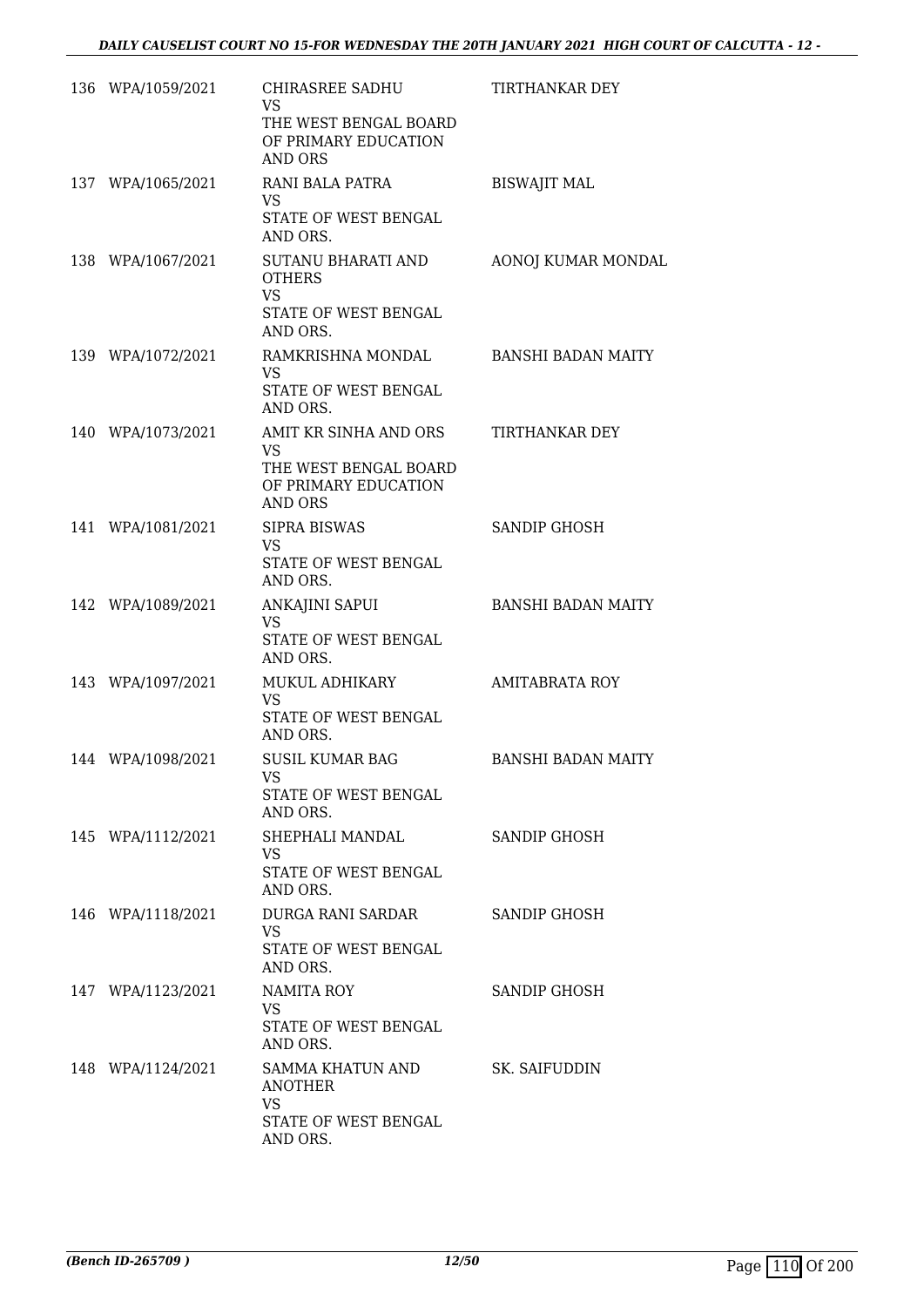| 149 WPA/1127/2021 | JISAN BAIDYA AND ANR<br><b>VS</b><br>STATE OF WEST BENGAL<br>AND ORS.               | <b>SUROJIT DUTTA</b> |
|-------------------|-------------------------------------------------------------------------------------|----------------------|
| 150 WPA/1128/2021 | BARUN LOHAR AND ORS<br>VS<br>STATE OF WEST BENGAL<br>AND ORS.                       | RITAM CHOWDHURY      |
| 151 WPA/1134/2021 | <b>JANULA BIBI</b><br><b>VS</b><br>STATE OF WEST BENGAL<br>AND ORS.                 | SATYARANJAN KUNDU    |
| 152 WPA/1136/2021 | NIBARAN BAURI<br><b>VS</b><br>STATE OF WEST BENGAL<br>AND ORS.                      | SATYARANJAN KUNDU    |
| 153 WPA/1138/2021 | PRASANTA MAHATA AND<br><b>ORS</b><br><b>VS</b><br>STATE OF WEST BENGAL<br>AND ORS.  | RITAM CHOWDHURY      |
| 154 WPA/1141/2021 | SANKAR ACHARYA<br><b>VS</b><br>STATE OF WEST BENGAL<br>AND ORS.                     | SATYARANJAN KUNDU    |
| 155 WPA/1146/2021 | PAGAL CHANDRA RAJWAR<br><b>VS</b><br>STATE OF WEST BENGAL<br>AND ORS.               | SATYARANJAN KUNDU    |
| 156 WPA/1151/2021 | BELA CHAKRABORTY<br><b>VS</b><br>STATE OF WEST BENGAL<br>AND ORS.                   | SATYARANJAN KUNDU    |
| 157 WPA/1155/2021 | <b>BIMAL KUAMR BISWAS</b><br><b>VS</b><br>STATE OF WEST BENGAL<br>AND ORS.          | <b>SABITA KHUTIA</b> |
| 158 WPA/1157/2021 | KABIRUL ISLAM AND<br><b>OTHERS</b><br><b>VS</b><br>STATE OF WEST BENGAL<br>AND ORS. | PAMPA DEY (DHABAL)   |
| 159 WPA/1158/2021 | ILA DAS AND ANR<br>VS.<br>STATE OF WEST BENGAL<br>AND ORS.                          | SABITA KHUTIA        |
| 160 WPA/1159/2021 | RABI LOCHAN GHOSH<br><b>VS</b><br>STATE OF WEST BENGAL<br>AND ORS.                  | <b>BISWAJIT MAL</b>  |
| 161 WPA/1162/2021 | LAKSHMI RANI SARDAR<br><b>VS</b><br>STATE OF WEST BENGAL<br>AND ORS.                | <b>SABIT KHUTIA</b>  |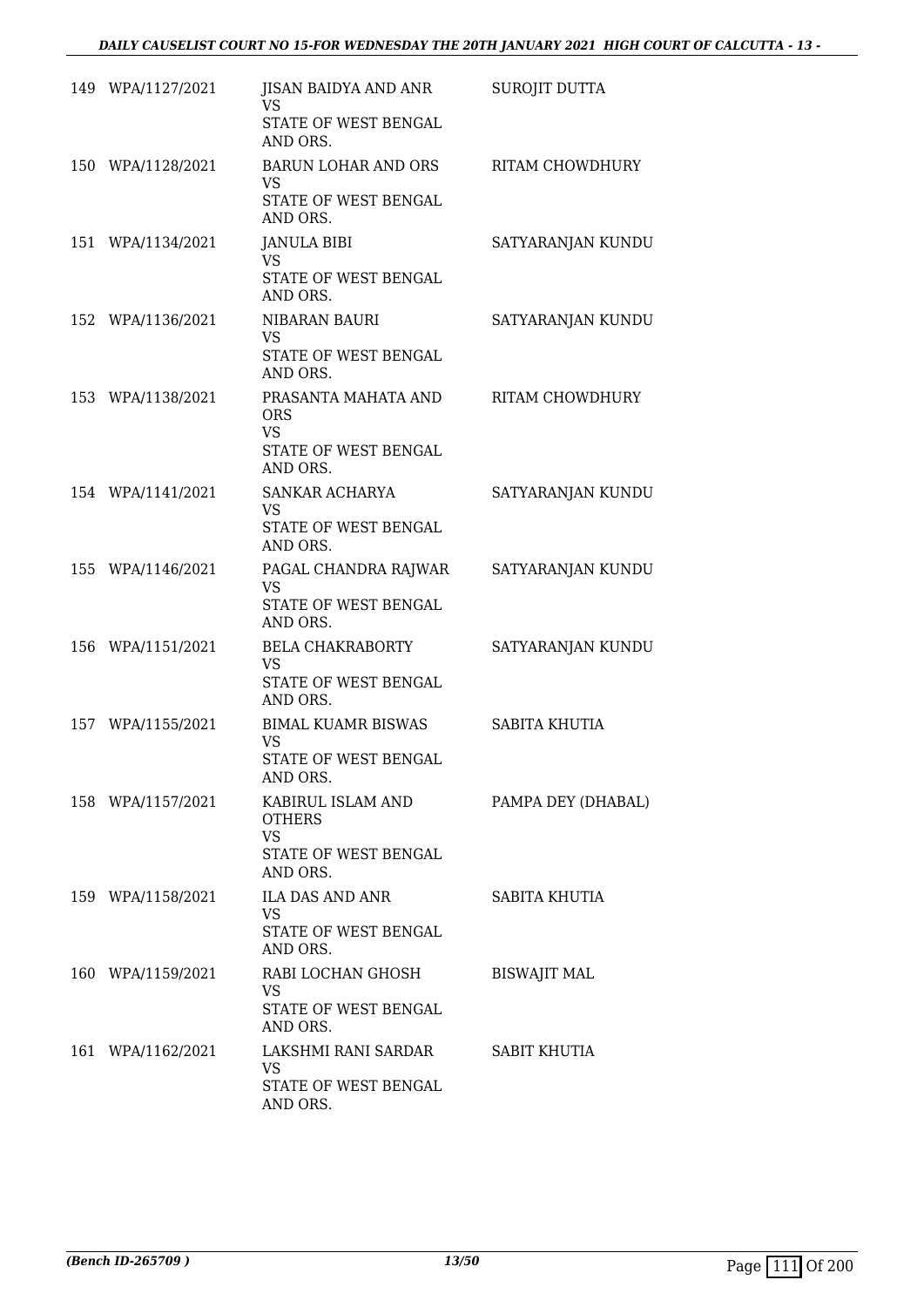| 162 WPA/1163/2021 | BINOD BIHARI CHAND<br>VS.<br>STATE OF WEST BENGAL<br>AND ORS.                            | <b>BISWAJIT MAL</b>   |
|-------------------|------------------------------------------------------------------------------------------|-----------------------|
| 163 WPA/1166/2021 | JYOTSNA RANI KOLEY<br>VS.<br>STATE OF WEST BENGAL<br>AND ORS.                            | <b>BISWAJIT N MAL</b> |
| 164 WPA/1167/2021 | MAYA RANI CHAKRABORTY SANDIP GHOSH<br><b>VS</b><br>STATE OF WEST BENGAL<br>AND ORS.      |                       |
| 165 WPA/1169/2021 | MANDIRA SAHA AND ORS<br><b>VS</b><br>STATE OF WEST BENGAL<br>AND ORS.                    | DEBASIS NANDI         |
| 166 WPA/1174/2021 | ULASHI MONDAL<br>VS.<br>STATE OF WEST BENGAL<br>AND ORS.                                 | <b>BISWAJIT MAL</b>   |
| 167 WPA/1179/2021 | MOUSUMI BHAKTA AND<br><b>ANOTHER</b><br><b>VS</b><br>STATE OF WEST BENGAL<br>AND ORS.    | TARUN KUMAR GAYEN     |
| 168 WPA/1180/2021 | <b>SAKTI RANJAN</b><br>BHATTACHARJYA<br><b>VS</b><br>STATE OF WEST BENGAL<br>AND ORS.    | <b>BISWAJIT MAL</b>   |
| 169 WPA/1183/2021 | KAMALESH CH. MISTRI<br>VS<br>STATE OF WEST BENGAL<br>AND ORS.                            | ARPITA SAHA           |
| 170 WPA/1186/2021 | ZAINUL ABEDIN<br><b>VS</b><br>UNION OF INDIA AND ORS.                                    | <b>SK ZAFIR</b>       |
| 171 WPA/1187/2021 | RANJIT KUMAR BANIK<br>VS.<br>STATE OF WEST BENGAL<br>AND ORS.                            | SABITA KHUTIA         |
| 172 WPA/1189/2021 | HUSNE HENA BANU<br>VS<br>STATE OF WEST BENGAL<br>AND ORS.                                | SABITA KHUTIA BHNUYA  |
| 173 WPA/1191/2021 | ISWAR CHANDRA GHOSH RITAM CHOWDHURY<br>AND ORS<br>VS<br>STATE OF WEST BENGAL<br>AND ORS. |                       |
| 174 WPA/1193/2021 | RINA CHAKRABORTY<br><b>VS</b><br>STATE OF WEST BENGAL<br>AND ORS.                        | SABITA KHUTIA         |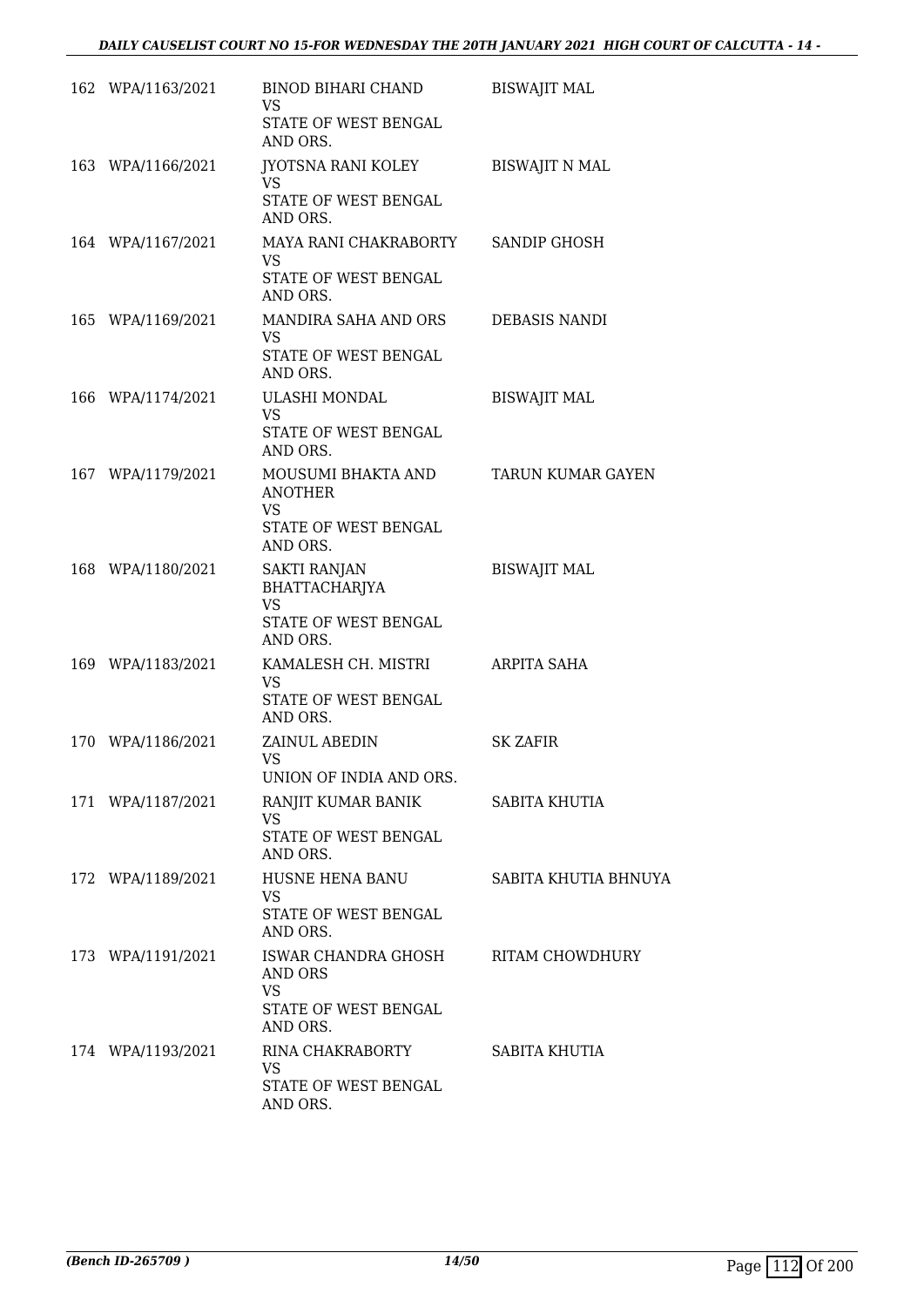| 175 WPA/1194/2021 | <b>BASUDEB BISWAS</b><br>VS.<br>STATE OF WEST BENGAL<br>AND ORS.                            | ARPITA SAHA                         |
|-------------------|---------------------------------------------------------------------------------------------|-------------------------------------|
| 176 WPA/1200/2021 | LAKSHI RANI MUKHERJEE SABITA KHUTIA BHUNYA<br><b>VS</b><br>STATE OF WEST BENGAL<br>AND ORS. |                                     |
| 177 WPA/1204/2021 | MANGALA BISWAS KUNDU<br><b>VS</b><br>STATE OF WEST BENGAL<br>AND ORS.                       | SABITA KHUTIA BHUNYA                |
| 178 WPA/1205/2021 | SOHINI JANA<br><b>VS</b><br>STATE OF WEST BENGAL<br>AND ORS.                                | SANTOSH KUMAR<br><b>CHAKRABORTY</b> |
| 179 WPA/1206/2021 | ASHOKA (CHAKRABORTY)<br><b>SARKAR</b><br><b>VS</b><br>STATE OF WEST BENGAL<br>AND ORS.      | SABITA KHUTAI BHUNYA                |
| 180 WPA/1207/2021 | TULSI RANI GUCHHAIT<br><b>VS</b><br>State of West Bengal                                    | <b>BANSHI BADAN MAITY</b>           |
| 181 WPA/1208/2021 | ARPITA HALDER AND<br><b>OTHERS</b><br>VS.<br>STATE OF WEST BENGAL<br>AND ORS.               | <b>GOPA BISWAS</b>                  |
| 182 WPA/1209/2021 | <b>JOYDEB PAUL</b><br>VS.<br>STATE OF WEST BENGAL<br>AND ORS.                               | SABITA KHUTIA BHUNYA                |
| 183 WPA/1211/2021 | <b>SUMANTA KR BISWAS</b><br><b>VS</b><br>STATE OF WEST BENGAL<br>AND ORS.                   | SABITA KHUTIA BHUNYA                |
| 184 WPA/1212/2021 | SRIDHAR CHANDRA<br>MANDAL<br><b>VS</b><br>State of West Bengal                              | <b>BANSHI BADAN MAITY</b>           |
| 185 WPA/1216/2021 | <b>MANOHAR MAHATA</b><br>VS<br>STATE OF WEST BENGAL<br>AND ORS.                             | SATYARANJAN KUNDU                   |
| 186 WPA/1217/2021 | CHINMOYEE MAITY<br><b>VS</b><br>STATE OF WEST BENGAL<br>AND ORS.                            | <b>BANSHI BADAN MAITY</b>           |
| 187 WPA/1218/2021 | <b>GITA SANTRA</b><br><b>VS</b><br>STATE OF WEST BENGAL<br>AND ORS.                         | <b>SUDIP SARKAR</b>                 |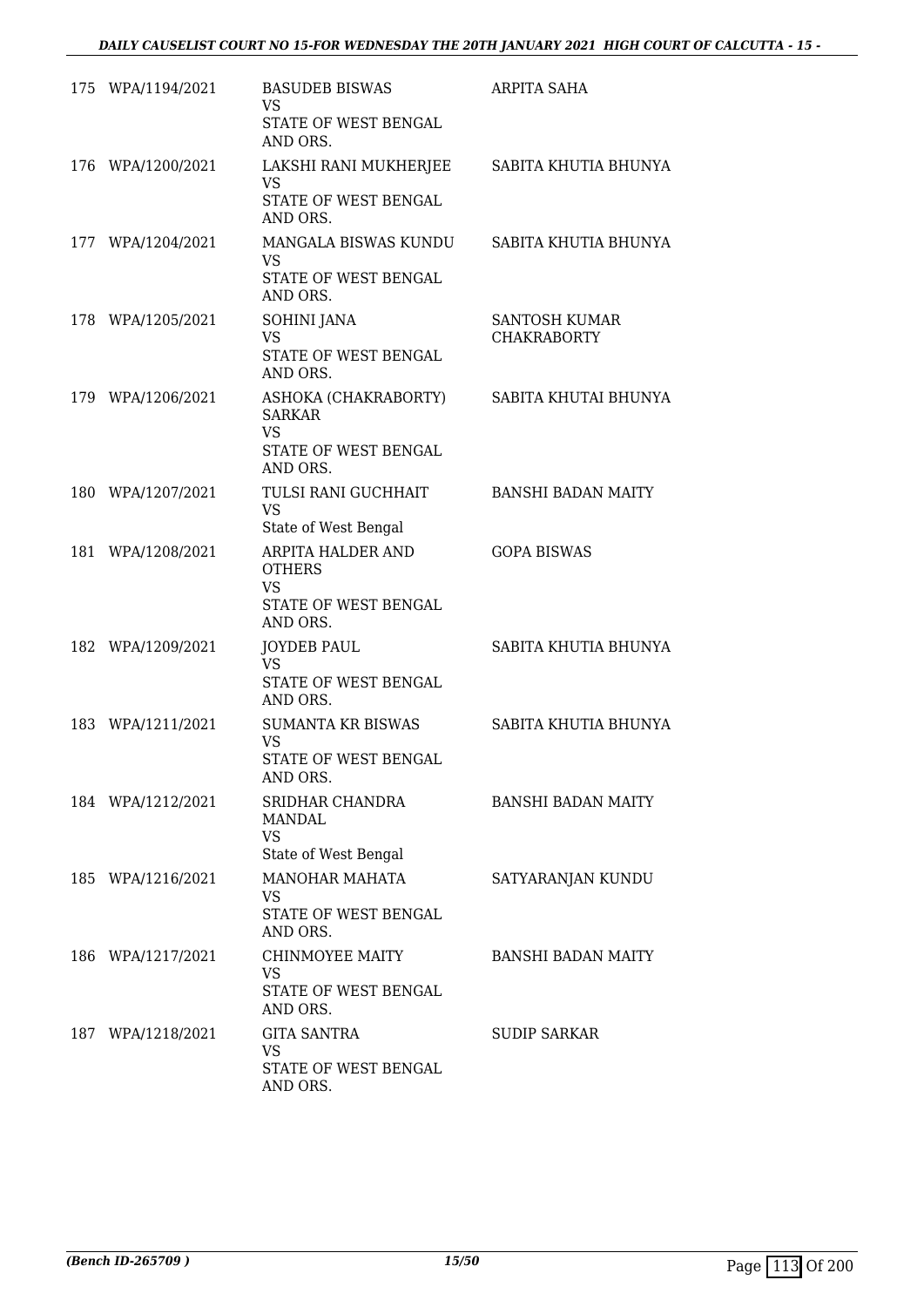| 188 WPA/1219/2021 | RAMKRISHNA<br><b>VIVEKANANDA MISSION</b><br><b>AND ANOTHER</b><br><b>VS</b>           | DEBLINA CHATTARAJ         |
|-------------------|---------------------------------------------------------------------------------------|---------------------------|
|                   | STATE OF WEST BENGAL<br><b>AND ANOTHER</b>                                            |                           |
| 189 WPA/1222/2021 | <b>SUMITRA MITRA</b><br><b>VS</b><br>STATE OF WEST BENGAL<br>AND ORS.                 | SANDIP GHOSH              |
| 190 WPA/1223/2021 | ANITA BANERJEE (RAY)<br><b>VS</b><br>STATE OF WEST BENGAL<br>AND ORS.                 | SATYARANJAN KUNDU         |
| 191 WPA/1224/2021 | TULSI RANI GUCHHAIT<br><b>VS</b><br>STATE OF WEST BENGAL<br>AND ORS.                  | <b>BANSHI BADAN MAITY</b> |
| 192 WPA/1225/2021 | <b>ILA DAS AND ANR</b><br><b>VS</b><br>STATE OF WEST BENGAL<br>AND ORS.               | <b>SUDIP SARKAR</b>       |
| 193 WPA/1226/2021 | <b>BHOLANATH BHANDARI</b><br><b>VS</b><br>STATE OF WEST BENGAL<br>AND ORS.            | SATYARANJAN KUNDU         |
| 194 WPA/1227/2021 | SAHINA RESHMIDAUGHTER BHASKAR MONDAL<br><b>VS</b><br>STATE OF WEST BENGAL<br>AND ORS. |                           |
| 195 WPA/1231/2021 | SABITRI SREN AND ANR<br><b>VS</b><br>STATE OF WEST BENGAL<br>AND ORS.                 | SATYARANJAN KUNDU         |
| 196 WPA/1235/2021 | <b>BELA CHAKRABORTY</b><br><b>VS</b><br>STATE OF WEST BENGAL<br>AND ORS.              | SATYARANJAN KUNDU         |
| 197 WPA/1237/2021 | SADHAN CHOWDHURY<br>VS<br>STATE OF WEST BENGAL<br>AND ORS.                            | SUDIP SARKAR              |
| 198 WPA/1238/2021 | MD SHOEB<br>VS.<br>STATE OF WEST BENGAL<br>AND ORS.                                   | SOUNAK BHATTACHARYA       |
| 199 WPA/1244/2021 | <b>SHILA NAG</b><br>VS.<br>STATE OF WEST BENGAL<br>AND ORS.                           | SUDIP SARKAR              |
| 200 WPA/1246/2021 | ANJANA RANI MONDAL<br><b>VS</b><br>STATE OF WEST BENGAL<br>AND ORS.                   | <b>SUDIP SARKAR</b>       |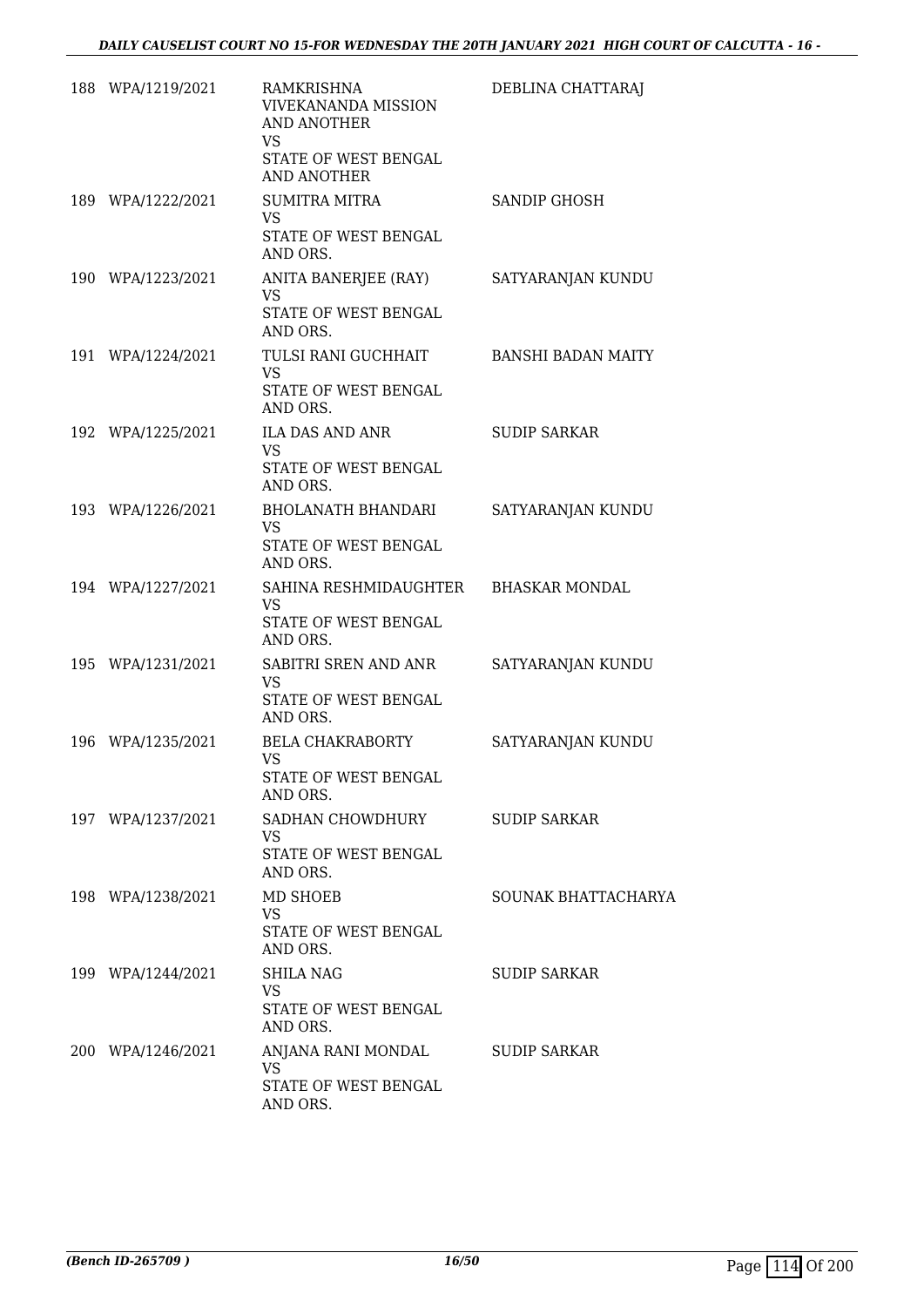|     | 201 WPA/1250/2021 | DILIP KUMAR BASU<br><b>VS</b><br>STATE OF WEST BENGAL<br>AND ORS.                   | <b>BISWAJIT MAL</b>       |
|-----|-------------------|-------------------------------------------------------------------------------------|---------------------------|
|     | 202 WPA/1251/2021 | HARADHAN MAHATA<br><b>VS</b><br>STATE OF WEST BENGAL<br>AND ORS.                    | SATYARANJAN KUNDU         |
|     | 203 WPA/1254/2021 | SUDHANSU MOHAN SIT<br><b>VS</b><br>STATE OF WEST BENGAL<br>AND ORS.                 | <b>BISWAJIT MAL</b>       |
|     | 204 WPA/1256/2021 | PALCID LUCY GHARAMIRAVI<br>SULTANA AND ANOTHER<br><b>VS</b><br>STATE OF WEST BENGAL | AKASHDEEP MUKHEJEE        |
|     | 205 WPA/1260/2021 | AND ORS.<br>NIVEDITA NANTOWAR<br><b>VS</b><br>STATE OF WEST BENGAL<br>AND ORS.      | SATYARANJAN KUNDU         |
|     | 206 WPA/1261/2021 | CHANDAN NANDI AND<br><b>OTHERS</b><br><b>VS</b><br>STATE OF WEST BENGAL<br>AND ORS. | <b>SUVRA DUTTA</b>        |
|     | 207 WPA/1262/2021 | SAMBHU LAL PATRA<br><b>VS</b><br>STATE OF WEST BENGAL<br>AND ORS.                   | <b>BISWAJIT MAL</b>       |
|     | 208 WPA/1265/2021 | HARIPADA MAHAPATRA<br>VS<br>STATE OF WEST BENGAL<br>AND ORS.                        | <b>BISWAJIT MAL</b>       |
| 209 | WPA/1267/2021     | HAREKRISHNA MAHATO<br><b>VS</b><br>STATE OF WEST BENGAL<br>AND ORS.                 | SATYARANJAN KUNDU         |
|     | 210 WPA/1268/2021 | MANOJIT KUMAR GHOSH<br><b>VS</b><br>WEST BENGAL BOARD OF<br>PRIMARY EDUCATION       | TIRTHANKAR DEY            |
|     | 211 WPA/1269/2021 | NANDINI MUKHERJEE<br>VS.<br>STATE OF WEST BENGAL<br>AND ORS.                        | PAMPA DEY (DHABAL)        |
|     | 212 WPA/1270/2021 | <b>BANDANA MISRA</b><br>(CHAKRABORTY)<br>VS<br>STATE OF WEST BENGAL<br>AND ORS.     | <b>BANSHI BADAN MAITY</b> |
|     | 213 WPA/1273/2021 | RAMA NEOGI<br><b>VS</b><br>STATE OF WEST BENGAL<br>AND ORS.                         | SANDIP GHOSH              |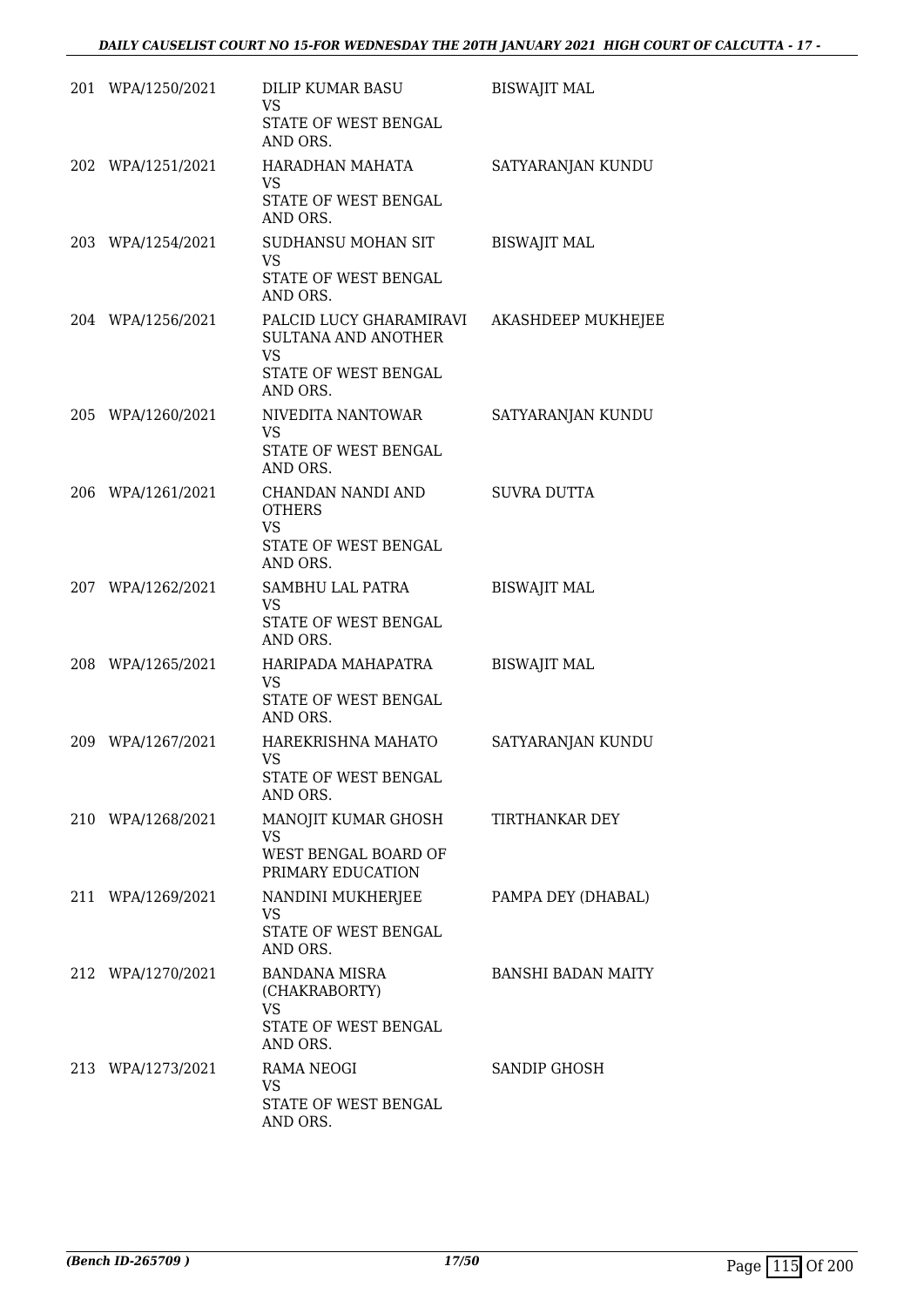| 214 WPA/1276/2021 | JAGADBANDHU GIRI<br>VS.<br>STATE OF WEST BENGAL<br>AND ORS.                        | SANDIP GHOSH              |
|-------------------|------------------------------------------------------------------------------------|---------------------------|
| 215 WPA/1282/2021 | MOUSUMI GARAI AND ANR<br><b>VS</b><br>STATE OF WEST BENGAL<br>AND ORS.             | PAMPA DEY (DHABAL)        |
| 216 WPA/1285/2021 | SUBIR KUMAR KIRTANIA<br><b>VS</b><br>STATE OF WEST BENGAL<br>AND ORS.              | SHILADITYA BARMA          |
| 217 WPA/1289/2021 | PRASANTA MANIK<br><b>VS</b><br>STATE OF WEST BENGAL<br>AND ORS.                    | SHILADITYA BARMA          |
| 218 WPA/1291/2021 | <b>BULBUL GHOSH</b><br><b>VS</b><br>STATE OF WEST BENGAL<br>AND ORS.               | SHILADITYA BARMA          |
| 219 WPA/1307/2021 | SANDHYA RANI MONDAL<br>VS.<br>STATE OF WEST BENGAL<br>AND ORS.                     | MANARANJAN SAHU           |
| 220 WPA/1308/2021 | NIBEDITA GAYEN<br>VS.<br>STATE OF WEST BENGAL<br>AND ORS.                          | DILIP KUMAR SHYAMAL       |
| 221 WPA/1310/2021 | MONOWARA BEGUM<br><b>VS</b><br>STATE OF WEST BENGAL<br>AND ORS.                    | <b>BANSHI BADAN MAITY</b> |
| 222 WPA/1312/2021 | NITAI CHAND KULE<br><b>VS</b><br>STATE OF WEST BENGAL<br>AND ORS.                  | <b>BANSHI BADAN MAITY</b> |
| 223 WPA/1316/2021 | BHABANI ADKA<br><b>VS</b><br>STATE OF WEST BENGAL<br>AND ORS.                      | <b>BANSHI BADAN MAITY</b> |
| 224 WPA/1317/2021 | KIRAN SANKAR MONDAL BANSHI BADAN MAITYA<br>VS.<br>STATE OF WEST BENGAL<br>AND ORS. |                           |
| 225 WPA/1319/2021 | <b>MALATI DAS</b><br><b>VS</b><br>STATE OF WEST BENGAL<br>AND ORS.                 | BANSHI BADAN MAITY        |
| 226 WPA/1323/2021 | REBA MANDAL<br>VS.<br>STATE OF WEST BENGAL<br>AND ORS.                             | BANSHI BADAN MAITY        |
| 227 WPA/1324/2021 | HASINA BIBI<br><b>VS</b><br>STATE OF WEST BENGAL<br>AND ORS.                       | BANSHI BADAN MAITY        |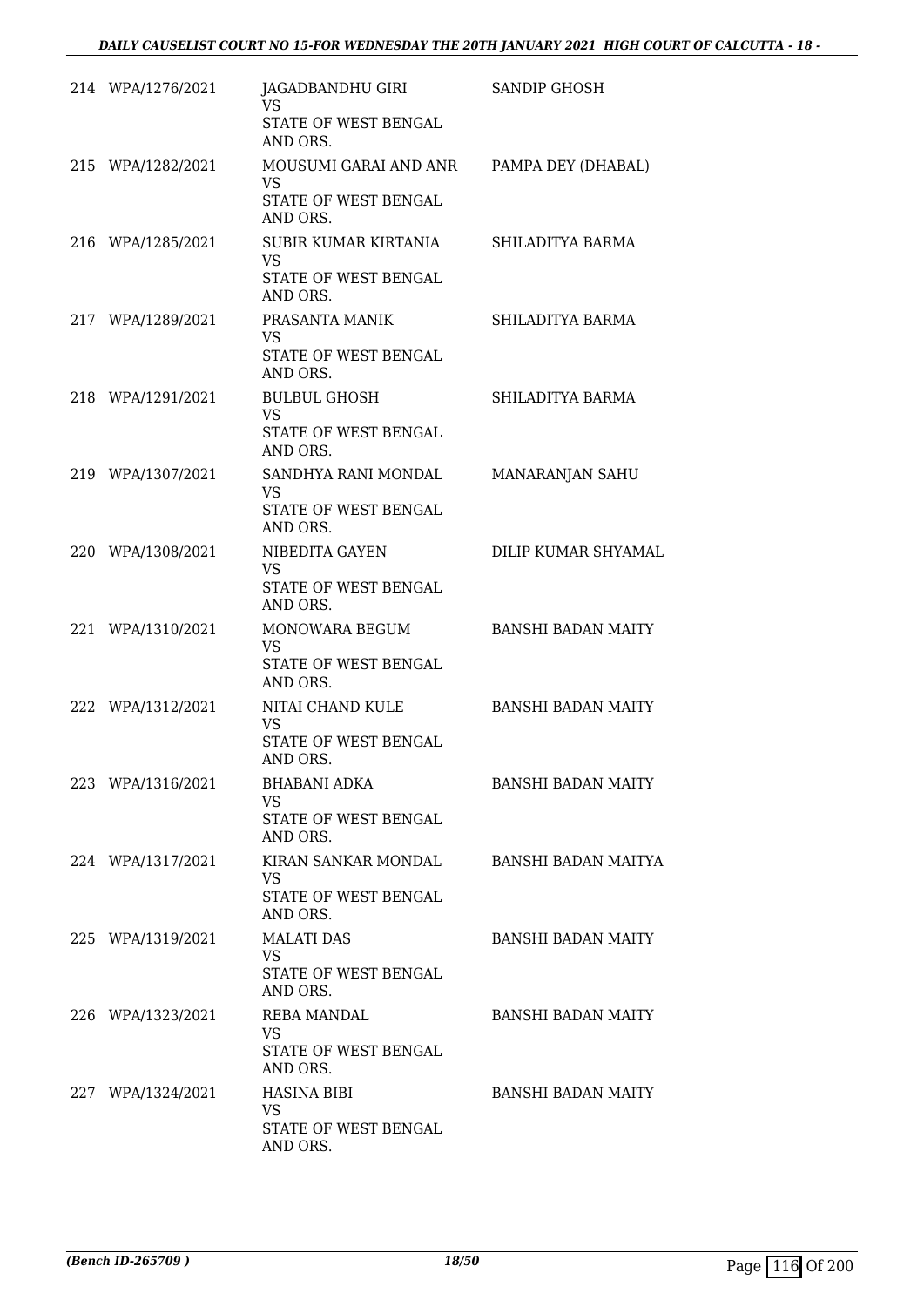| 228 WPA/1327/2021 | IRABATI HALDER<br><b>VS</b>                                | BANSHI BADAN MAITY        |
|-------------------|------------------------------------------------------------|---------------------------|
|                   | STATE OF WEST BENGAL<br>AND ORS.                           |                           |
| 229 WPA/1330/2021 | <b>SWETA BANERJEE</b><br><b>VS</b><br>STATE OF WEST BENGAL | <b>SANDIP GHOSH</b>       |
|                   | AND ORS.                                                   |                           |
| 230 WPA/1333/2021 | LAKSHMI RANI RANA<br><b>VS</b><br>STATE OF WEST BENGAL     | SANDIP GHOSH              |
|                   | AND ORS.                                                   |                           |
| 231 WPA/1336/2021 | BASANTI RANI GHOSH<br><b>VS</b><br>STATE OF WEST BENGAL    | SABITA KHUTIA(BHUNYA)     |
|                   | AND ORS.                                                   |                           |
| 232 WPA/1338/2021 | MINATI SARKAR<br><b>VS</b><br>STATE OF WEST BENGAL         | SABITA KHUTIA(BHUNYA)     |
|                   | AND ORS.                                                   |                           |
| 233 WPA/1342/2021 | DILIP KUMAR MUKHERJEE SABITA KHUTIA(BHUNYA)<br><b>VS</b>   |                           |
|                   | STATE OF WEST BENGAL<br>AND ORS.                           |                           |
| 234 WPA/1347/2021 | SISIR KUMAR SAHU<br>VS.                                    | <b>BANSHI BADAN MAITY</b> |
|                   | STATE OF WEST BENGAL<br>AND ORS.                           |                           |
| 235 WPA/1351/2021 | PRADYOT KUMAR MAITY<br>VS                                  | <b>BANSHI BADAN MAITY</b> |
|                   | STATE OF WEST BENGAL<br>AND ORS.                           |                           |
| 236 WPA/1372/2021 | DEBABRATA MAITY                                            | <b>BANSHI BADAN MAITY</b> |
|                   | <b>VS</b><br>STATE OF WEST BENGAL<br>AND ORS.              |                           |
| 237 WPA/1374/2021 | ABIRA CHATTERJEE                                           | <b>BANSHI BADAN MAITY</b> |
|                   | <b>VS</b><br>STATE OF WEST BENGAL<br>AND ORS.              |                           |
| 238 WPA/1378/2021 | DEBASIS BHOWMICK                                           | <b>BANSHI BADAN MAITY</b> |
|                   | VS<br>STATE OF WEST BENGAL<br>AND ORS.                     |                           |
| 239 WPA/1379/2021 | <b>HASINA BIBI</b>                                         | <b>BANSHI BADAN MAITY</b> |
|                   | VS.<br>STATE OF WEST BENGAL<br>AND ORS.                    |                           |
| 240 WPA/1382/2021 | PINTU SHIL                                                 | PINTU KARAR               |
|                   | <b>VS</b><br>STATE OF WEST BENGAL<br>AND ORS.              |                           |
| 241 WPA/1383/2021 | MD MOZAFFAR RAHAMAN                                        | <b>BANSHI BADAN MAITY</b> |
|                   | <b>VS</b><br>STATE OF WEST BENGAL<br>AND ORS.              |                           |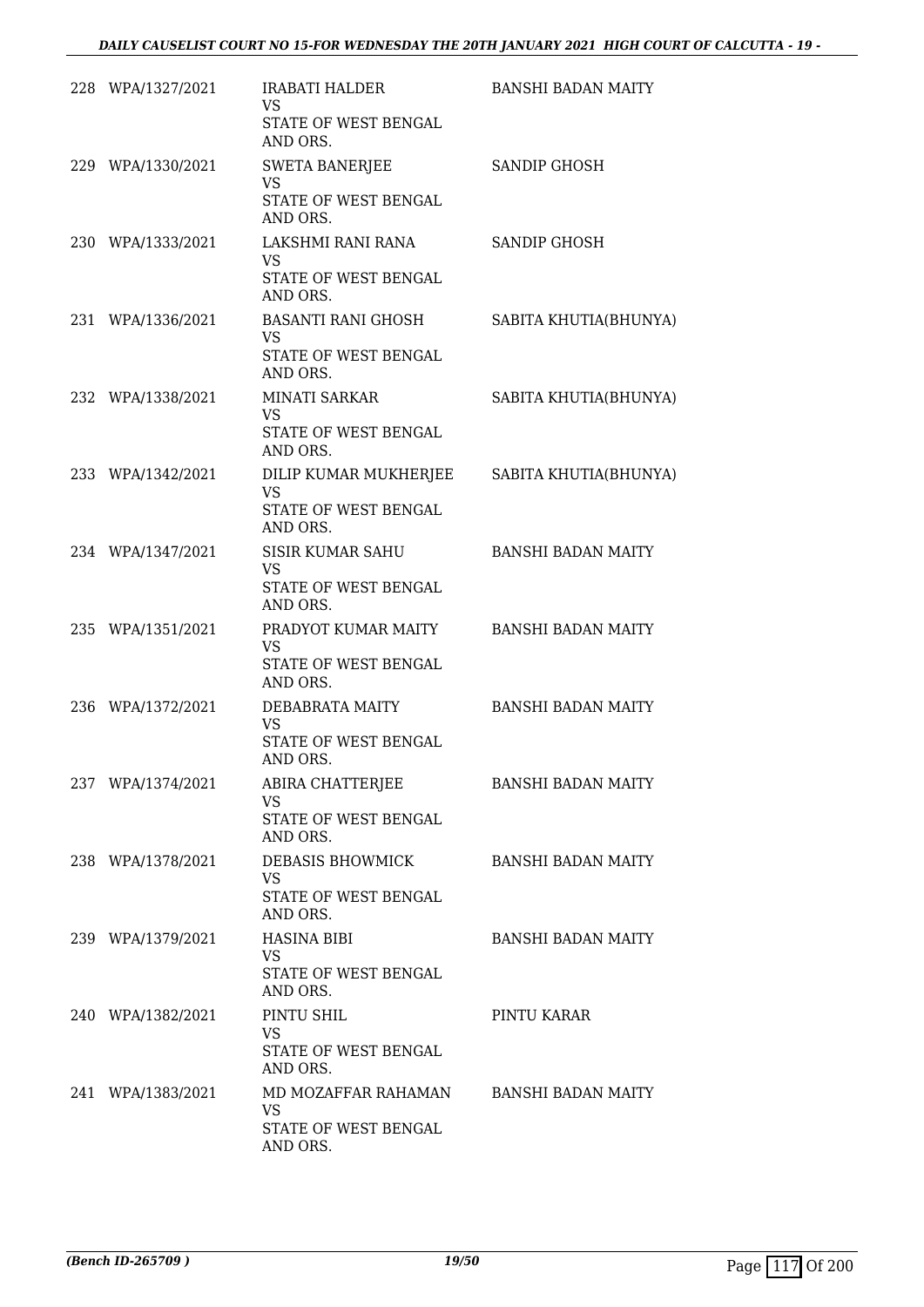| 242 WPA/1385/2021 | DEBALA MONDAL<br><b>VS</b><br>STATE OF WEST BENGAL<br>AND ORS.                             | <b>BANSHI BADAN MAITY</b>       |
|-------------------|--------------------------------------------------------------------------------------------|---------------------------------|
| 243 WPA/1387/2021 | KHAGENDRA NATH MANDAL BANSHI BADAN MAITY<br><b>VS</b><br>STATE OF WEST BENGAL<br>AND ORS.  |                                 |
| 244 WPA/1388/2021 | RATNA NASKAR AND ORS<br><b>VS</b><br>THE STATE OF WEST<br><b>BENGAL AND ORS</b>            | <b>SHUVRO PROKASH</b><br>LAHIRI |
| 245 WPA/1390/2021 | SATISH CHANDRA RAY<br><b>VS</b><br>STATE OF WEST BENGAL<br>AND ORS.                        | MANARANJAN SAHU                 |
| 246 WPA/1393/2021 | MATHUR CHANDRA<br><b>KHAMRUI</b><br><b>VS</b><br>STATE OF WEST BENGAL<br>AND ORS.          | SABITA KHUTIA BHUNYA            |
| 247 WPA/1397/2021 | PRABIR KR MANDAL<br><b>VS</b><br>STATE OF WEST BENGAL<br>AND ORS.                          | SABITA KHUTIA BHUNYA            |
| 248 WPA/1398/2021 | UMMAR FARUK AND ANR<br><b>VS</b><br>STATE OF WEST BENGAL<br>AND ORS.                       | SHILADITYA BARMA                |
| 249 WPA/1399/2021 | ANIL KR MONDAL<br><b>VS</b><br>STATE OF WEST BENGAL<br>AND ORS.                            | SABITA KHUTIA BHUNYA            |
| 250 WPA/1402/2021 | NIRMAL CHANDRA MAITY<br><b>VS</b><br>STATE OF WEST BENGAL<br>AND ORS.                      | SABITA KHUTIA BHUNYA            |
| 251 WPA/1404/2021 | <b>MANJU ROY</b><br><b>VS</b><br>STATE OF WEST BENGAL<br>AND ORS.                          | SABITA KHUTIA BHUNYA            |
| 252 WPA/1406/2021 | HIRANMOY MUKHERJEE<br>AND OTHERS<br><b>VS</b><br>STATE OF WEST BENGAL<br>AND ORS.          | KASHISWAR GHOSHAL               |
| 253 WPA/1409/2021 | SUMIT CHAKRABORTY<br><b>VS</b><br>STATE OF WEST BENGAL<br>AND ORS.                         | PAMPA DEYT DHABAL               |
| 254 WPA/1411/2021 | NARENDRA NATH JODDER SABITA KHUTIA BHUNYA<br><b>VS</b><br>STATE OF WEST BENGAL<br>AND ORS. |                                 |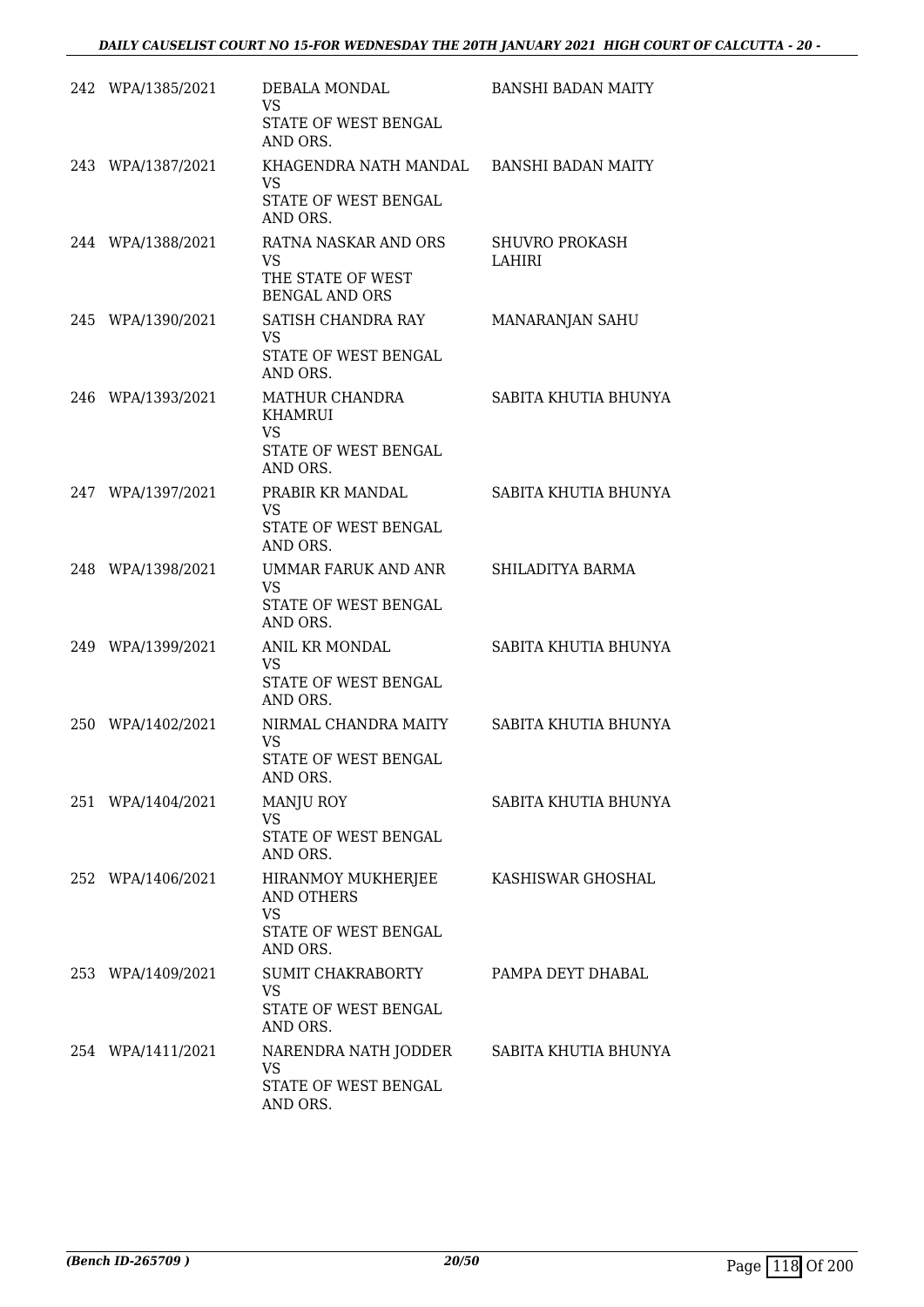| 255 WPA/1412/2021 | NISHIKANTA DAS AND<br><b>OTHERS</b><br><b>VS</b><br>STATE OF WEST BENGAL<br>AND ORS. | SHAHARAYAR ALAM                 |
|-------------------|--------------------------------------------------------------------------------------|---------------------------------|
| 256 WPA/1413/2021 | FIROZUDDIN AHAMMED<br><b>VS</b><br>THE STATE OF WEST<br><b>BENGAL AND ORS</b>        | <b>GOLAM MOHIUDDIN</b>          |
| 257 WPA/1417/2021 | JHARNA RANI<br>BISHAYEE(GIRI)<br><b>VS</b><br>STATE OF WEST BENGAL<br>AND ORS.       | <b>BANSHI BADAN MAITY</b>       |
| 258 WPA/1419/2021 | MALKA TARANNUM<br>VS.<br>STATE OF WEST BENGAL<br>AND ORS.                            | SHILADITYA BARMA                |
| 259 WPA/1421/2021 | DEBABRATA MAITY<br>VS<br>STATE OF WEST BENGAL<br>AND ORS.                            | <b>BANSHI BADAN MAITY</b>       |
| 260 WPA/1424/2021 | SOMNATH SAHA<br><b>VS</b><br>STATE OF WEST BENGAL<br>AND ORS.                        | SHILADITYA BARMA                |
| 261 WPA/1425/2021 | PRADYOT KUMAR MAITY<br>VS<br>STATE OF WEST BENGAL<br>AND ORS.                        | <b>BANSHI BANDAN MAITY</b>      |
| 262 WPA/1427/2021 | BISWARUP DAS ADHIKARY<br>AND ANR<br><b>VS</b><br>STATE OF WEST BENGAL<br>AND ORS.    | SHILADITYA BARMA                |
| 263 WPA/1428/2021 | MANMATHA NATH SAHU<br>VS<br>STATE OF WEST BENGAL<br>AND ORS.                         | <b>BANSHI BADAN MAITY</b>       |
| 264 WPA/1431/2021 | <b>BIDESH GAZI AND ORS</b><br>VS<br>STATE OF WEST BENGAL<br>AND ORS.                 | ASHIS KUMAR<br><b>CHOWDHURY</b> |
| 265 WPA/1435/2021 | HARI MOHAN BAG<br>VS<br>STATE OF WEST BENGAL<br>AND ORS.                             | <b>SUDIP SARKAR</b>             |
| 266 WPA/1437/2021 | ABU TAHER HOSSAIN<br>VS<br>STATE OF WEST BENGAL<br>AND ORS.                          | <b>GOLAM MOHIUDDIN</b>          |
| 267 WPA/1439/2021 | MADHUMITA PANDA AND<br><b>ORS</b><br><b>VS</b><br>STATE OF WEST BENGAL<br>AND ORS.   | DIPA BHATTACHARYA               |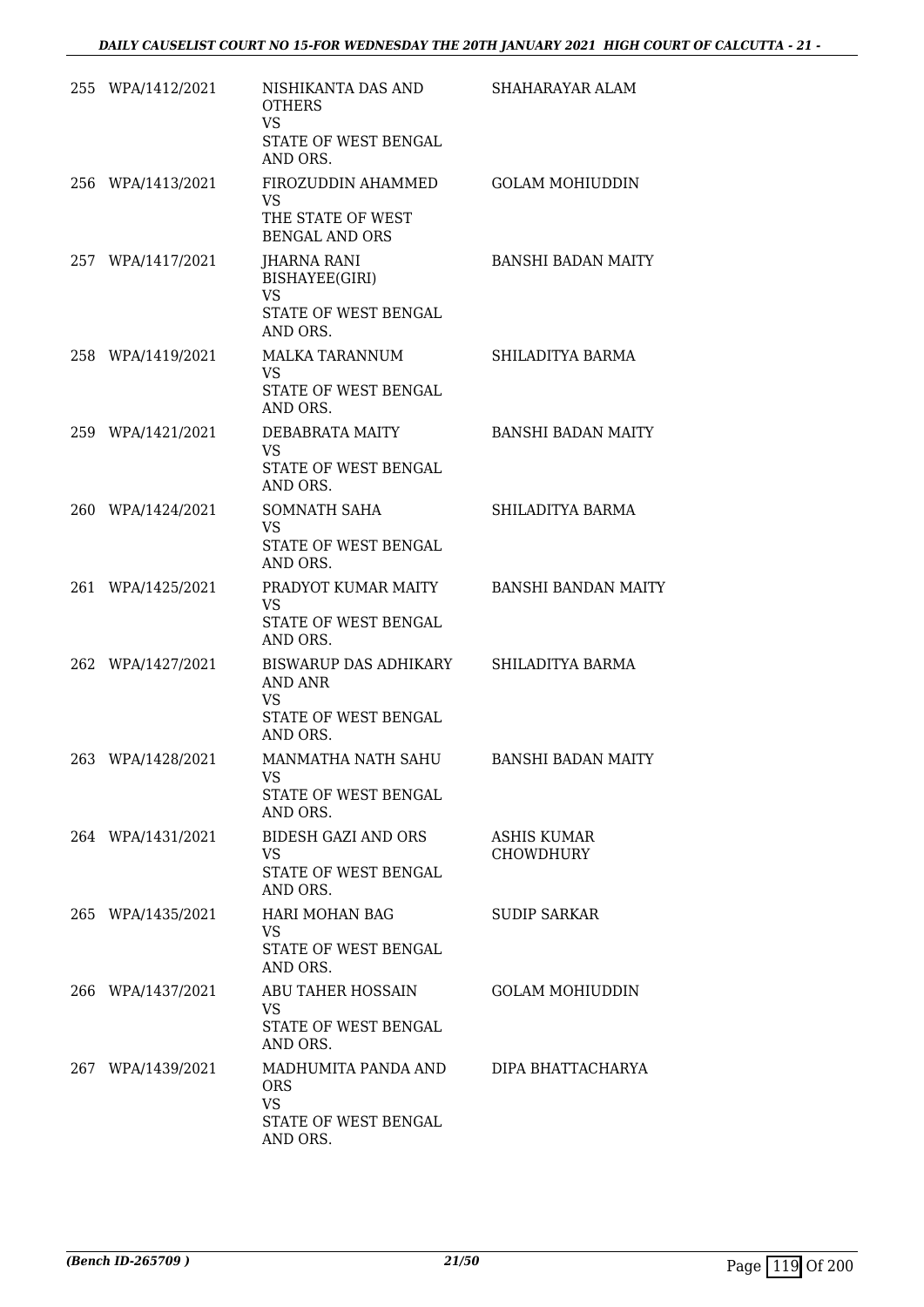| 268 WPA/1442/2021 | SIDHESWAR BARMAN AND<br><b>ORS</b><br><b>VS</b><br>STATE OF WEST BENGAL<br>AND ORS.   | AHILADITYA BARMA                        |
|-------------------|---------------------------------------------------------------------------------------|-----------------------------------------|
| 269 WPA/1447/2021 | DILIP MANDAL<br><b>VS</b><br>STATE OF WEST BENGAL<br>AND ORS.                         | <b>SAKYA MAITY</b>                      |
| 270 WPA/1449/2021 | <b>SUTANU LAHA</b><br>VS.<br>STATE OF WEST BENGAL<br>AND ORS.                         | SAKYA MAITY                             |
| 271 WPA/1452/2021 | PAMPA MANDAL<br><b>VS</b><br>STATE OF WEST BENGAL<br>AND ORS.                         | <b>TUSHER KANTI</b><br><b>MUKHERJEE</b> |
| 272 WPA/1456/2021 | KAMALA KANTA<br><b>GANGOPADHYAY</b><br><b>VS</b><br>STATE OF WEST BENGAL<br>AND ORS.  | SABITA KHUTIA BHUNYA                    |
| 273 WPA/1457/2021 | FIRDOUSI BEGUM AND<br><b>ANOTHER</b><br><b>VS</b><br>STATE OF WEST BENGAL<br>AND ORS. | <b>SK NEZAMUDDIN</b>                    |
| 274 WPA/1460/2021 | RADHARANI GHOSH<br>VS.<br>STATE OF WEST BENGAL<br>AND ORS.                            | SABITA KHUTIA BHUNYA                    |
| 275 WPA/1463/2021 | MAHAMAYA SADHUKHAN<br><b>VS</b><br>STATE OF WEST BENGAL<br>AND ORS.                   | <b>SUDIP SARKAR</b>                     |
| 276 WPA/1466/2021 | <b>SWAPAN KUMAR ROY</b><br>KANJILAL<br><b>VS</b><br>STATE OF WEST BENGAL<br>AND ORS.  | SABITA KHUTIA BHUNYA                    |
| 277 WPA/1468/2021 | LATIKA PANJA<br><b>VS</b><br>STATE OF WEST BENGAL<br>AND ORS.                         | SABITA KHUTIA BHUNYA                    |
| 278 WPA/1469/2021 | APURBA KUMAR PANDIT<br>VS<br>STATE OF WEST BENGAL<br>AND ORS.                         | SABITA KHUTIA BHUNYA                    |
| 279 WPA/1472/2021 | MINA BISWAS SIKDAR<br><b>VS</b><br>STATE OF WEST BENGAL<br>AND ORS.                   | <b>SUDIP SARKAR</b>                     |
| 280 WPA/1473/2021 | NIBEDITA CHAKRABORTY<br><b>VS</b><br>STATE OF WEST BENGAL<br>AND ORS.                 | <b>SUDIP SARKAR</b>                     |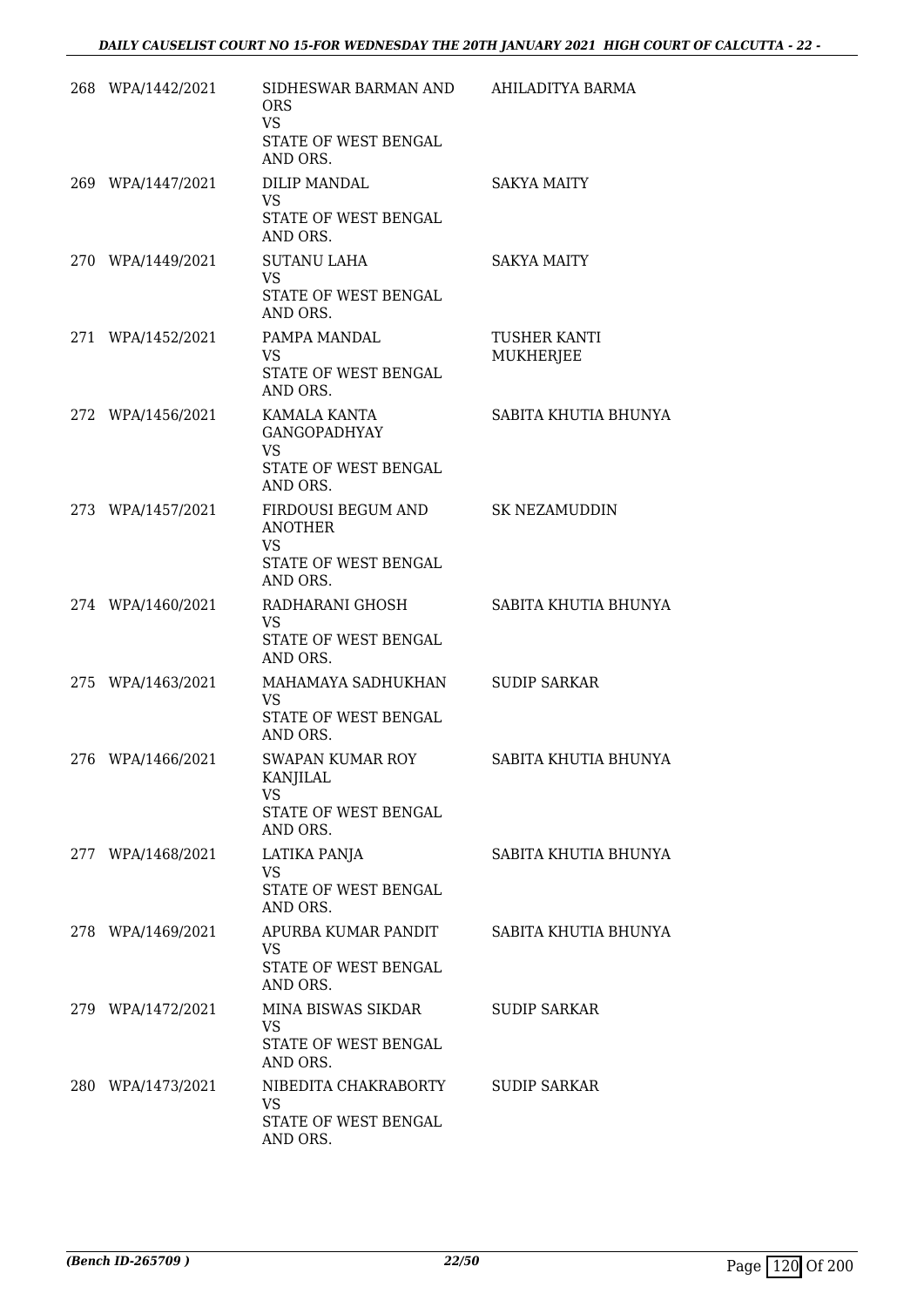| 281 WPA/1474/2021 | NITYA GOPAL ADAK<br><b>VS</b><br>STATE OF WEST BENGAL<br>AND ORS.                  | SABITA KHUTIA BHUNYA      |
|-------------------|------------------------------------------------------------------------------------|---------------------------|
| 282 WPA/1475/2021 | RATHINDRA NATH<br><b>ADHIKARY</b><br><b>VS</b><br>STATE OF WEST BENGAL<br>AND ORS. | <b>SUDIP SARKAR</b>       |
| 283 WPA/1476/2021 | DIPALI MANDAL<br>VS<br>STATE OF WEST BENGAL<br>AND ORS.                            | SABITA KHUTIA BHUNYA      |
| 284 WPA/1478/2021 | CHANDI RANI DAS<br>VS.<br>STATE OF WEST BENGAL<br>AND ORS.                         | <b>SUDIP SARKAR</b>       |
| 285 WPA/1481/2021 | JABA RANI GHOSH<br><b>VS</b><br>STATE OF WEST BENGAL<br>AND ORS.                   | <b>BANSHI BADAN MAITY</b> |
| 286 WPA/1484/2021 | ANJANA KHAN MALIK<br><b>VS</b><br>STATE OF WEST BENGAL<br>AND ORS.                 | <b>SUDIP SARKAR</b>       |
| 287 WPA/1486/2021 | <b>SRILATA PAL</b><br><b>VS</b><br>STATE OF WEST BENGAL<br>AND ORS.                | <b>SUDIP SARKAR</b>       |
| 288 WPA/1488/2021 | ARCHANA ADHIKARI<br><b>VS</b><br>STATE OF WEST BENGAL<br>AND ORS.                  | <b>SUDIP SARKAR</b>       |
| 289 WPA/1499/2021 | <b>DEBASIS PAL</b><br>VS.<br>STATE OF WEST BENGAL<br>AND ORS.                      | <b>ABU SOHEL</b>          |
| 290 WPA/1506/2021 | <b>NARGIS KHATUN</b><br>VS.<br>THE STATE OF WEST<br><b>BENGAL AND ORS</b>          | PRAMITA BANERJEE          |
| 291 WPA/1518/2021 | <b>SHILA NAG</b><br><b>VS</b><br>STATE OF WEST BENGAL<br>AND ORS.                  | SUDIP SARKAR              |
| 292 WPA/1521/2021 | CHANDRA SEKHAR MANDAL<br><b>VS</b><br>STATE OF WEST BENGAL<br>AND ORS.             | SABITA KHUTIA BHUNYA      |
| 293 WPA/1522/2021 | SOURAV MONDAL AND ORS<br>VS<br>THE STATE OF WEST<br><b>BENGAL AND ORS</b>          | RITAM CHOWDHURY           |
| 294 WPA/1523/2021 | SACHINDRA NATH MALLICK<br>VS<br>STATE OF WEST BENGAL<br>AND ORS.                   | SABITA KHUTIA BHNUYA      |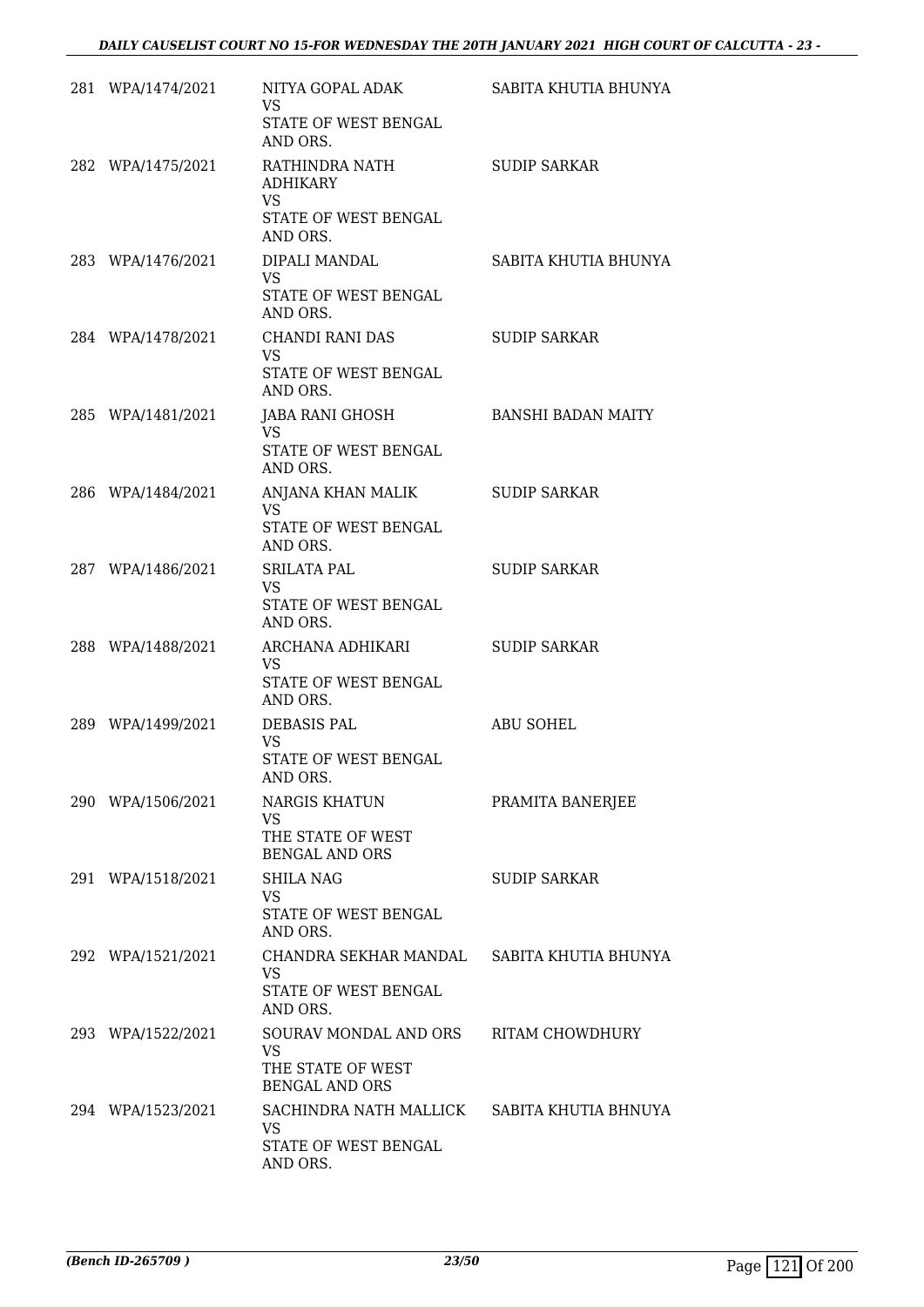| 295 WPA/1525/2021 | SONALI HALDER AND ORS<br><b>VS</b><br>THE STATE OF WEST<br><b>BENGAL AND ORS</b>   | RITAM CHOWDHURY           |
|-------------------|------------------------------------------------------------------------------------|---------------------------|
| 296 WPA/1526/2021 | RATHINDRA NATH<br><b>ADHIKARY</b><br><b>VS</b><br>STATE OF WEST BENGAL<br>AND ORS. | SABITA KHUTIA BHUNYA      |
| 297 WPA/1533/2021 | BANACHHAYA NANDA<br>VS.<br>STATE OF WEST BENGAL<br>AND ORS.                        | <b>BISWAJIT MAL</b>       |
| 298 WPA/1535/2021 | SAILABALA ACHARYA<br><b>VS</b><br>STATE OF WEST BENGAL<br>AND ORS.                 | <b>BISWAJIT MAL</b>       |
| 299 WPA/1537/2021 | RENUKA MANNA<br><b>VS</b><br>STATE OF WEST BENGAL<br>AND ORS.                      | <b>BANSHI BADAN MAITY</b> |
| 300 WPA/1538/2021 | SWETA MAHANTA AND ORS<br><b>VS</b><br>STATE OF WEST BENGAL<br>AND ORS.             | SUDIPTA DASGUPTA          |
| 301 WPA/1539/2021 | MRINMOYEE<br><b>BHATTACHARYA</b><br><b>VS</b><br>STATE OF WEST BENGAL<br>AND ORS.  | <b>BISWAJIT MAL</b>       |
| 302 WPA/1540/2021 | SONALI DAS AND OTHERS<br><b>VS</b><br>STATE OF WEST BENGAL<br>AND ORS.             | SANDIP KUMAR MONDAL       |
| 303 WPA/1541/2021 | <b>ARATI DAS</b><br><b>VS</b><br>STATE OF WEST BENGAL<br>AND ORS.                  | <b>BISWAJIT MAL</b>       |
| 304 WPA/1542/2021 | SREYASHEE GHOSH AND<br><b>ORS</b><br><b>VS</b><br>STATE OF WEST BENGAL<br>AND ORS. | SUDIPTA DASGUPTA          |
| 305 WPA/1544/2021 | <b>SHOVA RANI BARIK</b><br><b>VS</b><br>STATE OF WEST BENGAL<br>AND ORS.           | <b>BISWAJIT MAL</b>       |
| 306 WPA/1548/2021 | ASHALATA KARAN<br><b>VS</b><br>STATE OF WEST BENGAL<br>AND ORS.                    | <b>BISWAJIT MAL</b>       |
| 307 WPA/1549/2021 | SANTANU ROY AND ORS<br>VS<br>State of West Bengal AND<br><b>ORS</b>                | SUDIPTA DASGUPTA          |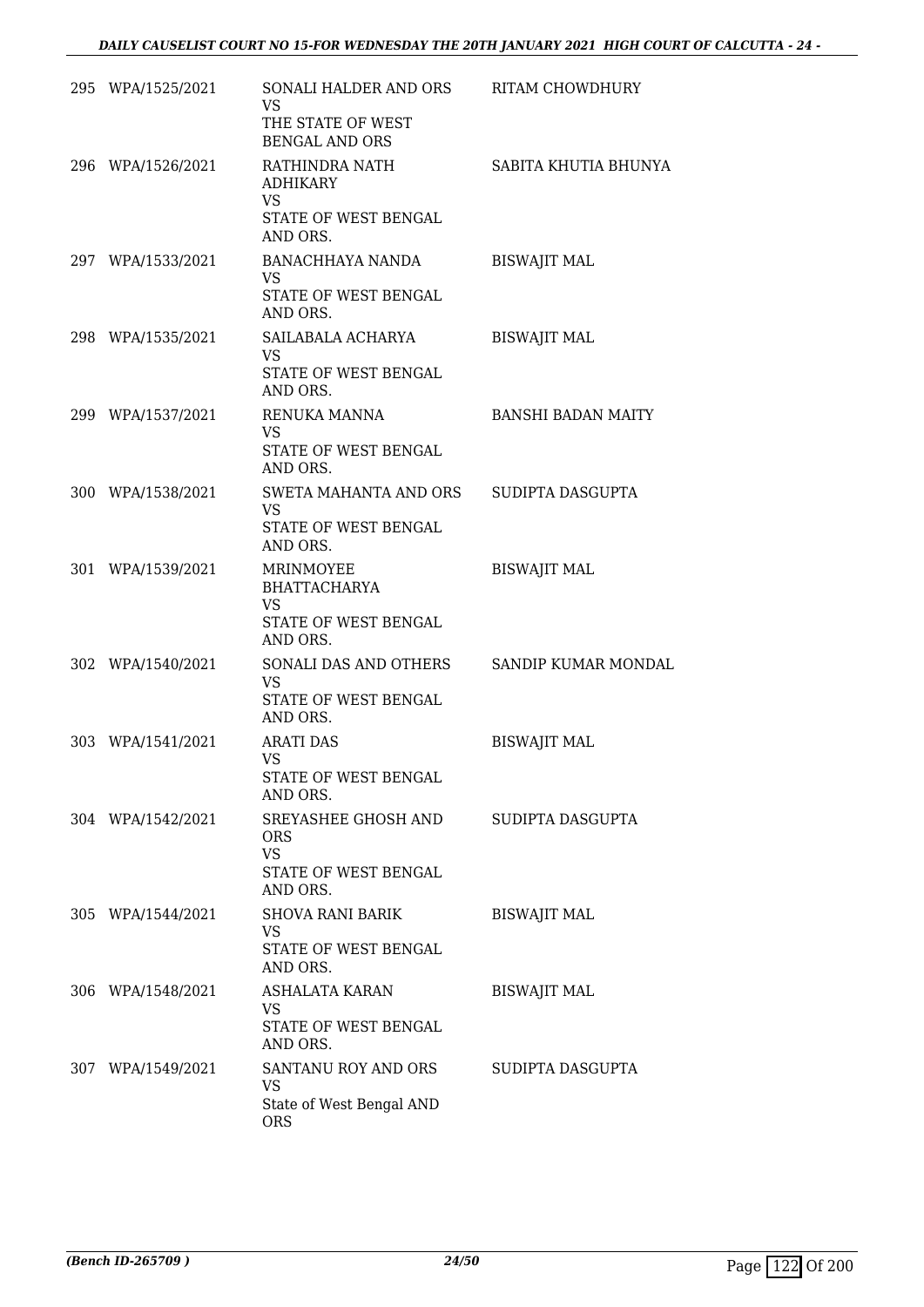| 308 WPA/1551/2021 | BHASKAR ACHARYA<br><b>VS</b><br>STATE OF WEST BENGAL                                      | <b>BISWAJIT MAL</b>       |
|-------------------|-------------------------------------------------------------------------------------------|---------------------------|
| 309 WPA/1552/2021 | AND ORS.<br>RENUKA MANNA<br><b>VS</b><br>STATE OF WEST BENGAL<br>AND ORS.                 | <b>BANSHI BADAN MAITY</b> |
| 310 WPA/1554/2021 | SANTOSH KR MAITY<br>VS<br>STATE OF WEST BENGAL<br>AND ORS.                                | <b>BISWAJIT MAL</b>       |
| 311 WPA/1555/2021 | JABA RANI GHOSH<br><b>VS</b><br>STATE OF WEST BENGAL<br>AND ORS.                          | BANSHI BADAN MAITY        |
| 312 WPA/1556/2021 | ANUP GHOSH AND ORS<br><b>VS</b><br>STATE OF WEST BENGAL<br>AND ORS.                       | RAJIB ACHARYYA            |
| 313 WPA/1558/2021 | MRITYUNJOY DASH<br><b>VS</b><br>STATE OF WEST BENGAL<br>AND ORS.                          | <b>BISWAJIT MAL</b>       |
| 314 WPA/1560/2021 | HARI PADA SINGHA<br><b>VS</b><br>STATE OF WEST BENGAL<br>AND ORS.                         | <b>BISWAJIT MAL</b>       |
| 315 WPA/1562/2021 | TUHIN RANJAN MANDAL<br><b>VS</b><br>STATE OF WEST BENGAL<br>AND ORS.                      | <b>BISWAJIT MAL</b>       |
| 316 WPA/1564/2021 | KAILASH CHANDRA<br><b>PATTANAIK</b><br><b>VS</b><br>VISVA BHARATI AND<br><b>OTHERS</b>    | SALONI BHATTACHARJEE      |
| 317 WPA/1566/2021 | IMANA CHOWDHURY AND ASIF IQBAL<br><b>OTHERS</b><br>VS<br>STATE OF WEST BENGAL<br>AND ORS. |                           |
| 318 WPA/1567/2021 | NAROTTAM SENAPATI<br><b>VS</b><br>VISVA-BHARATI AND ORS                                   | SALONI BHATTACHARJEE      |
| 319 WPA/1568/2021 | SUBAL CHANDRA DAS<br>VS<br>STATE OF WEST BENGAL<br>AND ORS.                               | <b>BISWAJIT MAL</b>       |
| 320 WPA/1569/2021 | <b>ABHIJIT SEN</b><br><b>VS</b><br>VISVA BHARATI AND<br><b>OTHERS</b>                     | SALONI BHATTACHARJEE      |
| 321 WPA/1572/2021 | SAMIR KR BHUNIA<br><b>VS</b><br>STATE OF WEST BENGAL<br>AND ORS.                          | <b>BISWAJIT MAL</b>       |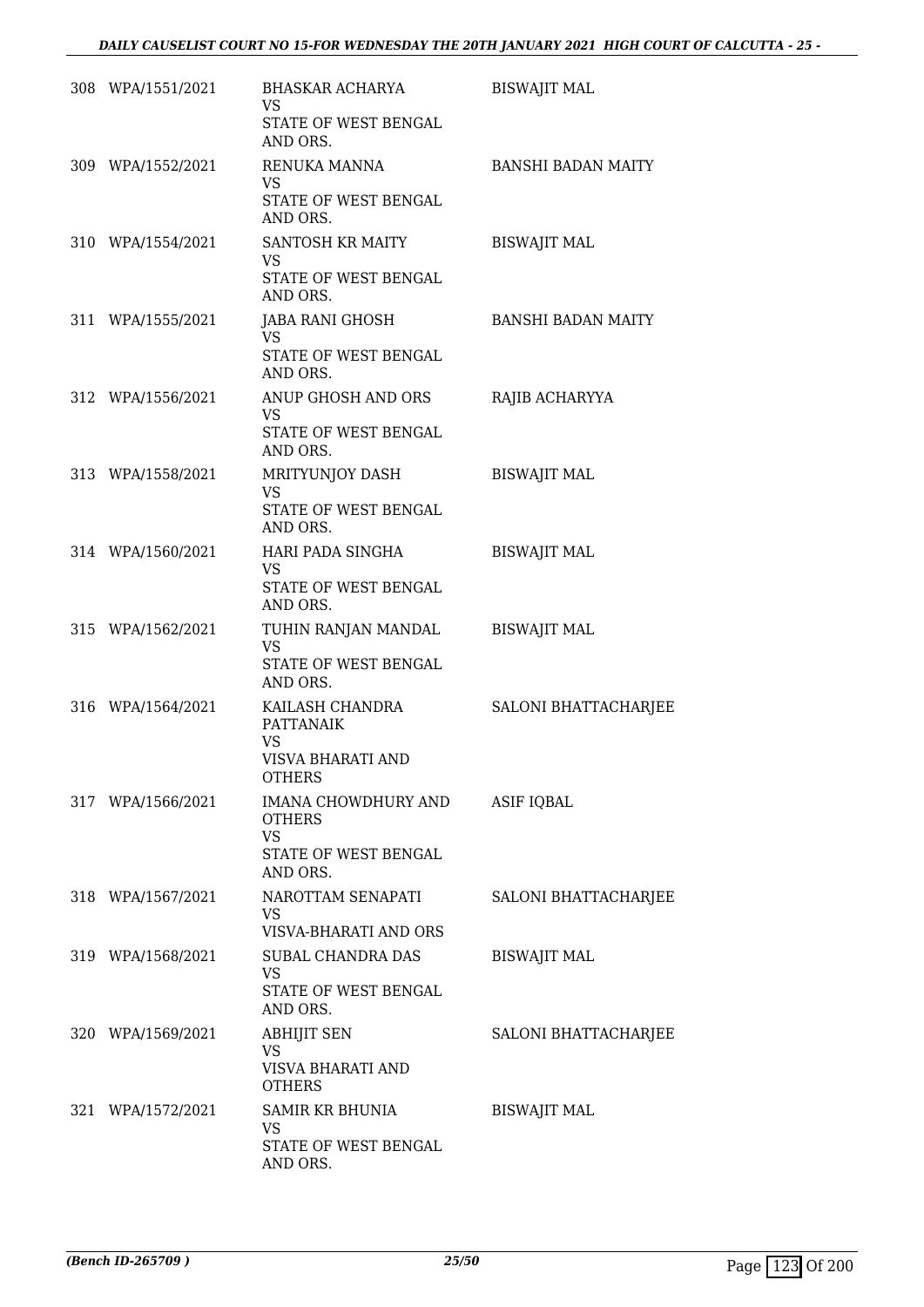| 322 WPA/1575/2021 | SAMIR KR BHUNIA<br><b>VS</b><br>STATE OF WEST BENGAL                          | <b>BISWAJIT MAL</b>       |
|-------------------|-------------------------------------------------------------------------------|---------------------------|
|                   | AND ORS.                                                                      |                           |
| 323 WPA/1579/2021 | BHASKAR ACHARYA<br>VS.                                                        | <b>BISWAJIT MAL</b>       |
|                   | STATE OF WEST BENGAL<br>AND ORS.                                              |                           |
| 324 WPA/1580/2021 | TOTON KUMAR BERA<br><b>VS</b><br>STATE OF WEST BENGAL<br>AND ORS.             | SK SAHJAHAN ALI           |
| 325 WPA/1582/2021 | MANISHA PRADHAN JANA SK SAHAJAN ALI<br>VS<br>STATE OF WEST BENGAL<br>AND ORS. |                           |
| 326 WPA/1583/2021 | SOMA BERA ANR ANR<br>VS.                                                      | KAPIL GUHA                |
|                   | STATE OF WEST BENGAL<br>AND ORS.                                              |                           |
| 327 WPA/1594/2021 | ASHIMA SARDAR<br><b>VS</b><br>STATE OF WEST BENGAL<br>AND ORS.                | TIRTHANKAR DEY            |
| 328 WPA/1601/2021 | MIRA SINHA<br><b>VS</b><br>STATE OF WEST BENGAL                               | <b>SUDIP SARKAR</b>       |
| 329 WPA/1602/2021 | AND ORS.<br>DHRUBA GOPAL HALDAR<br>VS.<br>STATE OF WEST BENGAL<br>AND ORS.    | BANSHI BADAN MAITY        |
| 330 WPA/1603/2021 | BISWANATH DAS<br><b>VS</b><br>STATE OF WEST BENGAL<br>AND ORS.                | SABITA KHUTIA(BHUNYA)     |
| 331 WPA/1604/2021 | NARES CHANDRA NASKAR<br><b>VS</b><br>STATE OF WEST BENGAL<br>AND ORS.         | <b>BANSHI BADAN MAITY</b> |
| 332 WPA/1606/2021 | PANCHALI BARUI<br><b>VS</b><br>STATE OF WEST BENGAL<br>AND ORS.               | <b>BANSHI BADAN MAITY</b> |
| 333 WPA/1609/2021 | RADHA RANI SAMANTA<br>VS<br>STATE OF WEST BENGAL<br>AND ORS.                  | <b>BANSHI BADAN MAITY</b> |
| 334 WPA/1611/2021 | JHULA BHATTACHARYA<br>VS.<br>STATE OF WEST BENGAL<br>AND ORS.                 | BANSHI BADAN MAITY        |
| 335 WPA/1612/2021 | SUMITA DEBSHARMA<br><b>VS</b><br>STATE OF WEST BENGAL<br>AND ORS.             | SOMESH KUMAR GHOSH        |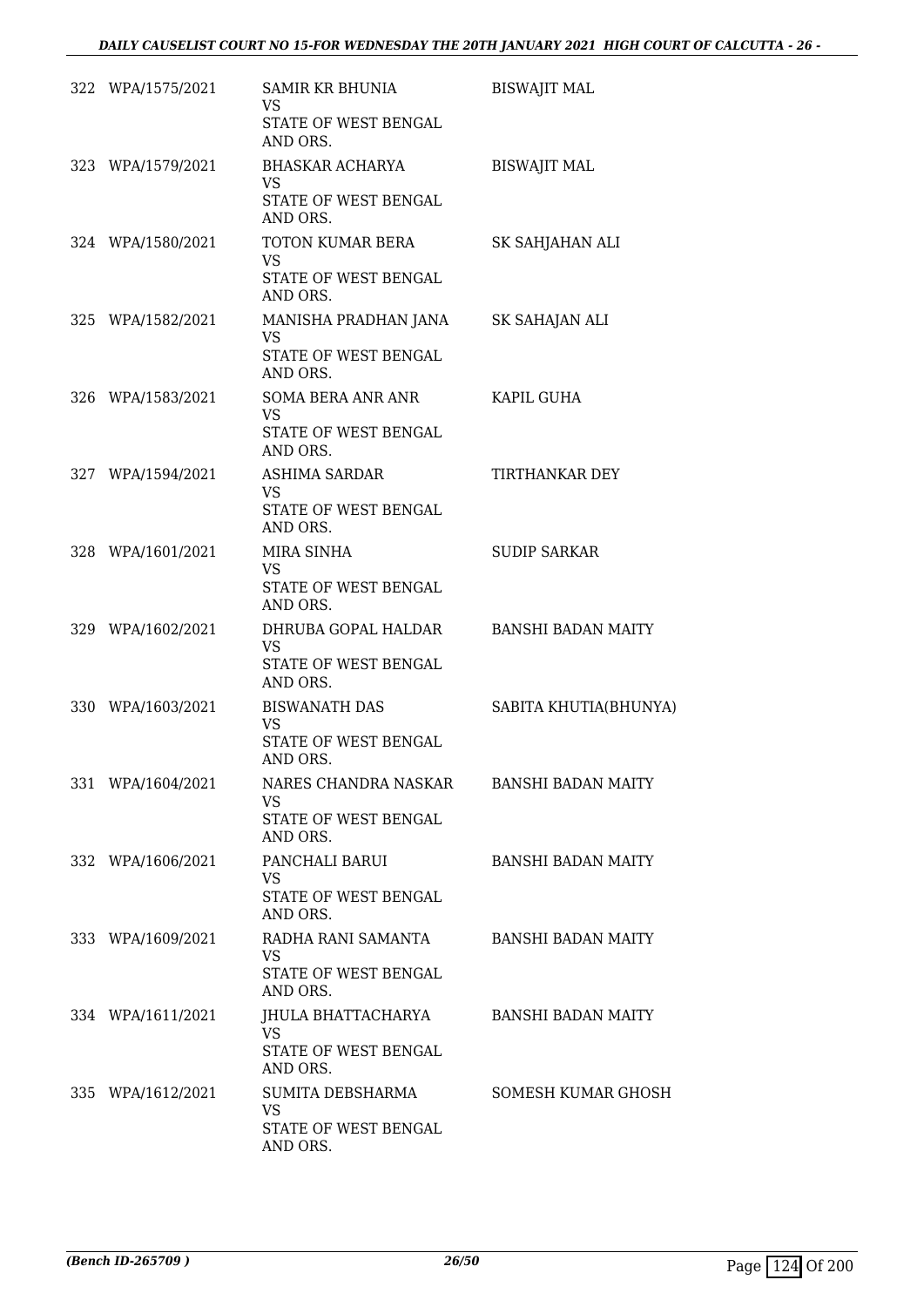| 336 WPA/1613/2021 | MAYA NASKAR<br>VS<br>STATE OF WEST BENGAL<br>AND ORS.                        | <b>BANSHI BADAN MAITY</b>              |
|-------------------|------------------------------------------------------------------------------|----------------------------------------|
| 337 WPA/1614/2021 | ARUP KUMAR KOLEY<br>VS<br>STATE OF WEST BENGAL<br>AND ORS.                   | SABITA KHUTIA(BHUNYA)                  |
| 338 WPA/1615/2021 | RANGALAL KHAMARU<br><b>VS</b><br>STATE OF WEST BENGAL<br>AND ORS.            | <b>BANSHI BADAN MAITY</b>              |
| 339 WPA/1617/2021 | MONIKA BANERJEE<br><b>VS</b><br>STATE OF WEST BENGAL<br>AND ORS.             | <b>SABITA</b><br>KHATUA(BHUNYA)        |
| 340 WPA/1618/2021 | NIKHIL RANJAN MANDAL<br>VS<br>STATE OF WEST BENGAL<br>AND ORS.               | <b>BANSHI BADAN MAITY</b>              |
| 341 WPA/1619/2021 | ANILA MONDAL<br>VS.<br>STATE OF WEST BENGAL<br>AND ORS.                      | <b>BANSHI BADAN MAITY</b>              |
| 342 WPA/1627/2021 | DHARMADAS KAYAL<br>VS.<br>STATE OF WEST BENGAL<br>AND ORS.                   | <b>BANSHI BADAN MAITY</b>              |
| 343 WPA/1628/2021 | SAKUNTALA KAYAL<br>VS<br>STATE OF WEST BENGAL<br>AND ORS.                    | <b>BANSHI BADAN MAITY</b>              |
| 344 WPA/1632/2021 | <b>BEGAM RABEYA</b><br><b>VS</b><br><b>STATE OF WEST BENGAL</b><br>AND ORS.  | <b>BANSHI BADAN MAITY</b>              |
| 345 WPA/1635/2021 | <b>SANTI HALDAR</b><br>VS<br>STATE OF WEST BENGAL<br>AND ORS.                | <b>BANSHI BADAN MAITY</b>              |
| 346 WPA/1636/2021 | NIZAMUDDIN SHAIKH<br>VS.<br>THE STATE OF WEST<br><b>BENGAL AND ORS</b>       | <b>KALYANI</b><br><b>BHATTACHARYYA</b> |
| 347 WPA/1638/2021 | MADHU MITA KAYAL<br>VS<br>STATE OF WEST BENGAL<br>AND ORS.                   | <b>BANSHI BADAN MAITY</b>              |
| 348 WPA/1641/2021 | MD. WAHID RAHAMAN<br><b>VS</b><br>THE STATE OF WEST<br><b>BENGAL AND ORS</b> | KALYANI<br><b>BHATTACHARYYA</b>        |
| 349 WPA/1643/2021 | ALOKA MONDAL<br>VS<br>STATE OF WEST BENGAL<br>AND ORS.                       | <b>BANSHI BADAN MAITY</b>              |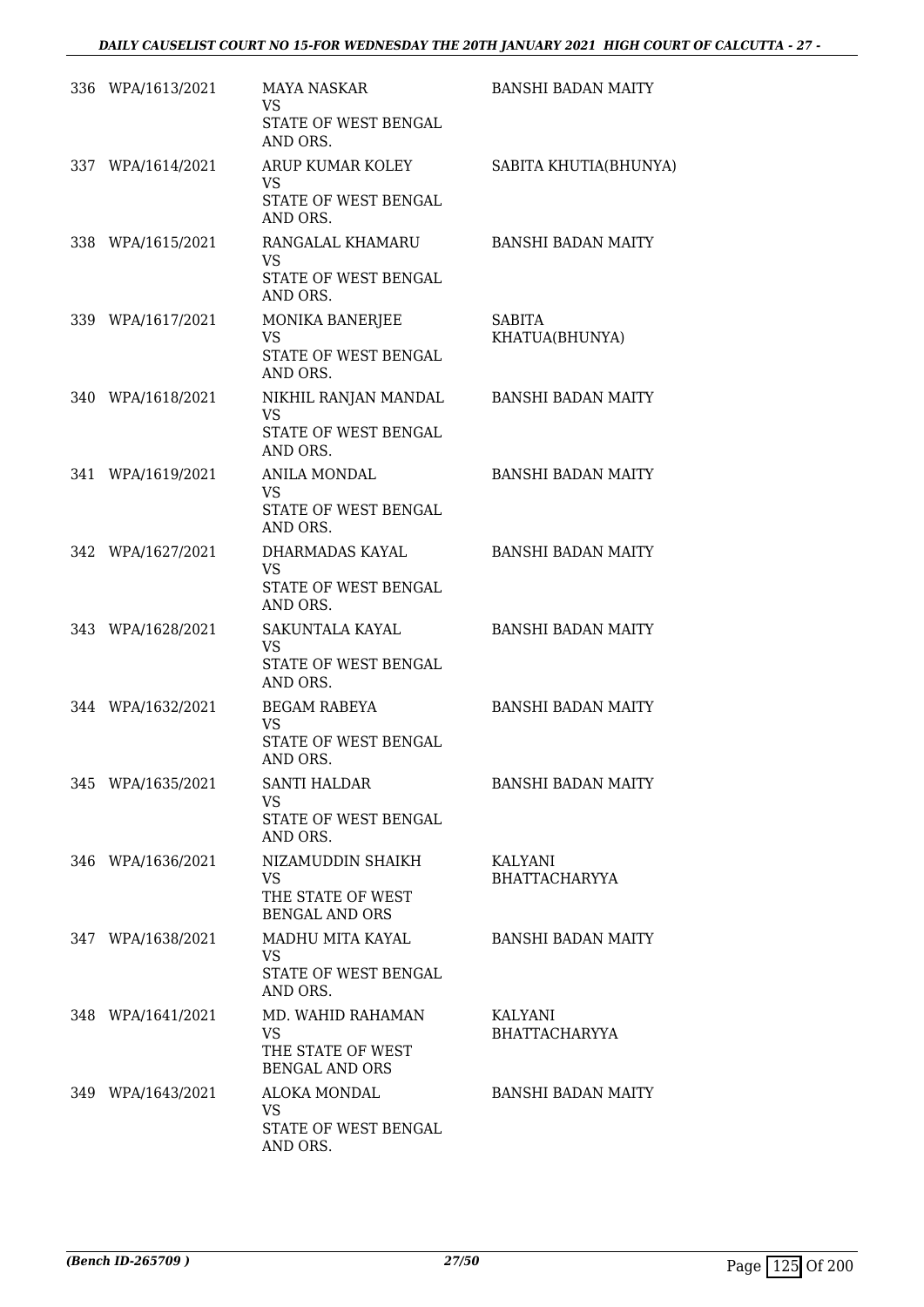| 350 WPA/1644/2021 | <b>RUBINA KHATUN</b><br><b>VS</b><br>THE STATE OF WEST<br><b>BENGAL AND ORS</b>       | KALYANI<br><b>BHATTACHARYYA</b>       |
|-------------------|---------------------------------------------------------------------------------------|---------------------------------------|
| 351 WPA/1645/2021 | SUBAHS CH GHOSH AND<br><b>OTHERS</b><br><b>VS</b><br>STATE OF WEST BENGAL<br>AND ORS. | Shahan Shah                           |
| 352 WPA/1656/2021 | SUBHAKESHI GIRI<br><b>VS</b><br>STATE OF WEST BENGAL<br>AND ORS.                      | <b>BISWAJIT MAL</b>                   |
| 353 WPA/1659/2021 | ANUPAMA NAYAK<br><b>VS</b><br>STATE OF WEST BENGAL<br>AND ORS.                        | <b>BISWAJIT MAL</b>                   |
| 354 WPA/1662/2021 | <b>BISWESWAR NAYAK</b><br><b>VS</b><br>STATE OF WEST BENGAL<br>AND ORS.               | <b>BISWAJIT MAL</b>                   |
| 355 WPA/1665/2021 | PRANATI RANI PARUA<br><b>VS</b><br>STATE OF WEST BENGAL<br>AND ORS.                   | <b>BISWAJIT MAL</b>                   |
| 356 WPA/1668/2021 | SUDHIR CHANDRA MANDAL<br><b>VS</b><br>STATE OF WEST BENGAL<br>AND ORS.                | <b>BISWAJIT MAL</b>                   |
| 357 WPA/1670/2021 | JAHAR LAL KHATA<br><b>VS</b><br>STATE OF WEST BENGAL<br>AND ORS.                      | MANARANJAN SAHU                       |
| 358 WPA/1672/2021 | PRAMILA CHAKRAVARTY<br><b>VS</b><br>STATE OF WEST BENGAL<br>AND ORS.                  | MANARANJAN SAHU                       |
| 359 WPA/1675/2021 | ANIL BARAN ACHARYA<br>VS<br>STATE OF WEST BENGAL<br>AND ORS.                          | <b>BANSHI BADAN MAITY</b>             |
| 360 WPA/1676/2021 | GITA RANI ROY<br><b>VS</b><br>STATE OF WEST BENGAL<br>AND ORS.                        | MANARANJAN SAHU                       |
| 361 WPA/1677/2021 | SATTWADIPAN SARDAR<br>VS.<br>STATE OF WEST BENGAL<br>AND ORS.                         | <b>SARBAN</b><br><b>BHATTACHARJEE</b> |
| 362 WPA/1681/2021 | <b>SHIVAM SINGH</b><br>VS<br>STATE OF WEST BENGAL<br>AND ORS.                         | <b>SARBAN</b><br><b>BHATTACHARJEE</b> |
| 363 WPA/1683/2021 | TANDRA DAS<br><b>VS</b><br>STATE OF WEST BENGAL<br>AND ORS.                           | <b>SUNNY NANDI</b>                    |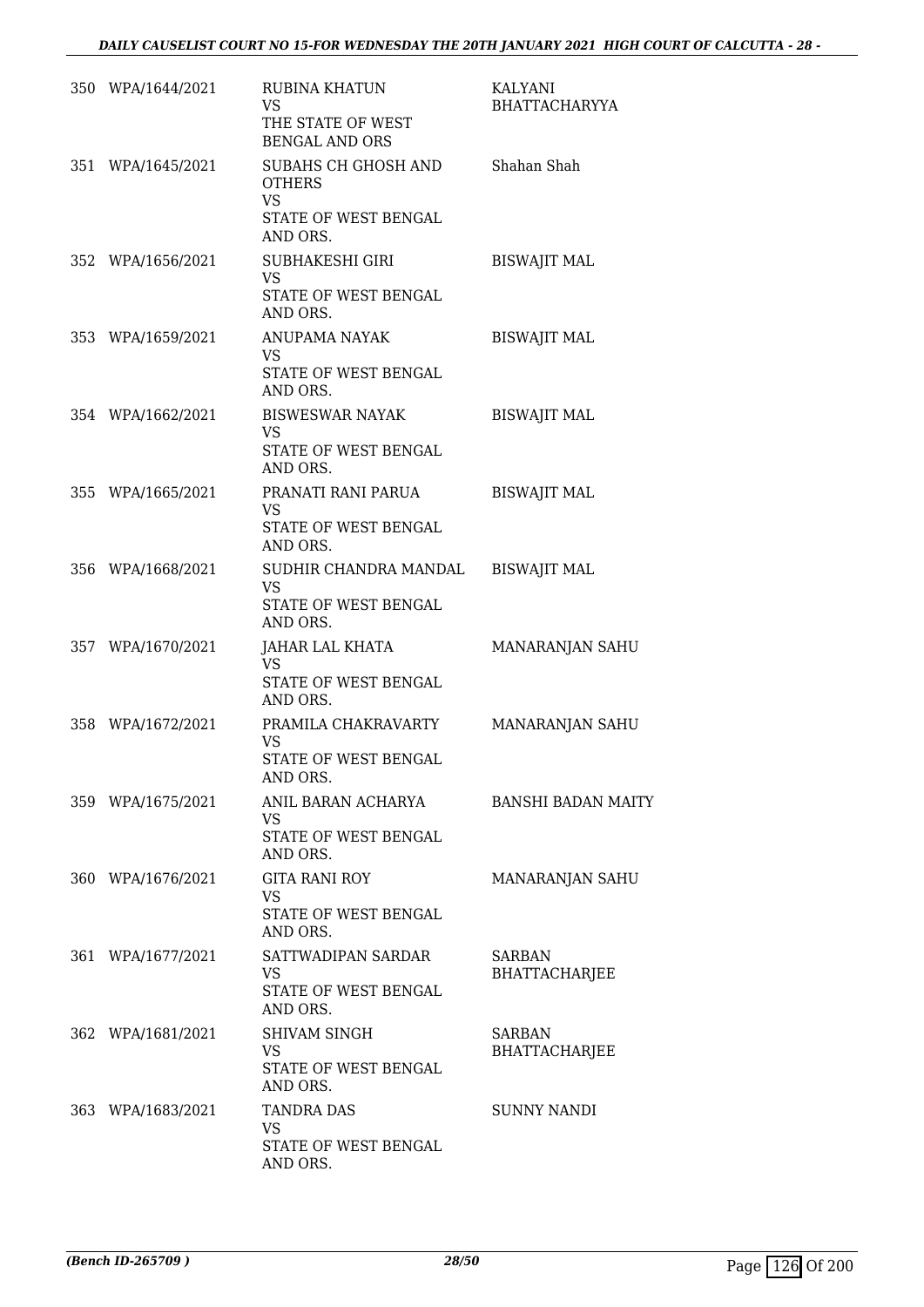| 364 WPA/1685/2021 | ARPAN MAITI AND ORS<br><b>VS</b><br>STATE OF WEST BENGAL<br>AND ORS.   | <b>GOPAL DAS</b>          |
|-------------------|------------------------------------------------------------------------|---------------------------|
| 365 WPA/1686/2021 | SHEFALI ROY<br><b>VS</b><br>STATE OF WEST BENGAL<br>AND ORS.           | MANARANJAN SAHU           |
| 366 WPA/1689/2021 | SARALA RANI MONDAL<br><b>VS</b><br>STATE OF WEST BENGAL<br>AND ORS.    | MANARANJAN SAHU           |
| 367 WPA/1690/2021 | BIMALA BALA DAS<br><b>VS</b><br>STATE OF WEST BENGAL<br>AND ORS.       | <b>BISWAJIT MAL</b>       |
| 368 WPA/1693/2021 | SUBODH CHANDRA MAITI<br><b>VS</b><br>STATE OF WEST BENGAL<br>AND ORS.  | <b>BISWAJIT MAL</b>       |
| 369 WPA/1695/2021 | SHAFALI MAITI<br><b>VS</b><br>STATE OF WEST BENGAL<br>AND ORS.         | <b>BISWAJIT MAL</b>       |
| 370 WPA/1696/2021 | BASANTI BALA DASH<br><b>VS</b><br>STATE OF WEST BENGAL<br>AND ORS.     | <b>BISWAJIT MAL</b>       |
| 371 WPA/1697/2021 | <b>SARALA SAHOO</b><br><b>VS</b><br>STATE OF WEST BENGAL<br>AND ORS.   | <b>BANSHI BADAN MAITY</b> |
| 372 WPA/1698/2021 | ADURI BALA GIRI<br><b>VS</b><br>STATE OF WEST BENGAL<br>AND ORS.       | <b>BISWAJIT MAL</b>       |
| 373 WPA/1699/2021 | GITA RANI CHAKRABORTY<br><b>VS</b><br>STATE OF WEST BENGAL<br>AND ORS. | <b>BANSHI BADAN MAITY</b> |
| 374 WPA/1700/2021 | ASHALATA KARAN<br><b>VS</b><br>STATE OF WEST BENGAL<br>AND ORS.        | <b>BISWAJIT MAL</b>       |
| 375 WPA/1702/2021 | CHHABI RANI BERA<br><b>VS</b><br>STATE OF WEST BENGAL<br>AND ORS.      | <b>BANSHI BADAN MAITY</b> |
| 376 WPA/1703/2021 | SANAKA KOTAL<br>VS.<br>STATE OF WEST BENGAL<br>AND ORS.                | <b>BANSHI BADAN MAITY</b> |
| 377 WPA/1705/2021 | ALOK RANJAN MAITI<br><b>VS</b><br>STATE OF WEST BENGAL<br>AND ORS.     | <b>BANSHI BADAN MAITY</b> |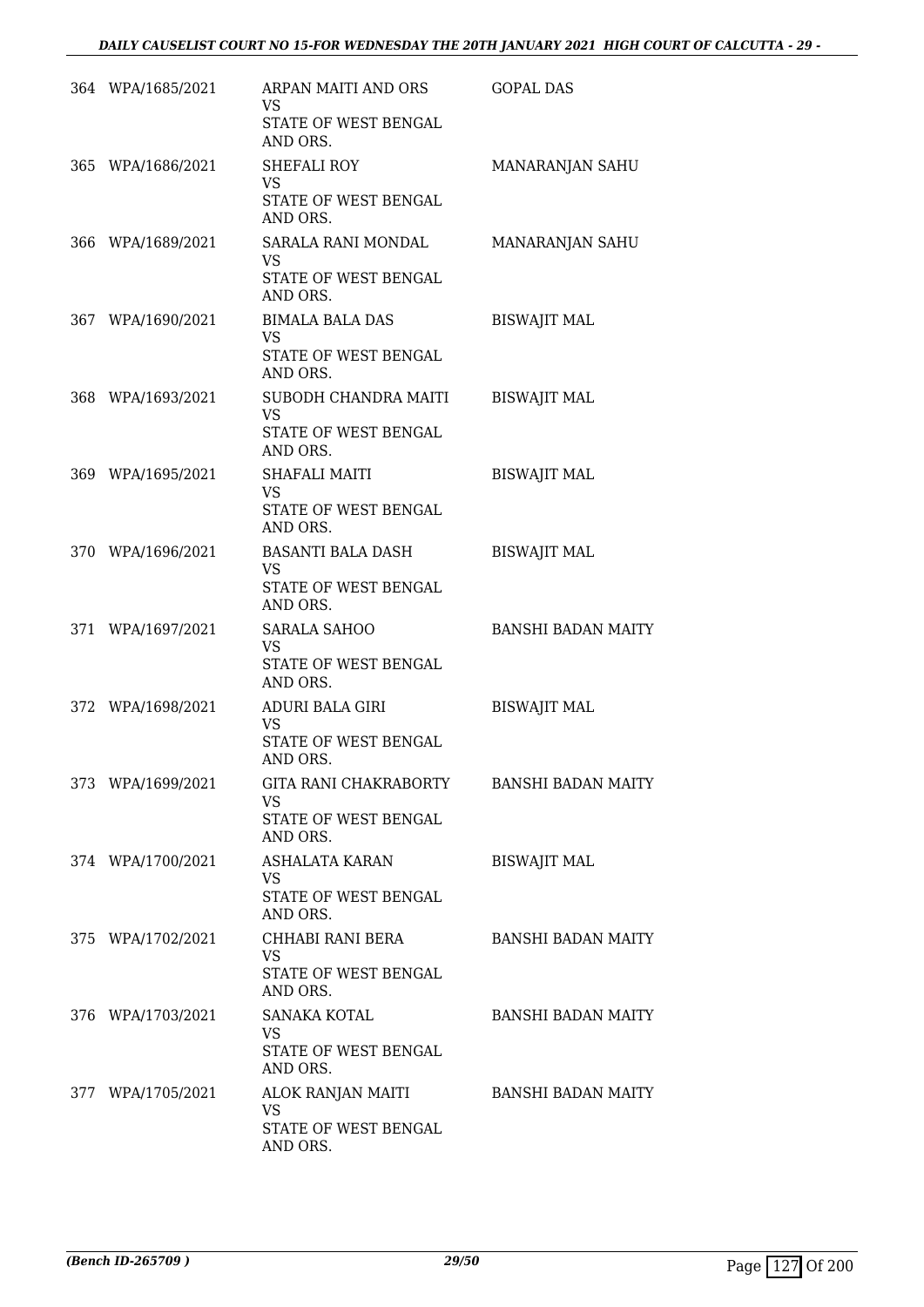| 378 WPA/1706/2021 | MIRA RAHAMAN<br>VS<br>STATE OF WEST BENGAL<br>AND ORS.                        | <b>BANSHI BADAN MAITY</b>             |
|-------------------|-------------------------------------------------------------------------------|---------------------------------------|
| 379 WPA/1707/2021 | <b>SANTANU BISWAS</b><br><b>VS</b><br>STATE OF WEST BENGAL<br>AND ORS.        | SUDIPTA DASGUPTA                      |
| 380 WPA/1710/2021 | HARISH CHANDRA<br><b>MAHAPATRA</b><br>VS.<br>STATE OF WEST BENGAL<br>AND ORS. | <b>BANSHI BADAN MAITY</b>             |
| 381 WPA/1711/2021 | ARATI RANI GHOURI<br>VS.<br>STATE OF WEST BENGAL<br>AND ORS.                  | <b>BANSHI BADAN MAITY</b>             |
| 382 WPA/1712/2021 | SARAT CHANDRA PAL<br>VS.<br>STATE OF WEST BENGAL<br>AND ORS.                  | <b>BANSHI BADAN MAITY</b>             |
| 383 WPA/1714/2021 | <b>MIRA RANI PAUL</b><br><b>VS</b><br>STATE OF WEST BENGAL<br>AND ORS.        | <b>BANSHI BADAN MAITY</b>             |
| 384 WPA/1722/2021 | CHITTARANJAN GUCHHAIT<br><b>VS</b><br>STATE OF WEST BENGAL<br>AND ORS.        | <b>BISWAJIT MAL</b>                   |
| 385 WPA/1723/2021 | YASHA PATEL<br>VS<br>THE STATE OF WEST<br><b>BENGAL AND ORS</b>               | <b>SARBAN</b><br><b>BHATTACHARJEE</b> |
| 386 WPA/1726/2021 | SUDARSAN JANA<br><b>VS</b><br>STATE OF WEST BENGAL<br>AND ORS.                | <b>BISWAJIT MAL</b>                   |
| 387 WPA/1730/2021 | KANAN KUSUM MANDAL<br><b>VS</b><br>STATE OF WEST BENGAL<br>AND ORS.           | <b>BISWAJIT MAL</b>                   |
| 388 WPA/1734/2021 | BANKIM BEHARI SAMANTA<br><b>VS</b><br>STATE OF WEST BENGAL<br>AND ORS.        | <b>BISWAJIT MAL</b>                   |
| 389 WPA/1736/2021 | <b>TAMAL BISWAS</b><br>VS.<br>STATE OF WEST BENGAL<br>AND ORS.                | YUNUS ALI                             |
| 390 WPA/1738/2021 | ANJALI BALA SHASMAL<br>VS.<br>STATE OF WEST BENGAL<br>AND ORS.                | BANSHI BADAN MAITY                    |
| 391 WPA/1739/2021 | SOUMIK MONDAL AND ORS<br><b>VS</b><br>STATE OF WEST BENGAL<br>AND ORS.        | <b>SHUVRO PROKASH</b><br>LAHIRI       |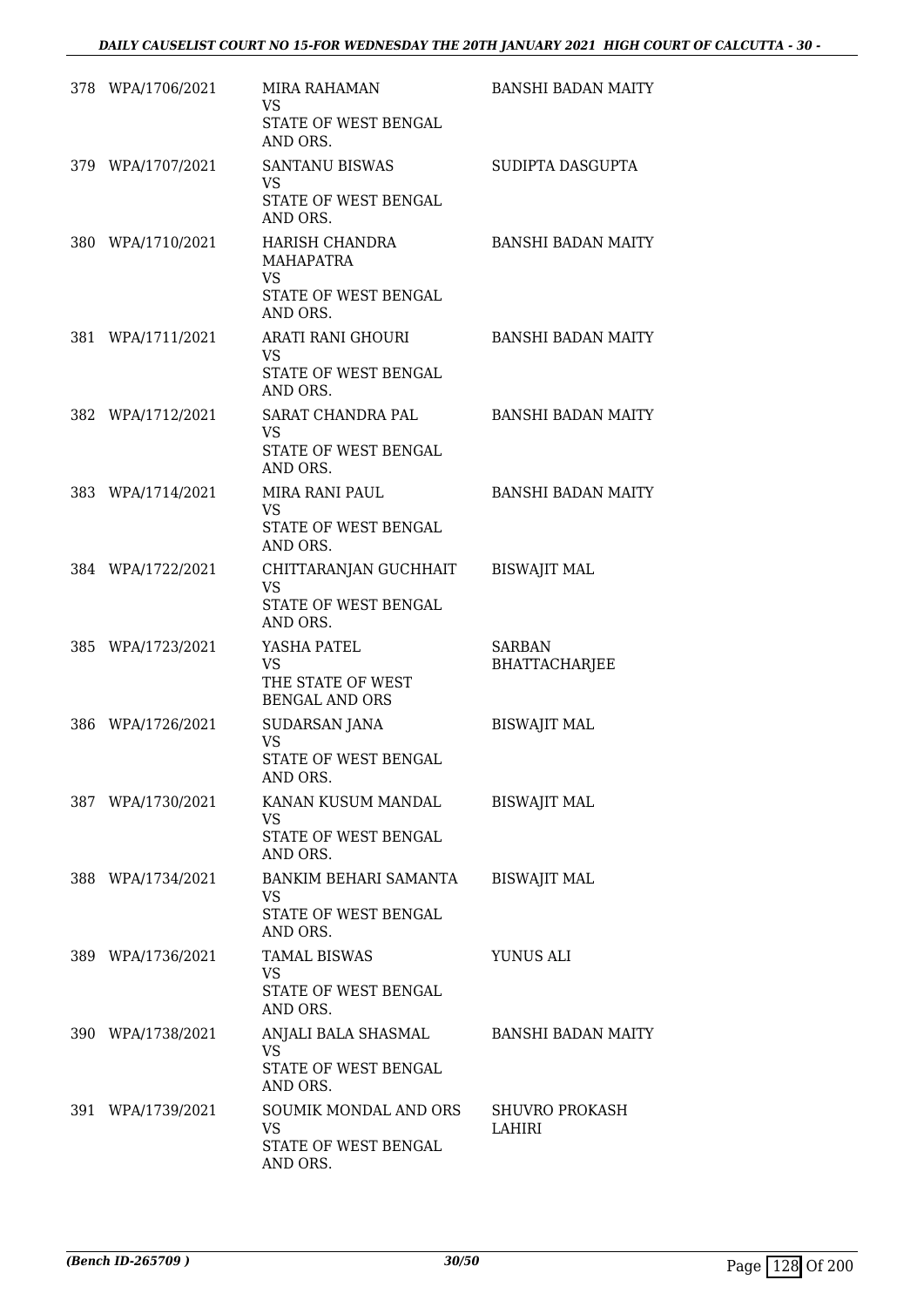| 392 WPA/1740/2021 | ABANTI KUMAR SAHOO<br><b>VS</b><br>STATE OF WEST BENGAL<br>AND ORS.                                                    | <b>BANSHI BADAN MAITY</b> |
|-------------------|------------------------------------------------------------------------------------------------------------------------|---------------------------|
| 393 WPA/1741/2021 | PRANATI MAJUMDAR<br>GHOSH96<br><b>VS</b><br>STATE OF WEST BENGAL<br>AND ORS.                                           | SABITA KHUTIA BHUNYA      |
| 394 WPA/1742/2021 | PARUL BALA MANNA<br><b>VS</b><br>STATE OF WEST BENGAL<br>AND ORS.                                                      | <b>BISWAJIT MAL</b>       |
| 395 WPA/1744/2021 | HARIPRIYA PAUL<br><b>VS</b><br>STATE OF WEST BENGAL<br>AND ORS.                                                        | <b>BANSHI BADAN MAITY</b> |
| 396 WPA/1748/2021 | AMIT KR MANDAL<br><b>VS</b><br>STATE OF WEST BENGAL<br>AND ORS.                                                        | <b>BANSHI BADAN MAITY</b> |
| 397 WPA/1749/2021 | BHARATI HAJRA RONG AND SABITA KHUTIA BHUNYA<br><b>ORS</b><br><b>VS</b><br>STATE OF WEST BENGAL<br>AND ORS.             |                           |
| 398 WPA/1750/2021 | SUBHOJIT MAHATO AND<br><b>ORS</b><br><b>VS</b><br>THE STATE OF WEST<br><b>BENGAL AND ORS</b>                           | SATYAJIT MAHATA           |
| 399 WPA/1751/2021 | MOFIKUL ALAM MOLLAH<br><b>AND OTHERS</b><br><b>VS</b><br>WEST BENGAL UNIVERSITY<br>OF TEACHERS' TRAINING<br>AND OTHERS | SIDDHARTHA ROY            |
| 400 WPA/1752/2021 | <b>BIVA RANI KHAN</b><br><b>VS</b><br>STATE OF WEST BENGAL<br>AND ORS.                                                 | <b>BANSHI BADAN MAITY</b> |
| 401 WPA/1756/2021 | NAMITA KHATA<br>VS.<br>STATE OF WEST BENGAL<br>AND ORS.                                                                | <b>BANSHI BADAN MAITY</b> |
| 402 WPA/1758/2021 | PURABI BANERJEE<br><b>VS</b><br>STATE OF WEST BENGAL<br>AND ORS.                                                       | SABITA KHUTIA BHUNYA      |
| 403 WPA/1759/2021 | SUBHADRA BALA MONDAL<br><b>VS</b><br>STATE OF WEST BENGAL<br>AND ORS.                                                  | <b>BANSHI BADAN MAITY</b> |
| 404 WPA/1762/2021 | <b>SOVA MAITY</b><br><b>VS</b><br>STATE OF WEST BENGAL<br>AND ORS.                                                     | <b>BANSHI BADAN MAITY</b> |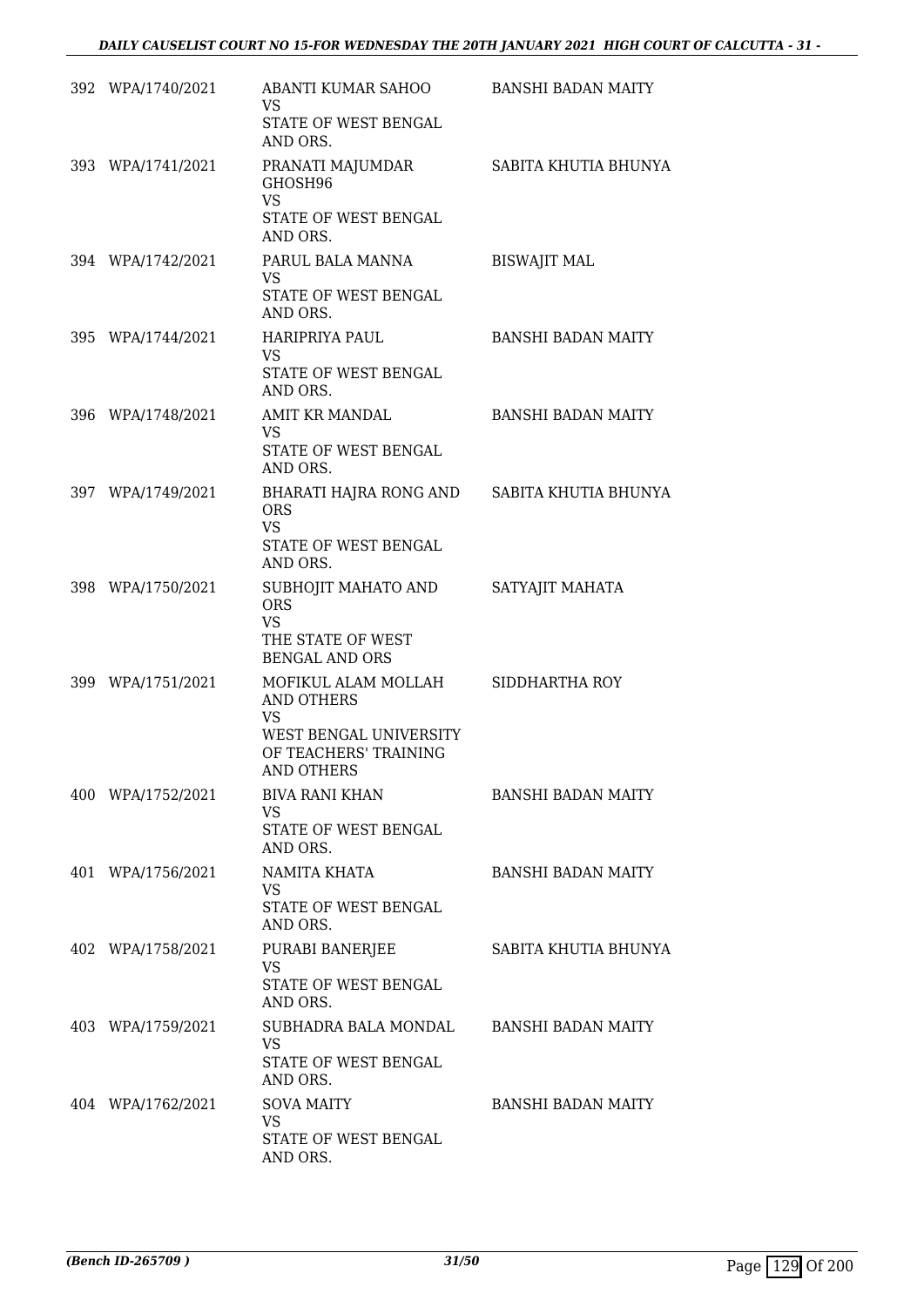| 405 WPA/1777/2021 | <b>GOPAL MODAK</b><br><b>VS</b><br>STATE OF WEST BENGAL                                       | <b>GOPAL DAS</b>                |
|-------------------|-----------------------------------------------------------------------------------------------|---------------------------------|
|                   | AND ORS.                                                                                      |                                 |
| 406 WPA/1779/2021 | HARONATH CHAKRABORTI<br>VS.                                                                   | MANARANJAN SAHU                 |
|                   | STATE OF WEST BENGAL<br>AND ORS.                                                              |                                 |
| 407 WPA/1784/2021 | SUSHILA RANI MONDAL<br><b>VS</b><br>STATE OF WEST BENGAL<br>AND ORS.                          | MANARANJAN SAHU                 |
| 408 WPA/1795/2021 | SUBRATA GUPTA AND ORS<br>VS.                                                                  | LAL MOHAN BASU                  |
|                   | STATE OF WEST BENGAL<br>AND ORS.                                                              |                                 |
| 409 WPA/1797/2021 | SHAMPA MOHANTA AND<br><b>ORS</b><br><b>VS</b><br>STATE OF WEST BENGAL<br>AND ORS.             | LALMOHAN BASU                   |
| 410 WPA/1811/2021 | SUBARNA DUTTA                                                                                 | DEBLINA CHATTARAJ               |
|                   | <b>VS</b><br>UNIVERSITY OF CALCUTTA<br><b>AND OTHERS</b>                                      |                                 |
| 411 WPA/1874/2021 | <b>SAMPURAN RAY</b><br>VS<br>STATE OF WEST BENGAL<br>AND ORS.                                 | ABHIJIT SARKARR                 |
| 412 WPA/1875/2021 | SRABANA MAJUMDAR<br><b>VS</b>                                                                 | <b>ABHIJIT SARKAR</b>           |
|                   | STATE OF WEST BENGAL<br>AND ORS.                                                              |                                 |
| 413 WPA/1885/2021 | PALASH MONDAL AND ORS<br><b>VS</b><br>STATE OF WEST BENGAL<br>AND ORS.                        | <b>SHUVRA PROKASH</b><br>LAHIRI |
| 414 WPA/1886/2021 | PRIYA GOPAL GOSWAMI VISHAK BHATTACHARYA<br><b>VS</b><br>STATE OF WEST BENGAL                  |                                 |
|                   | AND ORS.                                                                                      |                                 |
| 415 WPA/1892/2021 | KRISHNA DAFADAR AND<br><b>OTHERS</b><br><b>VS</b><br>STATE OF WEST BENGAL                     | SHILADITYA BARMA                |
| 416 WPA/1899/2021 | AND ORS.<br>MADHUMITA PRAMANIK<br>AND OTHERS<br><b>VS</b><br>STATE OF WEST BENGAL<br>AND ORS. | ATARUL HAQUE MOLLA              |
| 417 WPA/1906/2021 | SHISHU PAL KUMAR<br><b>VS</b><br>STATE OF WEST BENGAL<br>AND ORS.                             | KASHISWAR GHOSHAL               |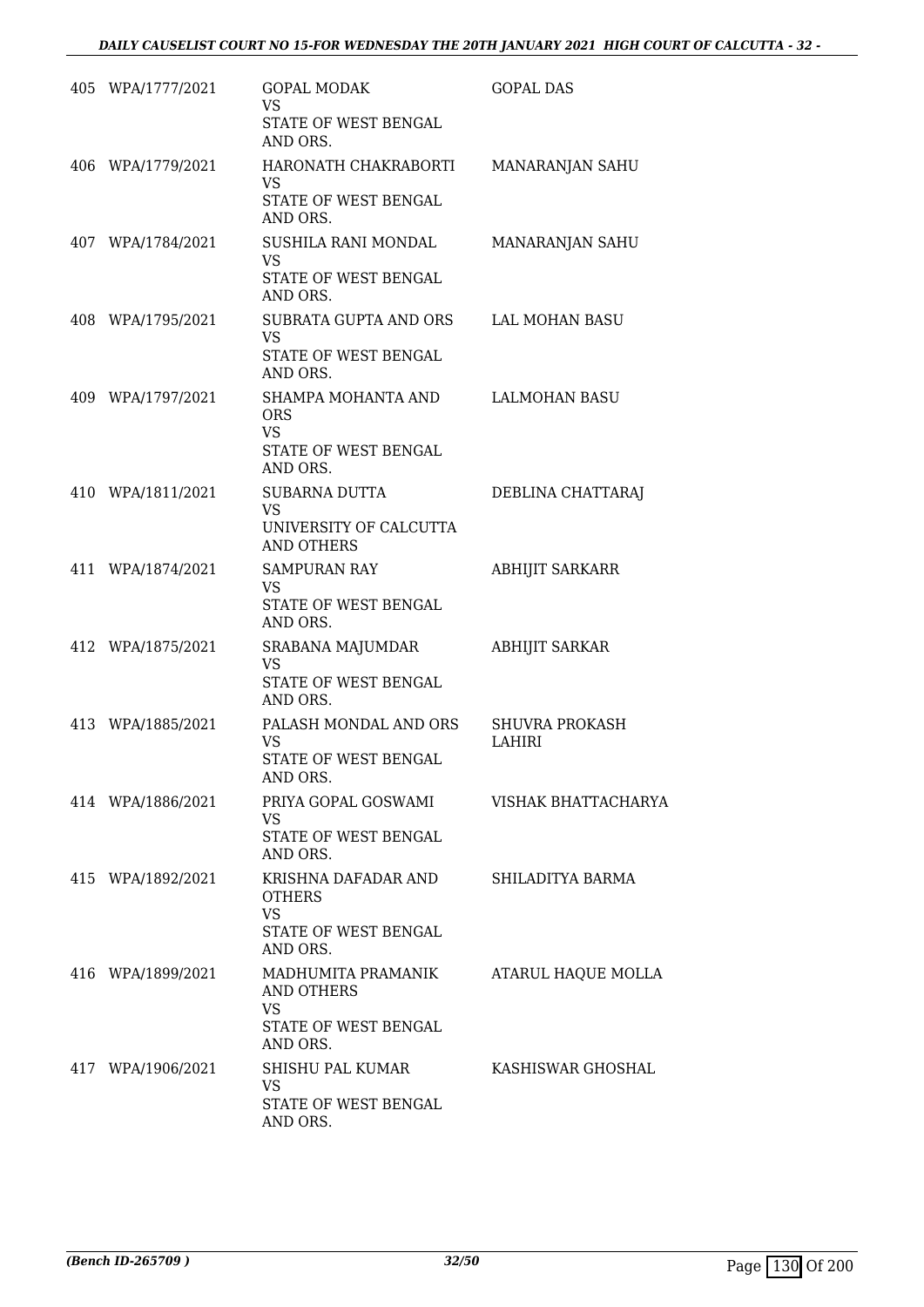| 418 WPA/1910/2021 | SUBIR KALINDI<br><b>VS</b><br>STATE OF WEST BENGAL<br>AND ORS.                           | <b>JAYANTA MITRA</b>    |
|-------------------|------------------------------------------------------------------------------------------|-------------------------|
| 419 WPA/1912/2021 | MANAS DAS AND OTHERS SAKHAWAT KHANDAKAR<br><b>VS</b><br>STATE OF WEST BENGAL<br>AND ORS. |                         |
| 420 WPA/1913/2021 | TANUSHRI MAHATO<br>VS.<br>STATE OF WEST BENGAL<br>AND ORS.                               | <b>JAYANTA MITRA</b>    |
| 421 WPA/1914/2021 | PRABHAT CHANDRA BERA TAMAL TARU PANDA<br><b>VS</b><br>STATE OF WEST BENGAL<br>AND ORS.   |                         |
| 422 WPA/1915/2021 | ABDUR RAKIB AND<br><b>ANOTHER</b><br><b>VS</b><br>STATE OF WEST BENGAL<br>AND ORS.       | <b>MD NAUROZ RAHBER</b> |
| 423 WPA/1916/2021 | ATANU ROY<br><b>VS</b><br>STATE OF WEST BENGAL<br>AND ORS.                               | JAYANTA MITRA           |
| 424 WPA/1917/2021 | PUSPA MONDAL AND ORS<br>VS<br>STATE OF WEST BENGAL<br>AND ORS.                           | SANDIP KUMAR MONDAL     |
| 425 WPA/1919/2021 | PRIYANKA MAHATO<br><b>VS</b><br>STATE OF WEST BENGAL<br>AND ORS.                         | <b>JAYANTA MITRA</b>    |
| 426 WPA/1921/2021 | SUJIT MAHATA<br><b>VS</b><br>STATE OF WEST BENGAL<br>AND ORS.                            | <b>JAYANTA MITRA</b>    |
| 427 WPA/1924/2021 | DEBASIS RATH<br>VS.<br>STATE OF WEST BENGAL<br>AND ORS.                                  | RAJESH KUMAR SHAH       |
| 428 WPA/1930/2021 | NIBEDITA BISWAS AND ORS<br>VS<br>STATE OF WEST BENGAL<br>AND ORS.                        | <b>TANMOY MUKHERJEE</b> |
| 429 WPA/1936/2021 | SUPARNA SINGH ALIAS<br>SUPARNA SINGHA<br><b>VS</b><br>STATE OF WEST BENGAL<br>AND ORS.   | ROMA ROY                |
| 430 WPA/1940/2021 | ASGAR SK AND OTHERS<br><b>VS</b><br>STATE OF WEST BENGAL<br>AND ORS.                     | AVIRUP CHATTERRJEEA     |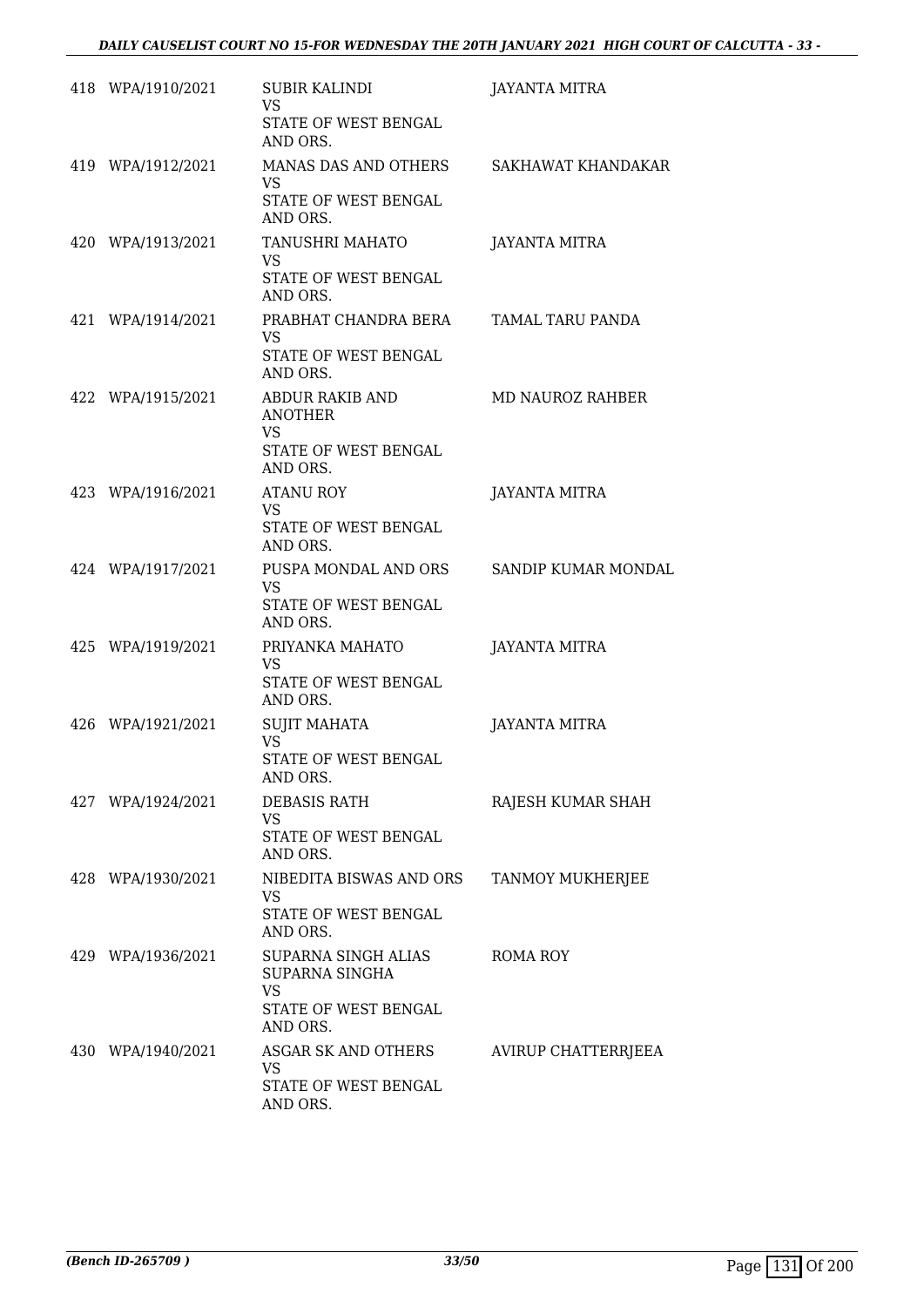| 431 WPA/1942/2021                                          | <b>ABHISEKH RODRICKS</b><br>VS.<br><b>AMITY UNIVERCITY</b><br>KOLKATA AND ANR                  | <b>ABHISEKH RODROCKS</b><br>, IN PERSON |
|------------------------------------------------------------|------------------------------------------------------------------------------------------------|-----------------------------------------|
|                                                            | <b>URGENT MOTION</b>                                                                           |                                         |
| 432 WPA/1989/2020                                          | MD RAFIQUE ALAM & ORS<br><b>VS</b><br>STATE OF WEST BENGAL &<br><b>ORS</b>                     | MD. M NAZAR<br><b>CHOWDHURY</b>         |
| 433 WPA/3391/2020                                          | MD. ABUZER TAMANNAI &<br>ORS.<br><b>VS</b><br>STATE OF WEST BENGAL &<br>ORS.                   | MD. M. NAZAR<br><b>CHOWDHURY</b>        |
| 434 WPA/4651/2020                                          | SK. LIAKAT ALI<br><b>VS</b><br><b>STATE OF WEST BENGAL &amp;</b><br><b>ORS</b>                 | <b>SHUVRO PROKASH</b><br>LAHIRI         |
| IA NO: CAN/1/2020, CAN/2/2020                              |                                                                                                |                                         |
| 435 WPA/8308/2020                                          | SABUJ KOLI SEN<br><b>VS</b><br>VISWA BHARATI AND<br><b>OTHERS</b>                              | <b>SALONI</b><br><b>BHATTACHARYYA</b>   |
| 436 WPA/8316/2020                                          | SAUGATA CHATTOPADHYAY<br><b>VS</b><br>VISWA BHARATI AND<br><b>OTHERS</b>                       | <b>SALONI BHATTACHARJEE</b>             |
| 437 WPA/8428/2020<br>(22.01.2021)                          | СНАКДАН НАРРҮ НОМЕ<br>AND ORS<br><b>VS</b><br>STATE OF WEST BENGAL<br>AND ORS.                 | SAYANI BHATTACHARYA                     |
| 438 WPA/10153/2020                                         | NAZIA SHIRIN AND OTHERS<br><b>VS</b><br>STATE OF WEST BENGAL<br>AND ORS.                       | <b>SHAREQ SIDDIQUE</b>                  |
| 439 WPA/10321/2020                                         | <b>SUMAN MONDAL</b><br>VS<br>THE UNION OF INDIA AND<br>ANR                                     | SK. TOSLIM ALI                          |
| 440 WPA/24/2021<br>(20.01.2021 AT 10:45 AND OTHERS<br>A.M. | ARIF MAHAMMAD KHAN<br><b>VS</b><br>STATE OF WEST BENGAL<br>AND ORS.                            | DIBYENDU CHATTERJEE                     |
| 441 WPA/61/2021<br>(20.01.2021 AT 10:45 VS<br>A.M.         | TANJINA JASMIN<br>STATE OF WEST BENGAL<br>AND ORS.                                             | SUDIPTA DASGUPTA                        |
| 442 WPA/502/2021                                           | BIPLAB MUKHERJEE<br><b>VS</b><br>INDIAN INSTITUTE OF<br>ENGINEERING, SCIENCE<br>AND TECHNOLOGY | Sanjay Saha                             |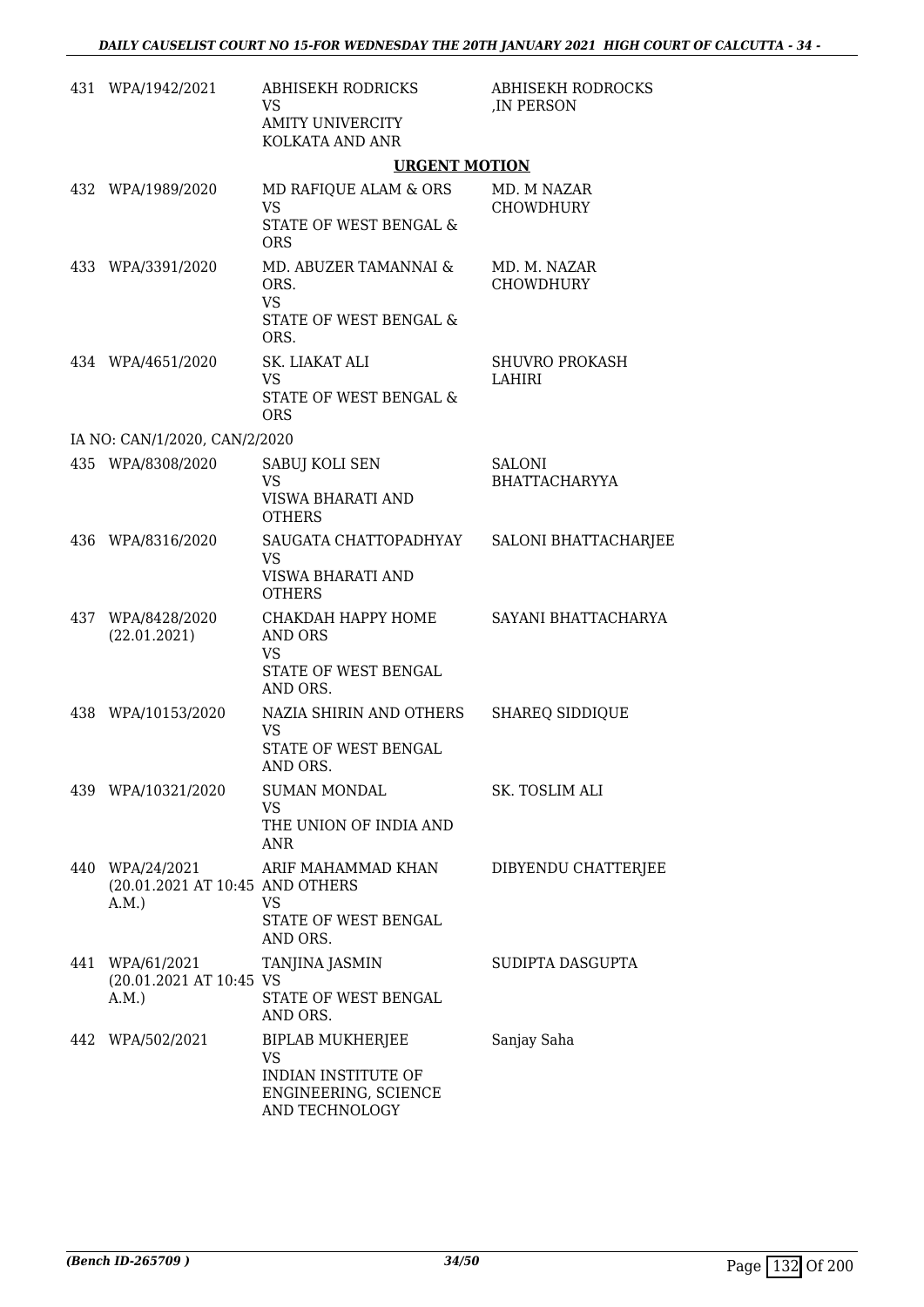| 443 WPA/1407/2021<br>(20.01.2021 AT 10:45 ORS<br>A.M.        | SIMA KUNDU NANDI AND<br><b>VS</b>                                                     | <b>TANUJA BASK</b>                     |
|--------------------------------------------------------------|---------------------------------------------------------------------------------------|----------------------------------------|
|                                                              | THE STTE OF WEST BENGL<br>ND ORS                                                      |                                        |
| 444 WPA/1767/2021<br>(20.01.2021 AT 10:45 VS<br>A.M.         | <b>ATANU POCHALI</b><br>STATE OF WEST BENGAL<br>AND ORS.                              | MALYASHREE MAITY                       |
|                                                              | <b>MOTION</b>                                                                         |                                        |
| 445 WPA/10742/2017                                           | PROBHAT KUMAR PAL<br><b>VS</b><br>STATE OF WEST BENGAL &                              | SUBHAS JANA                            |
|                                                              | ORS.                                                                                  |                                        |
| 446 WPA/20452/2017                                           | <b>REBA NAG</b><br><b>VS</b><br>STATE OF WEST BENGAL &<br><b>ORS</b>                  | <b>DEBASISI DEY</b>                    |
| 447 WPA/3816/2018                                            | <b>AJAY KUMAR</b><br>VS.<br>STATE OF WEST BENGAL &<br><b>ORS</b>                      | <b>SUDIP GHOSH</b><br><b>CHOWDHURY</b> |
| IA NO: CAN/1/2020(Old No:CAN/1784/2020)                      |                                                                                       |                                        |
| 448 WPA/3820/2018                                            | SUBODH ROY<br><b>VS</b><br>STATE OF WEST BENGAL &                                     | SUDIP GHOSH<br>CHOWDHURY               |
|                                                              | <b>ORS</b>                                                                            |                                        |
| IA NO: CAN/1/2020(Old No:CAN/1777/2020)<br>449 WPA/8090/2018 | DIPALI BANERJEE                                                                       | CHANDAN DUTTA                          |
|                                                              | VS<br>STATE OF WEST BENGAL &<br>ORS.                                                  |                                        |
| IA NO: CAN/1/2020(Old No:CAN/613/2020)                       |                                                                                       |                                        |
| 450 WPA/17645/2018                                           | RUDRARASAD MAHARA &<br><b>ORS</b><br>VS<br>STATE OF WEST BENGAL &<br><b>ORS</b>       | P. MUKHERJEE                           |
| 451 WPA/17817/2018                                           | <b>BITHIKA SARKAR</b><br><b>VS</b><br><b>STATE OF WEST BENGAL &amp;</b><br><b>ORS</b> | PROSENJIT MUKHERJEE                    |
| 452 WPA/17818/2018                                           | RITUPARNA MUKHERJEE<br><b>VS</b><br><b>STATE OF WEST BENGAL &amp;</b><br><b>ORS</b>   | PROSENJIT MUKHERJEE                    |
| 453 WPA/20174/2018                                           | ANANDA KR. MANNA<br><b>VS</b><br>THE PRES. WBPE & ORS.                                | D. PATTANAYAK                          |
| 454 WPA/20178/2018                                           | SANTU JANA<br><b>VS</b><br>THE PRES. WBPE, & ORS.                                     | D PATTANAYAK                           |
| 455 WPA/20301/2018                                           | MANAS KUMAR SARDAR<br>VS<br>STATE OF WEST BENGAL &<br><b>ORS</b>                      | L. BHATTACHARYA                        |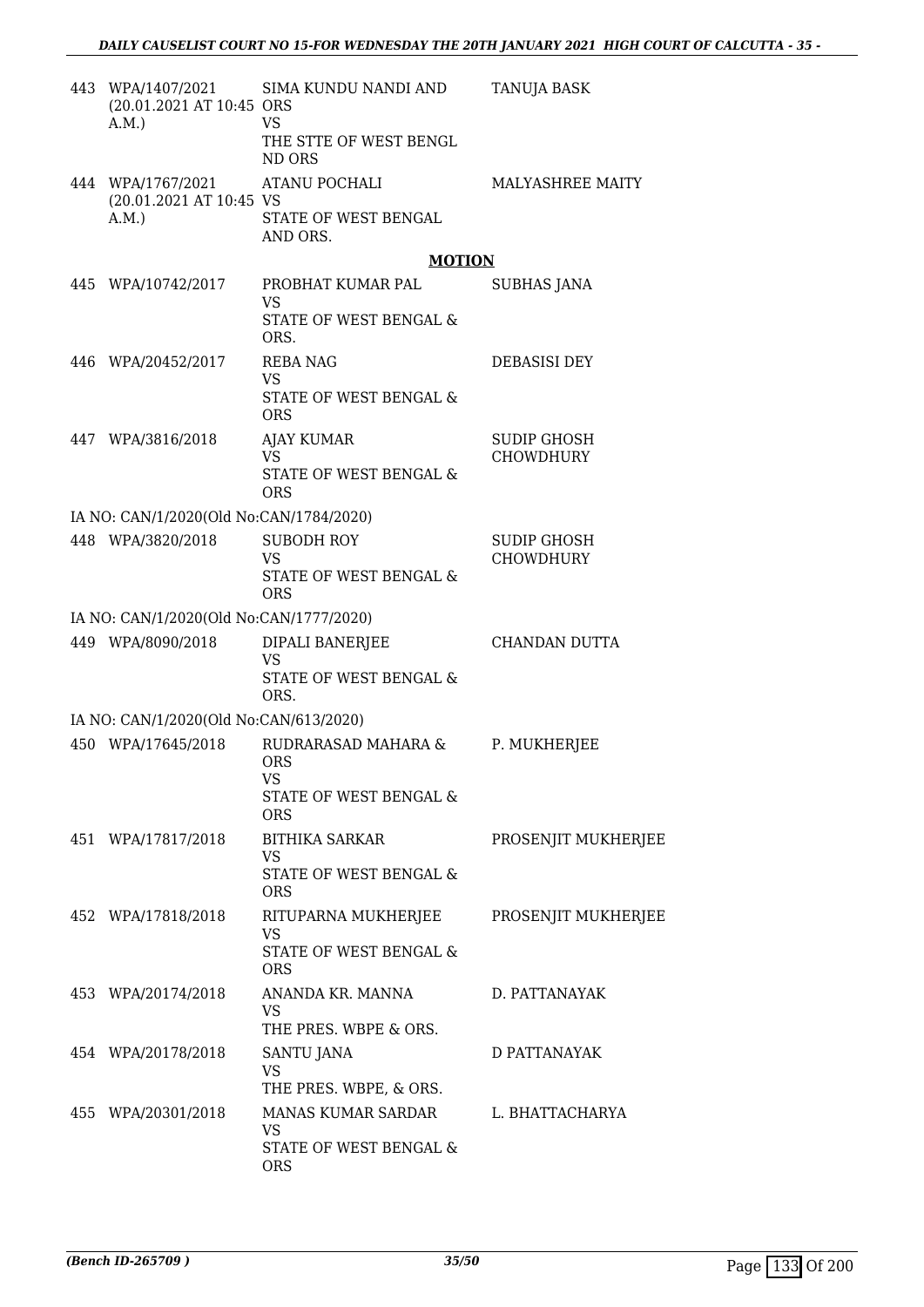| 456 WPA/20352/2018 | PURNIMA ROY KAR<br><b>VS</b>                                                | P. K. GHOSH                     |
|--------------------|-----------------------------------------------------------------------------|---------------------------------|
|                    | STATE OF WEST BENGAL &<br><b>ORS</b>                                        |                                 |
| 457 WPA/20422/2018 | SK. ALKAS ALI<br><b>VS</b>                                                  | <b>SUMAN CHAKRABORTY</b>        |
|                    | STATE OF WEST BENGAL &<br><b>ORS</b>                                        |                                 |
| 458 WPA/20425/2018 | PRIYANKA KONAR<br><b>VS</b><br>STATE OF WEST BENGAL &<br><b>ORS</b>         | <b>SUMAN CHAKRABORTY</b>        |
| 459 WPA/21531/2018 | MIRZA ALIUL AZIM & ANR.<br>VS.<br>STATE OF WEST BENGAL &<br>ORS.            | MONIRUZZAMAN                    |
| 460 WPA/22553/2018 | <b>SIMA PAL</b><br><b>VS</b><br>STATE OF WEST BENGAL &<br><b>ORS</b>        | ANUSUYA BANERJEE                |
| 461 WPA/1756/2019  | MOUPIYA ROY<br><b>VS</b><br>STATE OF WEST BENGAL &<br><b>ORS</b>            | RAJLAKSHMI GHATAK               |
| 462 WPA/2630/2019  | UJJWAL KR. GOSWAMI<br>VS.<br>STATE OF WEST BENGAL &<br>ORS.                 | MONIRUZZAMAN                    |
| 463 WPA/3018/2019  | SUMITA SIL (DUTTA)<br><b>VS</b><br>STATE OF WEST BENGAL &<br>ORS.           | SHAHANA NAZNIN                  |
| 464 WPA/3333/2019  | JAYDEB DAS<br><b>VS</b><br>BAR COUNCIL OF INDIA &<br>OR S                   | <b>TANMAY BASU</b>              |
| 465 WPA/6821/2019  | NITAI MAHATA<br>VS.<br>STATE OF WEST BENGAL &<br><b>ORS</b>                 | ARITRA SHANKAR RAY              |
| 466 WPA/7122/2019  | <b>MAHADEB PAL</b><br>VS<br>STATE OF WEST BENGAL &<br><b>ORS</b>            | NITYA GOPAL<br><b>MUKHERJEE</b> |
| 467 WPA/8240/2019  | PRANAB KUMAR SHARMA<br>VS<br>STATE OF WEST BENGAL &<br><b>ORS</b>           | DIPIKA BANU                     |
| IA NO: CAN/1/2020  |                                                                             |                                 |
| 468 WPA/8241/2019  | SATYAJIT DEBNATH & ORS<br><b>VS</b><br>STATE OF WEST BENGAL &<br><b>ORS</b> | DIPIKA BANU                     |
| IA NO: CAN/1/2020  |                                                                             |                                 |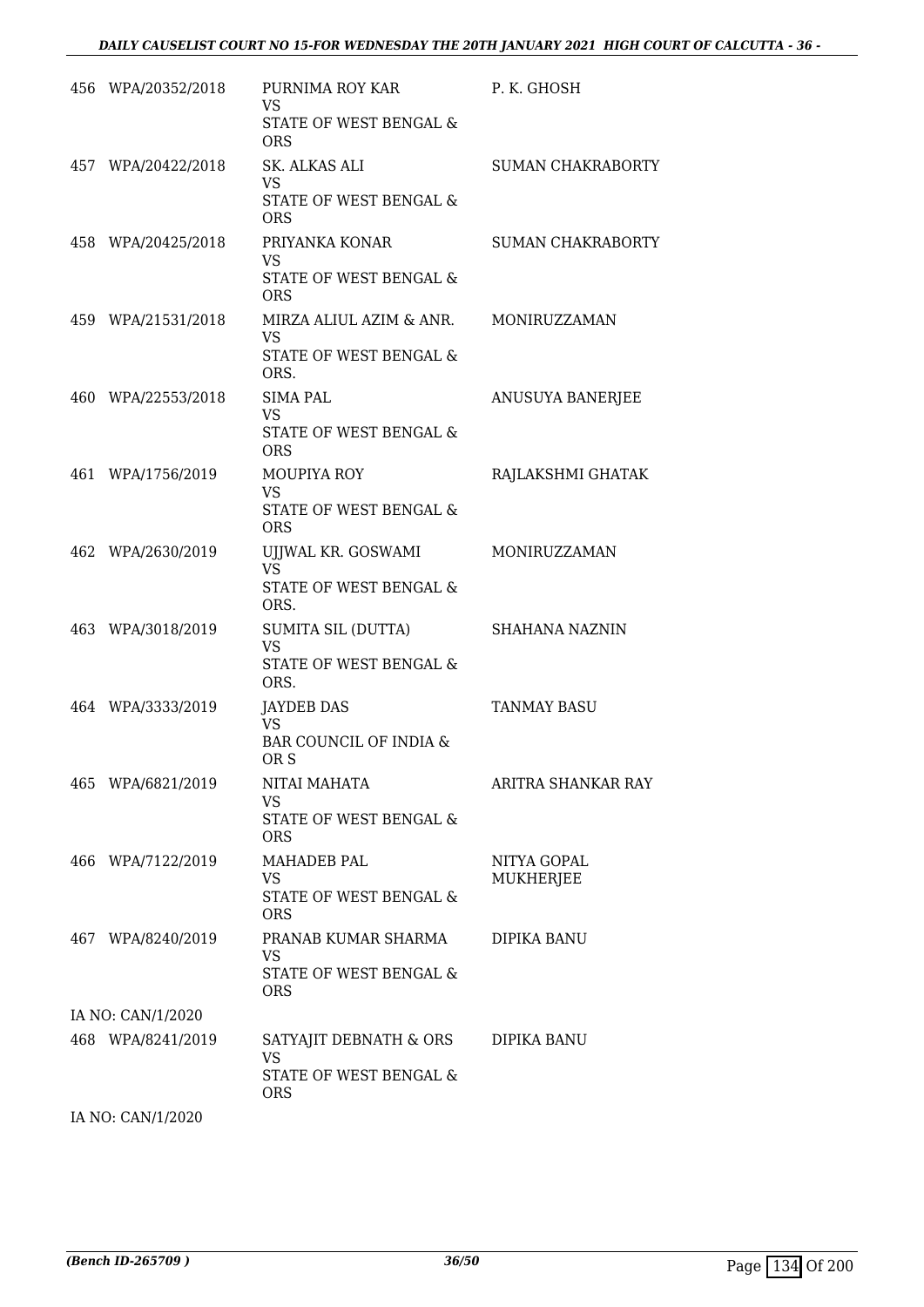| 469 WPA/10132/2019                      | DR. (MS) TANUKA DAS<br>VS                           | <b>SHRABONI SARKAR</b> |
|-----------------------------------------|-----------------------------------------------------|------------------------|
|                                         | UNION OF INDIA & ORS                                |                        |
| IA NO: CAN/1/2020                       |                                                     |                        |
| 470 WPA/10133/2019                      | DR. ATANU SASMAL<br><b>VS</b>                       | <b>SHRABONI SARKAR</b> |
|                                         | UNION OF INDIA & ORS                                |                        |
| IA NO: CAN/1/2020                       |                                                     |                        |
| 471 WPA/14001/2019                      | PIYALI CHATTERJEE<br><b>VS</b>                      | SAYANTAN HAZRA         |
|                                         | STATE OF WEST BENGAL &<br><b>ORS</b>                |                        |
| IA NO: CAN/1/2020, CAN/2/2020           |                                                     |                        |
| 472 WPA/16564/2019                      | BUDHAN CHANDRA SAHA<br><b>VS</b>                    | PROSENJIT MUKHERJEE    |
|                                         | <b>STATE OF WEST BENGAL &amp;</b><br><b>ORS</b>     |                        |
| 473 WPA/18834/2019                      | MONOJIT DAS & ORS<br><b>VS</b>                      | KOYEL BAG              |
|                                         | <b>STATE OF WEST BENGAL &amp;</b><br><b>ORS</b>     |                        |
| IA NO: CAN/1/2021                       |                                                     |                        |
| 474 WPA/19265/2019                      | MD. SOLEMAN SHAIKH &<br><b>ORS</b>                  | DIPIKA BANU            |
|                                         | <b>VS</b><br>STATE OF WEST BENGAL &<br><b>ORS</b>   |                        |
| IA NO: CAN/1/2020(Old No:CAN/4558/2020) |                                                     |                        |
| 475 WPA/19274/2019                      | SUDARSHAN RISHI & ORS<br><b>VS</b>                  | RITISHAA BISWAS        |
|                                         | STATE OF WEST BENGAL &<br><b>ORS</b>                |                        |
| IA NO: CAN/1/2020                       |                                                     |                        |
| 476 WPA/19987/2019                      | <b>SUSOVAN MURMU</b><br>VS                          | <b>TANUJA BASAK</b>    |
|                                         | STATE OF WEST BENGAL &<br><b>ORS</b>                |                        |
| 477 WPA/20624/2019                      | APURBA KARMAKAR & ORS<br><b>VS</b>                  | RITISHAA BISWAS        |
|                                         | STATE OF WEST BENGAL &<br><b>ORS</b>                |                        |
| IA NO: CAN/1/2020                       |                                                     |                        |
| 478 WPA/21871/2019                      | BAPPADITYA GHOSH & ORS<br>VS                        | DIPTENDU MANDAL        |
|                                         | STATE OF WEST BENGAL &<br><b>ORS</b>                |                        |
|                                         | IA NO: CAN/1/2020(Old No:CAN/4444/2020), CAN/2/2020 |                        |
| 479 WPA/22195/2019                      | SIMAREKHA RAHAMAN &<br><b>ORS</b><br><b>VS</b>      | MOSTAFIJUR RAHAMAN     |
|                                         | STATE OF WEST BENGAL &<br><b>ORS</b>                |                        |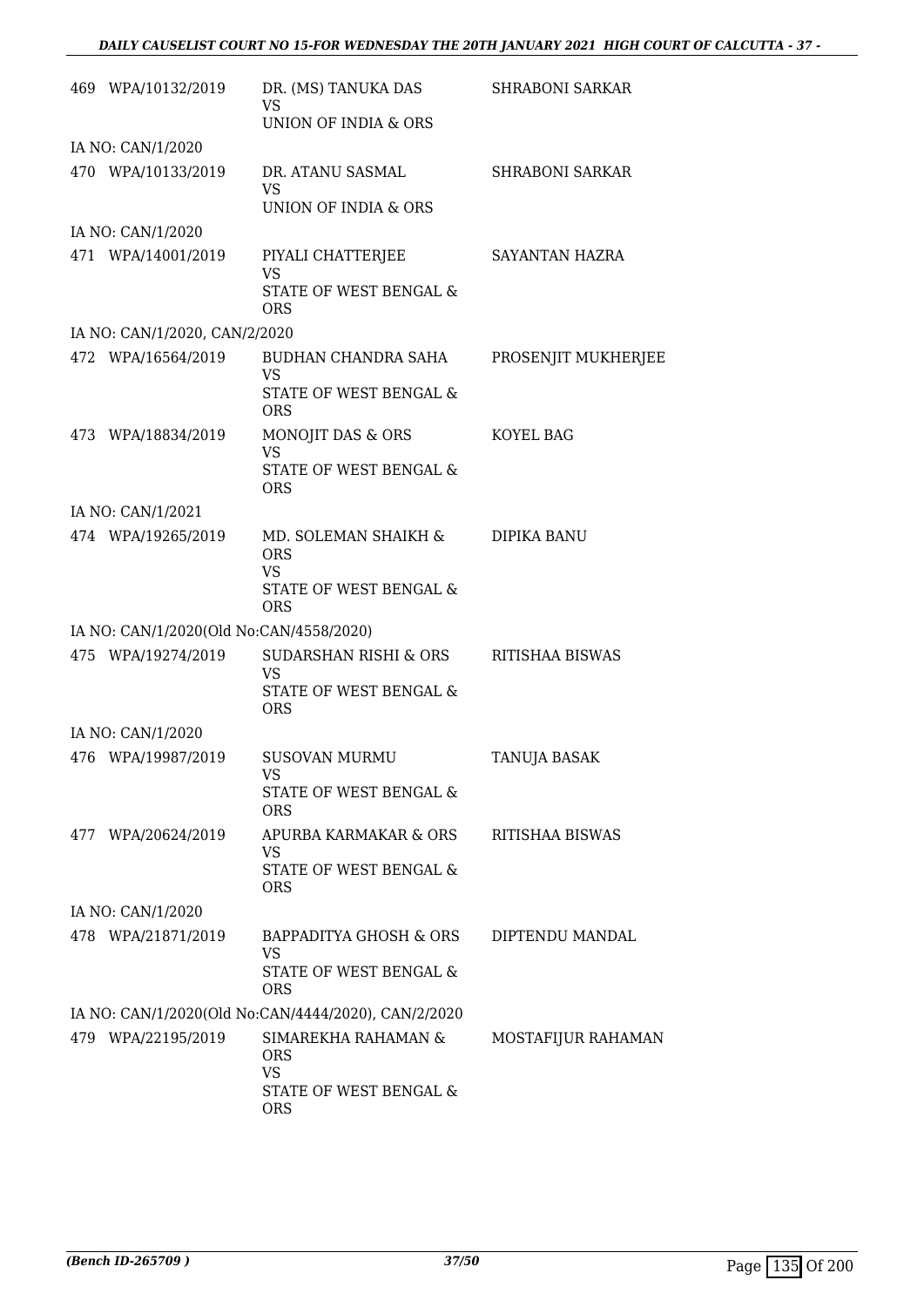| 480 WPA/22502/2019 | DR. PARTHA SARATHI NATH BIKRAM BANERJEE<br>VS<br>STATE OF WEST BENGAL &                 |                            |
|--------------------|-----------------------------------------------------------------------------------------|----------------------------|
| 481 WPA/2050/2020  | <b>ORS</b><br>KUNAL MAITY & ORS<br><b>VS</b>                                            | RAJU MONDAL                |
|                    | STATE OF WEST BENGAL &<br><b>ORS</b>                                                    |                            |
| 482 WPA/2051/2020  | UJJAL MONDAL & ANR<br>VS<br>STATE OF WEST BENGAL &<br><b>ORS</b>                        | RAJU MONDAL                |
| 483 WPA/2280/2020  | SOMA SARKAR<br><b>VS</b><br>STATE OF WEST BENGAL &<br><b>ORS</b>                        | ANINDYA BOSE               |
| 484 WPA/3136/2020  | SRILA DE<br><b>VS</b><br>STATE OF WEST BENGAL &<br><b>ORS</b>                           | <b>BHASKAR MONDAL</b>      |
| IA NO: CAN/1/2020  |                                                                                         |                            |
| 485 WPA/4073/2020  | PROSENJIT PURKAIT<br><b>VS</b><br>STATE OF WEST BENGAL &<br>ORS.                        | PRABIR REJ                 |
| 486 WPA/4127/2020  | KABITABALA LAL<br>VS<br>STATE OF WEST BENGAL &<br><b>ORS</b>                            | PABITRA BHAUMIK            |
| 487 WPA/4140/2020  | ANUP KUMAR PURKAIT &<br><b>ORS</b><br><b>VS</b><br>STATE OF WEST BENGAL &<br><b>ORS</b> | SK. ABU JAFAR              |
| 488 WPA/4180/2020  | MANDIRA SASMAL & ANR<br>VS<br>STATE OF WEST BENGAL &<br><b>ORS</b>                      | <b>BIKRAM BANERJEE</b>     |
| 489 WPA/4182/2020  | BIPLAB MAZUMDER<br>VS.<br>STATE OF WEST BENGAL &<br><b>ORS</b>                          | <b>BIKRAM BANERJEE</b>     |
| 490 WPA/4208/2020  | BICHITRA HEMBRAM & ORS SAMIRAN MANDAL<br>VS<br>STATE OF WEST BENGAL<br>&ORS             |                            |
| 491 WPA/4219/2020  | MAYNA MALI & ORS<br>VS.<br>STATE OF WEST BENGAL &<br><b>ORS</b>                         | SAMIRAN MANDAL             |
| 492 WPA/4244/2020  | HABIBUL ISLAM KHAN<br>VS<br>STATE OF WEST BENGAL &<br><b>ORS</b>                        | <b>SYED SHAMSUL AREFIN</b> |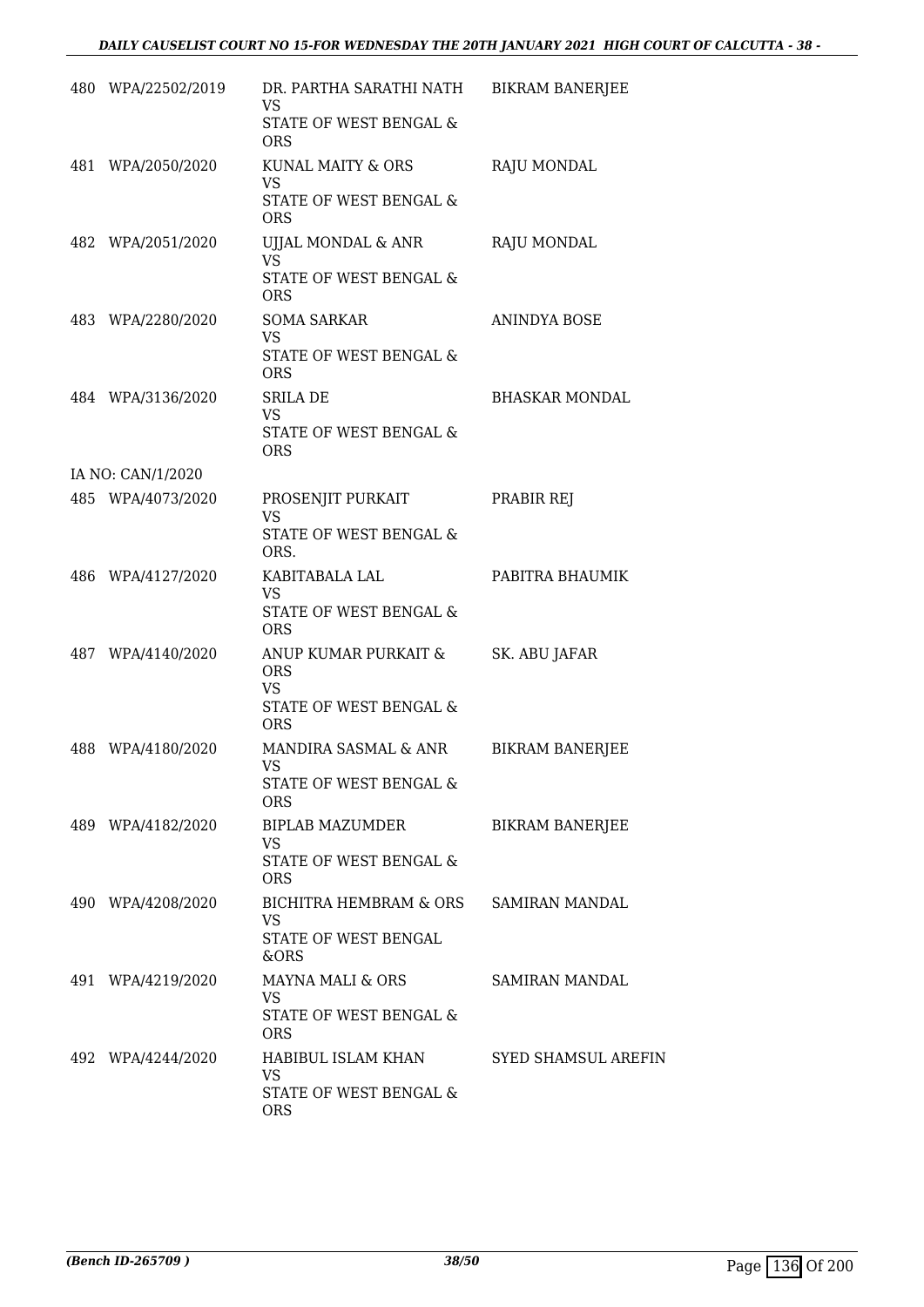| 493 WPA/4262/2020 | SASWATI MONDAL & ORS<br><b>VS</b><br>STATE OF WEST BENGAL &                                                  | SALONI BHATTACHARJEE            |
|-------------------|--------------------------------------------------------------------------------------------------------------|---------------------------------|
| 494 WPA/4263/2020 | <b>ORS</b><br>MANALI GHORAI & ANR<br><b>VS</b><br>STATE OF WEST BENGAL &                                     | <b>BANDANA MAITY</b>            |
| 495 WPA/4286/2020 | <b>ORS</b><br><b>SWAPAN JANA</b><br><b>VS</b><br>STATE OF WEST BENGAL<br>&ORS                                | SURANJAN MANDAL                 |
| 496 WPA/4300/2020 | MOUMITA DAS @ MOUMITA TARA PADA DAS<br><b>MAHAPATRA</b><br><b>VS</b><br>STATE OF WEST BENGAL &<br><b>ORS</b> |                                 |
| 497 WPA/4310/2020 | SOVAN ROY CHOWDHURY &<br><b>ORS</b><br><b>VS</b><br>STATE OF WEST BENGAL &<br><b>ROS</b>                     | AHASHISH CHATTERJEE             |
| 498 WPA/4313/2020 | HOJAIFUR RAHAMAN<br><b>BAIDYA &amp; ORS</b><br><b>VS</b><br>STATE OF WEST BENGAL &<br><b>ORS</b>             | <b>DONA GHOSH</b>               |
| 499 WPA/4314/2020 | PURABI MUKHERJEE & ORS<br><b>VS</b><br>STATE OF WEST BENGAL &<br><b>ROS</b>                                  | SAMIRAN MANDAL                  |
| 500 WPA/4333/2020 | MANOJ KUMAR GARAIN &<br><b>ANR</b><br><b>VS</b><br>STATE OF WEST BENGAL &<br><b>ANR</b>                      | <b>SHUVRA PROKASH</b><br>LAHIRI |
| 501 WPA/4352/2020 | <b>BANDANA HANSDA</b><br><b>VS</b><br>STATE OF WEST BENGAL &<br>ORS.                                         | <b>ASHIS KR. PAUL</b>           |
| 502 WPA/4362/2020 | KRISHNA BHATTACHARJEE SUBHRANGSU PANDA<br>$&$ ANR.<br><b>VS</b><br>STATE OF WEST BENGAL &<br>ORS.            |                                 |
| 503 WPA/4453/2020 | AMIT SAHA & ORS<br><b>VS</b><br>STATE OF WEST BENGAL &<br><b>ORS</b>                                         | DIPTENDU MANDAL                 |
| 504 WPA/4479/2020 | SHYAMAL KUMAR SETH<br>VS.<br>STATE OF WEST BENGAL &<br><b>ORS</b>                                            | DILIP KUMAR SHYAMAL             |
| 505 WPA/4481/2020 | SHYAMAL ADHIKARI<br><b>VS</b><br>STATE OF WEST BENGAL &<br><b>ORS</b>                                        | ANIMESH<br><b>BHATTACHARYA</b>  |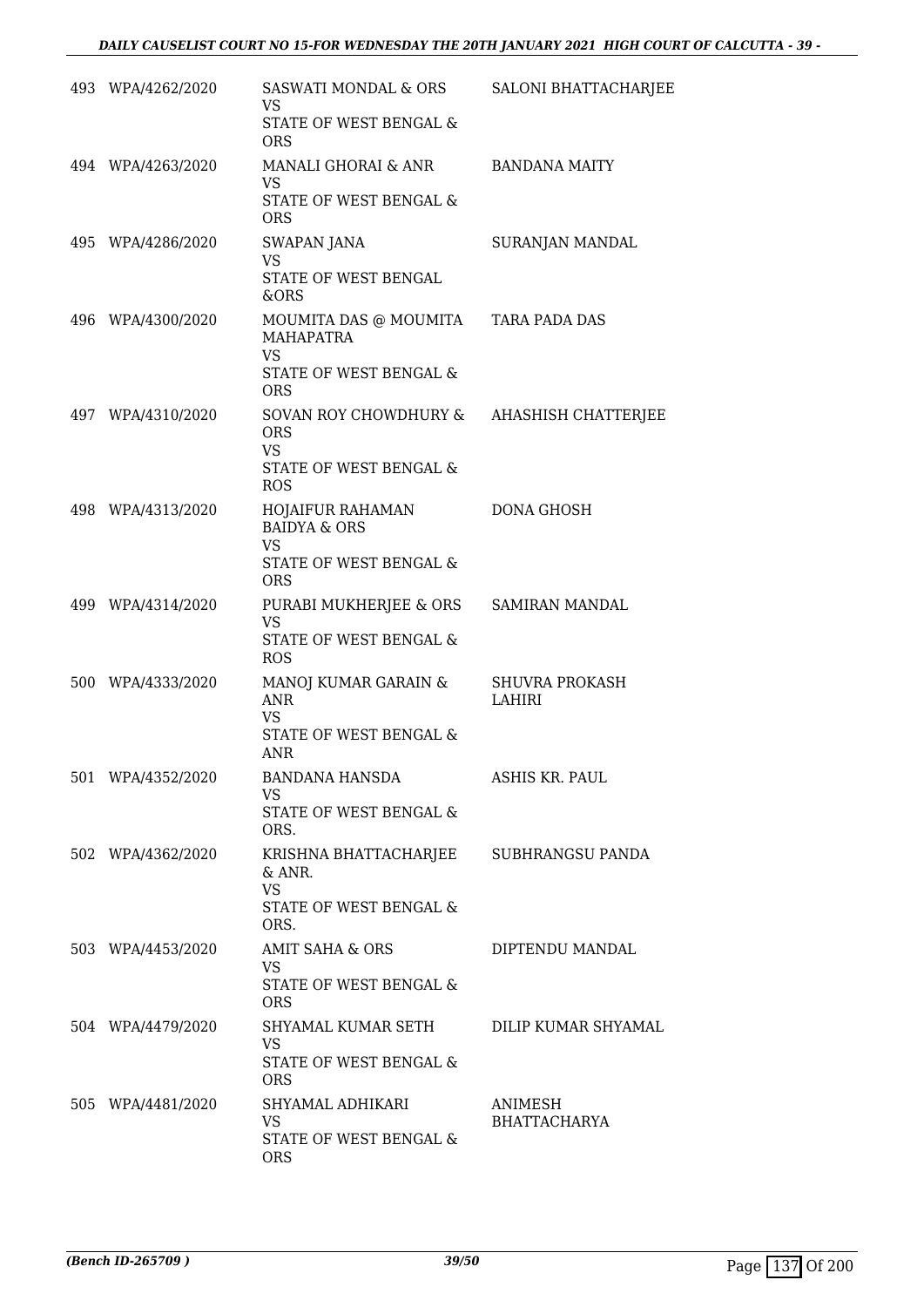| 506 WPA/4513/2020 | PANKAJ BHOWMIK & ORS.<br>VS<br>STATE OF WEST BENGAL &                                                           | <b>SONALI DAS</b>              |
|-------------------|-----------------------------------------------------------------------------------------------------------------|--------------------------------|
|                   | ORS.                                                                                                            |                                |
| 507 WPA/4547/2020 | PRASENJIT HALDER<br>VS.                                                                                         | KHANDEKAR<br>MOAZZEMAN HOSSAIN |
|                   | STATE OF WEST BENGAL &<br><b>ORS</b>                                                                            |                                |
| 508 WPA/4552/2020 | GOURI RANI MANDAL & ANR SANDIP GHOSH<br>VS<br>STATE OF WEST BENGAL &<br><b>ORS</b>                              |                                |
| 509 WPA/4570/2020 | <b>MANAS GHOSH</b><br><b>VS</b><br>STATE OF WEST BENGAL &<br><b>ORS</b>                                         | ASIT BARAN MUKHERJEE           |
| 510 WPA/4587/2020 | SISIR KUMAR CHATTERJEE P.K. BHATTACHARYA<br><b>VS</b><br>SECRETARY BANGIYA<br>SANSKRIT SIKSHA<br>PARISHAD & ORS |                                |
| 511 WPA/4693/2020 | <b>SANTANU BASU</b><br><b>VS</b><br>W.B. COLLEGE SERVICE<br><b>COMMISSION &amp; ORS</b>                         | KAKALI DUTTA                   |
| IA NO: CAN/1/2020 |                                                                                                                 |                                |
| 512 WPA/4702/2020 | PRATIVA GAYEN (MONDAL)<br>VS.<br>STATE OF WEST BENGAL &<br><b>ORS</b>                                           | NAMITA BASU                    |
| 513 WPA/4703/2020 | <b>SOUMITA HAZRA</b><br>VS<br>STATE OF WEST BENGAL &<br><b>ORS</b>                                              | PRADIP KUMAR GHOSH             |
| 514 WPA/4704/2020 | <b>KALPANA NAIR</b><br>VS<br>STATE OF WEST BENGAL &<br><b>ORS</b>                                               | <b>NAMITA BASU</b>             |
| 515 WPA/4705/2020 | TINKU SARKAR<br>VS.<br>STATE OF WEST BENGAL &<br><b>ORS</b>                                                     | PRADIP KUMAR GHOSH             |
| 516 WPA/4716/2020 | <b>SEFALI MAITY</b><br>VS.<br>STATE OF WEST BENGAL &<br><b>ORS</b>                                              | SUBHAS JANA                    |
| 517 WPA/4731/2020 | PRIYABRATA BARIK<br>VS.<br>STATE OF WEST BENGAL &<br><b>ORS</b>                                                 | DILIP KUMAR SHYAMAL            |
| 518 WPA/4734/2020 | RIZWANA BEGUM<br><b>VS</b><br>STATE OF WEST BENGAL &<br><b>ORS</b>                                              | LALRATAN MONDAL                |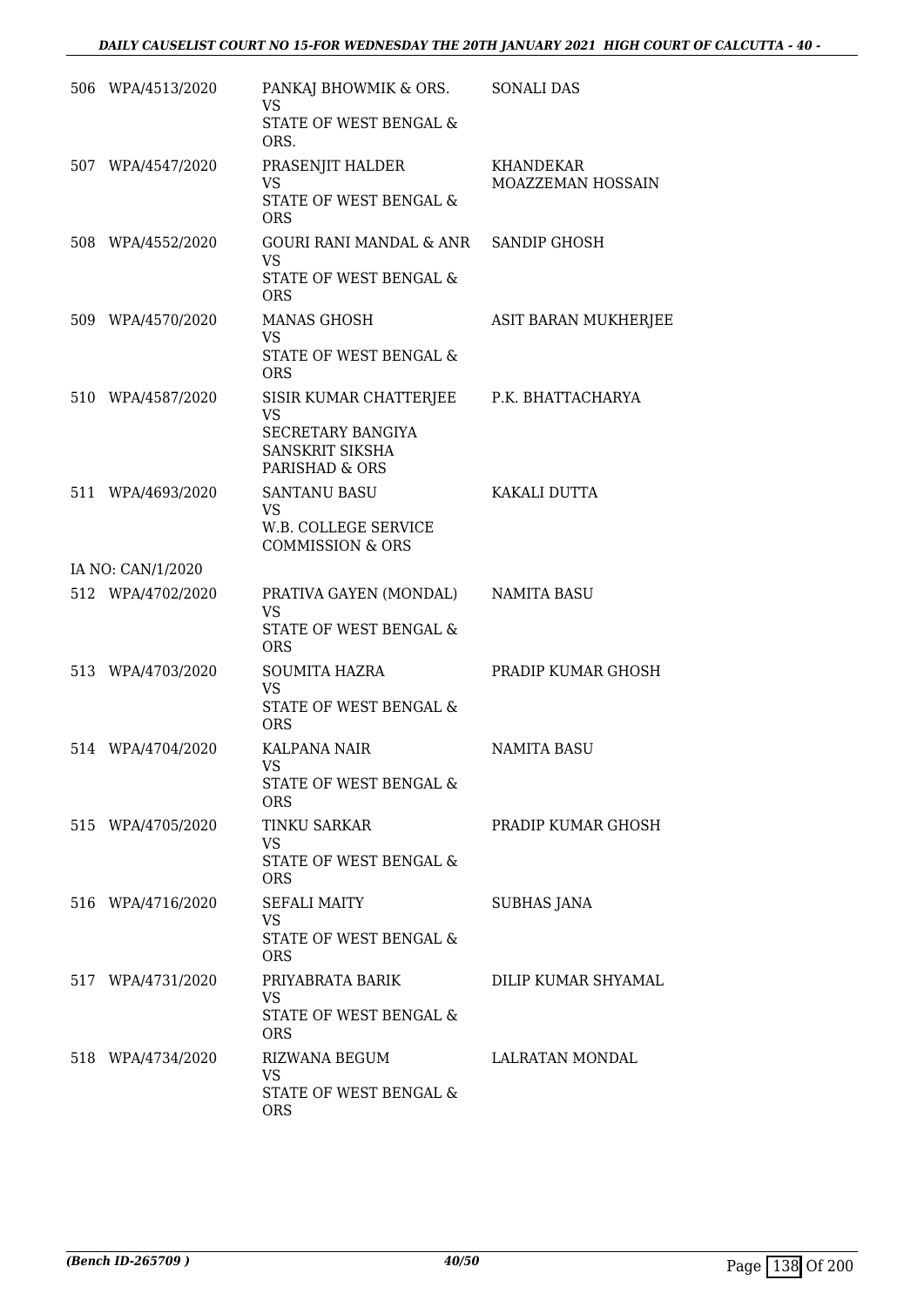|     | 519 WPA/5279/2020                                            | <b>RIYA MANNA</b><br><b>VS</b><br>STATE OF WEST BENGAL &<br><b>ORS</b>   | PINTU KARAR                             |
|-----|--------------------------------------------------------------|--------------------------------------------------------------------------|-----------------------------------------|
|     | IA NO: CAN/1/2020(Old No:CAN/4649/2020)                      |                                                                          |                                         |
|     | 520 WPA/6099/2020                                            | SMT SIMA MONDAL & ORS                                                    | <b>INDRANIL HALDER</b>                  |
|     |                                                              | VS<br>STATE OF WEST BENGAL &<br><b>ORS</b>                               |                                         |
|     | IA NO: CAN/1/2020(Old No:CAN/4345/2020)                      |                                                                          |                                         |
|     | 521 WPA/6541/2020                                            | ANAMIKA SARKAR<br><b>VS</b><br>STATE OF WEST BENGAL &                    | PROBAL SARKAR                           |
|     |                                                              | ORS                                                                      |                                         |
|     | IA NO: CAN/1/2020(Old No:CAN/5303/2020)<br>522 WPA/6998/2020 | <b>ATANU MONDAL</b>                                                      | <b>DEBASIS SUR</b>                      |
|     |                                                              | <b>VS</b><br>STATE OF WEST BENGAL<br>AND ORS.                            |                                         |
|     | IA NO: CAN/1/2020                                            |                                                                          |                                         |
|     | 523 WPA/7192/2020                                            | SANDIP CHOUDHURY<br>VS.                                                  | DEBABRATA DAS GUPTA                     |
|     |                                                              | THE STATE OF WEST<br><b>BENGAL</b>                                       |                                         |
|     | IA NO: CAN/1/2020                                            |                                                                          |                                         |
|     | 524 WPA/7233/2020                                            | <b>ABHIJIT MAHATO</b><br><b>VS</b><br>STATE OF WEST BENGAL<br>AND ORS.   | <b>CHANDRACHUR</b><br><b>CHATTERJEE</b> |
|     | IA NO: CAN/1/2020                                            |                                                                          |                                         |
|     | 525 WPA/7532/2020                                            | <b>BIPLAB DEY</b><br><b>VS</b><br>STATE OF WEST BENGAL<br>AND ORS.       | DIBYENDU CHATTERJEE                     |
|     | IA NO: CAN/1/2020                                            |                                                                          |                                         |
|     | 526 WPA/7701/2020                                            | APURBA BHATTACHARYA<br><b>VS</b>                                         | AKASHDEEP MUKHERJEE                     |
|     |                                                              | State of West Bengal                                                     |                                         |
|     | IA NO: CAN/1/2020                                            |                                                                          |                                         |
|     | 527 WPA/7704/2020                                            | SULAGNA SANTRA(SANYAL)<br><b>VS</b><br>State of West Bengal              | AKASHDEEP MUKHERJEE                     |
|     | 528 WPA/7708/2020                                            | ASIS KUMAR KHANRA<br><b>VS</b><br>State of West Bengal                   | <b>AKASHDEEP</b><br>MUKHKERJEE          |
|     | 529 WPA/7730/2020                                            | MALABIKA CHAKRABORTY<br>NEE CHATTOPADHYAY<br><b>VS</b><br>Union of India | <b>ABHISHEK VERMA</b>                   |
| 530 | WPA/7734/2020                                                | <b>BIBHAS ACHARYYA</b><br><b>VS</b><br>Union of India                    | <b>ABHISHEK VERMA</b>                   |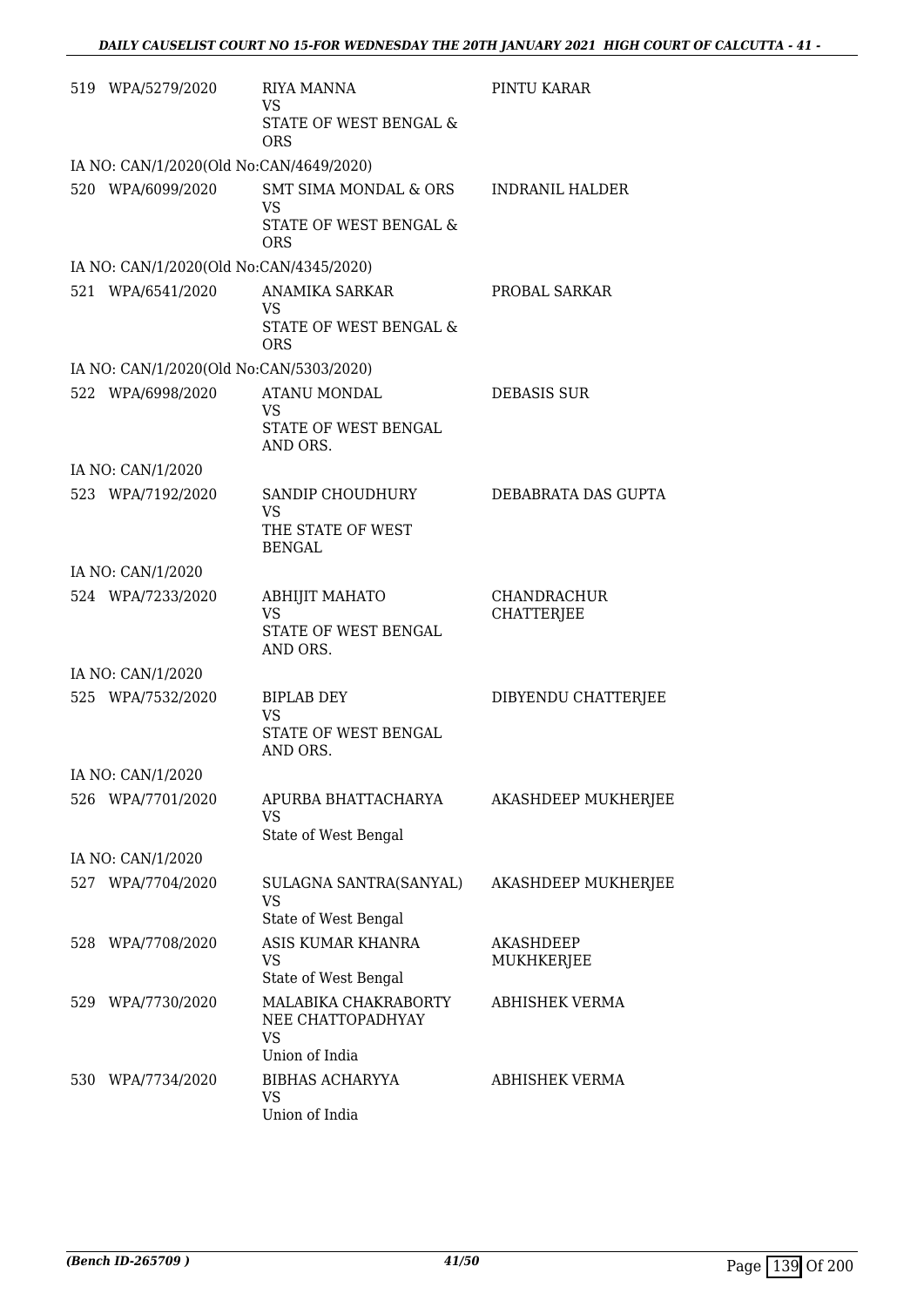## *DAILY CAUSELIST COURT NO 15-FOR WEDNESDAY THE 20TH JANUARY 2021 HIGH COURT OF CALCUTTA - 42 -*

|     | 531 WPA/7736/2020 | TINA MUKHERJEE<br>VS<br>Union of India                                  | <b>ABHISHEK VERMA</b>     |
|-----|-------------------|-------------------------------------------------------------------------|---------------------------|
| 532 | WPA/7738/2020     | RICHA ARORA<br><b>VS</b><br>Union of India                              | <b>ABHISHEK VERMA</b>     |
|     | 533 WPA/7817/2020 | <b>GOPAL CHANDRA DAS</b><br><b>VS</b><br>State of West Bengal           | RIMPY MUKHERJEE           |
|     | 534 WPA/7831/2020 | <b>JAHARLAL DUTTA</b><br>VS<br>State of West Bengal                     | <b>GORA CHAND SAMANTA</b> |
|     | 535 WPA/7839/2020 | HIRALAL CHAND<br><b>VS</b><br>State of West Bengal                      | TANUJA BASAK              |
|     | 536 WPA/7847/2020 | <b>BAPI MALAKAR</b><br><b>VS</b><br>State of West Bengal                | SUBHOJIT CHATTERJEE       |
|     | 537 WPA/7984/2020 | DR KAMAL BHATTACHARYA<br><b>VS</b><br>State of West Bengal              | <b>JAYANTA MITRA</b>      |
|     | 538 WPA/7997/2020 | NAGENDRA NATH MAHATO<br><b>VS</b><br>State of West Bengal               | <b>ANKITA DEY</b>         |
|     | 539 WPA/8000/2020 | <b>BOSIRUDDIN</b><br><b>VS</b><br>State of West Bengal                  | <b>IBRAHIM SARDAR</b>     |
|     | 540 WPA/8007/2020 | KALYAN MONDAL<br><b>VS</b><br>State of West Bengal                      | <b>IBRAHIM SARDAR</b>     |
|     | 541 WPA/8012/2020 | MOUMITA CHATTERJEE<br><b>VS</b><br>THE STATE OF WEST<br><b>BENGAL</b>   | <b>SANKHA GHOSH</b>       |
| 542 | WPA/8441/2020     | SANCHITA SAHA RAY<br>VS<br>STATE OF WEST BENGAL<br>AND ORS.             | TANUJA BASAK              |
|     | 543 WPA/9407/2020 | BIDYUT KUMAR SARKAR<br><b>VS</b><br>THE VISVA BHARATI AND<br><b>ORS</b> | ANJAN BHATTACHARYA        |
|     | 544 WPA/9846/2020 | AMIT BAURI AND OTHERS<br>VS<br>STATE OF WEST BENGAL<br>AND ORS.         | SUDIPTA DASGUPTA          |
|     | 545 WPA/9923/2020 | ROZINA YASMIN<br>VS<br>STATE OF WEST BENGAL<br>AND ORS.                 | <b>GOPA BISWAS</b>        |
|     | 546 WPA/9926/2020 | ARNAB CHATTERJEE<br>VS<br>STATE OF WEST BENGAL<br>AND ORS.              | SALOMI BHATTACHARJEE      |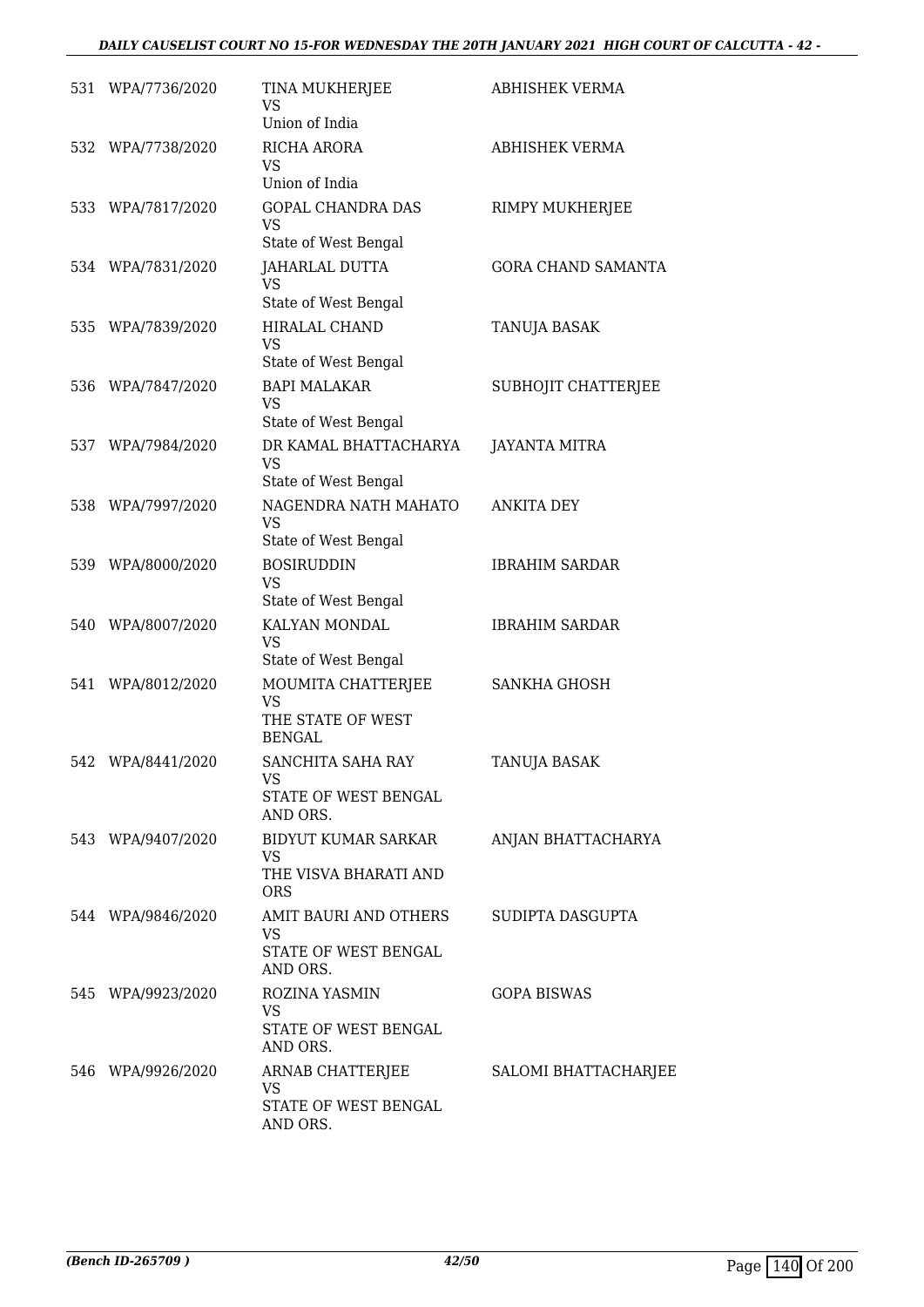| 547 WPA/9928/2020  | KUNAL DAS AND ORS<br>VS.<br>STATE OF WEST BENGAL                                       | <b>BIKRAM BANERJEE</b>                  |
|--------------------|----------------------------------------------------------------------------------------|-----------------------------------------|
| 548 WPA/9934/2020  | AND ORS.<br>MOUMITA YASMIN<br>VS.<br>STATE OF WEST BENGAL                              | PRIYAKSHI BANERJEE                      |
| 549 WPA/10019/2020 | AND ORS.<br><b>ASRAFI KHATUN</b><br>VS<br>STATE OF WEST BENGAL<br>AND ORS.             | <b>SMITA PAL</b>                        |
| 550 WPA/10085/2020 | <b>AVIJIT KONAI</b><br><b>VS</b><br>THE STATE OF WEST<br><b>BENGAL AND ORS</b>         | <b>JUIN DUTTA</b><br><b>CHAKRABORTY</b> |
| 551 WPA/10257/2020 | SAIKAT BHATTACHARYA<br>VS.<br>UNION OF INDIA AND ORS.                                  | ARUNIKA GHOSH                           |
| 552 WPA/10497/2020 | PUJA SANTRA<br><b>VS</b><br>STATE OF WEST BENGAL<br>AND ORS.                           | SIDDHARTHA SARKAR                       |
| 553 WPA/10570/2020 | MANASH KUMAR SARKAR<br>VS.<br>STATE OF WEST BENGAL<br>AND ORS.                         | ANINDA BHATTACHARYA                     |
| 554 WPA/11118/2020 | MOUSINA SUHANI<br>VS<br>STATE OF WEST BENGAL<br>AND ORS.                               | <b>SUNIT KUMAR ROY</b>                  |
| 555 WPA/11430/2020 | TAPAN KUMBHAKAR AND<br><b>ORS</b><br>VS.<br>STATE OF WEST BENGAL<br>AND ORS.           | <b>GOPA BISWAS</b>                      |
| 556 WPA/11432/2020 | SUSMITA MANDAL AND ORS<br><b>VS</b><br>STATE OF WEST BENGAL<br>AND ORS.                | <b>GOPA BISWAS</b>                      |
| 557 WPA/11433/2020 | SATYAJIT DAS THAKUR AND<br><b>ORS</b><br><b>VS</b><br>STATE OF WEST BENGAL<br>AND ORS. | <b>GOPA BISWAS</b>                      |
| 558 WPA/11460/2020 | RAKESH AHMED<br>VS<br>THE STATE OF WEST<br><b>BENGAL AND ORS</b>                       | <b>GOLAM MOHIUDDIN</b>                  |
| 559 WPA/11812/2020 | RABINDRA NATH DAS<br>VS<br>State of West Bengal                                        | DASS55297@GMAIL.COM                     |
| 560 WPA/11813/2020 | SABITA KARAN DAS AND<br><b>OTHERS</b><br><b>VS</b><br>STATE OF WEST BENGAL<br>AND ORS. | SANTU DAS ADHIKARI                      |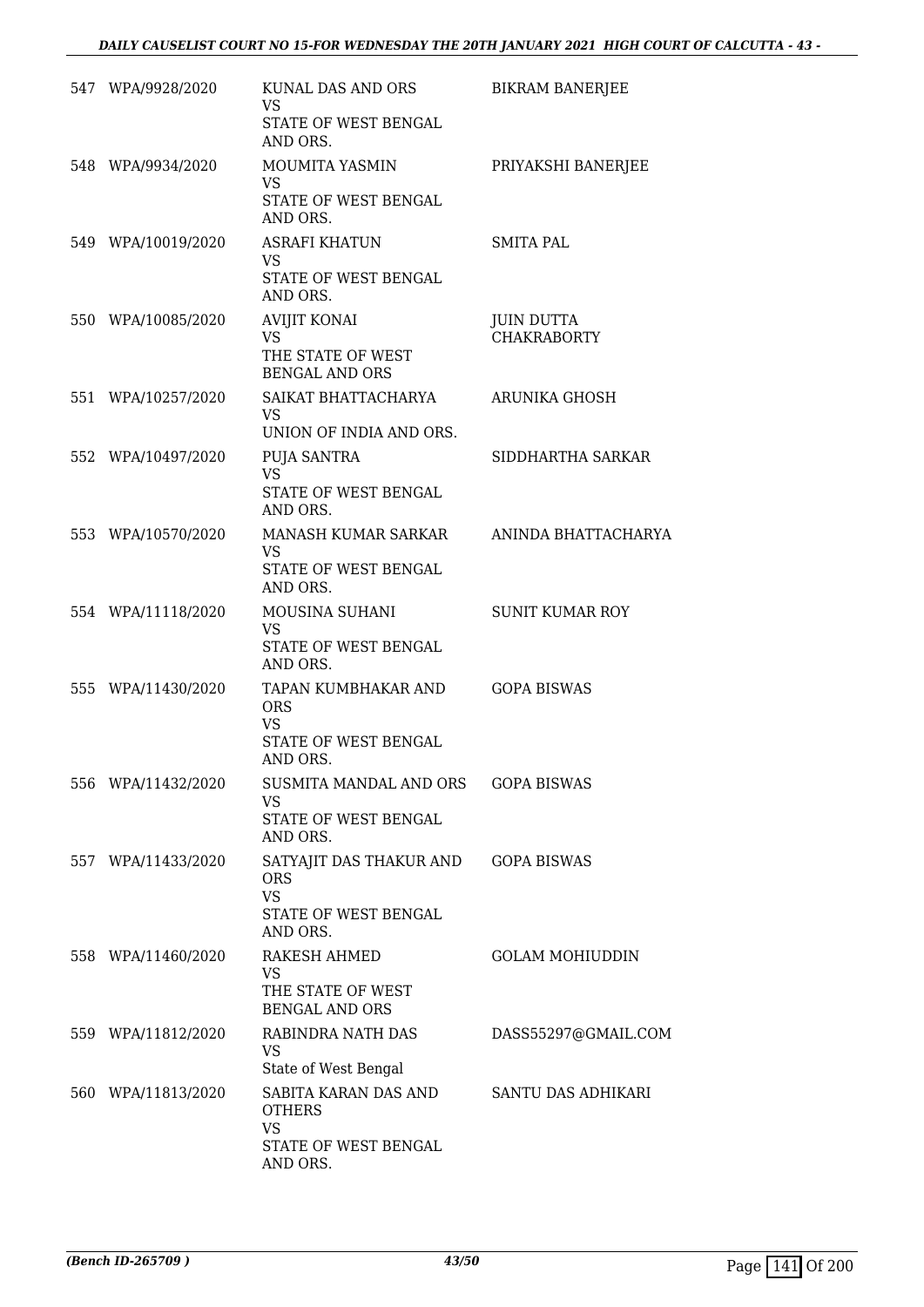| 561 WPA/11816/2020 | ALAKESH MANDAL AND<br><b>OTHERS</b><br><b>VS</b>                                        | SANTU DAS ADHIKARI     |
|--------------------|-----------------------------------------------------------------------------------------|------------------------|
|                    | STATE OF WEST BENGAL<br>AND ORS.                                                        |                        |
| 562 WPA/11819/2020 | ARUNAVA BHUNIA AND<br><b>OTHERS</b><br><b>VS</b><br>STATE OF WEST BENGAL<br>AND ORS.    | SANTU DAS ADHIKARI     |
| 563 WPA/11822/2020 | RAJU PANIGRAHI AND<br><b>OTHERS</b><br><b>VS</b><br>STATE OF WEST BENGAL<br>AND ORS.    | SAANTU DAS ADHIKARI    |
| 564 WPA/11947/2020 | ABDUL NAIM MONDAL<br>VS<br>STATE OF WEST BENGAL<br>AND ORS.                             | <b>GOLAM MOHIUDDIN</b> |
| 565 WPA/69/2021    | AMRITA DUTTA AND ORS<br><b>VS</b><br>STATE OF WEST BENGAL<br>AND ORS.                   | SUDIPTA DASGUPTA       |
| 566 WPA/74/2021    | PRADIP KARAK<br><b>VS</b><br>STATE OF WEST BENGAL<br>AND ORS.                           | SANTANU MAJI           |
| 567 WPA/83/2021    | <b>AVIJIT KAR</b><br><b>VS</b><br>THE STATE OF WEST<br><b>BENGAL AND ORS</b>            | <b>RITA PATRA</b>      |
| 568 WPA/85/2021    | MD. NURUL ABSAR AND ORS MD. KUTUBUDDIN<br><b>VS</b><br>STATE OF WEST BENGAL<br>AND ORS. |                        |
| 569 WPA/89/2021    | APURBA NANDI AND ORS<br>VS<br>STATE OF WEST BENGAL<br>AND ORS.                          | SASTHI CHARAN DHARA    |
| 570 WPA/109/2021   | PRADIP BANERJEE AND ORS<br><b>VS</b><br>THE STATE OF WEST<br><b>BENGAL AND ORS</b>      | <b>GOPA BISWAS</b>     |
| 571 WPA/111/2021   | TANMOY DUTTA AND<br><b>OTHERS</b><br><b>VS</b><br>STATE OF WEST BENGAL<br>AND ORS.      | <b>GOPA BISWAS</b>     |
| 572 WPA/113/2021   | DIPIKA ROY AND ORS<br>VS.<br>STATE OF WEST BENGAL<br>AND ORS.                           | SALONI BHATTACHARYA    |
| 573 WPA/229/2021   | KAZI MOFIJUL ISLAM AND<br><b>ORS</b><br><b>VS</b><br>STATE OF WEST BENGAL<br>AND ORS.   | <b>GOPA BISWAS</b>     |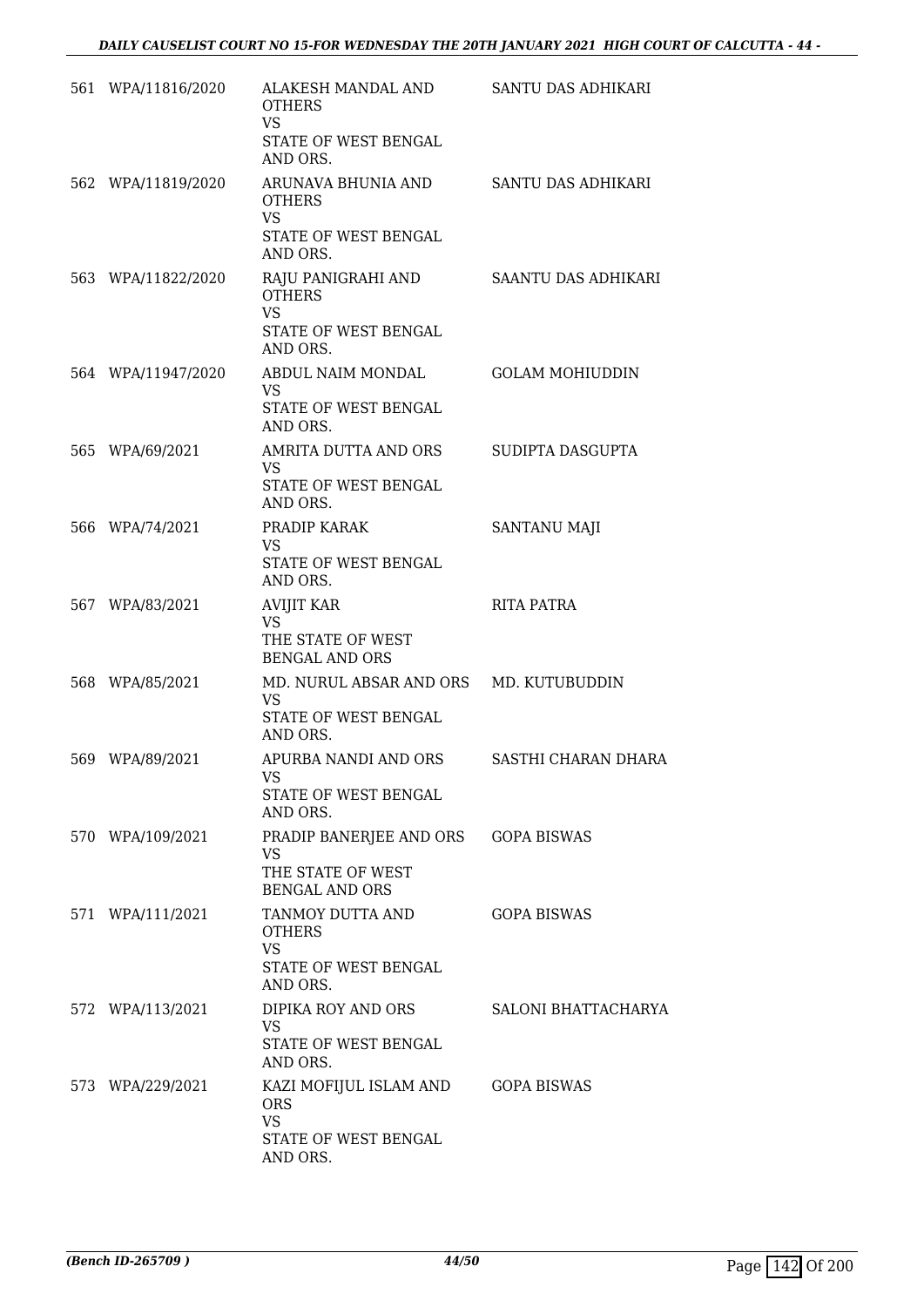|     | 574 WPA/256/2021 | SANJOY KIRTIONIA<br><b>VS</b><br>STATE OF WEST BENGAL<br>AND ORS.                                                 | SANTU DAS ADHIKARY               |
|-----|------------------|-------------------------------------------------------------------------------------------------------------------|----------------------------------|
|     | 575 WPA/259/2021 | RAKSHYAKAR MONDAL<br>VS<br>STATE OF WEST BENGAL<br>AND ORS.                                                       | SANTU DAS ADHIKARI               |
|     | 576 WPA/262/2021 | ANUP KUMAR HAZRA<br>VS<br>STATE OF WEST BENGAL<br>AND ORS.                                                        | SANTU DAS ADHIKARI               |
|     | 577 WPA/276/2021 | RAKHI HALDER<br><b>VS</b><br>STATE OF WEST BENGAL<br>AND ORS.                                                     | TIRTHANKAR KAR                   |
|     | 578 WPA/277/2021 | SATINATH MAHANTY<br>VS<br>STATE OF WEST BENGAL<br>AND ORS.                                                        | MITHU SINGHA<br><b>MAHAPATRA</b> |
|     | 579 WPA/294/2021 | TARUN GHOSH AND<br><b>OTHERS</b><br>VS<br>STATE OF WEST BENGAL<br>AND ORS.                                        | ARUNESH PATHAK                   |
|     | 580 WPA/298/2021 | <b>GOUTAM DOLAI</b><br>VS.<br>STATE OF WEST BENGAL<br>AND ORS.                                                    | DEBABRATA SARDAR                 |
|     | 581 WPA/409/2021 | PINTU MONDAL AND ORS<br><b>VS</b><br>WEST BENGAL BOARD OF<br>PRIMARY EDU AND ORS                                  | ANIRUDDHA SINGHA<br><b>ROY</b>   |
| 582 | WPA/434/2021     | MILAN KUMAR DEY AND<br><b>ORS</b><br><b>VS</b><br>STATE OF WEST BENGAL<br>AND ORS.                                | <b>JAYANTA SAMANTA</b>           |
|     | 583 WPA/438/2021 | KARTICK CHANDRA KHAN<br>VS<br>STATE OF WEST BENGAL<br>AND ORS.                                                    | <b>MITHU SAHA</b>                |
|     | 584 WPA/441/2021 | MANIK KUMAR MANDAL<br>AND ORS<br><b>VS</b><br>THE STATE OF WEST<br><b>BENGAL AND ORS</b>                          | PALASH MUKHERJEE                 |
|     | 585 WPA/449/2021 | SOFIKUJJAMAN BISWAS AND PALASH MUKHERJEE<br><b>ORS</b><br><b>VS</b><br>THE STATE OF WEST<br><b>BENGAL AND ORS</b> |                                  |
|     | 586 WPA/450/2021 | ASHISH KUMAR SAHOO<br><b>VS</b><br>STATE OF WEST BENGAL<br>AND ORS.                                               | <b>ABHIJIT BASU</b>              |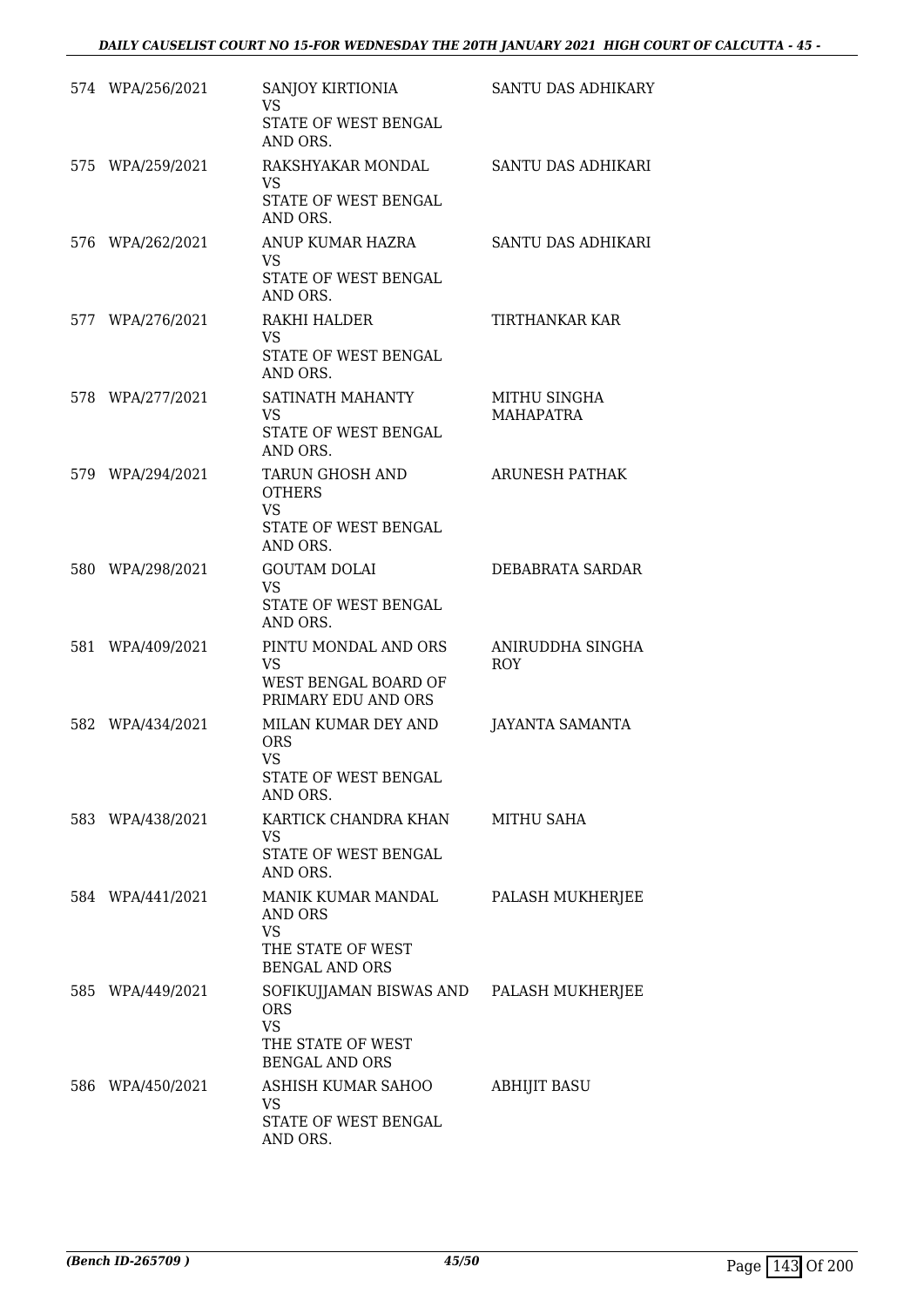| 587 WPA/456/2021  | KRISHNA JANA AND ORS<br><b>VS</b><br>THE STATE OF WEST<br><b>BENGAL AND ORS</b>                 | PALASH MUKHERJEE                       |
|-------------------|-------------------------------------------------------------------------------------------------|----------------------------------------|
| 588 WPA/464/2021  | SATYABRATA DAS AND ORS<br>VS.<br>THE STATE OF WEST<br><b>BENGAL AND ORS</b>                     | PALASH MUKHERJEE                       |
| 589 WPA/468/2021  | AMINUL KABIUL AZIZ AND<br><b>ORS</b><br><b>VS</b><br>THE STATE OF WEST<br><b>BENGAL AND ORS</b> | <b>ANISUR RAHMAN</b>                   |
| 590 WPA/474/2021  | AKBAR ALI GAZI AND<br><b>OTHERS</b><br><b>VS</b><br>UNION OF INDIA AND<br><b>OTHERS</b>         | <b>SOMESH KUMAR GHOSH</b>              |
| 591 WPA/518/2021  | APURBA BALLAV<br>VS<br>STATE OF WEST BENGAL<br>AND ORS.                                         | DILIP KUMAR SHYAMAL                    |
| 592 WPA/540/2021  | RAJJAK SEKH AND ORS<br><b>VS</b><br>STATE OF WEST BENGAL<br>AND ORS.                            | <b>FALGUNI</b><br><b>BANDYOPADHYAY</b> |
|                   | <b>MOTION 1</b>                                                                                 |                                        |
| 593 WPA/6886/2019 | ABDUL ENAM<br>VS.<br>STATE OF WEST BENGAL &                                                     | SUDIPTA DASGUPTA                       |
| 594 WPA/6887/2019 | <b>ORS</b><br><b>FARZANA KHATOON</b><br><b>VS</b><br>STATE OF WEST BENGAL &<br><b>ORS</b>       | SUDIPTA DASGUPTA                       |
| 595 WPA/6888/2019 | FARHAT FEROZ<br>VS<br>STATE OF WEST BENGAL &<br><b>ORS</b>                                      | SUDITPA DASGUPTA                       |
| 596 WPA/6889/2019 | MD. SHADAB AKHTER<br><b>VS</b><br>STATE OF WEST BENGAL &<br><b>ORS</b>                          | <b>BIKRAM BANERJEE</b>                 |
| 597 WPA/6890/2019 | MD. TAJDAR ALAM<br><b>VS</b><br>STATE OF WEST BENGAL &<br><b>ORS</b>                            | SUDIPTA DASGUPTA                       |
| 598 WPA/6891/2019 | MD. JUNAID ALAM<br><b>VS</b><br>STATE OF WEST BENGAL &<br><b>ORS</b>                            | SUDIPTA DASGUPTA                       |
| 599 WPA/6892/2019 | MD. ANSAR ALAM<br><b>VS</b><br>STATE OF WEST BENGAL &<br><b>ORS</b>                             | SUDIPTA DASGUPTA                       |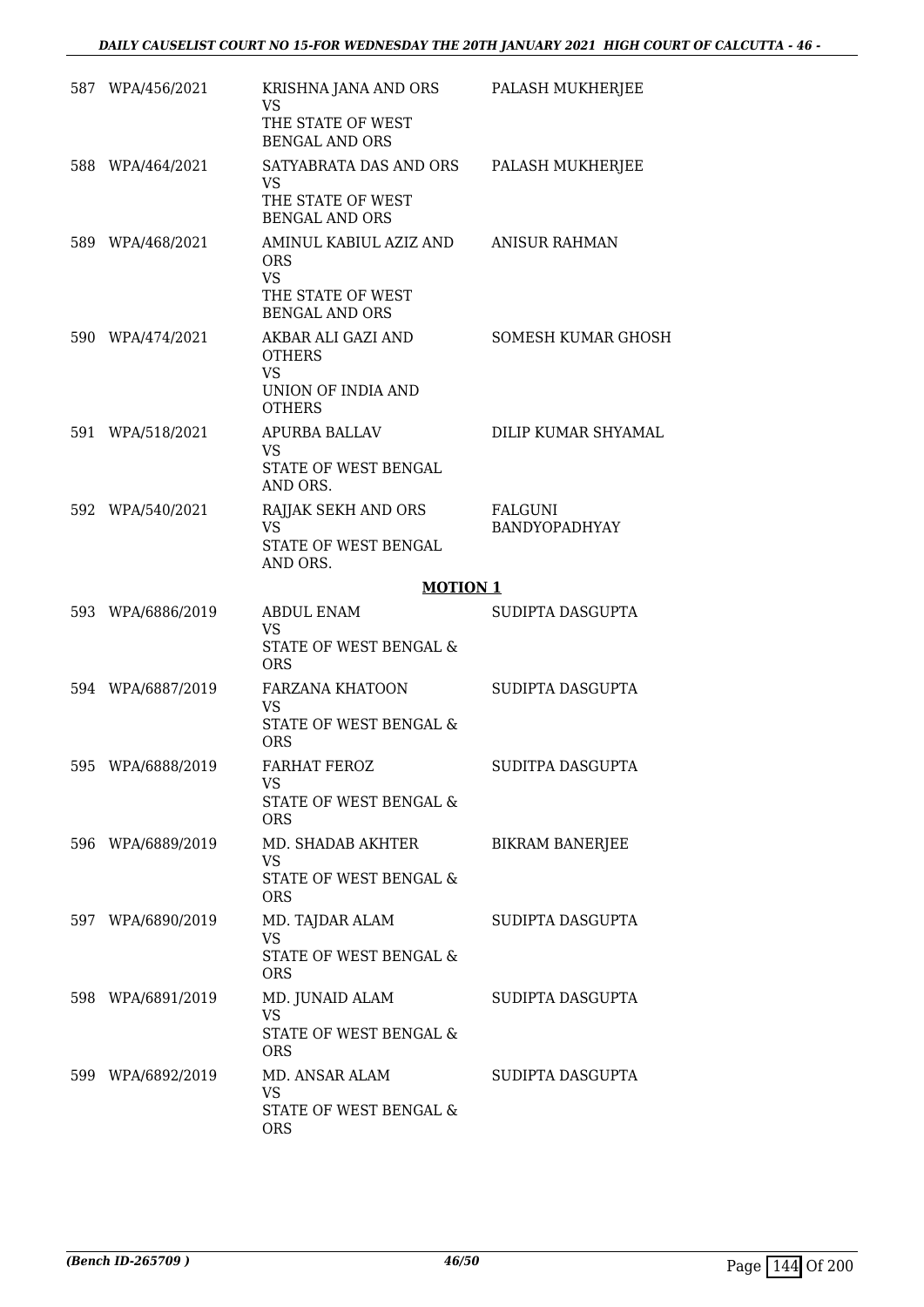| 600 WPA/6898/2019  | MD. AFZAL IMAM<br><b>VS</b>                                                                  | SUDIPTA DASGUPTA           |
|--------------------|----------------------------------------------------------------------------------------------|----------------------------|
|                    | STATE OF WEST BENGAL &<br><b>ORS</b>                                                         |                            |
| 601 WPA/6900/2019  | <b>VIKASH SHAW</b><br><b>VS</b>                                                              | SUDIPTA DASGUPTA           |
|                    | STATE OF WEST BENGAL &<br>ORS                                                                |                            |
| 602 WPA/6902/2019  | CHANDRAKANT KESHRI<br><b>VS</b><br>STATE OF WEST BENGAL &<br><b>ORS</b>                      | SUDIPTA DASGUPTA           |
| 603 WPA/6940/2019  | <b>NASIM AKRAM</b><br><b>VS</b><br>STATE OF WEST BENGAL &<br><b>ORS</b>                      | SUDIPTA DASGUPTA           |
| 604 WPA/6941/2019  | KHALID AFROZ ANSARI<br><b>VS</b><br><b>STATE OF WEST BENGAL &amp;</b><br><b>ORS</b>          | SUDIPTA DASGUPTA           |
| 605 WPA/1205/2020  | ATANU SAHA & ORS<br><b>VS</b><br><b>STATE OF WEST BENGAL &amp;</b><br><b>ORS</b>             | <b>SAMIRAN MANDAL</b>      |
| 606 WPA/5040/2020  | PRITI SINGH<br>VS.<br>UNION OF INDIA & ORS                                                   | MD. ALAUDDIN MANDAL        |
| 607 WPA/7921/2020  | DR. PREMANJAN<br>BHATTACHARJEE<br><b>VS</b><br>State of West Bengal                          | <b>SUVAM SINHA</b>         |
| 608 WPA/9749/2020  | RINTI BOSE AND ORS<br><b>VS</b><br>STATE OF WEST BENGAL<br>AND ORS.                          | <b>SALONI BHATTACHARYA</b> |
| 609 WPA/10234/2020 | KAMANASHIS GOSWAMI<br>VS<br>THE BIRBHUM INSTITUTE<br>OF ENGINEERING AND<br><b>TECHNOLOGY</b> | RAJENDRA BANERJEE          |
| 610 WPA/10274/2020 | NILANJAN BISHNU<br>VS<br>THE UNION OF INDIA AND<br><b>ORS</b>                                | ALAUDDIN MANDAL            |
| 611 WPA/10417/2020 | MAIMUNA KHATUN<br><b>VS</b><br>STATE OF WEST BENGAL<br>AND ORS.                              | KAMAL KANTA KAR            |
| 612 WPA/10546/2020 | DAYAMAY MURMU<br>VS<br>STATE OF WEST BENGAL<br>AND ORS.                                      | <b>ARUNAVA PATI</b>        |
| 613 WPA/10548/2020 | PARTHA SARATHI PATRA<br>VS.<br>State of West Bengal                                          | ARUNAVA PATI               |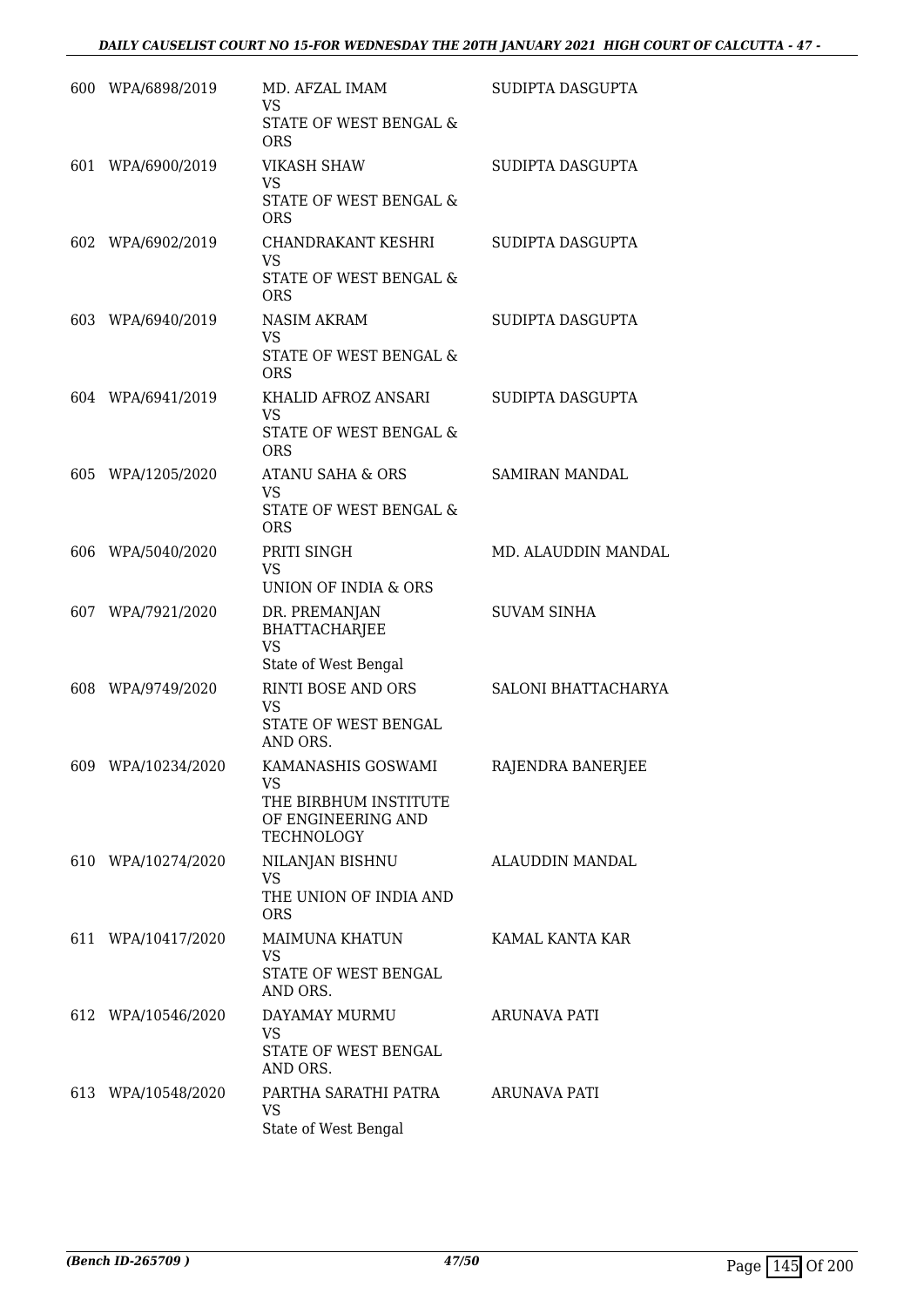| 614 WPA/10553/2020 | ALAMGIR MONDAL AND<br><b>OTHERS</b><br><b>VS</b><br>STATE OF WEST BENGAL<br>AND ORS.                  | KUSHAL DAS                         |
|--------------------|-------------------------------------------------------------------------------------------------------|------------------------------------|
| 615 WPA/10622/2020 | <b>SUBRATA BASAK</b><br><b>VS</b><br>STATE OF WEST BENGAL<br>AND ORS.                                 | PRAMITA BANERJEE                   |
| 616 WPA/10796/2020 | REKHA MAITY<br>VS.<br>STATE OF WEST BENGAL<br>AND ORS.                                                | BHASKAR CHANDRA<br>MANNA           |
| 617 WPA/10956/2020 | FIROZ HOSSAIN MOLLA<br><b>VS</b><br>STATE OF WEST BENGAL<br>AND ORS.                                  | <b>GOLAM MOHAMMAD</b>              |
| 618 WPA/10958/2020 | SK.JAMSED ALI<br>VS.<br>STATE OF WEST BENGAL<br>AND ORS.                                              | <b>GOLAM MOHAMMAD</b>              |
| 619 WPA/11040/2020 | PARTHA PRATIM MONDAL<br><b>VS</b><br>STATE OF WEST BENGAL<br>AND ORS.                                 | LAKSHMINATH<br><b>BHATTACHARYA</b> |
| 620 WPA/11046/2020 | SABYASACHI MAHATA AND<br><b>ANR</b><br><b>VS</b><br>UNION OF INDIA AND ORS.                           | SUDIPTA DASGUPTA                   |
| 621 WPA/11151/2020 | PAPIA CHAKRABORTY<br>VS<br>STATE OF WEST BENGAL<br>AND ORS.                                           | ARGHYA CHAKRABARTI                 |
| 622 WPA/11176/2020 | <b>SAHANA JAMADER</b><br><b>VS</b><br>STATE OF WEST BENGAL<br>AND ORS.                                | <b>BARNALY CHATTERJEE</b>          |
| 623 WPA/11178/2020 | NITA PANDIT<br><b>VS</b><br>STATE OF WEST BENGAL<br>AND ORS.                                          | <b>BARNALY CHATTERJEE</b>          |
| 624 WPA/11180/2020 | SONALI GHOSH<br><b>VS</b><br>STATE OF WEST BENGAL<br>AND ORS.                                         | Baidurya Ghosal                    |
| 625 WPA/11193/2020 | ANIMA GHOSH ALIAS ANIMA BARNALY CHATTERJEE<br>MONDAL<br><b>VS</b><br>STATE OF WEST BENGAL<br>AND ORS. |                                    |
| 626 WPA/11215/2020 | TARUN KUMAR SARDAR<br><b>VS</b><br>STATE OF WEST BENGAL<br>AND ORS.                                   | K.M. HOSSAIN                       |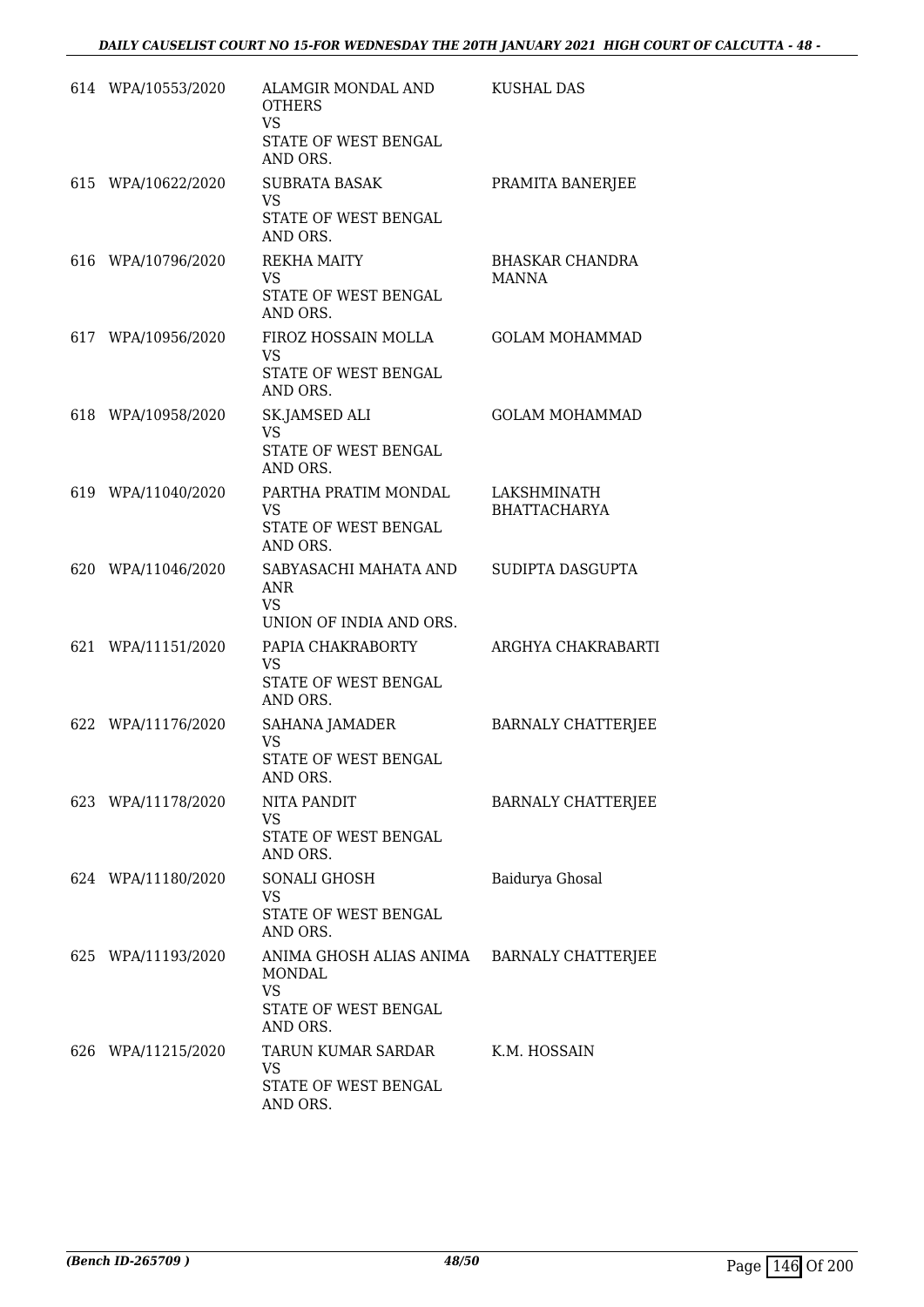| 627 WPA/11218/2020 | <b>RANJAN SARDAR</b><br><b>VS</b>                                                    | K. M. HOSSAIN                         |
|--------------------|--------------------------------------------------------------------------------------|---------------------------------------|
|                    | STATE OF WEST BENGAL<br>AND ORS.                                                     |                                       |
| 628 WPA/11227/2020 | KALPANA SARKAR<br>VS                                                                 | SUDIPTA DASGUPTA                      |
|                    | STATE OF WEST BENGAL<br>AND ORS.                                                     |                                       |
| 629 WPA/11248/2020 | SUDESHNA MAITI (MANNA)<br><b>VS</b><br>STATE OF WEST BENGAL<br>AND ORS.              | KAMAL KANTA KAR                       |
| 630 WPA/11269/2020 | ALOK JANA AND ORS                                                                    | UTAM BANERJEE                         |
|                    | <b>VS</b><br>STATE OF WEST BENGAL<br>AND ORS.                                        |                                       |
| 631 WPA/11296/2020 | MD EJAJ AHMED AND ORS<br><b>VS</b><br><b>STATE OF WEST BENGAL</b><br>AND ORS.        | <b>GOPA BISWAS</b>                    |
| 632 WPA/11317/2020 | RAM KRISHNA MALIK AND<br><b>ORS</b><br><b>VS</b><br>STATE OF WEST BENGAL<br>AND ORS. | TIRTHANKAR DEY                        |
| 633 WPA/11376/2020 | <b>BISWANATH DE</b><br><b>VS</b><br>STATE OF WEST BENGAL<br>AND ORS.                 | <b>ARUP KUMAR SAHOO</b>               |
| 634 WPA/11381/2020 | SRIDIPTA CHATTERJEE<br><b>VS</b><br>State of West Bengal AND<br><b>ANOTHER</b>       | PAYEL GHOSH                           |
| 635 WPA/21/2021    | DR TENALI NAVEEN KUMAR<br><b>VS</b><br>UNION OF INDIA AND ORS.                       | ASUMDIPTA SANTRA                      |
| 636 WPA/23/2021    | DR JAMMALAMADUGU<br>MUSSARATH HUSSAIN<br><b>VS</b><br>UNION OF INDIA AND ORS.        | ASUMDIPTA SANTRA                      |
| 637 WPA/768/2021   | SANTANU MONDAL<br><b>VS</b><br>STATE OF WEST BENGAL<br>AND ORS.                      | SARBAN<br><b>BHATTACHARJEE</b>        |
| 638 WPA/775/2021   | <b>URBI ISLAM</b><br><b>VS</b><br>STATE OF WEST BENGAL<br>AND ORS.                   | <b>SARBAN</b><br><b>BHATTACHARJEE</b> |
| 639 WPA/967/2021   | PRAMITA GHOSH<br><b>VS</b><br>THE STATE OF WEST<br><b>BENGAL AND ORS</b>             | <b>SARBAN</b><br><b>BHATTACHARJEE</b> |
| 640 WPA/1177/2021  | <b>SOUMYADIP SEN</b><br><b>VS</b><br>STATE OF WEST BENGAL<br>AND ORS.                | <b>AMIT DEY</b>                       |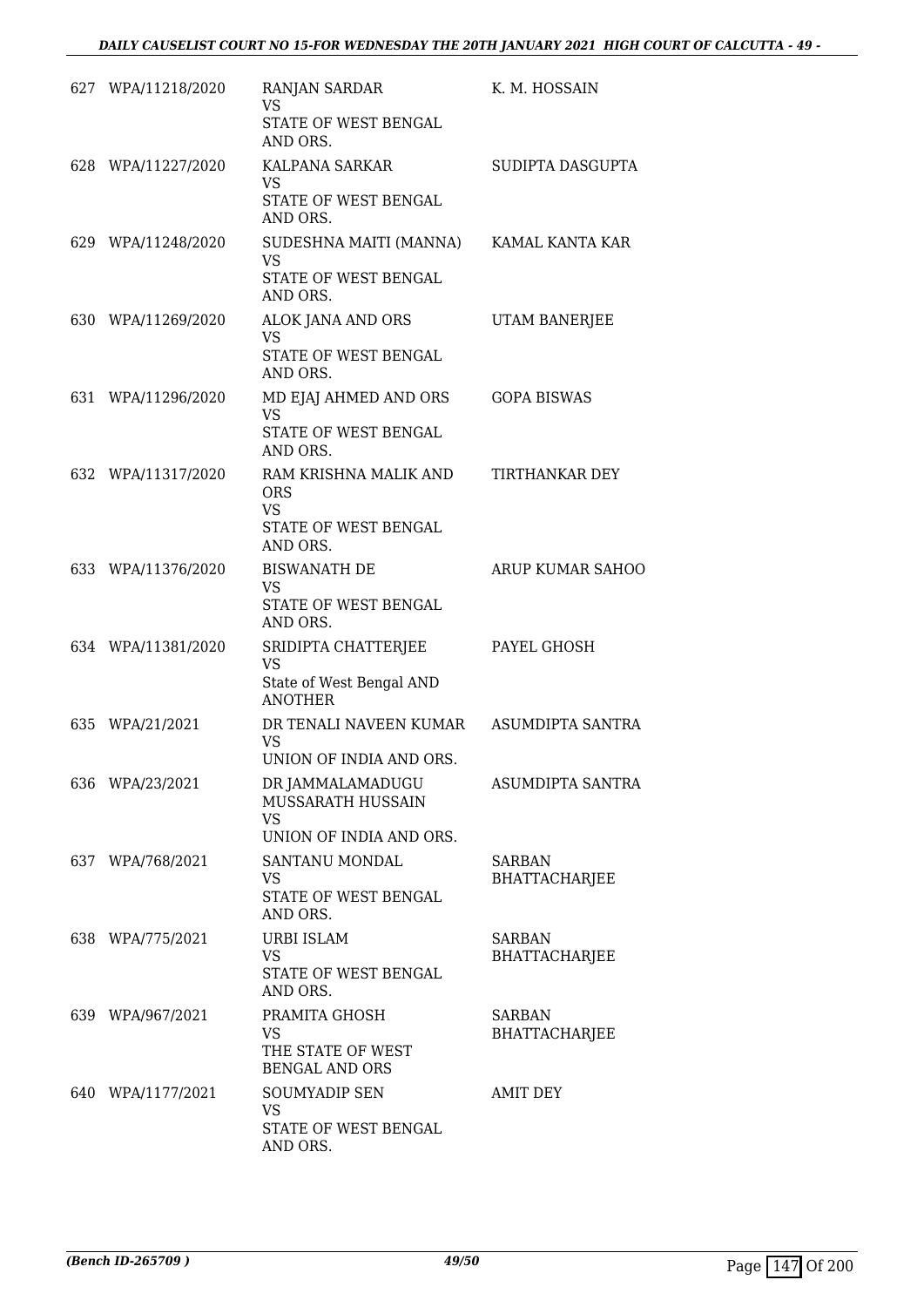|     | 641 WPA/1353/2021 | ANKIT GUPTA AND ANR<br>VS.<br>STATE OF WEST BENGAL<br>AND ORS.          | SUROJIT DUTTA                         |
|-----|-------------------|-------------------------------------------------------------------------|---------------------------------------|
|     | 642 WPA/1359/2021 | RISHIKA CHATTERJEE<br>VS.<br>THE STATE OF WEST<br><b>BENGAL AND ORS</b> | <b>SARBAN</b><br><b>BHATTACHARJEE</b> |
|     | 643 WPA/1362/2021 | <b>ISHITA ROY</b><br>VS<br>STATE OF WEST BENGAL<br>AND ORS.             | SUROJIT DUTTA                         |
|     | 644 WPA/1364/2021 | <b>ABHIK BISWAS</b><br>VS.<br>STATE OF WEST BENGAL<br>AND ORS.          | <b>SUROJIT BISWAS</b>                 |
|     | 645 WPA/1532/2021 | MOULI MUKHOPADHYAY<br>VS.<br>STATE OF WEST BENGAL<br>AND ORS.           | DIPAYAN KUNDU                         |
| 646 | WPA/1536/2021     | OISHANI PAL<br>VS<br>STATE OF WEST BENGAL<br>AND ORS.                   | DIPAYAN KUNDU                         |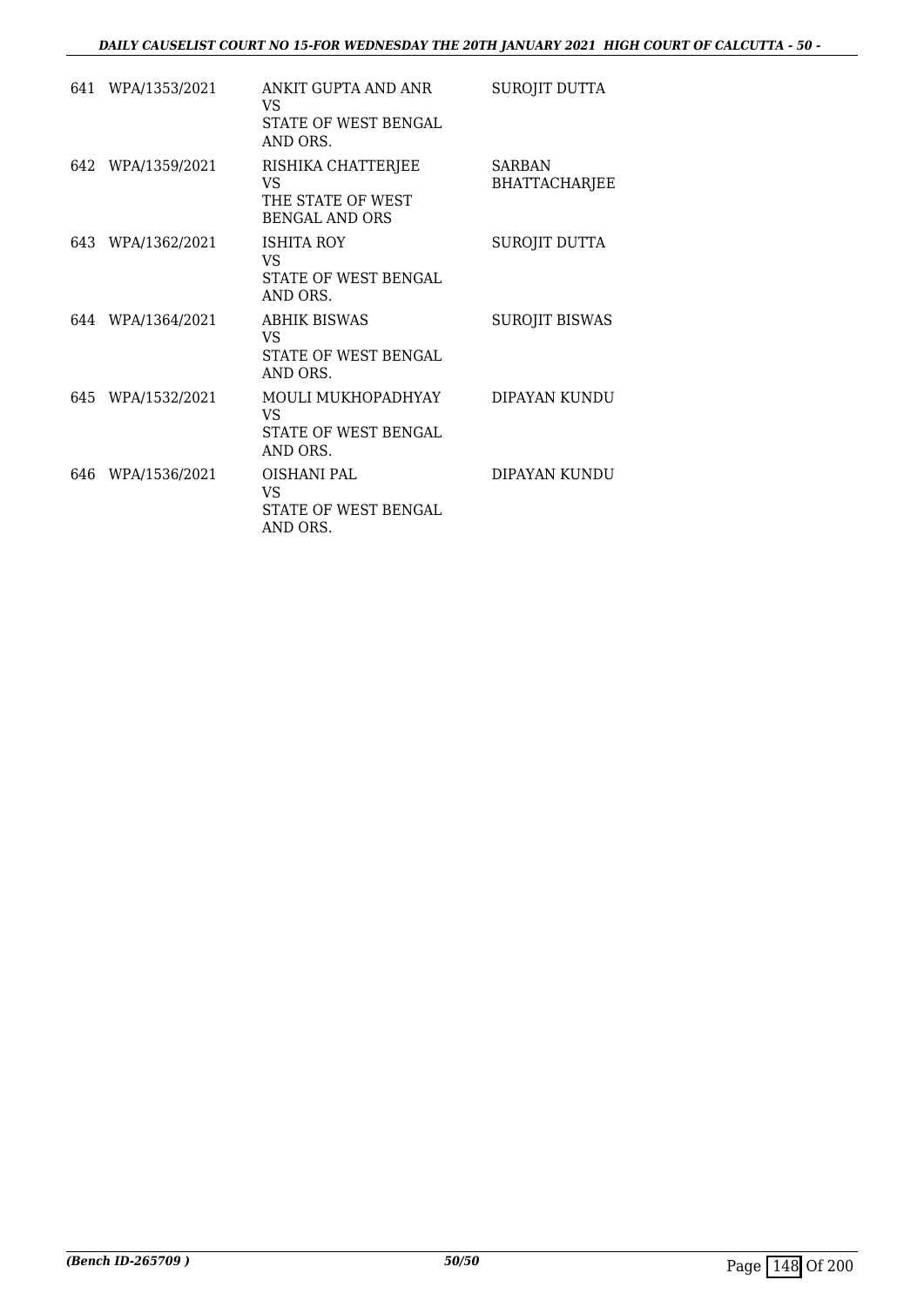

# **Appellate Side**

**DAILY CAUSELIST For Wednesday The 20th January 2021**

# **COURT NO. 19**

**SINGLE BENCH (SB - IX)**

**AT 10:45 AM**

**HON'BLE JUSTICE SHAMPA SARKAR**

#### **(VIA VIDEO CONFERENCE) ON AND FROM MONDAY, THE IITH JANUARY 2021 - ADMISSION AND HEARING OF CIVIL REVISION APPLICATIONS AND APPLICATIONS UNDER ARTICLE 227 OF THE CONSTITUTION INCLUDING APPLICATIONS CONNECTED THERETO [EXCLUDING CIVIL REVISIONS ARISING OUT OF TESTAMENTARY AND EJECTMENT / EVICTION SUITS AND PUBLIC PREMISES (UNAUTHORISED OCCUPANTS) ACT, 1971**

**SPECIAL NOTE : TODAY "UPON MENTIONING" MATTERS WILL BE TAKEN UP FIRST.**

**THEREAFTER "NEW MOTION" AND " MOTION" WILL BE TAKEN UP.**

# **NOTE : MENTIONING ONLY ON MONDAYS AT THE FIRST SITTING OF THE COURT.**

### **NOTE: MATTERS WILL BE TAKEN UP THROUGH PHYSICAL HEARING ONLY WHEN BOTH THE PARTIES ARE AGREED.**

|   |              | <b>TO BE MENTIONED</b>                                                                                            |                        |
|---|--------------|-------------------------------------------------------------------------------------------------------------------|------------------------|
|   | CO/2081/2018 | M/S NEO BUILT<br><b>INFRASTRUCTURE PVT LTD</b><br>$&$ ANR<br>VS<br><b>JYOTIR BIKASH MAITY &amp;</b><br><b>ORS</b> | D K SINGH              |
|   |              | <b>TOP</b>                                                                                                        |                        |
| 2 | CO/1558/2020 | MANOTOSH JANA<br>VS                                                                                               | Subrata Santra         |
|   |              | MIRA CHAKRABORTY                                                                                                  |                        |
|   |              | <b>UPON MENTIONING</b>                                                                                            |                        |
| 3 | CO/2287/2019 | RADIO VOICE REP BY SANAT<br><b>KUMAR PAL</b><br>VS<br>LIFE INSURANCE                                              | PROSENJIT<br>MUKHERJEE |
|   |              | CORPORATION OF INDIA                                                                                              |                        |
| 4 | CO/712/2020  | SHIBANUJ MUKHERJEE<br>VS<br>RAJANNYA MUKHERJEE                                                                    | DEBOJYOTI KARAN        |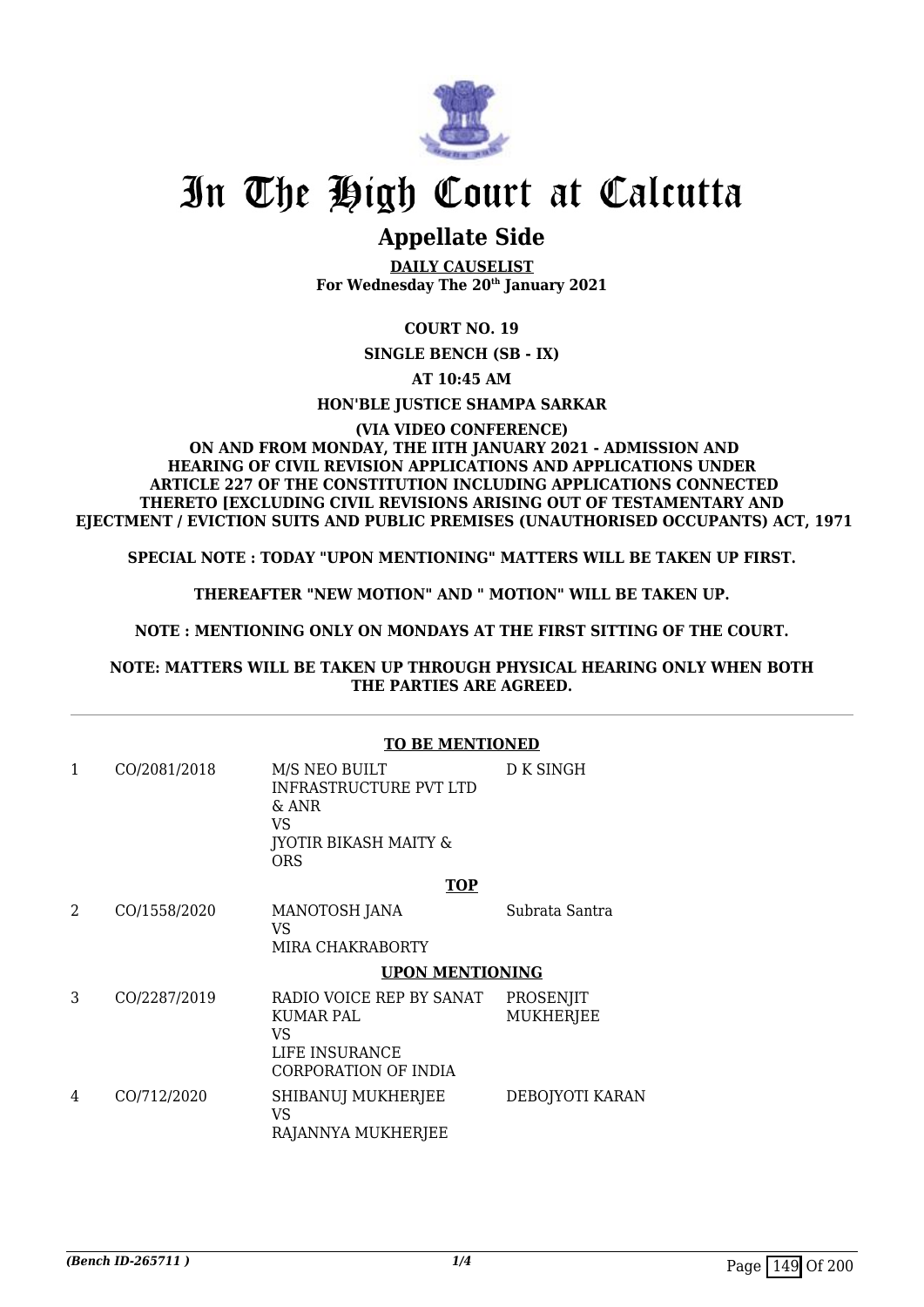| 5  | CO/932/2020  | ANURADHA BAG<br>VS<br><b>SWAPAN KUMAR SHAW</b>                                             | <b>ANIMA MAITI</b>                   |
|----|--------------|--------------------------------------------------------------------------------------------|--------------------------------------|
| 6  | CO/1359/2020 | ANGUR BALA GHOSH<br><b>VS</b><br><b>JHARNA GHOSH</b>                                       | SAPTARSHI KUMAR<br><b>KUNDU</b>      |
| 7  | CO/1442/2020 | <b>DULAL DEBNATH</b><br><b>VS</b><br>ARUN KUMAR SINGH AND<br><b>ORS</b>                    | <b>SUPRIYO</b><br>CHATTOPADHYAY      |
|    |              | <b>NEW MOTION</b>                                                                          |                                      |
| 8  | CO/940/2020  | SAYED INAM UDDIN<br><b>VS</b><br>MIR NIJAMUDDIN & ORS.                                     | PRIYANKA MONDAL                      |
| 9  | CO/1676/2020 | <b>AMITA PATHAK</b><br>VS<br>DALIA CHAKRABORTY                                             | <b>DILIP KUMAR</b><br><b>MANDAL</b>  |
| 10 | CO/73/2021   | SANTU SAMUI AND ANR<br><b>VS</b><br><b>BISWANATH BASAK</b>                                 | <b>SHYAMAL ROY</b>                   |
| 11 | CO/80/2021   | P S SHANKARAN<br><b>VS</b><br>KAMAL RANJAN DAS AND<br><b>ORS</b>                           | <b>SOHINI</b><br><b>BHATTACHARYA</b> |
| 12 | CO/89/2021   | DEVENDRA KUMAR MISHRA<br><b>VS</b><br>RAJENDRA KUAMR MISHRA<br><b>AND ORS</b>              | <b>SMITA MUKHERJEE</b>               |
| 13 | CO/91/2021   | <b>MINATI ROY</b><br><b>VS</b><br><b>ASIM GHOSH</b>                                        | <b>MRINALINI</b><br><b>MAJUMDER</b>  |
| 14 | CO/92/2021   | <b>AKTARUL MONDAL</b><br><b>VS</b><br><b>GOLAM MORTAZA ALI</b><br><b>SARKAR AND OTHERS</b> | SK SUJAUDDIN                         |
| 15 | CO/95/2021   | ALI JEHER SK AND ORS<br>VS.<br>KAMAL SK AND ORS                                            | <b>MANAS KUMAR DAS</b>               |
| 16 | CO/97/2021   | RAHUL KRISHNAN<br><b>VS</b><br>NEEPA KRISHNAN                                              | <b>NEIL BASU</b>                     |
| 17 | CO/98/2021   | <b>JAGANNATH MANDAL</b><br><b>VS</b><br><b>MANABENDRA NATH</b><br><b>MANDAL AND ORS</b>    | KRISHNA KESHAB<br>PAUL               |
| 18 | CO/102/2021  | <b>ASHOK BAGUI AND ORS</b><br>VS<br>PINTU GHOSH                                            | ANIRUDDHA MITRA                      |
| 19 | CO/103/2021  | <b>GUNJAN SHAH</b><br>VS<br>PRAMOD NAWALGARI AND<br>ORS.                                   | <b>GUNJAN SHAH</b>                   |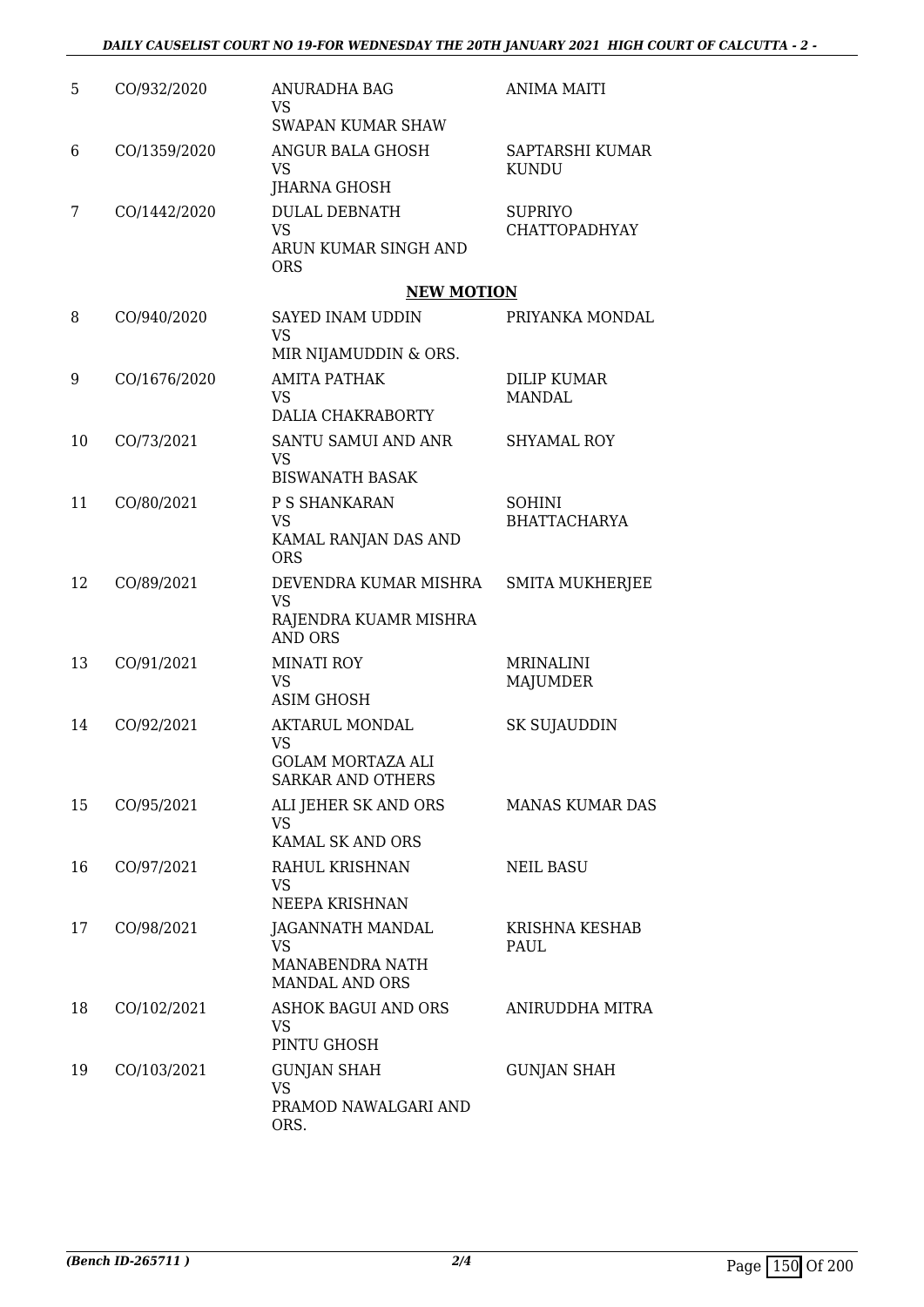| 20 | CO/104/2021       | <b>RIZWAN RAHMAN</b><br><b>VS</b><br>ABU RASOQUE MD.<br>JAMILUR RAHMAN AND ORS                             | ABBAS IBRAHIM<br><b>KHAN</b>             |
|----|-------------------|------------------------------------------------------------------------------------------------------------|------------------------------------------|
| 21 | CO/108/2021       | <b>SK. SAMIR HOSSAIN</b><br><b>VS</b><br>SK. MAHEBUB RAHAMAN<br><b>AND ORS</b>                             | <b>ASIT KUMAR</b><br><b>BHATTACHARYA</b> |
| 22 | CO/112/2021       | RAJARSHI DATTA<br><b>VS</b><br><b>CHANDRIMA BHAR</b>                                                       | <b>SOHINI</b><br><b>BHATTACHARYA</b>     |
| 23 | CO/113/2021       | M/S. M A TRADING AND<br>FINANCING PVT LTD<br><b>VS</b>                                                     | <b>SUMITAVA</b><br><b>CHAKRABORTY</b>    |
|    |                   | <b>RAM PRASAD SHAW</b>                                                                                     |                                          |
| 24 | CO/115/2021       | P.M. COLD STORAGE<br>PRIVATE LIMITED AND ANR<br><b>VS</b><br>P.M. COLD STORAGE<br>PRIVATE LIMITED AND ORS. | <b>RITTICK CHOWDHURY</b>                 |
| 25 | CO/116/2021       | TRIPTI GOSWAMI GHOSH<br><b>VS</b>                                                                          | <b>SOMA KAR GHOSH</b>                    |
|    |                   | SANDHYA GHOSH AND ANR                                                                                      |                                          |
| 26 | CO/117/2021       | SANJOY DEY AND ORS<br><b>VS</b><br>NAKUL CHANDRA DEY AND<br><b>ANR</b>                                     | <b>TARAK NATH HALDER</b>                 |
| 27 | CO/120/2021       | JAHANARA BEGAM<br><b>VS</b><br>SAFIA BEHAM AND ORS                                                         | <b>APARUPA</b><br><b>BHATTACHARYA</b>    |
| 28 | CO/125/2021       | <b>BHOLA NATH GHOSH</b><br><b>VS</b><br>SABITA GHOSH AND ORS                                               | PRIYAM MISRA                             |
| 29 | CO/126/2021       | <b>BHOLA NATH GHOSH</b><br>VS<br>UMESH CHANDRA GHOSH<br>AND ANR                                            | PRIYAM MISRA                             |
| 30 | CO/127/2021       | MADHAB SETH<br><b>VS</b><br>PARTHA SETH                                                                    | LAKSHMINATH<br><b>BHATTACHARYA</b>       |
|    |                   | <b>ADJOURNED MOTIONS</b>                                                                                   |                                          |
| 31 | CO/3605/2018      | ANIMA DUTTA & ANR<br>VS<br><b>AMAL DAS</b>                                                                 | B. L. KHAITAN                            |
| 32 | CO/81/2020        | ALOKA BOSE & ANR.<br><b>VS</b><br>CHANDRAMOULI VITHANI                                                     | ASHIM GHOSHAL                            |
|    | wt33 CO/1218/2020 | <b>ARATI BASU</b><br><b>VS</b><br>CHANDRAMOULI VITHANI                                                     | ASHIM GHOSHAL                            |
|    | IA NO: CAN/1/2020 |                                                                                                            |                                          |
| 34 | CO/126/2020       | <b>SONU GUPTA</b><br><b>VS</b><br><b>GUDIYA SINGH</b>                                                      | MD. IRSHAD YAQUB                         |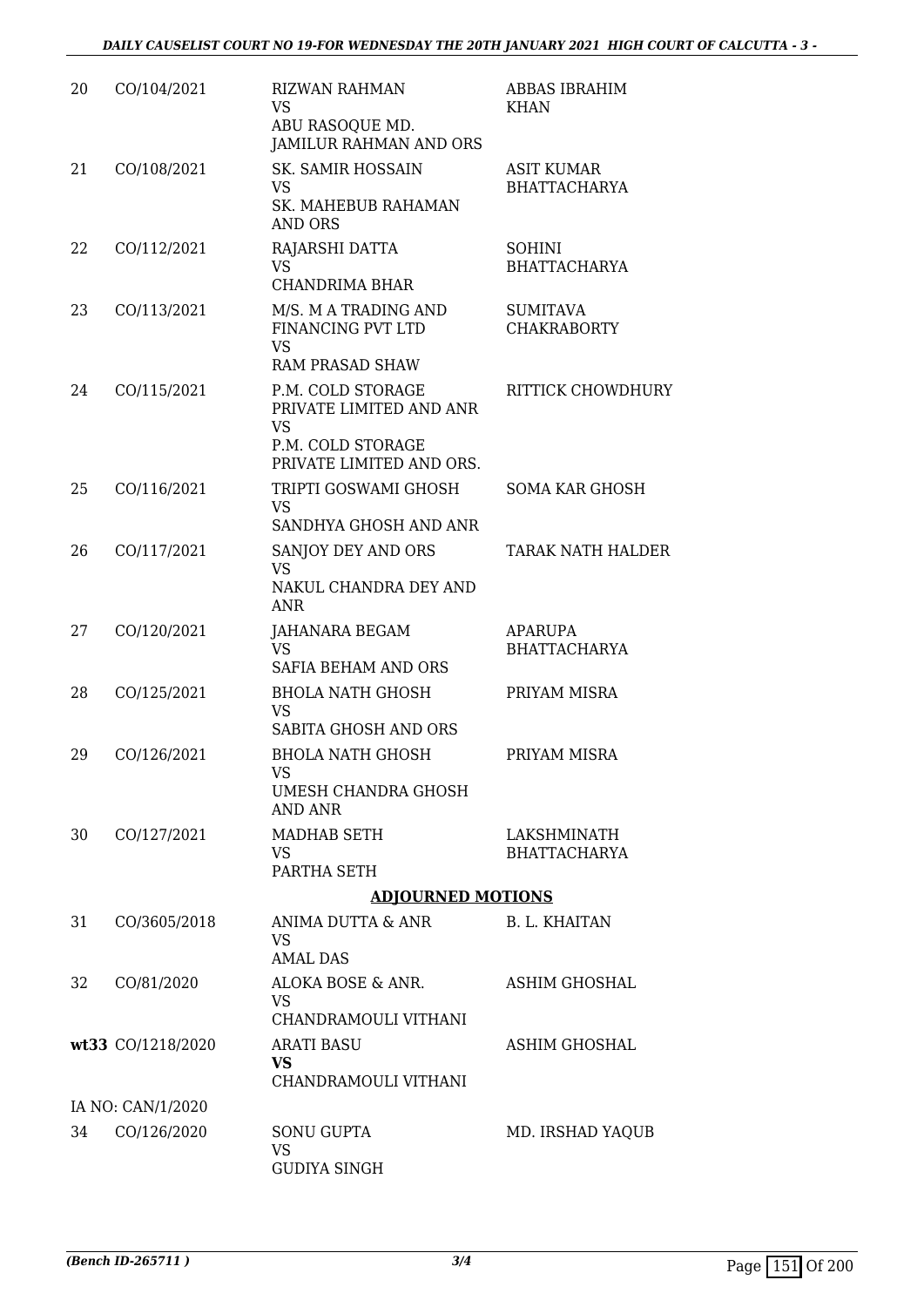| 35 | CO/1064/2020                            | SUNCOM FORMULATION (I)<br>LTD.<br>VS<br>SOURAV CHAKRABORTY                                 | MOTI SAGAR JAMUI                     |
|----|-----------------------------------------|--------------------------------------------------------------------------------------------|--------------------------------------|
| 36 | CO/1082/2020                            | DIBAKAR ROY<br>VS<br>ARUN KUMAR DAS & ANR                                                  | HARPAL SINGH                         |
| 37 | CO/1112/2020                            | THE PROPRIETOR, M/S<br><b>BANI GAS SERVICE</b><br>VS.<br>ASHOK DAS NEE ASHOKE<br>DAS & ANR | JUNI DUTTA<br><b>CHAKRABORTY</b>     |
| 38 | CO/1177/2020                            | BANK OF INDIA & ANR.<br>VS.<br>SAMARESH DHAR                                               | <b>SUBI BANERJEE</b>                 |
|    | IA NO: CAN/1/2020(Old No:CAN/5393/2020) |                                                                                            |                                      |
| 39 | CO/1588/2020                            | SURESH MAJUMDER<br>VS<br><b>JHARNA ROY AND ORS</b>                                         | <b>SUBHAS CHANDRA</b><br><b>SAHA</b> |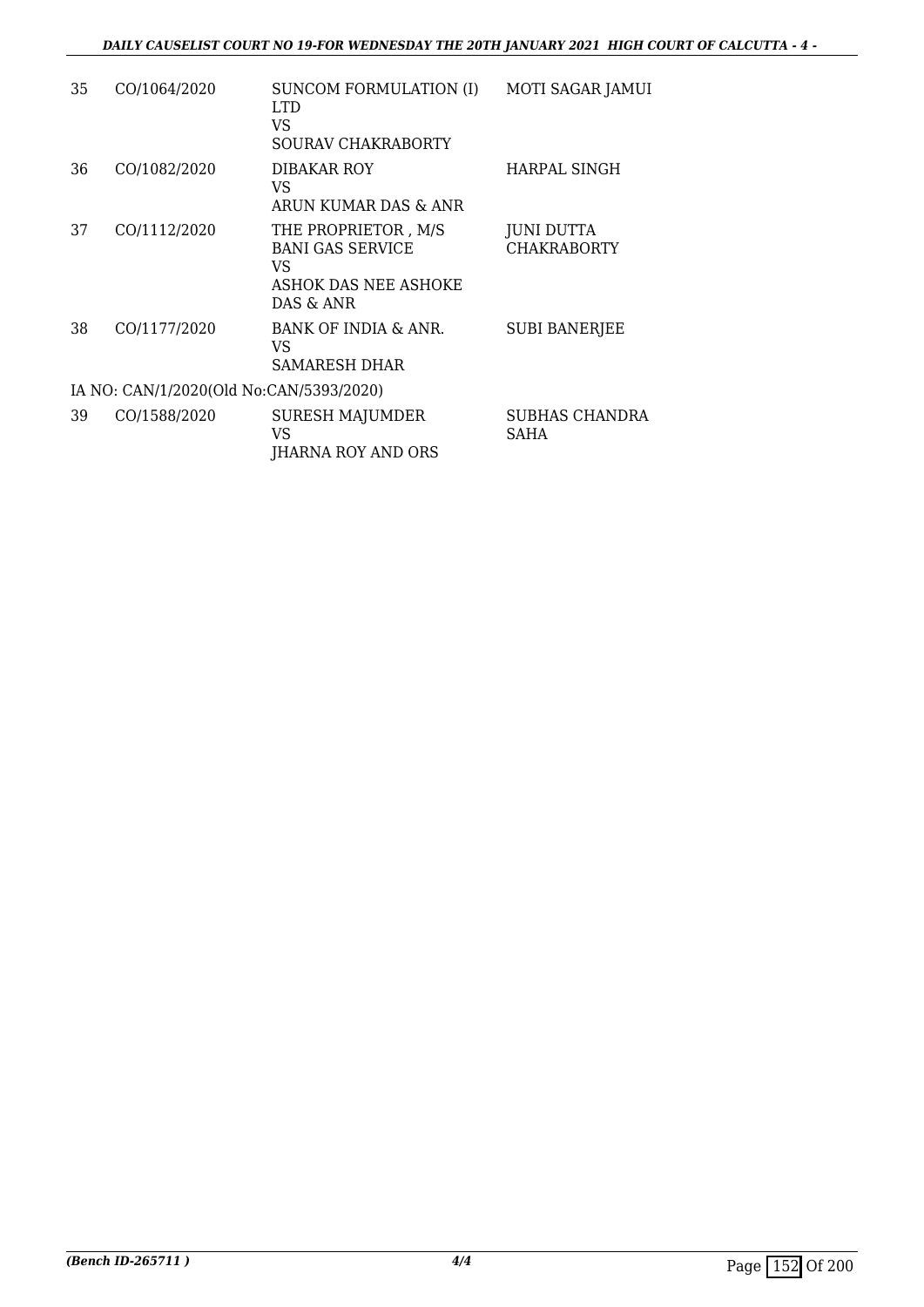

# **Appellate Side**

**DAILY CAUSELIST For Wednesday The 20th January 2021**

**COURT NO. 10**

**SINGLE BENCH (SB - X)**

**AT 10:45 AM**

**HON'BLE JUSTICE RAVI KRISHAN KAPUR**

# **(VIA VIDEO CONFERENCE)**

#### **ON AND FROM MONDAY, THE 11TH JANUARY, 2021 - MATTERS (MOTIONS & HEARING) UNDER ARTICLE 226 OF THE CONSTITUTION RELATING TO MADHYAMIK SIKSHYA KENDRA, INCLUDING APPLICATIONS CONNECTED THERETO;**

**MATTERS (MOTION & HEARING) UNDER ARTICLE 226 OF THE CONSTITUTION RELATING TO RESIDUARY UNDER GROUP IX RELATING TO PUBLIC PREMISES (UNAUTHORISED OCCUPANTS) ACT, 1971 INCLUDING APPLICATION CONNECTED THERETO;**

**MATTERS (MOTION & HEARING) UNDER ARTICLE 226 OF THE CONSTITUTION OF INDIA RELATING TO CO-OPERATIVE SOCIETIES UNDER GROUP V (EXCLUDING SERVICE MATTERS) AND APPLICATIONS CONNECTED THERETO;**

> **HEARING OF WRIT PETITIONS IRRESPECTIVE OF CLASSIFICATION AND APPLICATIONS CONNECTED THERETO;**

**NOTE : MATTERS WILL BE TAKEN UP THROUGH PHYSICAL HEARING WHEN BOTH THE PARTIES ARE AGREED.**

### **TO BE MENTIONED**

| WPA/22959/2017 | GOUR KANTI DAS & ORS   | ANIMESH    |
|----------------|------------------------|------------|
|                | VS                     | MOOKHERJEE |
|                | STATE OF WEST BENGAL & |            |
|                | ORS                    |            |

IA NO: CAN/1/2018(Old No:CAN/2710/2018)

2 WPA/16574/2019 GOLDEN SIGHTS COMMOTRADE PVT LTD. & ANR VS STATE OF WEST BENGAL & ORS SANDIP KUNDU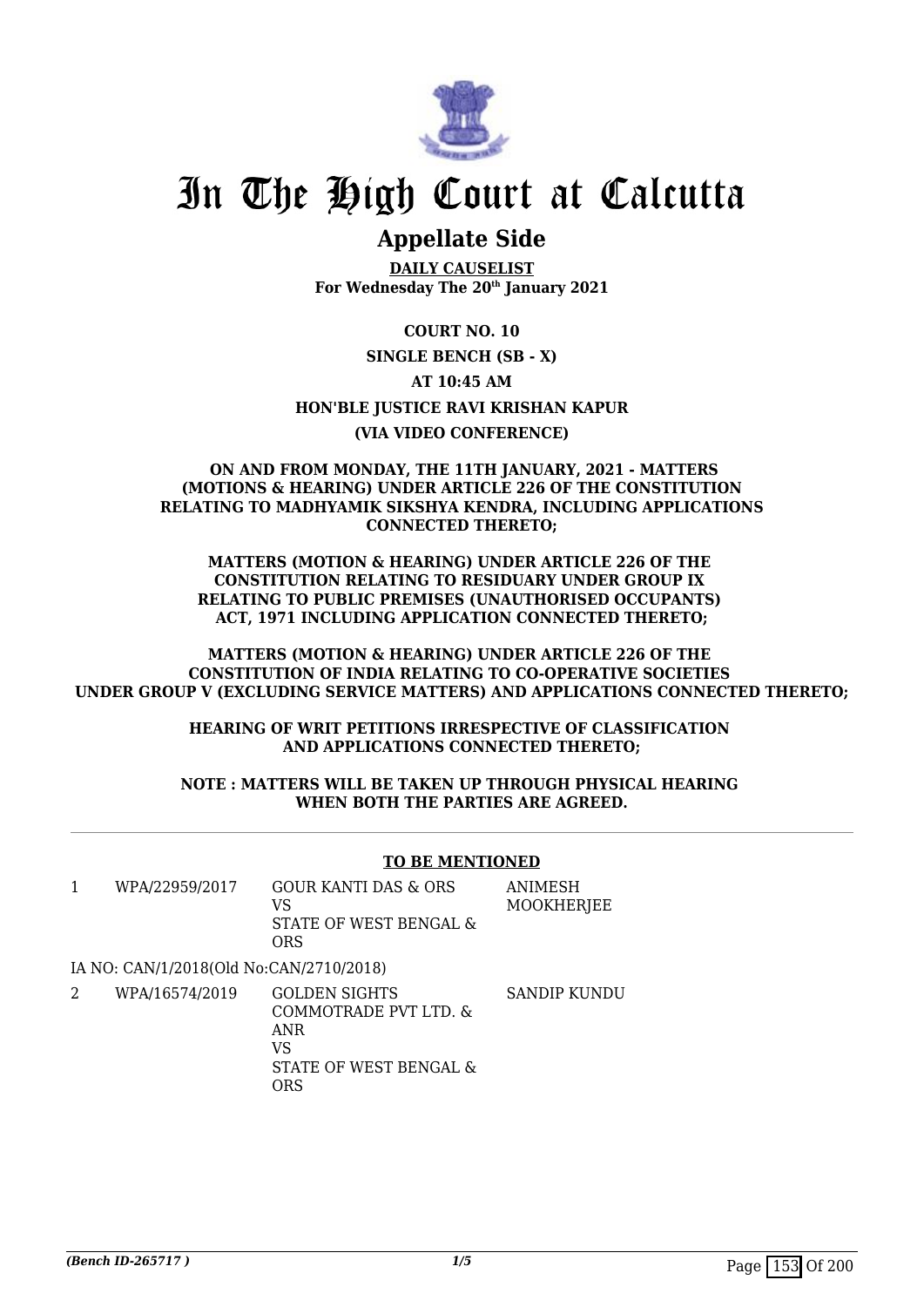| 3  | WPA/6163/2020                           | MANIK LAL BHATTA<br><b>VS</b><br>STATE OF WEST BENGAL &<br><b>ORS</b>                                                    | <b>SAYAN DE</b>                         |
|----|-----------------------------------------|--------------------------------------------------------------------------------------------------------------------------|-----------------------------------------|
|    | IA NO: CAN/1/2020(Old No:CAN/4459/2020) |                                                                                                                          |                                         |
| 4  | WPA/7432/2020                           | <b>SUNANDA BISWAS</b><br><b>VS</b><br>State of West Bengal                                                               | PRONAY BASAK                            |
|    | IA NO: CAN/1/2020                       |                                                                                                                          |                                         |
|    |                                         | <b>MOTION</b>                                                                                                            |                                         |
| 5  | WPA/1497/2021                           | ARUN KUMAR GHOSH<br><b>VS</b><br>STATE OF WEST BENGAL<br>AND ORS.                                                        | RAJASHREE<br><b>BHOWMICK</b>            |
|    |                                         | <b>SPECIALLY FIXED MATTERS</b>                                                                                           |                                         |
| 6  | WPA/19950/2009                          | <b>SHAILENDRA KUMAR</b><br><b>VS</b><br>UNION OF INDIA & ORS                                                             | <b>ACHIN KUMAR</b><br><b>MAJUMDER</b>   |
| 7  | WPA/10506/2015                          | SAILENDRA NARAYAN<br>MAJUMDER<br><b>VS</b>                                                                               | <b>MANOJIT</b><br><b>BHATTACHARYYA</b>  |
|    |                                         | UNION OF INDIA & ORS                                                                                                     |                                         |
| 8  | WPA/9338/2020                           | RDS PROJECT LIMITED AND<br><b>ANOTHER</b><br>VS<br>UNION OF INDIA AND<br><b>OTHERS</b>                                   | SARYATI DATTA                           |
|    |                                         | <b>PART HEARD MATTERS</b>                                                                                                |                                         |
| 9  | WPA/16087/2019                          | SONALI BEGAM & ORS<br><b>VS</b><br>STATE OF WEST BENGAL &                                                                | <b>AMIT SINGH</b>                       |
|    |                                         | <b>ORS</b>                                                                                                               |                                         |
| 10 | WPA/14894/2005                          | <b>FOR HEARING</b><br>KALYAN BANERJEE<br>VS<br>STATE OF W.B.                                                             | <b>NILANJAN</b><br><b>BANDYOPADHYAY</b> |
| 11 | WPA/5289/2008                           | <b>BHASWATI CHAKRABORTY</b><br>VS<br>STATE OF WEST BENGAL &<br>ORS.                                                      | <b>SUPARNA ROY</b><br><b>CHATTERJEE</b> |
|    | IA NO: CAN/1/2011(Old No:CAN/2642/2011) |                                                                                                                          |                                         |
| 12 | WPA/15264/2010                          | HIRALAL CHAKRABORTY<br><b>VS</b><br><b>STATE AND ORS</b>                                                                 | KALYAN KUMAR<br>PANDA                   |
|    | IA NO: CAN/1/2018(Old No:CAN/5861/2018) |                                                                                                                          |                                         |
| 13 | WPA/19275/2010                          | SHYAM SUNDAR AGARWAL<br>@ SHYAM GUPTA<br><b>VS</b><br>THE BOARD OF TRUSTEES<br>OF THE PORT OF CALCUTTA<br><b>AND ORS</b> | <b>MANAS KUMAR</b><br><b>GHOSH</b>      |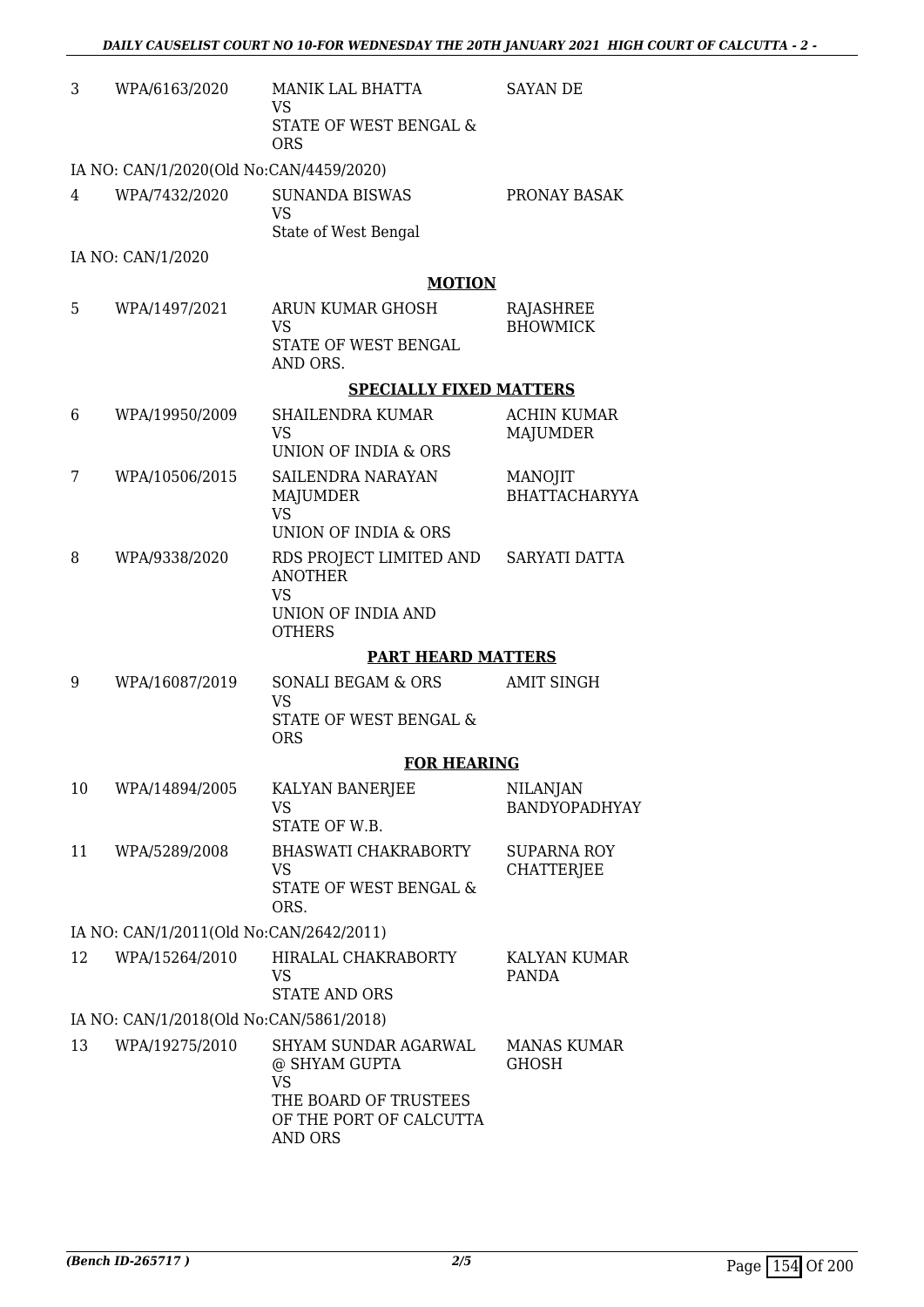| 14 | WPA/14386/2011                          | APANRNA MANNA<br>VS                                                                                    | <b>SIB SANKAR DAS</b>                                                                     |
|----|-----------------------------------------|--------------------------------------------------------------------------------------------------------|-------------------------------------------------------------------------------------------|
|    |                                         | STATE OF WEST BENGAL &<br><b>ORS</b>                                                                   |                                                                                           |
|    | IA NO: CAN/1/2020                       |                                                                                                        |                                                                                           |
| 15 | WPA/19274/2011                          | M/S S.K. SEN & SONS<br>PRIVATE LIMITED<br><b>VS</b><br>THE BOARD OF TRUSTEES<br>OF THE PORT OF KOLKATA | AVRA SENGUPTA                                                                             |
| 16 | WPA/6957/2012                           | <b>AND ORS</b><br>SMT BIRLA BALA MAHATO<br><b>VS</b><br>STATE OF WEST BENGAL &                         | <b>HIMADRI KUMAR</b><br>MAHATA                                                            |
|    |                                         | <b>ORS</b>                                                                                             |                                                                                           |
| 17 | WPA/9242/2013                           | NAMITA BERA<br><b>VS</b><br>STATE OF WEST BENGAL &<br><b>ORS</b>                                       | TRIDIB KUMAR<br><b>SARKAR</b>                                                             |
|    | IA NO: CAN/2/2019(Old No:CAN/3894/2019) |                                                                                                        |                                                                                           |
| 18 | WPA/15979/2013                          | MONOHAR KUMAR SAHA &<br>ORS.<br><b>VS</b><br>STATE OF WEST BENGAL &                                    | <b>BIKASH CHANDRA</b><br><b>DAS</b>                                                       |
|    |                                         | ORS.                                                                                                   |                                                                                           |
|    | IA NO: CAN/1/2016(Old No:CAN/1007/2016) |                                                                                                        |                                                                                           |
| 19 | WPA/27580/2014                          | TAPAN SARKAR & ORS<br><b>VS</b><br>STATE OF WEST BENGAL &                                              | SIBANI BHAGAT                                                                             |
|    |                                         | <b>ORS</b><br>IA NO: CAN/2/2018(Old No:CAN/2655/2018), CAN/3/2019(Old No:CAN/12562/2019)               |                                                                                           |
| 20 | WPA/28018/2014                          | <b>GENEVIEVE REBEIRO &amp;</b>                                                                         | <b>JEEVAR BALLAV</b>                                                                      |
|    |                                         | <b>ORS</b><br><b>VS</b><br><b>CENTRAL PF</b><br><b>COMMISSIONER &amp; ORS</b>                          | <b>PANDA</b>                                                                              |
|    | No:CAN/363/2020)                        |                                                                                                        | IA NO: CAN/1/2015(Old No:CAN/1327/2015), CAN/2/2015(Old No:CAN/4153/2015), CAN/3/2020(Old |
| 21 | WPA/10056/2015                          | <b>MANASI BAG</b><br><b>VS</b><br>STATE OF WEST BENGAL &<br><b>ORS</b>                                 | <b>SK AFROJUL HAQUE</b>                                                                   |
| 22 | WPA/153/2016                            | ATUL KR MAZUMDAR<br><b>VS</b><br>STATE OF WEST BENGAL &                                                | <b>AJAY DEBNATH</b>                                                                       |
| 23 | WPA/3362/2016                           | <b>ORS</b><br><b>GOUR CHANDRA MAHATO</b><br><b>VS</b><br>STATE OF WEST BENGAL &                        | JOYDEEP ACHARYA                                                                           |
|    |                                         | <b>ORS</b>                                                                                             |                                                                                           |
|    | IA NO: CAN/2/2020(Old No:CAN/1466/2020) |                                                                                                        |                                                                                           |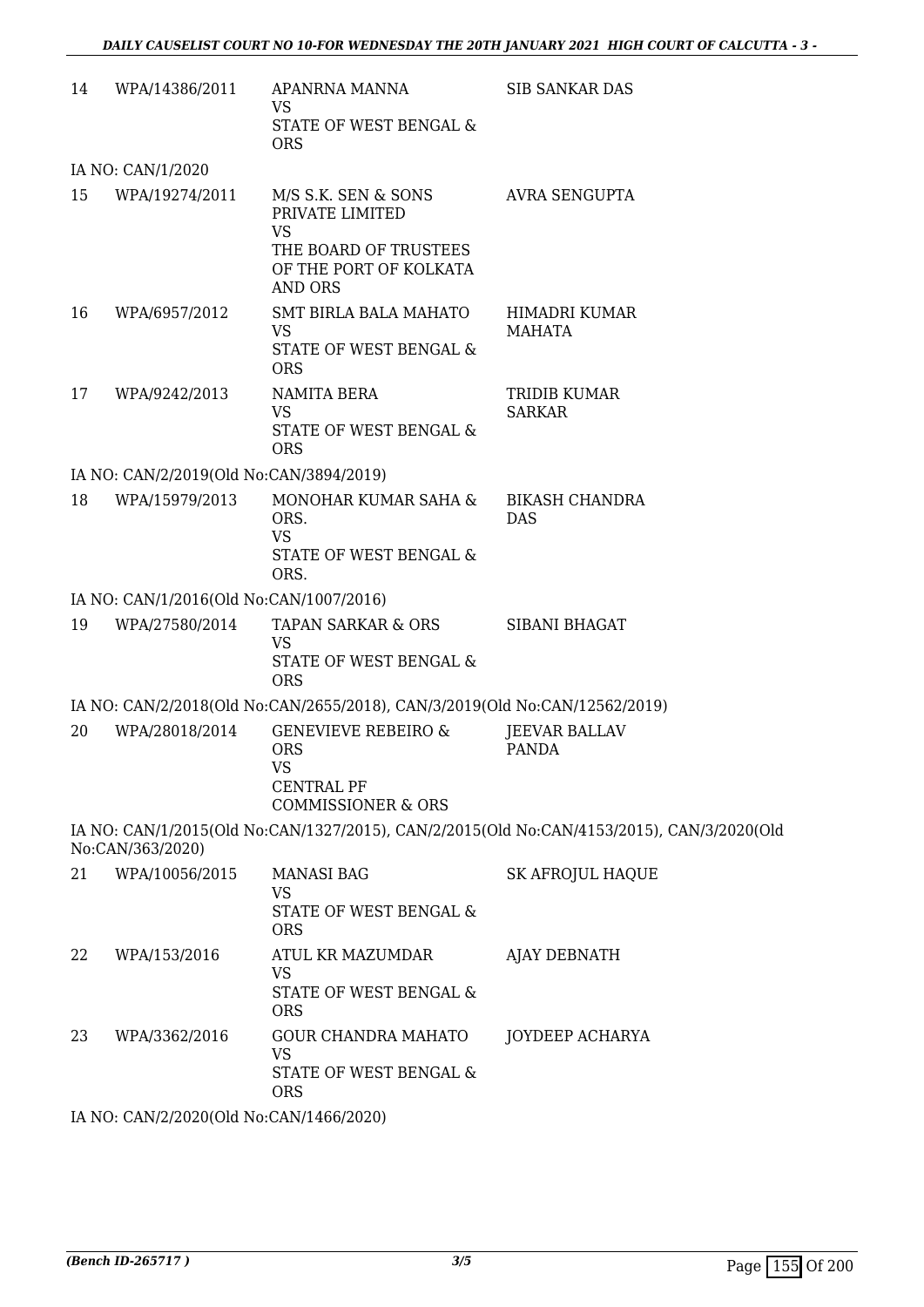| 24 | WPA/7633/2016                            | NORTH BENGAL TOURS &<br>TRAVELS & ANR<br><b>VS</b><br><b>INDIAN TOURISM</b><br><b>DEVELOPMENT</b><br><b>CORPORATION LTD &amp; ORS</b> | RAHUL GANGULY                       |  |  |
|----|------------------------------------------|---------------------------------------------------------------------------------------------------------------------------------------|-------------------------------------|--|--|
|    | IA NO: CAN/1/2019(Old No:CAN/12551/2019) |                                                                                                                                       |                                     |  |  |
| 25 | WPA/9055/2016                            | SANDEEP AGARWAL<br><b>VS</b><br><b>STATE OF WEST BENGAL</b><br>&ORS                                                                   | <b>SOUMIK GANGULY</b>               |  |  |
| 26 | WPA/16219/2016                           | TARAKESWAR<br>MUNICIPALITY & ORS<br><b>VS</b><br>UNION OF INDIA & ORS                                                                 | KESHAB CHANDRA<br><b>DAS</b>        |  |  |
|    | wt27 WPA/17736/2013                      | KAMARHATI MUNICIPALITY<br>& ORS.<br><b>VS</b><br>UNION OF INDIA & ORS.                                                                | RAJIB MUKHERJEE                     |  |  |
|    | IA NO: CAN/1/2020(Old No:CAN/1052/2020)  |                                                                                                                                       |                                     |  |  |
| 28 | WPA/22876/2016                           | KASHI NATH KULAVI<br>VS<br>STATE OF WEST BENGAL                                                                                       | <b>RWITENDRA</b><br><b>BANERJEE</b> |  |  |
| 29 | WPA/28428/2016                           | KUSHAAL VIKRAM<br><b>VS</b><br>STATE OF WEST BENGAL &<br>ORS.                                                                         | <b>SAMIK SARKAR</b>                 |  |  |
|    | IA NO: CAN/1/2017(Old No:CAN/2883/2017)  |                                                                                                                                       |                                     |  |  |
|    | wt30 WPA/28431/2016                      | TANDEL VIRAL KUMAR<br>NARHARIBHAI<br><b>VS</b><br>STATE OF WEST BENGAL &<br>ORS.                                                      | <b>SAMIK SARKAR</b>                 |  |  |
|    | wt31 WPA/28433/2016                      | KAUSHIK SUR & ORS.<br>VS<br>STATE OF WEST BENGAL &<br>ORS.                                                                            | <b>SAMIK SARKAR</b>                 |  |  |
| 32 | WPA/16315/2017                           | PARTHA BARDHAN ROY<br>VS<br>STATE OF WEST BENGAL &<br><b>ORS</b>                                                                      | D.N. BANERJEE                       |  |  |
| 33 | WPA/19783/2017                           | ARPITA SAHA<br><b>VS</b><br><b>STATE OF WEST BENGAL &amp;</b><br><b>ORS</b>                                                           | N. ADHIKARI                         |  |  |
| 34 | WPA/23803/2017                           | PRATAP MANNA<br><b>VS</b><br>STATE OF WEST BENGAL &<br><b>ORS</b>                                                                     | A BHATTACHARYA                      |  |  |
|    | IA NO: CAN/1/2018(Old No:CAN/7764/2018)  |                                                                                                                                       |                                     |  |  |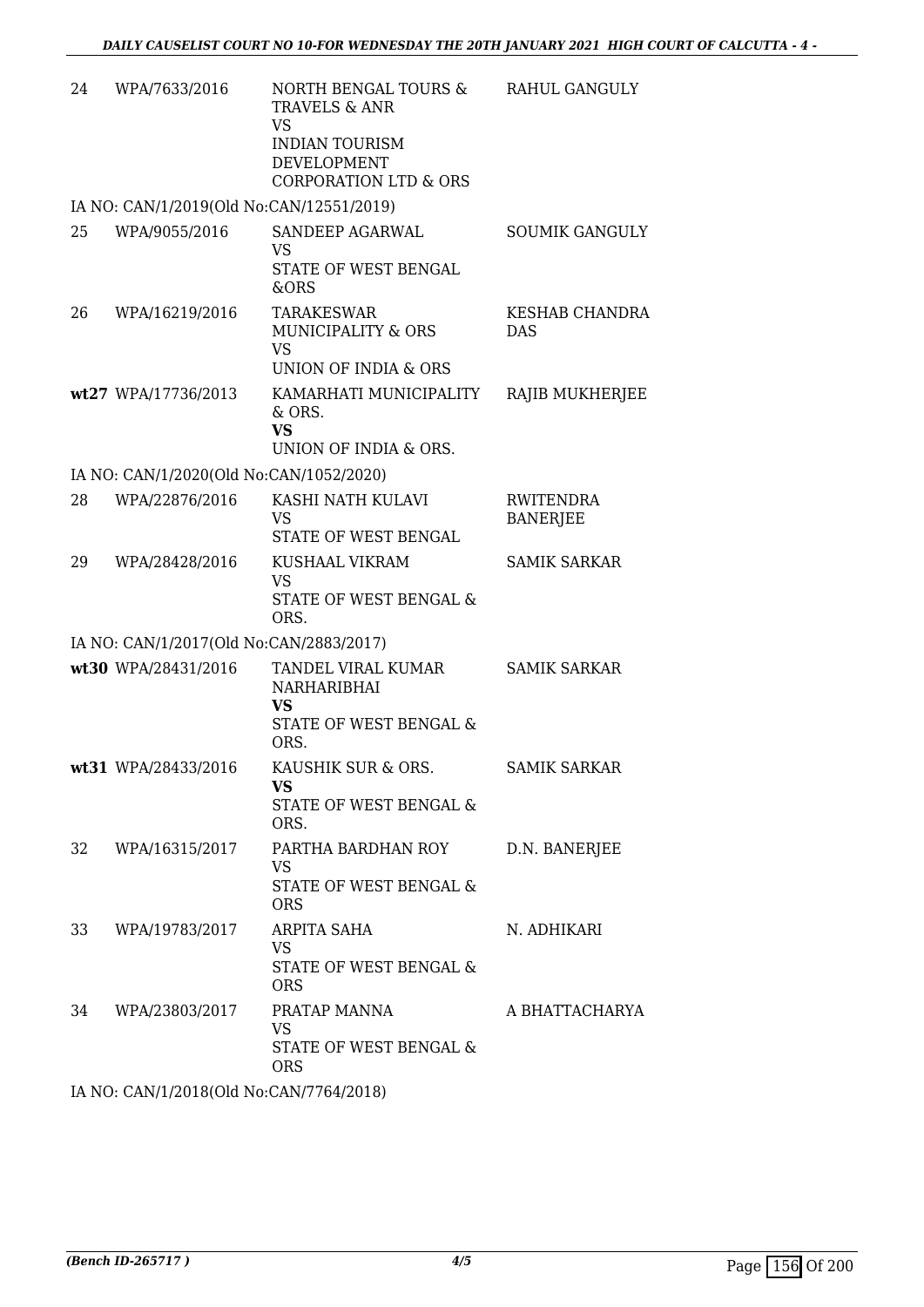| 35 | WPA/24203/2017                           | <b>AMALES DAS</b><br><b>VS</b><br>STATE OF WEST BENGAL &<br><b>ORS</b>                                                                                                                                                                                                                                                             | RAMA HALDER                                                                               |
|----|------------------------------------------|------------------------------------------------------------------------------------------------------------------------------------------------------------------------------------------------------------------------------------------------------------------------------------------------------------------------------------|-------------------------------------------------------------------------------------------|
|    | IA NO: CAN/1/2020(Old No:CAN/1253/2020)  |                                                                                                                                                                                                                                                                                                                                    |                                                                                           |
| 36 | WPA/24791/2017                           | PAWAN KUMAR SULTANIA                                                                                                                                                                                                                                                                                                               | P. G. DAS                                                                                 |
|    |                                          | <b>VS</b>                                                                                                                                                                                                                                                                                                                          |                                                                                           |
|    |                                          | UNION OF INDIA & ORS                                                                                                                                                                                                                                                                                                               |                                                                                           |
|    | IA NO: CAN/1/2017(Old No:CAN/10033/2017) |                                                                                                                                                                                                                                                                                                                                    |                                                                                           |
| 37 | WPA/25457/2017                           | SAMARESH CHANDRA<br><b>VS</b>                                                                                                                                                                                                                                                                                                      | <b>ARPAN GUHA</b>                                                                         |
|    |                                          | STATE OF WEST BENGAL &<br><b>ORS</b>                                                                                                                                                                                                                                                                                               |                                                                                           |
| 38 | WPA/30504/2017                           | KALIBALA DHULYA<br><b>VS</b>                                                                                                                                                                                                                                                                                                       | T.K. SARKAR                                                                               |
|    |                                          | UNION OF INDIA & ORS                                                                                                                                                                                                                                                                                                               |                                                                                           |
| 39 | WPA/9110/2018                            | DIPANKAR DE<br><b>VS</b><br>KMC & ORS.                                                                                                                                                                                                                                                                                             | <b>BADAL SAHA</b>                                                                         |
| 40 | WPA/15776/2018                           | <b>GANESH DUTTA</b>                                                                                                                                                                                                                                                                                                                | T. MUKHERJEE                                                                              |
|    |                                          | <b>VS</b>                                                                                                                                                                                                                                                                                                                          |                                                                                           |
|    |                                          | STATE OF WEST BENGAL &<br><b>ORS</b>                                                                                                                                                                                                                                                                                               |                                                                                           |
| 41 | WPA/17773/2018                           | DILIP KUMAR MONDAL                                                                                                                                                                                                                                                                                                                 | <b>ABHILASH SINHA</b>                                                                     |
|    |                                          | <b>VS</b><br>STATE OF WEST BENGAL &<br><b>ORS</b>                                                                                                                                                                                                                                                                                  | <b>ROY</b>                                                                                |
| 42 | WPA/22367/2019                           | ISHITA GHOSH PAL & ORS                                                                                                                                                                                                                                                                                                             | <b>RITUPARANA</b>                                                                         |
|    |                                          | <b>VS</b><br>STATE OF WEST BENGAL &<br><b>ORS</b>                                                                                                                                                                                                                                                                                  | <b>SENGUPTA</b>                                                                           |
|    |                                          | No:CAN/5397/2020), CAN/4/2020(Old No:CAN/5400/2020), CAN/5/2020, CAN/6/2020                                                                                                                                                                                                                                                        | IA NO: CAN/1/2020(Old No:CAN/1608/2020), CAN/2/2020(Old No:CAN/1811/2020), CAN/3/2020(Old |
|    |                                          | $\mathbf{L}$ $\mathbf{L}$ $\mathbf{L}$ $\mathbf{L}$ $\mathbf{L}$ $\mathbf{L}$ $\mathbf{L}$ $\mathbf{L}$ $\mathbf{L}$ $\mathbf{L}$ $\mathbf{L}$ $\mathbf{L}$ $\mathbf{L}$ $\mathbf{L}$ $\mathbf{L}$ $\mathbf{L}$ $\mathbf{L}$ $\mathbf{L}$ $\mathbf{L}$ $\mathbf{L}$ $\mathbf{L}$ $\mathbf{L}$ $\mathbf{L}$ $\mathbf{L}$ $\mathbf{$ |                                                                                           |

| wt43 WPA/19469/2019 | PARAMITA PRAMANIK<br>&ORS | RITUPARNA<br>SENGUPTA |
|---------------------|---------------------------|-----------------------|
|                     | VS                        |                       |
|                     | STATE OF WEST BENGAL &    |                       |
|                     | <b>ORS</b>                |                       |

IA NO: CAN/1/2020(Old No:CAN/654/2020), CAN/2/2020(Old No:CAN/2285/2020), CAN/3/2020, CAN/4/2020, CAN/5/2021, CAN/6/2021, CAN/7/2021, CAN/8/2021, CAN/9/2021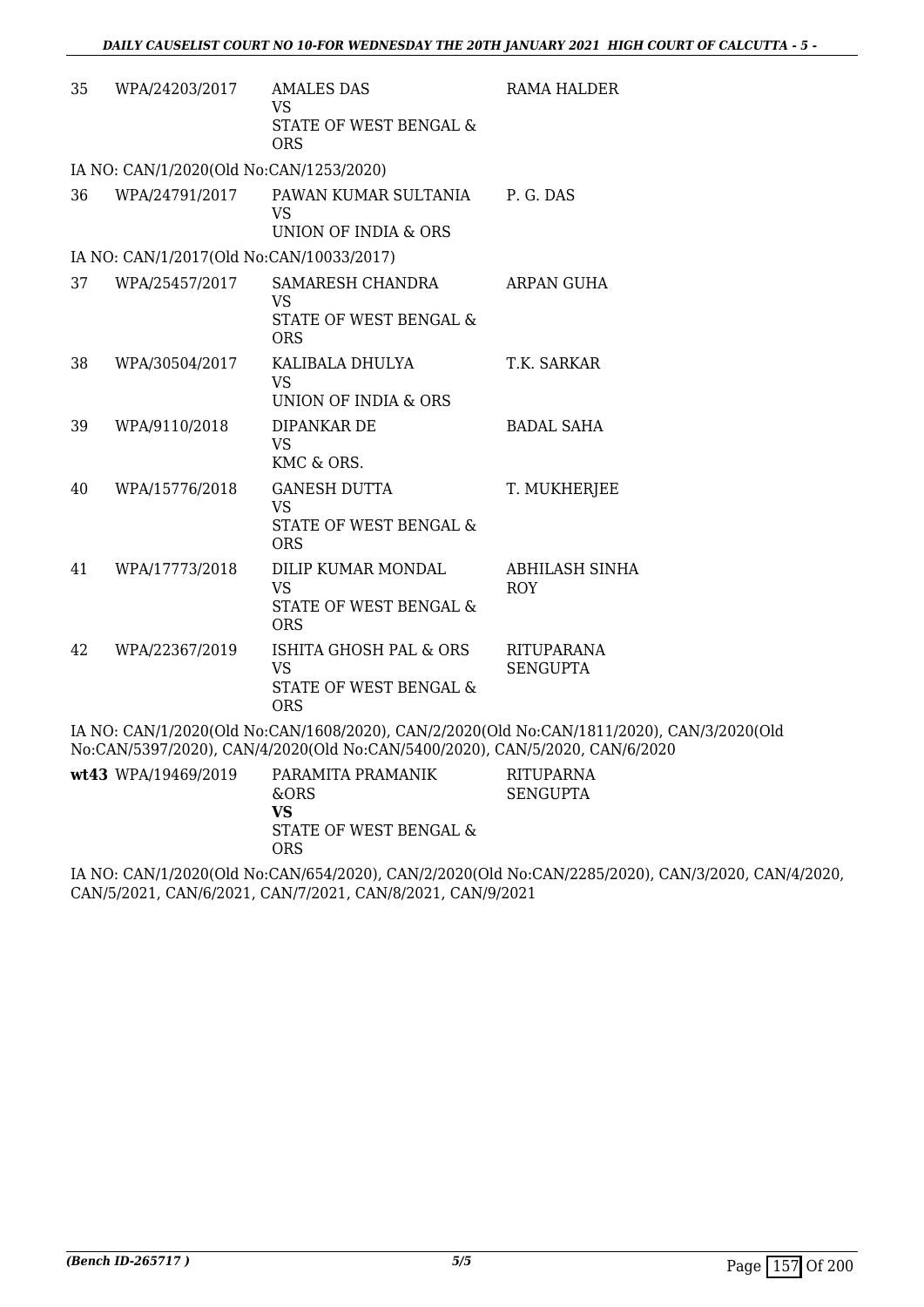

# **Appellate Side**

**DAILY CAUSELIST For Wednesday The 20th January 2021**

**COURT NO. 23 SINGLE BENCH (SB - XI) AT 10:45 AM HON'BLE JUSTICE ARINDAM MUKHERJEE (VIA VIDEO CONFERENCE)** 

#### **ON AND FROM MONDAY, THE 11TH JANUARY, 2021 - MATTERS (MOTION & HEARING) UNDER ARTICLE 226 OF THE CONSTITUTION RELATING TO RESIDUARY UNDER GROUP IX (ELECTRICITY ONLY) INCLUDING APPLICATIONS CONNECTED THERETO.**

**MATTERS (MOTION & HEARING) RELATING TO REVENUE AND TAX LAWS (EXCLUDING LAND REVENUE) UNDER GROUP IV INCLUDING APPLICATIONS CONNECTED THERETO;**

**HEARING OF CIVIL REVISION APPLICATIONS AND APPLICATIONS UNDER ARTICLE 227 OF THE CONSTITUTION INCLUDING APPLICATIONS CONNECTED THERETO.**

**IF NO ONE APPEARS FOR THE PETITIONER FOR TWO CONSECUTIVE DATES, MATTERS WILL BE TAKEN UP IN THEIR ABSENCE.**

**NOTE : APPELLATE SIDE MATTERS WILL BE TAKEN UP FIRST.**

**ORIGINAL SIDE MATTERS WILL BE TAKEN UP FROM 2 :00 P.M. AFTER COMPLETION OF ORIGINAL SIDE MATTERS,IF TIME PERMITS APPELLATE SIDE GROUP IV MATTERS WILL BE TAKEN UP.**

**NOTE : 1. MATTERS WILL BE TAKEN UP THROUGH PHYSICAL HEARING WHEN BOTH THE PARTIES ARE AGREED.**

**NOTE : 2. NO MENTIONING OF HEARING MATTERS FOR INCLUSION.**

**NOTE : 3. MATTERS MARKED AS LAST CHANCE SHALL BE TAKEN UP FIRST & IF NO ONE APPEARS MATTER SHALL BE DISMISSED.**

### **TO BE MENTIONED**

1 WPA/23512/2019 M/S LGW INDUSTRIES LTD & ORS VS UNION OF INDIA & ORS

RAJARSHI **CHATTERIEE**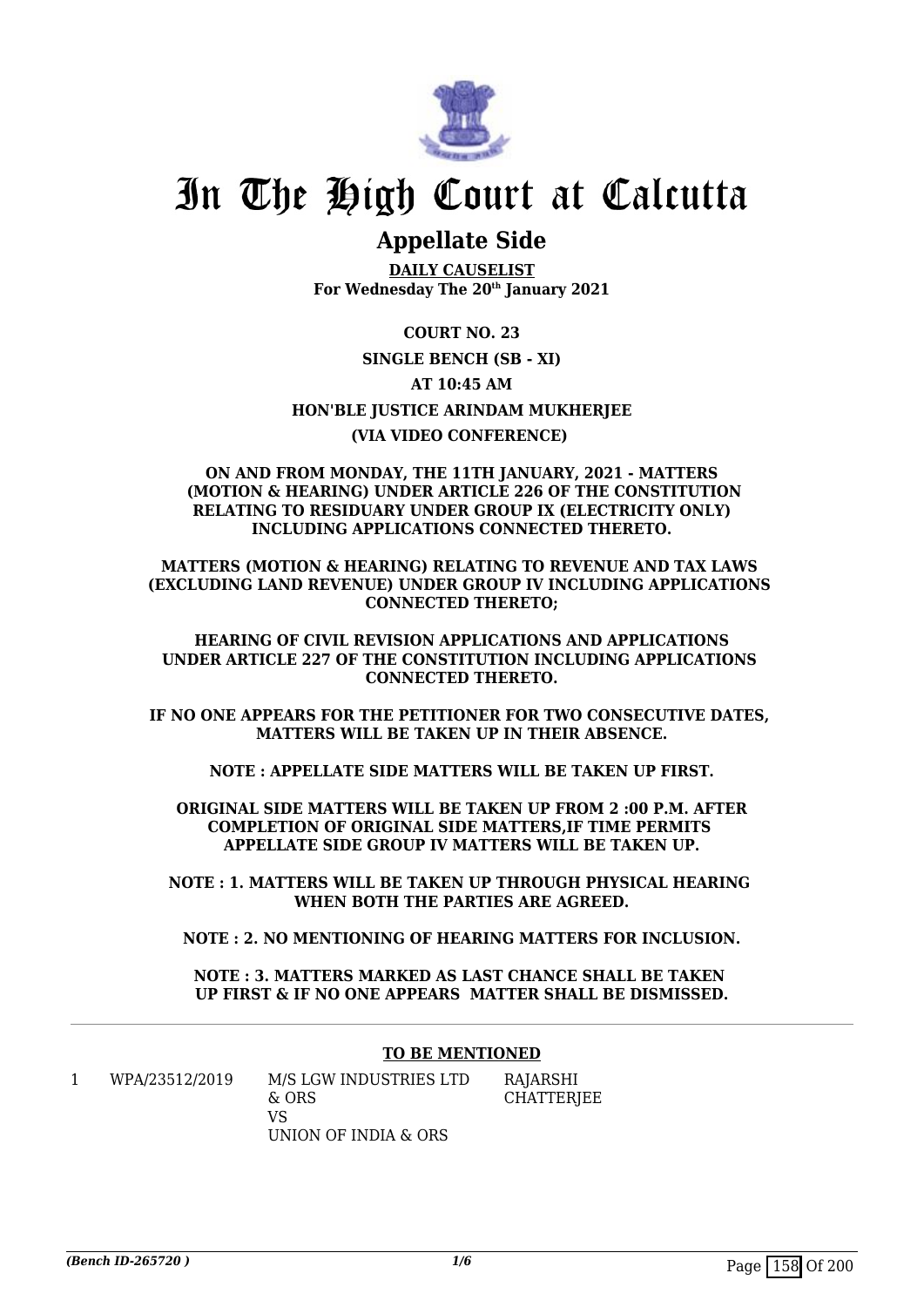| 2  | WPA/6771/2020                               | RAJ METAL INDUSTRIES &<br><b>ANR</b><br><b>VS</b><br>UNION OF INDIA & ORS                        | HIMANGSHU KR RAY                          |
|----|---------------------------------------------|--------------------------------------------------------------------------------------------------|-------------------------------------------|
|    | IA NO: CAN/1/2020(Old No:CAN/5711/2020)     |                                                                                                  |                                           |
| 3  | WPA/7285/2020                               | LWG INDUSTRIES LIMITED<br><b>AND ANOTHER</b><br><b>VS</b><br>UNION OF INDIA AND<br><b>OTHERS</b> | HIMANGSHU KUMAR<br>RAY                    |
|    | IA NO: CAN/1/2020                           |                                                                                                  |                                           |
| 4  | WPA/8195/2020                               | VICTORIA GLOBAL AND<br><b>ANR</b><br><b>VS</b>                                                   | HIMANGSHU KUMAR<br>RAY                    |
|    |                                             | Union of India AND ORS                                                                           |                                           |
|    |                                             | <b>MOTION</b>                                                                                    |                                           |
|    |                                             | (GROUP - IX ELECTRICITY)                                                                         |                                           |
| 5  | WPA/21911/2018<br>(Application not<br>here) | NASHIRUDDIN MOLLA<br><b>VS</b><br>STATE OF WEST BENGAL &<br><b>ORS</b>                           | SNIGHDA SAHA                              |
|    | IA NO: CAN/1/2020                           |                                                                                                  |                                           |
| 6  | WPA/17303/2019                              | <b>HALIMA BIBI</b><br><b>VS</b><br>WBSEDCL & ORS.                                                | <b>SIB SANKAR</b><br><b>BANDYOPADHYAY</b> |
| 7  | WPA/20982/2019                              | SK. ASRAF ALI<br><b>VS</b><br>STATE OF WEST BENGAL &<br>ORS.                                     | <b>KRISHNA YADAV</b>                      |
| 8  | WPA/21203/2019                              | FAZLUL RAHAMAN<br><b>VS</b><br>STATE OF WEST BENGAL &<br><b>ORS</b>                              | PINTU KARAR                               |
| 9  | WPA/22772/2019                              | LIPIKA GHOSH<br><b>VS</b><br>THE STATION MANAGER,<br>PAILEN GR ELECTRIC<br>SUPPLY, WBSES & ORS   | LAKSHMINATH<br><b>BHATTACHARYS</b>        |
| 10 | WPA/2044/2020                               | <b>VIVEKANANDA DEY</b><br><b>VS</b><br>THE CHAIRMAN, WBSEDCL<br>$&$ ORS                          | SAILENDRA NATH<br>CHAKRABORTI             |
| 11 | WPA/2788/2020                               | <b>SHEULI SARKAR</b><br>VS.<br>THE WBSEDC LTD & ORS                                              | <b>DEBAPRATIM</b><br><b>BANERJEE</b>      |
| 12 | WPA/2789/2020                               | RAMJIBAN KIRTANIYA<br><b>VS</b><br>THE WBSEDC LTD & ORS                                          | DEBAPRATIM<br><b>BANERJEE</b>             |
| 13 | WPA/2790/2020                               | KARTICK DUTTA<br><b>VS</b><br>THE WBSEDC LTD & ORS                                               | <b>DEBAPRATIM</b><br><b>BANERJEE</b>      |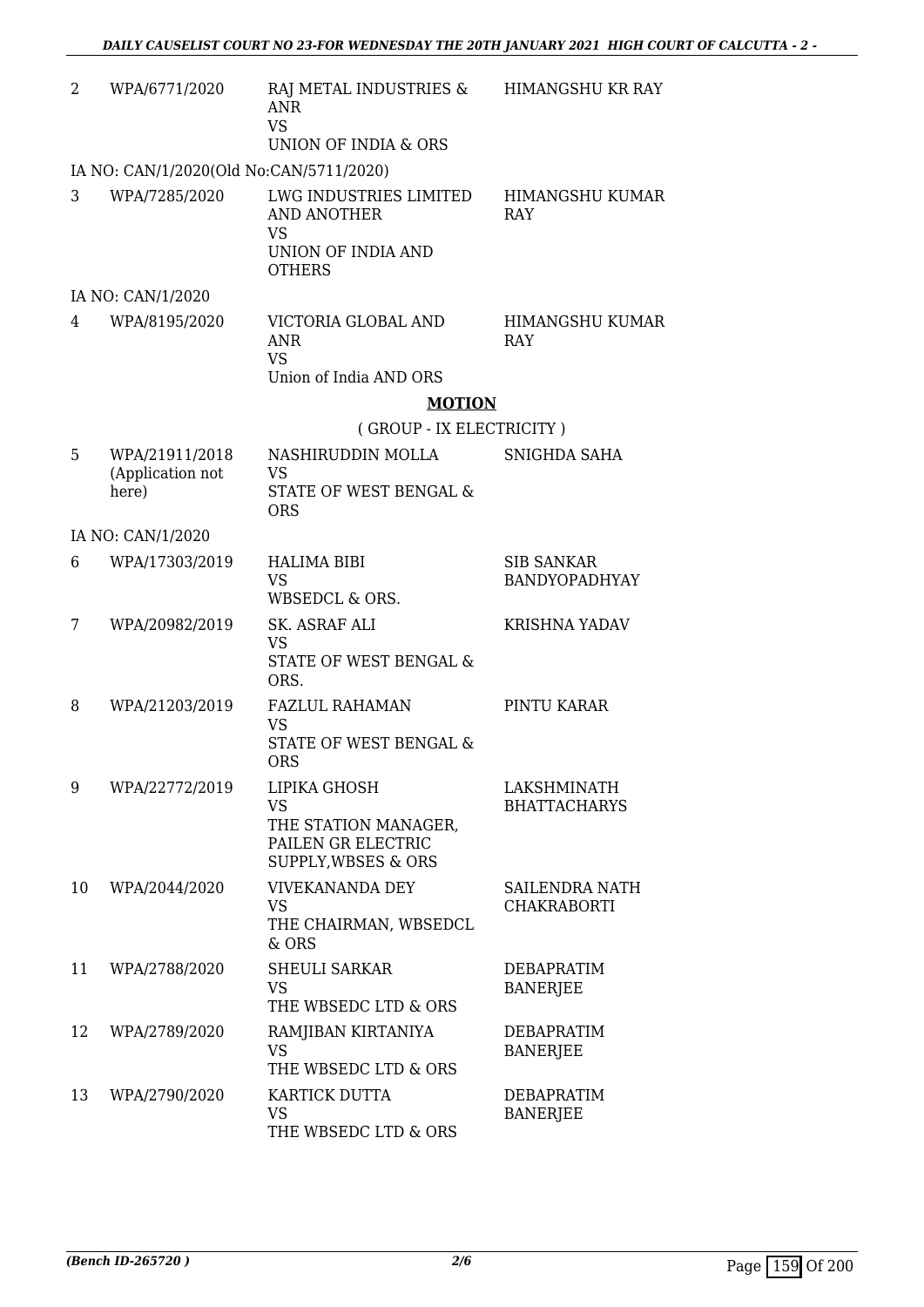| 14 | WPA/2791/2020     | <b>SIPON BARUI</b><br><b>VS</b><br>THE WBSEDC LTD & ORS                                                                                         | <b>DEBAPRATIM</b><br><b>BANERJEE</b> |
|----|-------------------|-------------------------------------------------------------------------------------------------------------------------------------------------|--------------------------------------|
| 15 | WPA/4448/2020     | TARA BAI MOHTA<br><b>VS</b><br>C.E.S.C. & ORS                                                                                                   | <b>SINKA BOSE</b>                    |
| 16 | WPA/7732/2020     | ABDUL RAHAMAN<br><b>VS</b><br><b>WEST BENGAL STATE</b><br><b>ELECTRICITY</b><br>DISTRIBUTION COMPANY<br><b>LIMITED AND ORS</b>                  | ARUNAVA GANGULY                      |
|    | IA NO: CAN/1/2020 |                                                                                                                                                 |                                      |
| 17 | WPA/10692/2020    | <b>INDRAJIT KAR</b><br><b>VS</b><br>STATE OF WEST BENGAL<br>AND ORS.                                                                            | JANARDAN MANDAL                      |
| 18 | WPA/11107/2020    | <b>SK ANSAR ALI</b><br><b>VS</b><br><b>CESC LIMITED</b>                                                                                         | <b>INDRANIL HALDER</b>               |
| 19 | WPA/11528/2020    | CHITTARANJAN BASAK<br><b>VS</b><br>W.B.S.E.D.C.L. AND ORS                                                                                       | <b>MANIKA SARKAR</b>                 |
| 20 | WPA/11684/2020    | <b>KAMAL HASAN</b><br><b>VS</b><br><b>WEST BENGAL STATE</b><br><b>ELECTRICITY</b><br>DISTRIBUTION COMPANY<br><b>LIMITED</b>                     | <b>SK. SAIFUDDIN</b>                 |
| 21 | WPA/11718/2020    | REKHA RANI MAITY BERA<br><b>VS</b><br>STATE OF WEST BENGAL<br>AND ORS.                                                                          | DEBAPRATIM GUHA                      |
| 22 | WPA/11723/2020    | PARUL GHORUI ALIAS<br>PARULBALA GHORUI<br><b>VS</b><br><b>WEST BENGAL STATE</b><br><b>ELECTRICITY</b><br>DISTRIBUTION COMPANY<br><b>LIMITED</b> | DIPANKAR PAL                         |
| 23 | WPA/11796/2020    | <b>ANJALI MAITY</b><br><b>VS</b><br>THE WEST BENGAL STATE<br>ELETRICITY DISTRIBUTION<br><b>COMPANY LIMITED AND</b><br><b>ORS</b>                | TARAK NATH SARKAR                    |
| 24 | WPA/11829/2020    | ADHIR CHANDRA NASKAR<br>AND ORS<br><b>VS</b><br>STATE OF WEST BENGAL<br>AND ORS.                                                                | TUHINA PARVIN                        |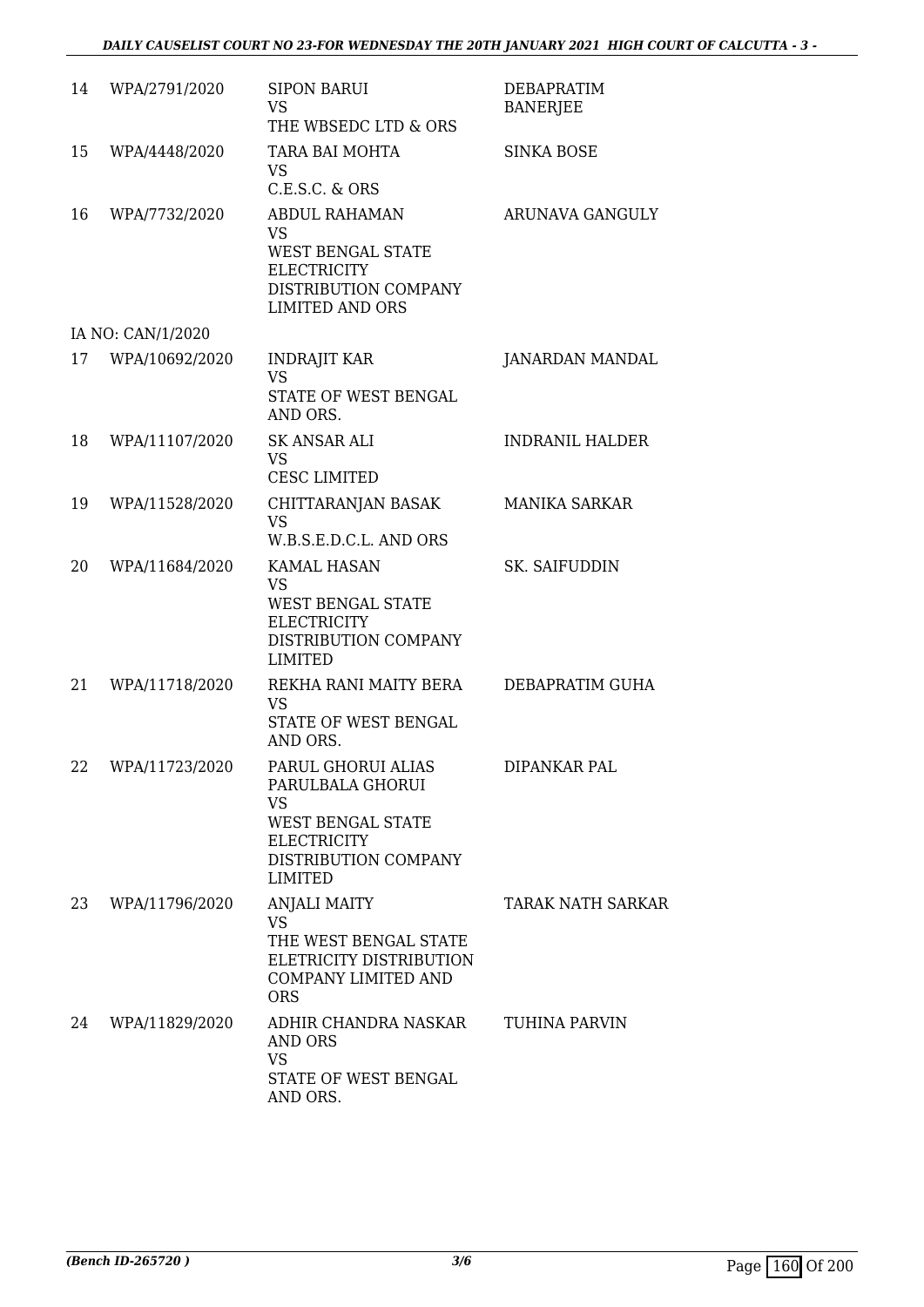| 25 | WPA/11872/2020 | <b>GURNAM SINGH</b><br><b>VS</b><br>CESC LIMITED AND<br><b>OTHERS</b>                                                                         | <b>TUHINA PARVIN</b>                 |
|----|----------------|-----------------------------------------------------------------------------------------------------------------------------------------------|--------------------------------------|
| 26 | WPA/11930/2020 | <b>ABDUL WAHID</b><br><b>VS</b><br><b>CESC LTD AND ORS</b>                                                                                    | <b>MD SHAKIR</b>                     |
| 27 | WPA/31/2021    | SUBHOJIT DUTTA ROY<br><b>VS</b><br><b>CESC AND ORS</b>                                                                                        | DEBAKI NANDAN<br><b>MAITI</b>        |
| 28 | WPA/76/2021    | SANDHA SINGH<br><b>VS</b><br>THE STATE OF WEST<br><b>BENGAL AND ORS</b>                                                                       | PRASENJIT SAHA                       |
| 29 | WPA/99/2021    | <b>SURAJ KUMAR YADAV</b><br><b>VS</b><br><b>CESC LTD AND ORS</b>                                                                              | <b>SAYANI</b><br><b>BHATTACHARYA</b> |
| 30 | WPA/100/2021   | M/S SPS STEELS ROLLING<br>MILLS LTD AND ANR<br><b>VS</b><br>WEST BENGAL STATE<br><b>ELECTRICITY</b><br>DISTRIBUTION CO. LTD<br><b>AND ORS</b> | PAROMITA PURKAIT                     |
| 31 | WPA/107/2021   | SOMNATH DAS AND ANR<br><b>VS</b><br>THE W.B.S.E.D.C.LTD AND<br><b>ANR</b>                                                                     | <b>MAHESWARI</b><br><b>SHARMA</b>    |
| 32 | WPA/205/2021   | <b>GOURANGA BARIK</b><br><b>VS</b><br><b>WEST BENGAL STATE</b><br><b>ELECTRICITY</b><br>DISTRIBUTION CO. LTD<br><b>AND ORS</b>                | NIRMALYA DHARA                       |
| 33 | WPA/208/2021   | SK. ANISUR RAHAMAN<br><b>VS</b><br>CESC LTD AND ANR                                                                                           | <b>INDRANIL HALDER</b>               |
| 34 | WPA/212/2021   | SAMRIDDHO GHOSH<br>VS.<br><b>CESC LTD AND ORS</b>                                                                                             | <b>INDRANIL HALDER</b>               |
| 35 | WPA/215/2021   | <b>SEKH SAMINUDDIN</b><br><b>VS</b><br><b>CESC LTD AND ANR</b>                                                                                | <b>INDRANIL HALDER</b>               |
| 36 | WPA/221/2021   | MANI RAM SHARMA<br><b>VS</b><br>THE WEST BENGAL STATE<br><b>ELECTRICITY</b><br>DISTRIBUTION COMPANY<br><b>LIMITED AND ORS</b>                 | <b>NABANKUR PAUL</b>                 |
| 37 | WPA/284/2021   | <b>SUJIT MODAK</b><br>VS<br>CESC LLTD AND ORS                                                                                                 | MD SHAKIR                            |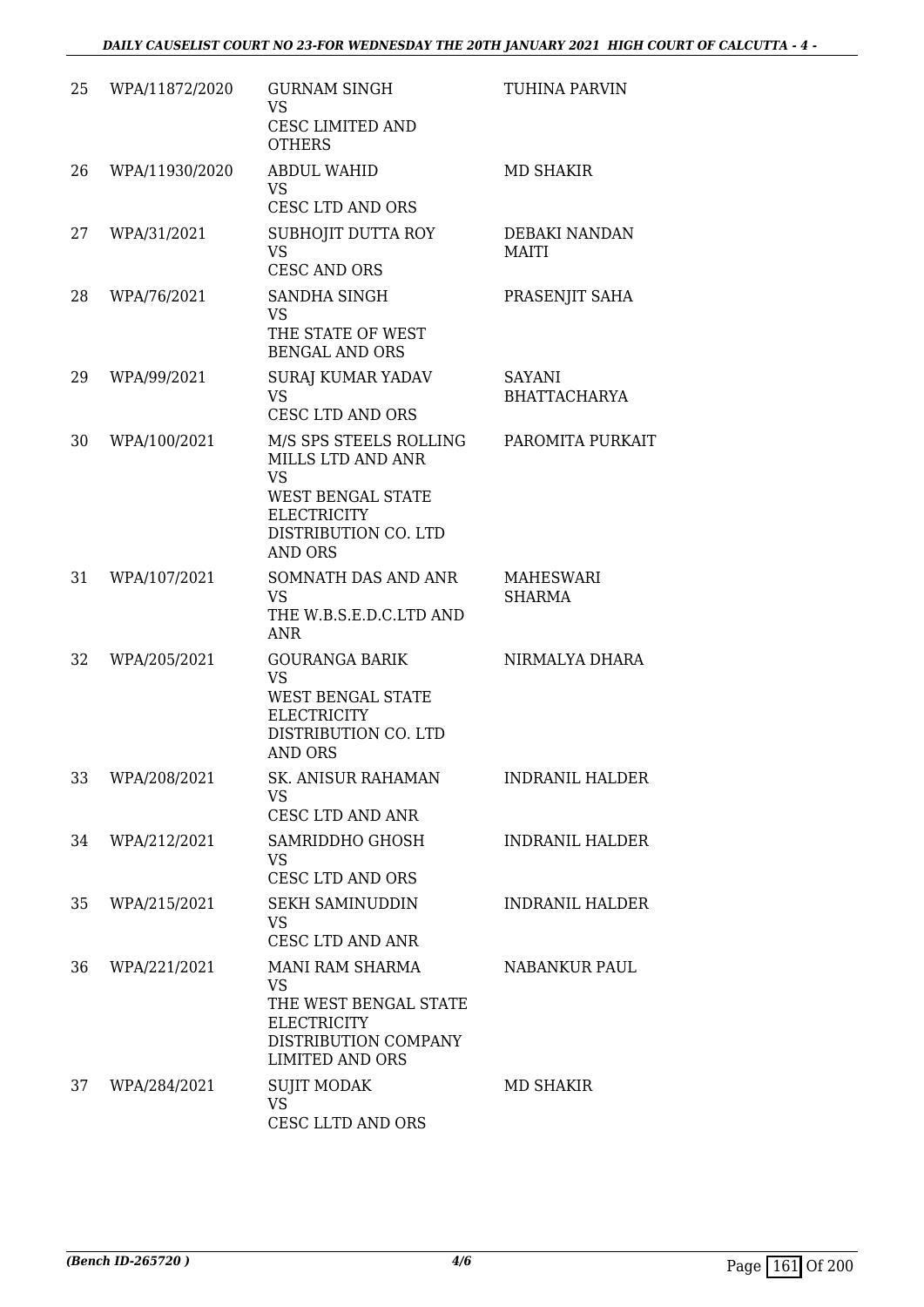| 38 | WPA/498/2021  | RAZIA BIBI<br><b>VS</b><br><b>CESC LIMITED</b>                                                                                | <b>INDRANIL HALDER</b>                |
|----|---------------|-------------------------------------------------------------------------------------------------------------------------------|---------------------------------------|
| 39 | WPA/508/2021  | AZHARUDDIN MOLLA<br><b>VS</b>                                                                                                 | <b>INDRANIL HALDER</b>                |
| 40 | WPA/514/2021  | <b>CESC LTD AND ANR</b><br><b>IMTIYAJ AHAMMAD</b><br><b>VS</b>                                                                | <b>INDRANIL HALDER</b>                |
| 41 | WPA/634/2021  | CESC LTD AND ANR<br><b>SK ZAKIR HOSSAIN</b><br><b>VS</b>                                                                      | <b>INDRANIL HALDER</b>                |
| 42 | WPA/638/2021  | <b>CESC LTD AND ANR</b><br>MD. KAYEF HOSSAIN<br><b>MOLLA</b><br><b>VS</b>                                                     | <b>INDRANIL HALDER</b>                |
| 43 | WPA/639/2021  | <b>CESC LIMITED</b><br><b>KASEM KHAN</b><br><b>VS</b>                                                                         | <b>INDRANIL HALDER</b>                |
| 44 | WPA/641/2021  | CESC LIMITED AND ANR<br><b>FIRDAUSI BIBI</b><br><b>VS</b><br><b>CESC LIMITED</b>                                              | <b>INDRANIL HALDER</b>                |
| 45 | WPA/643/2021  | W. B. S. E. D. C. L.<br><b>VS</b><br><b>UDAY KUMAR GHOSH AND</b><br><b>ORS</b>                                                | <b>SUJIT SANKAR KOLEY</b>             |
| 46 | WPA/646/2021  | W. B. S. E. D. C. L.<br><b>VS</b><br><b>SUBAL MALLIK ANR ORS</b>                                                              | <b>SUJIT SANKAR KOLEY</b>             |
| 47 | WPA/693/2021  | <b>AVIK CHATTERJEE</b><br><b>VS</b><br><b>STATE OF WEST BENGAL</b><br>AND ORS.                                                | <b>GAZI FARUQUE</b><br><b>HOSSAIN</b> |
| 48 | WPA/933/2021  | <b>JOYDEB HALDER</b><br><b>VS</b><br><b>WEST BENGAL STATE</b><br><b>ELECTRICITY</b><br>DISTRTIBUTION COMPANY<br>LTD. AND ORS. | Sobhan Majumder                       |
| 49 | WPA/1049/2021 | AJOY KUMAR RAY<br><b>VS</b><br>CALCUTTA ELECTRICITY<br><b>CORPORATION LIMITED</b>                                             | KANCHAN ROY                           |
| 50 | WPA/1052/2021 | <b>SUBHASH ROY</b><br><b>VS</b><br>CALCUTTA ELECTRIC<br>SUPPLY CORPORATION<br><b>LIMITED</b>                                  | KANCHAN ROY                           |
| 51 | WPA/1322/2021 | <b>RENU GUPTA</b><br><b>VS</b><br><b>CESC LIMITED</b>                                                                         | <b>INDRANIL HALDER</b>                |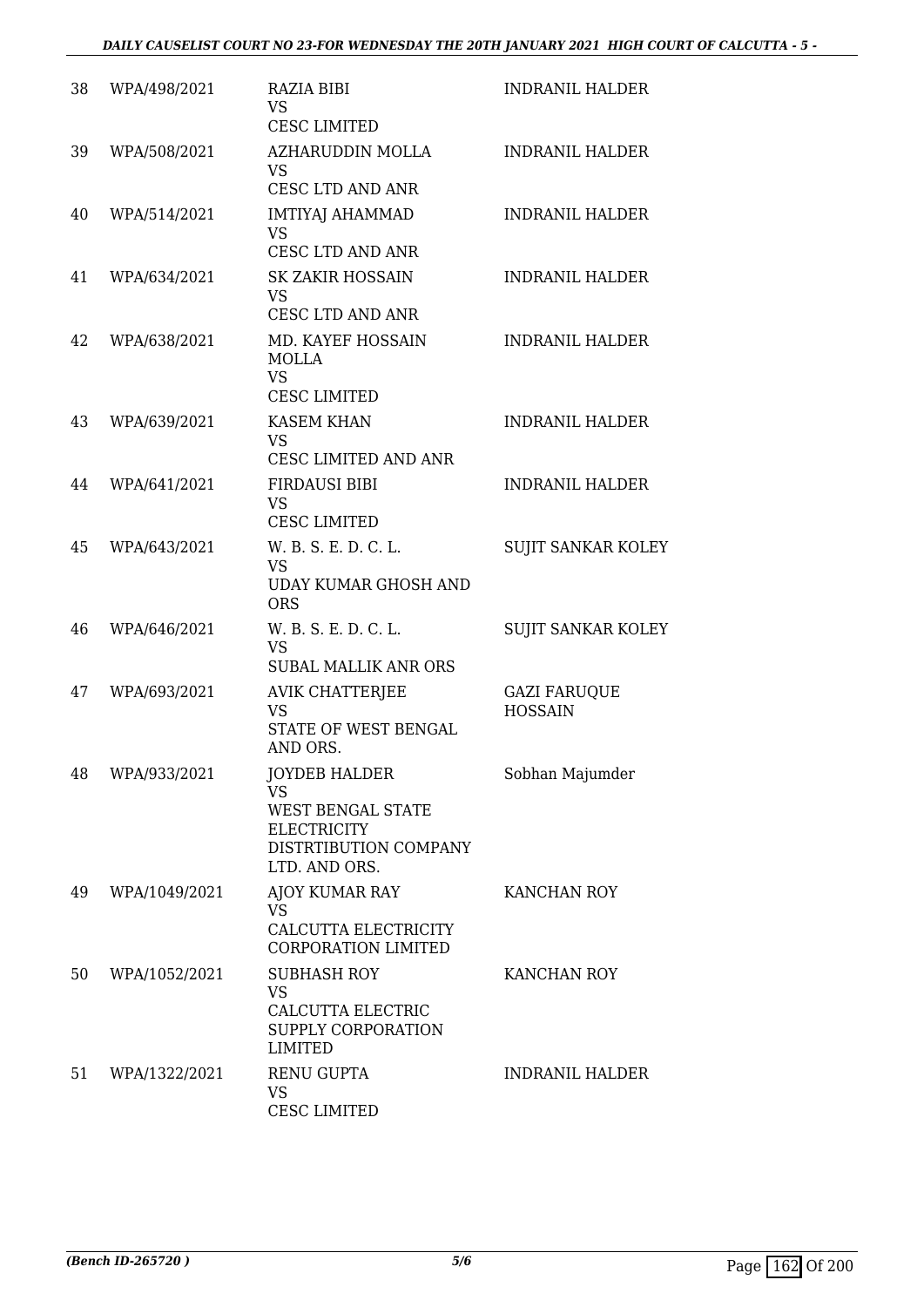| 52 | WPA/1352/2021                           | MD. MEHATABUDDIN<br><b>MOLLA</b><br><b>VS</b><br><b>CESC LIMITED</b>                                                                                         | <b>INDRANIL HALDER</b>              |
|----|-----------------------------------------|--------------------------------------------------------------------------------------------------------------------------------------------------------------|-------------------------------------|
|    |                                         | <b>MOTION (GROUP IV)</b>                                                                                                                                     |                                     |
| 53 | WPA/3180/2020                           | HINDUSTHAN NATIONAL<br><b>GLASS &amp; INDUSTRIES LTD.</b><br>& ANR<br><b>VS</b><br>UNION OF INDIA & ORS                                                      | HIMANGSHU KUMAR<br><b>RAY</b>       |
| 54 | WPA/6728/2020                           | M/S S. MURUGAN<br>LOGISTICS PVT. LTD. & ANR<br><b>VS</b><br>UNION OF INDIA & ORS                                                                             | <b>NILOTPAL</b><br><b>CHOWDHURY</b> |
|    | IA NO: CAN/1/2020(Old No:CAN/5639/2020) |                                                                                                                                                              |                                     |
| 55 | WPA/9010/2020                           | <b>CREMECUP FOODWORKS</b><br><b>LLP</b><br><b>VS</b><br>Union of India AND ORS                                                                               | <b>SHOVAN GHOSH</b>                 |
| 56 | WPA/9154/2020                           | M/S. PREMIER VIGILANCE<br>AND SECURITY PRIVATE<br><b>LIMITED AND ANR</b><br><b>VS</b><br>JOINT COMMISSIONER OF<br>STATE TAX, LARGE TAX<br>PAYER UNIT AND ORS | <b>SUBRATA</b><br>MUKHERJEE         |
| 57 | WPA/9245/2020                           | <b>EMARS MINING AND</b><br>CONSTRUCTIONS PVT LTD<br><b>VS</b><br><b>CUSTOMS EXCISE AND</b><br><b>SERVICE TAX APPELLATE</b><br>TRIBUNAL AND ORS               | MEGHAJIT<br>MUKHERJEE               |
| 58 | WPA/9384/2020                           | MAGMA HDI GENERAL<br><b>INSURANCE COMPANY LTD</b><br><b>AND ANR</b><br><b>VS</b><br>Union of India AND ANR                                                   | PARITOSH SINHA                      |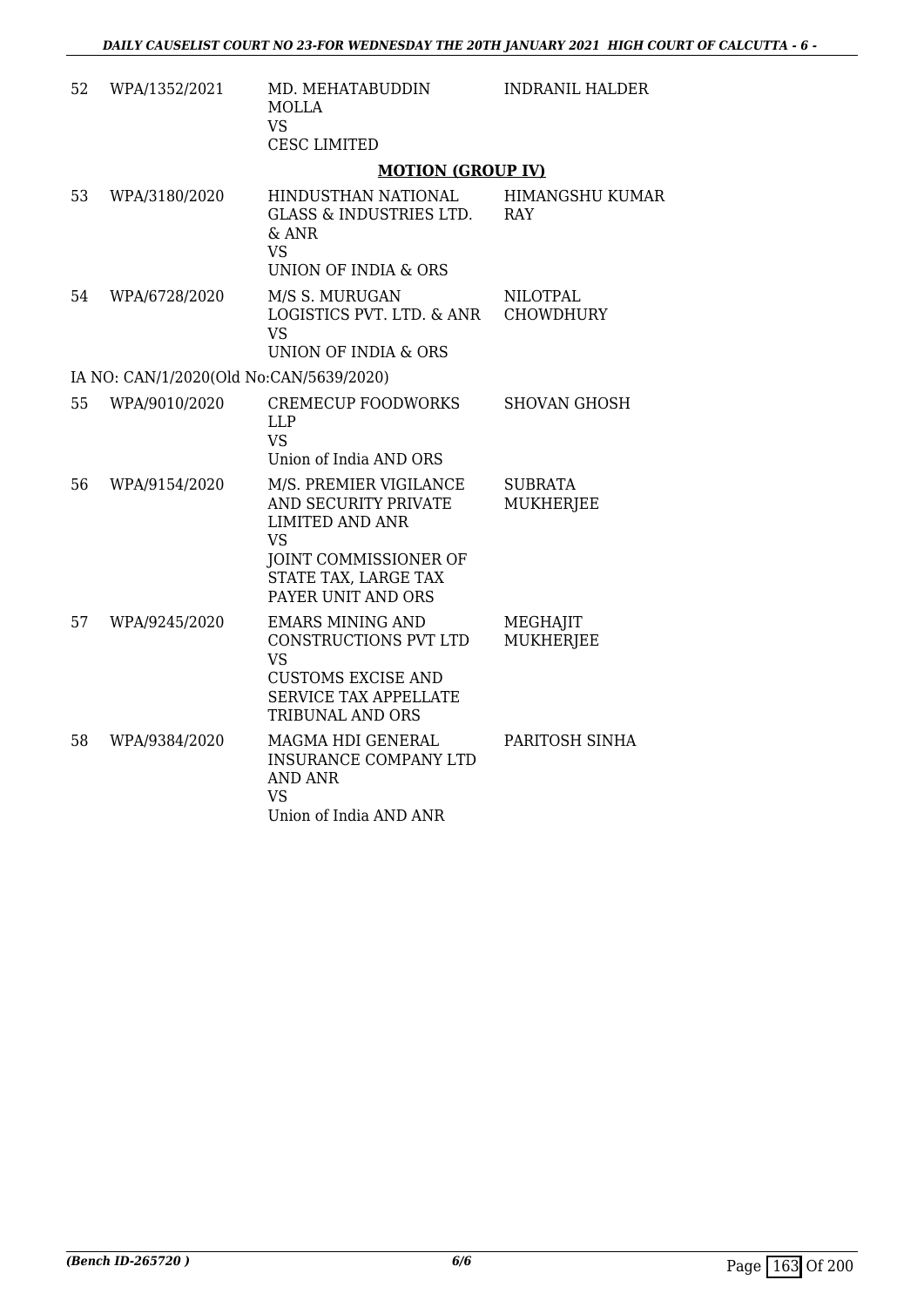

# **Appellate Side**

**DAILY CAUSELIST For Wednesday The 20th January 2021**

**COURT NO. 18**

**SINGLE BENCH (SB - XII) AT 10:45 AM HON'BLE JUSTICE BISWAJIT BASU (VIA VIDEO CONFERENCE)**

**ON AND FROM MONDAY, THE 11TH JANUARY, 2021 – MATTERS (MOTION & HEARING) UNDER ARTICLE 226 OF THE CONSTITUTION RELATING TO MADRASAH EDUCATION UNDER GROUP II AND APPLICATIONS CONNECTED THERETO;**

**MATTERS (MOTION & HEARING) UNDER ARTICLE 226 OF THE CONSTITUTION RELATING TO APPOINTMENT AND SERVICE CONDITION OF PARA TEACHERS UNDER GROUP II AND APPLICATIONS CONNECTED THERETO;**

**APPEALS RELATING TO ALL CLAIM CASES INCLUDING APPLICATIONS CONNECTED THERETO (EXCLUDING ADMISSION OF APPEALS UNDER SECTION 30 OF THE EMPLOYEES' COMPENSATION ACT, 1923);**

**ADMISSION AND HEARING OF CIVIL REVISION APPLICATIONS AND APPLICATIONS UNDER ARTICLE 227 OF THE CONSTITUTION INCLUDING APPLICATIONS CONNECTED THERETO ARISING OUT OF TESTAMENTARY AND EJECTMENT/EVICTION SUITS AND PUBLIC PREMISES (UNAUTHORISED OCCUPANTS) ACT, 1971.**

**NOTE: MATTERS WILL BE TAKEN UP THROUGH PHYSICAL HEARING ONLY WHEN BOTH THE PARTIES ARE AGREED.**

|              |                              | <b>EXTENSION OF INTERIM ORDER</b>                                               |                                        |
|--------------|------------------------------|---------------------------------------------------------------------------------|----------------------------------------|
| $\mathbf{1}$ | WPA/9253/2020                | <b>TOHIDUL ISLAM</b><br><b>VS</b><br>State of West Bengal                       | TANUJA BASAK                           |
|              |                              | <b>NEW MOTION</b>                                                               |                                        |
| 2            | CO/906/2020<br>(No Caveat)   | PRANABESH SAMANTA<br>VS.<br>KALYANI MONDAL & ORS.                               | ANTARA PANJA                           |
| 3            | CO/959/2020<br>(With Caveat) | TAPAS KR. MANNA<br>VS.<br>RAMA MANNA                                            | <b>SOMNATH ROY</b><br><b>CHOWDHURY</b> |
| 4            | CO/123/2021<br>(No Caveat)   | PRAVIR GARG AND ANR<br>VS.<br>ALAMBEE COOPERATIVE<br><b>HOUSING SOCIETY LTD</b> | PRATIK MAJUMDER                        |
|              |                              | <b>FOR ORDERS</b>                                                               |                                        |
| 5            | CO/1606/2020                 | MD ANWAR ALAM KHAN<br><b>VS</b><br>ABDUL KHALIQUE NEHAL AND<br><b>OTHERS</b>    | ABBAS IBHARIM KHAN                     |
|              |                              | <b>MOTION</b>                                                                   |                                        |
| 6            | CO/4406/2015                 | DEBASISH BANDYOPADHYAY<br>VS<br><b>SUBHASH SAHA &amp; ORS</b>                   | <b>DEBANJAN DAS</b>                    |
| 7            | CO/1640/2020                 | SUDHANSHU SAHA<br>VS<br>RAMKRISHNA PODDAR                                       | ANGSHUMAN<br><b>CHAKRBORTY</b>         |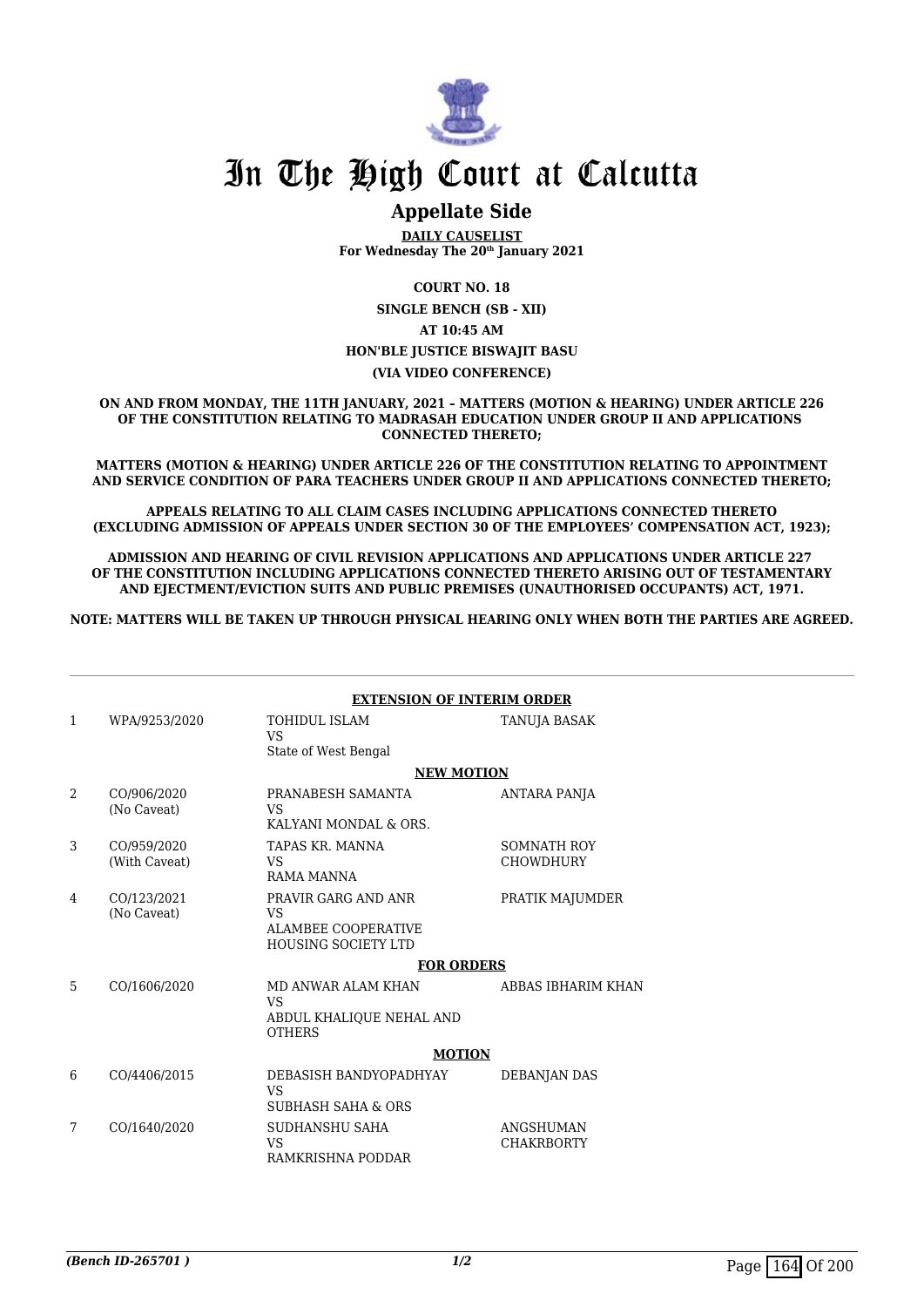| 8                             | CO/1641/2020<br>(With Caveat) | SUDHANSHU SAHA<br>VS<br>SRIKRISHNA @ PALTON PODDAR    | ANGSHUMAN<br><b>CHAKRABOERTY</b>         |  |
|-------------------------------|-------------------------------|-------------------------------------------------------|------------------------------------------|--|
| 9                             | CO/1642/2020<br>(With Caveat) | SUDANSHU SAHA<br>VS<br>ASHOKE PRAMANICK               | ANGSHUMAN<br><b>CHAKRABORTY</b>          |  |
|                               |                               | <b>CONTESTED APPLICATION</b>                          |                                          |  |
| 10                            | CO/507/2020                   | <b>GOPAL BHOUTIKA</b><br>VS<br>SUDIP KUMAR SETT & ORS | SABITA MUKHERJEE ROY<br><b>CHOUDHURY</b> |  |
| 11                            | CO/793/2020                   | BILWAPADA MANNA<br>VS<br><b>SUKANTA DAS</b>           | SAYANI BHATTACHRYA                       |  |
| IA NO: CAN/1/2020, CAN/2/2020 |                               |                                                       |                                          |  |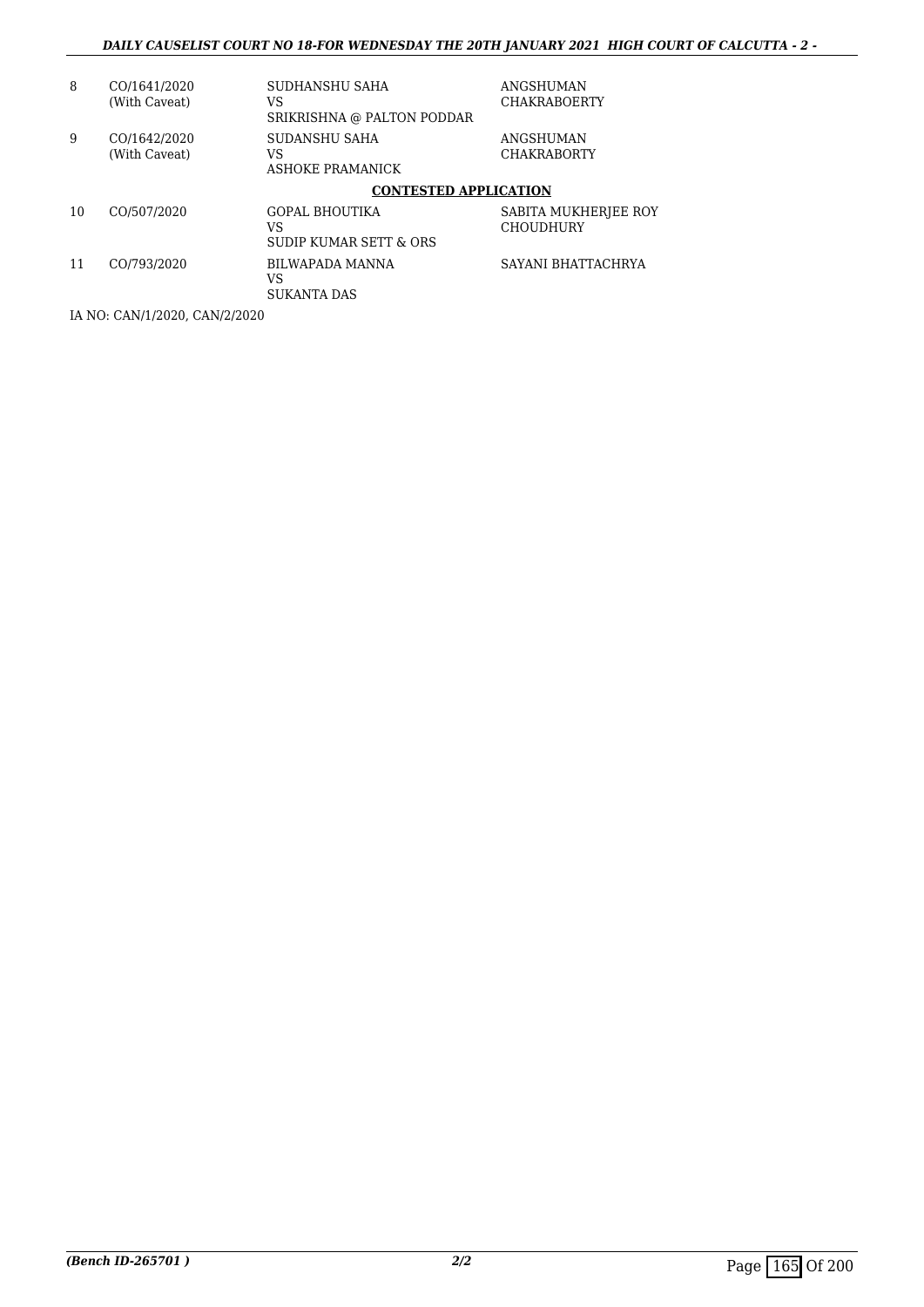

# **Appellate Side**

**DAILY CAUSELIST For Wednesday The 20th January 2021**

**COURT NO. 24**

**SINGLE BENCH (SB - XIII) AT 10:45 AM HON'BLE JUSTICE AMRITA SINHA**

#### **(VIA VIDEO CONFERENCE)**

**ON AND FROM MONDAY, 11TH JANUARY, 2021 ROSTER NOTIFIED ON 8TH JANUARY, 2021 IS MODIFIED TO THE FOLLOWING EXTENT :- MATTERS (MOTION & HEARING) UNDER ARTICLE 226 OF THE CONSTITUTION RELATING TO MUNICIPALITIES AND PANCHAYATS (EXCLUDING MATTERS RELATED TO CO-OPERATIVE SOCIETIES) UNDER GROUP V AND APPLICATIONS CONNECTED THERETO (INCLUDING ALL SERVICE MATTERS RELATED TO MUNICIPALITY AND CONNECTED APPLICATIONS CONNECTED THERETO).** 

**THE FOLLOWING NOTES WILL BE EFFECTIVE ON AND FROM 11.01.2021.**

**SPECIAL NOTE : (1) NO FURTHER INCLUSION IN THE LIST WILL BE ALLOWED UNTIL FURTHER ORDER.** 

**(2) ON MONDAY (25.01.2021) AND ON TUESDAY "MUNICIPALITY MOTIONS" WILL BE TAKEN UP FIRST AND THEREAFTER "PANCHAYAT MOTIONS" WILL BE TAKEN UP.** 

**(3) ON WEDNESDAY (20.01.2021) AND ON THURSDAY (21.01.2021) "PANCHAYAT MOTIONS" WILL BE TAKEN UP FIRST AND THEREAFTER "MUNICIPALITY MOTIONS" WILL BE TAKEN UP.** 

**1. ON EVERY MONDAY MOTIONS WILL BE TAKEN UP FOR THE WHOLE DAY.** 

**2. ON EVERY TUESDAY MOTIONS WILL BE TAKEN UP TILL RECESS. AFTER RECESS APPLICATIONS**  WILL BE TAKEN UP AND IF TIME PERMITS MOTIONS WILL BE TAKEN UP.

**3. ON EVERY WEDNESDAY 'MOTIONS' WILL BE TAKEN UP TILL RECESS, AFTER RECESS CONTEMPT MATTERS WILL BE TAKEN UP AND IF TIME PERMITS MOTIONS WILL BE TAKEN UP.**

**4.ON EVERY THURSDAY MOTIONS WILL BE TAKEN UP TILL RECESS. AFTER RECESS HEARING MATTERS WILL BE TAKEN UP AND THEREAFTER OTHER MOTIONS WILL BE TAKEN UP SERIALLY.** 

**5. ON EVERY FRIDAY MOTIONS WILL BE TAKEN UP TILL RECESS. AFTER RECESS 'HEARING' MATTERS WILL BE TAKEN UP AND THEREAFTER OTHER MOTIONS WILL BE TAKEN UP SERIALLY.** 

**NOTE: MATTERS WILL BE TAKEN UP THROUGH PHYSICAL HEARING ONLY WHEN BOTH THE PARTIES ARE AGREED.**

|   |               | <b>MUNICIPALITY - MOTIONS</b>                                             |                 |
|---|---------------|---------------------------------------------------------------------------|-----------------|
|   | WPA/740/2021  | BANASRI MONDAL<br>VS<br>STATE OF WEST BENGAL AND<br>ORS.                  | RAMESHWAR SINHA |
| 2 | WPA/1012/2021 | ALI ENTERPRISE<br>VS<br>THE BHATPARA MUNICIPALITY<br>AND ORS              | IOBAL HUSSAIN   |
| 3 | WPA/1015/2021 | <b>SUBHASH MONDAL</b><br>VS<br>THE RAJPUR SONARPUR<br><b>MUNICIPALITY</b> | KRISHNENDU BERA |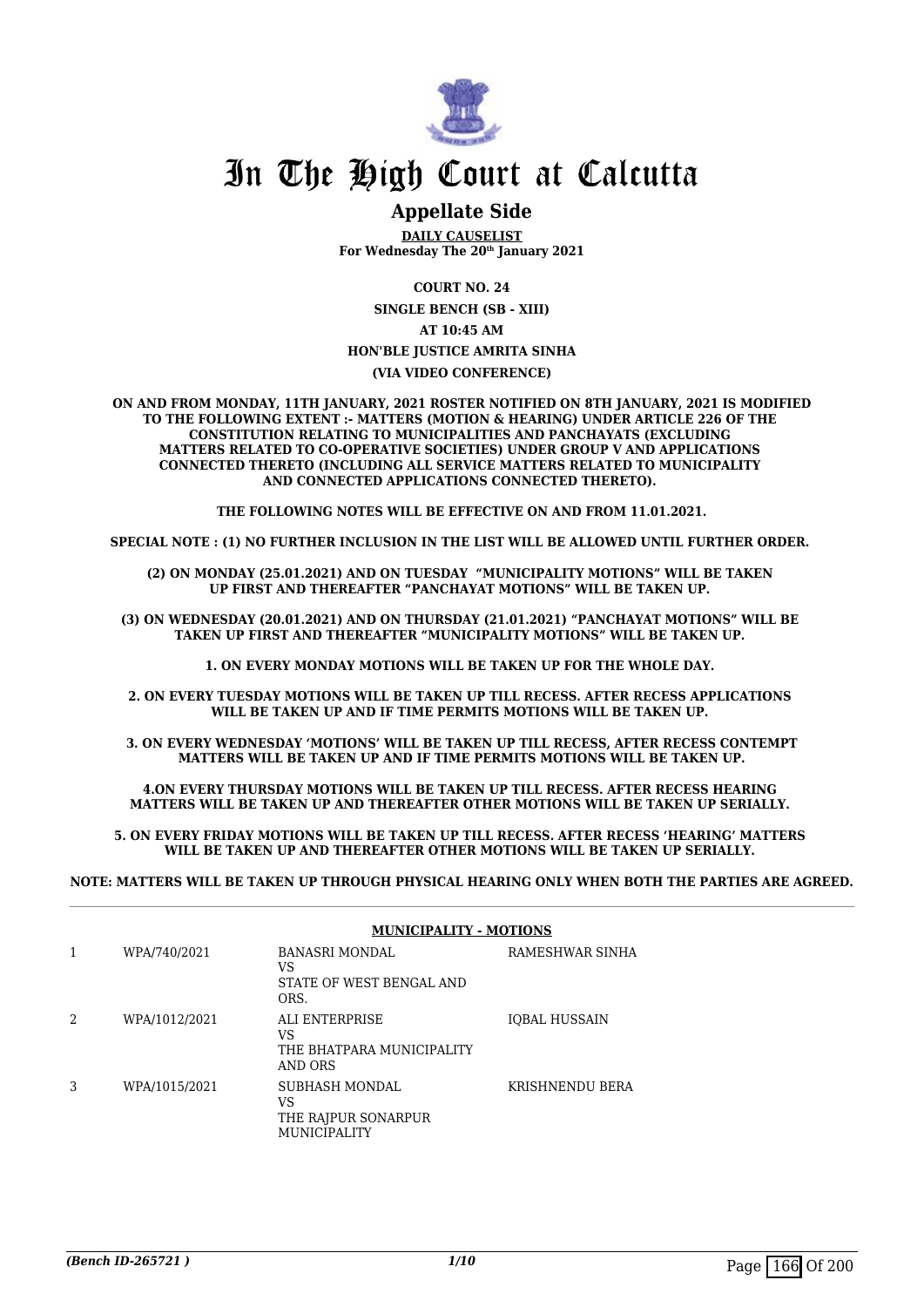# *DAILY CAUSELIST COURT NO 24-FOR WEDNESDAY THE 20TH JANUARY 2021 HIGH COURT OF CALCUTTA - 2 -*

| 4    | WPA/1092/2021     | SATIRANI GHOSH<br>VS<br>YHE KOLKATA MUNICIAL                              | KAUSHIK CHANDRA<br><b>GUPTA</b>    |
|------|-------------------|---------------------------------------------------------------------------|------------------------------------|
| 5    | WPA/1095/2021     | <b>CORPORATION AND ORS</b><br>CHAITALI BARMAN<br>VS                       | SALONI BHATTACHARJEE               |
|      |                   | STATE OF WEST BENGAL AND<br>ORS.                                          |                                    |
| 6    | WPA/1106/2021     | SUBODH MALAKAR AND ORS<br>VS                                              | SALONI BHATTACHARJEE               |
|      |                   | STATE OF WEST BENGAL AND<br>ORS.                                          |                                    |
| 7    | WPA/1113/2021     | SNEHASIS BARUA<br>VS                                                      | ANIL KUMAR<br><b>CHATTOPADHYAY</b> |
|      |                   | STATE OF WEST BENGAL AND<br>ORS.                                          |                                    |
| 8    | WPA/1184/2021     | NARAYAN CHANDRA DATTA @<br>NARAYAN DATTA                                  | Arjun Samanta                      |
|      |                   | VS<br>STATE OF WEST BENGAL AND<br>ORS.                                    |                                    |
| 9    | WPA/1279/2021     | SUBIR SAHA                                                                | SARTHAK BARMAN                     |
|      |                   | VS<br><b>VIVEK SHARMA</b>                                                 |                                    |
| 10   | WPA/1292/2021     | <b>INDIA MOTOR PARTS AND</b><br>ACCESSORIES LTD. AND ANR                  | AJAY GAGGAR                        |
|      |                   | VS<br>THE KOLKATA MUNICIPAL<br><b>CORPORATION AND ORS</b>                 |                                    |
| 11   | WPA/1314/2021     | SANJIB SINGHA ROY                                                         | <b>AMITABRATA RAY</b>              |
|      |                   | VS<br>STATE OF WEST BENGAL AND<br>ORS.                                    |                                    |
| 12   | WPA/1408/2021     | SANTU GHOSH<br>VS                                                         | PALASH MUKHERJEE                   |
|      |                   | STATE OF WEST BENGAL AND<br>ORS.                                          |                                    |
| 13   | WPA/1433/2021     | <b>GARIMA DEVELOPERS AND</b><br><b>ANOTHER</b>                            | ANUJIT MOOKHERJI                   |
|      |                   | VS.<br>KOLKATA MUNICIPAL<br><b>CORPORATION AND OTHERS</b>                 |                                    |
| 14   | WPA/8146/2019     | DEBJANI DAS PARI                                                          | <b>SOMA CHAKRABORTY</b>            |
|      |                   | VS<br>STATE OF WEST BENGAL & ORS                                          |                                    |
|      | IA NO: CAN/1/2020 |                                                                           |                                    |
| 15   | WPA/10338/2019    | RIMPY DEY<br>VS                                                           | <b>SOMA CHAKRABORTY</b>            |
|      | IA NO: CAN/1/2020 | STATE OF WEST BENGAL & ORS                                                |                                    |
| 16   | WPA/20876/2019    | ALLEN LABORATORIES LTD &                                                  | ARUP KR CHATTERJEE                 |
|      |                   | ANR<br>VS<br>BIDHANNAGAR MUNICIPAL                                        |                                    |
| wt17 | WPA/23266/2017    | <b>CORPORATION &amp; ORS</b><br>ALLEN LABORATORIES KIMITED                | ARUP K CHATTERJEE                  |
|      |                   | & ANR<br><b>VS</b><br>BIDHANNAGAR MUNICIPAL                               |                                    |
|      |                   | <b>CORPORATION &amp; ORS</b>                                              |                                    |
|      |                   | IA NO: CAN/2/2019(Old No:CAN/3061/2019), CAN/3/2019(Old No:CAN/5321/2019) |                                    |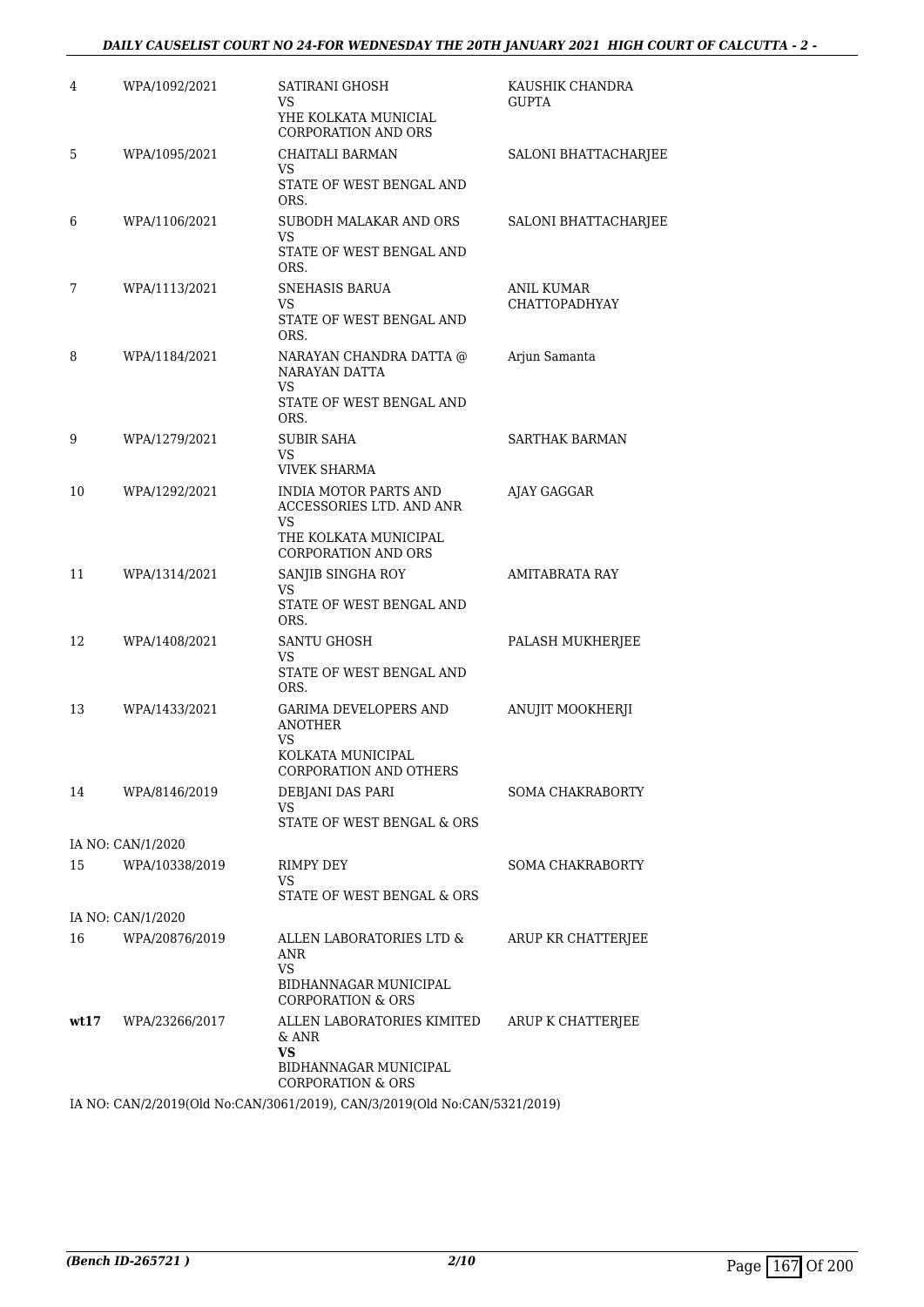# *DAILY CAUSELIST COURT NO 24-FOR WEDNESDAY THE 20TH JANUARY 2021 HIGH COURT OF CALCUTTA - 3 -*

| 18   | WPA/2204/2020                           | SRISTHI RESIDENCY & ORS<br>VS                                | DEBABRATA ROY                                 |
|------|-----------------------------------------|--------------------------------------------------------------|-----------------------------------------------|
|      |                                         | HOWRAH MUNICIPAL<br><b>CORPORATION &amp; ORS</b>             |                                               |
|      | IA NO: CAN/1/2021                       |                                                              |                                               |
| wt19 | WPA/2632/2020                           | AMIYO DAS<br><b>VS</b><br>THE HOWRAH MUNICIPAL               | ASIF SOHIL TARAFDAR                           |
|      |                                         | <b>CORPORATION &amp; ORS</b>                                 |                                               |
|      | IA NO: CAN/1/2021                       |                                                              |                                               |
| 20   | WPA/7203/2020                           | CAPITAL CONSTRUCTIO0N<br><b>CO.AND ANR</b><br>VS             | <b>ABHIJIT SARKAR</b>                         |
|      |                                         | KOLKTA MUNICIPAL<br>CORPORTAION AND ORS                      |                                               |
|      | IA NO: CAN/1/2020                       |                                                              |                                               |
| 21   | WPA/9017/2020                           | <b>SUNAND PRASAD SHAW</b><br>VS                              | PRATAP RANJAN<br><b>CHATTERJEE</b>            |
|      |                                         | STATE OF WEST BENGAL AND<br>ORS.                             |                                               |
| 22   | WPA/9500/2020                           | MD. MOIZUDDIN<br>VS.                                         | <b>SYED NURUL AREFIN</b>                      |
|      |                                         | THE KOLKATA MUNICIPAL<br>CORPORATION                         |                                               |
| 23   | WPA/260/2021                            | DHARMENDRA SHARMA<br>VS.                                     | <b>SAYAN RAY</b>                              |
|      |                                         | KOLKATA MUNICIPAL<br>CORPORATION AND OTHERS                  |                                               |
| 24   | WPA/319/2021                            | PRASANTA KUMAR PAKRASHI<br>VS.                               | PRASANTA KUMAR<br>PAKRASHI                    |
|      |                                         | THE RISHRA MUNICIPALITY                                      |                                               |
|      |                                         | <b>PANCHAYAT - MOTIONS</b>                                   |                                               |
| 25   | WPA/624/2018                            | ISMATARA BIBI<br>VS<br>STATE OF WEST BENGAL & ORS            | KAZI AHMED HOSSAIN                            |
|      | IA NO: CAN/1/2019(Old No:CAN/5032/2019) |                                                              |                                               |
| 26   | WPA/6957/2018                           | SADHAN KISHOR BERA & ORS                                     | RIMA HALDER                                   |
|      |                                         | VS<br>STATE OF WEST BENGAL & ORS                             |                                               |
| 27   | WPA/18628/2018                          | KEBIRE BEGUMN & ANR<br>VS                                    | <b>SUMAN BANERJEE</b>                         |
|      |                                         | STATE OF WEST BENGAL & ORS                                   |                                               |
| 28   | WPA/25488/2018                          | NEHA RISHI DAS @ NENA DAS<br>VS<br>STATE OF WEST BENGAL& ORS | GOURAB KUMAR NATH                             |
| 29   | WPA/25518/2018                          | ADIP MANDAL                                                  | TARUNJYOTI TEWARI                             |
|      |                                         | VS.                                                          |                                               |
|      |                                         | STATE OF WEST BENGAL & ORS                                   |                                               |
|      | IA NO: CAN/1/2020(Old No:CAN/2549/2020) |                                                              |                                               |
| 30   | WPA/25983/2018                          | KALONI BIBI & ORS<br>VS<br>STATE OF WEST BENGAL & ORS        | KAUSHIK CHOUDHURY                             |
| 31   | WPA/7094/2019                           | MAHITESH SARDAR                                              | GAUTAM NARAYAN                                |
|      |                                         | VS<br>STATE OF WEST BENGAL & ORS                             | <b>BHATTACHARYA</b>                           |
| 32   | WPA/7098/2019                           | KRISHNENDU KAR<br>VS                                         | GAUTAM NARAYAN<br><b>BHATTACHARYAY</b>        |
|      |                                         | STATE OF WEST BENGAL & ORS                                   |                                               |
| 33   | WPA/7101/2019                           | GANESH MONDAL<br>VS                                          | <b>GAUTAM NARAYAN</b><br><b>BHATTACHARYAY</b> |
|      |                                         | STATE OF WEST BENGAL & ORS                                   |                                               |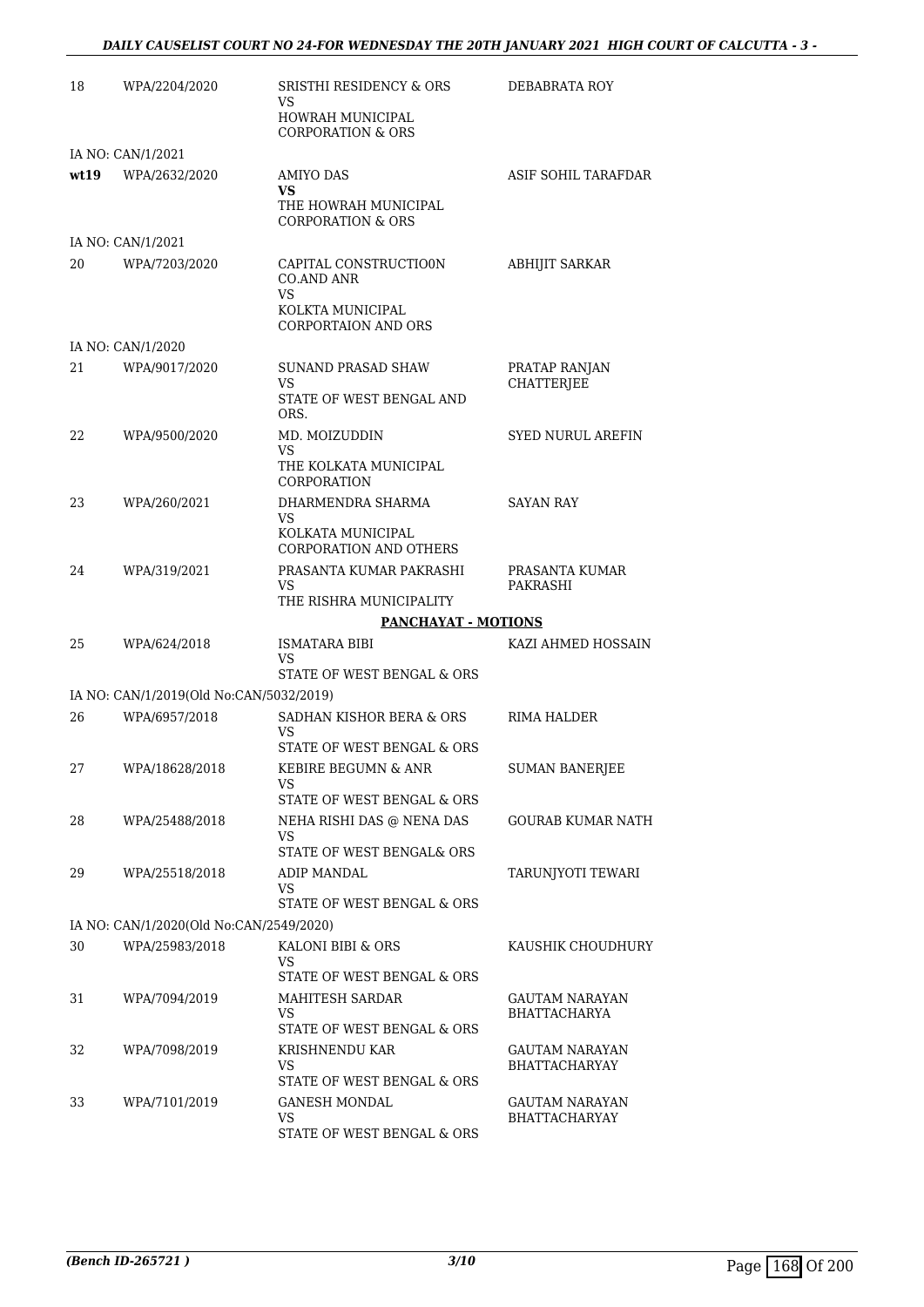# *DAILY CAUSELIST COURT NO 24-FOR WEDNESDAY THE 20TH JANUARY 2021 HIGH COURT OF CALCUTTA - 4 -*

| 34 | WPA/7103/2019                            | KRISHNENDU MONDAL<br>VS<br>STATE OF WEST BENGAL & ORS                                                | GAUTAM NARAYAN<br><b>BHATTACHARYAY</b> |
|----|------------------------------------------|------------------------------------------------------------------------------------------------------|----------------------------------------|
| 35 | WPA/7109/2019                            | SUBAL CHANDRA DAS<br>VS                                                                              | G.N. BHATTACHARYAY                     |
| 36 | WPA/7126/2019                            | STATE OF WEST BENGAL & ORS<br>BIJAN KR MAJUMDER<br>VS<br>STATE OF WEST BENGAL & ORS                  | GOUTAM NARAYAN<br><b>BHATTACHARYAY</b> |
| 37 | WPA/16133/2019                           | KALACHAND SENGUPTA<br>VS<br>STATE OF WEST BENGAL & ORS                                               | <b>SUFI KAMAL</b>                      |
| 38 | WPA/17756/2019                           | <b>BISWAJYOTI MAITY</b><br>VS<br>STATE OF WEST BENGAL & ORS.                                         | AMIT BARAN DASH                        |
| 39 | WPA/18562/2019                           | MD MONIRUL HOSSAIN<br><b>CONSTRUCTION &amp; ANR</b><br>VS<br>STATE OF WEST BENGAL & ORS              | <b>MOUSUMI MITRA</b>                   |
| 40 | WPA/19906/2019                           | <b>BASUDEB CHEL</b><br>VS                                                                            | TIMIR BARAN SAHA                       |
| 41 | WPA/19947/2019                           | STATE OF WEST BENGAL 7 ORS<br>ABDUL SABUR @ SABUR MOLLA<br>$&$ ORS<br>VS.                            | MD HASANUZZAMAN                        |
| 42 | WPA/20105/2019                           | STATE OF WEST BENGAL & ORS<br>PRITILATA SARDAR<br>VS<br>STATE OF WEST BENGAL & ORS.                  | <b>ABU TAFIK HASSAN</b>                |
|    | IA NO: CAN/1/2019(Old No:CAN/10473/2019) |                                                                                                      |                                        |
| 43 | WPA/20107/2019                           | TAPAN KR. MONDAL & ORS.<br>VS<br>STATE OF WEST BENGAL & ORS.                                         | KAMAKSHYA PRASAD<br>MUKHOPADHYAY       |
|    | IA NO: CAN/1/2019(Old No:CAN/10474/2019) |                                                                                                      |                                        |
| 44 | WPA/20956/2019                           | MURSHIDABAD COLLEGE OF<br>ENG. AND TECHNOLOGY & H.R.<br>D. & ORS<br>VS<br>STATE OF WEST BENGAL & ORS | DONA GHOSH                             |
| 45 | WPA/21004/2019                           | SULEMAN ANSARY & ORS<br>VS<br>STATE OF WEST BENGAL & ORS                                             | MADHU SUDAN MONDAL                     |
| 46 | WPA/22158/2019                           | HALDIA -KOLKATA PORT & DOCK<br>SHRAMIK UNION & ANR<br>VS                                             | <b>SANTANU MAJI</b>                    |
| 47 | WPA/22213/2019                           | STATE OF WEST BENGAL & ORS<br>ANJALI MUKHERJEE<br>VS.<br>KAMARHATI MUNICIPALITY &<br><b>ORS</b>      | <b>BISWABRATA BASU</b><br>MALLICK      |
| 48 | WPA/22606/2019                           | RATAN KR DAS & ANR<br>VS<br>STATE OF WEST BENGAL & ORS                                               | KAMAL KANTA KAR                        |
| 49 | WPA/22739/2019                           | LAKSHMI KANTA LAHA<br>VS.                                                                            | ARJUN KUMAR SAMANTA                    |
| 50 | WPA/22900/2019                           | STATE OF WEST BENGAL & ORS<br>MD. MAHIUDDIN<br>VS                                                    | MD. HABIBUR RAHMAN                     |
|    |                                          | STATE OF WEST BENGAL & ORS                                                                           |                                        |

IA NO: CAN/1/2020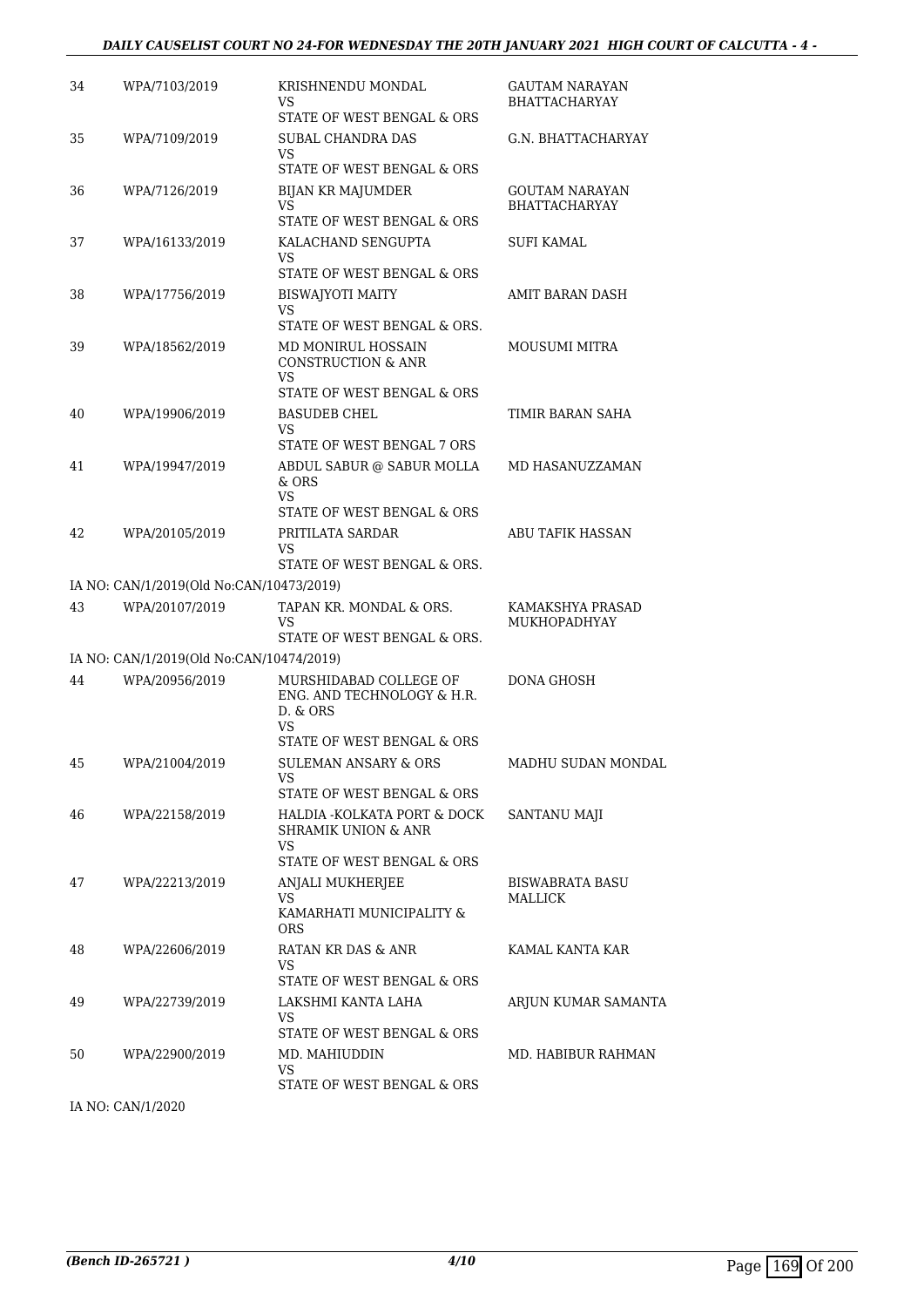| 51 | WPA/23371/2019                          | MALA BAURI<br>VS                                                      | SOUMIK GANGULI           |
|----|-----------------------------------------|-----------------------------------------------------------------------|--------------------------|
|    |                                         | STATE OF WEST BENGAL & ORS                                            |                          |
|    | IA NO: CAN/1/2020(Old No:CAN/1056/2020) |                                                                       |                          |
| 52 | WPA/24240/2019                          | FIROJ HUSSAIN<br>VS<br>STATE OF WEST BENGAL & ORS                     | <b>ARUP BANERJEE</b>     |
| 53 | WPA/24343/2019                          | <b>BISWAJIT SADHUKHAN</b><br>VS                                       | SAMIR KR ADHIKARI        |
|    |                                         | STATE OF WEST BENGAL & ORS                                            |                          |
| 54 | WPA/61/2020                             | NETAI DAS @ RUIDAS<br>VS                                              | MD. MAHMUD               |
|    |                                         | STATE OF WEST BENGAL & ORS                                            |                          |
| 55 | WPA/301/2020                            | MONIRA KHATOON<br>VS                                                  | <b>GAUTAM GURIA</b>      |
|    |                                         | STATE OF WEST BENGAL & ORS                                            |                          |
| 56 | WPA/338/2020                            | RANJAN MAL & ORS<br>VS<br>UNION OF INDIA & ORS                        | SAIKAT CHATTERJEE        |
|    |                                         |                                                                       |                          |
| 57 | WPA/574/2020                            | <b>BULUYARA BIBI &amp; ORS</b><br>VS.<br>STATE OF WEST BENGAL & ORS   | ARKA BHATTACHARYA        |
| 58 | WPA/694/2020                            | <b>RUNA ROY &amp; ORS</b><br>VS                                       | ARUNAVA GANGULY          |
|    |                                         | STATE OF WEST BENGAL & ORS                                            |                          |
| 59 | WPA/911/2020                            | AHMMED ALI LASKAR & ORS<br>VS                                         | <b>SUDARSHANGHOSH</b>    |
|    |                                         | STATE OF WEST BENGAL & ORS                                            |                          |
| 60 | WPA/1034/2020                           | ARABINDA JANA<br>VS<br>STATE OF WEST BENGAL & ORS                     | BHASKAR CHANDRA<br>MANNA |
| 61 | WPA/1272/2020                           | MURSUDA KHATUN<br>VS                                                  | AZIZUL ISLAM             |
|    |                                         | STATE OF WEST BENGAL & ORS                                            |                          |
| 62 | WPA/1932/2020                           | BARNALI GHARAMI (SHIT)<br>VS                                          | SWADHIN PAN              |
|    |                                         | STATE OF WEST BENGAL & ORS                                            |                          |
| 63 | WPA/1934/2020                           | <b>MAUSUMI DAS</b><br>VS<br>STATE OF WEST BENGAL & ORS                | SWADHIN PAN              |
| 64 | WPA/1935/2020                           | SATABDI MAHAJAN (MONDAL)                                              | SWADHIN PAN              |
|    |                                         | VS                                                                    |                          |
|    |                                         | STATE OF WEST BENGAL & ORS                                            |                          |
| 65 | WPA/1937/2020                           | DIPALI MONDAL (SARDAR)<br>VS                                          | SWADHIN PAN              |
|    |                                         | STATE OF WEST BENGAL & ORS                                            |                          |
| 66 | WPA/2059/2020                           | <b>GOUTAM MUKHERJEE &amp; ANR</b><br>VS<br>STATE OF WEST BENGAL & ORS | ANIMESH PAUL             |
| 67 | WPA/2158/2020                           | WARSI DAIRY FIRM                                                      | HASAN SHAMS              |
|    |                                         | VS                                                                    |                          |
|    |                                         | STATE OF WEST BENGAL & ORS                                            |                          |
| 68 | WPA/2235/2020                           | SAMIR BHATTACHARYA<br>VS<br>STATE OF WEST BENGAL & ORS                | DYUTIMAN PAUL            |
| 69 | WPA/2282/2020                           | TAPAS KUMAR SADHUKHAN                                                 | SHAMBA CHAKRABORTY       |
|    |                                         | VS<br>STATE OF WEST BENGAL & ORS                                      |                          |
| 70 | WPA/2513/2020                           | YUNUS GAZI                                                            | RABIDNRA KUMAR           |
|    |                                         | VS<br>STATE OF WEST BENGAL & ORS                                      | JAISWAL                  |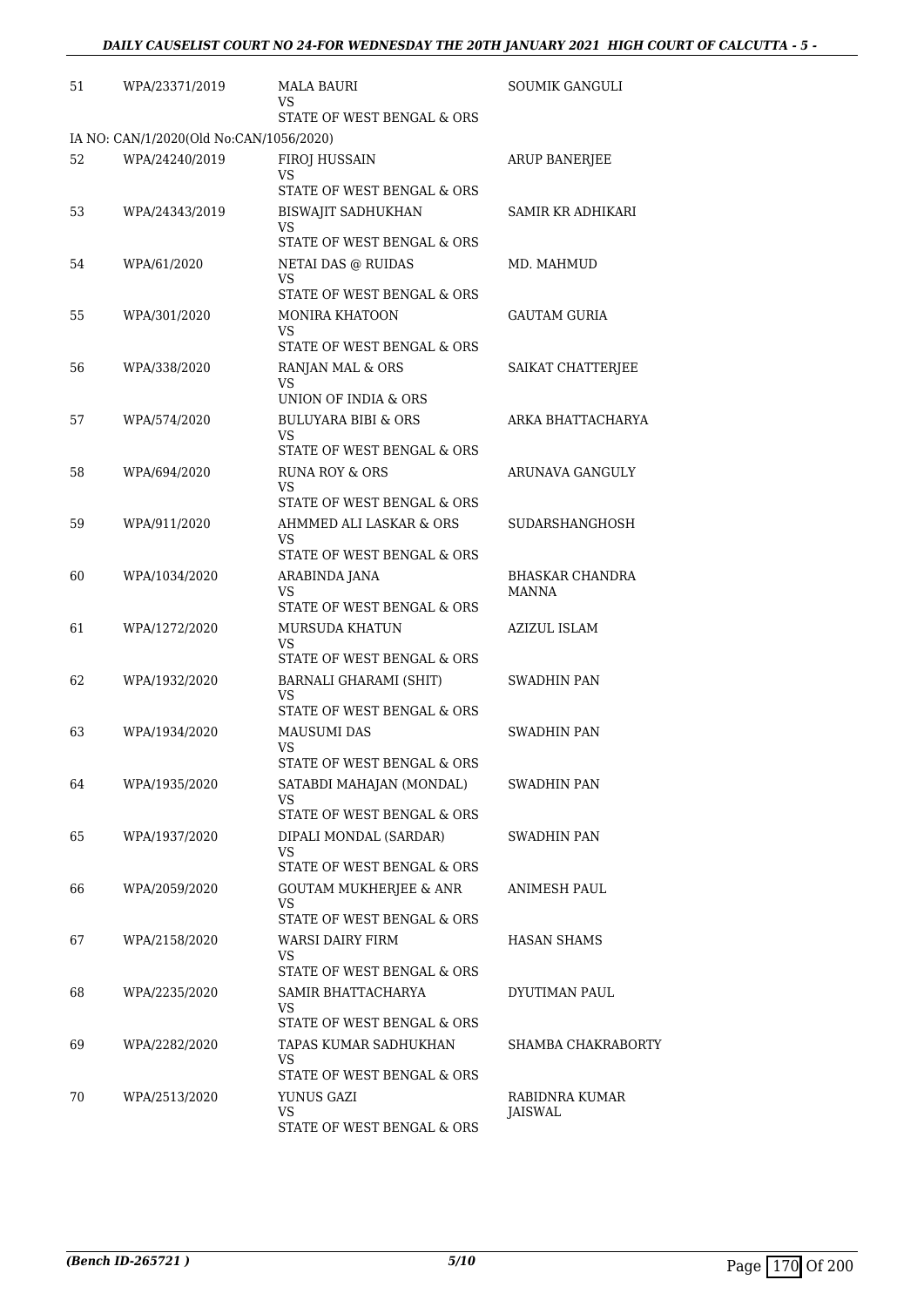# *DAILY CAUSELIST COURT NO 24-FOR WEDNESDAY THE 20TH JANUARY 2021 HIGH COURT OF CALCUTTA - 6 -*

| 71 | WPA/2544/2020                           | PARIMAL DAS<br>VS                                  | KALLOL KR MAITY         |
|----|-----------------------------------------|----------------------------------------------------|-------------------------|
|    |                                         | STATE OF WEST BENGAL & ORS                         |                         |
| 72 | WPA/2700/2020                           | KABIR SAHAJI<br>VS                                 | INDRAJIT GHOSH          |
|    |                                         | STATE OF WEST BENGAL & ORS                         |                         |
| 73 | WPA/2782/2020                           | <b>GOPAL MUKHERJEE</b>                             | SANTIMAY                |
|    |                                         | VS<br>STATE OF WEST BENGAL & ORS                   | <b>BHATTACHARYYA</b>    |
| 74 | WPA/2803/2020                           | <b>ABDUR RASHID</b>                                | SRIKANTA SATTA          |
|    |                                         | VS                                                 |                         |
|    |                                         | STATE OF WEST BENGAL & ORS                         |                         |
| 75 | WPA/3074/2020                           | JUGAL DENRE<br>VS                                  | SOUMEN<br>BHATTACHARJEE |
|    |                                         | STATE OF WEST BENGAL & ORS                         |                         |
| 76 | WPA/3129/2020                           | DIPALI GHOSH                                       | ANIMESH PAUL            |
|    |                                         | VS                                                 |                         |
| 77 |                                         | HOWRAH ZILLA PARISHAD & ORS<br>DIPTI BISWAS & ORS. | <b>GOURAB DAS</b>       |
|    | WPA/4359/2020                           | VS.                                                |                         |
|    |                                         | STATE OF WEST BENGAL & ORS.                        |                         |
| 78 | WPA/4550/2020                           | SANTOSH KHANDELWAL & ORS                           | SABERI SAHA             |
|    |                                         | VS<br>KOLKATA MUNICIPAL                            |                         |
|    |                                         | <b>CORPORATION &amp; ORS</b>                       |                         |
| 79 | WPA/4789/2020                           | RUMABHADRA PAUL                                    | ARUN BANDYOPADHYAY      |
|    |                                         | VS<br>STATE OF WEST BENGAL 7 ORS                   |                         |
| 80 | WPA/4796/2020                           | APARNA DHAR @ APARNA DHAR                          | KINGSUK MONDAL          |
|    |                                         | NATH                                               |                         |
|    |                                         | VS.<br>STATE OF WEST BENGAL & ORS                  |                         |
|    | IA NO: CAN/1/2020                       |                                                    |                         |
| 81 | WPA/5242/2020                           | ASISH KOLEY                                        | SOUMEN                  |
|    |                                         | VS                                                 | BHATTACHARJEE           |
|    |                                         | HOWRAH ZILLA PARISHAD & ORS                        |                         |
| 82 | WPA/6569/2020                           | MD. AFJAL HOQUE & ORS<br><b>VS</b>                 | SUNNY NANDY             |
|    |                                         | STATE OF WEST BENGAL & ORS                         |                         |
|    | IA NO: CAN/1/2020(Old No:CAN/5351/2020) |                                                    |                         |
| 83 | WPA/7042/2020                           | ACHINTA KUMAR SAM                                  | <b>APURBA GHOSH</b>     |
|    |                                         | VS<br>State of West Bengal                         |                         |
|    | IA NO: CAN/1/2020                       |                                                    |                         |
| 84 | WPA/7788/2020                           | <b>BALARAM DHIBAR</b>                              | DIPTENDU MONDAL         |
|    |                                         | VS<br>STATE OF WEST BENGAL AND                     |                         |
|    |                                         | ORS.                                               |                         |
| 85 | WPA/7959/2020                           | <b>BIMAL KUMAR GAYEN</b>                           | SUDARSHAN GHOSH         |
|    |                                         | VS                                                 |                         |
| 86 | WPA/8034/2020                           | State of West Bengal<br>SAMIR KUMAR SAMANTA        | PAYEL SHOME             |
|    |                                         | VS                                                 |                         |
|    |                                         | STATE OF WEST BENGAL AND<br>ORS.                   |                         |
| 87 | WPA/8133/2020                           | YASHODA KUMARI MONDAL                              | TANUJA BASAK            |
|    |                                         | VS<br>State of West Bengal                         |                         |
| 88 | WPA/8193/2020                           | <b>GOBINDA MONDAL</b>                              | <b>MUKTESWAR MAITY</b>  |
|    |                                         | VS                                                 |                         |
|    |                                         | STATE OF WEST BENGAL AND<br>ORS.                   |                         |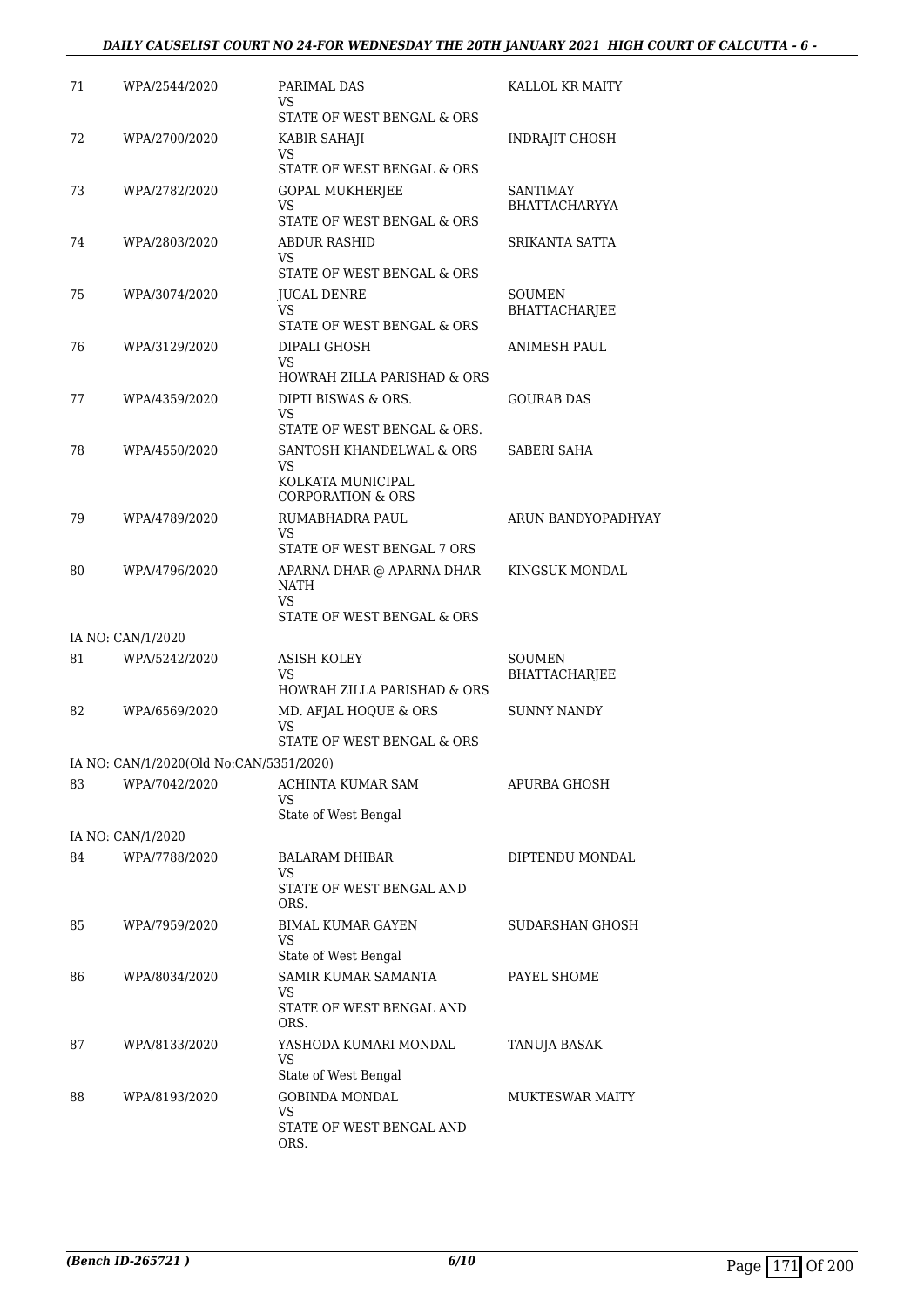# *DAILY CAUSELIST COURT NO 24-FOR WEDNESDAY THE 20TH JANUARY 2021 HIGH COURT OF CALCUTTA - 7 -*

| 89  | WPA/8599/2020     | SUKUL SHAW AND ORS<br>VS                                     | <b>SUNNY NANDI</b>    |
|-----|-------------------|--------------------------------------------------------------|-----------------------|
|     |                   | kolkata municipality corporation<br>and ors                  |                       |
|     | IA NO: CAN/1/2021 |                                                              |                       |
| 90  | WPA/8855/2020     | MESER ALI<br><b>VS</b>                                       | TANUJA BASAK          |
|     |                   | STATE OF WEST BENGAL AND<br>ORS.                             |                       |
| 91  | WPA/9032/2020     | SK. ASLAM ALI AMD ORS<br>VS                                  | SIRAJUL HAQUE MONDAL  |
|     |                   | THE STATE OF WEST BENGAL<br>AND ORS                          |                       |
| 92  | WPA/9643/2020     | JASPAL SINGH CHANDHOK<br>VS                                  | SOMALI MUKHOPADHYAY   |
|     |                   | KOLKATA MUNICIPAL<br><b>CORPORATION AND ORS</b>              |                       |
| 93  | WPA/9653/2020     | MADHUSUDAN DEBNATH<br>VS                                     | CHITTARANJAN RAY      |
|     |                   | STATE OF WEST BENGAL AND<br>ORS.                             |                       |
| 94  | WPA/10041/2020    | MAMANI BHANJA BARMAN<br>VS                                   | <b>DILIP SARKAR</b>   |
|     |                   | STATE OF WEST BENGAL AND<br>ORS.                             |                       |
| 95  | WPA/10088/2020    | KISHOR GHOSH<br>VS                                           | <b>AMRITA DE</b>      |
|     |                   | THE CHANDERNAGORE<br>MUNICIPAL CORPORATION AND<br><b>ORS</b> |                       |
| 96  | WPA/10096/2020    | R K M SAROWAR JAHAN<br>VS                                    | TANUJA BASAK          |
|     |                   | STATE OF WEST BENGAL AND<br>ORS.                             |                       |
| 97  | WPA/10129/2020    | SAYED NEAJUDDIN<br>VS                                        | MIR ANOWAR            |
|     |                   | THE STATE OF WEST BENGAL<br>AND ORS                          |                       |
| 98  | WPA/10156/2020    | RESS UDYOG PRIVATE LIMITED<br>VS                             | SUMITAVA CHAKRABORTY  |
|     |                   | STATE OF WEST BENGAL AND<br>ORS.                             |                       |
| 99  | WPA/10160/2020    | DIPA GHUGU<br>VS                                             | MRITYUNJOY CHATTERJEE |
|     |                   | STATE OF WEST BENGAL AND<br>ORS.                             |                       |
| 100 | WPA/10211/2020    | NARAYAN CHOWDHURY<br>VS                                      | MOLOY BANERJEE        |
|     |                   | STATE OF WEST BENGAL AND<br>ORS.                             |                       |
| 101 | WPA/10328/2020    | CHITTARANJAN PARAMANIK<br>VS                                 | ANJAN BHATTACHARYA    |
|     |                   | STATE OF WEST BENGAL AND<br>ORS.                             |                       |
| 102 | WPA/10332/2020    | SOUMYA SAHU<br>VS                                            | SUBHAMOY PATRA        |
|     |                   | STATE OF WEST BENGAL AND<br>ORS.                             |                       |
| 103 | WPA/10399/2020    | TULSI PAUL(BASAK)<br>VS                                      | PAPIYA CHATTOPADHYAY  |
|     |                   | STATE OF WEST BENGAL AND<br>ORS.                             |                       |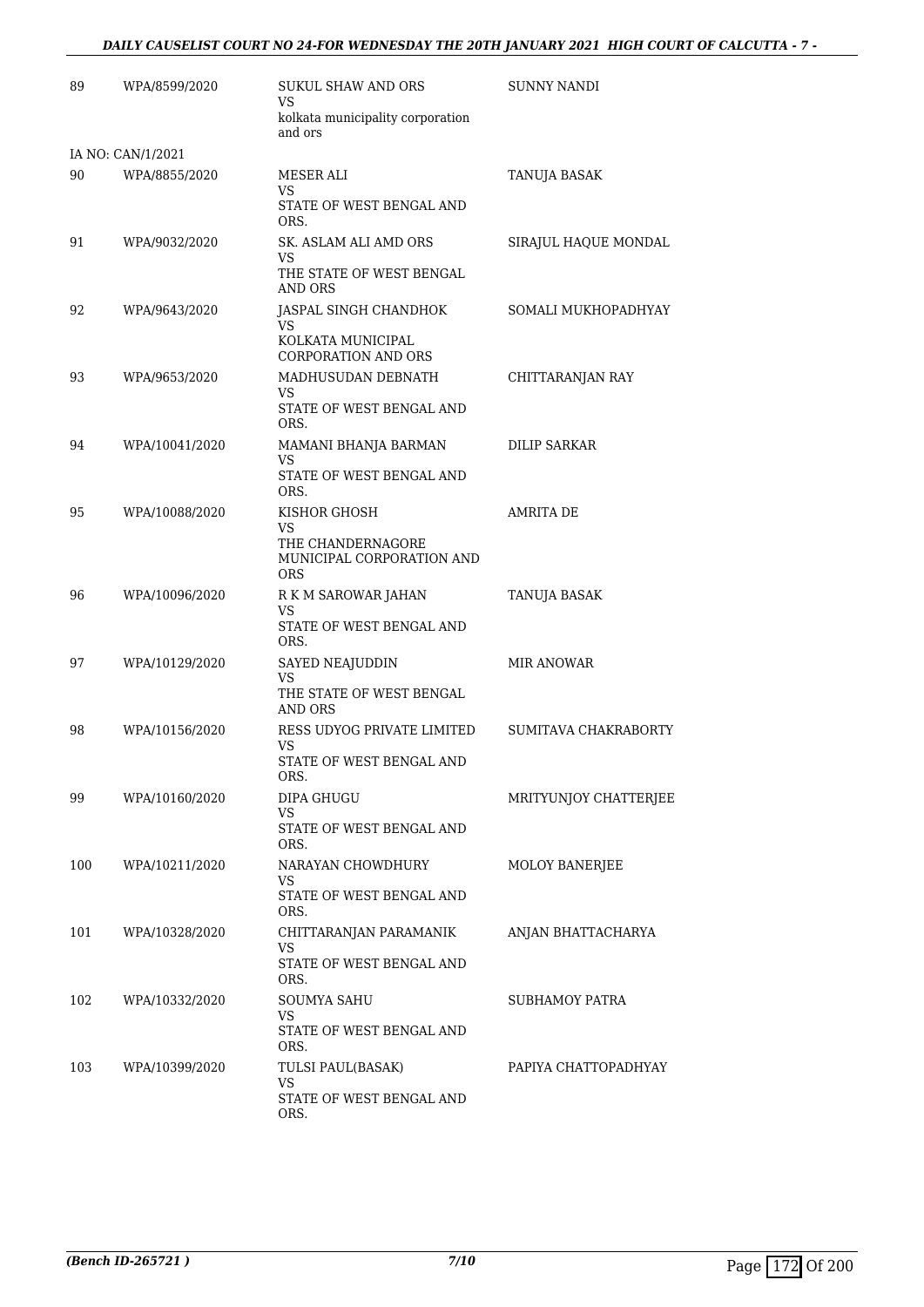# *DAILY CAUSELIST COURT NO 24-FOR WEDNESDAY THE 20TH JANUARY 2021 HIGH COURT OF CALCUTTA - 8 -*

| 104 | WPA/10402/2020       | <b>TAPASI ROY</b><br>VS.<br>STATE OF WEST BENGAL AND                         | KAZI SAJJAD ALAM                       |
|-----|----------------------|------------------------------------------------------------------------------|----------------------------------------|
| 105 | WPA/10418/2020       | ORS.<br>MOSARRAF HOSSAIN<br>VS<br>STATE OF WEST BENGAL AND                   | MD. AHSANUZZAMAN                       |
| 106 | WPA/10677/2020       | ORS.<br>LAKSHMI KANTA MAHATO AND<br>OTHERS<br>VS<br>STATE OF WEST BENGAL AND | SULAGNA<br><b>BHATTACHARJEE BAGCHI</b> |
| 107 | WPA/10707/2020       | ORS.<br><b>BULAND JAVED</b><br><b>VS</b><br>STATE OF WEST BENGAL AND         | CHANDRAKANT<br>KUSHWAHA                |
| 108 | WPA/10801/2020       | ORS.<br>JEWEL GHOSH AND ORS<br>VS.<br>BARANAGAR MUICIPALITY AND              | KUNTAL BANERJEE                        |
| 109 | WPA/10917/2020       | <b>ORS</b><br>ASHOK SAMANTA<br>VS<br>STATE OF WEST BENGAL AND                | KRISHNENDU BHADRA                      |
| 110 | WPA/10928/2020       | ORS.<br><b>SASTI PADA NANDI</b><br>VS<br>STATE OF WEST BENGAL AND            | AMAL KUMAR DATTA                       |
| 111 | WPA/10938/2020       | ORS.<br>CHANDRA KANTA MONDAL<br>VS.<br>THE STATE OF WEST BENGAL              | MD. HASANUZ ZAMAN                      |
| 112 | WPA/11092/2020       | AND ORS<br><b>FIROZ SARKAR</b><br>VS<br>State of West Bengal                 | <b>GOLAM NURE IMROHI</b>               |
| 113 | WPA/11106/2020       | REKHA SARKAR TIKADAR AND<br><b>ORS</b><br>VS<br>STATE OF WEST BENGAL AND     | <b>SARTHAK BARMAN</b>                  |
| 114 | WPA/11530/2020       | ORS.<br>MAFIZUR RAHAMAN<br>VS<br>STATE OF WEST BENGAL AND                    | NILADRI SAHA                           |
| 115 | WPA/11667/2020       | ORS.<br>AJIT SINGH<br>VS.<br>STATE OF WEST BENGAL AND                        | DEBBRATA RAY                           |
|     | wt116 WPA/11668/2020 | ORS.<br>TAPANJYOTI DEY<br>VS.<br>STATE OF WEST BENGAL AND<br>ORS.            | DEBABRATA DEY                          |
|     | wt117 WPA/11671/2020 | AVIJIT DEY<br>VS<br>STATE OF WEST BENGAL AND<br>ORS.                         | DEBABRATA RAY                          |
| 118 | WPA/11776/2020       | BANDANA PAN AND OTHERS<br>VS.<br>STATE OF WEST BENGAL AND<br>ORS.            | NITISH SMANTA                          |
| 119 | WPA/11779/2020       | PAMPA PAN AND ORS<br>VS.<br>STATE OF WEST BENGAL AND<br>ORS.                 | ABHINABA DAN                           |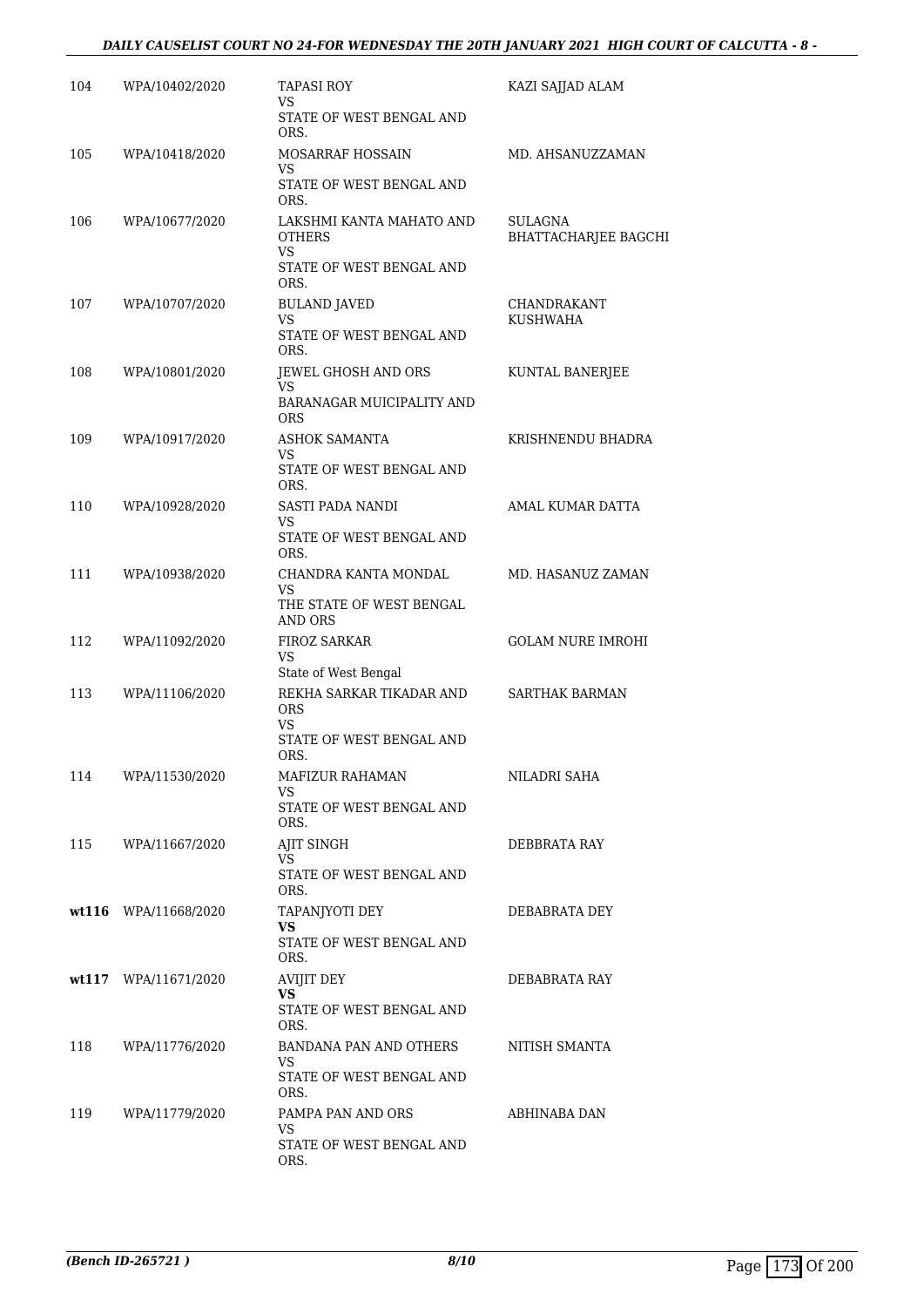| 120 | WPA/11803/2020 | <b>MANGAL MAITY</b>                                                                                     | RAMA HALDAR                         |
|-----|----------------|---------------------------------------------------------------------------------------------------------|-------------------------------------|
|     |                | VS<br>STATE OF WEST BENGAL AND<br>ORS.                                                                  |                                     |
| 121 | WPA/11805/2020 | RATAN MAITY<br>VS<br>STATE OF WEST BENGAL AND<br>ORS.                                                   | RAMA HALDAR                         |
| 122 | WPA/11835/2020 | SANTOSHPARA SWARNA JYANTI<br>MAHILA DAL OF SANTOSHPARA<br><b>VS</b><br>STATE OF WEST BENGAL AND<br>ORS. | KINGSHUK MONDAL                     |
| 123 | WPA/11847/2020 | SHIKHA RANI JANA AND ORS<br><b>VS</b><br>THE STATE OF WEST BENGAL<br>AND ORS                            | UTTAM KUMAR<br><b>BHATTACHARYYA</b> |
| 124 | WPA/27/2021    | JANAKI MONDAL AND OTHERS<br>VS<br>STATE OF WEST BENGAL AND<br>ORS.                                      | MADHURIMA SARKAR                    |
| 125 | WPA/108/2021   | <b>ANILA SOMAN</b><br>VS<br>DEPUTY COMMISSIONER, SOUTH<br>ANDAMAN DISTRICT AND ANR                      | PHATICK CHANDRA DAS                 |
| 126 | WPA/318/2021   | S.S. CONSTRUCTION REP. BY ITS<br><b>SOLE PROP. BIKI SAIKH</b><br>VS<br>STATE OF WEST BENGAL AND<br>ORS. | SRIKANTA DUTTTA                     |
| 127 | WPA/389/2021   | NAB KUMAR DESMUKH<br>VS<br>STATE OF WEST BENGAL AND<br>ORS.                                             | AMIT KUMAR DUTTA                    |
| 128 | WPA/482/2021   | <b>MAMTAJ BIBI</b><br><b>VS</b><br>STATE OF WEST BENGAL AND<br>ORS.                                     | MD. GOLAM NURE<br><b>IMROHI</b>     |
| 129 | WPA/656/2021   | NANDITA PAUL (HALDER)<br>VS<br>STATE OF WEST BENGAL AND<br>ORS.                                         | <b>SRIKUMAR MANDAL</b>              |
| 130 | WPA/700/2021   | DILIP SETH<br>VS<br>STATE OF WEST BENGAL AND<br>ORS.                                                    | ANIMESH PAUL                        |
| 131 | WPA/1140/2021  | TAPAS MAHAJAN ALIAS TAPAS<br><b>MOHAJAN</b><br>VS.<br>STATE OF WEST BENGAL AND<br>ORS.                  | ABDUR RAKIB                         |
| 132 | WPA/1164/2021  | SWAPAN JANA<br>VS<br>STATE OF WEST BENGAL AND<br>ORS.                                                   | SANKHA SUBHRA RAY                   |
| 133 | WPA/1302/2021  | KRISHNA PRIYA DAS AND ANR<br>VS<br>STATE OF WEST BENGAL AND<br>ORS.                                     | SANTIMAY<br><b>BHATTACHARYA</b>     |
|     |                | <b>APPLICATION</b>                                                                                      |                                     |
| 134 | CPAN/1385/2019 | SUBIR KARATI<br>VS<br><b>BIJIN KRISHAN</b>                                                              | SUROJIT ROY                         |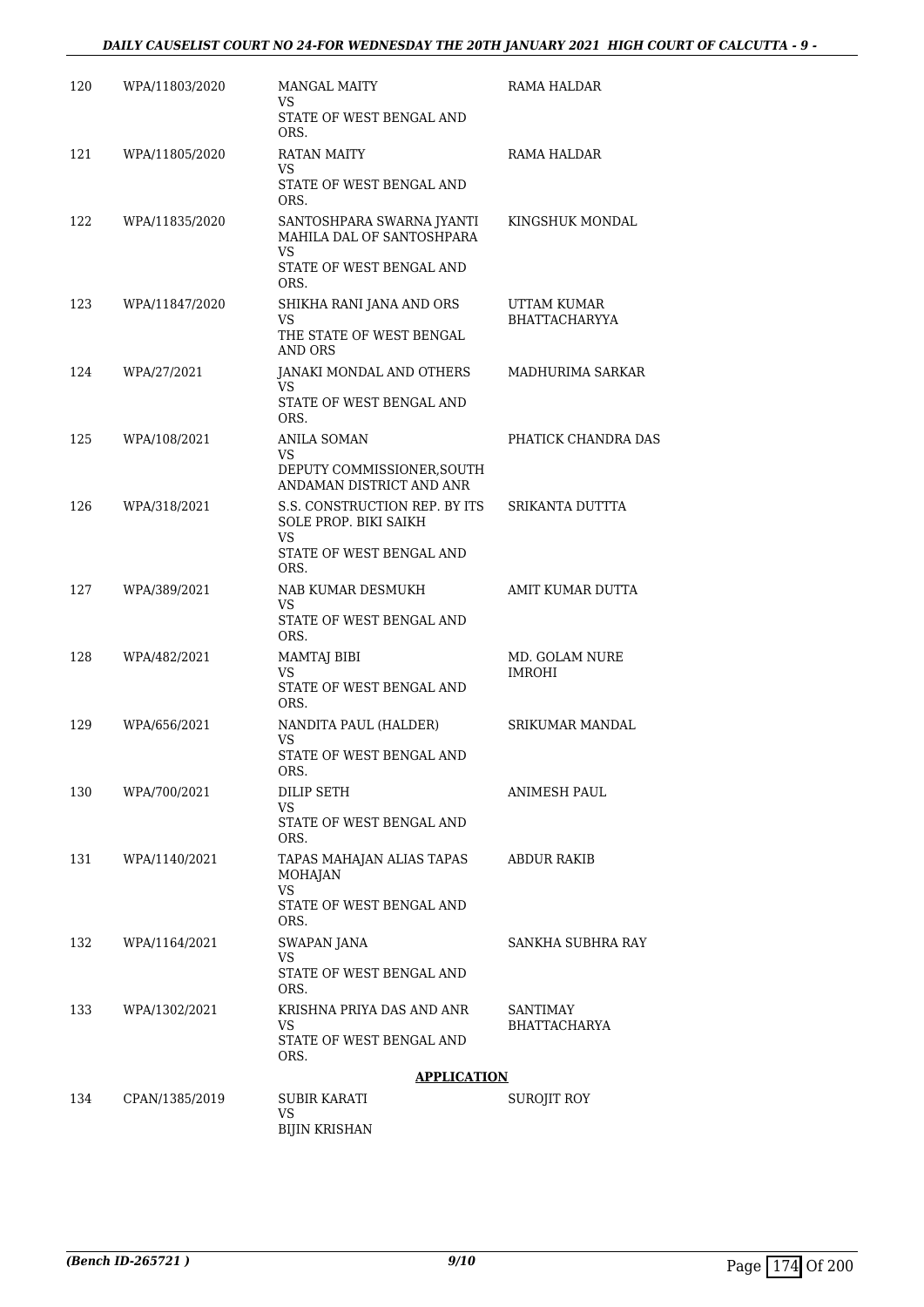### *DAILY CAUSELIST COURT NO 24-FOR WEDNESDAY THE 20TH JANUARY 2021 HIGH COURT OF CALCUTTA - 10 -*

|     | wt135 WPA/8376/2019                    | <b>SUBIR KARATI</b><br><b>VS</b>                                                    | <b>SURAJIT ROY</b>             |
|-----|----------------------------------------|-------------------------------------------------------------------------------------|--------------------------------|
|     |                                        | THE HMC & ORS                                                                       |                                |
| 136 | RVW/15/2020                            | RATRI BERA (JANA)<br>VS                                                             | <b>BHARAT CHANDRA SIMAI</b>    |
|     |                                        | STATE OF WEST BENGAL & ORS                                                          |                                |
|     | IA NO: CAN/1/2020(Old No:CAN/882/2020) |                                                                                     |                                |
|     | wt137 WPA/20932/2019                   | RATRI BERA (JANA)<br><b>VS</b>                                                      | <b>BHARAT CHANDRA SIMAI</b>    |
|     |                                        | STATE OF WEST BENGAL & ORS                                                          |                                |
| 138 | CPAN/218/2020                          | <b>SOUMYA SAHU</b><br><b>VS</b><br>SAHANARA BEGUM                                   | <b>SUBHAMOY PATRA</b>          |
|     |                                        |                                                                                     |                                |
|     | wt139 WPA/12449/2019                   | <b>SOUMYA SAHU</b><br><b>VS</b><br>STATE OF WEST BENGAL & ORS                       | <b>SUBHAMOY PATRA</b>          |
|     | IA NO: CAN/1/2020                      |                                                                                     |                                |
| 140 | CPAN/319/2020                          | RAKTIM RANJAN JANA                                                                  | <b>SUBHAAMOY PATRA</b>         |
|     |                                        | <b>VS</b>                                                                           |                                |
|     |                                        | <b>SUMITRA JANA</b>                                                                 |                                |
|     | wt141 WPA/17176/2019                   | RAKTIM RANJAN JANA<br><b>VS</b>                                                     | <b>SUBHAMOY PATRA</b>          |
|     |                                        | STATE OF WEST BENGAL & ORS                                                          |                                |
| 142 | CPAN/450/2020                          | NIKHIL CHANDRA MAHATO<br>VS.<br>RAHUL MAJUMDAR                                      | <b>SIVA PRASAD GHOSE</b>       |
|     | IA NO: CAN/1/2020                      |                                                                                     |                                |
|     | wt143 WPA/12302/2019                   | NIKHIL CHANDRA MAHATO                                                               | SIVA PRASAD GHOSH              |
|     |                                        | <b>VS</b><br>STATE OF WEST BENGAL & ORS                                             |                                |
| 144 | WPA/6205/2020                          | SWAPAN KUMAR DUTTA & ANR<br><b>VS</b><br><b>HOWRAH ZILLA PARISHAD &amp;</b><br>ORS. | <b>SOUMEN</b><br>BHATTACHARJEE |

IA NO: CAN/1/2020(Old No:CAN/4548/2020)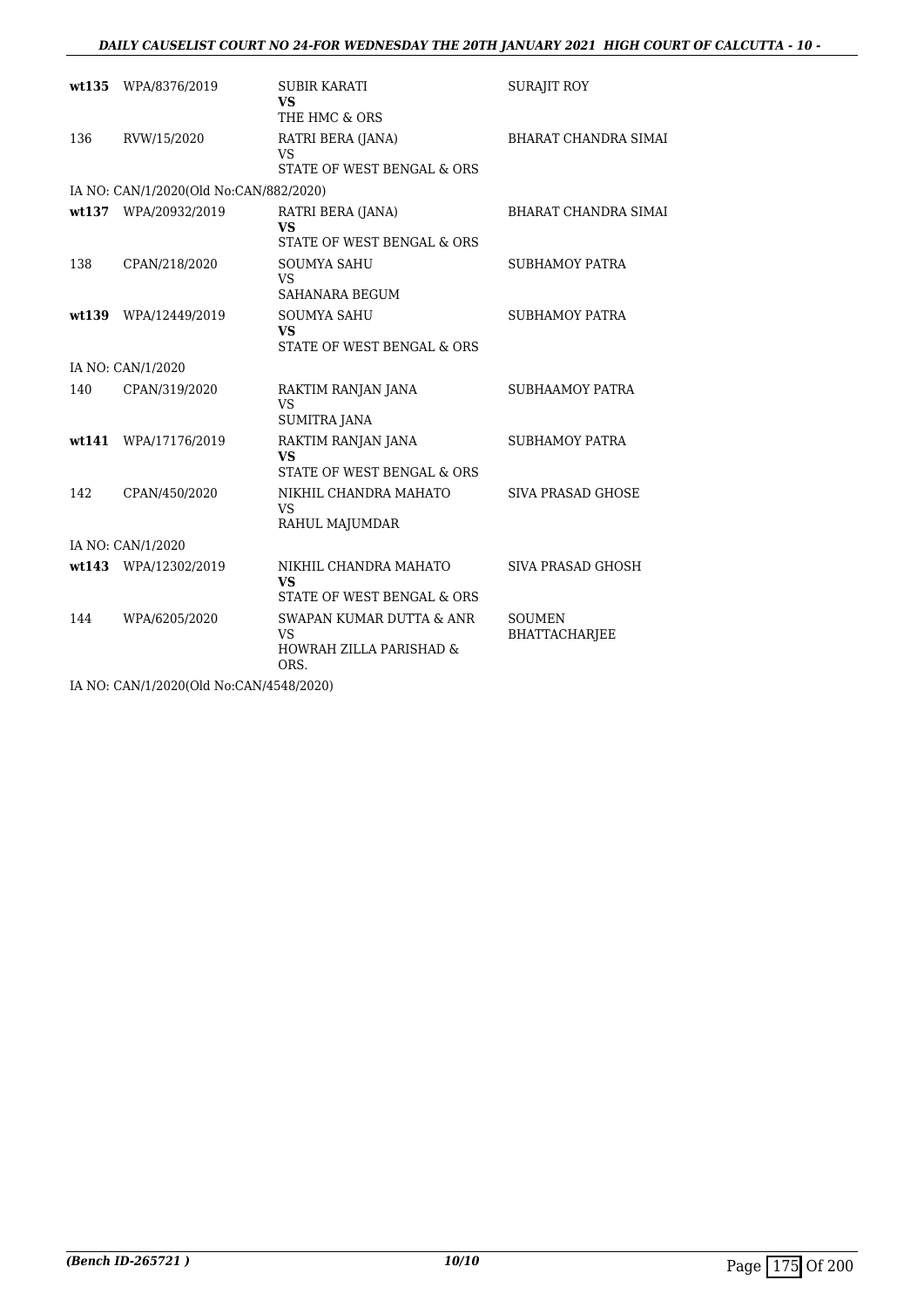

# **Appellate Side**

**DAILY CAUSELIST For Wednesday The 20th January 2021**

# **COURT NO. 22**

**SINGLE BENCH (SB - XIV)**

**AT 10:45 AM**

# **HON'BLE JUSTICE ABHIJIT GANGOPADHYAY**

**(VIA VIDEO CONFERENCE) ON AND FROM MONDAY, THE 11TH JANUARY, 2021 – MATTERS ( MOTION & HEARING) UNDER ARTICLE 226 OF THE CONSTITUTION OF INDIA RELATING TO LABOUR UNDER GROUP III ;**

#### **MATTERS (MOTION & HEARING) UNDER ARTICLE 226 OF THE CONSTITUTION RELATING TO TRANSPORT & TELECOMMUNICATION UNDER GROUP VII INCLUDING HEARING OF WRIT PETITIONS AND APPLICATIONS CONNECTED THERETO;**

**MATTERS (MOTION & HEARING) RELATING TO REGULATION OF INDUSTRIES & ESSENTIAL COMMODITIES & VARIOUS CENTRAL ORDERS UNDER GROUP VIII INCLUDING APPLICATIONS CONNECTED THERTO.**

**ON AND FROM MONDAY, 25TH JANUARY, 2021 THE FOLLOWING SCHEDULE WILL BE FOLLOWED.**

**1. GROUP III MATTERS WILL BE TAKEN UP AT 10.45 A.M. TO 12.00 NOON.**

**2. GROUP VII MATTERS WILL BE TAKEN UP AT 12.00 NOON TO 1.00 P.M.**

**3. FIXED MATTERS WILL BE TAKEN UP FROM 2.00 P.M. TO 3.00 P.M.**

**4. GROUP VIII MATTERS WILL BE TAKEN UP FROM 3.00 P.M. TO 4.00 P.M. ON MONDAY, WEDNESDAY AND FRIDAY AND 3.00 P.M. TO 3.30 P.M. ON TUESDAY AND THURSDAY.**

**NO MENTIONING WILL BE ENTERTAINED WITHOUT SERVICE OF NOTICE OF MENTIONING;**

**NOTE: MATTERS WILL BE TAKEN UP THROUGH PHYSICAL HEARING ONLY WHEN BOTH THE PARTIES ARE AGREED.**

### **TO BE MENTIONED**

|   | WPA/12101/2006 | STATE BANK OF INDIA &<br>ANR.<br>VS<br>REGIONAL LABOUR<br>COMMISSIONER (CENTRAL) | TAPAS KR.<br><b>BHATTACHARYA</b> |
|---|----------------|----------------------------------------------------------------------------------|----------------------------------|
| 2 | WPA/6797/2018  | WEBFIL LTD.<br>VS<br>DIPESH KUMAR BAGCHI &<br>ANR.                               | VICTOR CHATTERJEE                |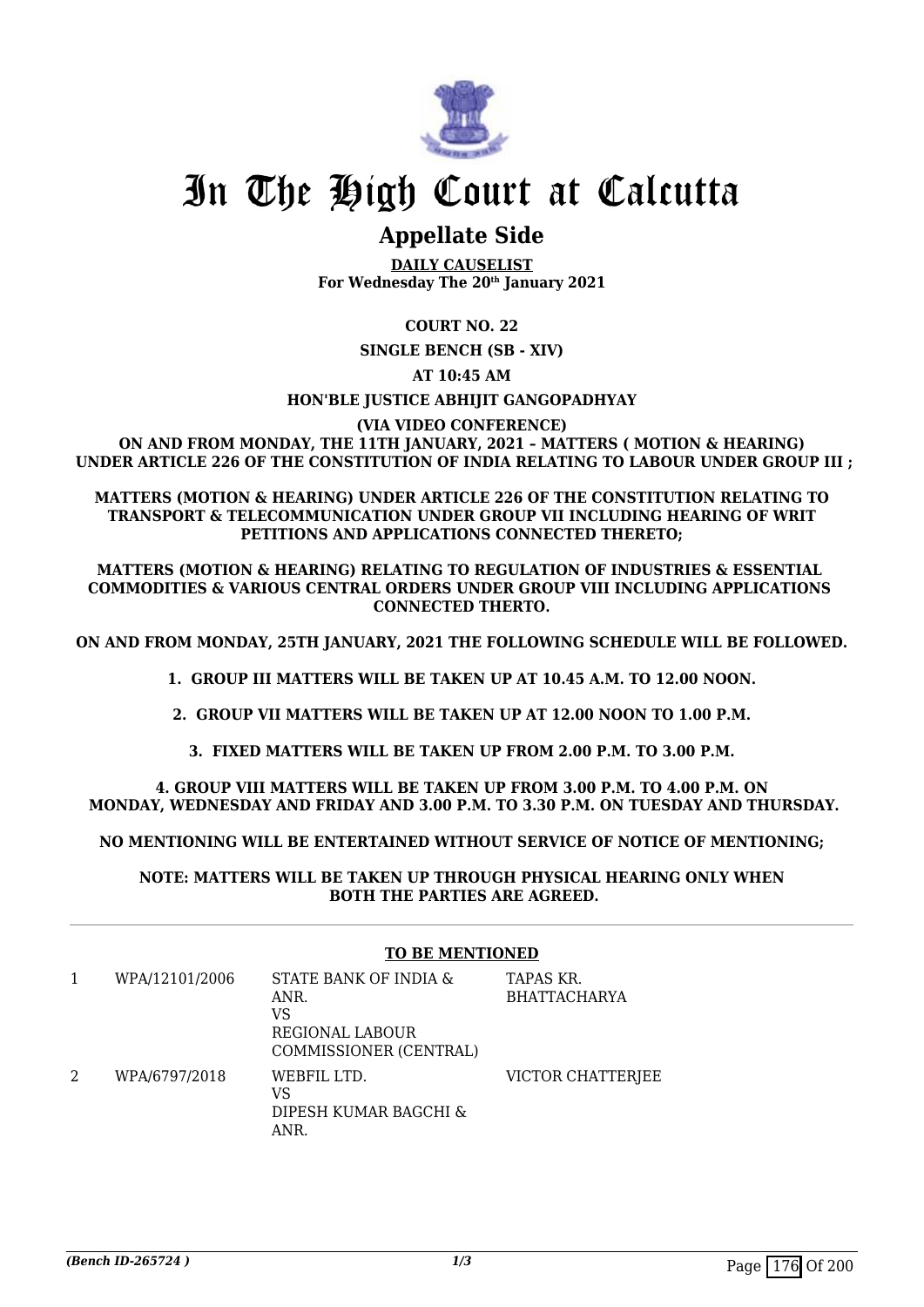| 3  | WPA/21635/2019                                                 | LUDLOW JUTE AND<br>SPECIALITIES LIMITED<br><b>VS</b>                      | RAVI KUMAR DUBEY                                                                          |
|----|----------------------------------------------------------------|---------------------------------------------------------------------------|-------------------------------------------------------------------------------------------|
|    |                                                                | STATE OF WEST BENGAL &<br><b>ORS</b>                                      |                                                                                           |
| 4  | WPA/11753/2020<br>(AT 10:45 A.M.)                              | JAGIRA SK.<br><b>VS</b>                                                   | <b>SUVADIP BHATTERJEE</b>                                                                 |
|    |                                                                | STATE OF WEST BENGAL<br>AND ORS.                                          |                                                                                           |
| 5  | WPA/11758/2020<br>(AT 10:45 A.M.)                              | KAMAL KRISHNA BOSE<br><b>VS</b>                                           | Suvadip Bhattacharjee                                                                     |
|    |                                                                | STATE OF WEST BENGAL<br>AND ORS.                                          |                                                                                           |
| 6  | WPA/11790/2020<br>(AT 10:45 A.M.)                              | <b>HARADHAN PANTU</b><br>VS                                               | <b>SUVADIP</b><br><b>BHATTACHARJEE</b>                                                    |
|    |                                                                | STATE OF WEST BENGAL<br>AND ORS.                                          |                                                                                           |
| 7  | WPA/11797/2020                                                 | MADHABA NANDA                                                             | <b>SUVADIP</b>                                                                            |
|    | (AT 10:45 A.M.)                                                | <b>VS</b><br>STATE OF WEST BENGAL<br>AND ORS.                             | <b>BHATTACHARJEE</b>                                                                      |
|    |                                                                | <b>GROUP - VII (MOTION)</b>                                               |                                                                                           |
| 8  | WPA/11657/2020                                                 | <b>SUMAN PAUL</b><br><b>VS</b><br>STATE OF WEST BENGAL                    | SANJIB DUTTA                                                                              |
|    | IA NO: CAN/1/2021                                              | AND ORS.                                                                  |                                                                                           |
|    |                                                                | <b>GR. - III (MOTION)</b>                                                 |                                                                                           |
| 9  | WPA/23753/2019                                                 | UTTARBANGA KSHETRIYA<br><b>GRAMIN BANK &amp; ANR</b><br><b>VS</b>         | <b>CHITRA BHANU</b><br><b>GUPTA</b>                                                       |
|    |                                                                | THE LD.DEPUTY CHIEF<br><b>LABOUR COMMISSIONER</b><br>(CENTRAL)&ORS        |                                                                                           |
| 10 | WPA/20201/1998                                                 | M/S.CANNON ELECTRONIC<br><b>SYSTEMS</b><br><b>VS</b><br>THE STATE OF WEST | <b>INDRAJIT DASGUPTA</b>                                                                  |
|    |                                                                | <b>BENGAL</b>                                                             |                                                                                           |
|    | IA NO: CAN/1/1998(Old No:CAN/8976/1998)<br>wt11 WPA/24501/2012 | M/S. CANNON ELECTRONIC                                                    | SAIBAL MUKHERJEE                                                                          |
|    |                                                                | <b>SYSTEMS</b><br><b>VS</b>                                               |                                                                                           |
|    |                                                                | STATE OF WEST BENGAL &<br>ANR                                             |                                                                                           |
| 12 | WPA/5840/2020<br>(PT. HD.) (AT 2:00<br>P.M.                    | SURAJIT KAR & ANR<br>VS<br>UNION OF INDIA & ORS                           | UJJAINI CHATTERJE                                                                         |
|    |                                                                |                                                                           | IA NO: CAN/1/2020(Old No:CAN/3895/2020), CAN/2/2020(Old No:CAN/5751/2020), CAN/3/2020(Old |
| 13 | No:CAN/5753/2020)<br>WPA/3439/2020                             | <b>JADUNATH DHALI</b>                                                     | <b>SUVADIP</b>                                                                            |
|    | (AT 2.00 P.M.)                                                 | VS<br>STATE OF WEST BENGAL &<br><b>ORS</b>                                | <b>BHATTACHARJEE</b>                                                                      |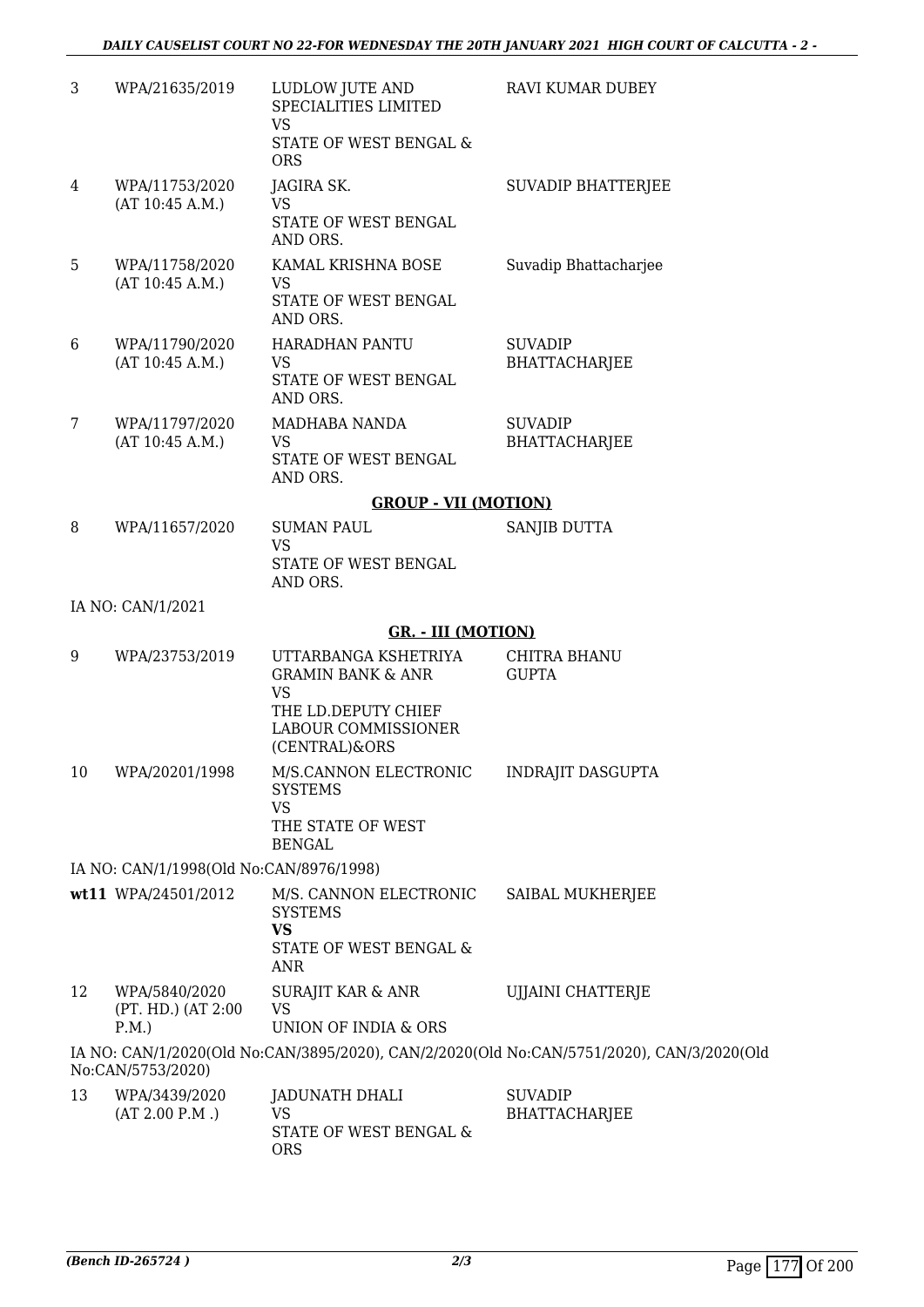| 14 | WPA/3441/2020<br>(AT 2.00 P.M.) | SAMSUDDIN SK.<br>VS<br>STATE OF WEST BENGAL &<br><b>ORS</b>                                              | <b>SUVADIP</b><br><b>BHATTACHARJEE</b> |
|----|---------------------------------|----------------------------------------------------------------------------------------------------------|----------------------------------------|
| 15 | WPA/3442/2020<br>(AT 2.00 P.M.) | PARESH CHANDRA SARDAR<br>VS<br>STATE OF WEST BENGAL &<br><b>ORS</b>                                      | <b>SUVADIP</b><br><b>BHATTACHARJEE</b> |
| 16 | WPA/4745/2020<br>(CHAMBER)      | <b>MAHUYA HALDER</b><br><b>VS</b><br>REGIONAL PROVIDENT<br>FUND COMMISSIONER- I<br><b>EPFO &amp; ORS</b> | <b>MALAY DHAR</b>                      |
| 17 | WPA/10647/2020<br>(CHAMBER)     | MRITYUNJOY PRAMANIK<br>VS<br>THE COAL INDIA LIMITED                                                      | <b>SHRABONI SARKAR</b>                 |
| 18 | WPA/11941/2020                  | KAMALA MALICK<br>VS<br>STATE OF WEST BENGAL<br>AND ORS.                                                  | <b>BIKASH SHAW</b>                     |
|    |                                 | <b>NEW MOTION (GROUP - III)</b>                                                                          |                                        |
| 19 | WPA/4597/2020                   | <b>DELTA LIMITED &amp; ORS</b><br>VS<br>UNION OF INDIA & ORS                                             | SAPTARSHI<br><b>MUKHERJEE</b>          |
| 20 | WPA/11794/2020                  | <b>ASRAF ALI ANSARI</b><br>VS<br>STATE OF WEST BENGAL<br>AND ORS.                                        | <b>SUVADIP</b><br><b>BHATTACHARJEE</b> |
| 21 | WPA/189/2021                    | NIRMALENDU KONAR<br>VS<br>UNION OF INDIA AND ORS.                                                        | <b>SALONI</b><br><b>BHATTACHARJEE</b>  |
| 22 | WPA/1305/2021                   | HOOGHLY MILLS CO. LTD.<br><b>AND ANR</b><br>VS<br>State of West Bengal                                   | <b>BHASKAR</b><br><b>MUKHERJEE</b>     |
| 23 | WPA/1479/2021                   | PRABIR KUMAR MAITRA<br>VS<br><b>STATE OF WEST BENGAL</b><br>AND ORS.                                     | <b>SIKTA ROY</b>                       |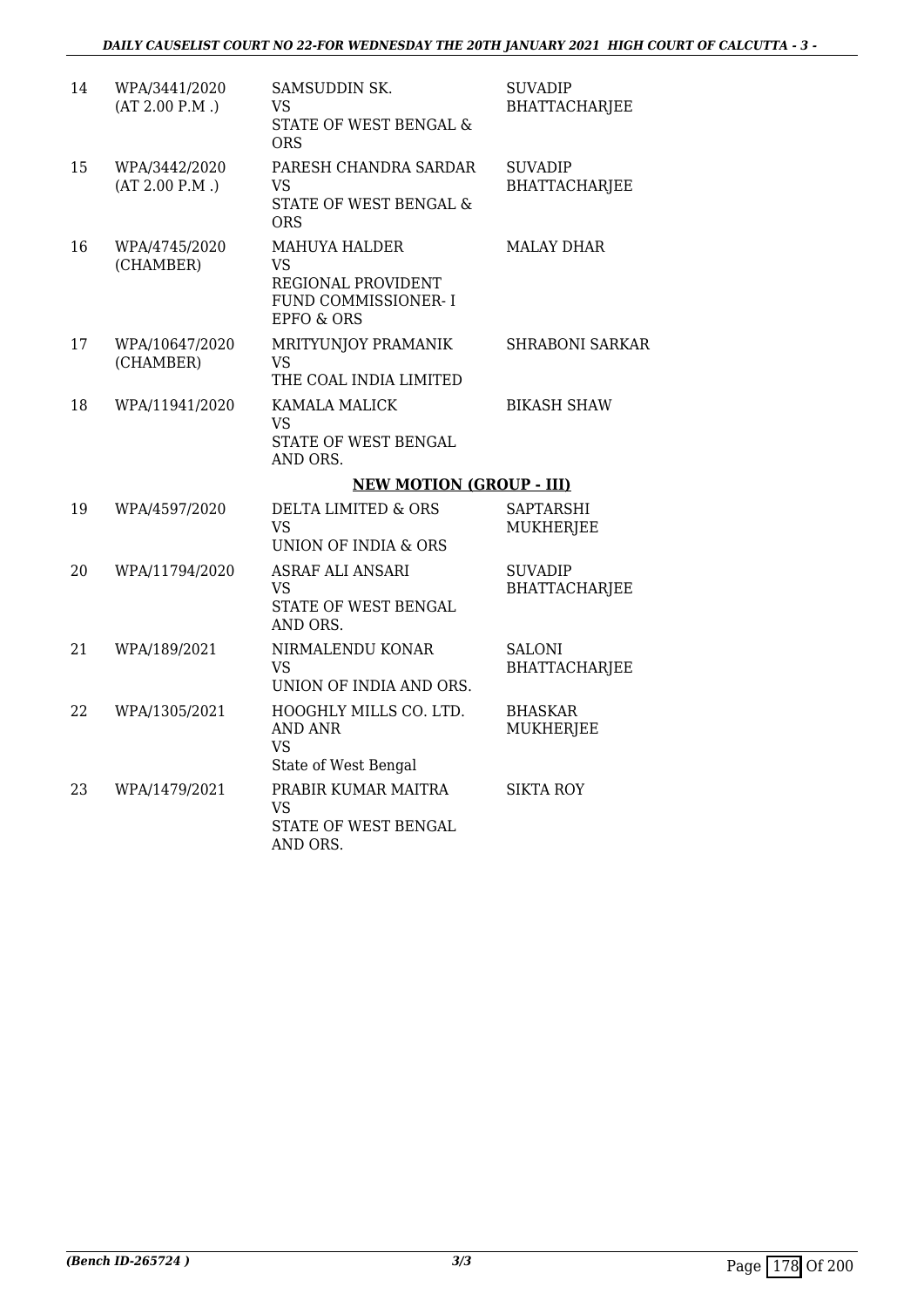

# **Appellate Side**

**DAILY CAUSELIST For Wednesday The 20th January 2021**

## **COURT NO. 32**

**SINGLE BENCH (SB - XV)**

**AT 10:45 AM**

**HON'BLE JUSTICE JAY SENGUPTA**

**(VIA VIDEO CONFERENCE)**

**ON AND FROM MONDAY, THE 11TH JANUARY, 2021 - ADMISSION OF CRIMINAL MOTIONS AND HEARING OF CRIMINAL REVISIONS ARISING OUT OF N.I. ACT; POCSO; MAINTENANCE AND CRIME AGAINST WOMEN (NOT ASSIGNED TO ANY OTHER BENCH) INCLUDING APPLICATIONS CONNECTED THERETO; HEARING OF CRIMINAL REVISIONS (IRRESPECTIVE OF CLASSIFICATION) FILED FROM 2016 INCLUDING CONNECTED APPLICATIONS; HEARING OF CRIMINAL APPEALS. ON TUESDAY, 19TH JANUARY, 2021 AT 3.00 P.M. - WILL SIT SINGLY TO TAKE UP SOME PART HEARD, CONTEMPT, ASSIGNED, REVIEW, MODIFICATION/CLARFICATION MATTERS. NOTE : 1. "TO BE MENTIONED", "LISTED MOTION", "EXTENSION OF INTERIM ORDER" SHALL BE TAKEN UP FIRST. THEREAFTER, ALL OTHER MATTERS SHALL BE TAKEN UP SERIALLY. 2. MENTIONING FOR INCLUSION IN THE LIST WILL BE PERMITTED ONLY ON THE FIRST**

**WORKING DAY OF THE WEEK AT THE FIRST SITTING. NOTE : MATTERS WILL BE TAKEN UP THROUGH PHYSICAL HEARING WHEN BOTH THE PARTIES ARE AGREED**

#### **TO BE MENTIONED**

| 1 | CRR/280/2017<br>(Non-prosecution)         | JAYANTA KUMAR GARAIN &<br><b>ORS</b><br>VS<br>STATE OF WEST BENGAL &<br><b>ANR</b> | <b>TANMOY</b><br><b>CHOWDHURY</b> |
|---|-------------------------------------------|------------------------------------------------------------------------------------|-----------------------------------|
|   | IA NO: CRAN/2/2017(Old No:CRAN/5270/2017) |                                                                                    |                                   |
| 2 | CRR/86/2020                               | ANAND CHANDAK<br>VS<br><b>SWATI CHANDAK</b>                                        | <b>SHAREFUL HAQUE</b>             |
|   |                                           | IA NO: CRAN/1/2020(Old No:CRAN/532/2020), CRAN/2/2020(Old No:CRAN/1148/2020)       |                                   |
| 3 | CRR/16/2021<br>(Correction)               | AMRIK SINGHA<br>VS.<br>State of West Bengal<br><b>LISTED MOTION</b>                | SK. SUJAUDDIN                     |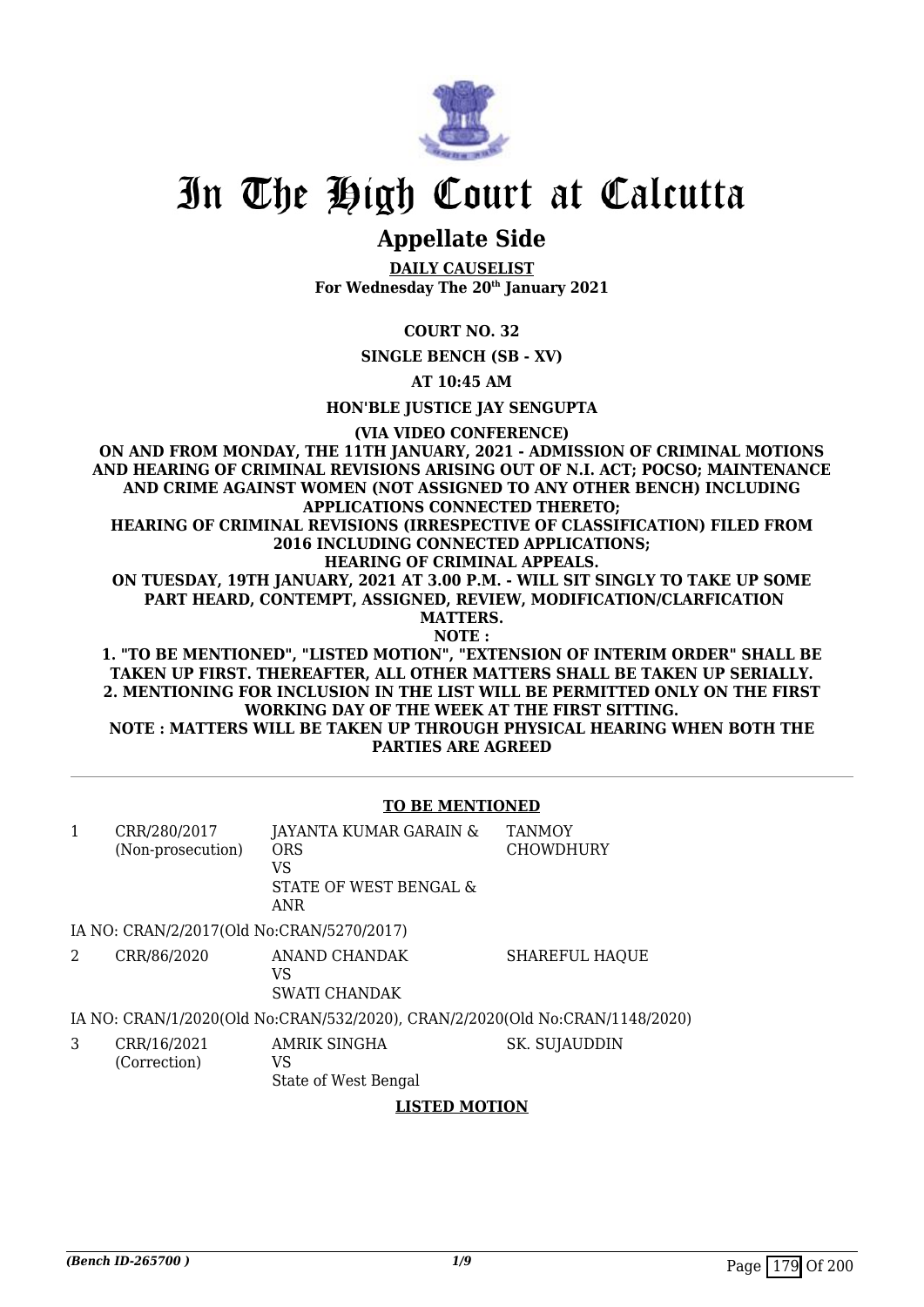| 4                                         | CRR/4134/2016                             | GOBIND KR. SARDA & ANR<br><b>VS</b><br>STATE OF WEST BENGAL &<br>ANR                                                    | ARINDAM DEY                            |  |  |
|-------------------------------------------|-------------------------------------------|-------------------------------------------------------------------------------------------------------------------------|----------------------------------------|--|--|
|                                           | IA NO: CRAN/4/2017(Old No:CRAN/4748/2017) |                                                                                                                         |                                        |  |  |
| 5.                                        | CRR/2893/2017                             | TRIPTI SHARMA<br><b>VS</b><br>STATE OF WEST BENGAL &<br><b>ANR</b>                                                      | SHYAMAL KRISHNA<br><b>DEB</b>          |  |  |
| 6                                         | CRR/1104/2018                             | SANJOY SEAL<br><b>VS</b><br>STATE OF WEST BENGAL &<br><b>ORS</b>                                                        | A RAHA                                 |  |  |
|                                           | IA NO: CRAN/1/2018(Old No:CRAN/3503/2018) |                                                                                                                         |                                        |  |  |
| 7                                         | CRR/2834/2018                             | <b>BENU SAHOO</b> @<br><b>BENUMADHAB SAHOO &amp;</b><br><b>ORS</b><br><b>VS</b><br>STATE OF WEST BENGAL &<br><b>ANR</b> | A GHOSH                                |  |  |
| 8                                         | CRR/303/2019                              | NADIA KANAI PAUL<br><b>VS</b><br>STATE OF WEST BENGAL &<br><b>ANR</b>                                                   | <b>GOLAM SAYEDAR</b><br><b>KADERI</b>  |  |  |
|                                           | IA NO: CRAN/1/2019(Old No:CRAN/469/2019)  |                                                                                                                         |                                        |  |  |
| 9                                         | CRR/304/2019                              | NADIA KANAI PAUL & ORS<br>VS<br>STATE OF WEST BENGAL &<br><b>ANR</b>                                                    | <b>GOLAM SAYEDAIR</b><br><b>KADERI</b> |  |  |
|                                           | IA NO: CRAN/1/2019(Old No:CRAN/470/2019)  |                                                                                                                         |                                        |  |  |
| 10                                        | CRR/305/2019                              | NADIA KANAI PAUL & ANR<br>VS.<br>STATE OF WEST BENGAL &<br><b>ANR</b>                                                   | <b>GOLAM SAYEDAIR</b><br><b>KADERI</b> |  |  |
|                                           | IA NO: CRAN/1/2019(Old No:CRAN/471/2019)  |                                                                                                                         |                                        |  |  |
| 11                                        | CRR/1215/2019                             | MD INTEKHAB ALAM<br><b>VS</b><br><b>ARFA KHATOON</b>                                                                    | <b>SOURAV PAUL</b>                     |  |  |
| IA NO: CRAN/1/2019(Old No:CRAN/2082/2019) |                                           |                                                                                                                         |                                        |  |  |
| 12                                        | CRR/2295/2019                             | SHEETAL AMIT PATIL &<br>ANR<br><b>VS</b><br>STATE OF WEST BENGAL &<br><b>ORS</b>                                        | ADITYA TIWARI                          |  |  |
| 13                                        | CRR/2884/2019                             | UJJWAL KUMAR SHIL<br><b>VS</b><br>STATE OF WEST BENGAL &<br><b>ANR</b>                                                  | KUNAL GANGULY                          |  |  |

IA NO: CRAN/1/2020(Old No:CRAN/381/2020)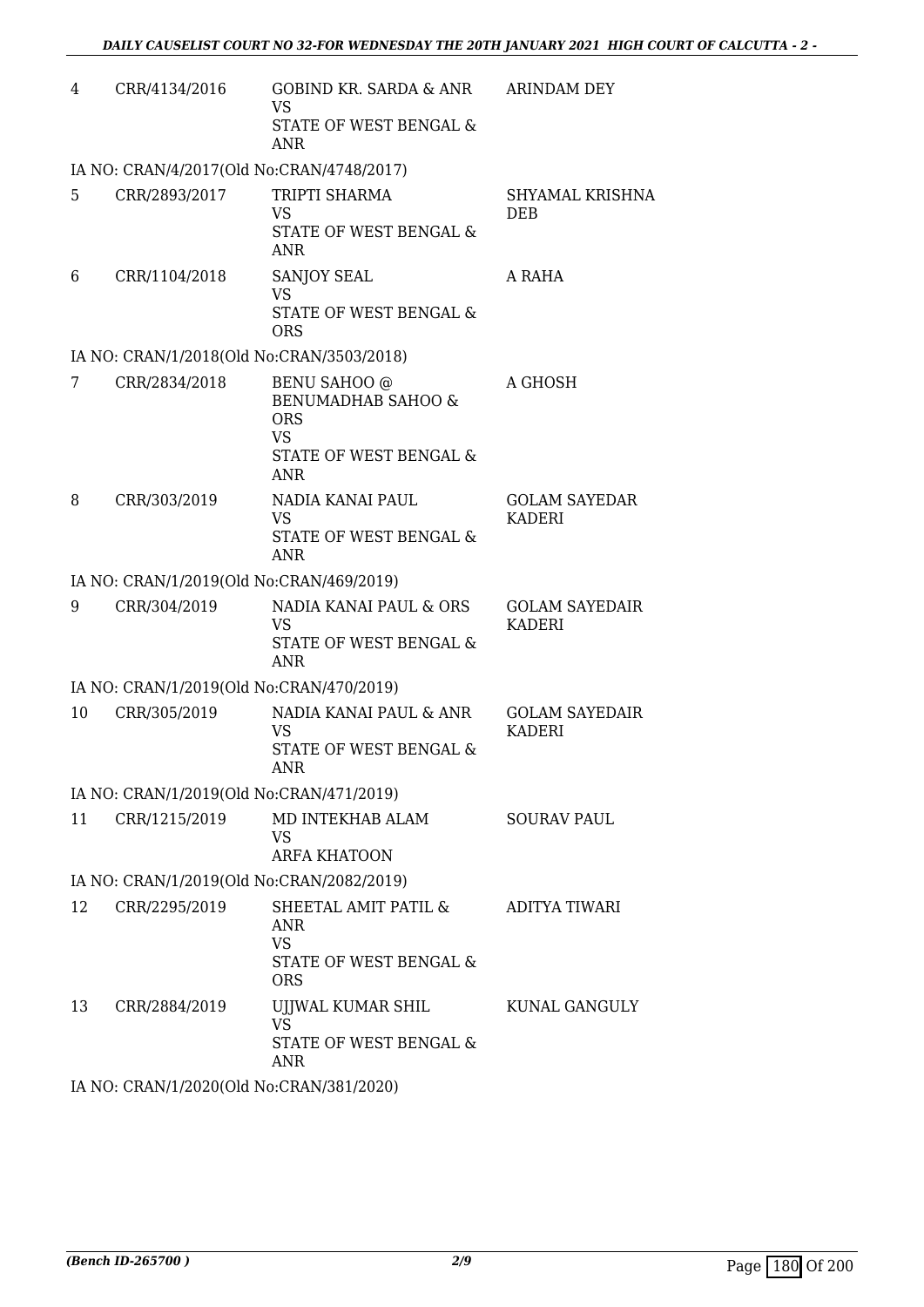| 14 | CRR/3275/2019                            | HABIBUR RAHAMAN @<br>BAKUL<br><b>VS</b><br>STATE OF WEST BENGAL &<br><b>ANR</b>                                     | <b>SURASRI BAIDYA</b>                    |
|----|------------------------------------------|---------------------------------------------------------------------------------------------------------------------|------------------------------------------|
| 15 | CRR/3299/2019                            | <b>TAPAN ROY &amp; ANR</b><br>VS<br>STATE OF WEST BENGAL &<br><b>ANR</b>                                            | <b>APURBA KUMAR</b><br><b>DATTA</b>      |
| 16 | CRR/3501/2019                            | PARTHA SARTHI ROY<br><b>VS</b><br>STATE OF WEST BENGAL &<br><b>ANR</b>                                              | <b>SUSNIGDHO</b><br><b>BHATTACHARYYA</b> |
|    |                                          | IA NO: CRAN/1/2019(Old No:CRAN/4646/2019)                                                                           |                                          |
| 17 | CRR/137/2020                             | <b>JAHAR ROY</b><br>VS<br><b>TILAKA ROY</b>                                                                         | SOUMAJIT<br><b>CHATTERJEE</b>            |
|    | IA NO: CRAN/1/2020(Old No:CRAN/233/2020) |                                                                                                                     |                                          |
| 18 | CRR/292/2020                             | PRASENJIT GHOSH & ANR<br><b>VS</b><br>STATE OF WEST BENGAL &<br><b>ANR</b>                                          | AMITABHA GHOSH                           |
| 19 | CRR/340/2020                             | K. BALASUBRAMANIAM @<br><b>BALASBRAMANIAN</b><br><b>KESAVAN</b><br><b>VS</b><br>STATE OF WEST BENGAL&<br><b>ANR</b> | KOUSHIK KUNDU                            |
| 20 | CRR/364/2020                             | DATAJI RICE MILLS<br>PRIVATE LIMITED & ORS<br><b>VS</b><br>M/S PURTI VANASPATI<br>PRIVATE LTD                       | ANIRUDHUDHA<br><b>BHATTACHARYYA</b>      |
| 21 | CRR/582/2020                             | <b>BHANJA SARKAR</b><br><b>VS</b><br>STATE OF WEST BENGAL &<br>ANR.                                                 | <b>SANTANU MAJI</b>                      |
|    | IA NO: CRAN/1/2020                       |                                                                                                                     |                                          |
| 22 | CRR/674/2020<br>(2.00 P.M.)              | RAJ PAL SINGH KAHLON<br><b>VS</b><br>STATE OF WEST BENGAL &<br>ANR                                                  | SAFDAR AZAM                              |
| 23 | CRR/846/2020                             | SABITA HELA<br><b>VS</b><br>STATE OF WEST BENGAL                                                                    | SAFDAR AZAM                              |
|    |                                          | IA NO: CRAN/1/2020(Old No:CRAN/1086/2020)                                                                           |                                          |
| 24 | CRR/1028/2020                            | NAJMA KAJI<br>VS<br>STATE OF WEST BENGAL                                                                            | ANIRBAN TARFDER                          |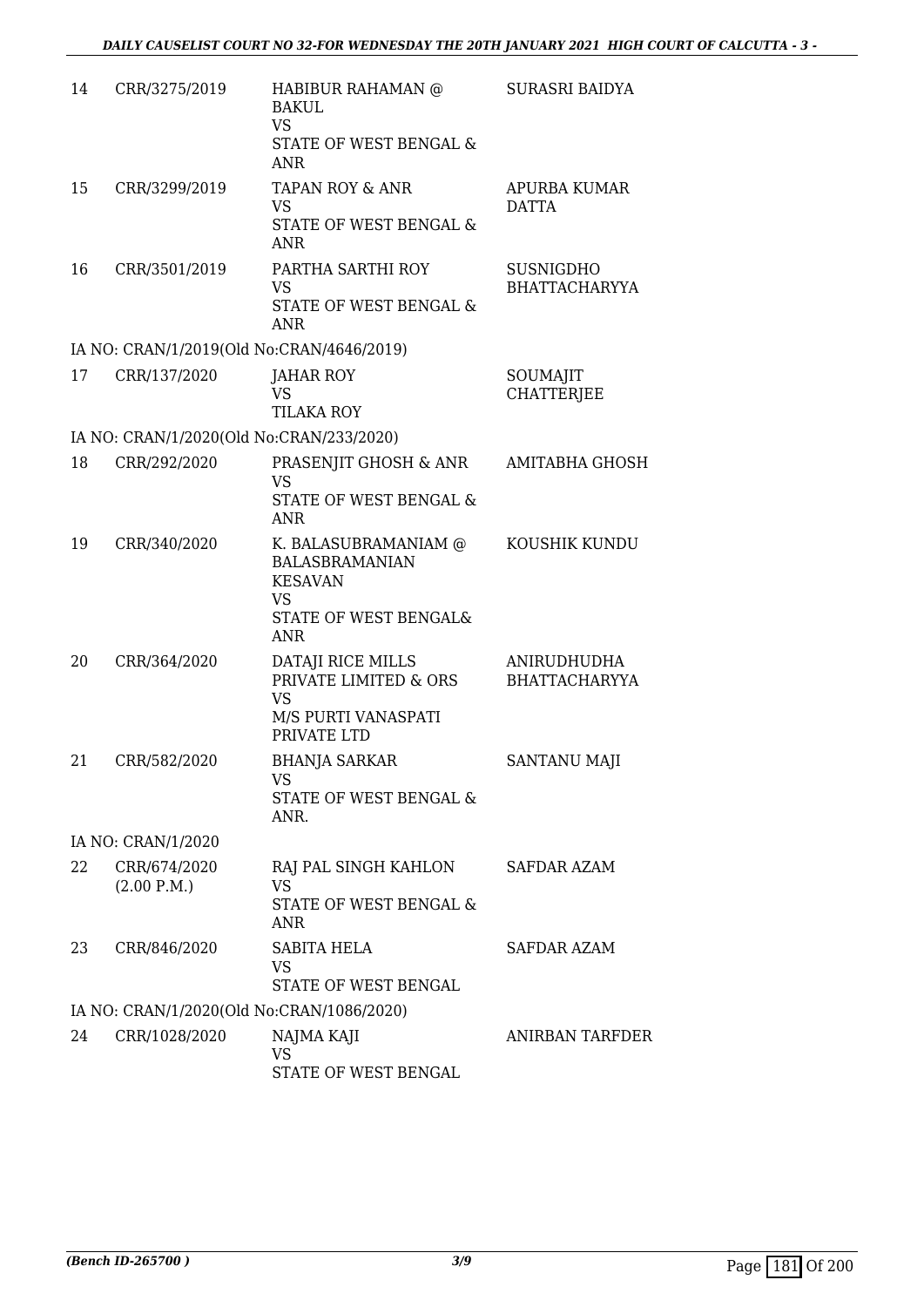### *DAILY CAUSELIST COURT NO 32-FOR WEDNESDAY THE 20TH JANUARY 2021 HIGH COURT OF CALCUTTA - 4 -*

| 25 | CRR/1312/2020      | <b>SUBHENDU KUMAR</b><br>MAHATA<br><b>VS</b><br>State of West Bengal                              | ABHIJIT BORAL                         |
|----|--------------------|---------------------------------------------------------------------------------------------------|---------------------------------------|
|    | IA NO: CRAN/1/2020 |                                                                                                   |                                       |
| 26 | CRR/1386/2020      | SWAPAN KUMAR MALLICK<br><b>VS</b><br>STATE OF WEST BENGAL<br>AND ORS.                             | <b>BISWAJIT MANNA</b>                 |
|    | IA NO: CRAN/1/2020 |                                                                                                   |                                       |
| 27 | CRR/1723/2020      | <b>AHID MANDAL</b><br><b>VS</b><br>State of West Bengal AND<br><b>ANR</b>                         | <b>ARANAB NANDI</b>                   |
| 28 | CRR/1758/2020      | RIYA KAIPUTRA<br><b>VS</b><br>State of West Bengal AND<br><b>ANR</b>                              | <b>SHSHANKA SEKHAR</b><br><b>SAHA</b> |
| 29 | CRR/1913/2020      | PRITI BAJAJ AND ORS<br><b>VS</b><br>M/S MAHINDRA AND<br>MAHINDRA FINANCIAL<br><b>SERVICES LTD</b> | ANIRBAN TARAFDER                      |
| 30 | CRR/27/2021        | CHANDAN MAHANTO<br><b>VS</b><br>State of West Bengal AND<br><b>ANR</b>                            | SANATANU SETT                         |
| 31 | CRR/31/2021        | ARNAB JYOTI SARKAR AND<br><b>ANR</b><br><b>VS</b><br>State of West Bengal                         | Srimoyee Mukherjee                    |
|    | IA NO: CRAN/1/2021 |                                                                                                   |                                       |
| 32 | CRR/60/2021        | DR SAPTARSHI BANERJEE<br>VS<br>State of West Bengal and Anr                                       | TATHAGATA<br>MAJUMDAR                 |
| 33 | CRR/82/2021        | <b>GANESH KUNDU</b><br>VS<br>DISHA KUNDU                                                          | PRONOJIT ROY                          |
| 34 | CRR/89/2021        | DINESH KUMAR PATEL<br><b>VS</b><br>State of West Bengal AND<br>ANR                                | MD RAHIM WARSI                        |
|    | IA NO: CRAN/1/2021 |                                                                                                   |                                       |
| 35 | CRR/90/2021        | PAMMY THAKUR AND ANR.<br><b>VS</b><br>State of West Bengal                                        | DEBAPRIYA SAMANTA                     |
| 36 | CRR/92/2021        | SMT RAJLAKSHMI<br><b>CHAUDHURI</b><br><b>VS</b><br>STATE OF WEST BENGAL<br>AND ORS.               | PRONAY BASAK                          |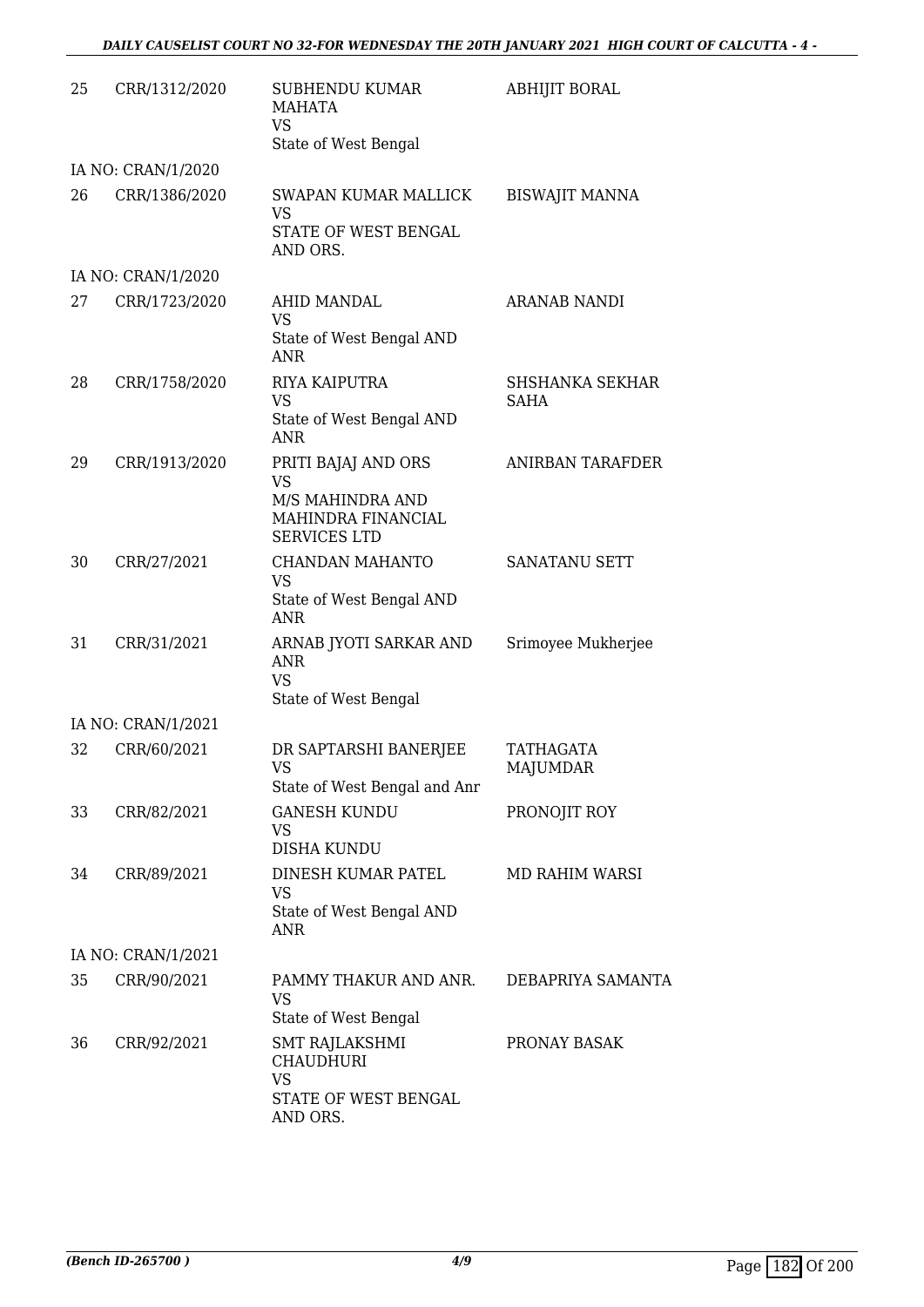| 37 | CRR/99/2021  | KAUSTAV SINGHA ROY<br>VS<br>State of West Bengal AND<br>ANR                        | DATTAREYA DUTTA                            |
|----|--------------|------------------------------------------------------------------------------------|--------------------------------------------|
| 38 | CRR/102/2021 | <b>SWAPAN MALAKAR</b><br><b>VS</b><br>State of West Bengal AND<br><b>ANR</b>       | <b>SURYA NEEL DAS</b>                      |
| 39 | CRR/117/2021 | PANKAJ SARAF AND ANR<br><b>VS</b><br>State of West Bengal AND<br><b>ANR</b>        | <b>BIVASHADITYA</b><br><b>CHAKRABORTY</b>  |
| 40 | CRR/120/2021 | PANKAJ SARAF AND AND<br>VS<br>State of West Bengal AND<br><b>ANR</b>               | <b>BIBHASHADITYA</b><br><b>CHAKRABORTY</b> |
| 41 | CRR/122/2021 | PANKAJ SARAF AND ANR<br><b>VS</b><br>State of West Bengal AND<br><b>ANR</b>        | <b>BIBHASHADITYA</b><br><b>CHAKRABORTY</b> |
| 42 | CRR/142/2021 | SOHINI DAS BANERJEE<br><b>VS</b><br><b>AKASH DAS</b>                               | KOUSTAV BAGCHI                             |
| 43 | CRR/143/2021 | RAM KRISHNA JANA AND<br><b>ORS</b><br><b>VS</b><br>State of West Bengal AND<br>ANR | Manish Kumar Das                           |
| 44 | CRR/149/2021 | <b>VIVEK GUPTA</b><br><b>VS</b><br>State of West Bengal AND<br><b>ANOTHER</b>      | <b>BISWAJIT MANNA</b>                      |
| 45 | CRR/153/2021 | TANUSHREE GHOSH (BASU)<br>VS<br>SUDIPTA GHOSH AND<br><b>OTHERS</b>                 | Arijit Sarkar                              |
| 46 | CRR/155/2021 | MD. SALAM PARVEZ<br>VS<br>State of West Bengal                                     | Sourav Chatterjee                          |
| 47 | CRR/163/2021 | <b>BASIRUDDIN MIAH</b><br>VS<br>State of West Bengal AND<br>ANR                    | Jeenia Rudra                               |
| 48 | CRR/167/2021 | MOUMITA CHAKRABORTY<br><b>VS</b><br>State of West Bengal AND<br>ANR                | <b>SUJIT SAHA</b>                          |

## **EXTENSION OF INTERIM ORDER**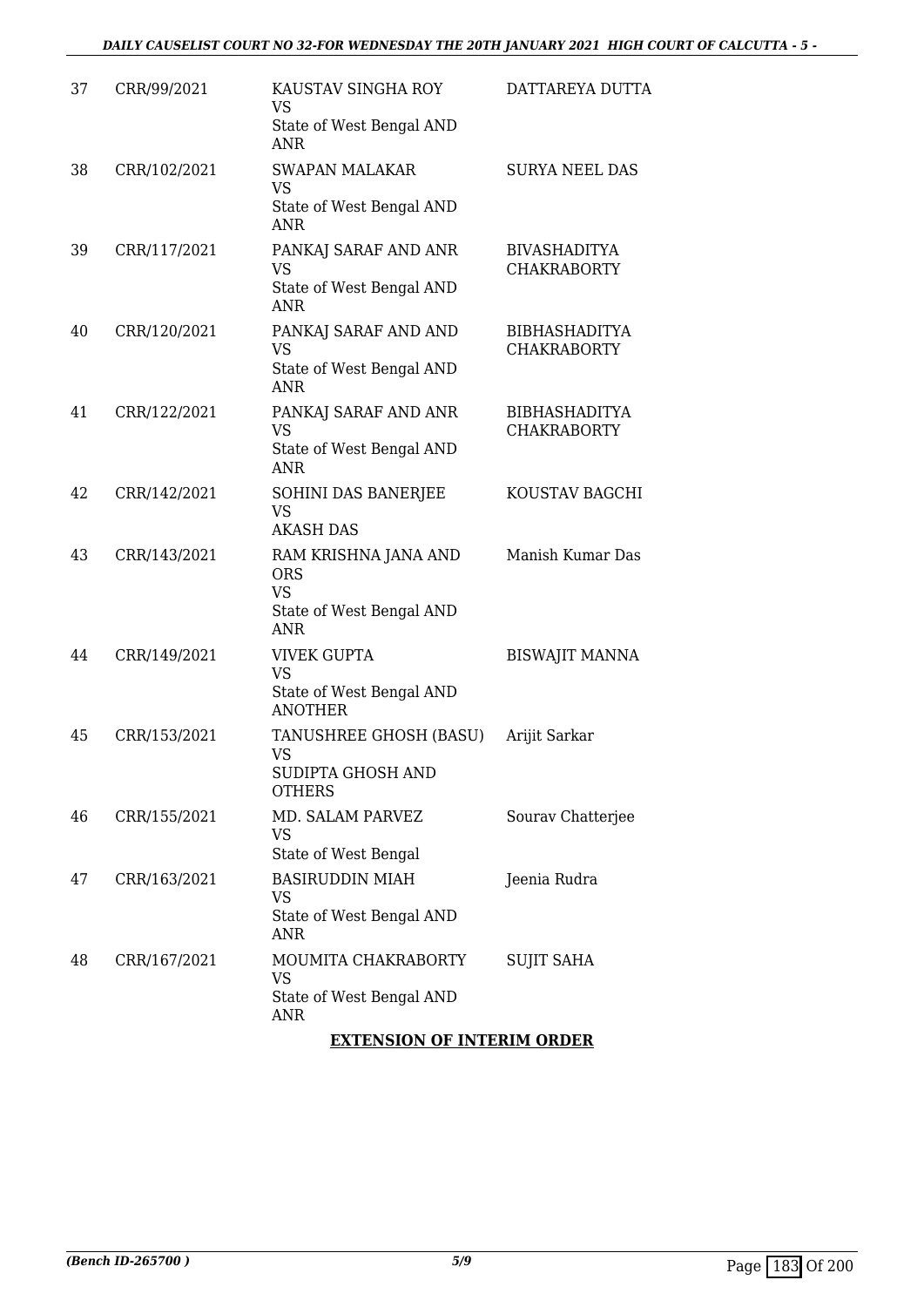| 49 | CRR/3561/2019                             | RANJAN SACHDEVA<br><b>VS</b>                                                  | DEBARATI DAS                                                                                   |  |  |
|----|-------------------------------------------|-------------------------------------------------------------------------------|------------------------------------------------------------------------------------------------|--|--|
|    |                                           | STATE OF WEST BENGAL &<br><b>ANR</b>                                          |                                                                                                |  |  |
|    | IA NO: CRAN/1/2020(Old No:CRAN/946/2020)  |                                                                               |                                                                                                |  |  |
|    |                                           | <b>ASSIGNED MATTERS</b>                                                       |                                                                                                |  |  |
| 50 | CRR/705/2018                              | MILAN KUMAR DATTA                                                             | DEBAKI NANDAN                                                                                  |  |  |
|    |                                           | <b>VS</b>                                                                     | <b>MAITY</b>                                                                                   |  |  |
|    |                                           | STATE OF WEST BENGAL<br><b>&amp;ANR</b>                                       |                                                                                                |  |  |
|    | IA NO: CRAN/1/2020(Old No:CRAN/547/2020)  |                                                                               |                                                                                                |  |  |
| 51 | CRR/931/2019                              | <b>SABITA PAL &amp; ORS</b>                                                   | <b>SATADRU LAHIRI</b>                                                                          |  |  |
|    |                                           | <b>VS</b>                                                                     |                                                                                                |  |  |
|    |                                           | STATE OF WEST BENGAL &<br><b>ANR</b>                                          |                                                                                                |  |  |
|    |                                           | <b>RESTORATION APPLICATION</b>                                                |                                                                                                |  |  |
| 52 | CRR/2707/2019                             | RABINDRANATH SAMUI                                                            | P KARAR                                                                                        |  |  |
|    |                                           | <b>VS</b>                                                                     |                                                                                                |  |  |
|    |                                           | STATE OF WEST BENGAL &<br><b>ORS</b>                                          |                                                                                                |  |  |
|    | IA NO: CRAN/1/2020(Old No:CRAN/1139/2020) |                                                                               |                                                                                                |  |  |
|    |                                           | <b>CONTESTED APPLICATION</b>                                                  |                                                                                                |  |  |
| 53 | CRR/3660/2016                             | <b>JOYDEB BASAK &amp; ANR</b>                                                 | MAYUKH                                                                                         |  |  |
|    |                                           | <b>VS</b><br>STATE OF WEST BENGAL &<br><b>ANR</b>                             | MUKHERJEE                                                                                      |  |  |
|    |                                           | IA NO: CRAN/6/2018(Old No:CRAN/1807/2018), CRAN/14/2020(Old No:CRAN/702/2020) |                                                                                                |  |  |
| 54 | CRR/690/2017                              | RAHUL TANTIA                                                                  | S. PAUL                                                                                        |  |  |
|    |                                           | <b>VS</b>                                                                     |                                                                                                |  |  |
|    |                                           | <b>STATE OF WEST BENGAL</b>                                                   |                                                                                                |  |  |
|    |                                           | No:CRAN/4881/2017), CRAN/7/2020(Old No:CRAN/1064/2020)                        | IA NO: CRAN/2/2017(Old No:CRAN/4081/2017), CRAN/3/2017(Old No:CRAN/4127/2017), CRAN/4/2017(Old |  |  |
| 55 | CRR/1053/2017                             | SMT SADHANA SINGH                                                             | MD SABIR AHMED                                                                                 |  |  |
|    |                                           | <b>VS</b><br>STATE OF WEST BENGAL &                                           |                                                                                                |  |  |
|    |                                           | <b>ORS</b>                                                                    |                                                                                                |  |  |
|    | IA NO: CRAN/4/2018(Old No:CRAN/1717/2018) |                                                                               |                                                                                                |  |  |
| 56 | CRR/1553/2017                             | ORIJIT CHATTERJEE & ANR                                                       | <b>SATADRU LAHIRI</b>                                                                          |  |  |
|    |                                           | <b>VS</b><br>STATE OF WEST BENGAL &                                           |                                                                                                |  |  |
|    |                                           | <b>ORS</b>                                                                    |                                                                                                |  |  |
|    | IA NO: CRAN/3/2018(Old No:CRAN/2198/2018) |                                                                               |                                                                                                |  |  |
| 57 | CRR/2121/2017                             | ABINASH MONDAL @                                                              | PRATIP KR.                                                                                     |  |  |
|    |                                           | PALTU MONDAL & ORS.<br><b>VS</b>                                              | <b>CHATTERJEE</b>                                                                              |  |  |
|    |                                           | STATE OF WEST BENGAL &                                                        |                                                                                                |  |  |
|    |                                           | ANR.                                                                          |                                                                                                |  |  |
|    | IA NO: CRAN/1/2017(Old No:CRAN/3621/2017) |                                                                               |                                                                                                |  |  |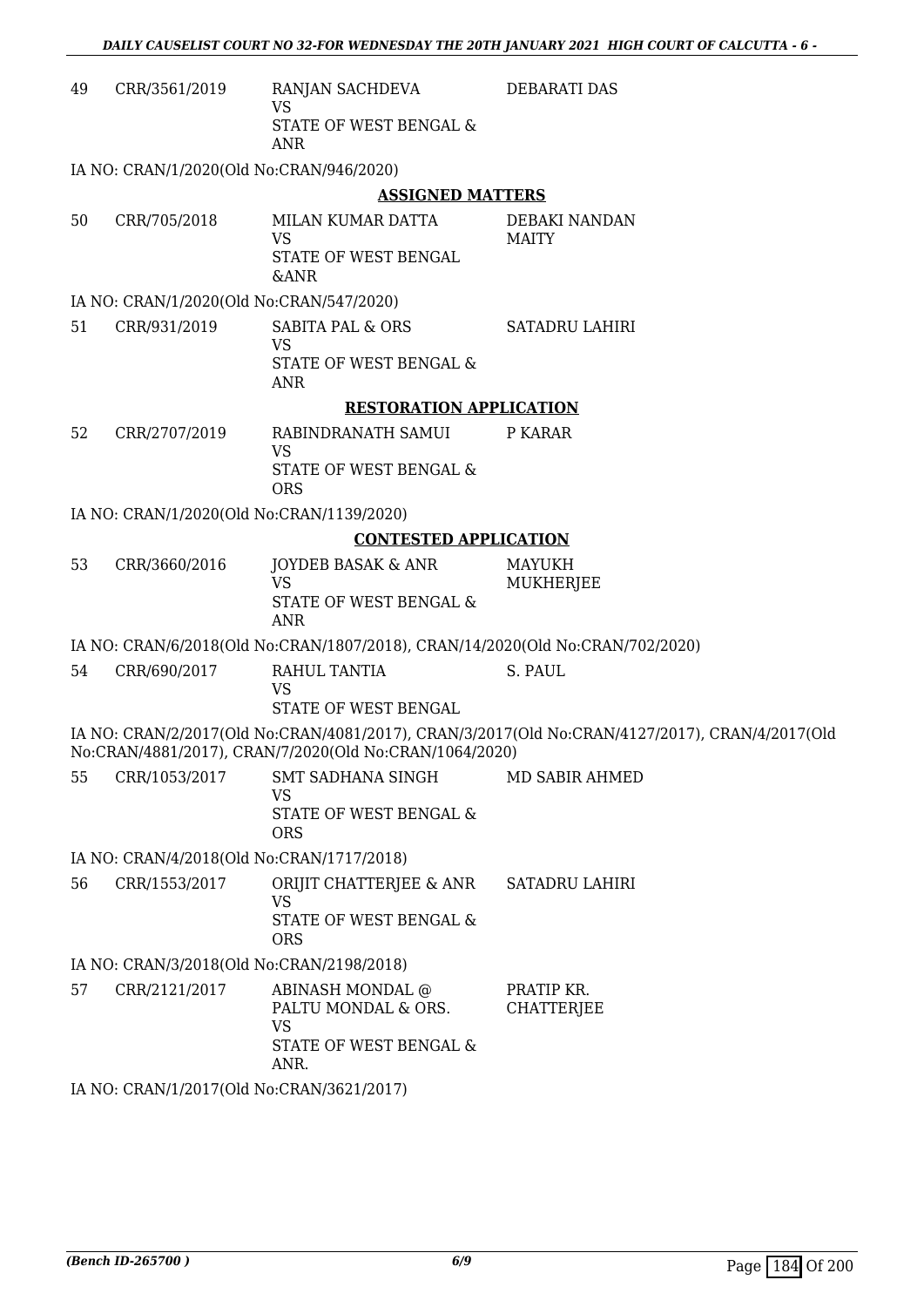| 58 | CRR/2468/2017                             | TARUN KR. MITRA<br><b>VS</b><br><b>SUBIR ROY CHOWDHURY &amp;</b><br>ANR.                      | PAMPA DEY (DHABAL)           |
|----|-------------------------------------------|-----------------------------------------------------------------------------------------------|------------------------------|
|    | IA NO: CRAN/2/2017(Old No:CRAN/5536/2017) |                                                                                               |                              |
| 59 | CRR/2763/2017                             | D&I TAXCON SERVICE PVT.<br><b>LTD</b><br><b>VS</b><br>STATE OF WEST BENGAL&<br><b>ORS</b>     | T. DUTTA                     |
|    | IA NO: CRAN/1/2020                        |                                                                                               |                              |
|    | wt60 CRR/1682/2017                        | <b>KARTICK KUMAR</b><br>CHATTERJEE & ORS<br><b>VS</b><br>STATE OF WEST BENGAL &<br><b>ANR</b> | RAMENDRA LAL<br><b>AUDDY</b> |
|    | IA NO: CRAN/1/2017(Old No:CRAN/3103/2017) |                                                                                               |                              |
|    | wt61 CRR/3509/2019                        | D & I TAXCON SERVICES<br><b>PVT LTD</b><br><b>VS</b><br>STATE OF WEST BENGAL &                | TAPAS DUTTA                  |
|    | IA NO: CRAN/1/2020                        | <b>ORS</b>                                                                                    |                              |
| 62 | CRR/3028/2017                             | MANJURA BEGUM                                                                                 | <b>BISWAJIT MANNA</b>        |
|    |                                           | <b>VS</b><br><b>MASHIAR RAHAMAN</b>                                                           |                              |
| 63 | CRR/3797/2017                             | M/S MASHA ENTERPRISE &<br>ORS.<br><b>VS</b><br>STATE OF WEST BENGAL &<br>ANR.                 | SANJIDA SULTANA              |
|    | IA NO: CRAN/2/2018(Old No:CRAN/2411/2018) |                                                                                               |                              |
| 64 | CRR/879/2018                              | SMT KRISHNA DASGUPTA<br>VS<br>STATE OF WEST BENGAL &<br><b>ORS</b>                            | P GHOSH                      |
|    | IA NO: CRAN/2/2018(Old No:CRAN/3060/2018) |                                                                                               |                              |
| 65 | CRR/985/2018                              | SOVA SINGH @ SINHA &<br>ANR<br><b>VS</b><br>LATA SINHA & ANR                                  | HILLOL SAHA<br><b>PODDAR</b> |
| 66 | CRR/1128/2018                             | <b>DINESH PODDAR</b><br><b>VS</b><br>STATE OF WEST BENGAL &<br><b>ORS</b>                     | A.GHATAK                     |
|    | wt67 CRR/3496/2018                        | DINESH PODDAR<br><b>VS</b><br>STATE OF WEST BENGAL &<br><b>ORS</b>                            | APZAL ANSARI                 |
|    |                                           |                                                                                               |                              |

IA NO: CRAN/1/2020(Old No:CRAN/736/2020)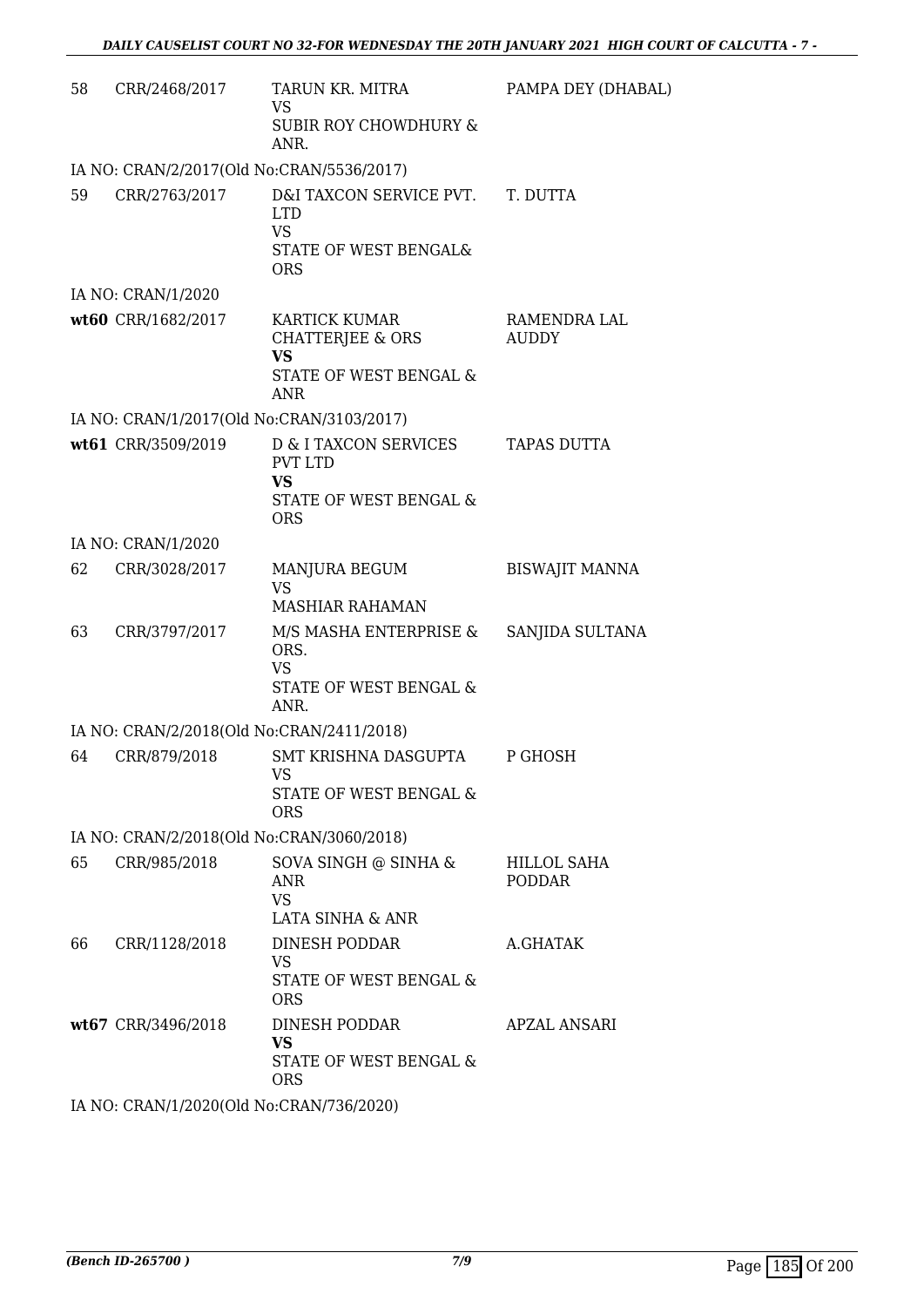| 68 | CRR/1264/2018                             | SOUMITRA PAUL & ANR<br><b>VS</b><br>STATE OF WEST BENGAL &                                              | A AGARWAL                             |
|----|-------------------------------------------|---------------------------------------------------------------------------------------------------------|---------------------------------------|
|    |                                           | ANR                                                                                                     |                                       |
| 69 | CRR/1405/2018                             | TUSAR KANTI KAR & ANR<br><b>VS</b><br>STATE OF WEST BENGAL &<br><b>ANR</b>                              | TIRTHANKAR DEY                        |
| 70 | CRR/1735/2018                             | ARINDOM MODAK & ANR.<br>VS<br>STATE OF WEST BENGAL &<br>ANR.                                            | <b>SAYAK RANJAN</b><br><b>GANGULY</b> |
|    | IA NO: CRAN/3/2020                        |                                                                                                         |                                       |
| 71 | CRR/2764/2018                             | CENTRAL BUREAU OF<br><b>INVESTIGATION</b><br><b>VS</b>                                                  | CHANDREYI<br>ALAM(GUPTA)              |
|    |                                           | <b>GOPAL JHA &amp; ANR</b>                                                                              |                                       |
|    | wt72 CRR/1947/2018                        | <b>GOPAL JHA &amp; ANR</b><br><b>VS</b><br>CBI, BANK SECURITES &<br>FRAUD CELL, CGO COMP,<br><b>KOL</b> | <b>S DUTTA</b>                        |
| 73 | CRR/874/2019                              | ASISH JANA @ ASHIS JANA<br><b>VS</b><br>STATE OF WEST BENGAL &<br>ANR                                   | <b>AMAR NATH</b><br><b>AGARWAL</b>    |
| 74 | CRR/2015/2019                             | MAHENDRA KR AGARWAL<br><b>VS</b><br>STATE OF WEST BENGAL &<br><b>ANR</b>                                | <b>ABHIJIT SARKAR</b>                 |
|    |                                           | IA NO: CRAN/2/2019(Old No:CRAN/4454/2019), CRAN/3/2020(Old No:CRAN/1050/2020)                           |                                       |
| 75 | CRR/2828/2019                             | SRENJAY SAMADDAR(DAS)<br><b>VS</b><br>KUNTAL SAMADDAR & ANR                                             | <b>AMITABHA GHOSH</b>                 |
| 76 | CRR/2903/2019                             | SOUMIK BHATTACHARYYA<br>VS<br><b>TANUMITA</b><br><b>BHATTACHARYYA</b>                                   | APURBA KR. DATTA                      |
| 77 | CRR/3125/2019                             | AMIT KR CHAKRABORTY<br>VS<br><b>SMT PRATYUSHA</b><br><b>CHAKRABORTY &amp; ANR</b>                       | APURBA KR DATTA                       |
| 78 | CRR/378/2020                              | SAPTARSHI MONDAL & ORS<br>VS<br>STATE OF WEST BENGAL &<br><b>ANR</b>                                    | SHASHANKA<br>SHEKHAR SAHA             |
|    | IA NO: CRAN/1/2020(Old No:CRAN/1248/2020) |                                                                                                         |                                       |
| 79 | CRR/485/2020                              | AMIT JHA & ORS<br><b>VS</b><br>STATE OF WEST BENGAL &<br>ANR                                            | JUIN DUTTA<br><b>CHAKRABORTY</b>      |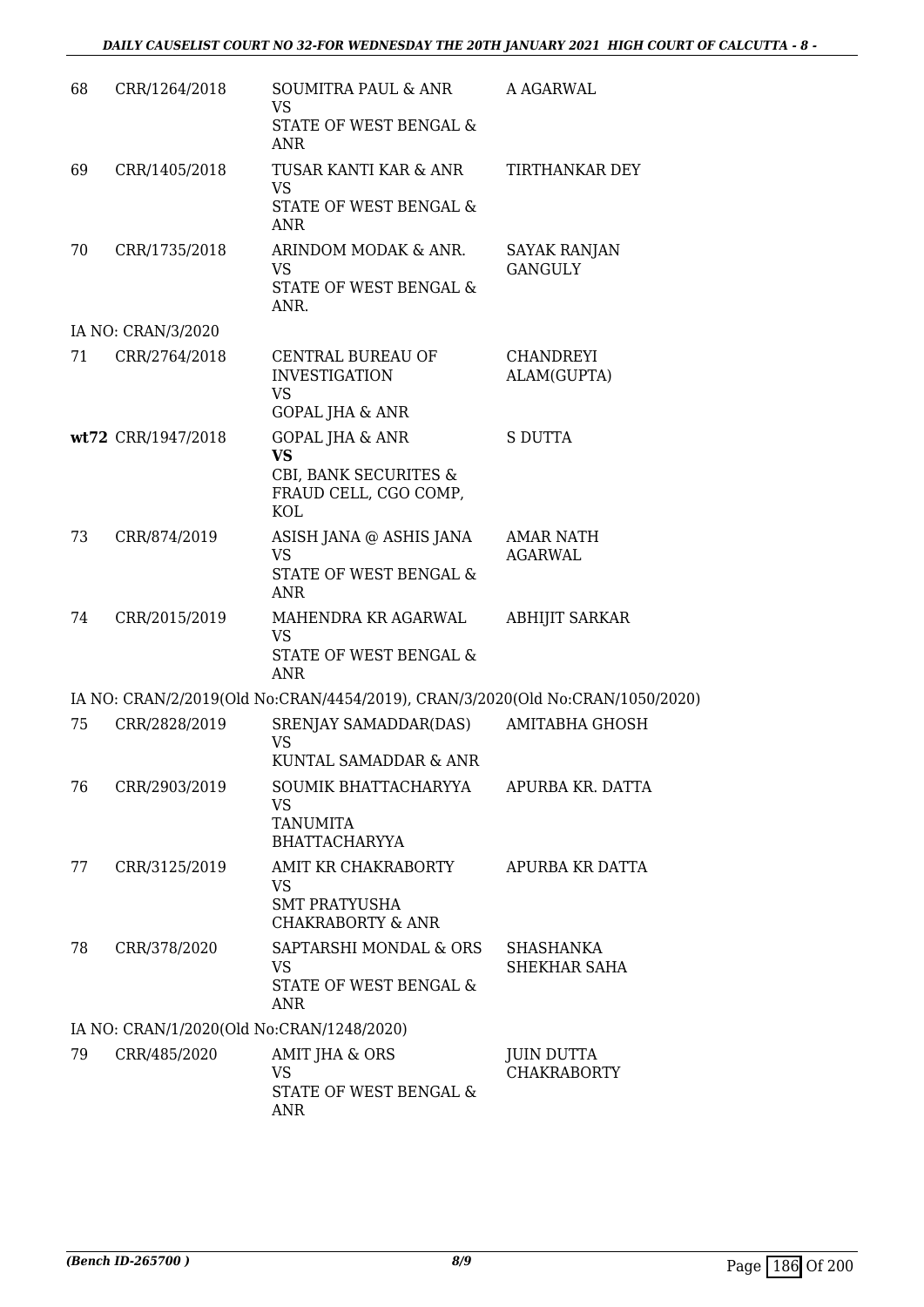| 80 | CRR/1613/2020                             | MD SABBU ALIAS MD<br><b>SHABBU AND OTHERS</b><br><b>VS</b><br>State of West Bengal AND<br><b>ANOTHER</b> | RUPRAJ BANERJEE                      |
|----|-------------------------------------------|----------------------------------------------------------------------------------------------------------|--------------------------------------|
|    | IA NO: CRAN/1/2020                        |                                                                                                          |                                      |
| 81 | CRR/1691/2020                             | <b>AMRAPALI BOSE</b><br><b>VS</b><br><b>VIVEK SARDA AND</b><br><b>ANOTHER</b>                            | SOUMAJIT<br><b>CHATTERJEE</b>        |
|    |                                           | <b>APPEAL FOR HEARING</b>                                                                                |                                      |
| 82 | CRA/28/2006                               | GOBORDHAN JANA & ANR.<br>VS.<br><b>STATE</b>                                                             | ANSUMAN BERA                         |
| 83 | CRA/76/2016                               | SUKUMAR DAS @ FELU &<br>ORS.<br><b>VS</b><br>STATE OF WEST BENGAL                                        | <b>ABHIJIT KUMAR</b><br><b>ADHYA</b> |
| 84 | CRA/375/2016                              | <b>BIJAY KR MARANDI</b><br><b>VS</b><br>STATE OF WEST BENGAL                                             | P ADHYA                              |
|    | IA NO: CRAN/1/2019(Old No:CRAN/4668/2019) |                                                                                                          |                                      |
| 85 | CRA/485/2017                              | JAHARLAL GHOSH @PUKARI<br><b>GHOSH</b><br><b>VS</b><br>STATE OF WEST BENGAL &<br><b>ORS</b>              | <b>SHIBASIS</b><br><b>CHATTERJEE</b> |
|    | IA NO: CRAN/2/2018(Old No:CRAN/3121/2018) |                                                                                                          |                                      |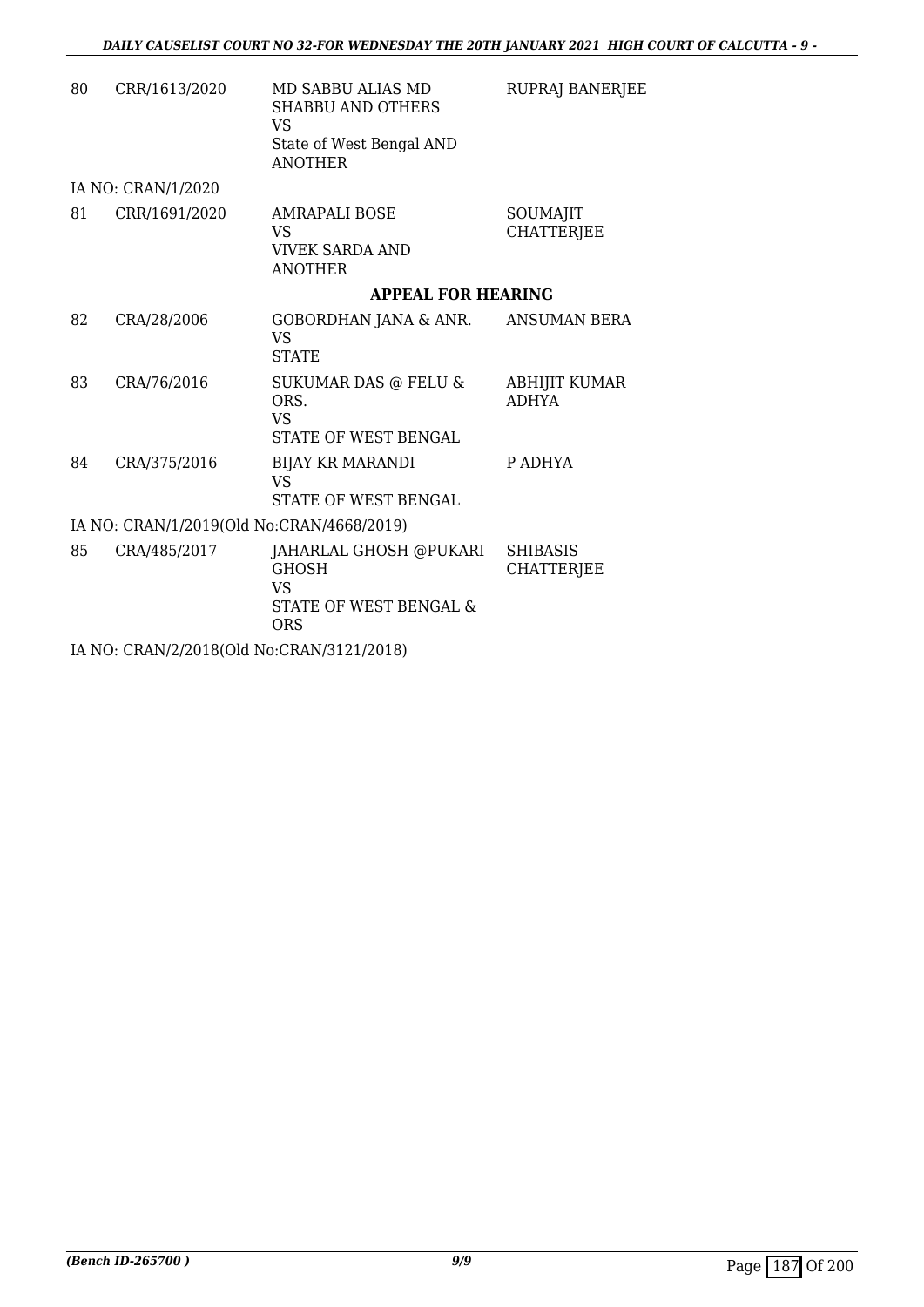

# **Appellate Side**

**DAILY CAUSELIST For Wednesday The 20th January 2021**

### **COURT NO. 30**

**SINGLE BENCH (SB - XVI)**

**AT 10:45 AM**

**HON'BLE JUSTICE BIBEK CHAUDHURI**

#### **(VIA VIDEO CONFERENCE) ON AND FROM MONDAY, THE 11TH JANUARY, 2021 - ADMISSION AND HEARING OF CRIMINAL APPEALS INCLUDING BAIL (PUNISHMENT UPTO 7 YEARS); ADMISSION OF CRIMINAL MOTIONS AND HEARING OF CRIMINAL REVISIONS ARISING OUT OF D.V.ACT ; HEARING OF CRIMINAL APPEALS, HEARING OF CRIMINAL APPEALS RELATING TO 'CRIMES AGAINST WOMEN' NOTE: MATTERS WILL BE TAKEN UP THROUGH PHYSICAL HEARING ONLY WHEN BOTH THE PARTIES ARE AGREED. NOTE : FINAL HEARING OF CRIMINAL APPEALS SHALL BE TAKEN UP FROM 2 P.M. IF AFTER CONCLUSION OF HEARING OF APPEAL, TIME PERMITS, CRIMINAL MOTIONS AND APPLICATIONS SHALL BE TAKEN UP FOR HEARING**

#### **FOR JUDGMENT**

( (AT 11.00 A.M.) )

1 CRR/853/2020 SHREYA BERA  $V<sup>Q</sup>$ VEDANT BHAGAT

#### **TO BE MENTIONED**

2 CRR/306/2019 DEBNATH GANGULY & ANR VS STATE OF WEST BENGAL & ANR **SREEKUMAR** CHAKRABORTY

IA NO: CRAN/1/2019(Old No:CRAN/472/2019)

### **FIXED MATTER**

( (AT 11.00 A.M.) )

3 CRR/226/2020 SAPTARSHI GHOSH

PRIYAM MISRA

DWIDHITI BHADURI

CHOWDHURY VS MOULANI GHOSH **CHOWDHURY** 

### **FIXED MATTER I**

( (AT 2.00 P.M.) )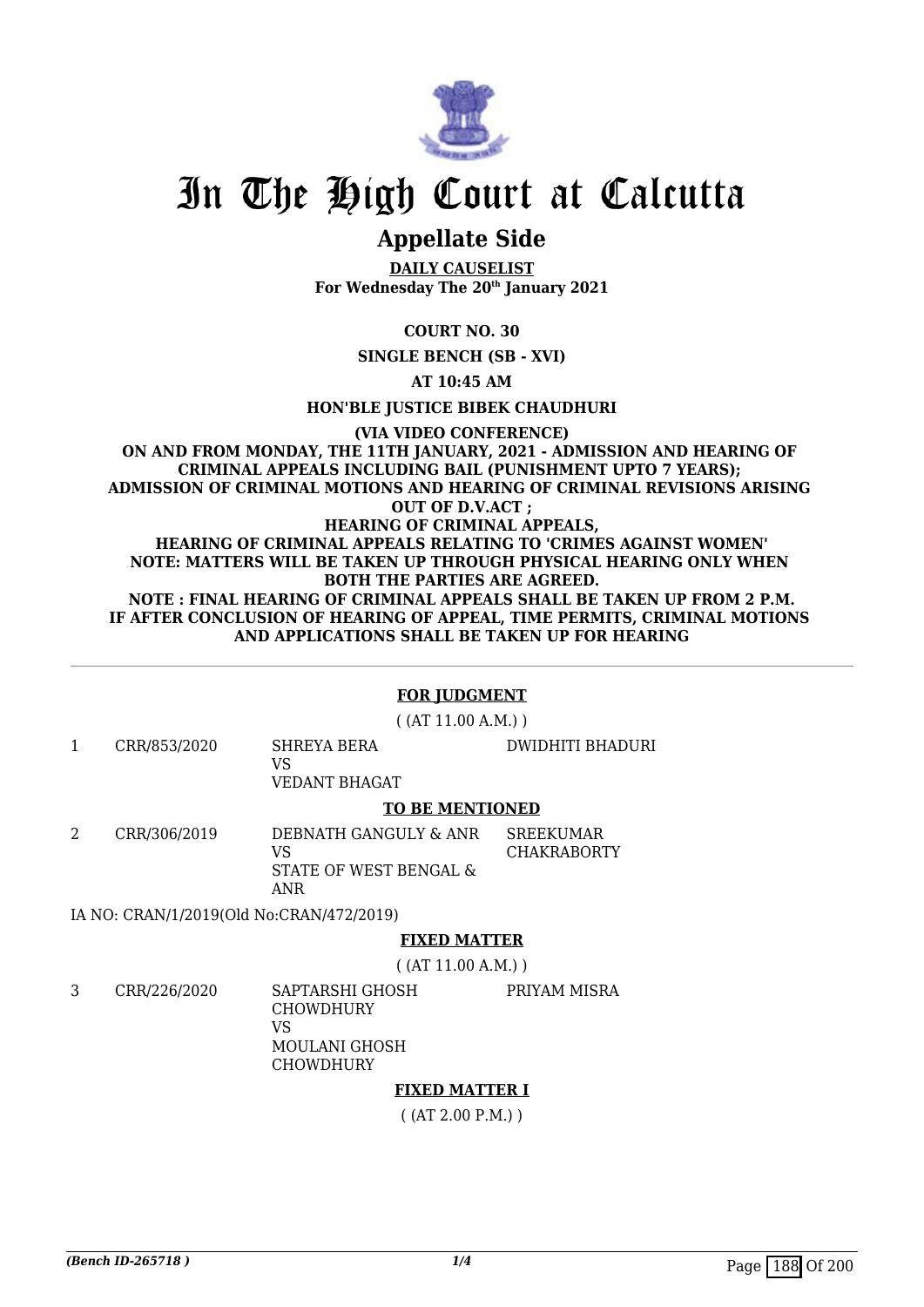| 4   | CRA/546/2017<br>AR(ct)                    | <b>SOUMIK ROY</b><br><b>VS</b><br>STATE OF WEST BENGAL                                  | <b>K GANGULY</b>                                                                               |  |  |
|-----|-------------------------------------------|-----------------------------------------------------------------------------------------|------------------------------------------------------------------------------------------------|--|--|
|     | No:CRAN/3750/2020)                        |                                                                                         | IA NO: CRAN/1/2017(Old No:CRAN/4177/2017), CRAN/2/2017(Old No:CRAN/5281/2017), CRAN/3/2020(Old |  |  |
| 5   | CRM/648/2021<br>AR(ct)                    | <b>GAUTAM KUNDU</b><br><b>VS</b><br><b>MANOJ KUMAR</b>                                  | MINAL PALANA                                                                                   |  |  |
|     |                                           | <b>APPLICATION FOR BAIL</b>                                                             |                                                                                                |  |  |
| 6   | CRA/173/2019                              | BAPPA PASWAN @ BIJOY<br><b>VS</b><br>STATE OF WEST BENGAL                               | DEBABRATA SARKER                                                                               |  |  |
|     | IA NO: CRAN/2/2019(Old No:CRAN/2743/2019) |                                                                                         |                                                                                                |  |  |
| 7   | CRM/7803/2020                             | <b>MANISH GUPTA</b>                                                                     | <b>BISWAJIT MANNA</b>                                                                          |  |  |
|     |                                           | <b>VS</b><br>State of West Bengal                                                       |                                                                                                |  |  |
| wt8 | CRM/8242/2019                             | <b>MANISH GUPTA</b>                                                                     | <b>SUMAN DE</b>                                                                                |  |  |
|     |                                           | <b>VS</b><br><b>STATE OF WEST BENGAL</b>                                                |                                                                                                |  |  |
|     | IA NO: CRAN/1/2020(Old No:CRAN/2186/2020) |                                                                                         |                                                                                                |  |  |
| wt9 | CRM/8357/2019                             | SADIK ALI @ AJOY SINGH &                                                                | <b>SOUMYA BASU ROY</b>                                                                         |  |  |
|     |                                           | ANR.<br><b>VS</b><br>STATE OF WEST BENGAL                                               | <b>CHOWDHURI</b>                                                                               |  |  |
|     |                                           |                                                                                         | IA NO: CRAN/2/2020(Old No:CRAN/3542/2020), CRAN/3/2020(Old No:CRAN/3543/2020), CRAN/4/2020(Old |  |  |
|     | No:CRAN/3791/2020)                        |                                                                                         |                                                                                                |  |  |
|     | wt10 CRM/8362/2019                        | SK SAHARUKH @ SK<br><b>SARUKH</b>                                                       | ARUP KR BHOWMICK                                                                               |  |  |
|     |                                           | <b>VS</b><br>STATE OF WEST BENGAL                                                       |                                                                                                |  |  |
|     | wt11 CRM/8631/2019                        | MD. TOUHID ALAM @<br>TOUHID ALAM @ GUDDU @<br>TAHIDA ALAM<br>VS<br>STATE OF WEST BENGAL | <b>SUTAPA MITRA</b>                                                                            |  |  |
|     | IA NO: CRAN/1/2020(Old No:CRAN/1970/2020) |                                                                                         |                                                                                                |  |  |
|     | wt12 CRM/9290/2019                        | <b>IRFAN ALI</b>                                                                        | <b>SOUMYA BASU ROY</b>                                                                         |  |  |
|     |                                           | <b>VS</b><br>STATE OF WEST BENGAL                                                       | <b>CHOWDHURI</b>                                                                               |  |  |
|     | wt13 CRM/9337/2020                        | MAHAMMAD UMAR @ MD<br>UMAR<br><b>VS</b>                                                 | PRONOJIT ROY                                                                                   |  |  |
|     |                                           | STATE OF WEST BENGAL                                                                    |                                                                                                |  |  |
| 14  | CRM/644/2021                              | RAJPAL SINGH AND ORS<br>VS                                                              | <b>ASIF DEWAN</b>                                                                              |  |  |
|     |                                           | State of West Bengal                                                                    |                                                                                                |  |  |
| 15  | CRM/661/2021                              | <b>SWAPAN DEBNATH</b><br><b>VS</b><br>State of West Bengal                              | <b>SUBIR DEBNATH</b>                                                                           |  |  |
|     | <b>BAIL IN CONNECTION WITH APPEAL</b>     |                                                                                         |                                                                                                |  |  |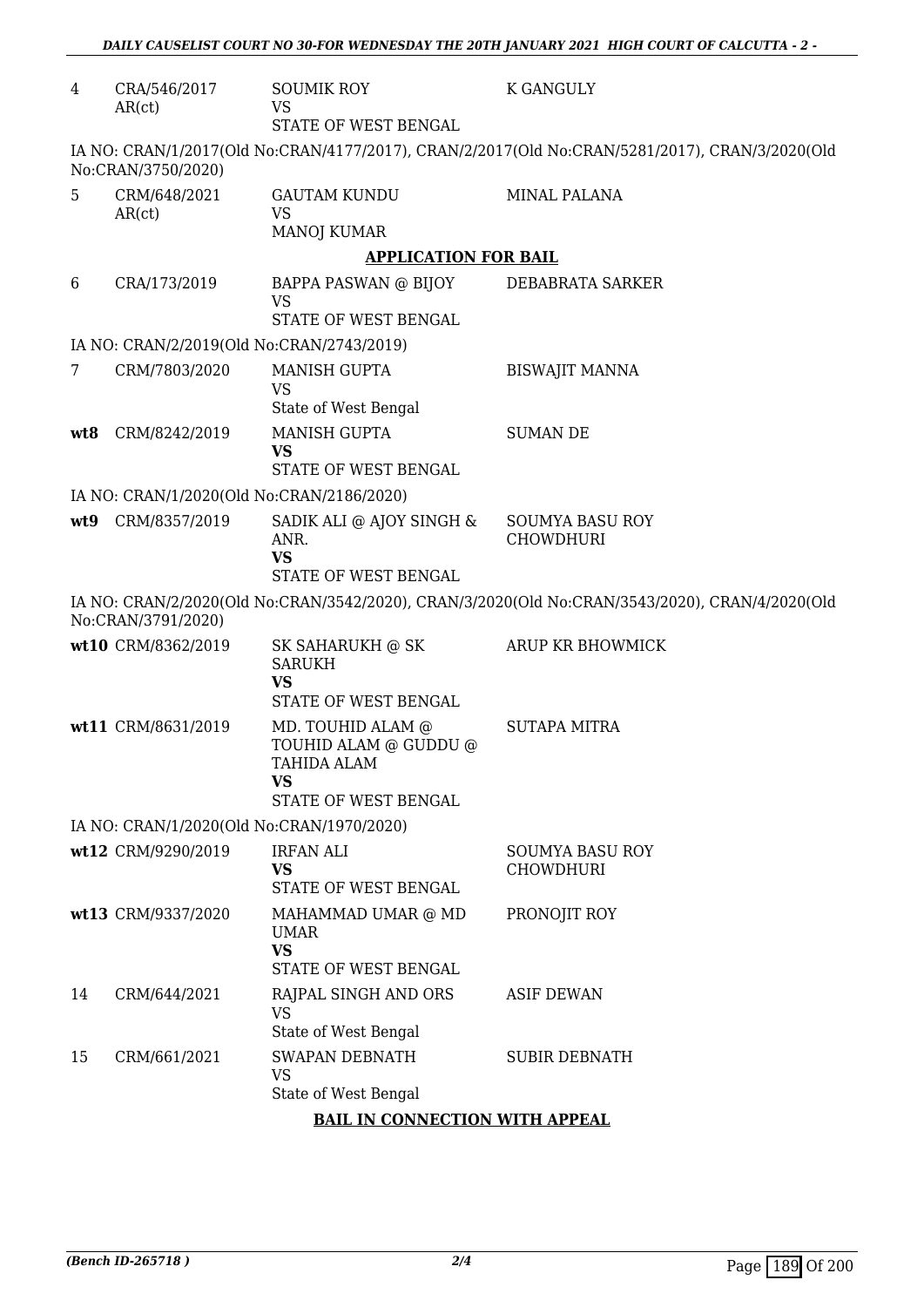| 16 | CRA/84/2019        | <b>BUDDHADEB DAS</b><br><b>VS</b><br>STATE OF WEST BENGAL                     | <b>KRISHAN RAY</b>                                                                          |
|----|--------------------|-------------------------------------------------------------------------------|---------------------------------------------------------------------------------------------|
| 17 | CRA/443/2019       | CHINTU AGARWAL<br><b>VS</b><br>STATE OF WEST BENGAL                           | DEV KUMAR SHARMA                                                                            |
|    | IA NO: CRAN/4/2021 |                                                                               |                                                                                             |
|    | wt18 CRA/475/2019  | RAJIB MISHRA<br><b>VS</b><br><b>STATE OF WEST BENGAL</b>                      | KOUSTAV BAGCHI                                                                              |
|    |                    | IA NO: CRAN/2/2020(Old No:CRAN/3550/2020), CRAN/3/2020(Old No:CRAN/3551/2020) |                                                                                             |
| 19 | CRA/534/2019       | <b>TARAK DAS</b><br><b>VS</b><br>STATE OF WEST BENGAL &<br><b>ANR</b>         | NASREEN ISLAM                                                                               |
|    |                    | IA NO: CRAN/1/2019(Old No:CRAN/3987/2019), CRAN/3/2021                        |                                                                                             |
| 20 | CRA/19/2020        | <b>JADU GOPAL BISWAS</b><br><b>VS</b><br><b>STATE OF WEST BENGAL</b>          | <b>SNEHANSU</b><br>MAJUMDER                                                                 |
|    | IA NO: CRAN/1/2020 |                                                                               |                                                                                             |
| 21 | CRA/132/2020       | PRADIP PATRA @PRODIP<br>PATRA @ BABU<br><b>VS</b>                             | KOUSTAV BAGCHI                                                                              |
|    |                    | STATE OF WEST BENGAL                                                          |                                                                                             |
|    | IA NO: CRAN/1/2020 |                                                                               |                                                                                             |
| 22 | CRA/144/2020       | RAFIKUL ISLAM & ORS<br><b>VS</b><br>STATE OF WEST BENGAL &<br><b>ANR</b>      | DEBAPRIYA SAMANTA                                                                           |
|    | IA NO: CRAN/1/2020 |                                                                               |                                                                                             |
| 23 | CRA/175/2020       | SK. BOBBY @ RAHIS BOBBY<br>@ SK. BOBY<br>VS<br>STATE OF WEST BENGAL           | PROSENJIT<br><b>MUKHERJEE</b>                                                               |
|    | CRAN/4/2020        |                                                                               | IA NO: CRAN/1/2020(Old No:CRAN/3100/2020), CRAN/2/2020(Old No:CRAN/3101/2020), CRAN/3/2020, |
| 24 | CRA/265/2020       | SUJOY MONDAL AND ANR<br><b>VS</b><br>State of West Bengal                     | <b>ABHIJIT GHOSH</b>                                                                        |
|    | IA NO: CRAN/1/2020 |                                                                               |                                                                                             |
| 25 | CRA/271/2020       | AL HAMDU SIYANA ALIAS<br>ALHAMDU MONDAL<br><b>VS</b><br>State of West Bengal  | <b>AMANUL ISLAM</b>                                                                         |
|    | IA NO: CRAN/1/2021 |                                                                               |                                                                                             |
|    |                    | <b>MOTION</b>                                                                 |                                                                                             |
| 26 | CRR/983/2020       | ABDUL FARUK@ABUL<br><b>FARUK</b><br><b>VS</b><br>CHANDRANI FARUK & ANR        | <b>SUJOY SARKAR</b>                                                                         |

**LEAVE TO APPEAL**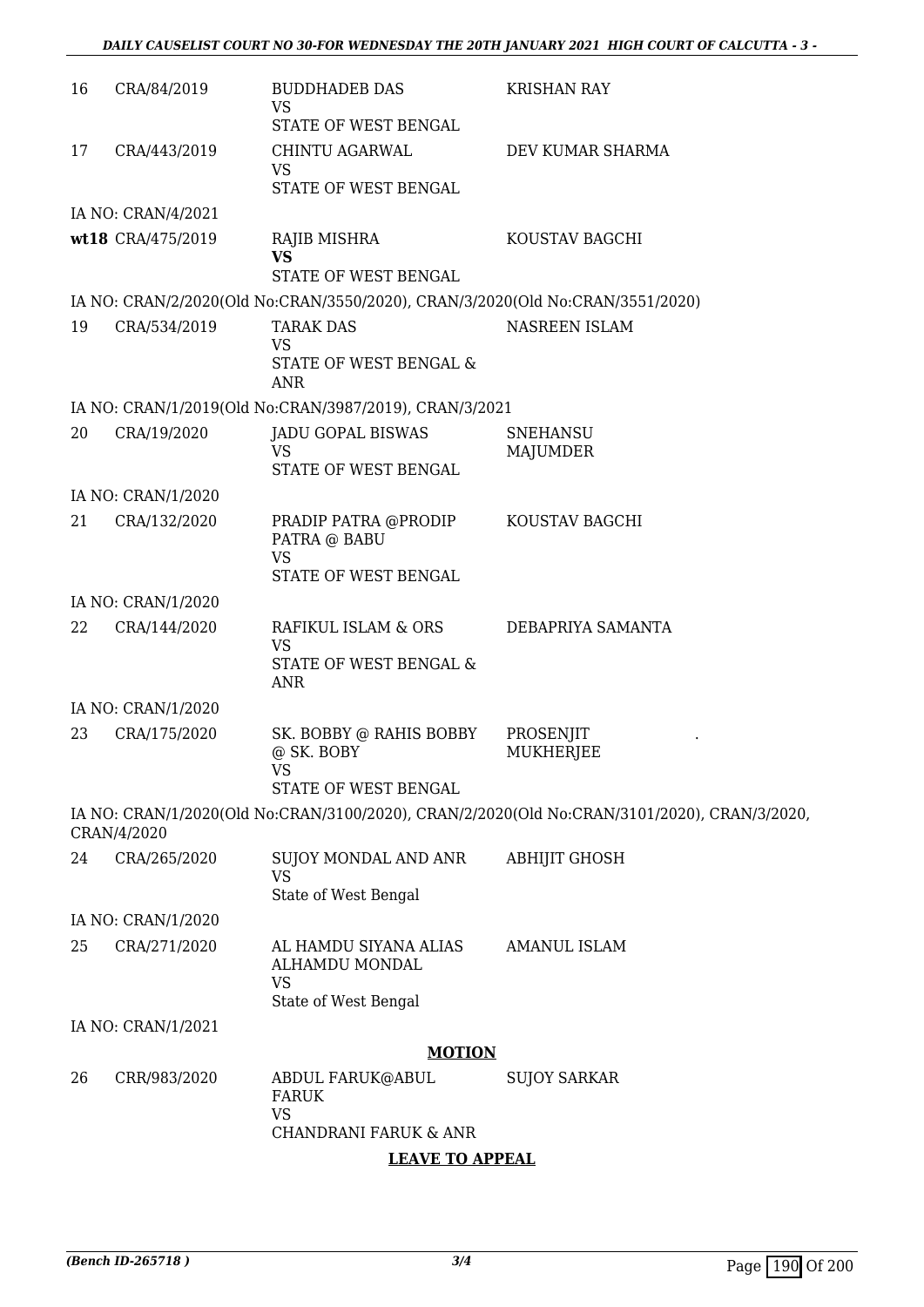| CRMSPL/38/2020           | KASHINATH SHAW<br><b>VS</b><br>RUPESH GUPTA AND ANR.                                                          | <b>DEBASIS KAR</b>                                                                                                                                                                                                                                        |
|--------------------------|---------------------------------------------------------------------------------------------------------------|-----------------------------------------------------------------------------------------------------------------------------------------------------------------------------------------------------------------------------------------------------------|
|                          |                                                                                                               |                                                                                                                                                                                                                                                           |
| CRR/1355/2020<br>(AR(ct) | <b>SUMITA MONDAL</b><br><b>VS</b><br>State of West Bengal                                                     | <b>ARDHENDU NAG</b>                                                                                                                                                                                                                                       |
| IA NO: CRAN/1/2020       |                                                                                                               |                                                                                                                                                                                                                                                           |
| CRR/1449/2020            | SAHANAWAZ TARAFDER<br><b>VS</b>                                                                               | <b>SUNNY NONDY</b>                                                                                                                                                                                                                                        |
|                          |                                                                                                               |                                                                                                                                                                                                                                                           |
| CRA/372/2016             | PRAFULLA KANJILAL<br><b>VS</b>                                                                                | <b>SUJOY SARKAR</b>                                                                                                                                                                                                                                       |
|                          |                                                                                                               |                                                                                                                                                                                                                                                           |
|                          |                                                                                                               |                                                                                                                                                                                                                                                           |
|                          | VS<br>STATE OF WEST BENGAL                                                                                    | <b>ASIT NAYEK</b>                                                                                                                                                                                                                                         |
|                          |                                                                                                               |                                                                                                                                                                                                                                                           |
| CRA/416/2017             | <b>SURAJIT BHUNIA</b><br><b>VS</b><br>STATE OF WEST BENGAL &<br>ORS.                                          | PRADIP PAUL                                                                                                                                                                                                                                               |
| CRA/350/2018             | <b>BABY BISWAS @ BABY</b><br><b>MANDAL BISWAS</b><br><b>VS</b><br>STATE OF WEST BENGAL &<br><b>ANR</b>        | K SAFIULLAH                                                                                                                                                                                                                                               |
| CRA/514/2018             | SARIF SK @ SARIP SK @<br><b>MOHIRUDDIN SK</b><br><b>VS</b><br><b>STATE OF WEST BENGAL &amp;</b><br><b>ORS</b> | <b>S MAZUMDER</b>                                                                                                                                                                                                                                         |
|                          | CRA/161/2017                                                                                                  | <b>CONTESTED APPLICATION</b><br>State of West Bengal<br><b>HEARING</b><br><b>STATE OF WEST BENGAL</b><br>IA NO: CRAN/2/2016(Old No:CRAN/3344/2016)<br>TARAKESWAR SINGH<br>IA NO: CRAN/2/2020, CRAN/3/2020<br>$I$ AIO, ODAALI4 (0040(OLLAL) ODAAL(0040) ON |

IA NO: CRAN/1/2018(Old No:CRAN/3246/2018)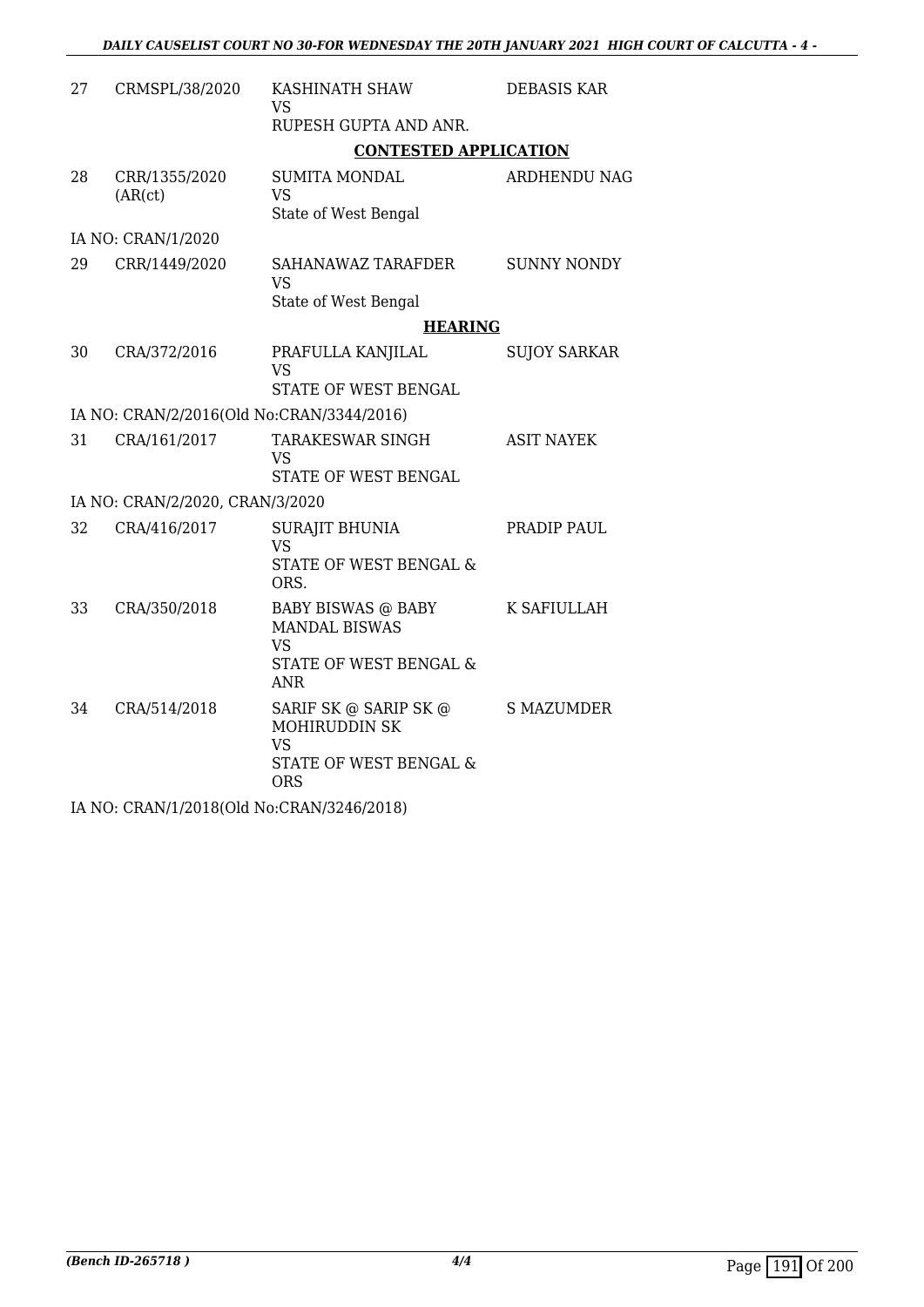

# **Appellate Side**

**DAILY CAUSELIST For Wednesday The 20th January 2021**

### **COURT NO. 42**

**SINGLE BENCH (SB - XVII)**

**AT 10:45 AM**

**HON'BLE JUSTICE SUBHASIS DASGUPTA**

**(VIA VIDEO CONFERENCE) ON AND FROM MONDAY, THE 11TH JANUARY, 2021 - ADMISSION OF CRIMINAL MOTIONS AND HEARING OF CRIMINAL REVISIONS WHICH ARE NOT ASSIGNED TO ANY OTHER BENCH INCLUDING APPLICATIONS CONNECTED THERETO; HEARING OF CRIMINAL REVISIONS (IRRESPECTIVE OF CLASSIFICATION) FIELD UPTO 2015 INCLUDING CONNECTED APPLICATIONS; HEARING OF CRIMINAL APPEALS. MENTIONING FOR INCLUSION OF HEARING OF REVISIONAL APPLICATION ON TUESDAY IN THIS WEEK NOTE : MATTERS WILL BE TAKEN UP THROUGH PHYSICAL HEARING ONLY WHEN BOTH PARITIES ARE AGREED**

#### **TO BE MENTIONED**

| $\mathbf{1}$ | CRR/872/2020  | ALORITA DAS @ ALOLIKA<br><b>DAS</b>                                               | ANINDYA GHOSH                 |
|--------------|---------------|-----------------------------------------------------------------------------------|-------------------------------|
|              |               | VS.<br>STATE OF WEST BENGAL                                                       |                               |
| 2            | CRR/1096/2020 | LAL MAHAMMED<br>SEIKH@LALON@LAL<br>MOHAMMED SK<br>VS<br>STATE OF WEST BENGAL      | PROSENJIT<br><b>MUKHERJEE</b> |
| 3            | CRR/1105/2020 | SATYA SANDIP DATTA &<br><b>ANR</b><br>VS.<br>STATE OF WEST BENGAL &<br><b>ANR</b> | INDRANUJ DUTTA                |
| 4            | CRR/83/2021   | KAKALI SAHA AND ORS<br>VS<br>State of West Bengal                                 | SK PODDAR                     |
| wt5.         | CRR/1863/2020 | PIJUSH CHANDRA<br>SAHA@PIJUS SAHA<br>VS<br>STATE OF WEST BENGAL<br>AND ANR        | S K PODDAR                    |
|              |               | PERSONAL APPEARANCE                                                               |                               |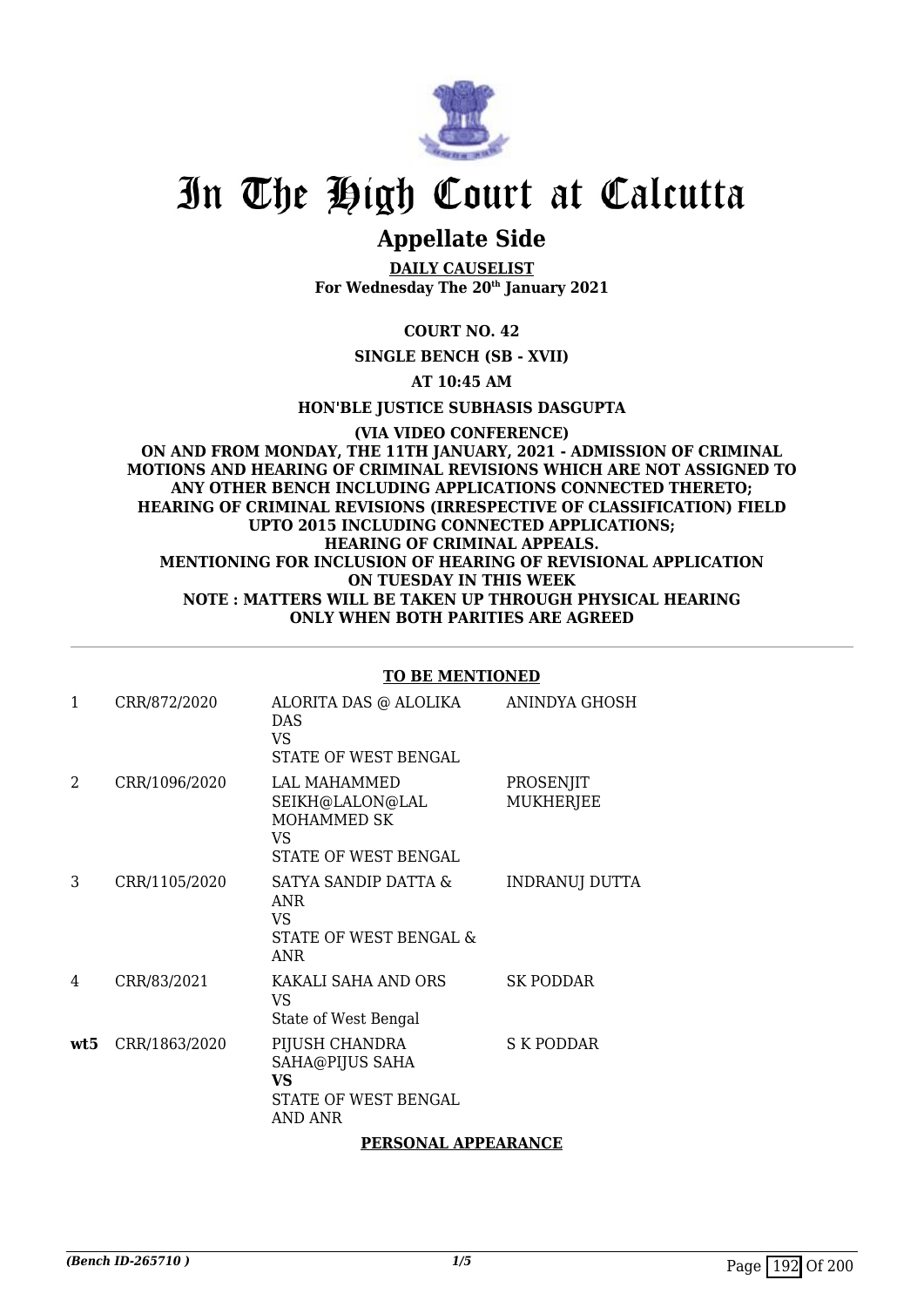| 6  | CRR/1442/2020 | MANABENDRANATH AS<br>@ASH<br><b>VS</b><br>THE STATE OF WEST<br><b>BENGAL AND ANR</b>                     | SAYANTI SANTRA                       |
|----|---------------|----------------------------------------------------------------------------------------------------------|--------------------------------------|
|    |               | <b>LISTED MOTION</b>                                                                                     |                                      |
| 7  | CRR/2276/2019 | DR KAJAL GHOSH<br><b>VS</b><br>CENTRAL BUREAU OF                                                         | SAURADEEP DUTTA                      |
| 8  | CRR/1559/2020 | <b>INVESTIGATION</b><br>TENTUL GHOSH<br><b>VS</b><br>State of West Bengal                                | DEBAPRATIM GUHA                      |
| 9  | CRR/1696/2020 | <b>SAMIR DUTTA</b><br><b>VS</b><br>State of West Bengal                                                  | <b>DIPANJAN</b><br><b>CHATTERJEE</b> |
| 10 | CRR/1866/2020 | SHYAMAL BAGUI AND ORS<br><b>VS</b><br>State of West Bengal and Anr                                       | <b>ARIJIT DEY</b>                    |
| 11 | CRR/1915/2020 | <b>RASHID SK</b><br><b>VS</b><br>State of West Bengal AND<br><b>ANOTHER</b>                              | <b>SANDIPAN MAITY</b>                |
| 12 | CRR/110/2021  | <b>BAPPA HALDER</b><br>VS<br>STATE OF WEST BENGAL<br>AND ORS.                                            | PRITAM MAJUMDAR                      |
| 13 | CRR/127/2021  | <b>BHARATI JITENDRA</b><br><b>SOLANKI AND ORS</b><br><b>VS</b><br>State of West Bengal AND<br><b>ANR</b> | Subhojit Seal                        |
| 14 | CRR/132/2021  | <b>GOBARDHAN GHOSH AND</b><br><b>ORS</b><br><b>VS</b><br>State of West Bengal                            | <b>SUMAN DAS</b><br><b>ADHIKARY</b>  |
| 15 | CRR/145/2021  | SUMITRA DAS AND ANR<br><b>VS</b><br>ANIKET JOARDAR                                                       | SREETAMA NEOGI                       |
| 16 | CRR/147/2021  | KALIMUDDIN AHMMED<br><b>VS</b><br>State of West Bengal                                                   | <b>SK SARIFUDDIN</b>                 |
| 17 | CRR/148/2021  | PRABHAKAR DAS<br><b>VS</b><br>State of West Bengal AND<br><b>ANOTHER</b>                                 | KALYAN KUMAR<br><b>BHATTACHARJEE</b> |
| 18 | CRR/150/2021  | CHANDAN KR. MONDAL<br><b>VS</b><br>State of West Bengal                                                  | MD. BANI ISRAIL                      |
| 19 | CRR/151/2021  | <b>SANDIP BISWAS</b><br><b>VS</b><br>STATE OF WEST BENGAL<br>AND ANR                                     | RAKESH SINGH                         |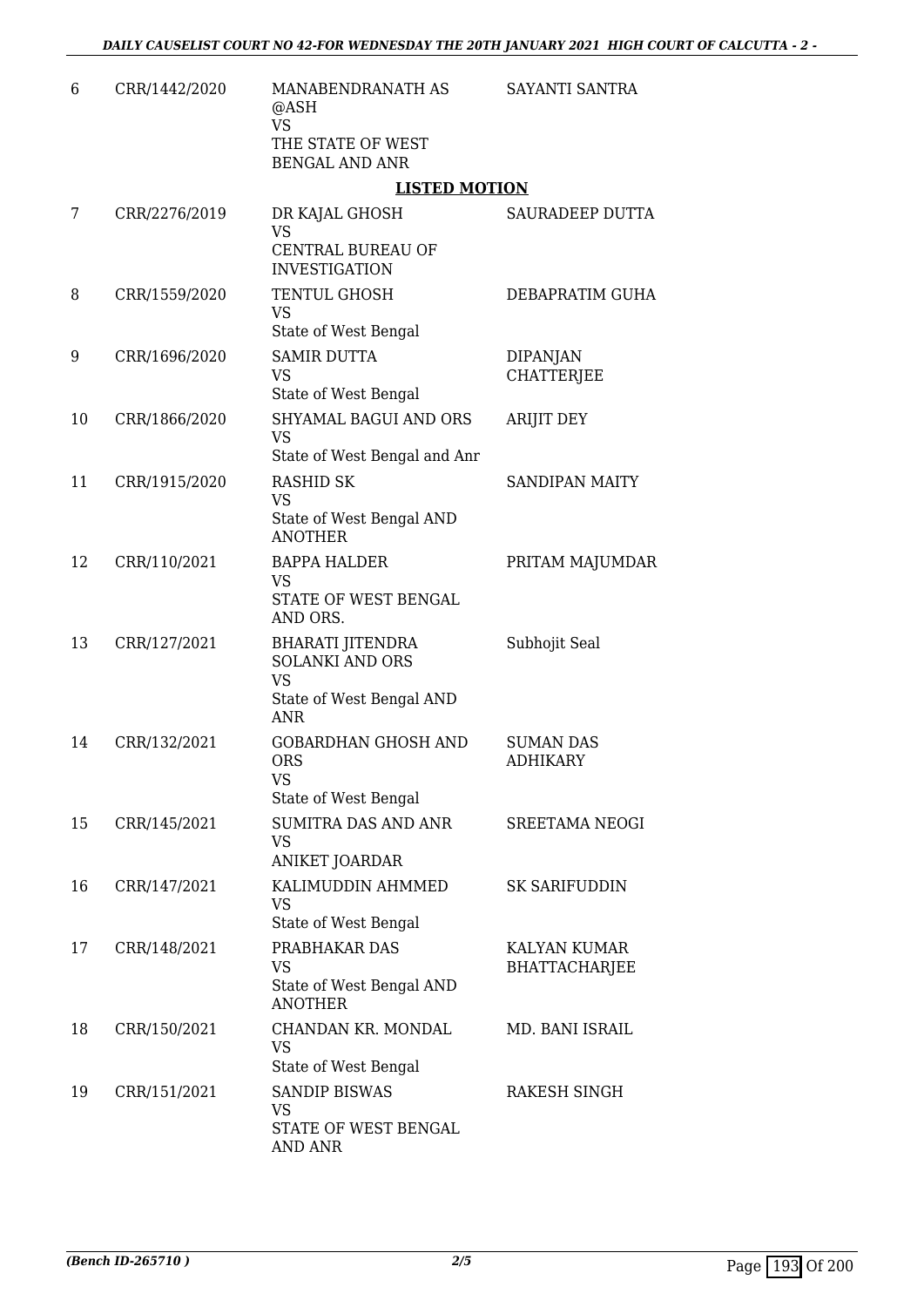| 20 | CRR/152/2021                           | MOSTAFA MANDAL @<br><b>MOSTO</b><br><b>VS</b><br>State of West Bengal                               | MD. YOUNUSH<br><b>MONDAL</b>                           |
|----|----------------------------------------|-----------------------------------------------------------------------------------------------------|--------------------------------------------------------|
| 21 | CRR/160/2021                           | <b>MUKHTAR ALAM</b><br><b>VS</b><br>State of West Bengal AND<br><b>ANR</b>                          | ZAINAB TAHUR                                           |
| 22 | CRR/168/2021                           | <b>JAHANGIR ALAM</b><br><b>VS</b><br>State of West Bengal                                           | PRADIP KUMAR<br><b>KUNDU</b>                           |
|    |                                        | <b>ADJOURNED MOTIONS</b>                                                                            |                                                        |
| 23 | CRR/1926/2020                          | ANUJ SHARMA<br><b>VS</b><br>State of West Bengal AND<br><b>ANR</b>                                  | <b>SHANTANU</b><br><b>KARMAKAR</b>                     |
| 24 | CRR/1936/2020                          | SIRAJ HAQ<br><b>VS</b><br>State of West Bengal and Anr                                              |                                                        |
| 25 | CRR/87/2021                            | PALTU ROY @ POLTU ROY<br><b>VS</b><br>State of West Bengal                                          | <b>AMITABHA HAIT</b>                                   |
| 26 | CRR/98/2021                            | <b>JOYDEB NAIYA AND</b><br><b>OTHERS</b><br><b>VS</b><br><b>BASUDEB NAIYA AND</b><br><b>ANOTHER</b> | <b>SUBHENDU</b><br><b>BANERJEE</b>                     |
|    |                                        | <b>FOR ORDERS</b>                                                                                   |                                                        |
| 27 | CRR/96/2020                            | <b>PUSKAR SARKAR</b><br><b>VS</b><br>STATE OF WEST BENGAL                                           | DATTATREYA DUTTA                                       |
|    |                                        | <b>CONTESTED APPLICATION</b>                                                                        |                                                        |
| 28 | CRR/1621/2006                          | SITAL CHANDRA DEY<br>VS<br><b>STATE</b>                                                             | SIRSHENDU SINHA<br>ROY                                 |
|    | IA NO: CRAN/4/2020                     |                                                                                                     |                                                        |
| 29 | CRR/2999/2014                          | RAJARSHI SENGUPTA ?& P.K. DAS<br><b>ORS</b><br><b>VS</b><br>STATE OF WEST BENGAL &<br><b>ANR</b>    |                                                        |
|    |                                        | IA NO: CRAN/4/2016(Old No:CRAN/726/2016), CRAN/5/2020                                               |                                                        |
| 30 | CRR/751/2018                           | JAYANTA CHOWDHURY<br><b>VS</b><br>STATE OF WEST BENGAL &<br><b>ANR</b>                              | <b>JAYANTA</b><br><b>CHOWDHURY IN</b><br><b>PERSON</b> |
| 31 | CRR/2485/2018                          | <b>SUKDEV DAS</b><br><b>VS</b><br>STATE OF WEST BENGAL &<br><b>ANR</b>                              | M BHATTACHARYYA                                        |
|    | IA NO: CRAN/1/2020(Old No:CRAN/5/2020) |                                                                                                     |                                                        |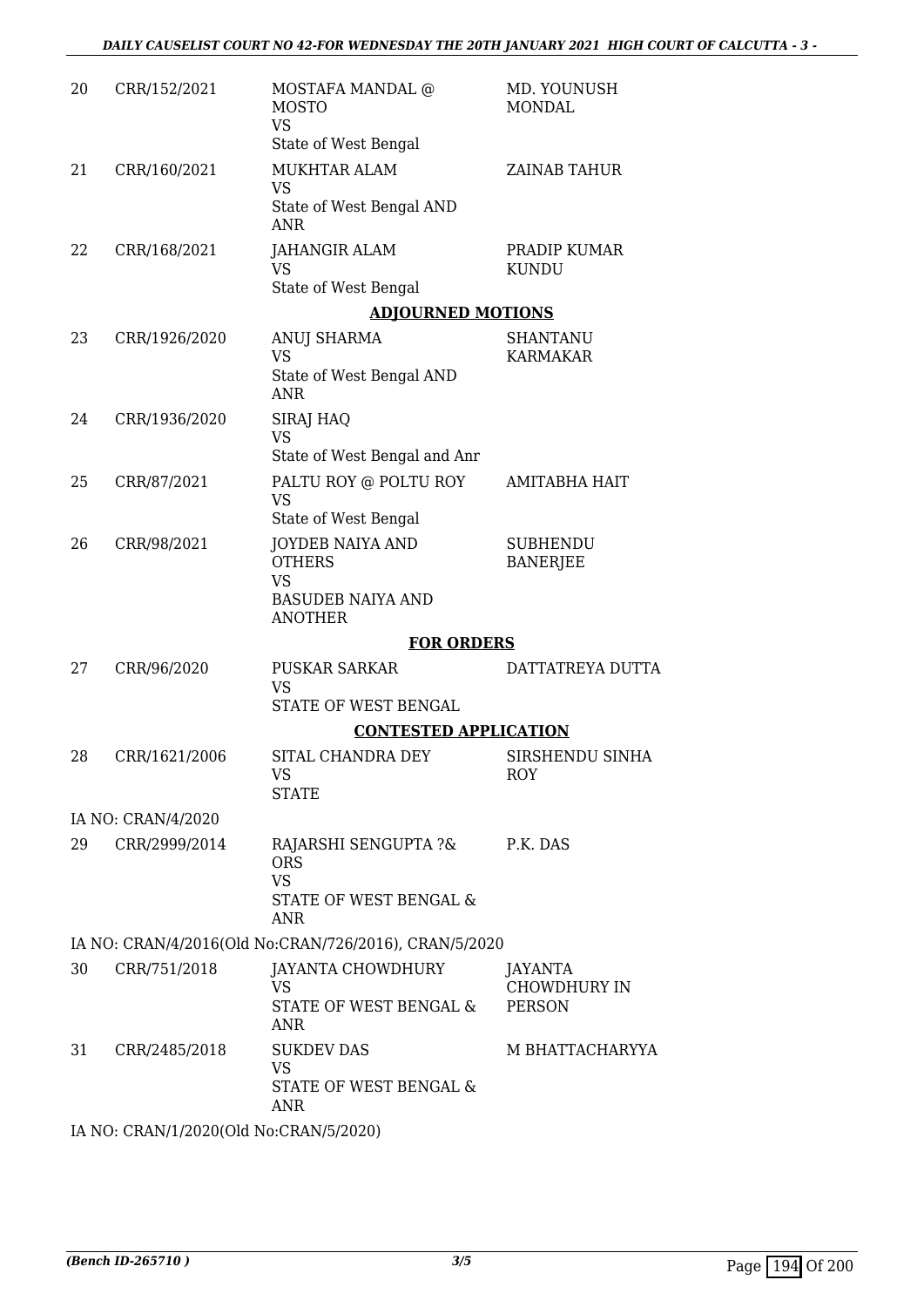| 32 | CRR/361/2019       | <b>SMT SASWATI DEY</b><br><b>VS</b><br>STATE OF WEST BENGAL                                             | <b>ARNAB SAHA</b>                      |
|----|--------------------|---------------------------------------------------------------------------------------------------------|----------------------------------------|
| 33 | CRR/1322/2019      | DEBI PRASAD GHOSH<br><b>VS</b><br><b>STATE OF WEST BENGAL &amp;</b><br><b>ORS</b>                       | <b>AMAJIT DE</b>                       |
| 34 | CRR/1725/2019      | SOMENATH GHOSH<br><b>VS</b><br>STATE OF WEST BENGAL &<br><b>ANR</b>                                     | RIMPA RAJPAL                           |
|    | IA NO: CRAN/1/2021 |                                                                                                         |                                        |
| 35 | CRR/2812/2019      | PRABHAT KUMAR DE @<br>PRAVAT KUMAR DAS<br><b>VS</b>                                                     | SOUMYAJIT DAS<br><b>MAHAPATRA</b>      |
|    |                    | STATE OF WEST BENGAL                                                                                    |                                        |
| 36 | CRR/3375/2019      | KRISHNENDU GHOSH &<br><b>ANR</b><br><b>VS</b><br>STATE OF WEST BENGAL &<br><b>ANR</b>                   | <b>ABHIJIT SINGH</b>                   |
| 37 | CRR/3794/2019      | <b>ISMAIL SK</b><br><b>VS</b><br>STATE OF WEST BENGAL                                                   | <b>ABHIMANYU</b><br><b>BANERJEE</b>    |
| 38 | CRR/3797/2019      | ARINDAM SAMANTA<br><b>VS</b><br>STATE OF WEST BENGAL                                                    | <b>TAPAS DUTTA</b>                     |
|    |                    | IA NO: CRAN/1/2020(Old No:CRAN/4821/2020)                                                               |                                        |
| 39 | CRR/5/2020         | NIRMALYA CHAKROBORTY<br><b>VS</b><br>STATE OF WEST BENGAL &<br><b>ANR</b>                               | <b>KUSAL KUMAR</b><br><b>MUKHERJEE</b> |
|    |                    | IA NO: CRAN/1/2020(Old No:CRAN/1029/2020)                                                               |                                        |
| 40 | CRR/188/2020       | <b>SUPRATIK GHOSH</b><br><b>VS</b><br>STATE OF WEST BENGAL &                                            | TAPAS DUTTA                            |
|    |                    | ORS.<br>IA NO: CRAN/1/2020(Old No:CRAN/1203/2020)                                                       |                                        |
| 41 | CRR/787/2020       | KRISHANU MONDAL                                                                                         | <b>SUMIT ROUTH</b>                     |
|    |                    | <b>VS</b><br>STATE OF WEST BENGAL &<br>ANR.                                                             |                                        |
| 42 | CRR/817/2020       | MALANCHA DASGUPTA<br><b>VS</b><br><b>CHANDAN CHOWDHURY</b>                                              | <b>SOURAV MUKHERJEE</b>                |
| 43 | CRR/918/2020       | ARUP KUMAR BHOWMICK<br><b>VS</b><br>CENTRAL BUREAU OF<br><b>INVESTIGATION ANTI</b><br>CORRUPTION BRANCH | SAURADEEP DUTTA                        |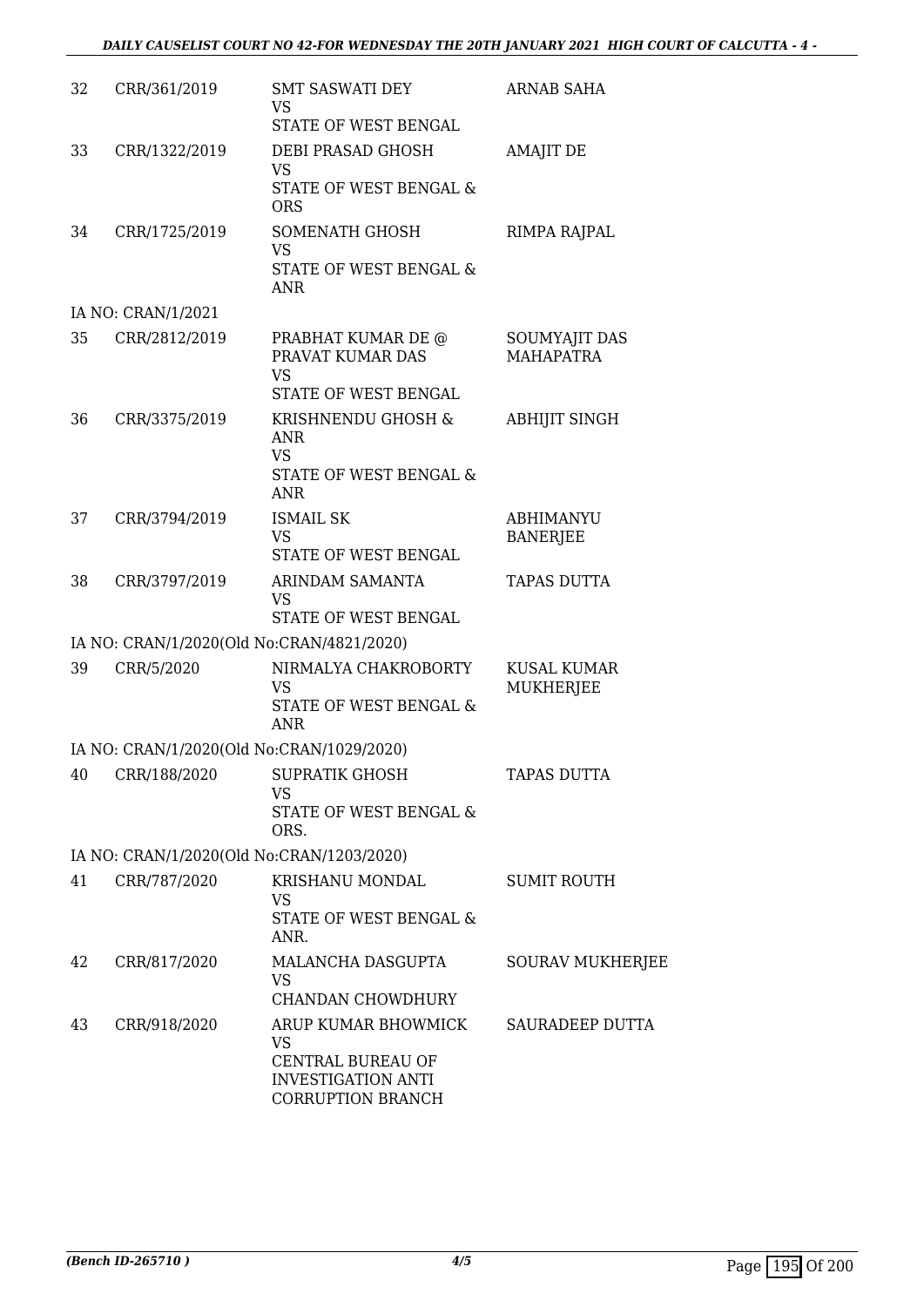| 44 | CRR/1104/2020                             | <b>JITEN SARKAR</b><br><b>VS</b><br>STATE OF WEST BENGAL &<br><b>ANR</b> | PARTHA SARATHI<br>DAS       |  |
|----|-------------------------------------------|--------------------------------------------------------------------------|-----------------------------|--|
|    | IA NO: CRAN/1/2020(Old No:CRAN/3618/2020) |                                                                          |                             |  |
| 45 | CRR/1347/2020                             | NEHA KAJARIA<br><b>VS</b><br>State of West Bengal                        | <b>MD ZAKIR RAUF</b>        |  |
|    | IA NO: CRAN/1/2020, CRAN/2/2020           |                                                                          |                             |  |
|    | wt46 CRR/1348/2020                        | NEHA KAJARIA                                                             | <b>MD ZOHAIB ROUF</b>       |  |
|    |                                           | <b>VS</b><br>STATE OF WEST BENGAL                                        |                             |  |
|    | IA NO: CRAN/1/2020                        |                                                                          |                             |  |
| 47 | CRR/1366/2020                             | <b>SURAJIT HAZRA</b><br><b>VS</b>                                        | PRADYUT KUMAR<br><b>DAS</b> |  |
|    |                                           | State of West Bengal                                                     |                             |  |
| 48 | IA NO: CRAN/1/2020<br>CRR/1563/2020       | LATIKA MONDAL                                                            | <b>GANESH MANNA</b>         |  |
|    |                                           | <b>VS</b>                                                                |                             |  |
|    |                                           | State of West Bengal AND<br><b>ANR</b>                                   |                             |  |
| 49 | CRR/1728/2020                             | <b>SUNIL BISWAS</b><br><b>VS</b>                                         | <b>SANDIP DAS</b>           |  |
|    |                                           | State of West Bengal AND<br><b>ORS</b>                                   |                             |  |
| 50 | CRR/1733/2020                             | SHIBSANTA SAMANTA<br><b>VS</b>                                           | <b>SOUVIK DAS</b>           |  |
|    |                                           | State of West Bengal AND<br><b>ANR</b>                                   |                             |  |
| 51 | CRR/1785/2020                             | SMT SADHANA JOSHOHARA<br><b>DUTTA</b><br><b>VS</b>                       | KRISHNENDU<br><b>BHADRA</b> |  |
| 52 | CRR/1792/2020                             | State of West Bengal<br>SUJIT KUMAR BISWAS                               | KRISHNENDU                  |  |
|    |                                           | <b>VS</b><br>State of West Bengal                                        | <b>BHADRA</b>               |  |
| 53 | CRR/1795/2020                             | <b>BABLU AKUNJI</b><br><b>VS</b>                                         | PRANTICK GHOSH              |  |
|    |                                           | State of West Bengal AND<br><b>ORS</b>                                   |                             |  |
| 54 | CRR/1799/2020                             | TAPAS DAS ADHIKARY<br><b>VS</b>                                          | RAGHUNATH DAS               |  |
|    |                                           | STATE OF WEST BENGAL<br>AND ORS.                                         |                             |  |
|    | <b>CRIMINAL APPEAL HEARING</b>            |                                                                          |                             |  |
| 55 | CRA/442/2017                              | HONAK DAS@HANAK DAS                                                      | <b>SUBRATA</b>              |  |
|    |                                           | VS<br>STATE OF WEST BENGAL &<br>ANR                                      | BHATTACHARJYA               |  |
| 56 | CRA/471/2019                              | <b>SUKUMAR MONDAL &amp; ORS</b><br><b>VS</b><br>STATE OF WEST BENGAL     | MONIKA SINHA                |  |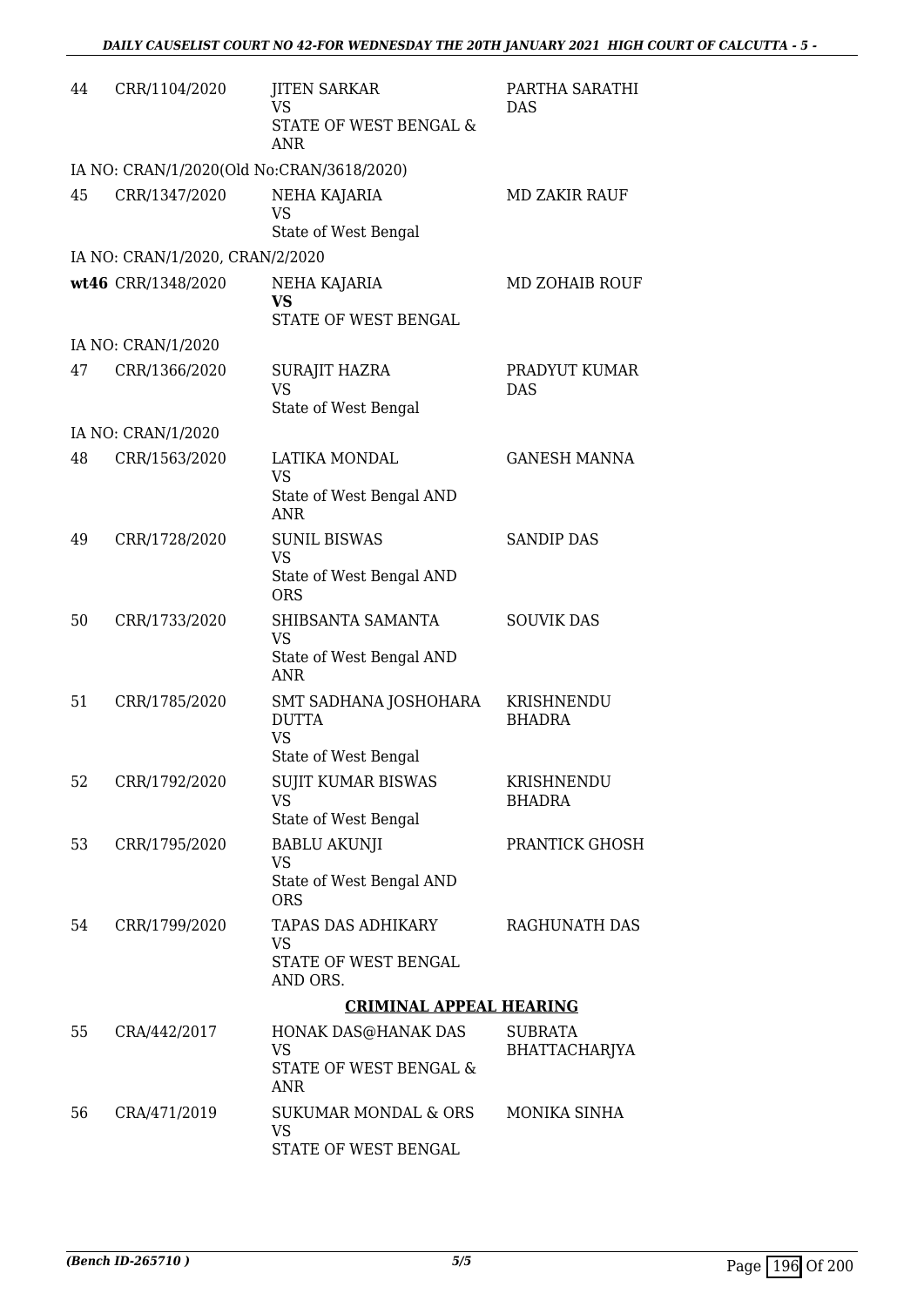

## **Appellate Side**

**DAILY CAUSELIST For Wednesday The 20th January 2021**

**COURT NO. 35**

**SINGLE BENCH (SB - XVIII) AT 3:00 PM HON'BLE JUSTICE SUVRA GHOSH (VIA VIDEO CONFERENCE)**

#### **ON EVERY WEDNESDAY, THURSDAY & FRIDAY AT 3.00 P.M.- WILL SIT SINGLY AND TAKE UP HEARING OF CRIMINAL REVISIONS (IRRESPECTIVE OF CLASSIFICATION) UPTO 2019 INCLUDING CONNECTED APPLICATIONS THERETO.**

#### **NOTE: MATTERS WILL BE TAKEN UP THROUGH PHYSICAL HEARING ONLY WHEN BOTH THE PARTIES ARE AGREED**

| 1              | CO/751/2018<br>(LCR)          | THE KOLKATA MUNICIPAL<br><b>CORPORATION</b><br><b>VS</b><br>PRATIBHA DAGA     | <b>SWAPAN KUMAR</b><br><b>DEBNATH</b>      |
|----------------|-------------------------------|-------------------------------------------------------------------------------|--------------------------------------------|
| $\overline{a}$ | CO/752/2018<br>(LCR)          | THE KOLKATA MUNICIPAL<br><b>CORPORATION</b><br><b>VS</b><br>PRATIBHA DAGA     | <b>SWAPAN KUMAR</b><br><b>DEBNATH</b>      |
|                |                               | <b>FOR ORDERS</b>                                                             |                                            |
| 3              | CRR/485/2007                  | PURNIMA CHOWDHURY<br><b>VS</b><br><b>STATE</b>                                | <b>SOUMIK GANGULY</b>                      |
| 4              | CRR/850/2007                  | <b>DULAL SARKAR</b><br><b>VS</b><br>STATE OF W.B.                             | <b>SOURAV CHATTERJEE</b>                   |
| 5              | CRR/888/2007                  | <b>BASAR KANTI DAS @ BASAR DAS &amp;</b><br>ORS.<br><b>VS</b><br><b>STATE</b> | DEBAJYOTI DEB                              |
| 6              | CRR/3230/2007<br>(21.01.2021) | SK. ABDUL GONI<br>VS<br>MOSAMMAT AMENA KHATUN                                 | <b>ARNAB CHATTERJEE</b>                    |
|                |                               | <b>CONTESTED APPLICATION</b>                                                  |                                            |
| 7              | CRR/404/2018                  | SUKUMAR CHAKRABORTY<br><b>VS</b><br>STATE OF WEST BENGAL & ANR.               | <b>ANIL KUMAR</b><br><b>CHATTOPADHYAYA</b> |
| 8              | CRR/405/2018                  | <b>DULAL PAYRA</b><br><b>VS</b><br>STATE OF WEST BENGAL & ANR                 | H PAIK                                     |

#### **PART HEARD MATTERS**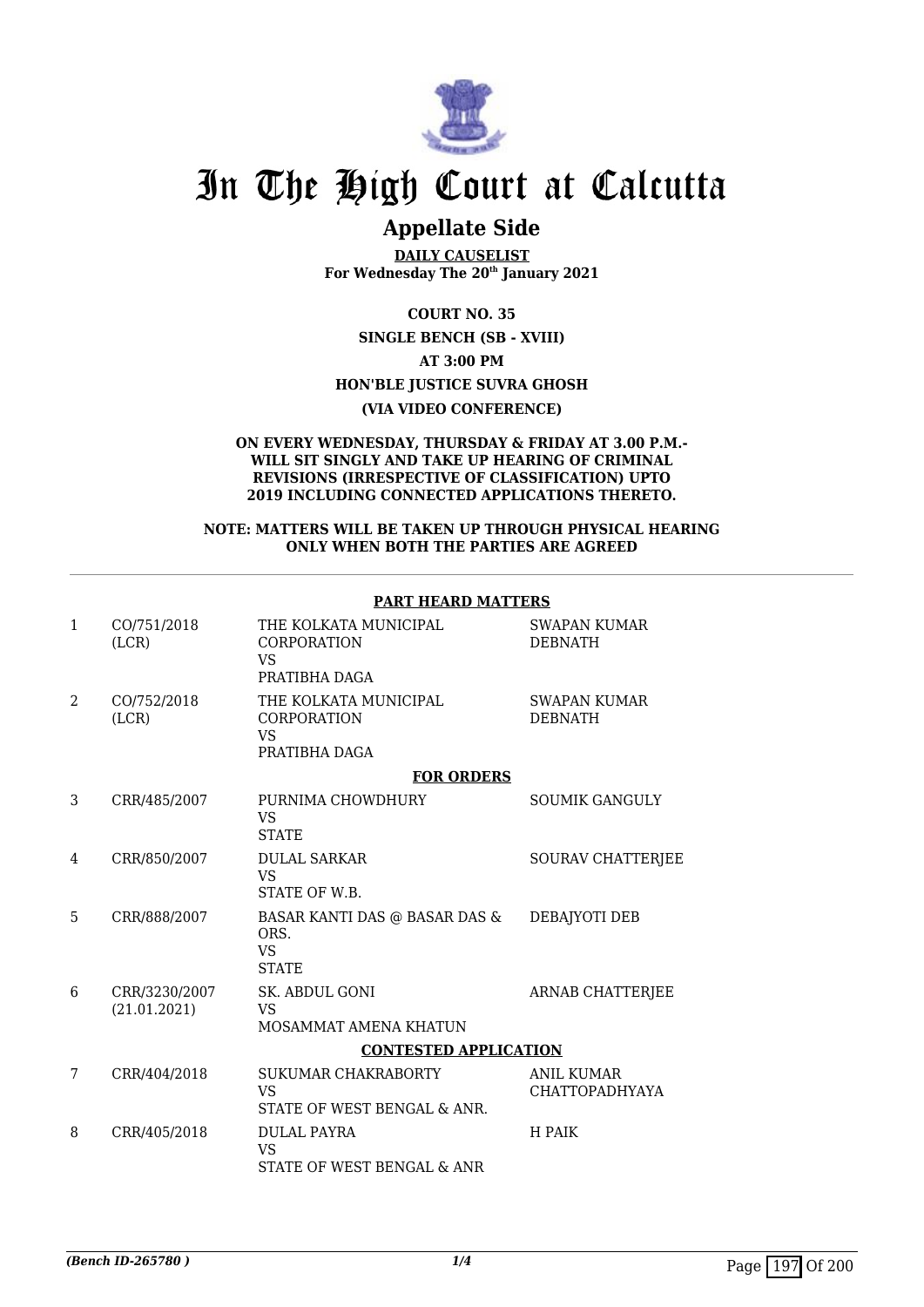| 9  | CRR/407/2018  | DIPANKAR GHOSH<br>VS<br>STATE OF WEST BENGAL & ORS.                           | SHIBNATH<br><b>BHATTACHARYYA</b>       |
|----|---------------|-------------------------------------------------------------------------------|----------------------------------------|
| 10 | CRR/415/2018  | <b>RAJEN MANDAL</b><br><b>VS</b><br>STATE OF WEST BENGAL                      | MUKUNDA LAL<br><b>SARKAR</b>           |
| 11 | CRR/417/2018  | MRINMOY KANTI DUTTA<br>VS<br>RUPALI DUTTA                                     | K GUPTA                                |
|    |               | IA NO: CRAN/1/2019(Old No:CRAN/2309/2019)                                     |                                        |
| 12 | CRR/419/2018  | SAFIK KHAN @ SAFIQUL KHAN<br>VS<br>STATE OF WEST BENGAL & ORS.                | <b>KRISHAN RAY</b>                     |
| 13 | CRR/420/2018  | SUBODH ROY @ SUBODH RAY<br><b>VS</b><br>STATE OF WEST BENGAL                  | <b>ARIJIT GHOSH</b>                    |
| 14 | CRR/421/2018  | PARTHA PRATIM PRAMANICK<br><b>VS</b><br>STATE OF WEST BENGAL & ANR            | SOMSUVRA<br><b>MUKHERJEE</b>           |
| 15 | CRR/422/2018  | SANCHITA ROY GHOSH<br>VS<br>STATE OF WEST BENGAL & ANR                        | TANUSREE<br><b>DASGUPTA</b>            |
| 16 | CRR/425/2018  | ANIL KUMAR NAHATA<br><b>VS</b><br>STATE OF WEST BENGAL & ANR                  | <b>SPTEWARY</b>                        |
|    |               | IA NO: CRAN/1/2018(Old No:CRAN/1009/2018)                                     |                                        |
| 17 | CRR/427/2018  | RAMCHANDRA BAR & ORS<br><b>VS</b><br>STATE OF WEST BENGAL & ANR               | PRASANTA KUMAR<br><b>BANERJEE</b>      |
| 18 | CRR/429/2018  | SUBHANKAR MITTAL & ORS<br><b>VS</b><br>STATE OF WEST BENGAL & ORS             | S.P. TEWARY                            |
|    |               | IA NO: CRAN/1/2018(Old No:CRAN/1010/2018)                                     |                                        |
| 19 | CRR/433/2018  | <b>SUBHANKAR MITTA</b><br><b>VS</b><br>STATE OF WEST BENGAL & ANR             | S.P. TEWARY                            |
|    |               | IA NO: CRAN/1/2018(Old No:CRAN/1011/2018)                                     |                                        |
| 20 | CRR/441/2018  | INDRANIL BHATTACHARJEE & ANR. SOUMYA NAG<br>VS<br>STATE OF WEST BENGAL & ANR. |                                        |
|    |               | IA NO: CRAN/2/2018(Old No:CRAN/2811/2018)                                     |                                        |
| 21 | CRR/442/2018  | SUSHIL KUMAR SINGHA<br><b>VS</b><br>STATE OF WEST BENGAL & ANR.               | <b>BHASKAR CHANDRA</b><br><b>MANNA</b> |
| 22 | CRR/443/2018  | <b>ARABINDA DEWAN</b><br>VS<br><b>MANTU SAHA</b>                              | ARUP KUMAR<br><b>BHOWMICK</b>          |
| 23 | CRR/1306/2018 | CHANDRA MOHAN RAJBANSHI &<br>ANR.<br><b>VS</b>                                | ARUNAVA GANGULY                        |
|    |               | STATE OF WEST BENGAL & ANR.                                                   |                                        |

IA NO: CRAN/1/2019(Old No:CRAN/584/2019)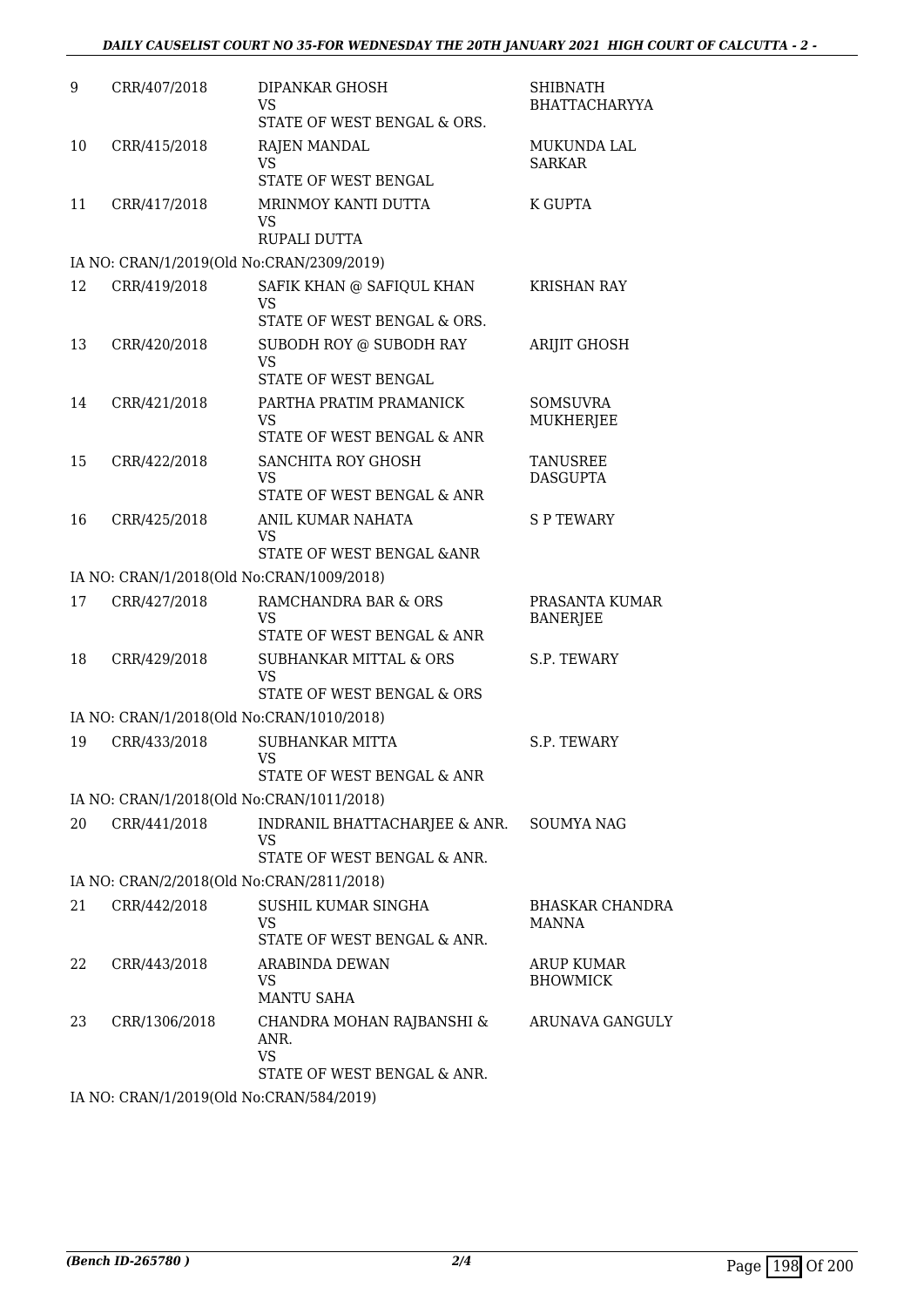|    | wt24 CRR/2300/2018                                        | TAPAS KUMAR RAHA @ BAPI<br>VS<br>STATE OF WEST BENGAL & ANR                                    | <b>S DUTTA</b>                  |  |  |  |
|----|-----------------------------------------------------------|------------------------------------------------------------------------------------------------|---------------------------------|--|--|--|
|    | IA NO: CRAN/1/2019(Old No:CRAN/524/2019)                  |                                                                                                |                                 |  |  |  |
| 25 | CRR/282/2019                                              | <b>BACHHRAJ BAMALWA</b>                                                                        | <b>SOUBHIK MITTER</b>           |  |  |  |
|    |                                                           | <b>VS</b><br>ASSISTANT DIRECTOR OF INCOME<br>TAX(INVERTIGATION), UNIT3(1), KOL                 |                                 |  |  |  |
| 26 | CRR/388/2019                                              | GOPAL KUMAR CHOWDHURY<br><b>VS</b>                                                             | SHYANTI PODDAR                  |  |  |  |
|    | IA NO: CRAN/1/2020(Old No:CRAN/1141/2020)                 | STATE OF WEST BENGAL & ANR                                                                     |                                 |  |  |  |
| 27 | CRR/494/2019                                              | USHA MARTIN TELEMATICS LTD &                                                                   | MADHURIMA DAS                   |  |  |  |
|    |                                                           | <b>ANR</b><br><b>VS</b><br>THE REGISTRAR OF COMPANIES, W<br>B                                  |                                 |  |  |  |
|    | No:CRAN/4139/2019)                                        | IA NO: CRAN/1/2019(Old No:CRAN/1676/2019), CRAN/2/2019(Old No:CRAN/1705/2019), CRAN/5/2019(Old |                                 |  |  |  |
| 28 | CRR/545/2019                                              | SOUMIK GANGULY & ORS.<br><b>VS</b>                                                             | <b>SUCHANA BANERJEE</b>         |  |  |  |
| 29 |                                                           | <b>BARNALI GANGULY &amp; ANR.</b>                                                              | <b>ANUPAM HAIT</b>              |  |  |  |
|    | CRR/714/2019                                              | PITESH SAHA<br><b>VS</b><br>STATE OF WEST BENGAL & ANR                                         |                                 |  |  |  |
| 30 | CRR/888/2019                                              | CHIRANJAY DAS<br><b>VS</b>                                                                     | SOURABH SENGUPTA                |  |  |  |
|    |                                                           | STATE OF WEST BENGAL & ORS.                                                                    |                                 |  |  |  |
| 31 | CRR/989/2019                                              | <b>BODHA @ RAMESH TURI &amp; ORS</b><br><b>VS</b><br>STATE OF WEST BENGAL                      | SUBHANWITA GHOSH                |  |  |  |
|    | IA NO: CRAN/1/2019(Old No:CRAN/5005/2019)                 |                                                                                                |                                 |  |  |  |
| 32 | CRR/1128/2019                                             | BANHI SHIKHA MONDAL & ANR<br>VS<br>STATE OF WEST BENGAL & ANR                                  | PRABIR KUMAR<br><b>GHOSH</b>    |  |  |  |
| 33 | CRR/1677/2019                                             | SHAMIK RAHA & ORS.                                                                             | PARVEJ ANAM                     |  |  |  |
|    |                                                           | <b>VS</b><br>STATE OF WEST BENGAL & ANR                                                        |                                 |  |  |  |
| 34 | CRR/1816/2019                                             | <b>JOGESH SAMANTA</b><br><b>VS</b>                                                             | <b>BHASKAR HUTAIT</b>           |  |  |  |
|    |                                                           | STATE OF WEST BENGAL                                                                           |                                 |  |  |  |
| 35 | CRR/2244/2019                                             | SANJAY JINDAL & ORS<br>VS                                                                      | MRITYUNJOY<br><b>CHATTERJEE</b> |  |  |  |
|    |                                                           | STATE OF WEST BENGAL & ANR                                                                     |                                 |  |  |  |
| 36 | IA NO: CRAN/1/2020(Old No:CRAN/298/2020)<br>CRR/2362/2019 | RASEL ALI@RASHEL SK                                                                            | ARNAB SAHA                      |  |  |  |
|    |                                                           | VS<br>STATE OF WEST BENGAL                                                                     |                                 |  |  |  |
| 37 | CRR/2471/2019                                             | VE COMMERCIAL VEHICLES<br>LIMITED & ORS<br><b>VS</b>                                           | <b>GOUTAM DEY</b>               |  |  |  |
|    | IA NO: CRAN/3/2020                                        | STATE OF WEST BENGAL & ANR                                                                     |                                 |  |  |  |